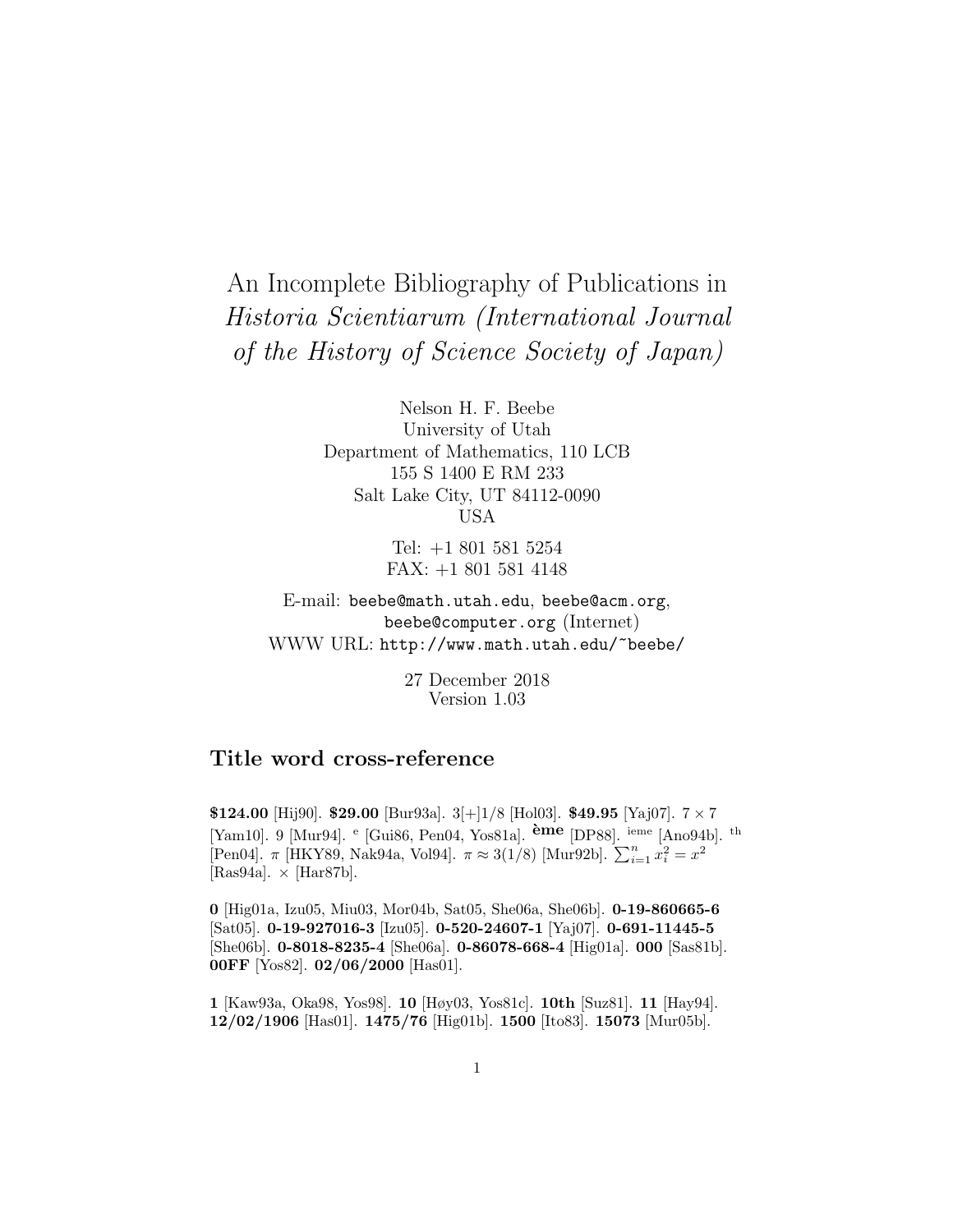**16th** [Maa91]. **17** [Sat86, Sat87]. **1700** [Nak83]. **17th** [Maa91, Oh14, Yin13]. **18.5cm** [Har87b]. **1843** [Ito16]. **1847** [Nak00a]. **1847/48** [Nak00a]. **1880s** [Kim08a]. **18th** [Ano94b, Kaw11, Kob02, Lor86, Nag80, Oh14, Nak98, THI17]. **18th-century** [Kob02]. **19** [Nis92]. **190F** [Yos98]. **1920s** [Bro07, Kan13, Kim08b]. **1930** [Yaj07]. **1930s** [Bro89, Kan13]. **1940** [Fur97]. **1940s** [Mat98, YW05]. **1950s** [HR15, Yam09]. **1955** [Nis92]. **1960s** [FH12]. **1970s** [Kim09b, LH12, NNSA09]. **1979** [Har82]. **1981** [Iya85]. **1984** [Nak85]. **1990** [Has91]. **1993** [Ano95a]. **1994** [Ano95c, Ano95d, Ano95e, Ano95b]. **1995** [Ano95i]. **1996** [Ano96]. **1997** [Ano97c]. **1998** [Ano98, Ano99]. **19th** [Chu11a, Hor00, Hor02, SW15, Yin13, Gui86, Kim10, Kon10, Moo08, She01c, Uns84]. **19th-century** [Hor00]. **1`ere** [Kaw93a].

**2** [Kaw93b, Yos98]. **2-251-42005-3** [Yos98]. **2-251-42006-1** [Yos98]. **200** [Tom81]. **2006** [Nak07a]. **2007** [Has07a, Has08]. **2011** [Oka12]. **20th** [Ito04, Kaw83, Miy08a, Sat06a, Bay18a, Bro83]. **20th-Century** [Miy08a, Bay18a]. **215F** [Yos98]. **21st** [Ish06]. **23** [Ano85a]. **23.5cm** [Har87b]. **295.00** [Jam90]. **2`eme** [Kaw93b].

**3** [Izu05]. **3-528-06692-X** [Nak00a]. **300** [Nag80]. **3rd** [Che94].

**4** [Ano95h, Has98a, Hig01a, Miu03, Mor04b, Oka98, Sas03, She06a]. **4-13-026210-6** [Sat06a]. **4-13-061351-0** [Miu03]. **4-13-061355-3** [Hor06]. **4-326-15366-0** [Mor04b]. **4-535-78243-1** [Oka98]. **4-7872-3236-3** [Kan06]. **4-938424-73-8** [Has98a]. **400** [Ito94, Yat83]. **42nd** [Ano94i, Ano95i]. **43rd** [Ano96]. **44th** [Ano97c]. **45th** [Ano99, Ano98]. **460** [Kaw84]. **47th** [Ano00]. **48** [Nak00a]. **4800** [Suz82]. **49th** [Ano02]. **4th** [Ima12].

**5** [She06b]. **50th** [Ano03a]. **51st** [Ano04b]. **52301** [Yus06]. **52nd** [Ano05b]. **53rd** [Ano06a]. **54th** [Ano07]. **57th** [Ano11a]. **5800** [Kon83a]. **5th** [Ima12, Sza81].

**6** [Sat05]. **670p** [Har87b].

**700** [Sas81a]. **70th** [Ano94b]. **7537** [Mur91].

**8** [Has98a]. **800** [Sas80, Tom81, Yos81b]. **83** [Tak84a]. **8393** [Yus09]. **84** [Mur84]. **8521** [Mur90]. **8528** [Mur90].

**90-288-2284-6** [Hij90]. **978-81-70304-809-8** [Ike10]. **995** [Ike10]. **99F** [Yos84a]. **9th** [Qu96, Suz81].

**A-Bomb** [Mal09]. **a-t-il** [Har85]. **Abaci** [Miu81]. **absorption** [Kon00]. **Academic** [Hij90, Kik00, Nak80]. **Accademia** [Hak90]. **Acceptance** [Kaw81, Koj00, Sas85, Yam10]. **access** [KIF96]. **according** [Bie84, Mar81].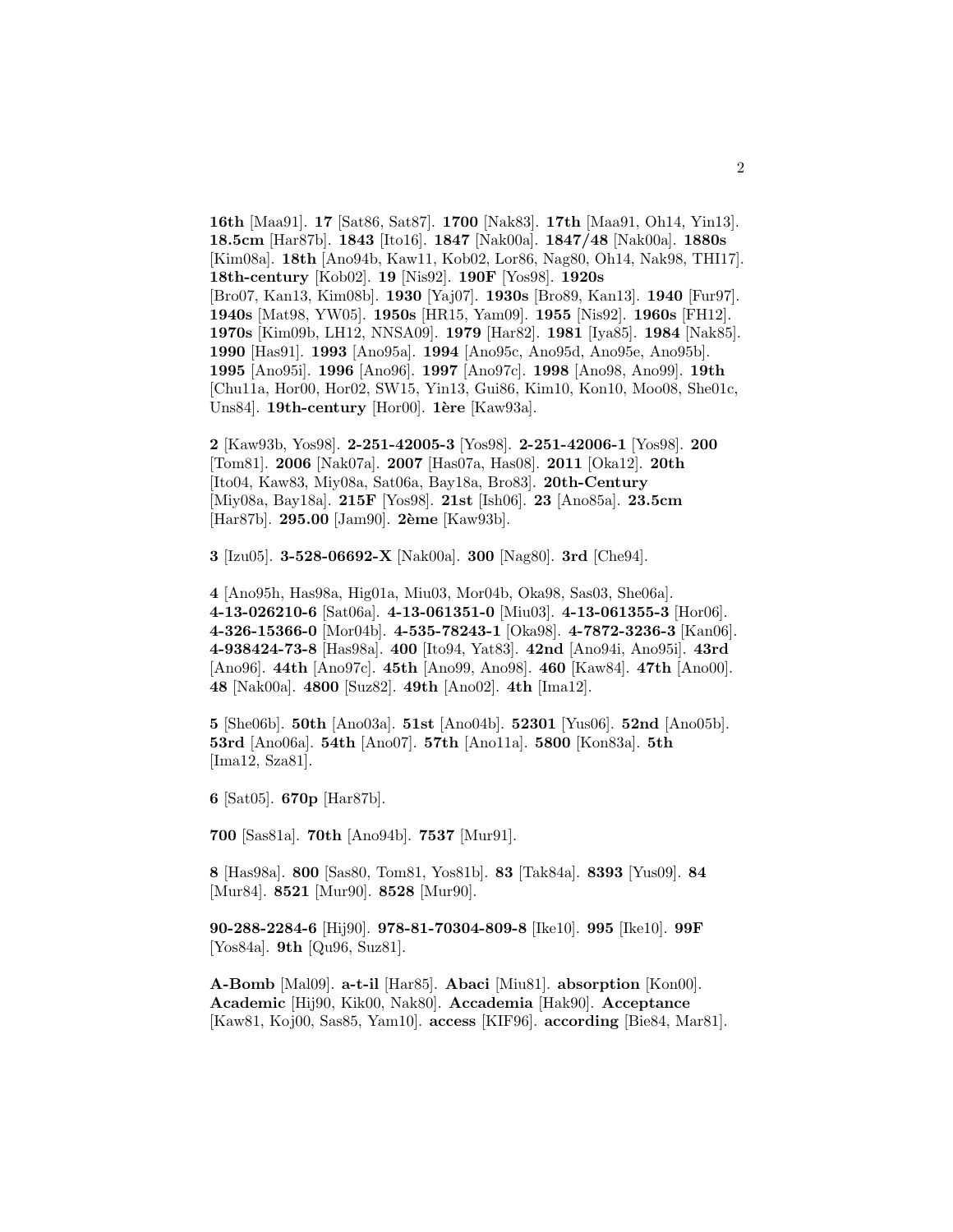**Accounting** [Low89a]. **Accounts** [Kaw07]. **Accumulated** [Kik08]. **Achaemenid** [Toy82]. **acides** [Yos81a]. **acids** [Yos81a]. **act** [Ito16]. **Actes** [Ano94a]. **Action** [Yam83a]. **Active** [NM02]. **Activities** [Ano93c, Ano01b, Ano05d, Ich95, Yam95, Ano94a, Toc18]. **Activity** [Tak97]. **adjustment** [She01a]. **Administrateurs** [Ano94b]. **Advance** [Has80]. **Advancement** [Tuc14]. **advisors** [Nak18]. **Aepinus** [DP88]. **AERI** [Dim09]. **Aerodynamic** [Has07b]. **Aeronautical** [Has02b, Has17a, Nis03, Ano18, Has94]. **Affirmation** [Has92b]. **after** [Fuj16, Fum02, Has98b, KMT89, MS03, Sai16, Tak09]. **Age** [Bad10, Koj10, NKY15, Pye05, She06b]. **Ages** [Kaw88, Ras96, Sat85, Tak08]. **Agricultural** [Chu11a, De 03, Maa07, Moo12]. **Agriculture** [Bad10]. **Aikitu** [YS97]. **Air** [Has17a, Ano18]. **Aircraft** [Nis03]. **Airplane** [Has07b]. **Akira** [Sas81b, Set09, Nag80, Suz99]. **Al** [Hog91, Bur93a, Far95, Miu87, Far95, Ras94a, Suz82]. **al-Andalus¯ı** [Bur93a]. **al-D¯ın** [Far95]. **al-Hiyal** [Miu87]. **Al-Khw¯arizm¯ı** [Hog91]. **al-Qanun** [Suz82]. **al-T¯us¯ı** [Far95]. **al-Y¯azd¯ı** [Ras94a]. **Albany** [Ano94b]. **Albin** [Ano94b]. **Aldershot** [Hig01a]. **Alexander** [Bie84, Bie84]. **Alexandrian** [Ima11]. **Alfred** [Tan90]. **Algebra** [Miu81, Pen04, Sas99a, Tia99]. **algebraic** [Ras01]. **alg`ebre** [Pen04]. **alg´ebriques** [Hir95b]. **algorithm** [Luo15, Xu99]. **Algorithmic** [Che91]. **Algorithms** [Yus08]. **Alienation** [Wen16]. **Aligning** [Kus14]. **Alleged** [She08, Mur92b]. **Allen** [Yos81c]. **allgemeinen** [Kim82]. **Almagest** [Ano94a]. **Alok** [Bur93a]. **along** [Ito11]. **also** [Ano94a]. **alumni** [Kis06]. **Amane** [Kim10]. **Amano** [Tak92a, Tak00]. **ambition** [Kaw04]. **Ambitions** [PO05]. **American** [Bar15, Has98b, Hin89, Kar10, Nak18, Pye97, Sat01, Wan06]. **ami** [Loc00]. **Amp`ere** [Has83]. **Amrita** [Hay02a]. **Amsterdam** [Ano94b, Har82]. **analyse** [Ras99]. **Analysis** [Kik08, YO10, Luo15, Ras99, Tak98, Hay98b]. **Analytic** [Kno85, Sas85, Tak85]. **Analytical** [Yag81, Pan91, Pan92, Far95]. **analytiques** [Far95, Tak85, Pan91, Pan92]. **Analytische** [Nak00a]. **anatomical** [Ima15]. **Ancient** [HJ82, Lap08, Mor03, Siu95, Vol94, Gup91, Izu05, Oha95]. **Andalus¯ı** [Bur93a]. **André** [Yad00]. **Andrew** [Ano00, Sat88]. **angled** [Hay94]. **Angles** [Tsu00]. **Anglo** [Bar15]. **Anglo-American** [Bar15]. **animal** [Mat83]. **Anne** [Kaw11]. **Annibale** [Ano94b]. **Annick** [iS95a]. **annotated** [Miu87]. annotating [Has17b]. **annotée** [Har87b]. **Announcement** [Ano91a, Ano92a, Ano97a, Ano09, Sas92]. **Annual** [Ano93b, Ano94i, Ano95i, Ano96, Ano97c, Ano98, Ano99, Ano00, Ano02, Ano03a, Ano04b, Ano05b, Ano06a, Ano07, Ano11a, Ano01a]. **anti** [Yam09]. **anti-nuclear** [Yam09]. **Antiquité** [Ano97a]. **Antoine** [Lam09]. **any** [Hay94]. **Apercu** [Mar85]. **Apollonius** [Sai86]. **Apparatus** [Nag11]. **appearing** [Sat98b]. **Appendix** [Ano94b, Yos01]. **application** [Rie12]. **Applications** [Miu86, Miu89]. **Applied** [Kik08]. **apport** [Has91]. **Approach** [Sat07, Tod88a, Yag81, Nav91, Tod88a]. **Approximation** [Hay91]. **Arab** [Has80]. **arabe** [Ras94b]. **Arabic** [Ras94b, Ses91]. **Archaismes** [Dho87].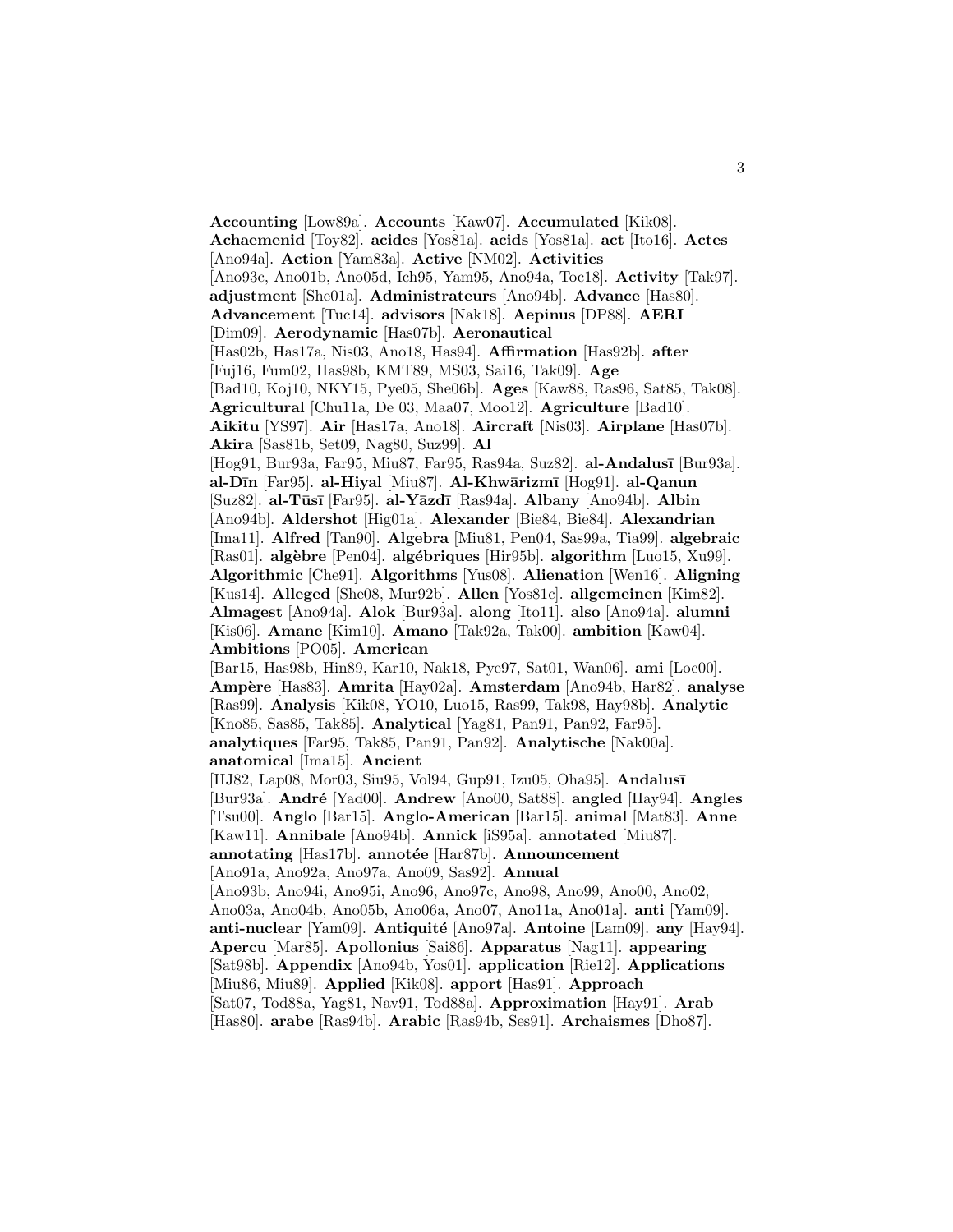**Archaisms** [Dho87]. **Archimedean** [Ras96]. **Archimedes** [Hay94, Sat81, Sat86, Sat87]. **Archives** [YMN97]. **Area** [Sat85, Mor04a]. **argument** [Kat98]. **Aristotelian** [Tan83]. **Aristotle** [Hig01a, Ima12]. **Arithmetic** [Ras94b]. **Arithmetica** [Mur80]. **arithmetical** [Sla95]. **Arithm´etiques** [Ras94b]. **Arm** [Nak11b]. **Armand** [Har87b]. **arms** [HY15]. **Arnold** [Oza05]. **arrangements** [Yam14]. **Arrhenius** [HY83]. **Art** [Chu11b, She06a, Tsu81, Wat90a]. **article** [Mor03]. **arts** [Cro80]. **Aryabhata** [HKY89, Yan80]. **Asahi** [Kus81a, Suz82, Yos81b]. **Asahi-Shuppan** [Yos81b, Kus81a, Suz82]. **Ashgate** [Hig01a]. **Asia** [Sat06a, YY18, Ano92a, Bay18b, Has12a, Juž07, Kim08c, Kim10, Mak15, Nag83, Sat06b, Tak08. **Asian** [Has10a, Sat95, Chi94, Mak15]. **Aspect** [Fum02, Ano94b]. **Aspects** [Boa06, Che91, Far95, Mak89, Mur87a, Sat89, Sat90, Sat92a, Sat92b, Sat96, Ano94a]. **Assessment** [Sat17]. **Assistance** [Sat01]. **Association** [Tuc14]. **asthma** [FH12]. **astral** [Mak15]. **Astrolabe** [Miy08b]. **Astronomer** [Juˇz09]. **Astronomical** [Has92a, Kus81a, Yos81b, Shi03, Sza81]. **Astronomische** [Sza81]. **Astronomy** [Has92a, Pye84, THI17, Yab80, Yab97, Ano94a]. **Astrophysics** [Has92a]. **Atlanta** [Ano94b]. **Atom** [LY89]. **Atomic** [Fuj82, Hin89, Ito94, Kis06, Koj10, Pye97, Sas09, Viz05, Yam89, Ich16b, Nak09, Tak09, Yam14, Dim09]. **Atoms** [Dim09]. **Attempt** [Iya85, Kon98]. **attention** [Tuc16]. **Attitude** [Fum02]. **attitudes** [Han15]. **Aufenthalt** [Oza05]. **August** [Har82]. **Augustin** [Juˇz10]. **Austin** [Bur93a]. **author** [Ano94b, Tod88a]. **Authoritarian** [Bot89, Moo12]. **Authorities** [Ich13a]. **authorship** [Hay95]. **Autobiography** [Sat05]. **Autonomy** [Wen16]. **aux** [Pen04]. **avant** [Hig01b]. **azia** [Sat06a].

**B** [Ano94b, Hij90, Tak93c]. **B.V** [Har82]. **Baark** [Sat88]. **Babylonian** [Yus09, Hol03, Mur88, Mur90, Mur91, Mur92c, Mur96, Mur97, Mur98, Mur99, Mur02, Mur03a, Mur03b, Mur05b, Yus04, Yus06]. **Background** [Hak90, Kaj03]. **bacteriologist** [IE18]. **bacteriology** [Obe04]. **Badash** [Yag10]. **Bairstow** [Has07b]. **Bakteriologen** [IE18]. **bamboo** [Luo15]. **Ban¯u** [Ras96, Sat85]. **Banarsidass** [Hay02a]. **Band** [Fuj83a, Fuj83b, Nak00a]. **Banu** [Miu87]. **Bao** [Hor00]. **Barrow** [Sas85]. **Based** [Yam95, Hay02a]. **Basel** [Hir95a]. **Basic** [Ara95]. **BC** [Ima12]. **BCE** [Sza81]. **BCW** [iT84]. **Beaulieu** [Har87b]. **Beckmann** [Tom81, Kim82]. **Beckmanns** [Kim82]. **Become** [PO05]. **Bedeutung** [Kim82]. **Beeckman** [Hon96]. **before** [Ano18, Fum02, Has17a, Hig01b, Lia06, Nak09, YKK05, Fur97]. **Beginn** [Lor86]. **Beginning** [De 03, Ish06, Mot98, YS97, Hay04, Tak98, Yos81a]. **beginnings** [Ras99]. **Begriffswandlung** [Kim82]. **Behind** [Sat17, Kim09b]. **Behring** [IE18]. **Behrings** [IE18]. **Beijing** [Juˇz10]. **being** [Ima15]. **Beitrag** [Lor86]. **belles** [Yos98]. **Bells** [HJ82]. **Beriberi** [Obe04]. **Berichtigungen** [Sug86]. **Berkeley** [Yaj07, Sug13]. **Berlin** [Nak00a]. **Bernoulli** [She06a, Sla95]. **Bertrand** [She03a]. **Bessel** [She00, She01a]. **Better** [Kat00, Kim08b]. **Between** [Kan13, Bie85, Boa06, Duc07, Hay02b, Juž10,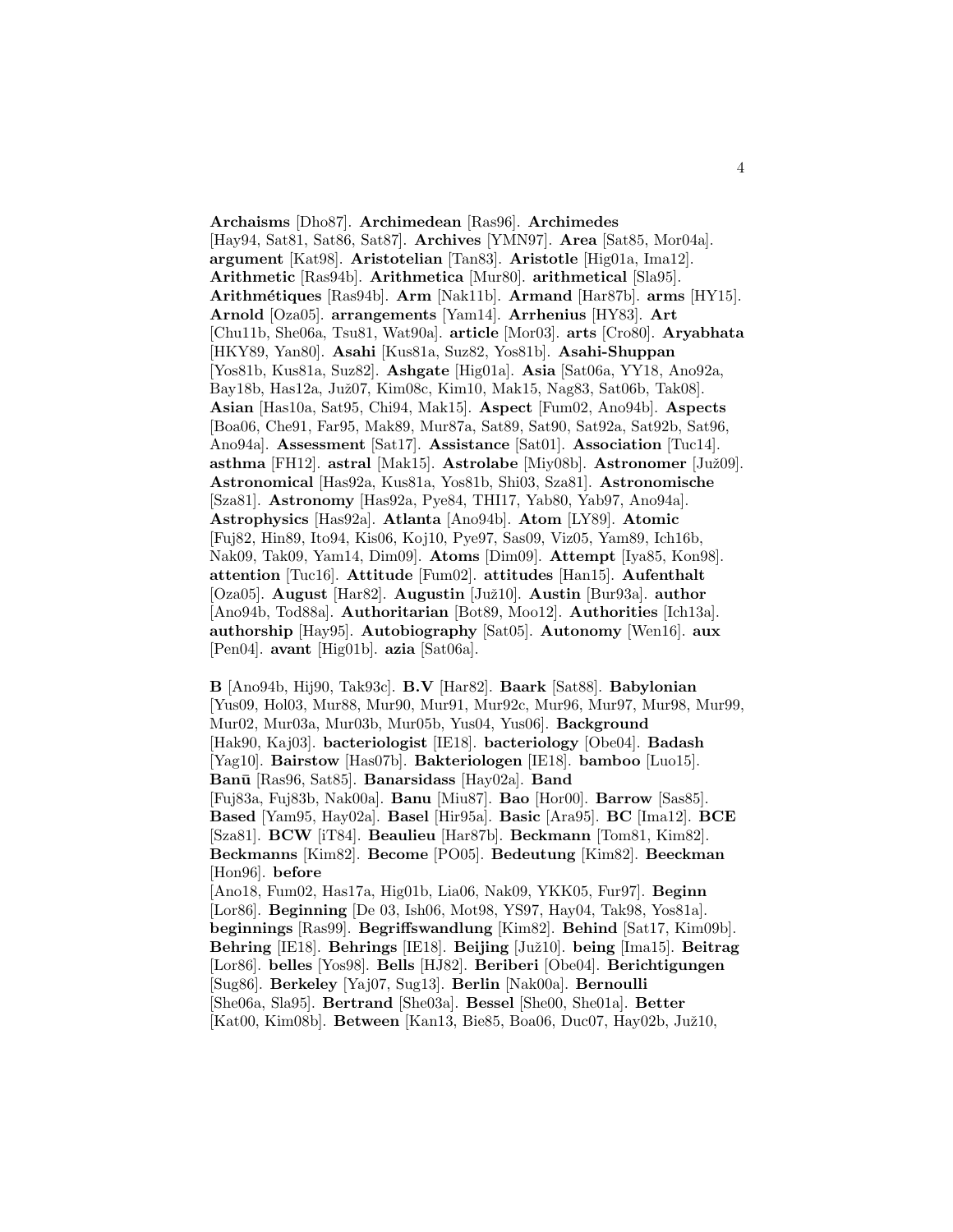LXF99, Maa91, Mat04b, Nak94b, Ras97, iS95b, Sat12b, Shi08, Wen16, Yat83]. Beyond [HR15, Smi18, Wen16, Ich16a]. **Beyträge** [Tom81]. **Beziehungen** [Bie85]. **B´ezout** [Dho85]. **Bh¯askar¯ac¯arya** [Hay02a]. **Bh¯askara** [Hay91]. **Bian** [Qu96]. **bibl** [Hig01a]. **bibliography** [Hay96]. **Bibliometrics** [Juž15]. **bicentenaire** [Ano94a]. **Big** [Bro07, Fur97]. **Bijutsukan** [Yos01]. **bin** [Miu87]. **Biography** [Dar88, Oka12, Has17b]. **Biological** [Miz07, iT86]. **Biologists** [Miz98, Miz07]. **Biology** [Oba92, Sai96, Sai16]. **biophysics** [NKY15]. **Biot** [Has83]. **Birkhäuser** [Hir95a]. **Birth** [Kaw04, Nak83, Ano94b, Mur86]. **bis** [Bie84]. **Bisekibungaku** [Sas81a]. **Blackwell** [Hig01a]. **Blay** [Yos84a]. **Blume** [Fum89]. **Board** [Yam95]. **Bockstaele** [Ano94b]. **Bodily** [Kan06]. **body** [Ima12, Nak91]. **Bohr** [Kat98, Kon83b, Kon00]. **Bomb** [Hin89, Koj10, Mal09, Pye97, Sas09, Yam89, Kim09a, Nak09, Tak09]. **Book** [Bar15, Bur93b, Bur93a, Fuj88, Fum89, Fur97, Fur98, Got94, Har82, Har87b, Has92b, Has92a, Has98a, Has99, Has02a, Has07a, Has08, Has10a, Hig01a, Hij90, Hir95a, Hor06, Ike10, Ito83, Ito94, Iya85, Izu05, Jam90, Jid91, Jim98, Kan06, Kat04, Kaw84, Kaw86, Kaw88, Kaw82, Kno85, Koj10, Kon83a, Kur00, Kus81a, Mat89, Miu87, Miu03, Mor04b, Mur84, Nag80, Nak83, Nak00a, Nak85, Nak07a, Oka98, Oka12, Sas80, Sas81a, Sas81b, Sas03, Sas07, iS95a, Sat09, Sat88, Sat91, Sat93, Sat94, Sat95, Sat05, Sat06a, Set09, She06a, She06b, Suz82, Tak84a, Tak92b, Tod88a, Tod88b, W¨ac92, Yaj07, Yam83b, Yat83, Yos81b, Yos82, Yos84a, Yos98, Yos01, Yos81c, Ano94b, Low11, Luo15, Mur92a, Sai85, Sai93]. **Books** [Ano94a, Ano94b, Ano03b, Ano04c, Ano05c, Ano06b, Ras94b]. **Bordered** [Ses91]. **Born** [Fre01]. **borrowings** [Lam09]. **Bortkiewicz** [She08]. **Bos** [Ano94b, Har82]. **Boston** [Hij90]. **botany** [M´et02]. **bottom** [Bay12]. **boundaries** [Ich16a, Jul99]. **Bovelles** [Miu88]. **Bradwardine** [Tak84b]. **Bragg** [Yam14]. **Brahe** [Has92a]. **Brahmagupta** [Kus81b]. **Braunschweig** [Nak00a]. **Braunschweig/Wiesbaden** [Nak00a]. **Bray** [Has08]. **Brazil** [Mot98, Mot01, Nag98]. **Brazilian** [Bot89, Mot01]. **Breadth** [Kon98]. **Breite** [Sza85]. **Brésil** [Nag98]. **Brewing** [Kam95]. **Brian** [Ano94b]. **Bridge** [Miu90]. **Bridgman** [Oka93, Oka03, Oka04, Tak98]. **Brief** [Oit82]. **Bringing** [Yaj98]. **Britain** [Hig01a, Has07b, Has10b, Has16, Ito16, Nis03]. **Britain/Brookfield** [Hig01a]. **British** [Tuc14, RS07, Tuc14]. **broad** [Ano94a]. **Bronze** [Lap08]. **Brookfield** [Hig01a]. **brothers** [Sat98b]. **bubble** [Yam14]. **Buddhist** [Mak15]. **Buffon** [Ano94a, Ano94a]. **Building** [Has07a, FH12]. **Bun** [Ano83b]. **Bun-ichi** [Ano83b]. **Bunders** [Fum89]. **Bunka** [Yat83]. **Busard** [Ano94b, Ano94b]. **Butsuri** [Has92b]. **Buying** [LY89].

**C** [Ano94b, Kon97, Pye84, Sug13]. **C.** [iT84, Yos81c]. **c.1890** [RS07]. **c.1950** [RS07]. **C0036** [Kan06]. **calcul** [Bla99]. **calculating** [Nak94a]. **Calculation** [Bla99, HJ82, Mur90, Vol94, Has94, Sat98b]. **calculations** [Sug86]. **Calculus** [Sas81a]. **Calendar** [Sza88]. **calend´erique** [Hor87]. **calendrical** [Hor87]. **Calibration** [Nha88]. **California** [Yaj07]. **Call** [Ano93a]. **Callomon** [Set09].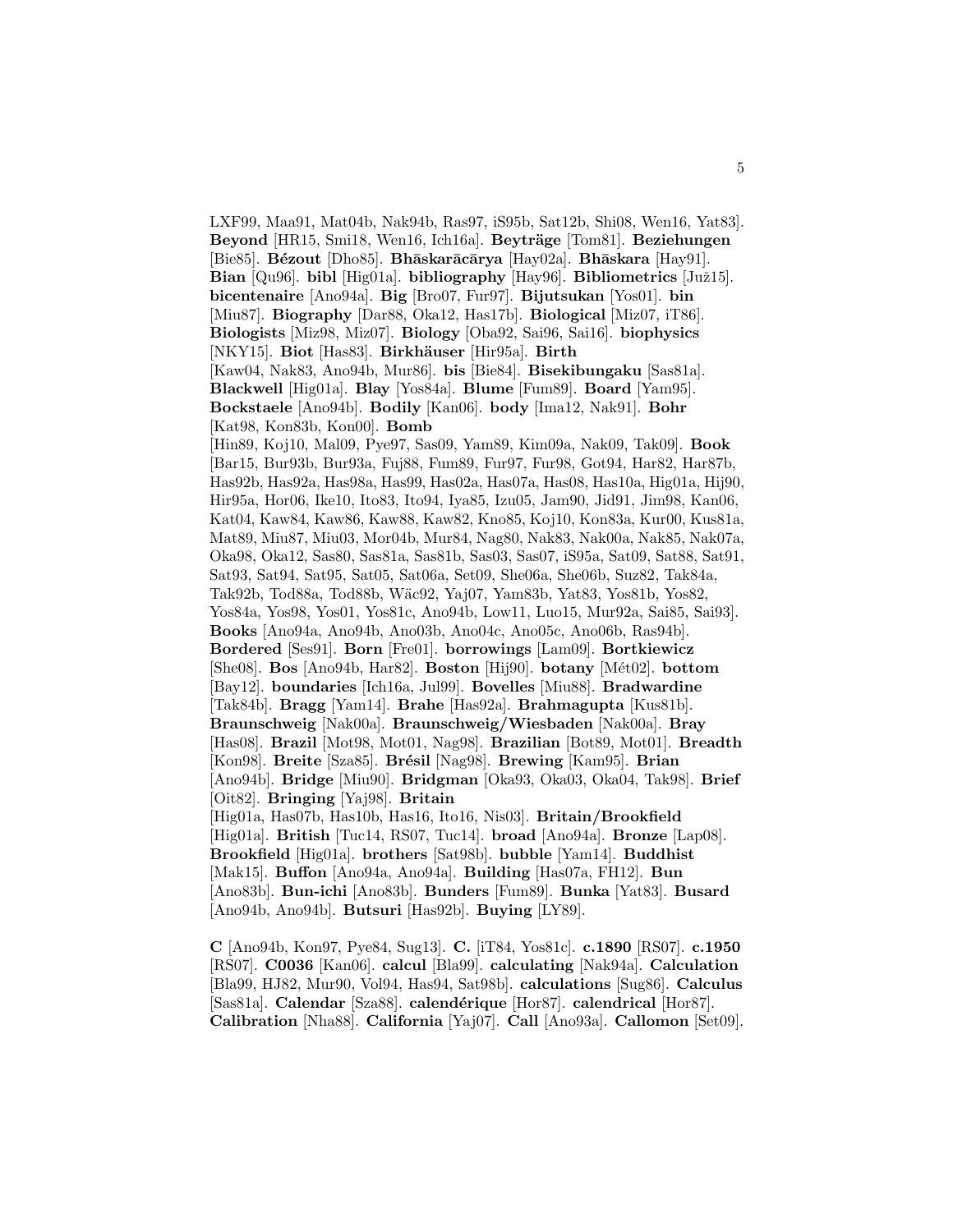**Cambridge** [Yam83b, Sas81c]. **canal** [Mur92c]. **candidates** [SV99]. **Canon** [Ama82]. **Capital** [Yos83a]. **Career** [Bar94, Hig15, IE18]. **Carl** [Nak00a]. **Carnot** [Yos82, KIF96]. **Carothers** [Has99]. **Cartesian** [Jul99]. **Cartesianism** [Nak94b]. **cartésiennes** [Jul99]. **cas** [DP88]. **Case** [Ito04, Iya83, Kaw05, Lee06, Par03, Ste08, THI17, Yaj06, Yam82, DP88, Hor00, Hor02, Kaw11, Mea17, Nak13, Zha18]. **cases** [Shi04]. **Casting** [HJ82]. **Casualties** [Nak15]. **Categories** [Bur93a]. **Catherine** [Has10a, Has91]. **Catholic** [Ano94b]. **Catoptrica** [Bur93b]. **Cauchy** [Dho85]. **causation** [Bay18a]. **causes** [Obe04]. **Celestial** [Ait81]. **Cell** [Hay98a]. **Center** [Lim08, Hay94, Wac82]. **Centers** [Sat81]. **central** [Ima12, Mak15]. **Centre** [Har87b]. **Centuries** [Hig01a, Suz81, Ima12, Maa91, Pen04, Sas85]. **Century** [Ara95, Dai18, IL17, Ito04, Joh18, Kim10, Lim08, Low11, Mat02, Miy08a, Moo08, Nag80, Nak98, Sat06a, Sza81, Yin13, Ano94a, Ano94b, Che94, Chu11a, Hig01b, Hor00, Hor02, Kaw11, Kob02, Loh17, Lor86, Mat83, Nak13, Oh14, SW15, Sas99a, Sat12a, Sat13, Shi04, Bay18a, Bro83, Che91, DP88, Gui86, Hay99b, Ish06, Kaw83, Kaw93a, Kaw93b, Kim97, Kon10, Nak11b, Qu96, Sas81c, She01c, Sho90, THI17, Uch90, Uns84, Yam03, Yos81a, You18]. **Ceos** [Ima15]. **cercle** [Has91]. **Certain** [Mur87a]. **certainty** [Cro80]. **certification** [FH12]. **Chūō** [Iya85, Kaw84]. **Chūōkōron** [Ito83, Yat83]. **Ch¯ugoku** [Kur00]. **Chˆatelet** [Kaw90, Kaw93a, Kaw93b, Kaw04, Kaw05, Kaw07, Kaw15]. **Chaia** [Ano94a]. **Chalcedon** [Ima11]. **Chamarik** [Sat95]. **Change** [Fum02, Sas92]. **changes** [Mat83]. **Changing** [Hin89]. **chapître** [Nag98]. **Chapter** [Nag98, Bie85]. **Chapters** [Ano94b, Che94]. **characteristic** [Nak91]. **Characteristics** [Lap08, NM02, Yab80]. **Characters** [HJ97, Che94]. **Charan** [Hay96]. **Charles** [Miu88, Yaj98]. **Chemical** [Fur07, He07, Kaj03, Kaj08, RS07, Tsu94, Uch90]. **Chemist** [Shi00]. **Chemistry** [Abe81, Bar15, Bro04, Bro07, Fur96, Fur97, Kaj03, Kik00, Kik08, Sak93, Shi00, Tsu00, Has99]. **Chemists** [Fuj88]. **chez** [Hig01b]. **Chicago** [Ano94a, Oga80]. **Chidanken** [Toc18]. **Chikara** [Ano04a, Got94, Hir95a, Miu03]. **Chikatoshi** [Mat89]. **Chime** [HJ82]. **China** [Ano94b, Has08, Lim08, Sat88, Uns84, Che07, HJ97, Hor00, Juž15, Kob02, Lap08, LXF99, Lia06, Lim08, Liu94, Mar85, Mét02, Oh14, SW15, iS95b, Siu95, Tia99, Uns84, Vol94, Yab97, Yaj06, Zha07, pZ04]. **China.** [Ano94a]. **Chine** [Mar85]. **Chinese** [Ano94b, Izu05, Kur00, Yat83, Yos81b, Che91, Che94, Han15, HJ97, He07, HJ82, IL17, Juž09, KY96, Mar85, Mor03, Nak80, SV99, Smi18, Wen16, Xia99, Zha18]. **Ching** [Xia99]. **chinois** [Has91]. **Chinoises** [Has91, Mar85, Jam90]. **chitujyo** [Sat06a]. **Choe** [Kim10]. **Chofu** [MV18]. **Chokkan** [Has92b]. **Cholera** [Joh18]. **Chongzhi** [Vol94]. **Chosôn** [Shi03]. **Chosakush¯u** [Got94]. **Choson** [Shi04]. **Chr** [Sza81]. **Christiaan** [Har82]. **Christian** [Lor86, Kaw81, Lor86, MV18, Uns84]. **Christianities** [GG01]. **Christianity** [Low08]. **christliche** [Uns84]. **Christopher** [Ano94b]. **Chrysanthemum** [Sas01]. **Chugoku** [Yos81b]. **Church** [Ano94b, Ano94b]. **Chusei** [Kaw88]. **Cimatti** [MV18]. **CIMPA** [Ano97a]. **circles** [Ait81].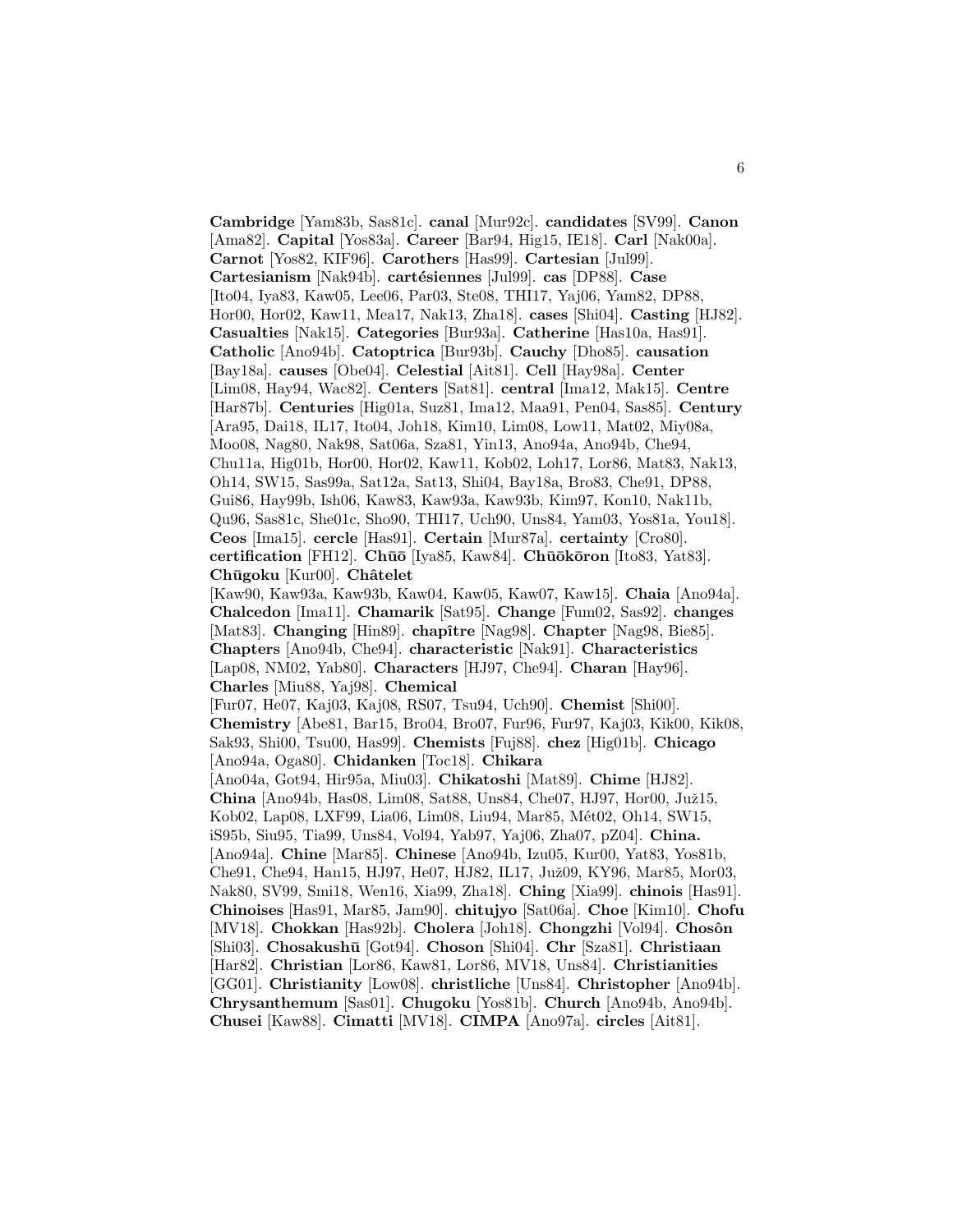**Circulation** [Moo08]. **City** [Ano94b, Luo15]. **civil** [Hor82]. **civils** [Hor82]. **Clairaut** [Nak02]. **Clancey** [Yaj07]. **clarification** [Hir84]. **class** [Chu11b]. **Classical** [Oka98, Sas07]. **Classification** [Sho90]. **Claude** [Jam90]. **Claudine** [Ano94a]. **Claudio** [Tak92b]. **Clausius** [KIF96, Yag81]. **clocks** [Has12b]. **Co** [Koj13]. **Co-Producer** [Koj13]. **Cobo** [Jim98]. **Cohen** [Ano94a]. **cold** [Oh14, Ich06, Les06, Wan06]. **Collaboration** [Low89b]. **Collaborative** [Low89b]. **Collected** [Got94, Kon83a, Tak84a]. **Collection** [Ano94a, Kus81a, Nag11, Yos81b, MV18]. **Coll`ege** [Has91, Yos81c]. **collision** [Nak94b]. **Colloque** [Ano94a]. **Colloquium** [Iya99]. **Colonial** [Kaj08, Lee06, Low10, Miy08a, Nak05a, Sat06a, Hom05, Maa07]. **Colonial/Imperial** [Sat06a]. **Colonialism** [Bab05, Kar10]. **Colonies** [Par03]. **Colonization** [Hon06, Sat06b]. **color** [Tak13]. **combustion** [Yos84b]. **Commemorate** [Ano04a]. **commencée** [Har87b]. **Comment** [Har85]. **commentary** [Che94, Bur93b]. **Commentatio** [Kot01]. **commented** [Kon83a]. **Comments** [Gav86]. **Committee** [Ano93c, Ano97b, Ano01b, Ano05d]. **communication** [Toc18]. **Community** [Fum02, Fur96, Kim97]. **Company** [Fum89]. **Comparative** [Iya85, Kim10, M´et02, Sas99a, YW05]. **compared** [Pan91, Pan92]. **Comparison** [Lap08, MT82, Nak80, Oh14, Tak87b, Ano94a, Nak00b, SW15, iS95b]. **Competes** [Bla88]. **compiled** [Ano94a]. **complementarity** [Kat98]. **Completing** [Has92b, Mur03b]. **Completion** [Ano04a, Ito94]. **complex** [Tak85]. **complexes** [Tak85]. **Composition** [Uch90]. **Compounded** [Sai86]. **Computation** [YV90]. **computers** [Sug13]. **Concept** [Fur82, Hor95, Mat83, Nak94a]. **Conception** [Sug92]. **concepts** [Che94]. **conceptualisation** [Yos84a]. **concernent** [Hir95b]. **concerning** [GP91]. **conditions** [Got00b]. **Conduction** [Ano91i, YT91]. **Conference** [Ano92a]. **Conflict** [Ich13a]. **Conic** [Sai85]. **Conjecturing** [She06a]. **Connection** [Mat97, Mak15, Sat86, Sat87]. **Connections** [Bar15, Juž07]. **Connexion** [Sho90]. **conoid** [Hay94]. **consequences** [Bie85]. **Conservation** [Yam83a]. **consideration** [Hay02b]. **Constance** [Hig01a]. **Constant** [She07]. **constitution** [Dai18]. **constitutional** [Dai18]. **Constructing** [Yam03]. **Construction** [Has17a, Ses91, Ano18, Hay02b, Nak91]. **Contact** [Bar15, Kot06]. **containing** [Ano94b]. **Contemporaries** [Tsu00]. **Contemporary** [Mal09, Oit82, Bie84]. **Contents** [Ano83a, Ano83f, Ano83g, Ano84a, Ano84f, Ano84e, Ano85a, Ano85e, Ano85f, Ano86a, Ano86f, Ano86e, Ano91b, Ano91c, Ano91d, Ano91e, Ano91f, Ano91g, Ano92b, Ano92c, Ano92d, Ano92e, Ano92j, Ano92k, Ano93d, Ano93e, Ano94c, Ano94d, Ano94e, Ano94f, Ano94g, Ano94h, Ano95f, Ano95g, Ano95a, Ano95c, Ano95d, Ano95e, Ano95b, Ano05a, Ano13, Jam90]. **Contest** [Has02b]. **Contested** [Sat01]. **Context** [Boa06, Che07, Has92a, Kaj08, Kaw86, iS95b]. **Continental** [Tan90]. **continuous** [Kot06]. **contradictory** [Maa91]. **Contribution** [Kat00, Tak92b, Toy82, Lor86]. **Contributions**

[KY96, Hay02b]. **Contributors**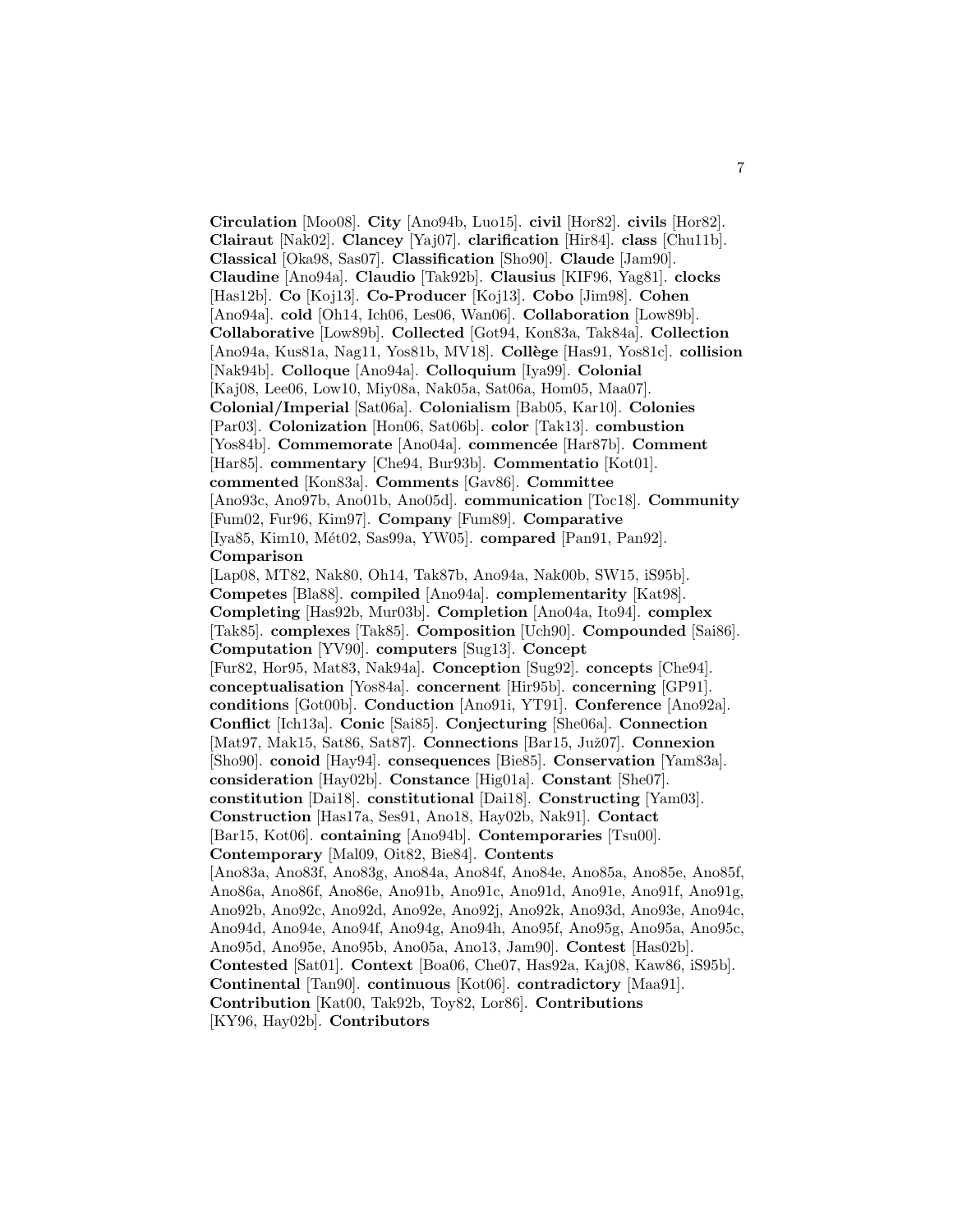[Ano83c, Ano83d, Ano84b, Ano84c, Ano85b, Ano85c, Ano86c, Ano86b, Ano91j]. **controllability** [Oka03]. **Controlled** [Nis92]. **Controversies** [Fum02]. **Controversy** [Fre97, Ste08, Bie85]. **Conversations** [Hig01a]. **Conversion** [Kim82]. **Cooperation** [Ich13a]. **Copernicantsm** [Ano94b]. **copy** [KIF96]. **Cornelis** [Har87b]. **corps** [LH12]. **Corrections** [Sug86]. **Correspondance** [Har87b]. **Correspondence** [Juˇz10, Kon92]. **Cosine** [GP91]. **cosmological** [Ano94b]. **cosmologie** [Lam09]. **cosmology** [Izu97, Lam09]. **Cotton** [Ham11]. **couleur** [Yos84a]. **Countries** [De 03, Has80, Par03, Ano94a]. **country** [SR87]. **Court** [Ano94a, She06a]. **coverage** [Sat12a]. **Coyne** [Ano94b]. **cracks** [Has14b]. **Critical** [Bur93b, Oka12]. **Criticism** [Yan90, Mor16]. **Cross** [Sat88]. **Cross-cultural** [Sat88]. **crossing** [Ota17]. **cruris***}* [Tak13]. **crystals** [Has14b, Yam14]. **Cultural** [Hak90, Has98a, Sat17, Yaj07, Yat83, Sat88]. **Culture** [Kan84, Mot01, Bur12, Joh18, Kaw93a, Kaw93b, Oki13b, Tuc14, Has02a, Izu05]. **Cultures** [Cla02, Has07a]. **Curie** [Kaw17]. **Current** [Wan06]. **curriculum** [SV99]. **Curtis** [Has92a]. **curves** [Ada99]. **Cutting** [Ish06]. **Cutting-Edge** [Ish06]. **Cyclotron** [Koj10, Smi02].

**D** [Fum89, Miu87]. **D¯ın** [Far95]. **d'Aepinus** [DP88]. **Daigaku** [Hor06, Tod88b]. **Dainamikusu** [Nak07a]. **Dairy** [Suz81]. **daishu** [Tia99]. **Daiyamondo** [Tom81]. **Daiyamondo-sha** [Tom81]. **Dajka** [Hij90]. **d'Alembert** [Nak02, Nak00b]. **damage** [Oh14]. **dans** [Far95, Jul99, Kaw93a, Kaw93b, Nag98, Tak85]. **Dantei** [Has92b]. **Darquier** [Lam09]. **Darwin** [Kaw86, Kaw86, Yaj98]. **Darwinism** [Kaw86, Low08, Nag83]. **Dauben** [Hir95a]. **David** [Tod88a]. **Davy** [Yos81a]. **Dawn** [Tsu81, Ada95]. **dealt** [Sat86, Sat87]. **death** [Oga93]. **Debate** [Sat90, Sat92a, Sat92b, Sat96, Ima12]. **debut** [Yos81a]. **d´ebuts** [Ras99]. **Decide** [Kat00]. **Decision** [Mal09, Yam89]. **Deck** [Nis03]. **Deck-Landing** [Nis03]. **decline** [Oki13a]. **d´ecouvert** [Har85]. **d'´ecriture** [Dho87]. **d'Edo** [iS95a]. **define** [Ano94a]. **Definition** [Yan90]. **Definitive** [Sas81b]. **degree** [Sat98b]. **Dekaruto** [Miu03]. **Delhi** [Hay02a]. **demonstration** [DP88, Tak13, DP88]. **Demystifying** [Tak98]. **Dento** [Nak07a]. **depiction** [Tuc16]. **depuis** [Ano95h, Iya95]. **Derek** [Yag84]. **Derivation** [GP91]. **Derived** [HKY89]. **Descartes** [Miu03, Cos85, Har85, Hee06]. **Descending** [Ito11]. **Design** [HJ82]. **Deslandres** [Fuj83a, Fuj83b]. **destin** [Ano94a]. **Detecting** [Kim11]. **detonation** [Tak09]. **d'Euclide** [Mur92a]. **d'Euler** [Dho87]. **Deutsche** [Nak00a]. **Deutschland** [Lor86]. **developing** [SR87]. **Development** [Abe81, Ara95, Ara89a, Ara89b, Bad05, De 03, Fuj83a, Fuj83b, Fuj91, Hay98a, Hin89, Iha95, Kim95, Kim03, Kon10, LY89, Mak89, MS03, Nag98, Nak84, Nak86, Nug88, Sat86, Sat87, Sat88, Sat94, Toy82, Yab80, Yam82, Got00a, Luo03, Nak18, Tak08]. **d´eveloppement** [Nag98]. **Devices** [Miu87]. **Dewey** [Oka03]. **Dhombres** [Jam90]. **diagrams** [Yin13]. **Dialectical** [Fre01]. **Dialectics** [Kan13]. **dialogical** [Ota17]. **Did** [HY83, Ita82, Miy99, Har85, Hor95, Sat86, Sat87, SV99]. **Diet** [Smi18].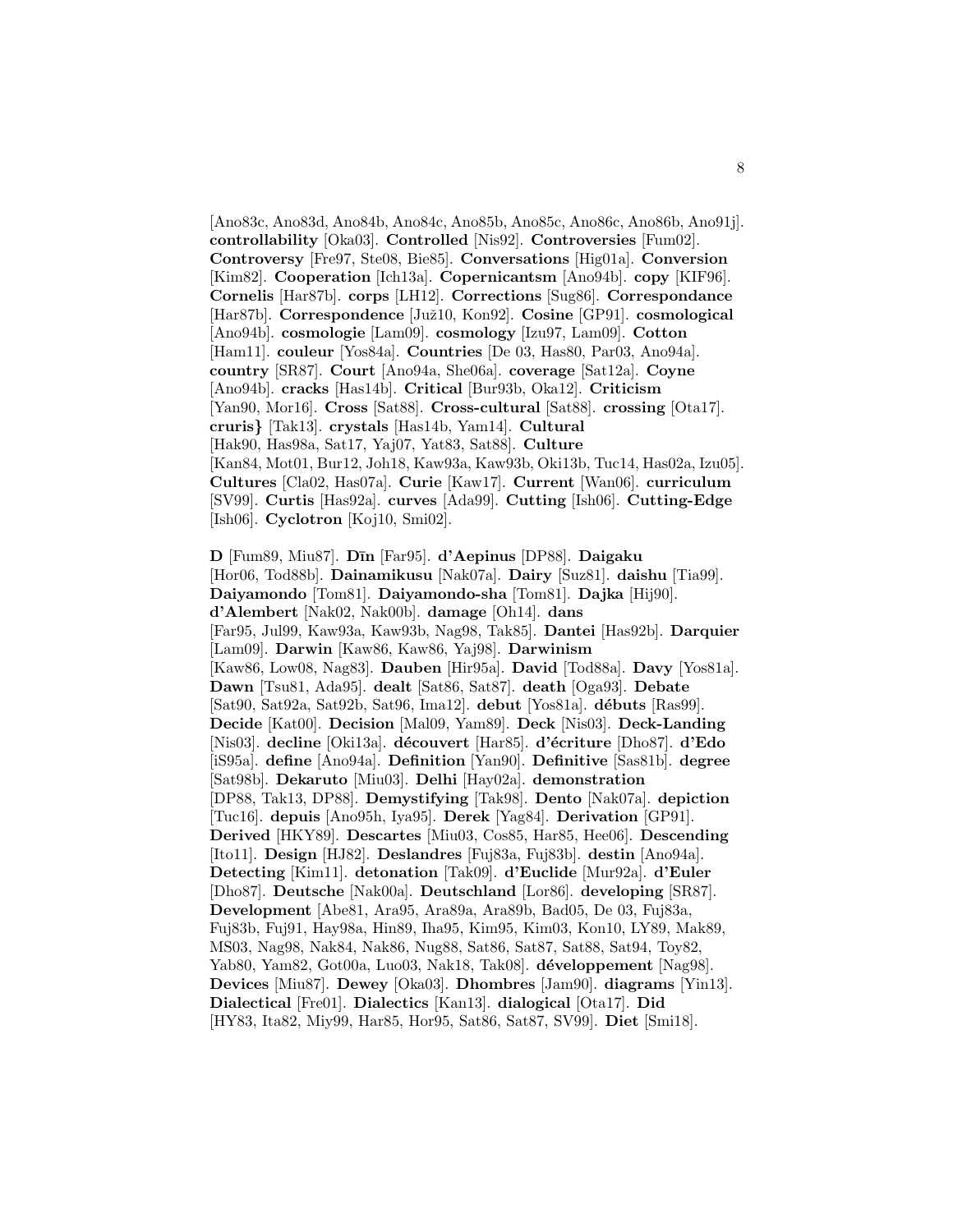**Diet-induced** [Smi18]. **Different** [Che94, Kim97, Kon10, Tsu00, Shi08]. **Differential** [Sas81a, Kot06]. **Diffusion**

[Mot98, Nag83, Hir84, Hom05, Nak97]. **diffusions** [Hir84]. **Digression** [Mat83]. **dimensional** [Tak98]. **Dimensions** [RS07, HY15]. **Dingler** [Oka03]. **Diophante** [Ras94b]. **diophantien** [Chr96]. **diophantienne** [Ras99]. **diophantine** [Chr96, Ras99]. **Diophantus** [Ras94b]. **Dioptrics** [Has89, Sas07]. **diplomacy** [Ich16b]. **Diplomatic** [Hak90, Kim09b]. **Direction** [Fum89]. **Directions** [Wan06, Bay18b]. **disaffirmance** [Nak97]. **Disaster** [Ogu06]. **discord** [Ich13b]. **discourse** [HR15]. **discover** [Har85]. **Discovery** [Fur98, Got00a, Hee06, Iya83, Kaj03, Kat04, Miy08b, She08, Yam83a, Yos00, YKK05, She99]. **discrete** [Pan91, Pan92]. **discuss** [Ano94a]. **discusses** [Ano94b]. **Disease** [Bay12, Bay18a, Hir18]. **Disguise** [Hee06]. **dislocations** [Yam14]. **disorders** [Sat12a]. **disparu** [Loc00]. **Dispersion** [Fuj82, Kon97, Kon00]. **Dispute** [Has10b, Ich13b, Kan13]. **Disseminating** [Hor00]. **Dissertation** [Kaw15, Kaw05]. **dissimilarities** [Mur80]. **dissolution** [Maa91]. **distances** [Lam09]. **Diversity** [Fur07]. **Divination** [IL17]. **'Division** [Ama82, Ama82, Ich95]. **DNA** [NNSA09]. **Do** [Has10b, Siu95]. **Doctor** [PO05]. **Documents** [Yos01]. **Dojin** [Fuj88]. **Dokumente** [Nak00a]. **Domesticating** [You18]. **Donald** [Miu87]. **Done** [Sat07]. **Dordrecht** [Hij90, Miu87]. **Dorofeeva** [Has08]. **Dorofeeva-Lichtmann** [Has08]. **Dotei** [Has92b]. **Double** [Sat05]. **downfall** [Fuj16, Sai16]. **Dr** [Has01]. **Dr.** [Ano92i, Hig15, Loc00, iS94, Shi92, Suz99]. **Dragon** [HR15]. **Drake** [Oga89]. **dream** [Kaw93a, Kaw93b]. **Drift** [Tan90]. **driving** [Obe04]. **Drude** [Fuj82]. **dual** [Moo12]. **Dudley** [She06a]. **Dulong** [Yos81a]. **d'un** [Loc00]. **d'une** [DP88]. **Dunhuang** [IL17]. **Duplicate** [Sai93]. **during** [Ara95, Bro83, Bro07, Hir18, Ich06, Ich13b, Jam91, Mai06, Mur84, NRGY05, Yab97, Yam89, Yam95]. **Duseo** [Chu11b]. **Dutch** [Yat83, Shi00]. **Dynamics** [Nak07a]. **dynasties** [Yab97]. **Dynasty** [Ham11, Chu11b, Shi03, Luo15].

# **E.H.F.** [iT86]. **earlier** [Pan91, Pan92]. **Early**

[Ano94b, Boa06, Has07b, Hin89, Hor06, Mur98, Nak84, Sas81a, Toy82, Yam82, Got00a, Got00b, Has94, Ima11, Kat98, Loh17, Lor86, Maa91, Mea17, Nak18, Nav91, Sai16, Sat12b, Sza85, Yad00, Dai18, Ham11, Ito04, Jam91, Kaw83, Kim97, Kim08c, Mat02, Miy08a, Moo08, PO05, Sat85, Sho90, Uns84]. **early-Meiji** [Mea17]. **Earth** [Ano94b, Ano94b, Lim08, Yan80]. **Earthquake** [Kim11, Ogu06, Yaj07]. **earthwork** [Mur05b]. **East** [Ano92a, Has10a, Kim10, Sat06a, YY18, Yat83, Bay18b, Has12a, Jim98, Juˇz07, Kim08c, Mak15, Nag83, Pye84, Sat06b, Tak08, Yab80]. **Eastern** [Juž10, NM02]. **École** [Ano97a]. **Economic** [Ich95, Sat17]. **Écrits** [Har84a, Har84b]. **ed** [Ano94a, Ito94, Kaw86, Kaw88, Tak92b]. **Edge** [Ish06]. **Edison** [Has17b]. **Edited** [Fum89, Har82, Nak00a, Ano94b, Bur93a, Got94, Kon83a, Sas81b, Yos01].

**Edith** [She06a]. **Edition** [Bur93b, Sas81b]. **Editions**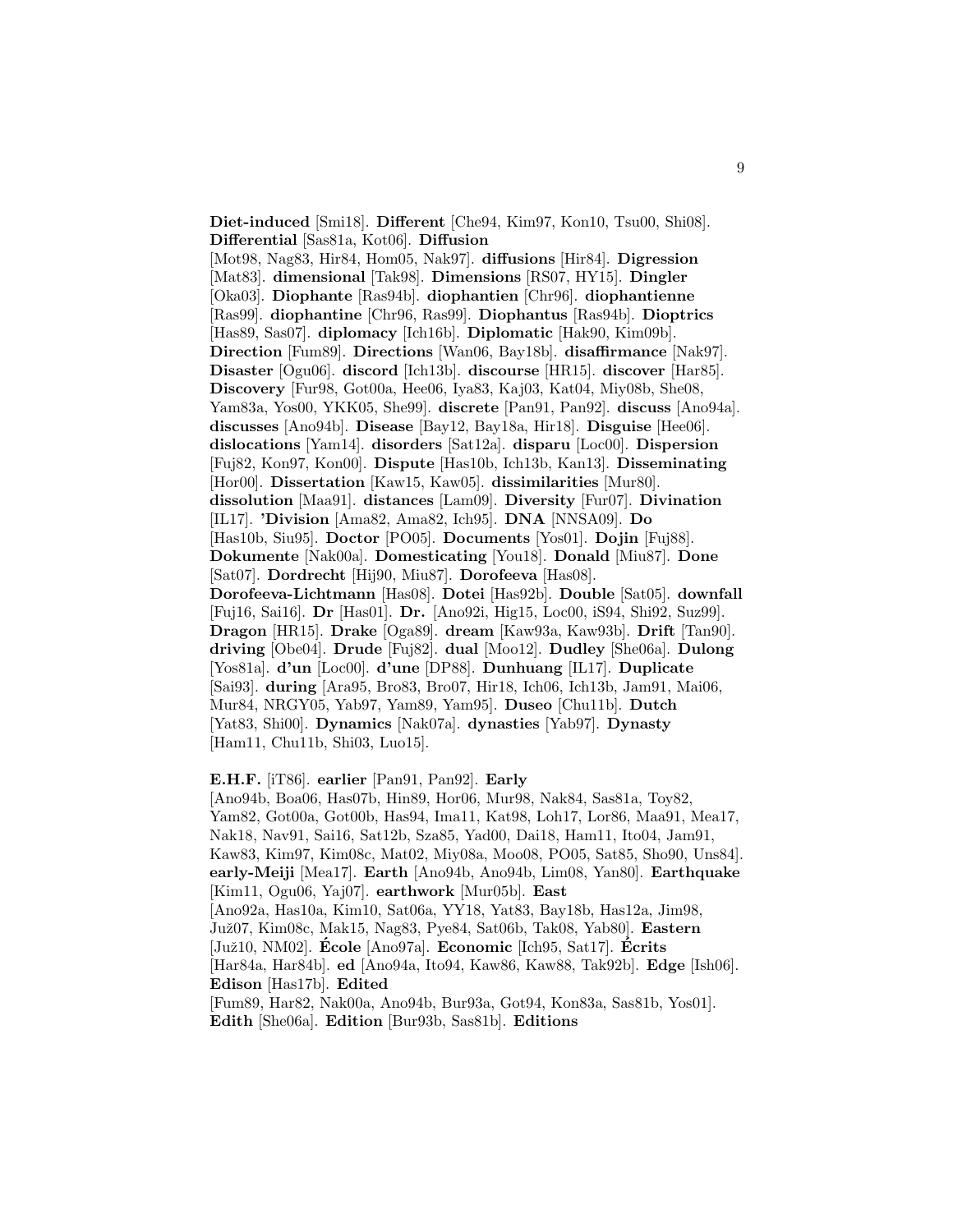[Tak87b, Ano94a, Har87b]. **Editor** [Ano91k, Mur87b, Sas92]. **Editors** [iT92]. **Edmund** [Sug13]. **Edo** [NM02, Kam95, Nak94a]. **eds** [Ano94b, Has92a, Has02a, Has08, Has10a, Hig01a, Hij90, Hir95a, Kan06, Mor04b, Sat88, Sat95, Tod88a]. **Education** [Kaw84, Oka11, Sai16, Siu95]. **Educational** [De 03]. **educator** [Sug13]. **Edward** [Kus14]. **effects** [Tak09]. **Egidi** [Tak92b]. **Egypte ´** [Ano97a]. **Eighteenth** [Lim08, Low11, Nak13, DP88, Nak11b, Uch90]. **Eighteenth-Century** [Lim08, Nak13]. **Einfluss** [IE18]. **Einstein** [HY15, Abi00, Bla88, Got00b, Hom05, Ita82, Kan84, Mor16, Nav91, Tan87]. **Electric** [Iha95]. **Electrical** [Tak92b]. **Electricity** [Juˇz10]. **Electrification** [Dim09]. **Electrodynamics** [Ara87, Ara89a, Ara89b]. **Electromagnetic** [Has83, Nak84]. **Electronics** [Ish06]. **electrons** [Kon00]. **Element** [Kaj03, YKK05]. **Elementary** [Low89a, Mak89]. **Elements** [Dar88, He07, Nak98, Mur92a, Sai85, Sai93, Mur92a]. **Elimination** [Tsu94, Pen04, Pen04]. **Elliptic** [Ada99]. **Emergence** [Fur82, Has99, Hon06, Kaj03]. **Emeritus** [Ano92i]. **Emil** [IE18, IE18]. **Émilie** [Kaw07, Kaw15]. **Emission** [Kon92, Kon00]. **empire** [Low10]. **emprunts** [Lam09]. **En-gi** [Suz81]. **Enactment** [Mat98]. **End** [Bad10, Kon10]. **endeavor** [Mea17]. **Endo** [Sas81b]. **Energy** [Dim09, Got00a, Yam09, Yam83a]. **Engineer** [Kaw84, Miu90]. **Engineering** [Has07a, Kik08, Les06, Oka11]. **engineers** [Has94, Hor82]. **English** [Bur93b, Jam90, SW15]. **enigmatic** [Mur97]. **Enlarged** [Sas81b]. **Enlightenment** [Sas01, Kaw93a, Kaw93b]. **eno** [Ito94]. **ensembles** [Mur86]. **Entangled** [IL17]. **Enterprise** [Kar08]. **enthalten** [Sug86]. **entitled** [Fre01]. **entre** [Ras97]. **Entropy** [YO10]. **Entwicklung** [W¨ac92]. **environment** [Bay18a]. **Epidemiological** [Hir18]. **Epist´ ´ emologie** [Ras97]. **Epistemology** [Ras97]. **´epoque** [iS95a]. **Equation** [HY83, Dho87, Ras94a, Dho87, Ras94a]. **equations** [Che94, Hir95b]. **equinoxes** [Nak00b]. **Era** [Fuj88, Kaw84, Mat89, Iya95, Sug04, De 03, Kaw81]. **eradication** [Bay18a]. **erased** [Tak09]. **Erasistratus** [Ima15]. **Eratosthenes** [Ano94b]. **`ere** [Ano95h, Iya95]. **Erfindungen** [Tom81]. **Eric** [Ano94b]. **Erik** [Sat88]. **Erm** [Mur05b]. **Errata** [Ano91i, Ano91h, Ano92f, Ano95h, Ano99]. **Erratum** [Ano18]. **erroneous** [Tak93b, Tak93a]. **Errors** [She07]. **Esprit** [DP88]. **Essay** [Miu86, Oga80, Pye97, Sat98a, Ano94b]. **Essays** [Sat09, Ano94a]. **Essence** [Ike10]. **Essential** [Oga80]. **est** [Mar85]. **Establishment** [He07, Kaw81, Oga96, Oka04, Oki13a]. **Etat ´** [Ano94b]. **Ethical** [Ano94a]. **Etudes ´** [Has91, Ano95h, Iya95]. **Euclid** [Bur93b, Kno85, Mur92a, Sai85, Sai86, Sai93]. **Euclidean** [Mar81, SW15]. **euclidienne** [Mar81]. **Eugenic** [Mat98, Yok18]. **Euler** [Dho87, Nak00b, Nak02]. **Europe** [Ano94a, CK90, Juž10, Kaw83]. **European** [Kim03]. **evaluation** [Yos00]. **Evidence** [Gav86, Kon83b]. **Evolution** [Ste08, Yaj98, Yam83b, Kaw13, Oga93, Iya95, Ano95h, Iya95]. **Evolutionism** [Mat02]. **Examination** [Has10b, Tsu00, Yan90]. **examinations** [SV99]. **example** [Hol03]. **examples** [GG01]. **Exchange** [Has98a, Yat83, Zha07].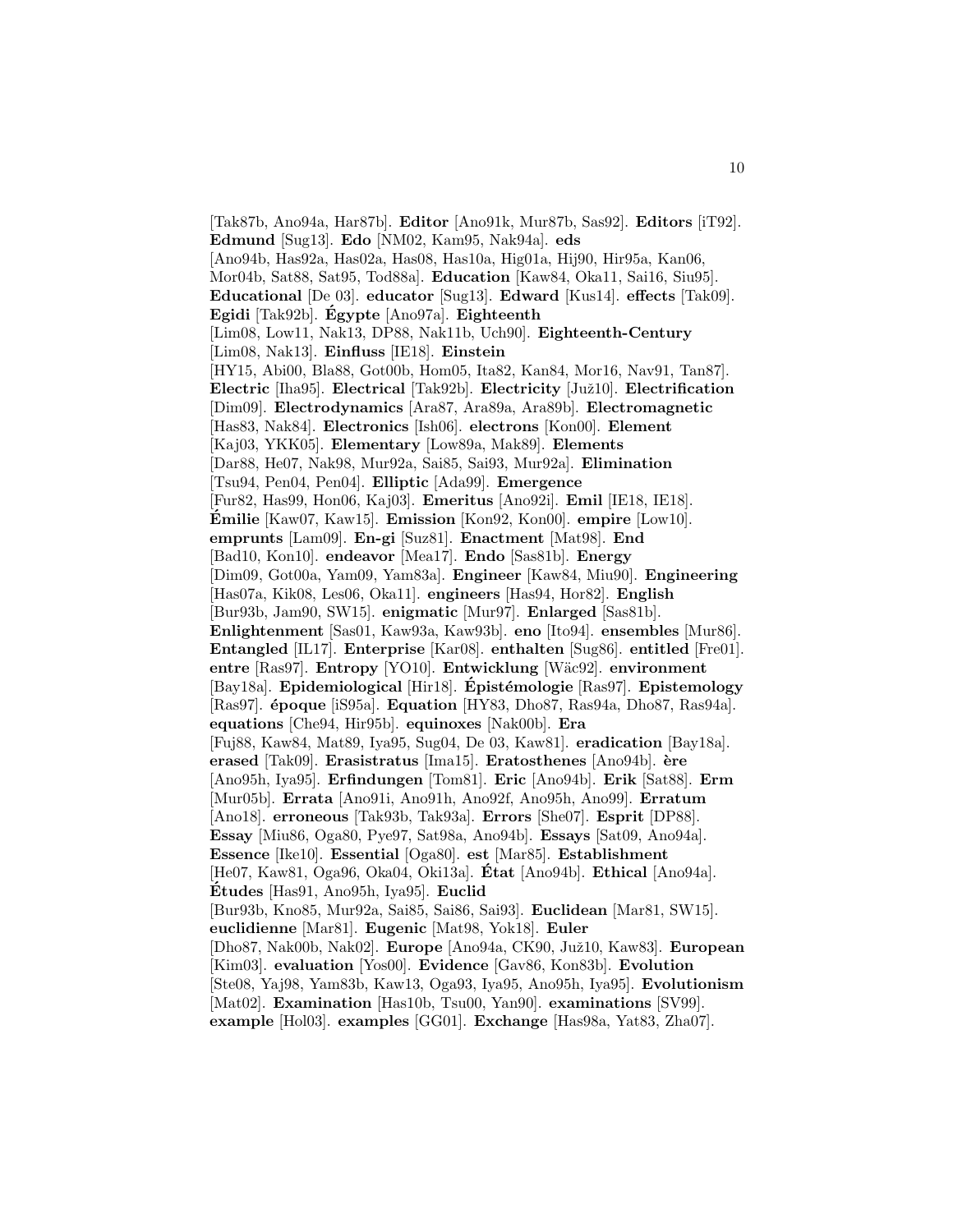**exchanges** [LXF99]. **Expanding** [Kim11]. **Experience** [Sat91, Nak13, Sat95]. **expériences** [Yos84b]. **Experiment** [Wit08]. Experimental [Ano91i, Juž10, Kat00, Kon10, Nak11b, Suz81, YT91]. **Experiments** [Has10b, Has10c, Kon81, Yos84b]. **experimentum** [Tak13]. **Experts** [Has12a]. **explication** [Maa91]. **exponents** [Mur97]. **Expressions** [Mur02, Mur03a, Mur91]. **Extraction** [Mur99, Hay99b].

**F.R.S.** [Juˇz07]. **Fabricated** [Iya83]. **Factors** [Low89a, Sat17]. **Faint** [Kon81]. **Fall** [Oga89, Tak93b, Tak93a]. **fallout** [HR15, Hig15]. **familial** [You18]. **Family** [Kaw17, YKK05]. **Fangmatan** [Luo15]. **Fantoli** [Ano94b]. **FAPESP** [Mot98, Nag98]. **Far** [Has10b, Jim98, Juž10]. **Farmers** [NM02]. **Farming** [NM02]. **Favor** [Bla88]. **fear** [Hig15]. **Features** [Ara95]. **Feher** [Hij90]. **femme** [Kaw93a, Kaw93b]. **Fermat** [Iya99, Ada99, Bla99, Kat99, Miy99, Ras99, Ras01, Sas99b]. **Fermentation** [Yam83a]. **feu** [Kaw15, Kaw05]. **FF** [Jam90]. **fi** [Suz82]. **field** [Hir18, Tak08]. **Fieldwork** [Kik08]. **fifties** [Fre01]. **figs** [Hig01a]. **figure** [Xia99]. **Figures** [Sat81]. **Files** [Yam95]. **finding** [Tak93b, Tak93a]. **First** [Hir84, Oka11, Yag81, Abi00, Ich16b, JN12, Mur94, Ras94b, Che91]. **Firth** [Miu90]. **Fish** [Hig15]. **Five** [Ano94b, pZ04]. **Flat** [Ano94b]. **Flight** [Has02b]. **Flora** [Yat83]. **Floris** [Ano94a]. **fluctuation** [Abi00]. **Fluid** [Nak11b, Nak13]. **fluid-resistance** [Nak13]. **Focus** [Par03]. **Focused** [YO10]. **Focusing** [Sat12a]. **Folgen** [Bie85]. **Folkerts** [Ano94b]. **fonctionnelle** [Dho87]. **fonctions** [Pan91, Pan92, Tak85]. **foot** [Has12b]. **foot-ruler** [Has12b]. **Force** [Kon92, Obe04]. **Forces** [Kaw90]. **Foreign** [Cla02, Wit08]. **Forest** [Chu11a]. **form** [Has14b]. **Formal** [Ger13]. **Formation** [Ara87, Ito94, Kik08, Mak89, Oka98, Sas81a, Yam83a, Yat83, Dai18, Hor82, Nak07a, Tak08]. **formulae** [Luo03]. **Forth** [Miu90]. **Forty** [Ano94a]. **Forum** [Sat92a, Sat92b, Sat96, Ano92f]. **Foucquet** [HJ97]. **Found** [Omo84]. ¯ **foundation** [Pan91, Pan92]. **Foundations** [Ano94a, Tak84b]. **Four** [Ano94b, Che94, Shi08]. **Fourier** [Ano91i, Hay99a, Tak93c, YT91]. **fox** [Bur12]. **Fragestellung** [Oit82]. **Fragment** [IL17]. **Framework** [Iha95]. **francais** [Iya99, Sas99b]. **francaise** [Yos82]. **France** [Ano94b, Has91, Hor82, Koj00, Mur86, Nak98]. **Francesca** [Has08]. **Francois** [HJ97]. **Fraser** [Yam83b]. **Fray** [Jim98]. **Free** [Oga89, Mor04a]. **Freiberg** [Wac82]. **French** [Ama82, Bla99, Chr96, Cos85, Dho85, Dho87, DP88, Eul87, Far95, Gui86, Har84a, Har84b, Har85, Har87a, Har92b, Har92a, Has91, Hig01b, Hir84, Hor82, Hor87, Iya95, Jul99, Kaw93a, Kaw93b, Lam09, Loc00, Mar81, Mar85, Mur86, Mur92a, Nag98, Nak98, Pen04, Ras94a, Ras94b, Ras97, Ras99, Sas99a, Sas99b, Tak85, Yos81a, Yos84b]. **Friars** [Jim98]. **Friedr** [Nak00a]. **Friend** [She06a, Loc00]. **Frontier** [Nak18]. **frontières** [Jul99]. **Fr¨uhe** [Uns84]. **Fr¨uhgeschichte** [Sza85]. **fu** [Nee80]. **Fuel** [Kim09b]. **Fujikawa** [MHM98]. **Fukasaku** [Sat94]. **Fukui** [Bar94]. **Fukuoka** [Bur93b]. **Full** [Has10b]. **Fumihiko** [Has02a, Nak11a]. **function** [Nak91]. **functional** [Dho87]. **functions** [Tak85]. **fundamental** [Lor86]. **Further** [Gav86].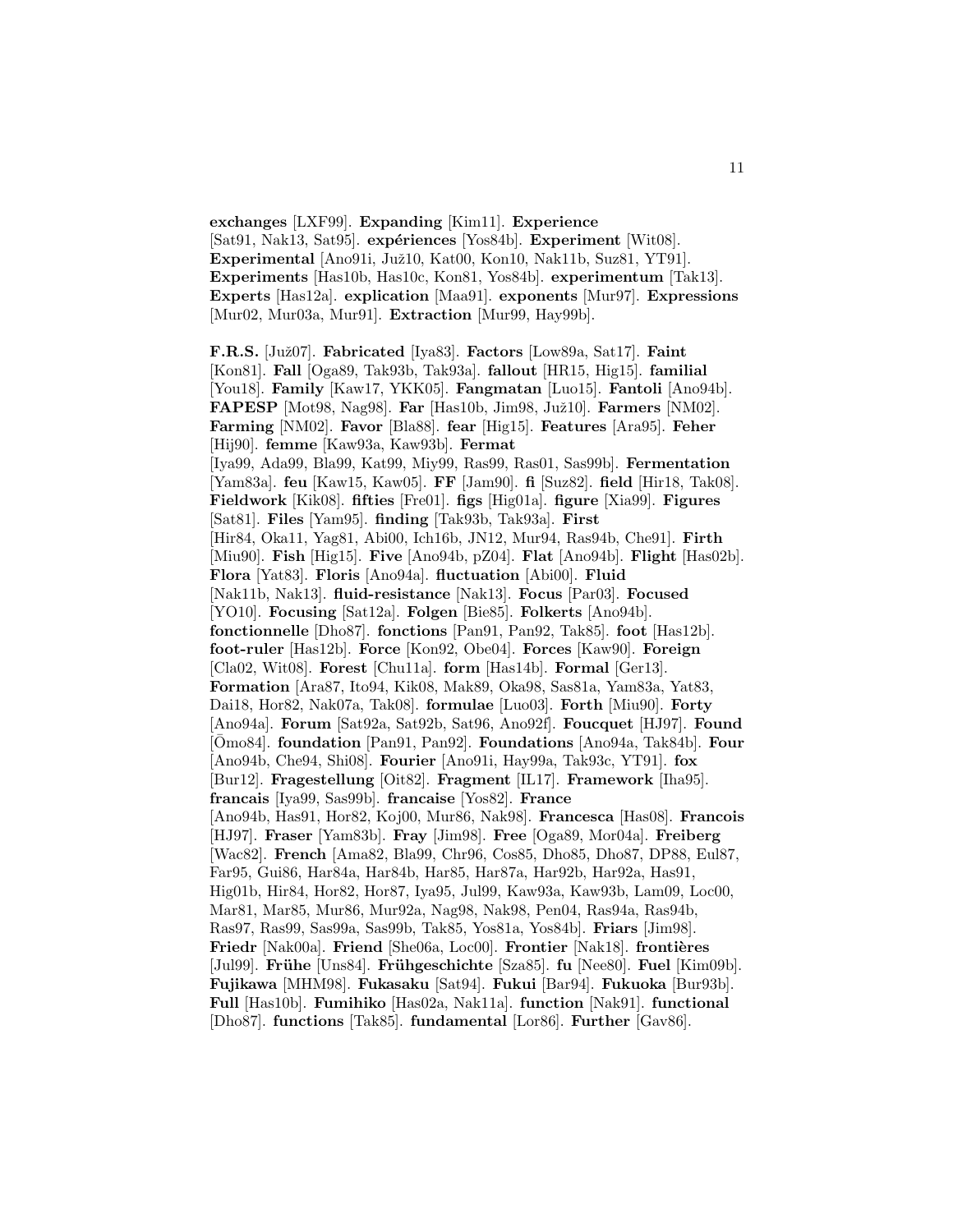**Furukawa** [Has99]. **Fushimi** [THI17]. **Fusion** [Nis92, UTN00]. **Future** [Wan06].

**G** [Ano94b]. **G.** [Izu05]. **gaku** [Kaw81]. **Gakuin** [Ano05b]. **Galileo** [Ano94b, Ano94b, Duc07, Ito11, Oga89, Tak93b, Tak93a]. **Galois** [Hir84]. Gang<sup>[Qu96]</sup>. Ganitapañcavimśī [Hay95]. Ganitasarakaumudi [Ike10]. **Ganot** [Tak87a]. **Garden** [Chu11a]. **Gas** [Kat00]. **Gauss** [RV03, She01a, Sug86]. **Gauss'schen** [Sug86]. **Gayon** [Ano94a]. **Genbaku** [Koj10]. **Gender** [Ito04, Kaw05, Kaw07, Chu11b, Kaw13]. **General** [Has92a, Kim82, Nak02, Tuc16]. **gen`ese** [Yos84b]. **Genesis** [Kon83b, Yam83b, Yus08, Ama00, Ama01, Yos84b]. **Geneticist** [Ste08]. **Genetics** [Sai13, Sai13]. **Gensen** [Yat83]. **Genshi** [Ito94]. **Genshogaku** [Kaw82]. **Gentle** [Bro89]. **Geo** [Yam03]. **Geo-History** [Yam03]. **Geographie** [Sza85]. **geographische** [Sza85]. **geography** [Sza85]. **Geological** [Fum02, MV18, Toc18, YY18, Zha18]. **Geology** [Yaj06, Zha18]. **geom`etres** [Ano94b]. **Geometric** [She03a]. **geometrical** [Kot01, Yin13]. **g´eometrie** [Mar81, Har92b, Har92a, Kot06]. **Geometry** [Yus06, Yus08, Yus09, Har92b, Har92a, Hay98b, Kot06, Mar81, Ras01, SW15, Yus04, Sas07]. **Geophysical** [Kim08a]. **George** [Ano94b, Has08]. **Geosciences** [YY18]. **German** [Bie84, Bie85, Kim82, Lor86, Oit82, Oza05, Oza10, Sug86, Sza81, Sza85, Sza88, Uns84, Wac82, Wal05]. **Germany** [YW05, Kon10, She03b]. **Gernet** [Jam90]. **Geschichte** [Nak00a, Tom81]. **gesellschaftlichen** [Wäc92]. **GHQ** [Ich95]. **GHQ/SCAP** [Ich95]. **gi** [Kim10, Suz81]. **Gift** [Sat01]. **Gijutsu** [Nak07a, Has07a, Mat89]. **Gijutu** [Jid91]. **gil** [Hor02]. **Ginza** [Ito94]. **Giorgi** [Tak92b]. **Giovanni** [Tak92b]. **Girisha** [Sas80]. **Globalization** [Fur07]. **Globe** [Lim08]. **Gnomon** [Sza88]. **God** [Kan88]. **Gokan** [Kaw81]. **Goonatilake** [Sat95]. **Got** [Low10]. **governance** [Lee08]. **government** [Shi04, Wen16]. **Grand** [Has07a]. **Graphical** [Has94]. **Graphics** [Has08]. **Gratama** [Shi00]. **Gravitation** [Kan88, Kat04]. **Gravity** [Sat81, Hay94]. **Great** [Hig01a, MS95, Nis03, Ogu06]. **Greece** [Toy82]. **Greek** [Izu05, Sas80, Izu97]. **Greeks** [Sza81]. **green** [Moo12]. **Greeting** [Iya99]. **Gregory** [Yaj07]. **Griechen** [Sza81]. **group** [Mor03]. **groupes** [Hir95b]. **groups** [Kot06]. **Growth** [Ano91i, YT91]. **Grundlagen** [Kot06]. **Grundprinzipien** [Lor86]. **Gu** [Che07]. **Guarded** [iT86]. **Guide** [Tod88a, Tod88b]. **Gullen** [Ano94b]. **Guns** [Nee80]. **Gupta** [Hay96]. **Gustav** [Nak00a]. **Gyakuenkinh¯o** [Ito83]. **gyeongjeji** [Chu11a].

**H** [Ano94a, Ano94b, Har82, Hay02a]. **Hajime** [Tod88a]. **Hakken** [Fur98, Kat04]. **Half** [Ara95, Ich15]. **Hall** [Fur97]. **Hallerstein** [Juˇz09, Juˇz10]. **Hamilton** [Nak91]. **Han** [Ano94b, Kim10]. **Han-gi** [Kim10]. **Hansen** [Hir18]. **Hartogs** [Tak85]. **Harvard** [Oka04]. **harvest** [Mur96]. **Hashimoto** [Sat09, Yos81b]. **Hasso** [Nak85]. **Hatsumei** [Mea17]. **haute** [Kaw93a, Kaw93b]. **Hautes** [Has91]. **Hayakawa** [Ano92f, Nis92]. **Hayashi** [Kus81a, Mor04b, Sat91]. **Health** [iT84]. **Heat**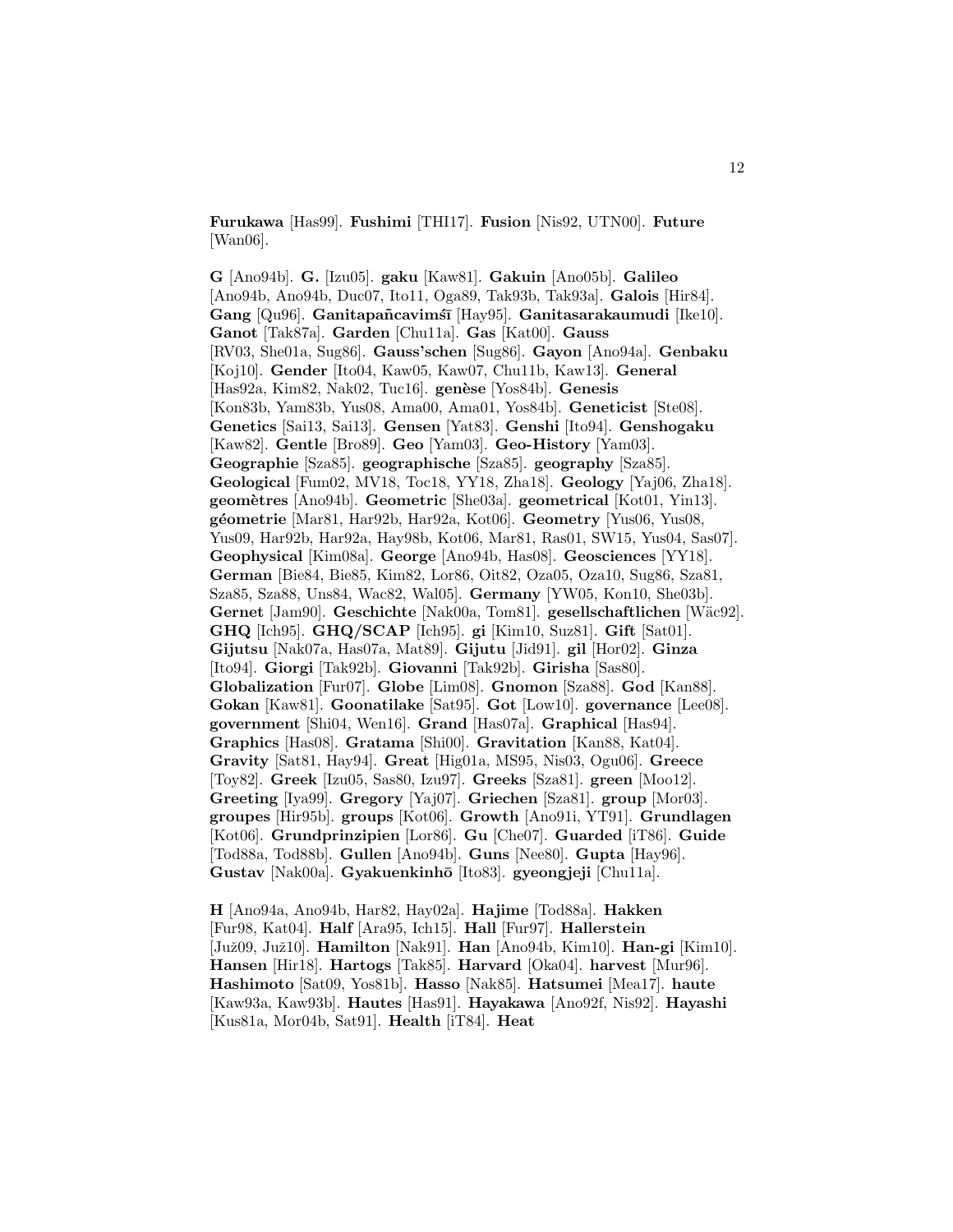[Ano91i, Yag81, Nak97, YT91]. **Heaven** [IL17, Ano94b]. **Heibonsha** [Mat89]. **Heinrich** [Lam09]. **Helix** [Sat05]. **Helmholtz** [Yam83a]. **Helmut** [Nak00a]. **her** [Kaw93a, Kaw93b, YMN97]. **Herbal** [Yat83]. **Hermann** [Fur82, Oza10]. **Herophilus** [Ima11]. **Heuristics** [Mau85]. **Heurlinger** [Fuj91]. **Hidden** [Sat06a]. **Hideki** [Ano92f, Yos81b, Nis92]. **Hideo** [Sat12b]. **Higashi** [Sat06a]. **High** [MS03, Kaw93a, Kaw93b]. **Higher** [Oka11]. **Hikaku** [Iya85]. **Hikari** [Kaw86]. **Hilgendorf** [Yaj98]. **HILL** [Miu87]. **Hindering** [Has80]. **Hindu** [Kus81a]. **Hinokawa** [Koj10]. **Hippocratic** [Ima11]. **Hirase** [Set09]. **Hirayama** [Sas81b, Suz99]. **Hirono** [Mor04b]. **Hiroshi** [Tod88b]. **Hiroshima** [Nak09]. **Hirosige** [Kon83a, Kon83a]. **Hirota** [Fuj88]. **Hiroto** [iI82]. **Histoire** [Ano97a, Nag98, Ras97, Mar85, Jam90]. **Historia** [Ano18, Høy03, Ano83f, Ano83g, Ano84f, Ano84e, Ano85e, Ano85f, Ano86f, Ano86e, Ano91b, Ano91c, Ano91d, Ano91h, Ano92b, Ano92c, Ano93d, Ano93e, Ano94c, Ano94d, Ano95f, Ano95g]. **Historian** [Low89b, Nak07b, Sak93, Hay96, Tak92a]. **Historians** [Fur96, Pye05, Sas96, Uem96, Liu94]. **Historical** [Ano04a, Ano05b, Has98b, Has10c, Ich06, Kaw86, Kim82, Kim95, Nag11, Oga80, Yam95, Tak13, Sat09]. **Historicity** [Fum02]. **Historiographical** [Ano94a]. **historische** [Kim82]. **History** [Ano83a, Ano84a, Ano85a, Ano86a, Ano91e, Ano91f, Ano91g, Ano92a, Ano92d, Ano92e, Ano92j, Ano92k, Ano93a, Ano93c, Ano94e, Ano94f, Ano94g, Ano94h, Ano94i, Ano95a, Ano95c, Ano95d, Ano95e, Ano95b, Ano95i, Ano96, Ano97c, Ano97b, Ano98, Ano99, Ano00, Ano01a, Ano02, Ano03a, Ano04b, Ano05b, Ano06a, Ano07, Ano09, Ano11a, Ano11b, Ats97, Bro83, Fur96, Got94, Has92a, Has98a, Hir95a, Hor06, HJ82, Ito83, Iya85, Jam94, KY96, Kim08c, Kim98, Kon83a, Kra82, Low89b, MHM98, Mau85, Mor04b, Mur84, Mur87a, Nak98, Oit82, Pye00, Ras97, Sai96, Sas81a, Sas81b, Sat06a, Suz12, Tod88a, Tod88b, Uem96, UTN00, Viz05, Wat90b, YO10, Yam03, YW05, Yat83, Yos01, Bay18b, Liu94, Mar85, Mor04a, Oma04, Rie12, Sza85, Tak93c, Tak00, Tan92]. **history** [YY18, pZ04, Ano93b, Ano01b, Ano05d, Oit82]. **Hitherto** [GP91]. **Hito** [Has07a]. **Hitoshi** [Suz82]. **Hiyal** [Miu87]. **Hiyama** [Hig15]. **Hogendijk** [Ano94b]. **Hokkaido** [Ano05b, Fur98, Nak18]. **Hokusen** [Has98a]. **Hokusen-sha** [Has98a]. **Hole** [Miz07]. **Honour** [Ano94b]. **Honz¯ogaku** [Yat83]. **hope** [NKY15]. **Horiuchi** [iS95a]. **hospital** [Shi04]. **Hospitals** [Uns84]. **Hours** [Hog91]. **Hronszky** [Hij90]. **Hua** [YR06]. **Hua-Loo-Keng** [YR06]. **Huainanzi** [Ano94b]. **Hughes** [Ano94b]. **Hui** [Che94, Hor95, Vol94]. **Human** [Has07a, Sat17, Ima12, Ima15]. **Humanistic** [Sak93]. **Humboldt** [Bie84]. **Humean** [Mor16]. **Huygens** [Har82, Duc07, Has89]. **Hyakunen** [Mat89]. **Hydrogen** [Kat00]. **Hygiene** [Sak98, Lee08]. **Hygienic** [Lee08]. **Hyoden** [Oka12]. **Hyoron**

[Oka98, Sas81a]. **Hyoron-sha** [Oka98, Sas81a]. **Hyoronsha** [Got94]. **hypergeometric** [RV03].

**I.** [Hij90]. **Ian** [Has02a]. **ibn** [YV90, Suz82]. **Ichi** [Hor06, Ano83b].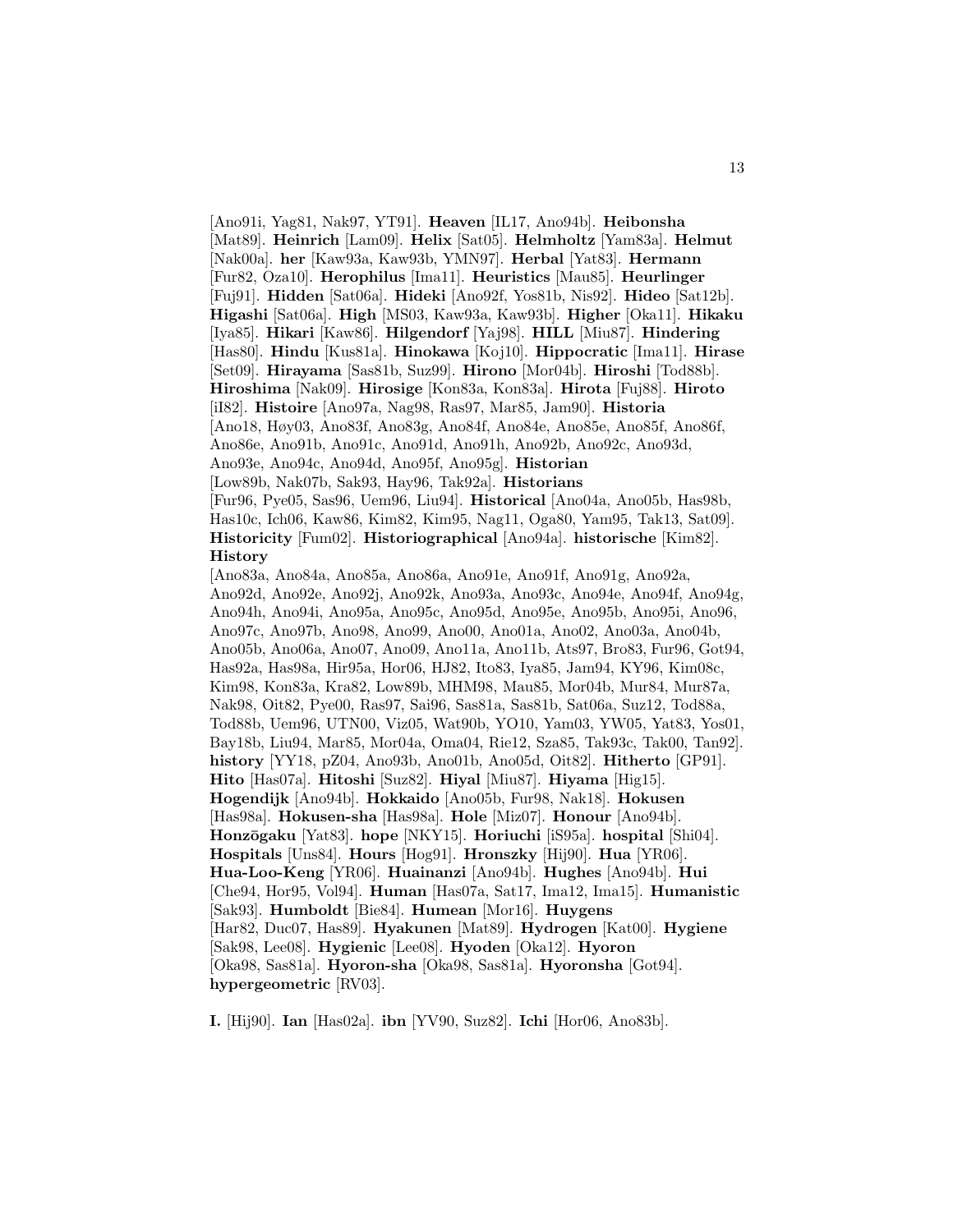**Ichinokawa** [Mor04b]. **Idai** [Shi81]. **Idea** [Hin89, Hon06, Nag83, Yam89]. **Ideas** [Che07, Kan88, Hir84, Kaw93a, Kaw93b]. **id´ees** [Hir84, Kaw93a, Kaw93b, Yos82]. **ideological** [Ich13b]. **ideology** [Kan13]. **Igaku** [Kur00]. **Igarashi** [Suz82]. **ihr** [Sza81]. **ihre** [Bie85, W¨ac92]. **II** [Ano83a, Ano84a, Ano85a, Ano86a, Ano95a, Ano95c, Ano95d, Ano95e, Ano95b, Ano18, Tom81, Yos98, Ama01, Ara89b, Fuj83b, Fum02, Har84b, Har92b, Has17a, Kim95, KMT89, MS03, Pan92, Sai85, Sat92a, Tak93b, Yam89, Ano91e, Ano91f, Ano91g, Ano92d, Ano92e, Ano92j, Ano92k, Ano94e, Ano94f, Ano94g, Ano94h]. **iii** [Kon83a, Sat92b]. **Iijima** [Sat06a]. **ik** [JN12]. **Ikari** [Kus81a]. **Illinois** [Ano94a]. **Illnesses** [Smi18]. **illustrated** [Tuc16]. **illustrations** [Chu11a, Low11]. **IM** [Yus06, Sza81, Uns84]. **image** [Kim09a, Nak09]. **Imaginary** [Kim09a]. **immutability** [Tak13]. **Impact** [Low89a, Low11]. **Imperial** [Kaj08, Lee06, Sat06a, Yam82, Lee08, Mat97, Sas01, Tan06]. **Imperialism** [Kim03, Lee06, Pye84, Shi04, Pye05]. **Imperialist** [De 03]. **Imperio** [Pye00]. **Imperium** [Pye00]. **Implications** [Ich95]. **implied** [Hol03]. **Importance** [Kim82]. **Important** [Bro83]. **Improvement** [Has89, Eul87]. **Imwon** [Chu11a]. **Inclined** [Ito11]. **included** [Sug86]. **Incongruence** [Ich13a]. **Independence** [Sat95]. **index** [Hig01a, Yos01]. **India** [Sat88, Bab05, Gup91, Jad02, Mak15, Oha95, Par03, Yad00]. **Indian** [HKY89, Hay96, Hay99b]. **indices** [Sat88]. **Indies** [Pye84]. **Indo** [Kus81a]. **Indonesia** [Maa07]. **induced** [Smi18]. **indulgence** [Smi18]. **Industrial** [Oit82, Sat94]. **Industrialisation** [MS95]. **Industriearchaologie** [Oit82]. **Industry** [MS03, Yos83a]. **Infini** [Cos85, Bla99]. **infiniment** [Gui86]. **infinitely** [Gui86]. **Infinitésimales** [Sas03]. **Infinitorum** [Mur80]. **Infinity** [Bla99, Cos85, Hor95]. **Influence** [YR06, Hay98b, Hay99a, IE18, Shi03]. **Influences** [Kim97]. **informal** [Ger13]. **Information** [Ano83c, Ano83d, Ano84b, Ano84c, Ano85b, Ano85c, Ano86c, Ano86b, Ano91j]. **Infrared** [Fuj83a, Fuj83b]. **ing`enieurs** [Hor82]. **Ingenious** [Miu87]. **Inheritance** [Hay98a, Høy03, Mur88, Mur01]. **Initial** [Oza09]. **Inkster** [Has02a]. **Inoue** [Yam95]. **inquiry** [Ano94a, Ano94a]. **inscribed** [Has12b]. **Institut** [Has91]. **Institute** [Ano04b, Dim09, Sai13]. **Institutes** [Mat89]. **Institutions** [Kaw93a, Kaw93b, Tuc14, Kaw04]. **instrument** [Sza81, Sza81]. **Instrumentation** [Kim11, Shi03]. **Instruments** [Has10c, Oka11]. **integers** [Luo03]. **Integral** [Sas81a]. **Integrated** [Sat06a]. **Integration** [Sat07]. **intellectual** [THI17]. **interdependencies** [Maa91]. **Interest** [Mur90]. **interface** [Sat12b]. **Interference** [Kon81]. **internal** [Sat86, Sat87]. **International** [Ano92a, KMT89, Sat93, Zha07, Ano94a]. **Interplay** [Boa06]. **Interpretation** [Oga89, Mur05b, Xia99, Yos84b, Yos84b]. **Interpretations** [Mur90]. **Intersection** [Hir95a]. **intervalles** [Ama82]. **intervals** [Ama82]. **Intervention** [Sai13]. **Interwar** [Has02b]. **introduced** [Tak87a]. **Introducing** [Hay98b]. **Introduction**

[Bay18b, Bur93b, Fur07, Has10c, Has11, Has12a, Has14a, HM17, HY15, Ich06, Ich13a, Kik00, Low08, MS03, Nak05a, NY09, Sat06b, Suz12, Tak15, Yan08,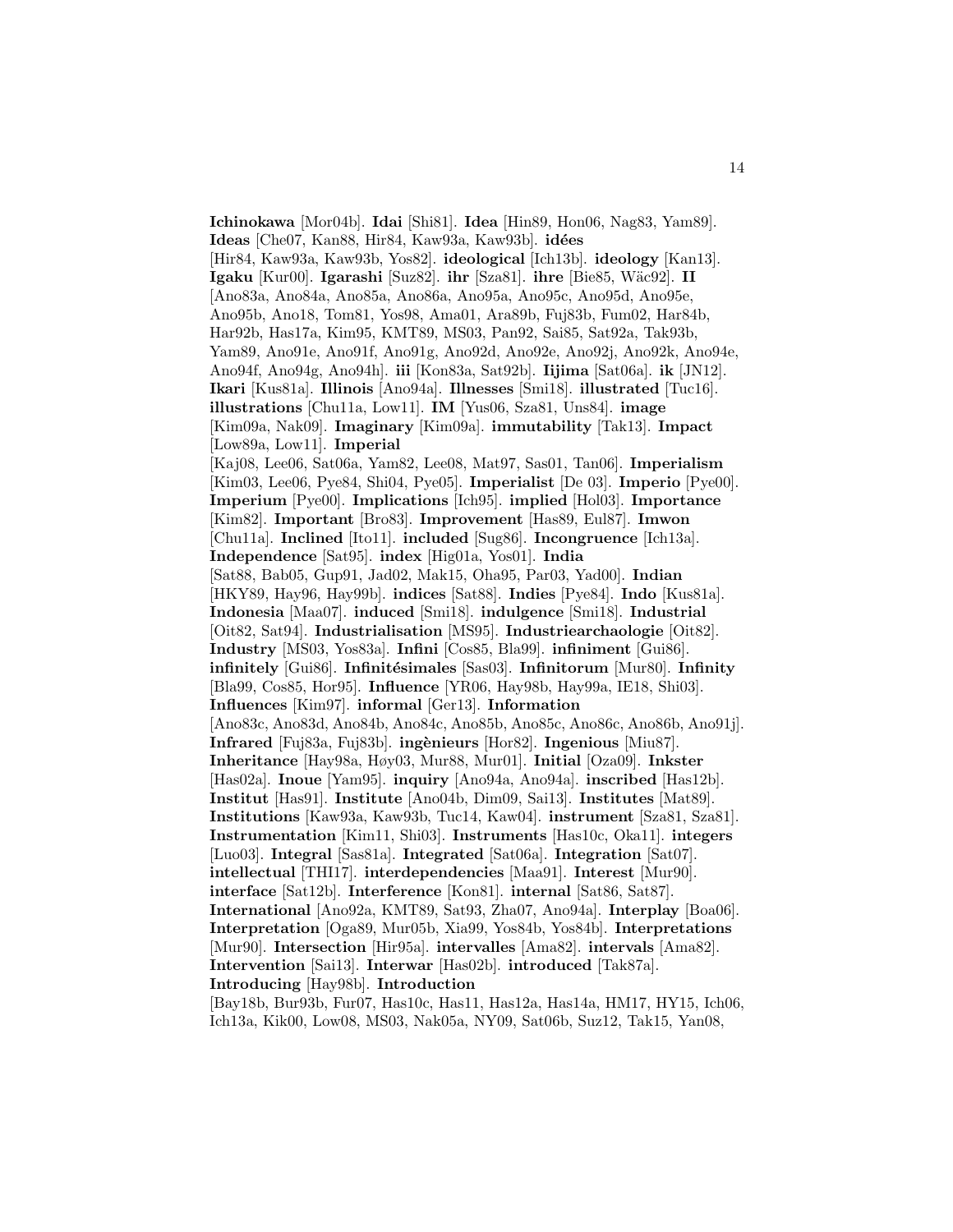Yos81b, Has16, Ich16a, Liu94, Mét02, Nak97, Obe04, She06a, Yos01. **Introductions** [Kus81a]. **Intuition** [Has92b]. **Inventarisation** [Bro83]. **Inventing** [Has99]. **inverse** [Eul87, Tak85]. **Investigations** [Kim08a]. **Invisible** [Nak15]. **Invited** [Har82]. **Isaac** [Kan88]. **ISBN** [Has98a, Hig01a, Hij90, Hor06, Ike10, Izu05, Kan06, Miu03, Mor04b, Nak00a, Oka98, Sat05, Sat06a, She06a, She06b, Yaj07, Yos98]. **Ishiwara** [Oka12, Sig00]. **Ishiyama** [Tod88b]. **Islam** [Ano94a, Sas07]. **Islamic** [Shi03, Yab97]. **isolation** [iT86]. **Issue** [Has10c, Ich13a, Kaw05, YW05, Bay18b, Has16, HM17, Ich16a, Oki13b, Suz12, YY18]. **Issues** [Has98b, GG01]. **Italian** [MV18]. **Italian-style** [MV18]. **itiro** [Tak84a, Dar88]. **Ito** [Kaw88, Sas80, Suz82]. **Itokawa** [Sat12b]. **iv** [Kon83a, Sat96]. **Iwanami** [Kaw82, Kur00, Mur84, Oka12]. **Iwanami-shoten** [Kaw82]. **ix** [Hij90, Mur84, Oka98]. **Iyanaga** [Ano95h, Sas80].

**J** [Ano94a, Ano94b, Har82, Nak00a, iS95a, Yag84, Yam83b, Yos82, Yos84a]. **J.** [Kon97, Pye84, Tak93c]. **Jˆuyoku** [Kat04]. **Jacob** [She06a]. **Jacobi** [Nak00a]. **Jacques** [Ano94a, Jam90]. **Jahrhundert** [Sza81, Uns84, W¨ac92]. **Jahrhunderts** [Lor86]. **Jami** [Has91, Has10a]. **Jamison** [Sat88]. **Janarizumu** [Oka12]. **Janez** [Juˇz07]. **January** [Yos01]. **Japan** [Ano83a, Ano84a, Ano85a, Ano86a, Ano91e, Ano91f, Ano91g, Ano92d, Ano92e, Ano92j, Ano92k, Ano93c, Ano94e, Ano94f, Ano94g, Ano94h, Ano94i, Ano95a, Ano95c, Ano95d, Ano95e, Ano95b, Ano95i, Ano96, Ano97c, Ano97b, Ano98, Ano99, Ano00, Ano01a, Ano02, Ano03a, Ano04b, Ano05b, Has98a, Hor06, Kan06, Low89b, Mur84, Sat88, YW05, Yat83, Ano93c, Ano94b, Ano97b, Ano01b, Ano05d, Ano11a, Ano11b, ANS<sup>+</sup>82, Ara95, Ats97, Bar94, Bay12, Bay18a, Bie84, Cla02, Dai18, Fur96, Has02b, Has12a, HM17, Has17b, Hay98a, Hig15, Hir18, Ich95, Ich06, Iha95, Ito04, Iya95, JN12, Joh18, Kaj03, Kam95, Kan84, Kar08, Kat00, Kaw83, Kik00, Kim08c, Kim08a, Kim11, Kim95, Kim98, Kim03, Kob02, Lap08, Lee08, Lia06, Loh17, LY89]. **Japan** [Low89b, Low08, Low11, Mak89, MV18, Mat98, Mat04a, MHM98, Mat02, Mea17, Mét02, MT82, Mih15, Mor04a, MS95, NNSA09, NRGY05, Nak94a, Nak97, NM02, Nak15, Nak09, Nis03, Nis92, Obe04, Ogu06, Oh14, Oma04, Oza05, Oza09, Oza10, PO05, Sai96, SW15, Sas96, Sas01, iS95b, Sat01, Sat12a, Sat13, SR87, Sat89, Sat90, Sat92a, Sat92b, Sat93, Sat94, Sat96, Shi00, Shi98, Suz81, Suz12, Tak87a, THI17, Tan06, Tsu94, Uem96, UTN00, Yaj98, Yam82, Yam95, Yam09, Yok18, YS97, You18, Has02a]. **Japanese** [Bar15, Fuj88, Iya85, Kus81a, Mat89, Mat97, Nak07a, Sas81b, Sat09, Sat91, Set09, Suz82, Yaj07, Yos81b, Ano93a, Fuj16, Fum02, HR15, Has12b, Hay04, Hon06, Juž09, Kar08, KY96, Kaw81, Kaw17, Kim97, KMT89, Low89a, Low89b, Low10, MS03, Miu90, Miz98, Miz07, Mot01, Mur87a, Nak86, Oga96, Sak98, Sas99a, Sat98b, Sat07, Sat12b, Tak97, Tan90, Toc18, Tom81, iT86, Wat90b, Yaj06]. **Japon** [Ano95h, Iya95]. **japonaises** [iS95a]. **Jealousy** [Ich13b]. **Jean** [Jam90, Ano94a, HJ97, Jam90]. **Jean-Claude** [Jam90]. **Jean-Francois** [HJ97]. **Jesuit** [Juˇz09, Juˇz15]. **Jesuits** [Has10a]. **Jidai** [Koj10]. **Jiegenfang**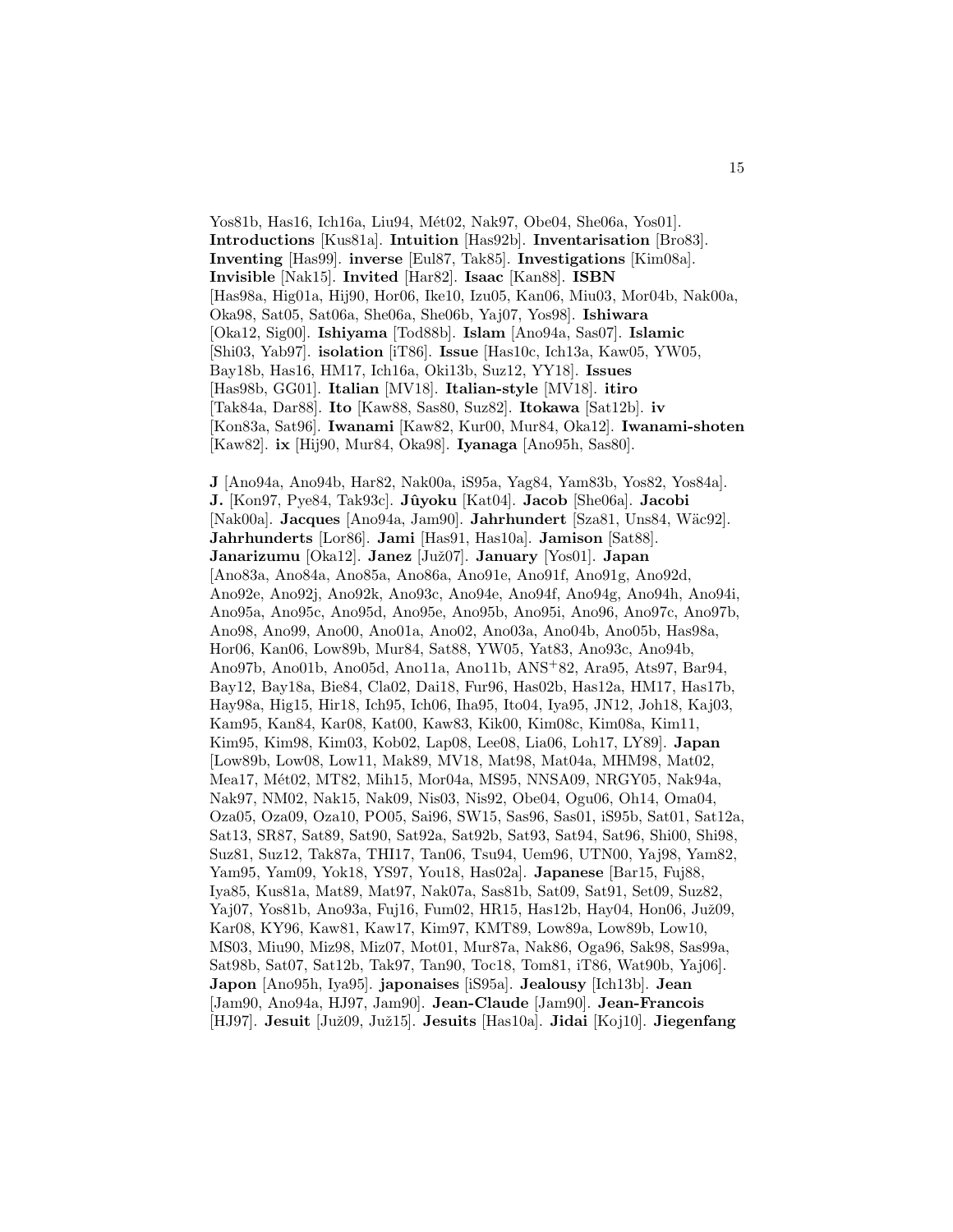[Tia99]. **Jingoki** [Shi81]. **Jiryoku** [Kat04]. **jitsuzo** [Hor06]. **Jo** [Fur97]. **Johann** [Kim82, Kim82, Lam09, Tom81]. **Johannes** [Sat85]. **John** [Ano94b, Sug92]. **Joint** [Ano09]. **Joji** [Kik00]. **Joseon** [Chu11b]. **Joseph** [Hir95a, Has95, Nak94b]. **Joske** [Fum89]. **Journal** [Ano83a, Ano84a, Ano85a, Ano86a, Ano91e, Ano91f, Ano91g, Ano92d, Ano92e, Ano92j, Ano92k, Ano94e, Ano94f, Ano94g, Ano94h, Ano95a, Ano95c, Ano95d, Ano95e, Ano95b, JN12, Hay04]. **Journalism** [Oka12]. **Journals** [Ano09, Zha18]. **Juan** [Jim98]. **Juhasseiki** [Nag80]. **Jun** [Oka12, Sig00]. **June** [Ano95i, Ano97c, Ano03a, Ano05b].

**K¯oron** [Kaw84]. **K¯oronsha** [Iya85]. **K¯ory¯u** [Yat83]. **K¯owa** [Yat83]. **Kagaku** [Fuj88, Jid91, Oka12, Mor04b]. **Kagaku-Gijutu-Seisaku** [Jid91]. **Kagakugijutsushi** [Yos01]. **Kagakusha** [Fuj88, Nak85]. **Kagakushi** [Kon83a, Ito83, Tod88a, Tod88b, Ano83a, Ano86a, Ano92j, Ano92k, Ano94e, Ano94f, Ano94g, Ano94h]. **Kagakusi** [Ano84a, Ano85a, Ano91e, Ano91f, Ano91g, Ano92d, Ano92e, Ano95a, Ano95c, Ano95d, Ano95e, Ano95b, Ano05a]. **Kage** [Kaw86]. **Kai** [Tod88b]. **Kaichi** [Miu90]. **Kaihoshiki** [Sat98b]. **Kaiser** [Mai06]. **Kaiso** [Tsu00]. **Kaji** [Fur98, Ich17]. **Kaku** [Koj10]. **Kalender** [Sza88]. **Kamaishi** [Wit08]. **Kamatani** [Mat89]. **Kampo** [Sug04]. **Kanazawa** [Ano02]. **Kangnian** [Hor00]. **Kangxi** [Han15]. **Kankaku** [Kan06]. **Kankei** [Yos01]. **Kansei** [Has92b]. **Kanto** [Ogu06]. **Kapitel** [Bie85]. **kara** [Has92b, Koj10, Oka98]. **Karl** [She06b, Yos83b]. **Karriere** [IE18]. **Kashiwagi** [Tod88a]. **Katahiro** [Hor87, Xu99]. **Katen** [Oka98]. **Kawahara** [Yos81b]. **Kazuo** [Høy03, iS94]. **Kazutoshi** [Kan06]. **Kegan** [Sat93]. **Kei** [Mat89]. **Keiji** [Kur00]. **Keijo** [Lee06]. **Keisei** [Ito94, Nak07a, Oka98, Sas81a]. **Keiso** [Ito94]. **Keisoshobo** [Mor04b]. **Keizo** [Yos81b]. **Ken** [Hor06]. **Ken-Ichi** [Hor06]. **Keng** [YR06]. **Ken'ichi** [Bar94, Bur93b]. **Kenkyu** [Ano91e, Ano91f, Ano91g, Ano92d, Ano92e, Ano92j, Ano92k, Ano94e, Ano94f, Ano94g, Ano94h, Ano95a, Ano95c, Ano95d, Ano95e, Ano95b, Mat89, Tod88b, Ano83a, Ano84a, Ano85a, Ano86a, Ano05a]. **Kenzo** [Kaw82]. **Kepler** [HJ97]. Khaifeng [Nee80]. **Khaifeng-fu** [Nee80]. **Khwārizmī** [Hog91]. **Kigen** [Koj10, Kur00]. **Kiji** [Mea17]. **Kikai** [Kaw82]. **Kikan** [Mat89]. **Kikuchi** [Bar15]. **Killing** [Kot06]. **Kimiyo** [Has92b]. **Kimoto** [W¨ac92]. **Kimura** [Yat83, Ste96]. **kind** [Kob02]. **Kindai** [Nak07a, Kan06]. **Kindaika** [Mat89]. **kinetic** [Nak97]. **Kingendai** [Mor04b]. **Kingendai-Shi** [Mor04b]. **Kinsei** [Hor06, Sas81a]. **Kitab** [Miu87]. **Kitasato** [IE18]. **Kitasatos** [IE18]. **Kitashima** [IE18, IE18]. **Kitazawa** [Kan06]. **kitchen** [Rie12]. **Kiyoshi** [Tak92a, Tak00]. **Kiyosi** [Has01, Yos81b]. **Kizuita** [Has07a]. **kleiner** [Oit82]. **Kluwer** [Hij90]. **Knight** [Tod88a]. **Knowledge** [Cla02, Has08, Hij90, Jam91, Nag11, Nak86, Pye00, Wit08, Bur12, JN12, Mat04b, Sat12a, You18]. **Kobe** [Ano03a]. **Kobori** [Nag80]. **Kobunkan** [Yos01]. **Koizumi** [iT84]. **Kokoromi** [Iya85]. **Kokuritsu** [Mat89]. **Kond¯o** [Got94]. **Kontroversen** [Bie85]. **Korea** [Chu11b, Chu11a, Has12a, Kim09a, Kim09b, Lap08, LH12, LXF99, Lim08,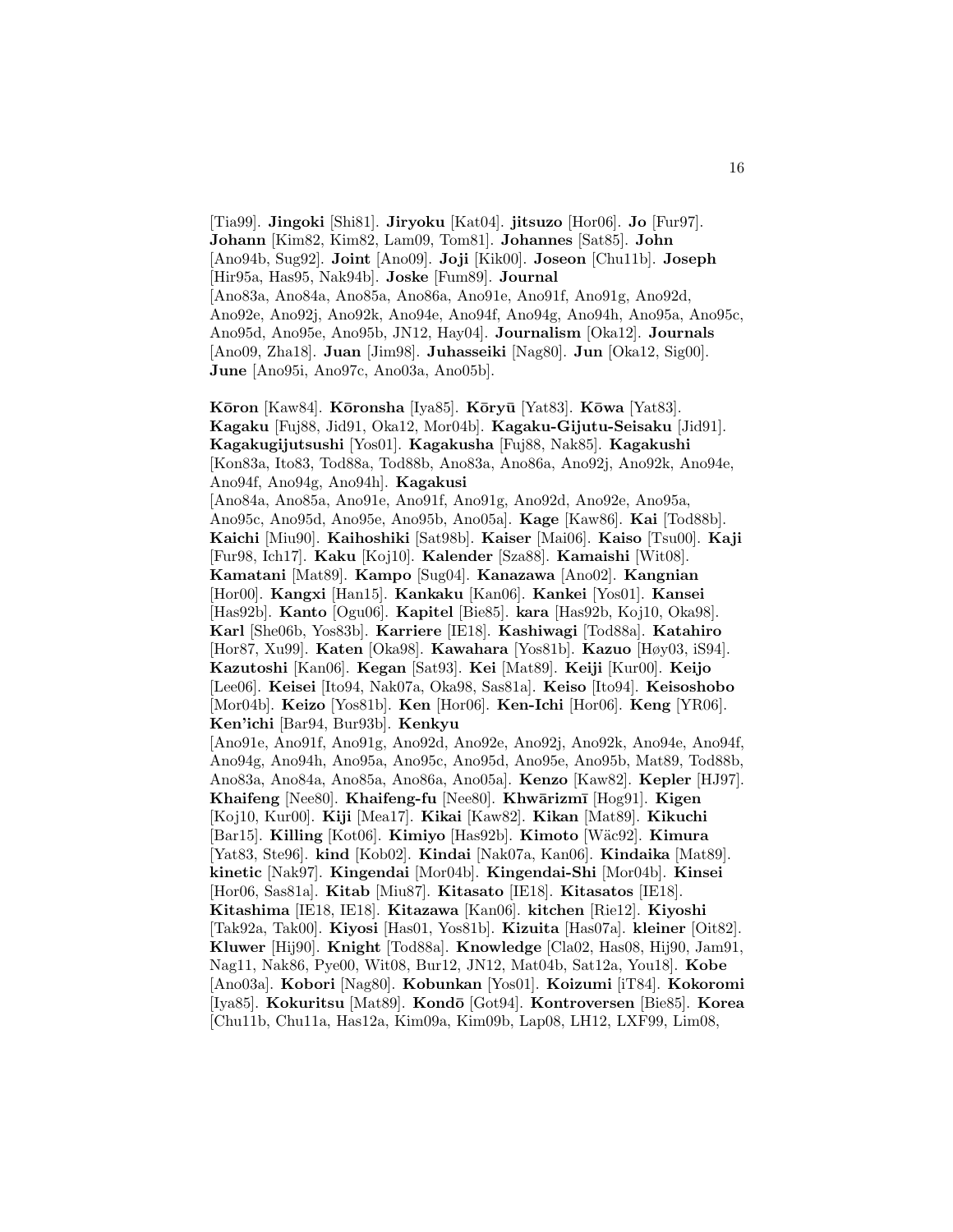Miy08a, Moo08, Moo12, Oh14, Par03, Shi04]. **Korean** [Dim09, Hon06, Hor02, Miy08b, Sas09, Shi04, Shi08, Yin13]. **Koseikaku** [Sas81b]. **Koseisha** [Sas81b]. **Koseisha-Koseikaku** [Sas81b]. **Koshiro** [Har87a, Sas81a]. **kouiki** [Sat06a]. **Koyanagi** [Has92b]. **Kozo** [Fuj88]. **Kramers** [Kon83b]. **Kratzer** [Fuj83a, Fuj83b]. **Krishnaji** [Hay02a]. **Kronecker** [Bie85]. **Kugo** [Hor02]. **Kuhn** [Oga80, Nak07b]. **Kumar** [Bur93a]. **Kume** [Yos01, Yos01]. **Kunio** [Yam94]. **Kunitake** [Yos01]. **Kuomintang** [Wen16]. **Kuriyama** [Kan06]. **Kushyar** [YV90]. **Kusukawa** [Hig01a]. **Kuwaki** [Tan92]. **Ky¯oritsu** [Kaw86]. **Kyoiku** [Kaw84]. **Kyoritsu** [Kaw86, Kaw88, Nag80, Sas80]. **Kyoritsu-shuppan** [Nag80, Sas80]. **Kyoto** [Ano92i, Ano94i, Nag11, Smi02]. **Kyusyu** [Bur93b].

**L** [Ano94b, Suz82]. **'l-tibb** [Suz82]. **L¯ıl¯avat¯ı** [Hay02a]. **Lab** [Bar15]. **Labban** [YV90]. **Labor** [Sak98]. **Laboratories** [Bro04]. **Laboratory** [Miz07, Rie12]. **labyrinth** [Tak93b, Tak93a]. **L'accueil** [Yos82]. **Lagrange** [Oka98, Hir95b, Pan91, Pan92]. **Lal** [Hay02a]. **Lambert** [Lam09]. **Landing** [Nis03]. **Lane** [Yos81c]. **largely** [Hay02a]. **LaSalle** [Ano94a]. **Last** [Kat99, Mur84, pZ04]. **Late** [Moo08, Hor00, Shi04, THI17, Han15, Jam91, Low11, NM02]. **Latin** [Bur93b]. **latitude** [Sza85]. **Latus** [Kus14]. **Launch** [Sat01]. **Lavoisier** [Kaw11, Kaw13, Yos84b]. **Law** [Fur98, Tak93b, Tak93a, Hee06, Iya83, She08, Yam83a]. **Lawrence** [Yag10]. **Laws** [Kim10, Mat98, HJ97, Jad02]. **League** [Yok18]. **learn** [Siu95]. **Learned** [Tak97]. **Learning** [Yat83, Ras96]. **least** [She99]. **l'Ecole ´** [Gui86]. **led** [Ama00, Ama01]. **legendaren** [Bie84]. **legendary** [Bie84]. **l´egende** [Yos82]. **legitimacy** [Nak13]. **Leibniz** [Ano94a, Hay98b, Hay02b, Xia99]. **Leibnizian** [Yam03]. **Leonard** [Has07b]. **Leonardo** [Miu81]. **leprosy** [Mor04a]. **Lerner** [Yos98]. **lesson** [Siu95]. **Letter** [Ano91k, Ano92f, Mur87b, Nis92, She06a, iT92]. **lettres** [Yos98]. **L'Evolution ´** [Ano94b]. **Leydesdorff** [Fum89]. **l'histoire** [Yos82]. **l'Humanit´e** [Ano94b]. **Li** [Kaw91]. **Liba** [Ano94a]. **Liber** [Miu81]. **Librairie** [iS95a, Yos82, Yos84a]. **Lichtmann** [Has08]. **Lifa** [HJ97]. **Life** [Kaw83, Mor04b, She06b, Yam83a, Yam94, Har82, Sat98a]. **Light** [Boa06, Fuj82, Kon81, Mal09, Sai85, Ano94a, Ano94b, Kon00]. **Lights** [Kaw86]. **limin** [Har87b]. **Lincei** [Hak90]. **Line** [Kon98]. **link** [HJ97]. **Liouville** [Hir84]. **Lisse** [Har82]. **list** [Ano94b]. **Literary** [Ito16]. **Literati** [Han15]. **Liu** [Che94, Hor95, Vol94]. **Livre** [Mur92a]. **livres** [Ras94b]. **Lloyd** [Izu05]. **local** [Bur12]. **Locating** [Lim08]. **Loet** [Fum89]. **Logarithms** [Miu89, Jad02, Mur97]. **Logic** [Hee06, Ito94, Maa91, Sug13]. **London** [Ano94a, Bar15, Fur97, Has10a, Hij90, Sat93, Sat94, Yos81c, Sat88]. **Longer** [Kim08b]. **Loo** [YR06]. **Look** [Hon06, KIF96]. **Lost** [Sat81]. **lower** [Chu11b]. lower-class [Chu11b]. Ltd [Sat88]. Lu [Jim98]. Lucky [HR15]. Luís [Has10a]. Lumbricus [Kus14]. Lumières [Kaw93a, Kaw93b]. lxvii [Nak00a]. **Lysenko** [Fuj16, Sai13, Sai16]. **Lysenkoists** [Fuj16].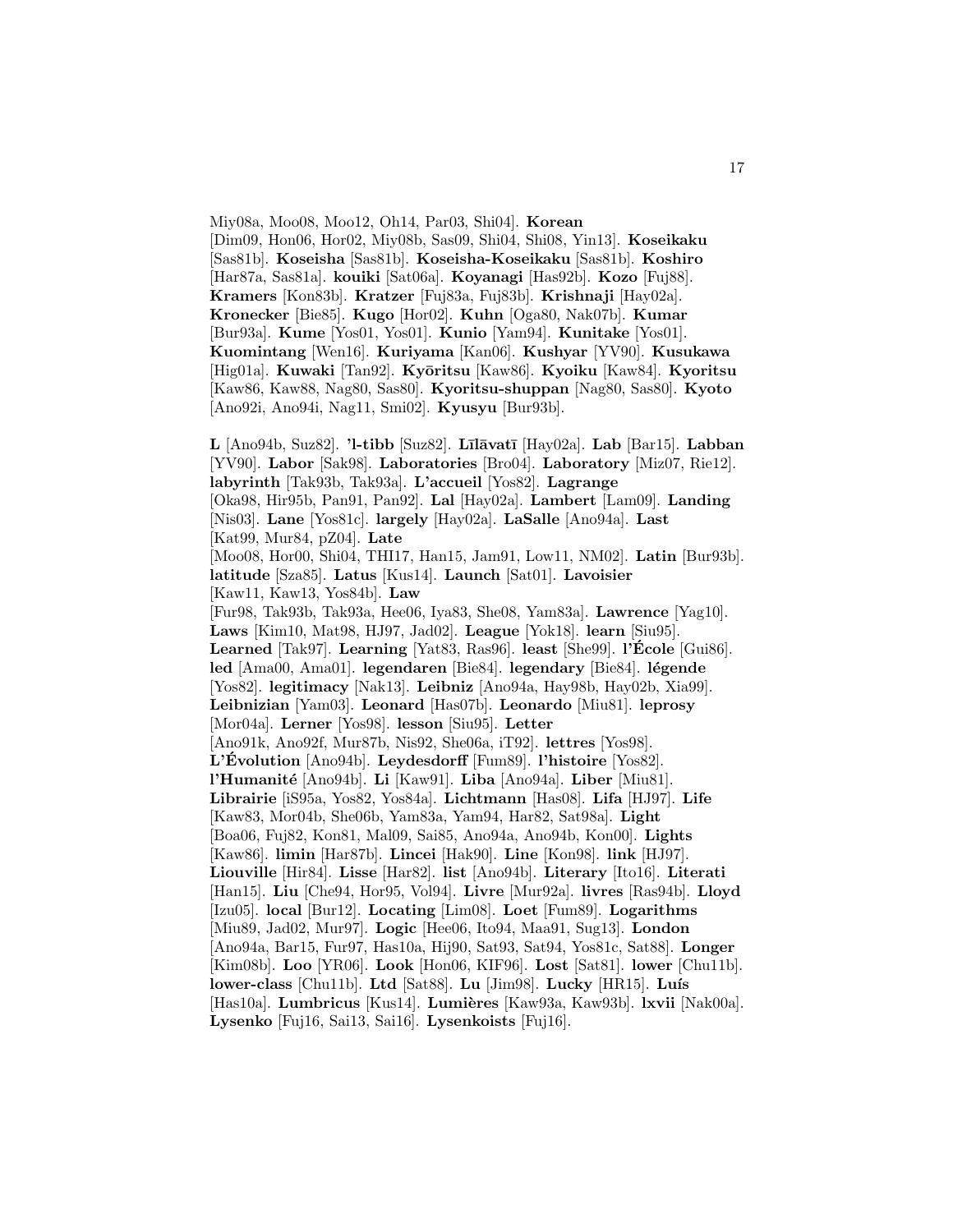**M** [Ano94b, Har82, Hij90, Mor04b, She06b, Tod88a]. **M.** [Ano94b]. **M¯adhava** [GP91]. **M¯us¯a** [Ras96, Sat85]. **Mach** [Bla88, Ita82, Tak87b, Yan90]. **Machinery** [Kaw82]. **Machines** [Has10b]. **MacMillan** [Bar15, Sat88]. **Macromolecular** [Fur82]. **Madame** [Kaw90, Kaw93a, Kaw93b, Kaw04, Kaw05, Kaw13]. **made** [Has92b]. **madeno** [Has92b]. **Magic** [Ses91]. **Magnetic** [Kat00]. **Magnetism** [Kat04]. **Magnitude** [Nha88]. **Magnitudes** [Sat81]. **Major** [Ano94b, Liu94]. **Make** [Yam89]. **Makes** [Wit08]. **Making** [Cla02, Kar10, Lee08]. **Makyo** [Wat90a]. **Malacology** [Set09]. **Malaria** [Sat06a]. **mammoth** [Ano94a]. **Mammouth** [Ano94a]. **Man** [Sat05]. **Management** [Chu11a, Bay12, Hig15]. **Managing** [Sat12b]. **Manifestations** [GG01]. **Manifesto** [HY15]. **Manila** [Kar10]. **Mansourah** [Ano97a]. **Manuscripts** [Tsu00]. **many** [Sat86, Sat87]. **Mar¯ath¯ı** [Hay02a]. **Mararia** [Sat06a]. **Marcantonio** [Hig01b]. **March** [Ano95h]. **Marie** [Kaw11]. **Marie-Anne** [Kaw11]. **Marin** [Har87b]. **Marine** [Mat97, Miz07]. **Markov** [She06c]. **Marseille** [Sza85, Sza85]. **Martzloff** [Jam90]. **Marx** [Yos83a, Yos83b]. **Marxism** [Fre97]. **Mary** [Fur97]. **Masakazu** [Nak83, Nak85, Wat93]. **Masanori** [Fur98, Ich17]. **Masao** [Kaw86, Has98a, Kaw86, Mur05a]. **Masayuki** [Ito94]. **Mass** [Yan90, Loh17]. **Massachusetts** [Yam83b]. **Masson** [Jam90]. **Material** [Ish06, Nag11, Yat83, Nak97, Oki13b]. **materialism** [Fre01]. **Materials** [ $\overline{\text{O}}$ mo84, Yos01]. **mathematic** [Oki13a]. **Mathematica** [Ano94b]. **Mathematical** [Dho85, Har84a, Har84b, Has91, Jam91, Kus81a, LXF99, Miu03, Mur03b, Tak84b, Yos81b, Ada95, Ama82, Ano94b, Che94, DP88, Hay95, Hay02b, Hor02, Høy03, Iya95, Mur91, Mur92b, Mur94, Mur98, Mur01, Mur05b, Nak94a, Sza85, Yin13, Bla99]. **Mathematician** [MT82, Qu96, Sas99b]. **Mathematicians** [NM02, Hay99b, Juž15]. **mathematicien** [Iya99, Sas99b]. **Mathematics** [Ano94b, Cos85, Got94, Hor06, Iya85, Kaw88, Mur87a, Mur88, Mur90, Nag80, Sas80, Sas81a, Sas81b, Sas85, Sas96, Siu95, Chi94, Far95, Ger13, GG01, Hay96, Hay02a, Hig01b, Hol03, Hor00, Jam94, Jul99, Kob02, Liu94, Maa91, Mar85, Mur84, Mur92c, Mur96, Mur99, Mur02, Mur03a, Mur03b, Nak13, Oga96, Oki13b, Sat98b, She03b, SV99, Hir95a, Ike10]. **Mathematik** [Nak00a]. **Mathematiker** [Nak00a]. **Mathematiker-Vereinigung** [Nak00a]. **Mathématique** [Cos85, Ama82, DP88, Far95]. **Mathématiques** [Jam90, Sas03, Ano97a, Ano95h, Bla99, Har84a, Har84b, Hig01b, Iya95, Jul99, Mar85, iS95a, Has91]. **mathematischen** [Sza85]. **Mathematizing** [Has83]. **Mathesis** [Hay02b]. **Matter** [Sug92, Tsu94]. **Matters** [Omo84]. **Maurice** [Sat05, Sat05]. **Max** [Fre01]. **Maxime** [Chr96]. **May** [Ano94i, Ano96, Ano97c, Ano98, Ano99, Ano00, Ano01a, Ano02, Ano04b]. **Meaning** [Tak85, Chr96]. **Means** [Oit82]. **Measured** [She07]. **Measurement** [Kat00]. **measurements** [Sza81]. **Mechanical** [Yag81, Nak02, Nav91]. **Mechanics** [Ito94, Nak83, Oka93, Oka98, Oza09, Lor86, Mor16, Nak91, Pan91, Pan92].

**Mechanik** [Lor86, Nak00a]. **Mechanism** [Yos83b]. **mechanisms** [Ger13].

18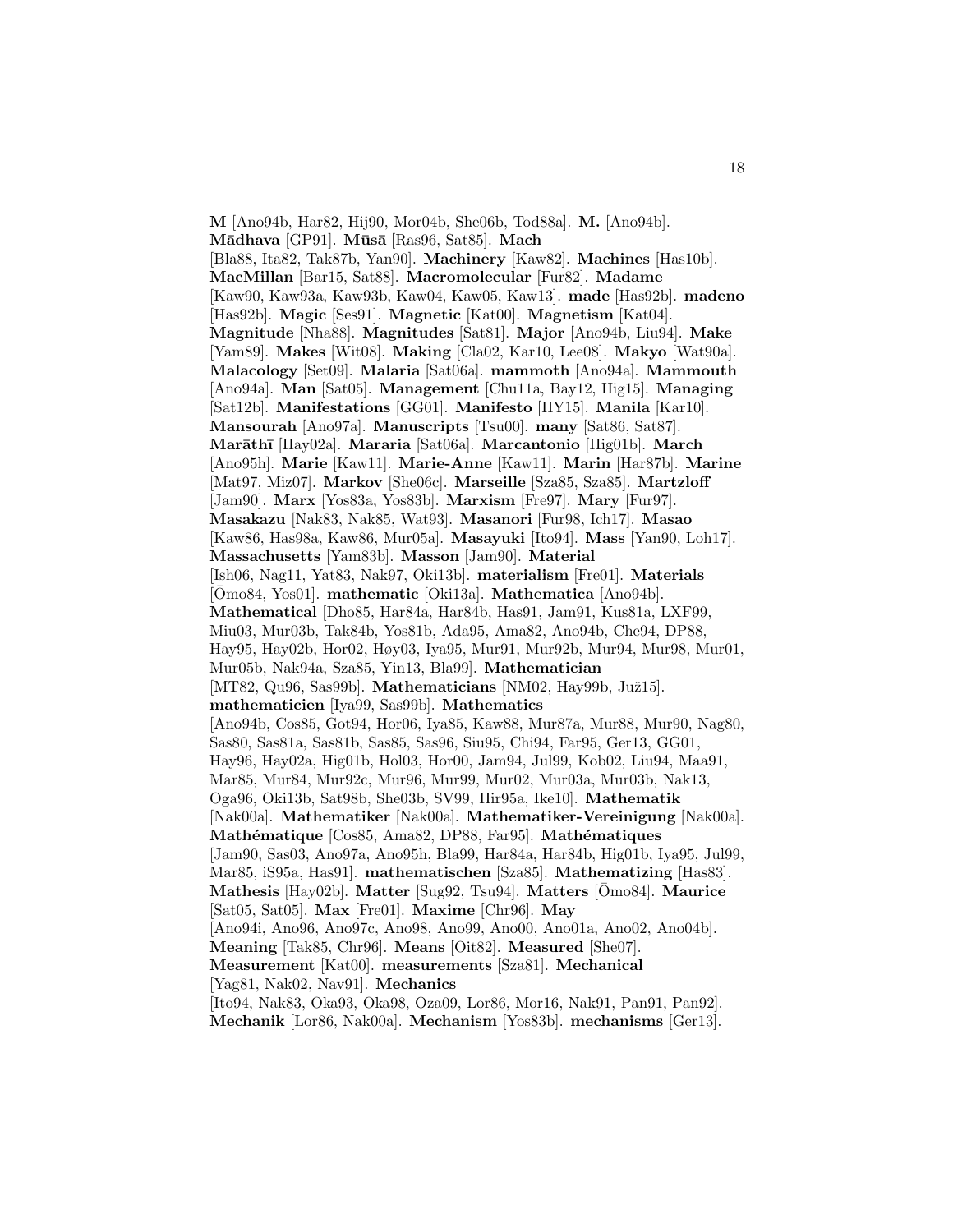[Mor04a]. **Medicine** [Ano09, Kur00, MHM98, Nak15, Sak98, Sat06a, Suz12, Bay18b, Dai18, Hir18, Ima11, Mih15, Obe04, Oh14, Shi04, Shi08, Smi18, Sug04, You18, pZ04]. **medicines** [Mat04b]. **Medieval** [Ano94b, Bur93b, Bur93a]. **M´editerran´ee** [Ano97a]. **Meeting** [Ano93b, Ano94i, Ano95i, Ano96, Ano97c, Ano98, Ano99, Ano00, Ano01a, Ano02, Ano03a, Ano04b, Ano05b, Ano06a, Ano07, Ano11a]. **megutte** [Sas81a]. **Mei** [Jam94, Mar81]. **meii** [JN12]. **Meiji** [Fuj88, Kaw84, Mat89, PO05, Ano95h, Bur12, Cla02, De 03, Fuj88, Has17b, Hay98a, Iya95, Kaw84, Kik00, Kim11, Kim03, Low08, Mea17, Nak18, Sug04]. **Memoir** [Yag81]. **M´emoires** [Has91]. **memorial** [Nak11a]. **Memoriam** [Ano83b, Low14, Sza88]. **memories** [Loc00]. **Memory** [Kik96, Pye97, Yag10, Ano94a, Mur90]. **Mendeleev** [Fur98, Fur98]. **Mendelism** [Mat04a]. **mental** [Sat12a]. **meridian** [Mat04b]. **Mersenne** [Har87b]. **Mesopotamia** [Yus08]. **Messungen** [Sza81]. **mesure** [Ano94b]. **M´etaili´e** [Has08]. **metals** [Yam14]. **Meteorological** [Miy08a]. **Meteorology** [Miy08a]. **Method** [Sat86, Sat87, Eul87, Hay94, Maa91, Nak94a]. **m´ethode** [Eul87]. **M´ethodes** [Bla99, Has91]. **Methodological** [Fum02, Mak89, Uem96]. **Methodology** [HO89, Kon02]. **Methods** [Bla99, Fum02, YO10]. **Metrology** [Tak92b]. **Michel** [Ano94b, Yos84a, Yos98]. **Michel-Pierre** [Yos98]. **Michi** [Ito94]. **Michio** [Kus81a]. **Micronesia** [Sak98]. **Microscope** [Yam10]. **Mid** [Han15, Kim10]. **Mid-19th** [Kim10]. **Mid-Qianlong** [Han15]. **Middle** [Kaw88, Sat85, Ras96, Tak08]. **Middleman** [Has07b]. **Mie** [Tod88a]. **Mikami** [Sas81b]. **Military** [Nak15, iT86, Lee08]. **Mills** [ANS<sup>+</sup>82]. **Ming** [Jam91, Yab97]. **minime** [Har87b]. **mining** [Wac82]. **Ministry** [iT84]. **minute** [Tak09]. **Mirrors** [Lap08]. **Misconduct** [Ish06]. **Mises** [She03b]. **missing** [HJ97, Loc00]. **Mission** [Uns84]. **missionaries** [MV18]. **Missionshospit¨aler** [Uns84]. **Misuzu** [Kon83a, Tak84a]. **Misuzu-shobo** [Kon83a]. **Mitsubishi** [Sat94]. **Mitsukuni** [Ano92i]. **Mitsuo** [Hir95a, Ito94]. **Mitsutomo** [Nak05b]. **Mixed** [Nak13, Oki13b, Oki13a]. **Miyamoto** [Jid91, Jid91]. **Miyoshi** [Kaw84]. **Mobilization** [Kol06, Tan06, Yam95]. **Modal** [Tan83]. **Model** [Fuj82, Ito94, Kon98, Kon00, Yam14]. **Models** [De 03, Has10b, Mak89]. **Modern** [Ano94b, Ano04a, Fuj91, Fur97, Has98a, Has02a, Hor06, Izu05, Kaj03, Kan06, Kar10, Kim08c, Mor04b, MS95, Nak07a, Sas81a, Sas96, Suz12, Tsu81, Chi94, Fre01, Hay02a, M´et02, Oga96, Ras99, Sat12a, Tuc14, Zha18]. **modernes** [Ras99]. **Modernity** [Bab05, Nak07a, Low10]. **Modernization** [Mat89, Ogu06, Shi08]. **Mokei** [Ito94]. **Molecular** [Fuj91, Has99, Oba92]. **Moli`eres** [Nak94b]. **Molland** [Ano94b]. **monde** [Yos98]. **Monjo** [Yos01]. **montanwissenschaftliches** [Wac82]. **Monuments** [Shi98]. **Moonlight** [Ike10]. **Morse** [Yaj98]. **mort** [Ano94a]. **Moscow** [Kis06]. **Motilal** [Hay02a]. **Motion** [Ito11]. **motomete** [Hor06]. **Motoo** [Ste96]. **Movement**

**Mechanization** [Nak84]. **Media** [Nak86, Duc07, Loh17]. **Medica** [Yat83]. **medical** [JN12, Mat04b, Mor04a, Mor03, Oh14]. **medical-treatment**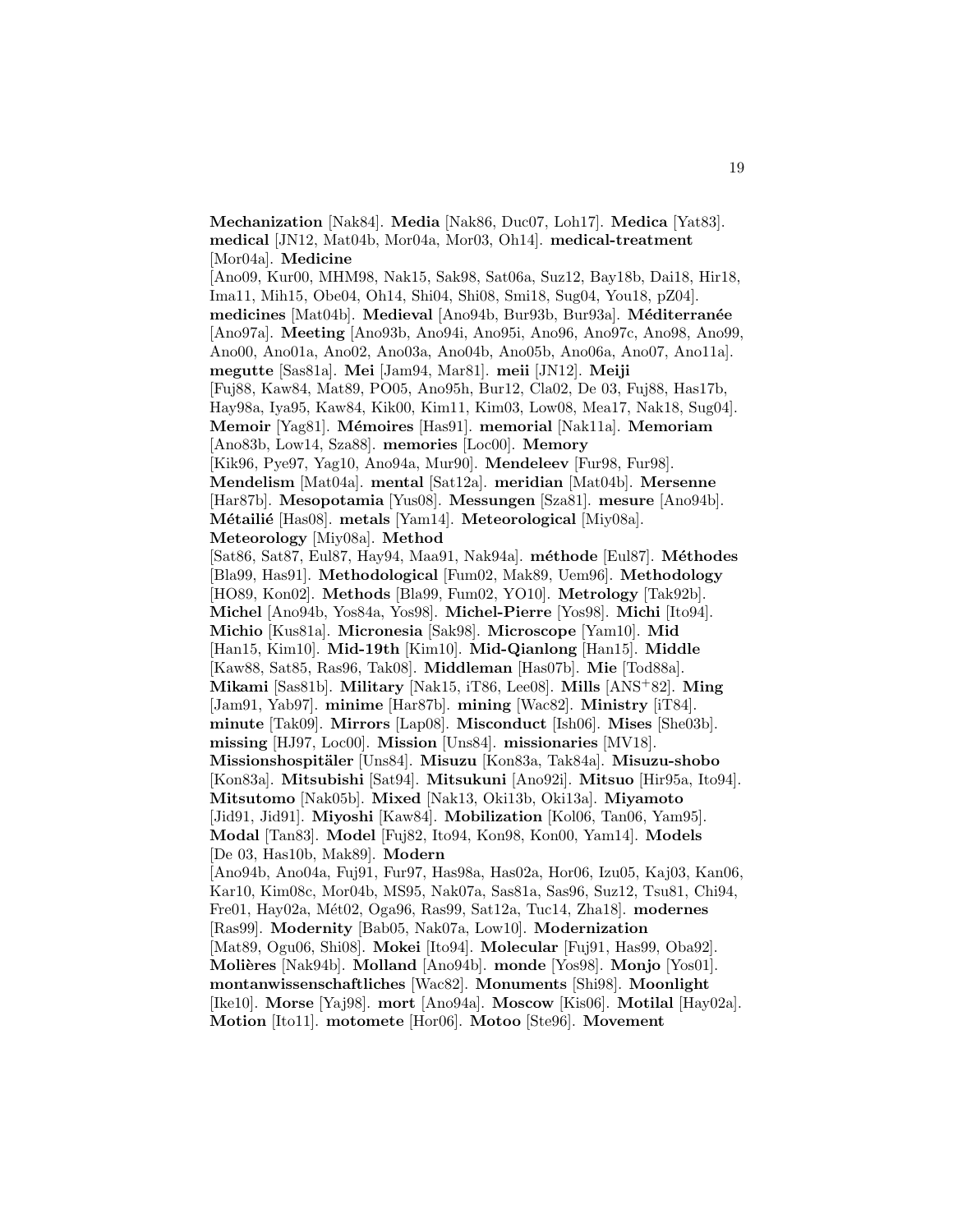[Oha95, Hay98b, LH12, Sai16, Yok18]. **movements** [Yam09]. **MR1845726** [Høy03]. **Multiple** [Iya83]. **multiplication** [Mur02]. **Murakami** [Ito83]. **Murata** [Iya85]. **Muroi** [Høy03]. **Musa** [Miu87]. **Muscle** [Yam83a]. **Museum** [Ano05b, MV18]. **museums** [Lig16]. **musical** [Ama82]. **musicaux** [Ama82]. **Müssen** [Oit82]. **Myth** [Oba92].

**N** [Hay02a]. **N¯ılakantha** [Hay99b]. **Nagaoka** [CK90]. **Nagasaki** [Ito94, Sat94]. **Nagoya** [Has92b, Mak89]. **Naimpally** [Hay02a]. **naissance** [Mur86]. **Nakamura** [Sas81a, Har87a]. **Nakaoka** [Nak07a]. **Nakayama** [Sat93, Tod88b, Low14]. **Nam** [Hor02]. **Naples** [Miz98]. **NASA** [Has07a, Has07a, Sat17]. **Nation** [Bay12, Yaj07]. **National** [Har87b, Mat89, Sat07, Ano93c, Ano97b, Ano01b, Ano05d, Yok18]. **Nationalism** [Mat89]. **Nations** [Bur93a, Sat91, Sat95, Yos83a]. **Natural** [Ano94a, Moo08, Ogu06, Pye00, Shi98, Yat83, Hon96, MV18, Tak93b, Tak93a]. **Nature** [YMN97, Kaw15]. **Naturwissenschaften** [Oza10]. **Navigation** [Has17a, Ano18]. **Navy** [Mat97]. **Nazi** [She03b]. **Necrologie** [Har87a]. **Needham** [Has95]. **Negotiating** [Lim08]. **nen** [Mur84]. **neonatal** [Mih15]. **nerve** [Mat04b]. **Netherlands** [Sat13]. **networks** [Low10, THI17]. **Neugebauer** [Mur90]. **Neutralist** [Ste08]. **Neutrality** [Hon06]. **New-Quantum** [Kat00]. **Newcomb** [She02]. **News** [Ano83e, Ano84d, Ano85d, Ano86d, Ano91l, Ano92g, Ano92h, Ano94i, Ano95i, Ano96, Ano97c, Ano97b, Ano98, Ano00, Ano01a, Ano02, Ano03a, Ano04b, Ano04a, Ano05b, Ano05a, Ano06a, Ano07, Ano11a, Tuc16, Ano99]. **newspaper** [Sat12a]. **Newton** [Kaw86, Nak83, Oka98, Duc07, Has92a, Kan88, Kaw86, Lor86, Tak13, Yan90]. **Newtonian** [Nak98]. **Newtonianism** [Nak94b]. **newtonienne** [Yos84a]. **Newtons** [Lor86]. **Nexus** [Kar08]. **Nihon** [Got94, Hor06, Kan06, Oka98, Yat83, Iya85, Nak07a, Yat83]. **nine** [Che94]. **Nineteenth** [Low11, Shi04, Joh18, Sho90, Yos81a, You18]. **nineteenth-century** [Shi04, Sho90, You18]. **Nippon** [Bie84, Mat89, Sas81a, Sas81b, Bie84, Mur84]. **Nipponium** [Kaj03, Yos00, YKK05]. **Nishi** [Kim10]. **Nishina** [Kim08b]. **Nishiwaki** [NKY15]. **Nisio** [Ano92f, Kon83a, Oka12]. **No** [Ano83f, Ano83g, Ano84e, Ano85e, Ano85f, Ano86f, Ano86e, Ano91b, Ano91c, Ano91d, Ano91e, Ano91f, Ano91g, Ano91i, Ano91h, Ano92b, Ano92c, Ano92d, Ano92e, Ano92f, Ano92j, Ano92k, Ano93a, Ano93d, Ano93e, Ano94c, Ano94d, Ano94e, Ano94f, Ano94g, Ano94h, Ano95f, Ano95g, Ano95a, Ano95c, Ano95d, Ano95e, Ano95b, Fuj88, Fur98, Hor06, Høy03, Ito83, Ito94, Iya85, Kan06, Kat04, Kaw84, Kaw86, Kaw88, Kaw82, Koj10, Kur00, Mat89, Miu03, Mor04b, Mur84, Mur92b, Mur94, Mur01, Nag80, Nak83, Nak85, Nak07a, Oka98, Oka12, Sas80, Sas81a, Sat06a, Tod88a, Yat83]. **Nobuhiro** [Kaw84]. **Nobuo** [Kaw17]. **Noddacks** [YKK05]. **Non** [Bro83, Has12b, Nak98]. **Non-Newtonian** [Nak98]. **Non-standard** [Has12b]. **Non-Western** [Bro83].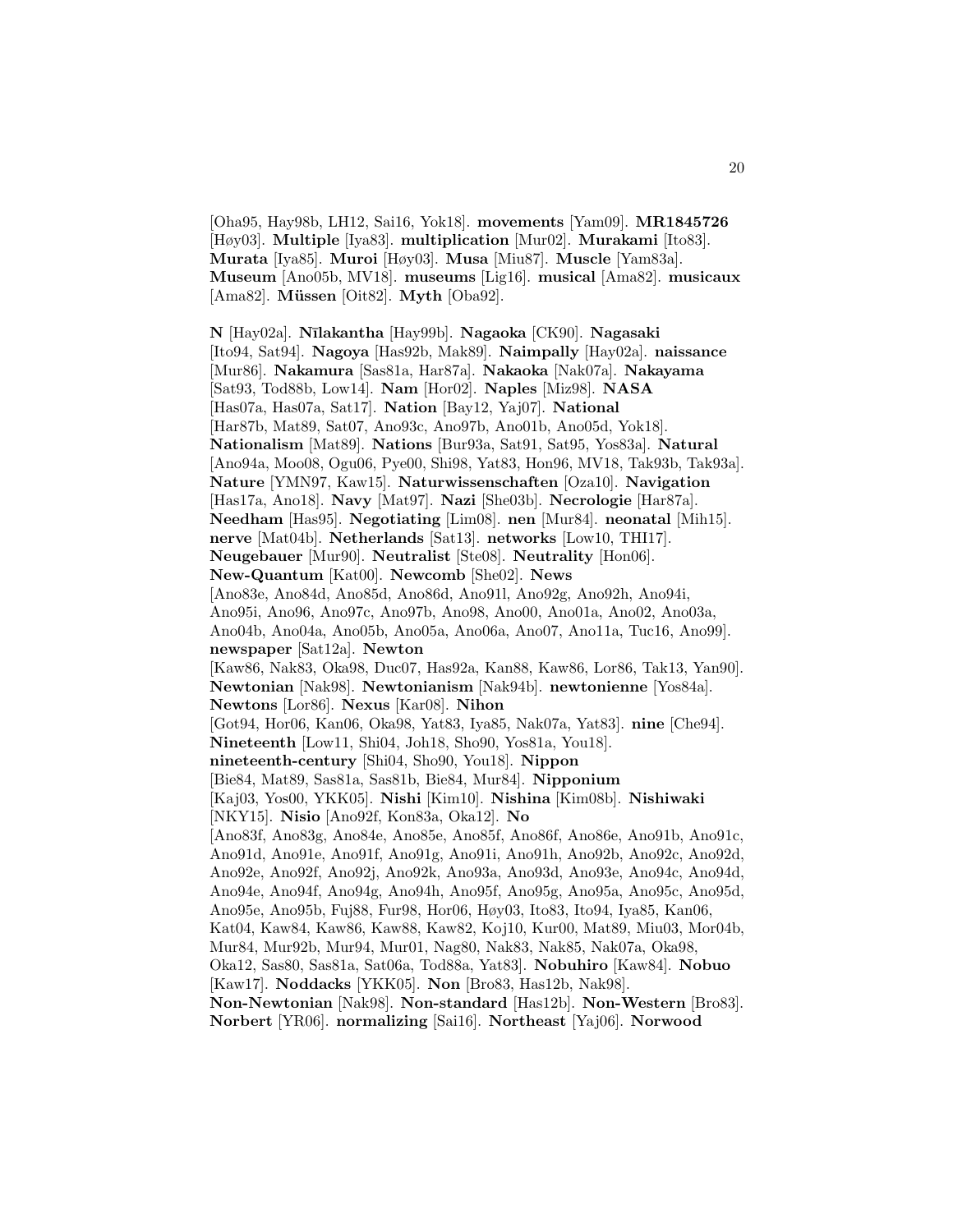#### [Miu89]. **Nos** [Ano84f]. **Note**

[Hay91, Hir84, Yus09, Høy03, Shi03, Yus04, Hir84]. **Notes** [Kon92, Kus81a, Ras94b, Yos81b, She06a, Ras94b]. **notice** [Sat86, Sat87]. **Notices** [Ano03b, Ano04c, Ano05c, Ano06b]. **notion** [Hir95b, Tak85]. **nouvelle** [Yos84b]. **Nouvelles** [Har84a, Har84b]. **Nozoe** [Kaj08]. **Nozomu** [Sak93]. **Nuclear** [Bad05, Bad10, Kim09b, LY89, NRGY05, Nis92, UTN00, Wal05, Yam82, YW05, Yam09, HY15, Hig15, Ich16b, Kim09a, NKY15]. **Number** [The85, Kon00, Nak94a]. **Numbers** [Miu88, Sla95, She08]. **numerical** [Sug86]. **nutrition** [Rie12]. **Nyūton** [Nak83]. **Nye** [Fur97]. **Nyumon** [Tod88a, Tod88b].

**o** [Has07a, Hor06, Koj10, Sas81a]. **O.** [Mur90]. **Obituary** [Ano92i, Eza01, Has95, Has01, Kik96, Kim98, Loc00, Mot01, Mur05a, Nak05b, iS94, Shi92, Suz99, Wat93, Har87a, Loc00]. **Object** [Wat90a]. **Objections** [Yan80]. **Objectivity** [Hon06]. **objects** [Tuc16]. **Obninsk** [Ich16b]. **Observation** [Miy08a, Yus06]. **Observations** [Har84a, Har84b, Kim11, Yam10, Kus14, She06c]. **Observatory** [Ano94b, Pye84]. **Observing** [Has14b]. **Obstacles** [Has80]. **obtain** [Tuc16]. **obtuse** [Hay94]. **obtuse-angled** [Hay94]. **occasion** [Ano94b]. **occidental** [Has91]. **Occupied** [Ich95]. **occurred** [Ano94a]. **Ocean** [Ota17]. **Ochanomizu** [YMN97]. **Official** [SV99]. **Ogawa** [Kaj03, Yos00, YKK05]. **Ohta** [Ste08]. **Ohya** [Shi92]. **Oka** [Yam94]. **Old** [Kat00, Kon98, MT82, Cro80, Mur97, Mur98, Yus04, Yus06, Yus09]. **Old-** [Kat00]. **once** [Ano94b]. **One** [Tak09, Ano94b, Sat86]. **only** [Ano94a]. **Ontology** [Tan83]. **Open** [Ano94a]. **Opening** [Iya99]. **Operation** [Nak84, Oka93]. **optical** [Kon97]. **oral** [Rie12]. **Order** [Sat06a]. **organ** [Ima12]. **Organization** [Sho90]. **Oriental** [CK90, Mat04b, Pye05]. **Origin** [Fuj83a, Fuj83b, Hin89, Koj10, Yam89, Yat83, Oga93, Tak85]. **original** [Tod88a]. **Originator** [iT84]. **Origine** [Tak85]. **Origins** [Kur00, Oba92, HY15]. **Osaka** [Yam82]. **Oscillator** [Kon98, Kon00]. **Oudemans** [Pye84]. **Outcome** [Has91]. **Outlook** [Nug88]. **ouvrages** [Har92b, Har92a]. **Ovales** [Har85]. **ovals** [Har85]. **Overseas** [Kim08b, RS07]. **Overview** [Oit82, Mar85]. **Oxford** [Izu05, Sat05, Sas81c]. **Oyodo** [Jid91].

### **P**

[Ano94b, Har82, Har87b, IL17, Nak85, Ano95h, Jam90, Mur84, Yos82, Yos84a]. **P.** [Fuj82, Oka93]. **Pacific** [Ota17]. **Padroado** [Has10a]. **Padua** [Oga89]. **pages** [Miu87]. **painter** [Chu11b]. **Palgrave** [Bar15]. **Palgrave-MacMillan** [Bar15]. **panopticon** [Lig16]. **paper** [Fre01]. **Papers** [Ano93a, Kon83a, Ano94b, Har82]. **Paradox** [Sas01, She03a]. **Parallel** [Ger13]. **Paris** [Ano94a, Ano94b, Jam90, iS95a, Yos82, Yos84a, Yos98]. **Parity** [Gav86]. **Part** [Has92a, Hin89, Yam89, Kaw93a, Kaw93b, Sat86, Sat87]. **participates** [Hir18]. **Participation** [Kaw90]. **Particle**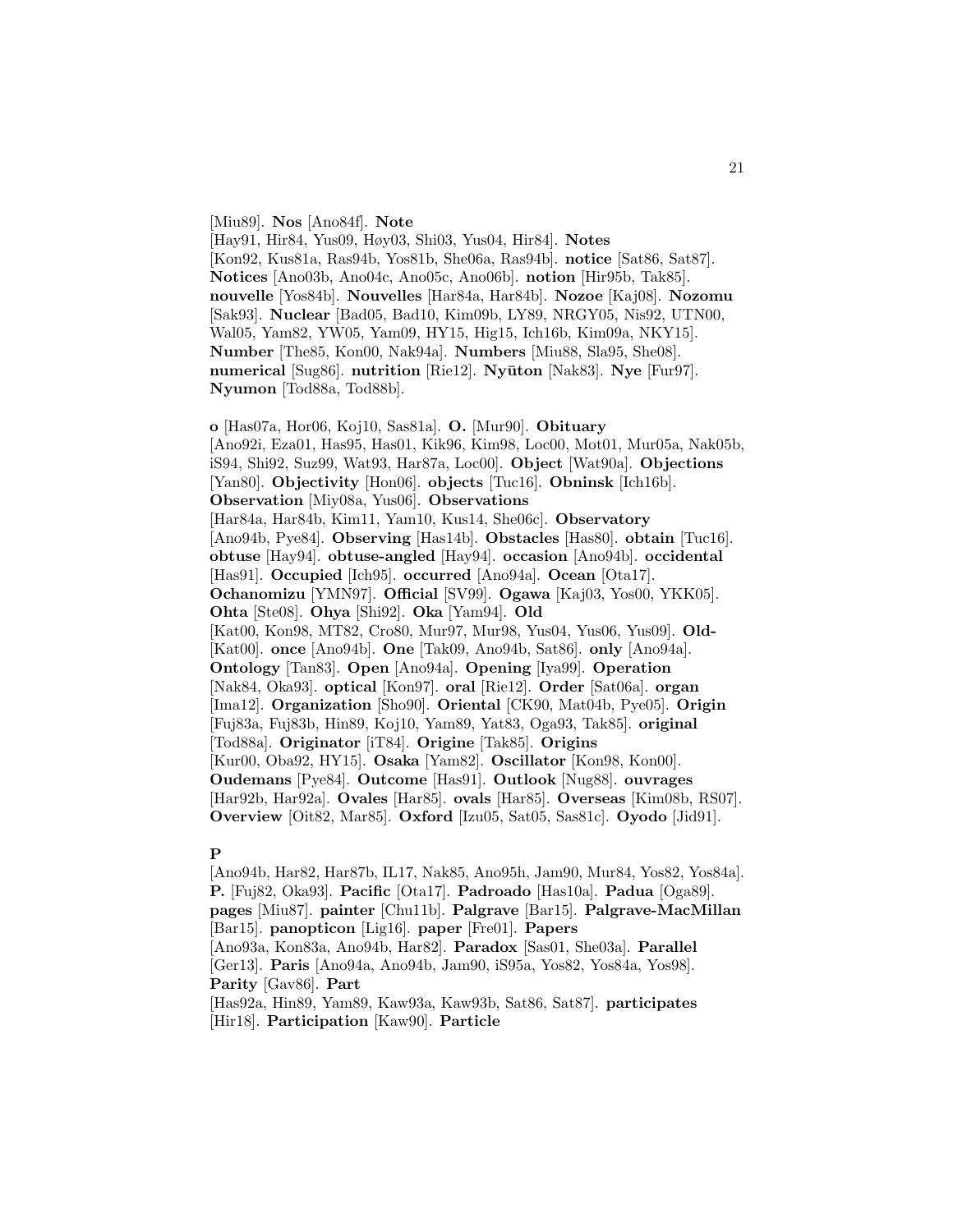[KMT89, Low89a, Low89b, Mak89]. **Particulate** [Sug92]. **partie** [Kaw93a, Kaw93b]. **partition** [Yus04]. **Pascal** [Has92b, Har84a, Har84b]. **pass** [SV99]. **Past** [Omo84, Has12b]. ¯ **Pasukaru** [Has92b]. **Path** [Ito94]. **patients** [FH12, Mor04a]. **patterns** [Maa91]. **Patwardhan** [Hay02a]. **Paul** [Har87b, Sat93, Set09]. **Pauling** [Abe81]. **'Peaceful** [LY89]. **Pearson** [She06b]. **peculiar** [Tak08]. **p´edagogie** [Dho87]. **pedagogy** [Dho87]. **Pennsylvania** [Has99]. **Penser** [Hig01b]. **people** [LH12, Mar85]. **perceive** [Hor95]. **Percy** [Oka04]. **Perfect** [Miu88, Wit08]. **perfectionnement** [Eul87]. **peril** [NKY15]. **Period** [Sas81a, Han15, Nak18, Nak94a, Yus06, NM02, Yus09]. **Periodic** [Fur98]. **Periphery** [Cha05]. **Persia** [Toy82]. **Personal** [Nak07b, Yag84, Mea17]. **Perspective** [Ich06, Nak98, Sat88, Uem96]. **Perspectives** [Bar94, Ham11, Izu05]. **perspectivism** [Ito83]. **petits** [Gui86]. **Phadke** [Hay02a]. **Phase** [Low89b]. **ph´enom`enes** [Yos84a]. **Phenomenology** [Kaw82, Oga80]. **Pheru** [Ike10]. **Philadelphia** [Has99]. **Philosophical** [Ano94a, Izu05]. **philosophie** [Hig01b]. **Philosophique** [iS95a, Yos82, Yos84a]. **Philosophy** [Hig01b, iI82, Ada95, Fre01, Hon96, Mor16, Hig01a]. **Photochemical** [Boa06]. **Physical** [Kik00, Kim10, Nag11, Sho90, Sug92, Yam89, YS97]. **Physicist** [Mot01]. **Physicists** [KMT89, Tak97, Ich13b, Wen16]. **physico** [Nak13]. **physico-mathematics** [Nak13]. **Physicochemical** [Fum02]. **Physics** [Ats97, CK90, Fur97, Has92b, HO89, Ish06, Ito04, Kaw93a, Kaw93b, Kim97, Low89a, Low89b, Nak98, Tak87a, Uem96, Yam82, Has14b, Hom05, Kan13, Oka04, Tak98, Fre01]. **physiology** [Ima15]. **physique** [Kaw93a, Kaw93b, Kaw04]. **pi** [Hol03]. **Pictures** [Ham11, Ham11]. **pi`eces** [Har87b]. **Pierre** [Iya99, Ras99, Sas99b, Yos98]. **Pietro** [Yos82]. **Pilot** [Nis03]. **Pioneer** [MHM98, Oka12, Oza10]. **pioneering** [Tak00]. **Pionier** [Oza10]. **Pirogov** [She01b]. **Pisano** [Miu81]. **Pitiscus** [Miu86]. **Plan** [Hin89, Hay02b]. **Planck** [Bla88, Kon02]. **Plane** [Sat81]. **Planes** [Ito11]. Planetary [Has92a]. plant [Ich16b]. Planude [Chr96]. plasmatikón [Chr96]. **Plastic** [MS03]. **plates** [Has12b]. **plusieurs** [Tak85]. **Plutonium** [Hin89]. **Pneumatic** [Boa06]. **Pogson** [Nha88]. **Policies** [Ich95]. **Policy** [Hak90, Jid91, Mat98, SR87, Mor04a, Yok18]. **Political** [Ich13a, Low89a, Sat17, Ano94b, Shi08]. **politicians** [Has12a]. **Politics** [Wan06, Yaj07, Fre01, LH12, Sat12b]. **Polity** [Koj13]. **pollution** [FH12]. **pollution-related** [FH12]. **polygons** [Sat98b]. **Polymer** [Has99, Zha07]. **Polytechnical** [Gui86]. **Polytechnique** [Gui86]. **Populaire** [Mar85]. **Popular** [Kaw07, Mea17, Joh18, Tuc16]. **Popularization** [Sat12a, Has16, HM17, Ito16, Lig16]. **popularizer** [Sug13]. **Popularizing** [Loh17]. **Population** [Sak98]. **Porter** [She06b]. **Portrait** [Hor06]. **Position** [Lim08]. **possession** [Bur12]. **Possible** [Yan80]. **Post** [Ara95, SR87]. **Post-War** [Ara95]. **Postwar** [Has98b, Mat98, Sat93, Ger13, Has12a, Yam09]. **pour** [Ano94a, Has91]. **Power** [Dim09, GP91, Iha95, LY89, Sat01, Ich16b]. **powers** [Luo03]. **Pp**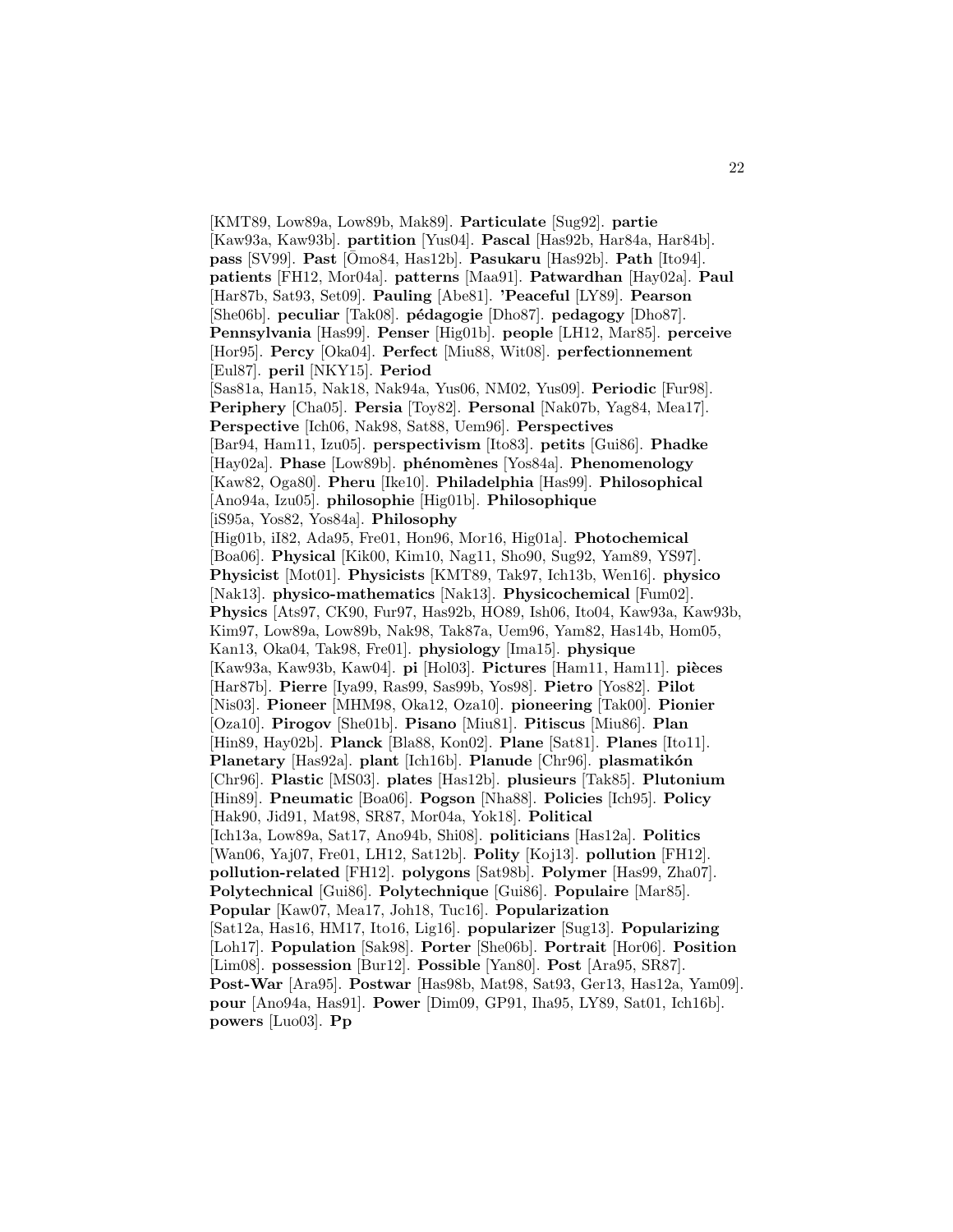[Hij90, Izu05, Bur93b, Bur93a, Fuj88, Has98a, Hig01a, Hor06, Ike10, Ito83, Ito94, Kan06, Kaw84, Kaw86, Kaw88, Kon83a, Kur00, Miu03, Mor04b, Nag80, Nak83, Nak00a, Oka98, Sas80, Sas81b, Sat88, Sat05, Sat06a, She06a, She06b, Suz82, Tod88a, Tod88b, Tom81, Yaj07, Yat83, Yos81b, Yos98, Yos01, Yos81c]. **pp.** [Har82, Has10a, Kaw82, Kus81a, Mat89, Oga80, Sas07, Yam83b]. **PRA** [Sat17]. **Practical** [Nak84]. **Practice** [Boa06, Kim08a, Wit08]. **practiced** [Mar85]. **Practices** [Kik08]. **pratiquée** [Mar85]. **Pre** [Sat94, Hir18, Oga96]. **pre-** [Hir18]. **pre-modern** [Oga96]. **Pre-war** [Sat94]. **précession** [Nak00b]. **pr´ecis** [Has91]. **Predated** [Yaj98]. **Preface** [The85, YW05, Yan91]. **Prefaces** [Jam90]. **Preis** [Bie85]. **préliminaire** [Hir95b]. **Preliminary** [Miu86]. **Prelude** [Mat98]. **Premature** [Kon98]. **Première** [Hir84]. **premiers** [Ras94b]. **Prentice** [Fur97]. **Prescribed** [Suz81, Hay99b]. **prescription** [Mor03]. **Present** [Omo84]. **presentation** [DP88, DP88]. **Preservationists** [Shi98]. **President** [Ano11b]. **Press** [Ano94a, Ano94b, Bur93b, Bur93a, Fur98, Has92b, Has99, Hor06, Izu05, Jid91, Miu03, Oga80, Sat88, Sat91, Sat05, Yaj07, Yam83b]. **prevention** [Bay18a]. **prewar** [Yok18, Bay12]. **Price** [Yos01, Yag84]. **Principle** [Ito11, Tan87, She99, Kon92]. **principles** [Lor86, Nak02]. **print** [Loh17]. **prints** [Low11]. **Prior** [Nha88]. **Privat** [Nak94b]. **Prize** [Bie85]. **Probabilistic** [Sat17]. **probability** [She01c, She03a]. **Problem** [Kaw07, Kim08c, Bur12, Mur94, Nak91, Ras94b, Tak85, Yus09]. **problème** [Ras94b, Tak85]. **Problems** [Mur88, Høy03, Mur92c, Mur96, Mur98, Mur01, Mur05b, Nak02, Sat86, Sat87]. **procedures** [Che94]. **Proceedings** [Low89b]. **Process** [Has92b, HJ82, Nak97, Oga96, Ota17, Sat98b]. **Processes** [Yam83a]. **Producer** [Koj13]. **Product** [Suz81]. **Production** [Bab05, Has08, You18]. **Prof** [Sza88]. **Prof.** [Ano04a, Mot01, Sza88]. **professionals** [Nak18]. **Professor** [Ano92i, Has01, Kik96, Toc18]. **Program** [Ano06a, Ano07, Ano11a, iT84]. **Programs** [Kon10, Sat12b]. **Progress** [Bot89]. **Project** [Has02b, Kim09b, Kis06, Viz05]. **Projects** [YW05]. **Promoter** [iT84]. **Proof** [Mau85, Hay94, Nak94a]. **proofs** [Hay94]. **propagation** [Kaw15]. **properties** [Sla95]. **Proportion** [Sas85]. **Proportions** [Iya83]. **Propose** [HY83]. **Proposition** [Sat86, Sat87, Hay94]. **Protestant** [Low08]. **proved** [Kat99]. **Province** [Juž09]. **Provincial** [Juˇz09]. **pseudoconvexit´e** [Tak85]. **pseudoconvexity** [Tak85]. **Psychiatric** [Nak15, Bur12, Sat12a]. **psychiatrists** [Bur12]. **psychiatry** [Oma04]. **Ptolemy** [Ano94a, Ano94a]. **Public** [Fum89, Sak98]. **publications** [Ano94b]. **publi´ee** [Har87b]. **published** [Yos01, Zha18]. **Publisher** [Yos01]. **Publishers** [Hay02a, Hij90]. **Publishing** [Fum89, Kaw15]. **Pulte** [Nak00a]. **Pursuit** [Fur97, Tak13, Has14b]. **Pyong** [Hor02]. **Pyong-gil** [Hor02]. **Pytheas** [Sza85, Sza85].

**Qanun** [Suz82]. **Qi** [Tsu94]. **Qianlong** [Han15]. **Qin** [Luo15]. **Qing** [Ham11, Jam91, Moo08, Tia99]. **Qing-Dynasty** [Ham11]. **Quadrature**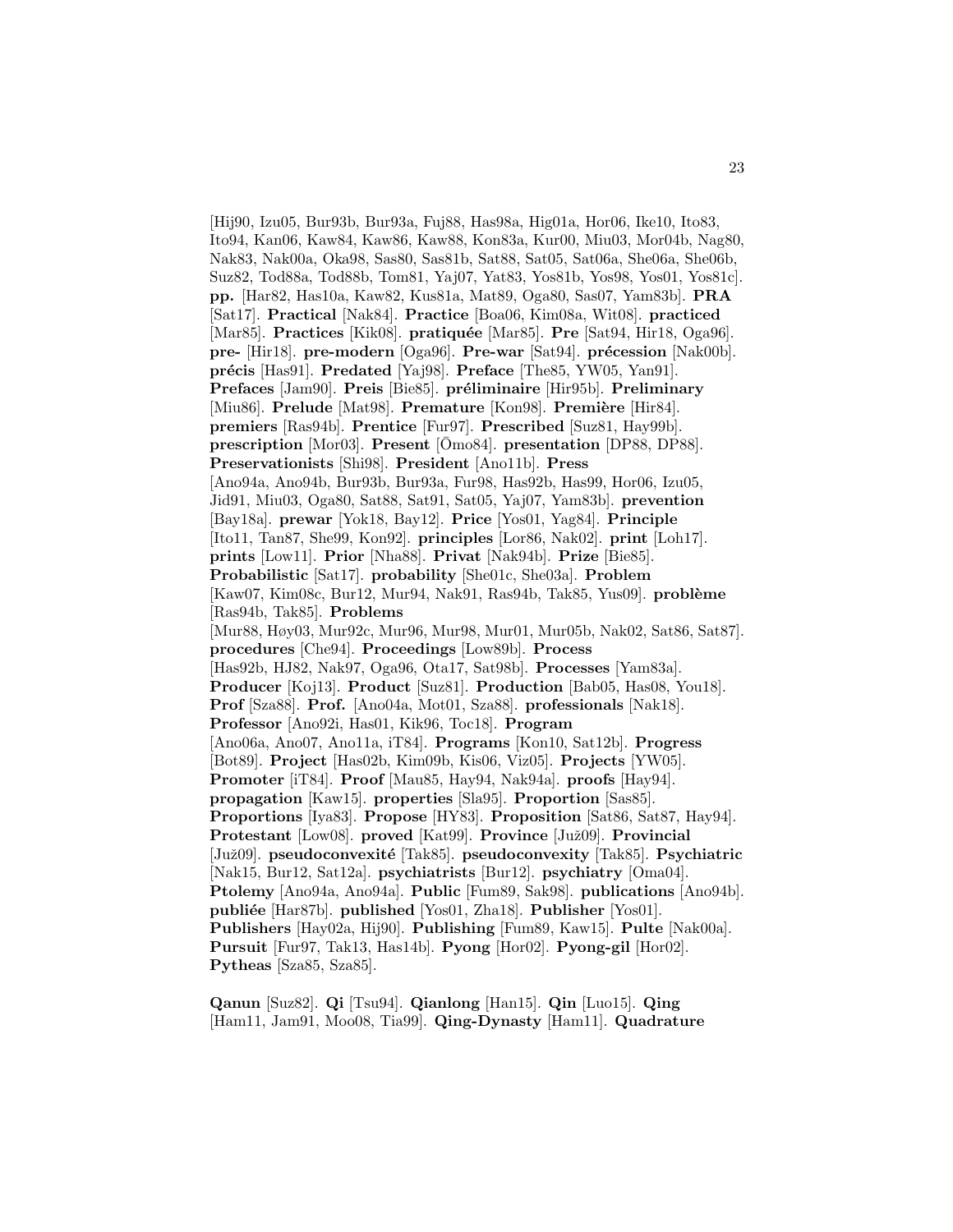[Sat85, Sat86, Sat87]. **Quadrilaterals** [Kus81b]. **Qualities** [Has07a]. **quanta** [Got00a]. **Quantum** [Abe81, Ara87, Ara89a, Ara89b, Fre97, Ito94, Kat00, Kon98, Nug88, Oka93, Oza09, Abi00, Ama00, Ama01, Got00a, Got00b, Koj00, Kon00, Mor16, Nav91, Sig00, Tak00]. **quarrel** [Gui86]. **qu'elle** [Mar85]. **Quelques** [Har92b, Har92a, Hir95b, Loc00, Mur92a]. **Querelle** [Kaw90, Gui86]. **quest** [Obe04]. **question** [Kaw13]. **qui** [Hir95b].

**R** [Har82, Izu05, Miu87, Nak91]. **rˆeve** [Kaw93a, Kaw93b]. **race** [HY15]. **Radha** [Hay96]. **Radiation** [Ich15, Kon10, Kon92, Loh17, Abi00, Ama00, Ama01, Kon02, NKY15, Tak09, Tak93c]. **radioactive** [Hig15]. **radiological** [HY15]. **raft** [Yam14]. **Railway** [Miu90]. **Railways** [Sat07]. **Ramanujan** [RV03, Sat98a]. **Rangaku** [Yat83]. **rapides** [Has91]. **rapport** [Has91]. **Rashed** [Sas03, Sas07]. **Ratio** [Sai86, Sai93]. **Rational** [Hay91]. **rationale** [Hay02a]. **rays** [Loh17]. **Re** [Yan90, Yos00]. **Re-evaluation** [Yos00]. **Re-examination** [Yan90]. **Reaction** [Sas85]. **Reactions** [Ogu06]. **Really** [HY83]. **Reappraisal** [Kim09b]. **Rebuttal** [Yan80]. **Received** [Ano94a, Ano94b]. **Reception** [Oza09, Tan90, Lor86, Mat04a]. **Recherche** [Har87b]. **Recherches** [Nak00b]. **Recognition** [Uch90]. **Recollections** [Nak07b]. **recombinant** [NNSA09]. **reconciler** [Nak94b]. **Reconsidered** [Tan87]. **Reconsidering** [Sai13]. **Reconstructed** [Tan83, Yam10]. **Reconstruction** [Sat86, Sat87, Hay94, Sat98b]. **Recording** [Kim11]. **Records** [Kam95, Oh14]. **Redefining** [Kik00]. **Redondi** [Yos82]. **Reevaluation** [iS95b]. **Reexamination** [Mur92b, Mur94, Mur05b]. **Reexamining** [Nis03]. **Reference** [De 03, Toc18]. **Reflections** [Izu05]. **R´eflexions** [KIF96]. **Reforestation** [Moo12]. **Refraction** [Hee06]. **regarding** [Nak94a]. **Regime** [Bot89, Moo12]. **Regional** [Sat06a]. **Regions** [NM02]. **regular** [Sat98b]. **regulation** [NNSA09]. **rehabilitation** [Ano94b]. **Reidel** [Fum89]. **Reject** [Ita82]. **Rekishi** [Sas81a]. **Rekishi-Bisekibungaku** [Sas81a]. **related** [FH12]. **relatif** [Dho87]. **relating** [Dho87]. **Relation** [ $\overline{\text{O}}$ mo84, Yam83a, Hom05]. **Relationship** [KMT89, Bie85, Hay02b, Wen16]. **Relativity** [Ita82, Nug88, Tan87]. **relevant** [Yos01]. **Reliability** [Has10b]. **Reliance** [Sat91]. **religieux** [Har87b]. **Relocating** [Bur12]. **remarkable** [Eul87]. **Remarks** [Kon81, Oga89, Mur92a, She00]. **remarquable** [Eul87]. **remarques** [Hir95b, Mur92a]. **Reminiscences** [Yag84]. **Renaissance** [Has92a, Ito83, Cro80]. **René** [Has92a]. **Renormalization** [Ara87, Ara89a, Ara89b]. **repercussion** [Mur86]. **Report** [Ano93c, Ano97b, Ano01b, Ano05d]. **repr** [Ito94]. **Represent** [Has10b]. **Representation** [IL17]. **representations** [Chu11b]. **Reproduction** [Suz81]. **Republic** [Mar85]. **R´epublique** [Mar85]. **Research** [Boa06, Dim09, Has02b, Has07b, HJ82, Ish06, Kaj03, Kaj08, Kim95, Mat89, NRGY05, Nak11b, Nis92, Oit82, Sas81c, Tod88b, iT84, iT86, UTN00, Wan06, Yam89, YKK05, pZ04, Ano94a, Hir18, Nak13, Tak93c]. **Researches** [Has98b, Kon10, Sug92, YS97]. **residual** [Tak09]. **Resistance** [Nak11b, Nak13]. **resolution** [Nak00b]. **resolving** [Nak02]. **respect** [Toc18].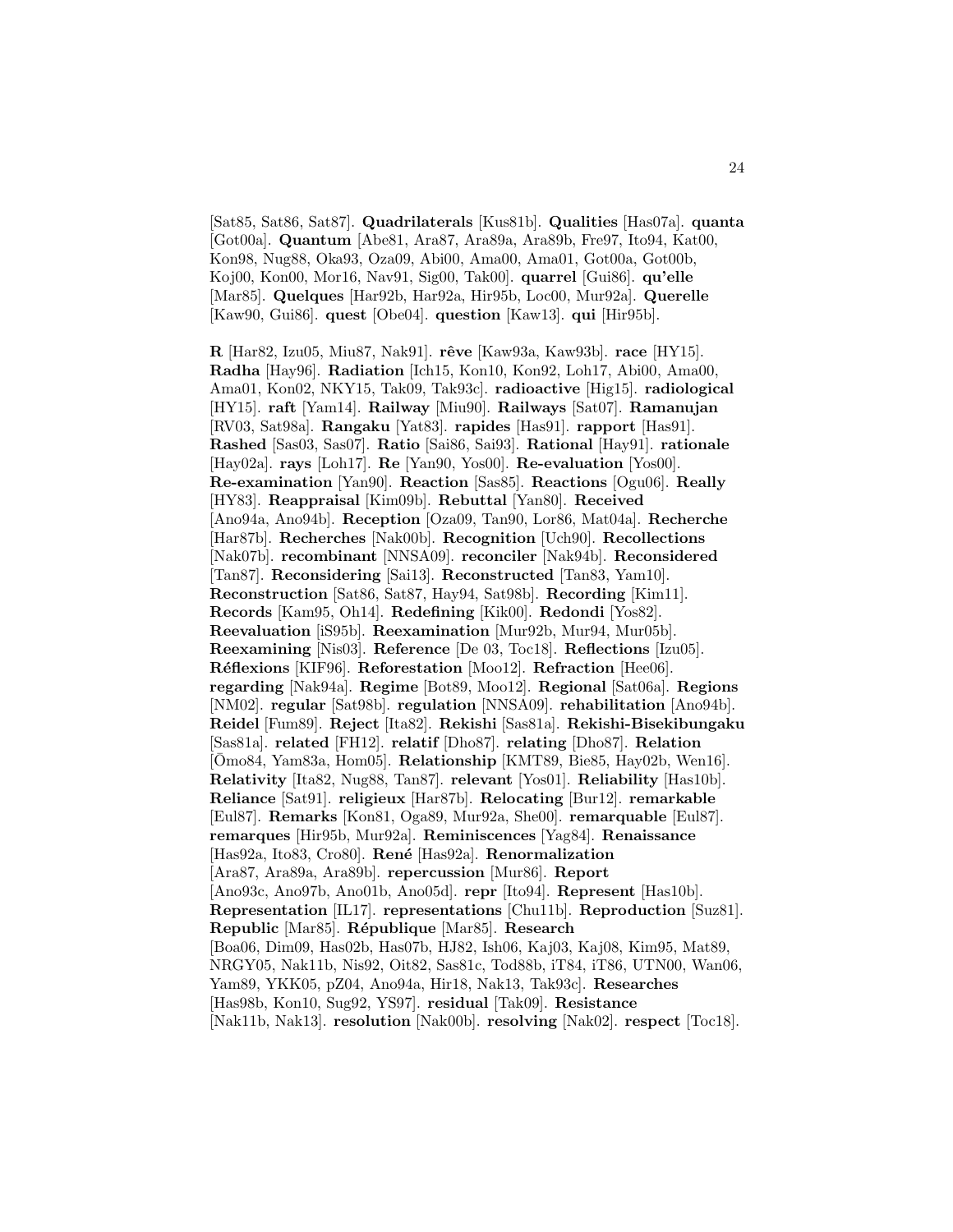**Response** [Ano09]. **Result** [Kim08b]. **Resumption** [KMT89]. **retentissement** [Mur86]. **Revaluation** [Ito83]. **Reverse** [Ito83]. **Reverse-perspectivism** [Ito83]. **Review** [Bar15, Bur93b, Bur93a, Fuj88, Fum89, Fur97, Fur98, Got94, Har82, Har87b, Has92b, Has92a, Has98a, Has99, Has02a, Has07a, Has08, Has10a, Hay02a, Hig01a, Hij90, Hir95a, Hor06, Ike10, Ito83, Ito94, Iya85, Izu05, Jam90, Jid91, Kan06, Kat04, Kaw84, Kaw86, Kaw88, Kaw82, Koj10, Kon83a, Kur00, Kus81a, Mat89, Miu87, Miu03, Mor04b, Mur84, Nag80, Nak83, Nak00a, Nak85, Nak07a, Oga80, Oka98, Oka12, Pye97, Sas80, Sas81a, Sas81b, Sas81c, Sas03, Sas07, Sat98a, iS95a, Sat09, Sat88, Sat91, Sat93, Sat94, Sat95, Sat05, Sat06a, Set09, She06a, She06b, Suz82, Tak84a, Tak92b, Tod88a, Tod88b, W¨ac92, Yaj07, Yam83b, Yos81b, Yos82, Yos84a, Yos98, Yos01, Yos81c]. **Reviews** [Yat83]. **Revised** [Sas81b]. **revisit** [Hor95]. **revisited** [RV03]. **Revival** [Yam03]. **Revolution** [Ano94a, Has92a, Nug88, Yam03, Moo12]. **Revolutionary** [Abe81, Bro89]. **Revolutions** [Cha05, Moo12]. **Rezeption** [Lor86]. **Richard** [Fum89, Miu89]. **Riemann** [Kot01]. **Righi** [CK90]. **rigor** [DP88]. **rigueur** [DP88]. **Rikigaku** [Ito94, Nak83, Oka98]. **Rise** [Has92a, Low89b, Pye84, Obe04]. **Risk** [Sat17]. **Ritsumeikan** [Ano94i]. **Ritter** [Oza10, Oza10]. **Road** [Bro07, Mat89]. **Robert** [Yos83b]. **Roberval** [Har92b, Har92a, Hay98b]. **Rodopi** [Ano94b]. **Roger** [Ano94a]. **Rokakuho** [Tod88a]. **Role** [Abe81, Fuj91, Kis06, Nak11b, Set09, Izu97, Low10, Mor03, Nak91]. **Romberg** [Xu99]. **Ronbun** [Has92b]. **Ronbunsh¯u** [Kon83a]. **Ronri** [Ito94]. **root** [Hay99b]. **root-extraction** [Hay99b]. **Roots** [Kar08, Mur99]. **Rosenfeld** [Ano94b]. **Roshdi** [Sas03, Sas07]. **Rotation** [Yan80]. **Rough** [Ats97]. **Roundworm** [Bay18a]. **Routes** [Has83]. **Routledge** [Sat94]. **royal** [Lig16]. **Rs** [Ike10]. **Rudolf** [KIF96]. **Rudwick** [Har82]. **Rule**

[Sak98, Tak84b]. **ruler** [Has12b]. **rules** [Hay99b]. **Russell** [HY15]. **Russia** [YW05, Bro04, Kan13, Sai16]. **Ryoji** [Sza88]. **Ryoshi** [Ito94].

**S** [Ano94b, Har82, Kon83a, Oga80, Bur12]. **S.** [HY83]. **S¯a'id** [Bur93a]. **S¯ugaku** [Iya85]. **S¯ugakushi** [Iya85, Got94]. **Sa ˙ ´ nkara** [Hay99b]. **Sachiko** [Hig01a]. **Sadi** [Yos82, KIF96]. **Saemaul** [LH12]. **Safe** [Has17a, Ano18]. **Safety** [Nis03]. **Saguru** [Koj10]. **Saiensu** [Nak83]. **Saigusa** [iI82]. **Saikurotoron** [Koj10]. **Sakamoto** [Kaw82]. **Sakata** [HO89, Mak89]. **Sake***}* [Kam95]. **Sakhya** [Ike10]. **Sakurai** [Kik00]. **Salem** [Bur93a]. **Saneh** [Sat95]. **Sankei** [Mur80, Sat98b]. **Sanskrit** [GP91]. **Santong** [Kaw91]. **Santong-Li** [Kaw91]. **Sapporo** [Ano05b, Fur98]. **Saraiva** [Has10a]. **Sasaki** [Got94, Ano04a, Hir95a, Miu03]. **Satio** [Ano92f, Nis92]. **Sato** [Has07a, Sas80, Suz82, Hor06]. **Satofuka** [Has02a, Nak11a]. **Saving** [Che07]. **Savior** [Kim09a]. **SBPC** [Bot89]. **Scale** [Nha88, Has12b]. **Scanning** [Yam10]. **SCAP** [Ich95]. **scholar** [Chu11b]. **Scholars** [Jam91]. **Scholarship** [Mal09]. **School** [Oka11, Gui86]. **schools** [Sas99a]. **Sci** [Høy03]. **Science** [Ano83a, Ano84a, Ano85a, Ano86a, Ano91e, Ano91f, Ano91g, Ano92a,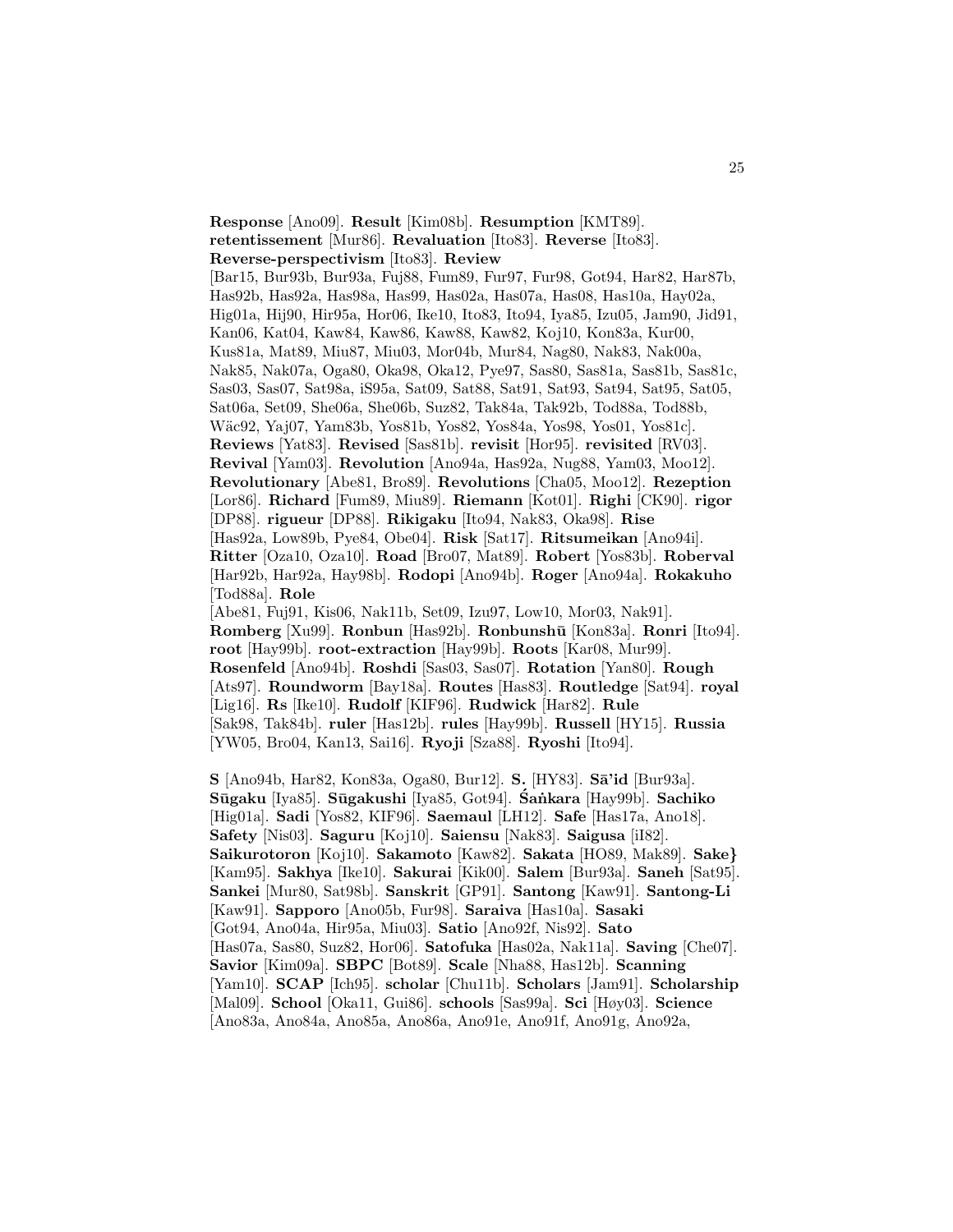Ano92d, Ano92e, Ano92j, Ano92k, Ano93b, Ano93c, Ano94e, Ano94f, Ano94g, Ano94h, Ano94i, Ano95a, Ano95c, Ano95d, Ano95e, Ano95b, Ano95i, Ano96, Ano97c, Ano97b, Ano98, Ano99, Ano00, Ano01a, Ano01b, Ano02, Ano03a, Ano04b, Ano05b, Ano05d, Ano06a, Ano07, Ano09, Ano11a, Ano11b, Bab05, Bar94, Bot89, Bro83, Che07, Cla02, Cro80, Fre01, Fur97, Has98b, Has99, Has10a, Has12a, Has80, Ich06, Ich13a, Ito83, Izu05, Jid91, Kar10, KY96, Kaw81, Kaw05, Kim08c, Koj13, Kol06, Kon83a, Lee06, Lia06, Low89a, Low08, MS95, Mot98, Nag98, Nak98, Nak05a, Oka11, Oka12, Pye05, Sas01, SR87, Sat89, Sat06b, Sho90, Tan06, Tod88a, Tod88b, Tsu81]. **Science** [Tuc14, Uem96, Wat90a, Wat90b, Yam95, Yos01, Zha07, Ano93a, Han15, Has16, HM17, Hor87, Ich16a, Ito16, Izu97, Kan13, Lig16, Low11, Mak15, Mat83, Mea17, Oza10, Rie12, Tak92a, Tan92, Toc18, Tuc16, Wac82, Bur93a, Has98a, Sat93, Tuc14, Ano04a]. **Science-Making** [Cla02]. **Sciences** [Fum89, Fur07, Maa07, Mor04b, Ras97, YY18, Fum89]. **Scientiarum** [Ano18, Ano83f, Ano83g, Ano84f, Ano84e, Ano85e, Ano85f, Ano86f, Ano86e, Ano91b, Ano91c, Ano91d, Ano91h, Ano92b, Ano92c, Ano93d, Ano93e, Ano94c, Ano94d, Ano95f, Ano95g]. **Scientific** [Cha05, Dar88, Has07b, Has10a, Has10c, Ich95, Juž07, Kar08, Nug88, Sas81c, Sat90, Sat92a, Sat92b, Sat96, She06b, Ano94a, IE18, Kaw93a, Kaw93b, Kaw11, Obe04, Tak92a, Tak08, Has92a, Hij90, Ich95, Ito16]. **Scientification** [LH12]. **Scientifique** [Har87b, Kaw93a, Kaw93b]. **scientifiques** [Kaw93a, Kaw93b]. **Scientist** [Low89b]. **Scientists** [Hon06, Kaw17, Nak85, Shi98, Wan06, HR15, Ich15, Ich16b, Toc18]. **Scientization** [Che07]. **Scriba** [Ano94b]. **scrofulous** [Dai18]. **scrutiny** [Tak98]. **search** [Cro80, Kon00]. **Searching** [Hor06, Koj10]. **seasonal** [Has12b]. **Second** [Low89b, Sas81b, Ich15, Nak00b, Ich06, Lia06, Mai06, NRGY05, Yam95]. **Secrecy** [iT86]. **Section** [Ich95]. **Sections** [Sai85]. **see** [Miy99]. **Seen** [NM02]. **segment** [Hay94]. **Seimei** [Mor04b]. **Seimei-Kagaku** [Mor04b]. **Seimi** [Tsu00]. **Seiritsu** [Ito94, Yat83]. **Seisaku** [Jid91]. **Seismicity** [Yaj07]. **Seitaro** [Toc18]. **Seiy¯o** [Iya85]. **Seki** [Hor06, Sat98b]. **Selectionist** [Ste08]. **Self** [NNSA09, Sat91]. **Self-regulation** [NNSA09]. **Self-Reliance** [Sat91]. **selon** [Mar81]. **Sema'am** [Bur93a]. **Senbyoshitsu** [Dai18]. **Senkusha** [Oka12]. **sens** [Chr96]. **Sensation** [Kan06]. **sentence** [Mur97]. **Seo** [Chu11a]. **Separation** [YKK05]. **Sept** [Ano92f, Nis92]. **septembre** [Ano97a]. **Sericulture** [NM02]. **Series** [Ano83a, Ano84a, Ano85a, Ano86a, Ano91e, Ano91f, Ano91g, Ano92d, Ano92e, Ano92j, Ano92k, Ano94e, Ano94f, Ano94g, Ano94h, Ano95a, Ano95c, Ano95d, Ano95e, Ano95b, GP91, Hor06, RV03]. **service** [LH12]. **ses** [Har85, Kaw93a, Kaw93b]. **Sesiano** [Ano94b]. **set** [Hay99b, Mur86]. **setback** [Nak94a]. **Sets** [She06a]. **setting** [Hom05]. **Seuil** [Ano94a]. **Seventeenth** [Hig01a, Sas85, Ano94a, Mat83, Sas99a, Sat13, Lim08, Sas81c, Yam03]. **seventeenth-century** [Mat83, Sat13]. **Seventh** [Ano92a]. **several** [Tak85].

**Sex** [Sak98]. **Sh¯ukiritsu** [Fur98]. **Sha**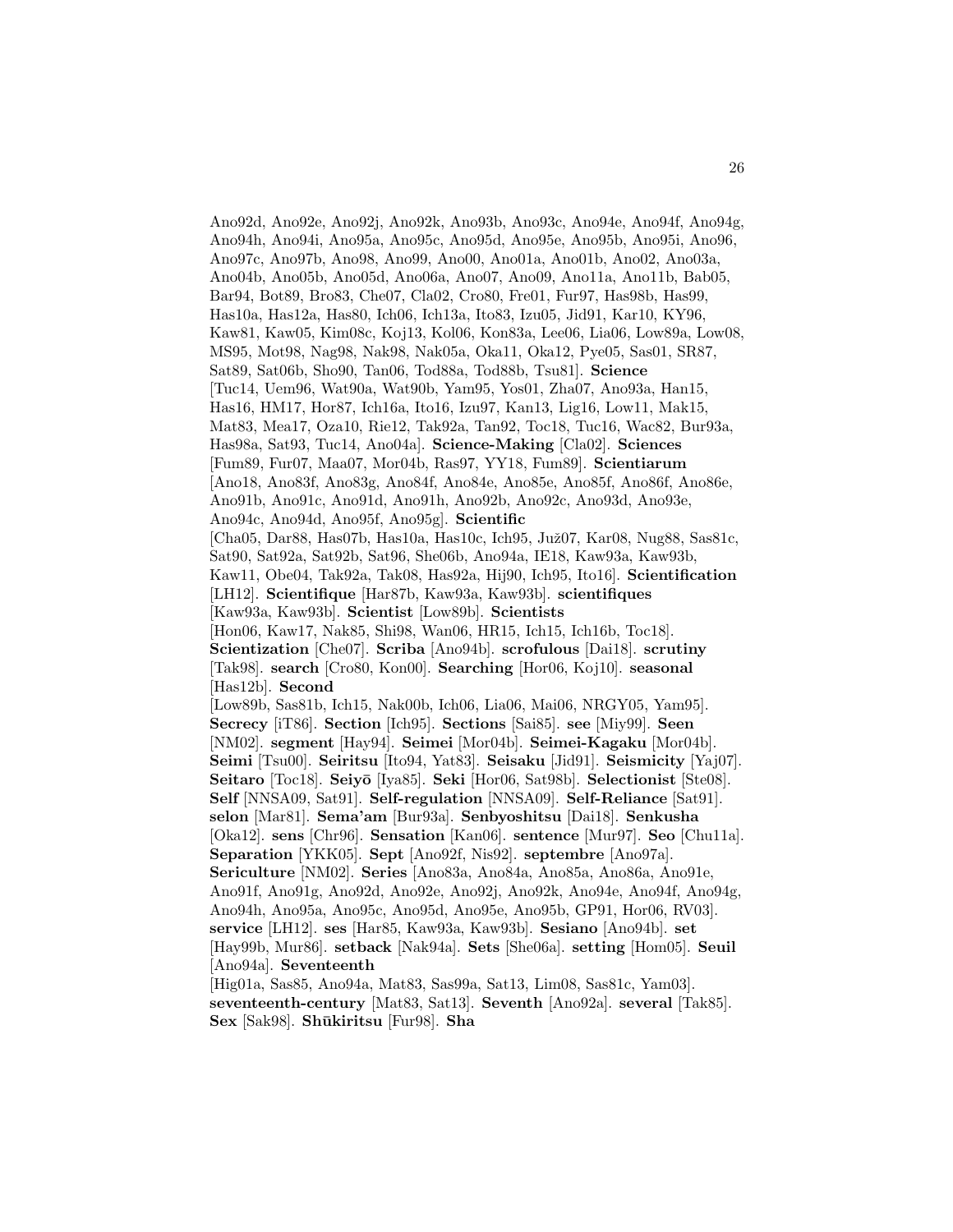[Ito83, Kaw84, Kaw86, Kaw88, Nak83, Yat83, Has98a, Oka98, Sas81a, Tom81]. **Shadows** [Kaw86]. **Shakir** [Miu87]. **Shankara** [Hay02a]. **shaped** [Shi08]. **Sharaf** [Far95]. **sheds** [Ano94a, Ano94b]. **Shi** [Mor04b, Mur84, Hor00, Jim98]. **Shibasaburˆo** [IE18]. **Shibasaburo** [IE18]. **Shiboruto** [Yat83]. **Shift** [Tsu94]. **Shigehisa** [Kan06]. **Shigeru** [Low14, Sat93, Tod88b]. **Shiki** [Suz81]. **Shima** [Sat12b]. **Shimodaira** [iS94]. **Shinichi** [Shi92]. **Shinkansen** [Sat07]. **Shinkaron** [Kaw86]. **Shinpei** [Low10]. **Shintai** [Kan06]. **Shipyard** [Sat94]. **Shiryo** [Tod88a]. **Shiso** [Miu03]. **Shizenshi** [Yat83]. **Shizue** [Koj10]. **Shizuma** [Sza88]. **sho** [Kaw81, Kaw81]. **Sho-sho-gaku** [Kaw81]. **Shobo** [Ito94, Tak84a, Kon83a]. **Shoichi** [HO89, Jid91]. **Shokichi** [Ano95h, Sas80]. **Shokubutsu** [Yat83]. **shokuminnchiigaku** [Sat06a]. **short** [Oma04]. **Shortly** [MS03]. **Shoten** [Kur00, Mur84, Oka12, Kaw82]. **Shu** [Kus81a, Yos81b]. **Shuntaro** [Sas80, Suz82, Kaw88]. **Shuppan** [Kaw86, Kaw88, Tod88b, Yat83, Yos81b, Kus81a, Nag80, Sas80, Suz82]. **Shuppankai** [Hor06]. **Shuppansha** [Ito94]. **Shushu** [Tak08]. **Shyam** [Hay02a]. **Si** [Yam10]. **Siberia** [Lap08]. **Siebold** [Yat83,  $\bar{O}$ mo84]. **siècle** [Ano97a, DP88, Gui86, Hig01b, Yos81a, Kaw93a, Kaw93b, Ano94b]. **si`ecles** [Pen04]. **Sigeko** [Ano92f, Oka12]. **Significance** [Kaw15, Sug92]. **Signification** [Tak85]. **similarities** [Mur80]. **similarity** [Mat04b]. **Simon** [She02]. **Sin** [Tak84a, Dar88]. **Sin-itiro** [Tak84a, Dar88]. **Sina** [Suz82]. **Since** [Kim95, Iya95, Liu94]. **Sine** [GP91, Hay91, Hog91]. **Singh** [Hay02a]. **Sino** [Hor02]. **Sinology** [Has91]. **situs** [Hay98b]. **six** [Ano94a]. **Sixteenth** [Hig01a, Hig01b, Hay99b, Sas85]. **Sixteenth-Century** [Hay99b]. **Sized** [Has10b]. **Sketch** [Ats97]. **Skilled** [Nak84]. **Slater** [Kon83b, Kon97, Kon98]. **slips** [Luo15]. **Slovenian** [Juž09]. **Small** [Mur92c, She08, Gui86]. **smallpox** [Shi04]. **Snelders** [Har82]. **snow** [Has14b]. **Social** [Fum89, Iha95, Kaj03, Low89a, Nag83, She01c, Suz12]. **Socialized** [Hij90]. **soci´et´e** [Kaw93a, Kaw93b]. **Societies** [Ito16, RS07, Tak97]. **Society** [Ano93c, Ano94i, Ano95i, Ano96, Ano97c, Ano97b, Ano98, Ano99, Ano00, Ano01a, Ano01b, Ano02, Ano03a, Ano04b, Ano05b, Ano05d, Ano06a, Ano07, Ano11a, Ano11b, Bot89, Nak15, Sat93, Kaw93a, Kaw93b, Ano93b, Mai06]. **Sociology** [Fum89]. **Sohn** [Nak00a]. **Solid** [Ats97]. **Solids** [Sat81]. **Solla** [Yag84]. **Somashekhara** [Hay02a]. **Somastuvan** [Hay99b]. **Some** [Bro83, Has80, Kon81, Loc00, Oga89, Omo84, Sat89, Sat90, Sat92a, Sat92b, Sat96, GG01, She00, Har92b, Har92a, Mur92a]. **Sommerfeld** [Oza05]. **Sommerfelds** [Oza05]. **son** [Mur86]. **Soné** [Kat00]. **sono** [Ito94]. **Sony** [Ota17]. **Sophia** [Ano94b]. **Sources** [Tod88a, Ima15]. **South** [Dim09, Kim09b, Lap08, Moo12]. **Southeast** [Nag83]. **souvenirs** [Loc00]. **Soviet** [Bro07, Ger13, Ich13a, Ich13b, Ich15, Ich16b, Ich16a, Kan13, Kis06, Koj13, Kol06, Sai13, Viz05, Zha07]. **Space** [Sat01, Sat12b]. **Spaceflight** [Sat17]. **Spanish** [Jim98]. **sparks** [Has14b]. **Special** [Bay18b, The85, Has10c, Has16, HM17, Ich13a, Ich16a, Nug88, Oki13b, Suz12, YY18, YW05, Mor03, Toc18]. **Specially** [YO10]. **specific** [Obe04].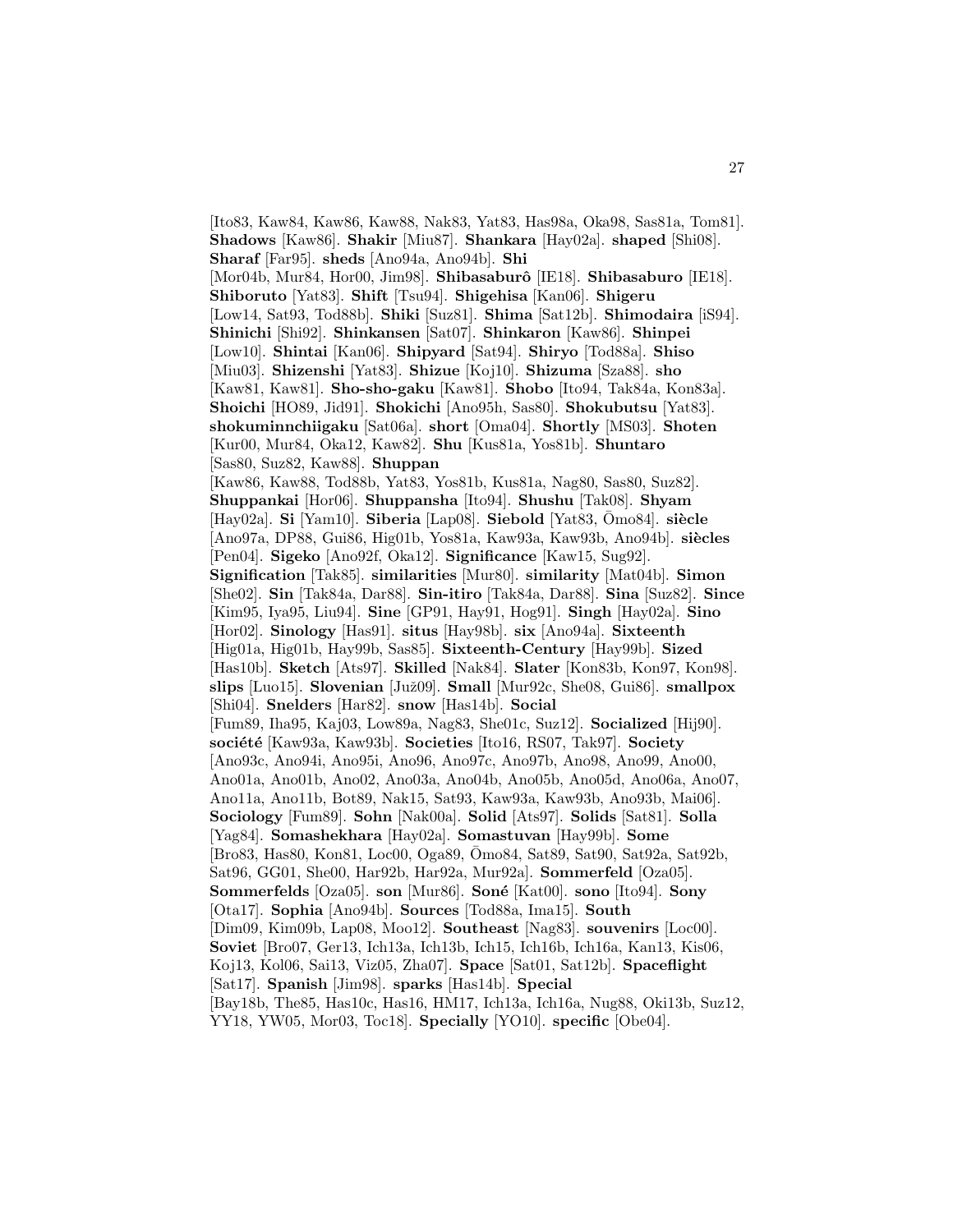**Specification** [Tsu94]. **Spectra** [Fuj83a, Fuj83b]. **Spectroscopy** [Fuj91]. **speculis** [Bur93b]. **Sphere** [Gup91, Sat85]. **spheres** [Ait81, Yos98]. **Spherical** [Lim08]. **spirit** [Mat83, DP88]. **spirits** [Mat83]. **Spontaneous** [Kon92]. **spread** [SW15]. **sprout** [Nak94a]. **square** [Mur99, Mur03b]. **Squares** [Ses91, She99]. **squaring** [Mur91, Mur03a]. **Stridhara** [Hay95]. **Srinivasa** [Sat98a]. **St** [Ano00]. **Stability** [Has07b]. **Stage** [Nak86, Nug88]. **Stages** [Hin89]. **Stance** [Sat17]. **Standard** [Has02b, Has12b]. **Standards** [Has17a, Ano18]. **State** [Ano94b, Ats97, CK90, Kis06, Has12a, Ito16]. **Statement** [Ano11b, Xia99]. **States** [Bad05, Kra82, Nis03]. **Station** [Miz98]. **Statistical** [She06b, Abi00, Nav91]. **statistical-mechanical** [Nav91]. **statistician** [She01b, She02]. **statistics** [She01c]. **Status** [Hin89]. **Staudinger** [Has99, Fur82]. **Staudt** [Sla95]. **Stay** [Kim08b, Oza05]. **Steam** [Mat97]. **Steiner** [Bie85, Bie85]. **Steiner-Preis** [Bie85]. **Stellar** [Nha88]. **Stellung** [W¨ac92]. **Stenian** [Yam03]. **Stent** [Oba92]. **stereometry** [Izu97]. **Sterilization** [Mat98]. **Stone** [Toy82]. **Stone-Working** [Toy82]. **Story** [Nag98, Ano94a]. **Straban** [Sza85]. **Strabon** [Sza85]. **strange** [Hig15]. **Strategy** [Yam10]. **Strong** [Has91]. **structures** [Ger13, Miy99]. **Struggle** [Kim09b, Tak93b, Tak93a]. **Struggles** [PO05]. **Struggling** [Bot89]. **Stuart** [Fum89]. **student** [Has14b]. **Studies** [Ano94b, Has10c, Moo08, Mur87a, Sai96, Sas81c, Sat89, Yam83a, Ama00, Ama01, Hir18, Ich15, Iya95, Tak00, Har82]. **Study** [Ich06, Kaw05, Kim08b, Kim10, Lee06, Omo84, Suz81, THI17, Yaj06, Yam95, Hor02, Kaw11, Kaw13, ¯ M´et02, Mor04a, Nak13, Sas99a, Tak08, YT91, Zha18, Ano91i]. **style** [Dho87, MV18]. **Success** [Kon10]. **Successful** [YKK05]. **such** [Ano94a]. **Sugaku** [Kus81a, Mur84, Sas81a, Yos81b, Kaw88, Miu03, Nag80, Sas80]. **Sugaku-Shiso** [Miu03]. **sugakushi** [Hor06]. **Sugiura** [Hir95a]. **Suguakushi** [Sas81b]. **Suketoshi** [Kik96]. **Sulyo** [Hor02]. **Sumerian** [Mur98]. **sums** [Luo03]. **supported** [Nak18]. **Surface** [Lim08, Sat85, Yam10]. **Survey** [ANS<sup>+</sup>82, Kno85, Yin13]. **Surveying** [Sat13]. **Survive** [Bot89]. **Susa** [Høy03, Mur92b, Mur94, Mur01]. **Susantha** [Sat95]. **Susceptibility** [Kat00]. **Sutherland** [Hom05]. **Sutras** [Kus81b]. **SVAYAMBHU** [Sat98a]. **Swets** [Har82]. **Sylla** [She06a]. **Syllogistic** [Tan83]. **symbolic** [Sug13]. **Symposium** [Ano04a, Har82]. **System** [De 03, Has07a, Has17a, Miy08a, Oha95, Tan06, Ano18, FH12]. **Systems**

**T** [Yos98, Har85, Har87b]. **T.** [Fuj91, Yam83b]. **T¯oky¯o** [Kaw86, Kaw86]. **T¯oky¯o/Masao** [Kaw86]. **T¯ozai** [Yat83]. **T¯us¯ı** [Far95]. **Table** [Ano83f, Ano83g, Ano84f, Ano84e, Ano85e, Ano85f, Ano86f, Ano86e, Ano92j, Ano92k, Ano93d, Ano93e, Ano05a, Ano13, Hog91, Jam90, Mur97]. **tablet** [Yus04, Yus06]. **Tada** [Set09]. **Tadaaki** [W¨ac92]. **Tadashiro** [Yam95]. **Taichi** [IE18, IE18]. **Taihoku** [Kaj08]. **Taikoku** [Mat89]. **Taisei** [JN12, Sat98b]. **Taishitsu** [Dai18]. **Taiwan** [Kaj08]. **tak¯ıltum***}* [Mur03b]. **Takabayashi** [Eza01, Loc00]. **Takahashi** [Bur93b]. **Takakazu** [Hor06]. **Takao** [Kus81a].

[Sat07, Pan91, Pan92, Shi08].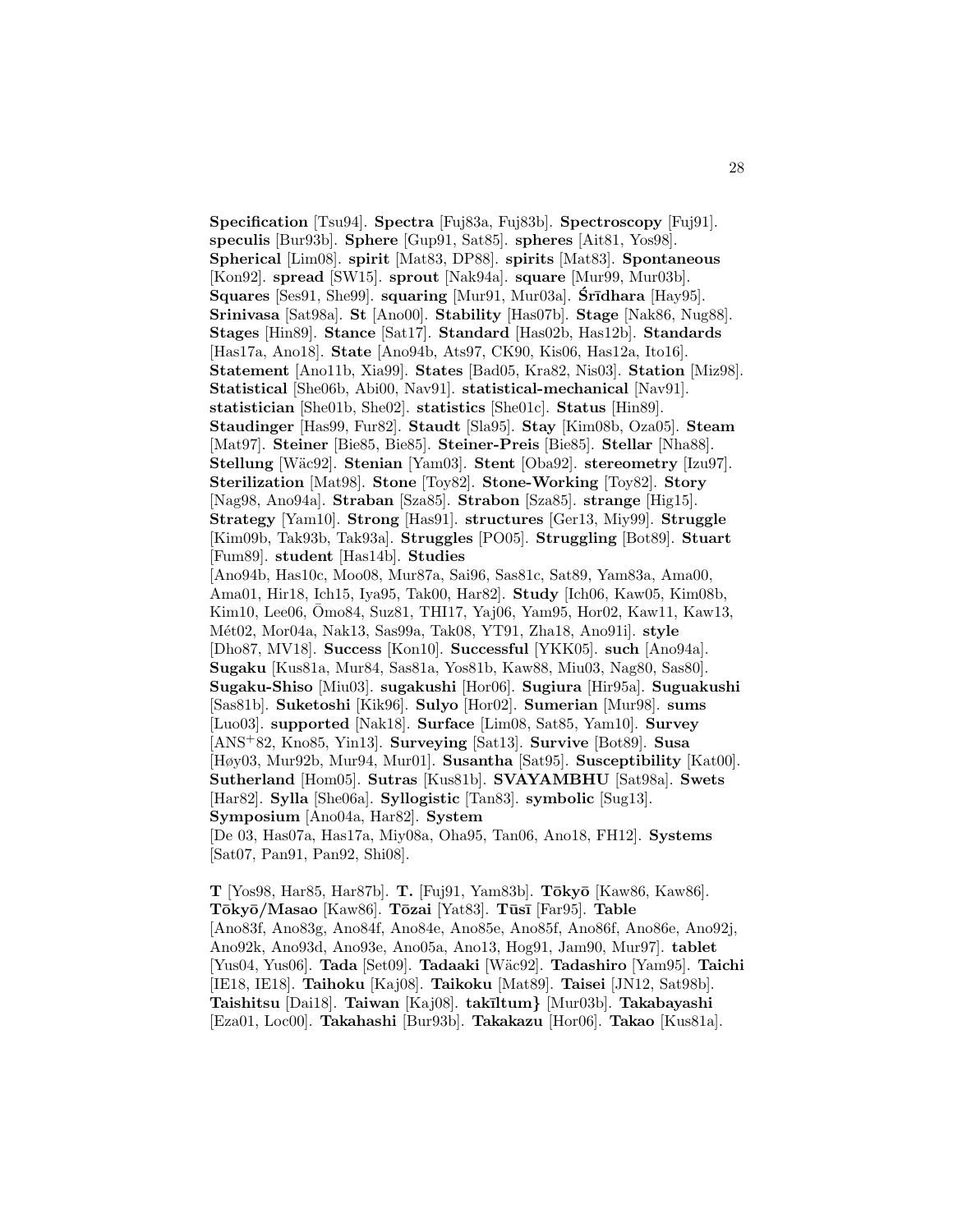**Tak´e** [Kat00]. **Takebe** [Hor87, Mur80, Sat98b, Xu99]. **Takehiko** [Loc00, Eza01, Sat09]. **Takenosuke** [Jid91]. **Takeshi** [Sat91]. **Taketani** [Ito94, Mot01]. **Tamagawa** [Nak85]. **Tamamushi** [Ano83b]. **Tamotsu** [Iya85]. **Tanakadate** [YS97]. **tangentes** [Eul87]. **tangents** [Eul87]. **Tanja** [Nak83]. **Tannery** [Har87b]. **Taton** [Has92a]. **Tatsuo** [Suz82]. **Taub** [Ano94a]. **taught** [Ano94b]. **Taysir** [YV90]. **Teaching** [Kik08, Wat90b]. **Technical** [Ara95, Has08, Ich95, Kaw84, Oit82, Sat17, YO10, LH12]. **Technikgeschichte** [Oit82]. **technische** [Oit82]. **Techno** [Mat89]. **Techno-Nationalism** [Mat89]. **Technological** [Ich95, Juˇz07, Kim95, Kim03, Lap08, MS03, Sat88, Sat95]. **Technologie** [Kim82, Nag98, W¨ac92, Yos82]. **Technology** [Ano09, Bar94, De 03, Has98b, Has02a, Has80, Ich06, Iha95, iI82, Jid91, Kar10, Kim09b, Kim82, Kim98, Kra82, Lia06, MS03, Nag98, Nak07a, Nis03, Oit82, Ota17, Sat01, Sat13, SR87, Sat91, Sat93, Tan06, Yam95, Yos01, Has12a, HM17, Low11, NNSA09, Sat12b, Ano04b, Sat94, Yam95, Sat09]. **Technoscience** [LH12]. **teikoku** [Sat06a]. **Telegraphs** [Nak84]. **Telescope** [Has89]. **telle** [Mar85]. **Temperance** [Yok18]. **temps** [Bla99]. **Tengenjutsu** [iS95b]. **Tenmongaku** [Kus81a, Yos81b]. **Tennis** [She06a]. **Tension** [Oga80, Oga80]. **tentative** [Tak08]. **Tenth** [IL17, Kno85]. **Tenth-Century** [IL17]. **Terada** [Has14b]. **Term** [YO10, Chr96, Mur03b]. **terme** [Chr96]. **terminology** [Kob02]. **Terms** [He07, Hay02a]. **Terrains** [Kim08a]. **Tetsujutsu** [Mur80]. **Tetsuo** [Kaj08]. **Tetsuro** [Nak07a]. **Tetu** [Kon83a, Kon83a]. **Texas** [Bur93a]. **Text** [Has08, IL17, Yus09, Dho87, Høy03, Mur91, Mur92b, Mur94, Mur01, Mur05b]. **Textbooks** [Dho85, Tak87a]. **texte** [Dho87]. **texts** [Hor02, Kaw11, Yin13, Yos01]. **Textual** [Tak87b]. **Thakkura** [Ike10]. **Their** [Fur96, YKK05, Mur80, Toc18]. **Theodore** [She06b]. **Theorem** [Kat99]. **Theoretical** [Che91, Hom05, Ima15, Oka04, Tak98]. **th´eorie** [Ama82, Hir84, Hir95b, Mur86, Tak85, Yos81a, Pan91, Pan92]. **theories** [Abi00]. **Theory** [Ano91i, Ano04a, Ara87, Ara89a, Ara89b, Boa06, Fuj82, Has83, Hay98a, Ita82, Kat00, Kaw83, Kon83b, Kon98, Low89b, Mak89, Nug88, Oha95, Sai85, Sas85, She07, Tan90, Tsu94, Yag81, Yaj98, Yan80, Yos83b, Abi00, Ama82, Ama00, Ama01, Ano94b, Got00a, Got00b, Hir84, Koj00, Kon02, Kon97, Kon00, Mur86, Nak97, Nak94b, Nav91, Oga93, Sat98b, She01c, Sig00, Tak85, Tak00, Yos81a, YT91]. **Thermal** [Ama00, Ama01, Kon10, Abi00, Tak93c]. **thermodynamics** [Abi00]. **these** [Miy99]. **Thing** [Nag11]. **things** [MV18]. **thinkers** [Ano94a]. **Thinking** [MT82, Nak85, Hig01b]. **Third** [Che91, Sat05]. **thirties** [Yad00]. **Thomas** [Nak07b, Oga80]. **Thomson** [Hay99a]. **Thought** [Ito83, Miu03, Sat86, Sat87, Ano94b, Kot01, Mat04b]. **Threat** [Ano09]. **Three** [Ano94b, Nak86, Tsu00, Nak91, Ras94b]. **three-body** [Nak91]. **Tianshui** [Luo15]. **tianyuan** [Tia99]. **Tianyuanshu** [iS95b]. **tibb** [Suz82]. **Tilling** [Ham11]. **Timaean** [Izu97]. **Time** [Bla99, Has12b, Yam83b]. **Tinemue** [Sat85]. **TMS** [Yus04]. **together** [She06a]. **Tohae** [Hor02]. **Tohru**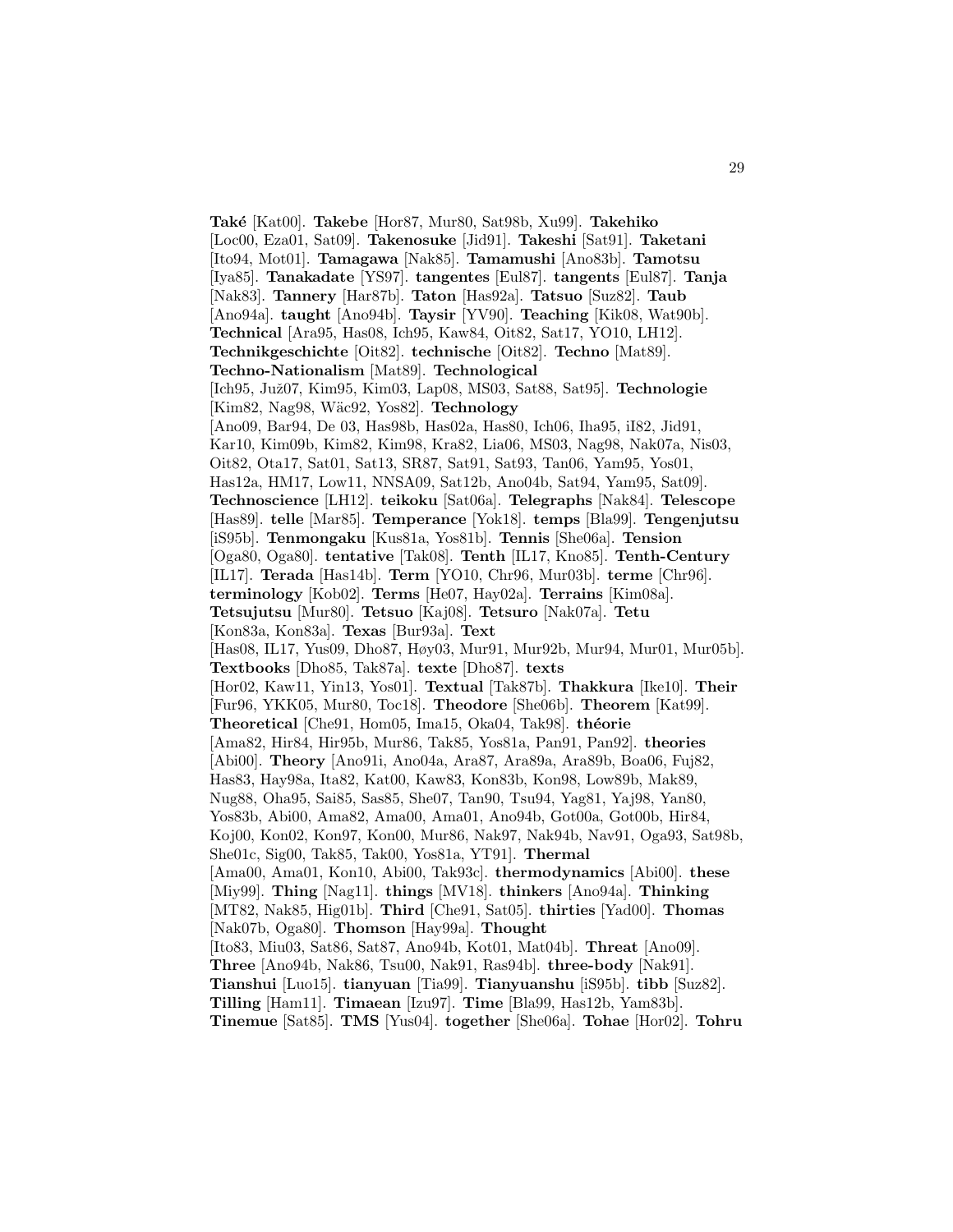[Sas80]. **toilets** [Bay12]. **Tokai** [Jid91]. **Tokugawa** [Kaw81]. **Tokyo** [Ano04b, Fuj88, Got94, Has98a, Hor06, Ito83, Ito94, Jid91, Kaw84, Kaw82, Kon83a, Kur00, Kus81a, MV18, Mat89, Miu03, Mur84, Nag80, Nak83, Oka98, Oka12, Sas80, Sas81a, Sas81b, Sat91, Sat95, Suz82, Tak84a, Tod88b, Yat83, Yos81b, Yos01, Ano01a, Fuj88, Kaw88, Kik08, Tod88a, Tod88b, YMN97]. **Tome** [Har87b]. **Tomoko** [Ste08]. **Tomonaga** [Dar88, Tak84a]. **tones** [Luo15]. **topic** [Pan91, Pan92]. **Topography** [Pye84]. **Torahiko** [Has14b]. **Toshiko** [Ito04, Kaw17, YMN97]. **Toshio** [Kim98]. **Toshisada** [Sas81b]. **Tradition** [Che91, Has91, Nak07a, Sat90, Sat92a, Sat92b, Sat96, Hay02a, Ima11]. **Traditional** [MS95, Sug04, Chi94, Sat98b, Shi08, SV99, Wac82]. **Traditions** [Bur93b, Nak80]. **traditionsreiches** [Wac82]. **training** [Hor82]. **trajectory** [Duc07]. **Transfer** [De 03, Kim09b, Mat97, Sat91, Ota17, Sat13]. **Transformation** [Has92a, Ich95, Tak13]. **transformations** [Kot06]. **transistor** [Ota17]. **Transition** [Han15, YY18]. **Translated** [Miu87, She06a, Bur93a]. **Translating** [Has17b, JN12]. **Translation** [Ano94b, Bur93b, Kus81a, MS95, Suz82, Tom81, Yos81b, Hay02a, SW15]. **translations** [Kaw11]. **Translator** [Miu87]. **Transmission** [Lia06, Hor02, Mak15]. **transmitted** [Kob02]. **Transnational** [HY15]. **Transpacific** [Has02b]. **Trapezoidal** [Yus04]. **trapezoids** [Yus06]. **Trauma** [Nak15]. **travaux** [Hir95b]. **Treatise** [Ses91, Hay95, Hay02a]. **Treatises** [Chu11a, Has92b]. **treatment** [Mor04a, She06c]. **treatments** [Pan91, Pan92]. **Tri** [Kus81b]. **Tri-** [Kus81b]. **triangulation** [She01a]. **Tribute** [Ste96]. **Trigger** [Nis92]. **trigonom´etrie** [Has91]. **Trigonometry** [Miu86, Miu89]. **Trilogy** [Ano04a]. **trois** [Ras94b]. **True** [Hor06, She07]. **truth** [Cro80]. **Tsuboi** [Toc18]. **Tsunami** [Kim11]. **tuberculosis** [Dai18]. **Tunneling** [Yam10]. **Tunnels** [Has10b]. **Turbine** [Mat97]. **turn** [Sat12a]. **turns** [Tan92]. **twelve** [Luo15]. **Twentieth** [Dai18, Kim97, Mat02, Loh17, Sat12a]. **Twentieth-Century** [Dai18, Loh17]. **Two** [Has83, Kaw07, Kaw17, Kim97, Mur96, Nak80, Mat04b, Sat87]. **Tycho** [Has92a]. **Tyndall** [Sug92]. **Tyson** [Kus14].

**U** [Nak85]. **U.S.** [Kar08, Zha07]. **U.S.A** [Hig01a]. **Uberblick ¨** [Oit82]. **Uchida** [Tod88a, Kaw81]. **Udagawa** [Tsu00]. **Ueber** [Kot06]. **ukiyo** [Low11]. **ukiyo-e** [Low11]. **Umwälzung** [Wäc92]. **Unauthenticated** [Sug04]. **Uncertainty** [Oka93, Oka03]. **underlies** [Mur80]. **Underlying** [Hog91]. **Understanding** [Fuj83a, Fuj83b, Tsu94, Duc07]. **Understood** [Kim10, Ano94a]. **Union** [Bro07, Kol06, Zha07]. **unit** [iT86]. **United** [Sat91, Sat95, Bad05, Kra82, Nis03]. **Univ** [Oga80]. **Univ.** [YMN97]. **universalis** [Hay02b]. **Universe** [Ano94a]. **Universities** [Wat90b]. **University**

[Ano94a, Ano94b, Ano94i, Ano01a, Bur93b, Bur93a, Fur98, Has92b, Has99, Hor06, Izu05, Jid91, Miu03, Sat91, Sat95, Sat05, Yaj07, Yam83b, Ano92i, Ano00, Ano02, Ano03a, Ano05b, Kaj08, Kik08, Kis06, Lee06, Nag11, Yam82].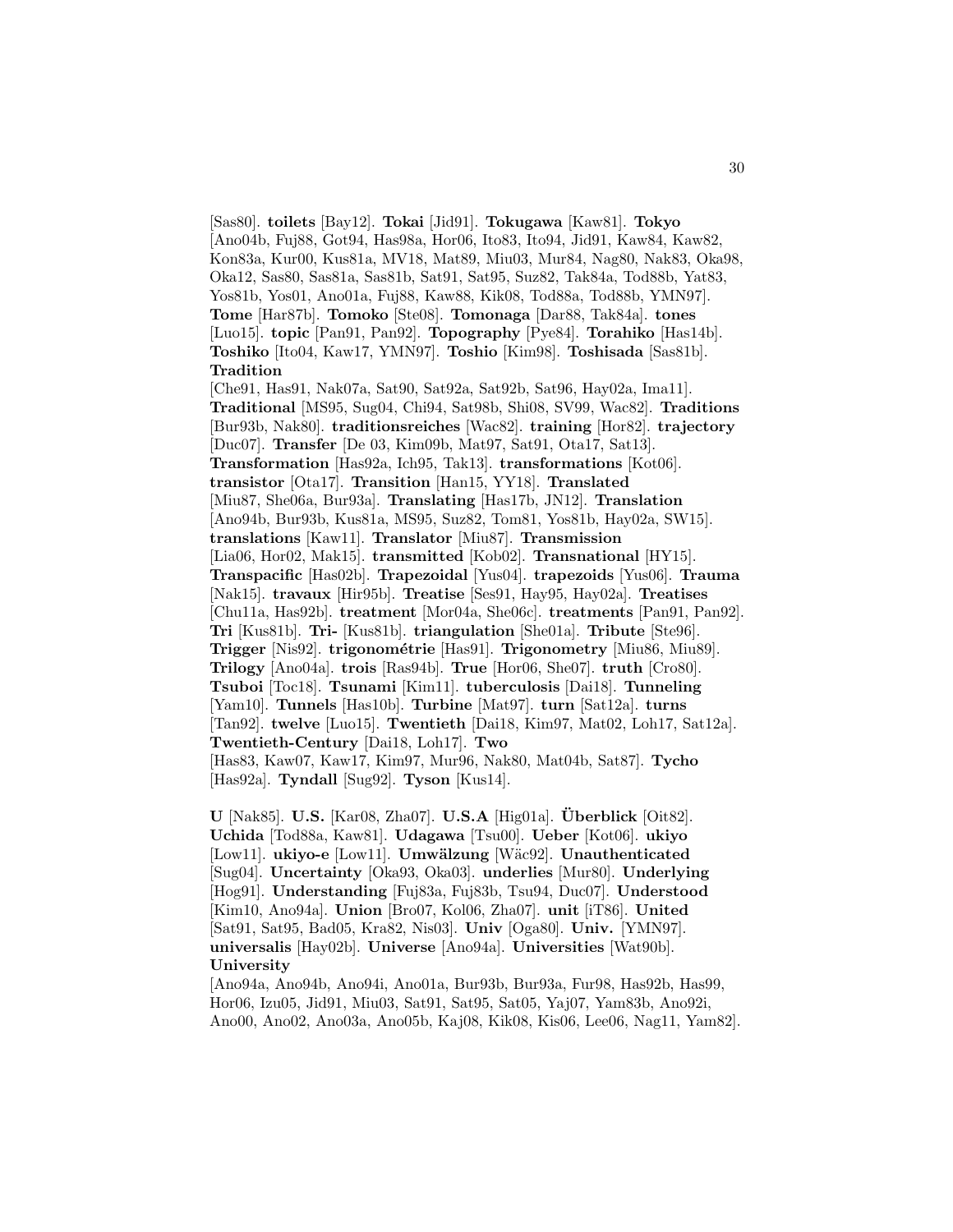**Unknown** [GP91]. **unpublished** [Fre01]. **Upland** [NM02]. **upon** [Yam95]. **USA** [Low89b]. **Utrecht** [Pye84].

**V** [Ano94b, Har82, Sza81]. **V¯ariyar** [Hay99b]. **vaccination** [Shi04]. **Vacuum** [Juˇz10]. **Vaisesika** [Oha95]. **Vajkard** [Juˇz07]. **Value** [HKY89, Hon06, She07, Hol03, Mur92b]. **Value-Neutrality** [Hon06]. **Values** [HKY89]. **Valvasor** [Juˇz07]. **variables** [Tak85]. **variety** [Ano94a]. **Various** [YO10]. **VAT** [Yus09, Mur90, Mur91]. **Vatican** [Ano94b]. **Vedic** [Hay02a]. **Vehicle** [Sat01]. **Vera** [Has08]. **Vereinigung** [Nak00a]. **Verlagsgesellschaft** [Nak00a]. **version** [Ras94b]. **Vestigia** [Ano94b]. **veterum***}* [Har92b, Har92a]. **VI** [Sai93]. **via** [Duc07]. **Victims** [Sas09]. **Victorian** [Has16, Ito16, Lig16, Tuc16]. **View** [Kan84, Kaw91, Kaw81, Yam83a, SR87]. **Vieweg** [Nak00a]. **vii** [Yos01]. **viii** [Bur93b, Kaw82, She06b]. **village** [Mor04a]. **Violation** [Gav86]. **Virtual** [Kon98]. **virus** [iT86]. **Visible** [Fuj91, Yos81c]. **vision** [Nak18]. **Visitor** [Juˇz09]. **Visser** [Har82]. **visual** [Tuc14]. **Visualizing** [Yam14]. **Vitalism** [Mih15]. **Vives** [Kaw90]. **Vol** [Ano83a, Ano84a, Ano85a, Ano86a, Ano91e, Ano91f, Ano91g, Ano92b, Ano92c, Ano92d, Ano92e, Ano92j, Ano92k, Ano93a, Ano93d, Ano93e, Ano94c, Ano94d, Ano94e, Ano94f, Ano94g, Ano94h, Ano95f, Ano95g, Ano95a, Ano95c, Ano95d, Ano95e, Ano95b, Has92a, Ito94, Mur84, Tak84a, Tom81, Yos01, Has91, Kon83a]. **Vols** [Sas03, Got94, Kon83a, Tom81, Kat04]. **Volume** [Gup91, Ano94b, Hay94]. **vom** [Bie84, W¨ac92]. **Vorlesungen** [Nak00a]. **Vrin** [Ano94a, iS95a, Yos82, Yos84a]. **vs** [Has83].

**W** [Har82, Hir95a, Oka93]. **W.** [Hay99a, Kot06, Nak91]. **Waard** [Har87b]. **w¨ahrend** [W¨ac92]. **Wallis** [Mur80]. **Wang** [Hor00]. **War** [Ano18, Ara95, Fum02, Has17a, Kim95, KMT89, Nak15, SR87, Sat06b, Yam89, Ich13b, Sat94, Fum02, Ich06, Les06, Lia06, Mai06, NRGY05, Wan06, Yam95]. **warfare** [iT86]. **Warmelehre** [Tak87b]. **Warp** [Has08]. **Wartime** [Yaj06, Hir18]. **was** [Ano94b, Kat99, Kob02, Sat07, Zha18]. **Wasan** [NM02]. **Waseda** [Ano01a]. **waste** [Bay12]. **Watanabe** [Has98a, Kaw86, Miu90, Mur05a]. **Wataru** [Sat06a]. **Water** [ANS<sup>+</sup>82]. **Way** [Nak85, Ogu06, Tak93b, Tak93a]. **Ways** [MT82]. **Weapons** [Bad05, NRGY05, Wal05, YW05]. **Weaving** [Ham11]. **Weft** [Has08]. **Wegener** [Tan90]. **Weierstraß** [Bie85, Bie85]. **Weil** [Ada99, Yad00]. **Weismann** [Oga93]. **Welfare** [iT84]. **wenda** [HJ97]. **Wende** [W¨ac92]. **Wending** [Jam94, Mar81]. **Were** [Kim10, NM02]. **Werken** [Sug86]. **Werskey** [Yos81c]. **West** [Yat83, Has98a, Mat97, Yab80]. **Western** [Ano94a, Iya85, Bro83, Cla02, De 03, Han15, Low11, MS03, Mat04b, Nak80, Oza10, Pye97, Pye05, Shi04, Tsu94]. **Westernization** [Tsu00]. **westlichen** [Oza10]. **where** [NM02]. **Which** [Kat00, Ano94a]. **Whirling** [Nak11b]. **Whitehead** [Tan87]. **Whitley** [Fum89]. **Wiener** [YR06]. **Wiesbaden** [Nak00a]. **Wilhelm** [Mai06]. **Wilkins** [Sat05, Sat05]. **William** [Hom05]. **Williams** [Oka04]. **Willis** [Yos83b]. **Wilson** [Has92a]. **Wind**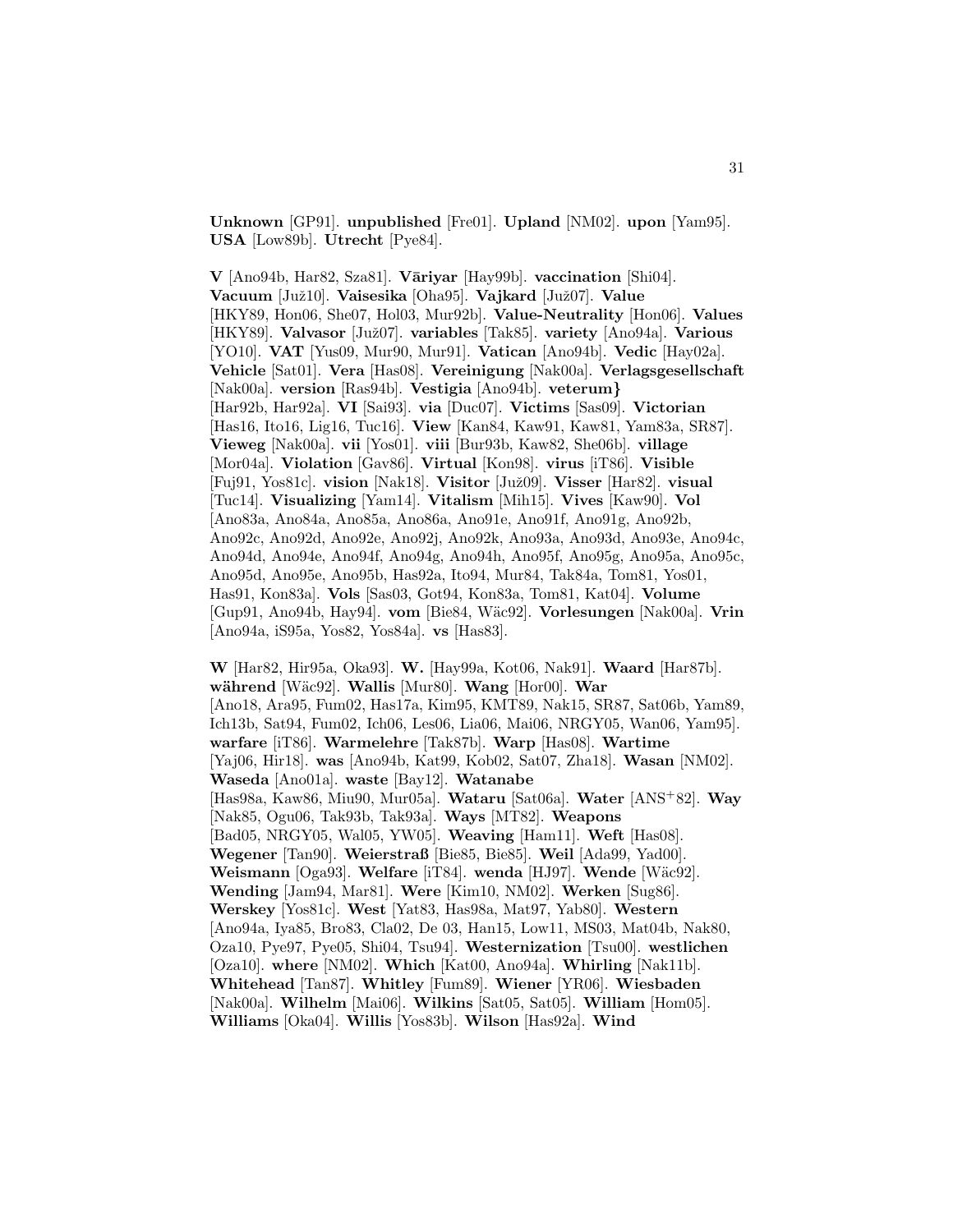[Has10b, Pye97]. **Winter** [Bad10]. **Wissenschaft** [Wäc92]. **wissenschaftliche** [IE18]. **Wolff** [Lor86]. **Wolffs** [Lor86]. **Woman** [PO05, Ste08, Kaw93a, Kaw93b]. **Women** [Kaw11, PO05, Chu11b]. **Woods** [Miz07]. **Words** [Iya99]. **Work** [GP91, Oga89, Wal05, Yam94, Har82, Jam94, KIF96, Sat98a, She00, She06c]. **Working** [Toy82]. **Works** [Bro83, Got94, Kus81a, Omo84, Sat81, Tak84a, Yos81b, Har92b, Har92a, Sat86, Sat87, Shi92, Sug86]. **Workshops** [Low89b]. **World** [Ano18, Bro83, Bur93a, Has10a, Ich06, Kaw91, Lia06, Mai06, NRGY05, Yam95, Ich16b, Fum02, Has17a, Kim95, KMT89, Yam89]. **World-View** [Kaw91]. **Worlds** [Izu05, Ger13]. **writing** [Dho87]. **Writings** [Har84a, Har84b]. **written** [Mur98]. **wrong** [Xia99]. **Wu** [Hor00]. **WW** [MS03].

**X** [Nak00a, Miu87, Loh17, Mur92a]. **X-rays** [Loh17]. **xi** [Has98a, Izu05]. **xii** [Ito94]. **xiii** [Has10a]. **xiv** [Ito94]. **XIX** [Gui86, Yos81a]. **xl** [Yos81b]. **XV** [Har87b]. **XVI** [Har87b, Miu03]. **XVIe** [Hig01b]. **XVII** [Pen04]. **XVIII** [Ano94b, Jam90, Mor04b, DP88, Pen04]. **XVIIIe** [Ano97a]. **xx** [Jam90, Kur00, Mor04b, Sas07, She06a]. **xxi** [Bur93a, Hig01a, Mur84]. **xxiii** [Oga80, Yus04]. **XXXII** [Has91].

**Y.** [Mor04b]. **Y¯azd¯ı** [Ras94a]. **Y¯oichir¯o** [Ito83]. **Y¯oitsu** [Got94]. **Y¯ojir¯o** [Yat83, Yat83]. **Y¯u** [MHM98]. **Yabuuti** [Yos81b, Has01]. **Yajima** [Kik96]. **Yamada** [Kaw17, Kur00]. **Yamamoto** [Kat04, Oka98]. **Yamaoka** [Sak93]. **Yamashiro** [THI17]. **Yamazaki** [Kim98]. **Yano** [Kus81a]. **Yasu** [Has99]. **Yasuke** [Kus81a]. **Yasushi** [Has07a, NKY15]. **year** [Ano94b]. **Yearbook** [Fum89]. **years** [Liu94, Mur84, pZ04]. **yen** [Hor06, Kan06, Sat06a]. **Yoan** [Tsu00]. **Yoichiro** [Set09]. **Yokkaichi** [FH12]. **York** [Ano94b]. **Yoshida** [Ano92i]. **Yoshikawa** [Yos01]. **Yoshinaka** [Nak83, Nak85, Wat93]. **Yoshio** [Sas81b, Hig15, Kim08b]. **Yoshitaka** [Kat04, Oka98]. **Yoshiyuki** [Bar15]. **Yuan** [Yab97]. **Yuasa** [Ito04, Kaw17, Nak05b, YMN97]. **Yugu** [Chu11a]. **Yukawa** [Ano92f, Bro89, Nis92]. **Yukiko** [Sat94]. **Yun** [Chu11b]. **Yunosawa** [Mor04a]. **Yuxiu** [Che07].

Zahlenrechnungen [Sug86]. zeitgenössischen [Bie84]. zeitgeschichtlicher [Oit82]. **Zeitlinger** [Har82]. **Zentrum** [Wac82]. **zero** [Mur91]. **Zimara** [Hig01b]. **Zipangu** [Bie84, Bie84]. **Zone** [Bar15]. **Zoological** [Hay04, Miz98]. **Zoshu** [Sas81b]. **zum** [Bie84, W¨ac92]. **Zur** [Sza85, Lor86, Nak00a, Tom81]. **zwischen** [Bie85].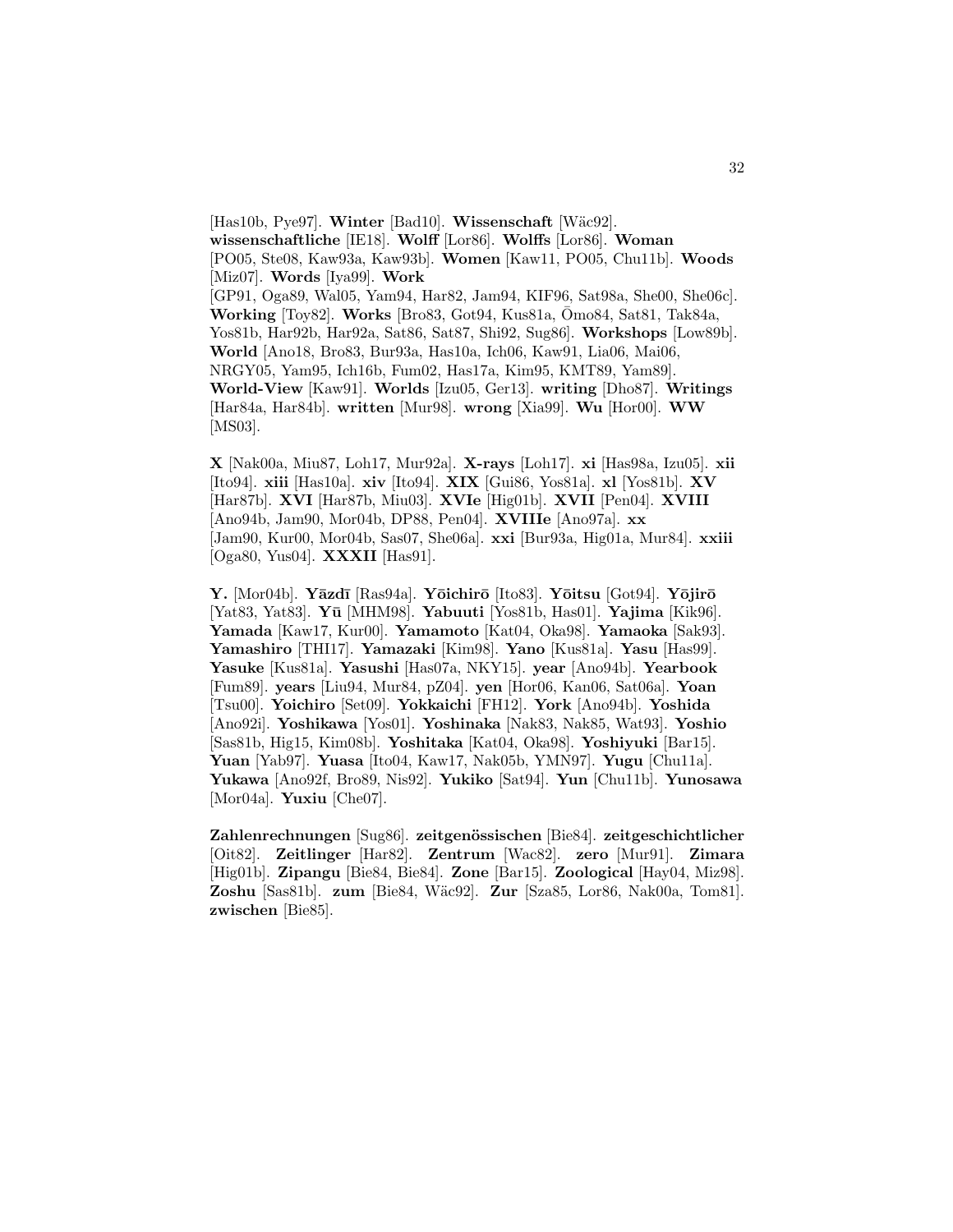# **References**

# **Abe:1981:PRR**

[Abe81] Yuko Abe. Pauling's revolutionary role in the development of quantum chemistry. Historia Scientiarum = International journal of the History of Science Society of Japan, 20(??):107–124, 1981. CODEN HISCDU. ISSN 0285-4821. URL https://ci.nii.ac.jp/naid/ 110009837258.

# **Abiko:2000:ETF**

[Abi00] Seiya Abiko. Einstein's theories of the fluctuation and the thermal radiation: the first quantum theory through statistical thermodynamics. Historia Scientiarum. Second Series. International Journal of the History of Science Society of Japan, 10(2):130–147, November 2000. CODEN HISCDU. ISSN 0285-4821. Discovery of energy quanta and development of early quantum theory.

# **Adachi:1995:DMP**

[Ada95] Norio Adachi. The dawn of mathematical philosophy. *Historia Sci*entiarum. Second Series. International Journal of the History of Science Society of Japan, 5(1):1–23, June 1995. CODEN HISCDU. ISSN 0285-4821.

# **Adachi:1999:ECF**

[Ada99] Norio Adachi. Elliptic curves: from Fermat to Weil. *Historia Sci*entiarum. Second Series. International Journal of the History of Science Society of Japan, 9(1):27-35, July 1999. CODEN HIS-CDU. ISSN 0285-4821. Colloque: Pierre de Fermat mathematicien français. Pierre de Fermat mathématicien français (Tokyo, 1998).

# **Aiton:1981:CSC**

[Ait81] E. J. Aiton. Celestial spheres and circles. Historia Scientiarum = International journal of the History of Science Society of Japan, 19 (44):75–114, 1981. CODEN HISCDU. ISSN 0285-4821.

# **Amano:1982:DDC**

[Ama82] Chikako Amano. La 'division du canon' et la théorie mathématique des intervalles musicaux. (French) [The 'division of the canon' and the mathematical theory of musical intervals]. Historia Scientiarum  $=$  International journal of the History of Science Society of Japan, 22(??):97–115, 1982. CODEN HISCDU. ISSN 0285-4821. URL https://ci.nii.ac.jp/naid/110009837278.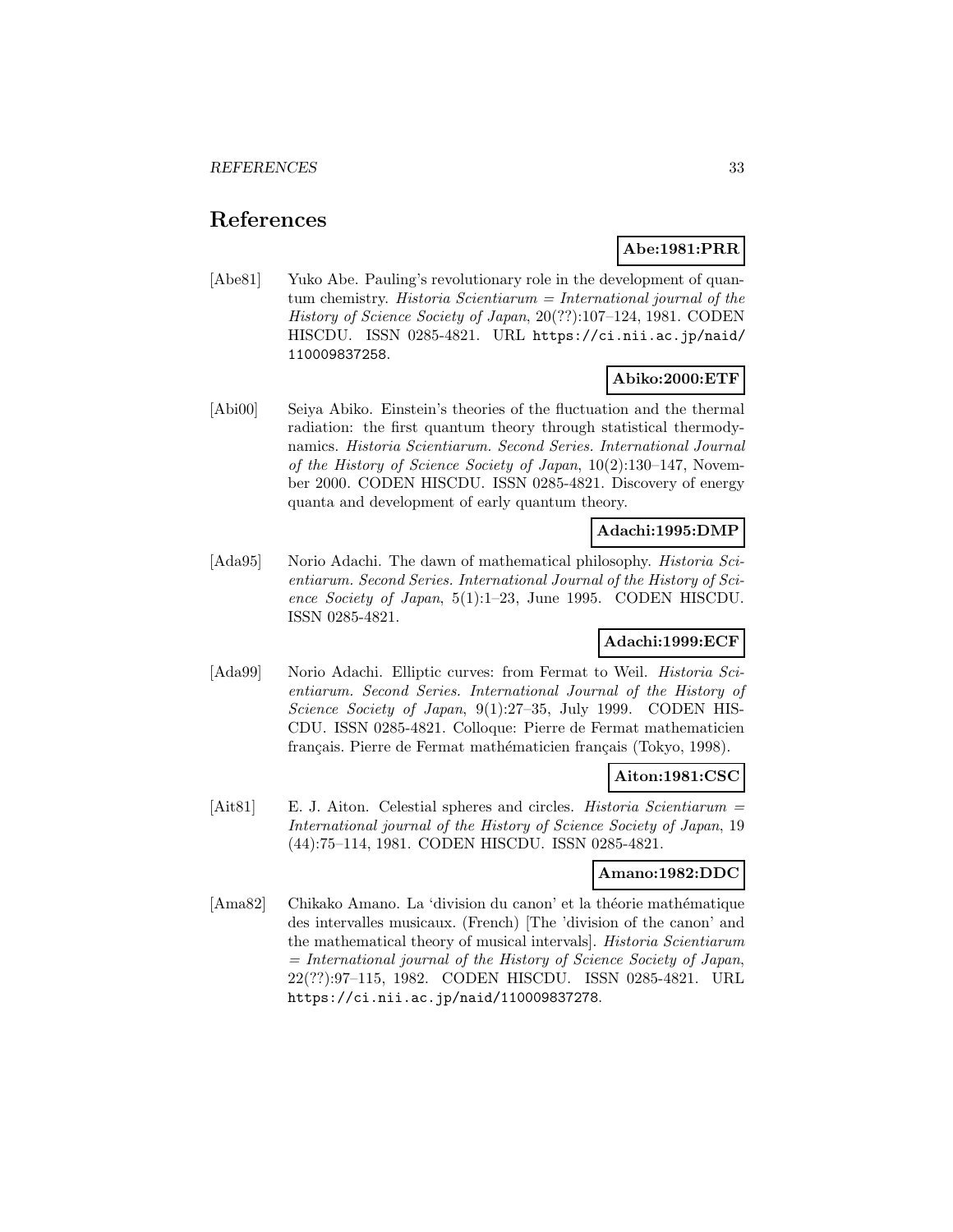#### **Amano:2000:TRSb**

[Ama00] Kiyoshi Amano. Thermal radiation studies that led to the genesis of quantum theory. I. Historia Scientiarum. Second Series. International Journal of the History of Science Society of Japan, 10 (2):185–210, November 2000. CODEN HISCDU. ISSN 0285-4821. Translated by Seiji Takata and Shin-ichi Hyodo, Discovery of energy quanta and development of early quantum theory.

# **Amano:2001:TRSa**

[Ama01] Kiyoshi Amano. Thermal radiation studies that led to the genesis of quantum theory. II. Historia Scientiarum. Second Series. International Journal of the History of Science Society of Japan, 10(3): 256–280, March 2001. CODEN HISCDU. ISSN 0285-4821. Translated by Seiji Takata and Shin-ichi Hyodo.

### **Anonymous:1983:CKK**

[Ano83a] Anonymous. Contents of the Kagakushi Kenkyu (Journal of the History of Science, Japan), Series II, Vol. 21 (1982). Historia Sci $entiarum = International journal of the History of Science Society$ of Japan, 24(??):122–123, March 1983. CODEN HISCDU. ISSN 0285-4821.

### **Anonymous:1983:MBI**

[Ano83b] Anonymous. In memoriam: Bun-ichi Tamamushi (1898–1982).  $Historia$  Scientiarum = International journal of the History of Science Society of Japan, 25(??):103, September 1983. CODEN HISCDU. ISSN 0285-4821. URL https://ci.nii.ac.jp/naid/ 110009837447.

#### **Anonymous:1983:ICa**

[Ano83c] Anonymous. Information for contributors. Historia Scientiarum = International journal of the History of Science Society of Japan, 24 (??):124–125, March 1983. CODEN HISCDU. ISSN 0285-4821.

#### **Anonymous:1983:ICb**

[Ano83d] Anonymous. Information for contributors. Historia Scientiarum = International journal of the History of Science Society of Japan, 25 (??):109–110, September 1983. CODEN HISCDU. ISSN 0285-4821.

### **Anonymous:1983:N**

[Ano83e] Anonymous. News. Historia Scientiarum = International journal of the History of Science Society of Japan, 25(??):104–107, September 1983. CODEN HISCDU. ISSN 0285-4821.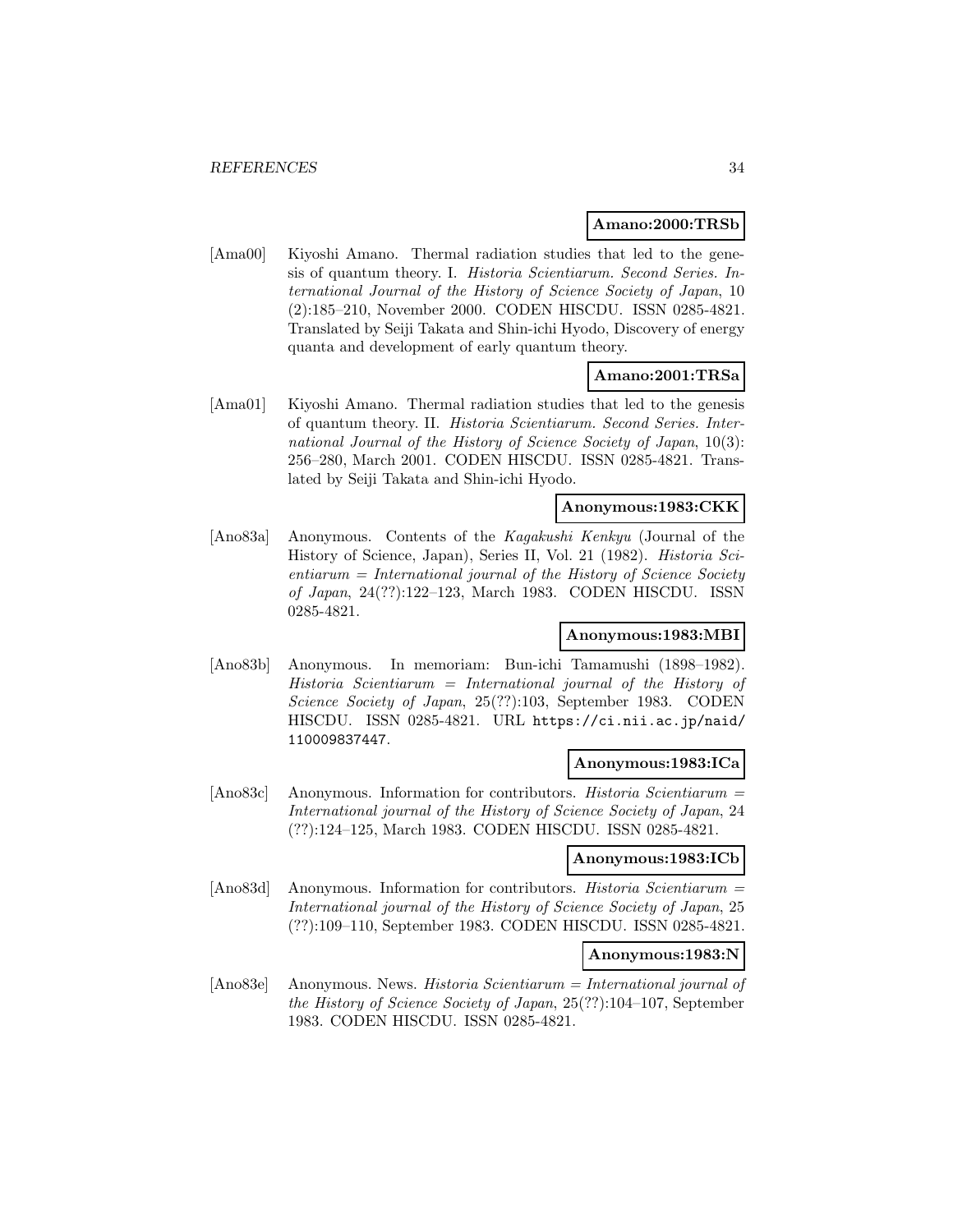#### **Anonymous:1983:TCHa**

[Ano83f] Anonymous. Table of contents of the *Historia Scientiarum* (no. 23).  $Historia$  Scientiarum = International journal of the History of Science Society of Japan, 24(??):121, March 1983. CODEN HISCDU. ISSN 0285-4821.

### **Anonymous:1983:TCHb**

[Ano83g] Anonymous. Table of contents of the Historia Scientiarum (no. 24). Historia Scientiarum = International journal of the History of Science Society of Japan, 25(??):108, September 1983. CODEN HISCDU. ISSN 0285-4821.

#### **Anonymous:1984:CKK**

[Ano84a] Anonymous. Contents of the Kagakusi Kenkyu (Journal of the History of Science, Japan), Series II, Vol. 22 (1983). Historia Scientiarum = International journal of the History of Science Society of Japan, 26(??):128–129, March 1984. CODEN HISCDU. ISSN 0285- 4821.

### **Anonymous:1984:ICa**

[Ano84b] Anonymous. Information for contributors. Historia Scientiarum = International journal of the History of Science Society of Japan, 26 (??):130–131, March 1984. CODEN HISCDU. ISSN 0285-4821.

# **Anonymous:1984:ICb**

[Ano84c] Anonymous. Information for contributors. Historia Scientiarum = International journal of the History of Science Society of Japan, 27 (??):128, September 1984. CODEN HISCDU. ISSN 0285-4821.

### **Anonymous:1984:N**

[Ano84d] Anonymous. News. Historia Scientiarum = International journal of the History of Science Society of Japan, 27(??):123–126, September 1984. CODEN HISCDU. ISSN 0285-4821.

#### **Anonymous:1984:TCHb**

[Ano84e] Anonymous. Table of contents of the Historia Scientiarum (no.  $26$ ). Historia Scientiarum = International journal of the History of Science Society of Japan, 27(??):127, September 1984. CODEN HISCDU. ISSN 0285-4821.

#### **Anonymous:1984:TCHa**

[Ano84f] Anonymous. Table of contents of the Historia Scientiarum nos. 18–25 (1981–1983). Historia Scientiarum = International journal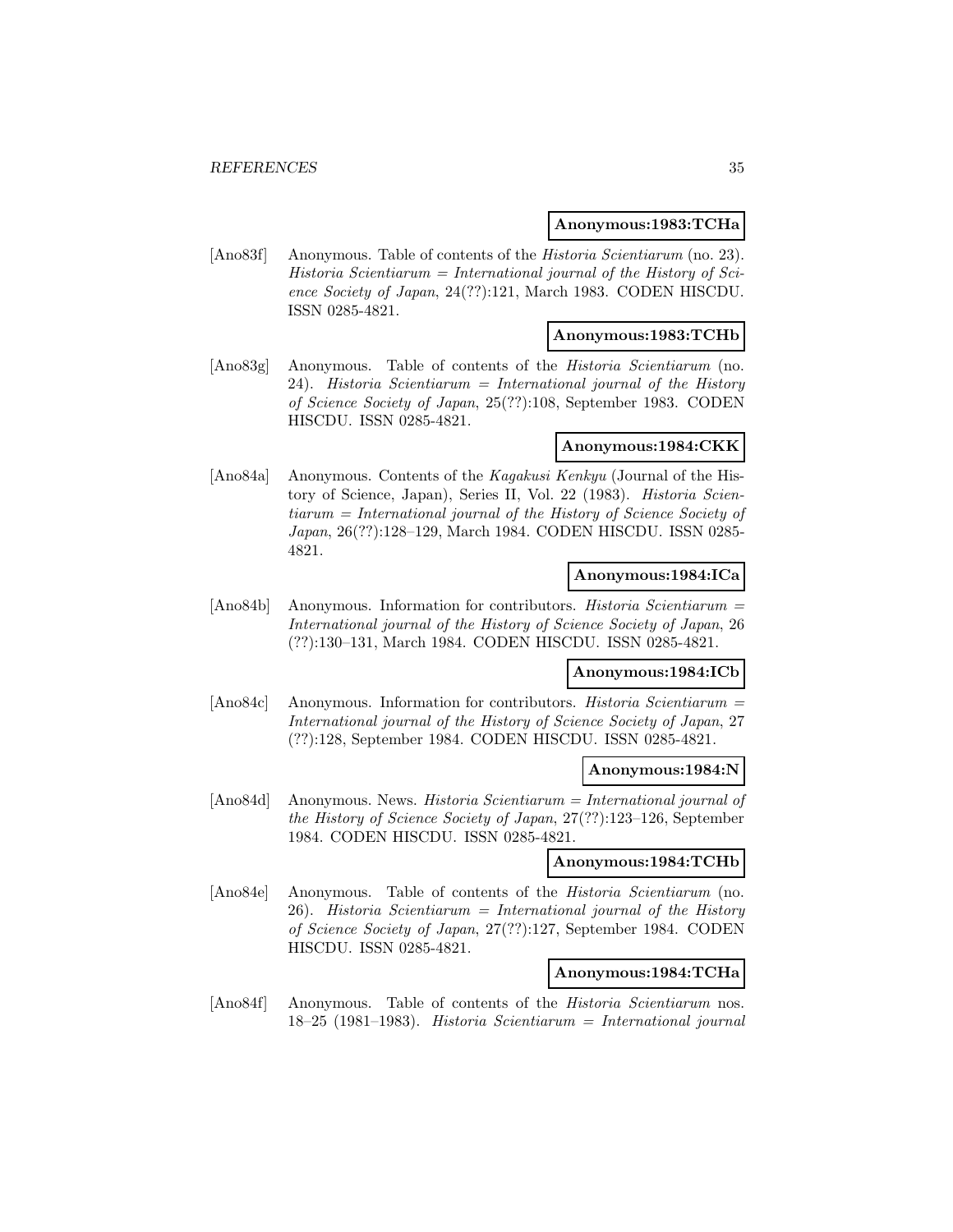of the History of Science Society of Japan, 26(??):121–127, March 1984. CODEN HISCDU. ISSN 0285-4821.

## **Anonymous:1985:CKKa**

[Ano85a] Anonymous. Contents of the Kagakusi Kenkyu (Journal of the History of Science, 154 Japan), Series II, Vol. 23. Historia Scientiarum  $=$  International journal of the History of Science Society of Japan, 28(??):154–155, March 1985. CODEN HISCDU. ISSN 0285-4821.

### **Anonymous:1985:ICa**

[Ano85b] Anonymous. Information for contributors. Historia Scientiarum = International journal of the History of Science Society of Japan, 28 (??):156, March 1985. CODEN HISCDU. ISSN 0285-4821.

## **Anonymous:1985:ICb**

[Ano85c] Anonymous. Information for contributors. Historia Scientiarum = International journal of the History of Science Society of Japan, 29(??):165, September 1985. CODEN HISCDU. ISSN 0285-4821. Special Issue, "The Historiography of the History of Mathematics".

#### **Anonymous:1985:N**

[Ano85d] Anonymous. News. Historia Scientiarum = International journal of the History of Science Society of Japan, 29(??):161–163, September 1985. CODEN HISCDU. ISSN 0285-4821. Special Issue, "The Historiography of the History of Mathematics".

#### **Anonymous:1985:TCHa**

[Ano85e] Anonymous. Table of contents of the Historia Scientiarum no. 27 (1984). Historia Scientiarum = International journal of the History of Science Society of Japan, 28(??):153, March 1985. CODEN HISCDU. ISSN 0285-4821.

### **Anonymous:1985:TCHb**

[Ano85f] Anonymous. Table of contents of the Historia Scientiarum (no. 28). Historia Scientiarum = International journal of the History of Science Society of Japan, 29(??):164, September 1985. CODEN HISCDU. ISSN 0285-4821. Special Issue, "The Historiography of the History of Mathematics".

# **Anonymous:1986:CKKb**

[Ano86a] Anonymous. Contents of the Kagakushi Kenkyu (Journal of the History of Science, Japan), Series II, Vol. 24 (1985). Historia Sci $entiarum = International journal of the History of Science Society$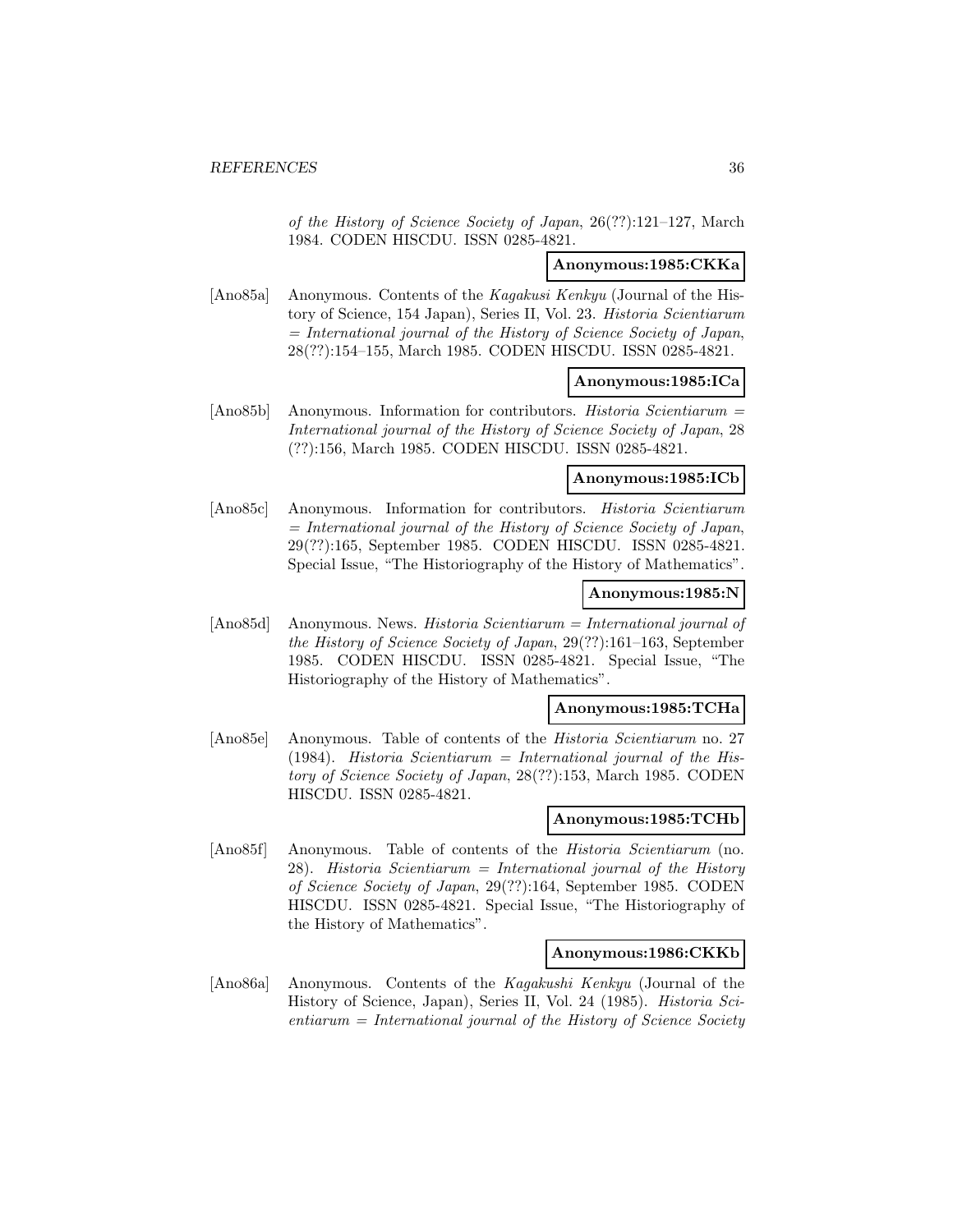of Japan, 30(??):102–103, March 1986. CODEN HISCDU. ISSN 0285-4821.

# **Anonymous:1986:ICc**

[Ano86b] Anonymous. Information for contributors. Historia Scientiarum = International journal of the History of Science Society of Japan, 30 (??):104, March 1986. CODEN HISCDU. ISSN 0285-4821.

# **Anonymous:1986:IC**

[Ano86c] Anonymous. Information for contributors. Historia Scientiarum = International journal of the History of Science Society of Japan, 31 (??):130, September 1986. CODEN HISCDU. ISSN 0285-4821.

#### **Anonymous:1986:N**

[Ano86d] Anonymous. News. Historia Scientiarum = International journal of the History of Science Society of Japan, 31(??):125–127, September 1986. CODEN HISCDU. ISSN 0285-4821.

## **Anonymous:1986:TCHc**

[Ano86e] Anonymous. Table of contents of the Historia Scientiarum no. 29 (1985). Historia Scientiarum = International journal of the History of Science Society of Japan, 30(??):101, March 1986. CODEN HISCDU. ISSN 0285-4821.

### **Anonymous:1986:TCH**

[Ano86f] Anonymous. Table of contents of the Historia Scientiarum no. 30 (1986). Historia Scientiarum = International journal of the History of Science Society of Japan, 31(??):129, September 1986. CODEN HISCDU. ISSN 0285-4821.

# **Anonymous:1991:A**

[Ano91a] Anonymous. Announcement. Historia Scientiarum. Second Series. International Journal of the History of Science Society of Japan, 1 (1):84, June 1991. CODEN HISCDU. ISSN 0285-4821.

#### **Anonymous:1991:CHSa**

[Ano91b] Anonymous. Contents of Historia Scientiarum no. 41 (1991). His $toria$  Scientiarum = International journal of the History of Science Society of Japan, 42(??):115, ???? 1991. CODEN HISCDU. ISSN 0285-4821.

# **Anonymous:1991:CHSb**

[Ano91c] Anonymous. Contents of Historia Scientiarum no. 42 (1991). Historia Scientiarum. Second Series. International Journal of the History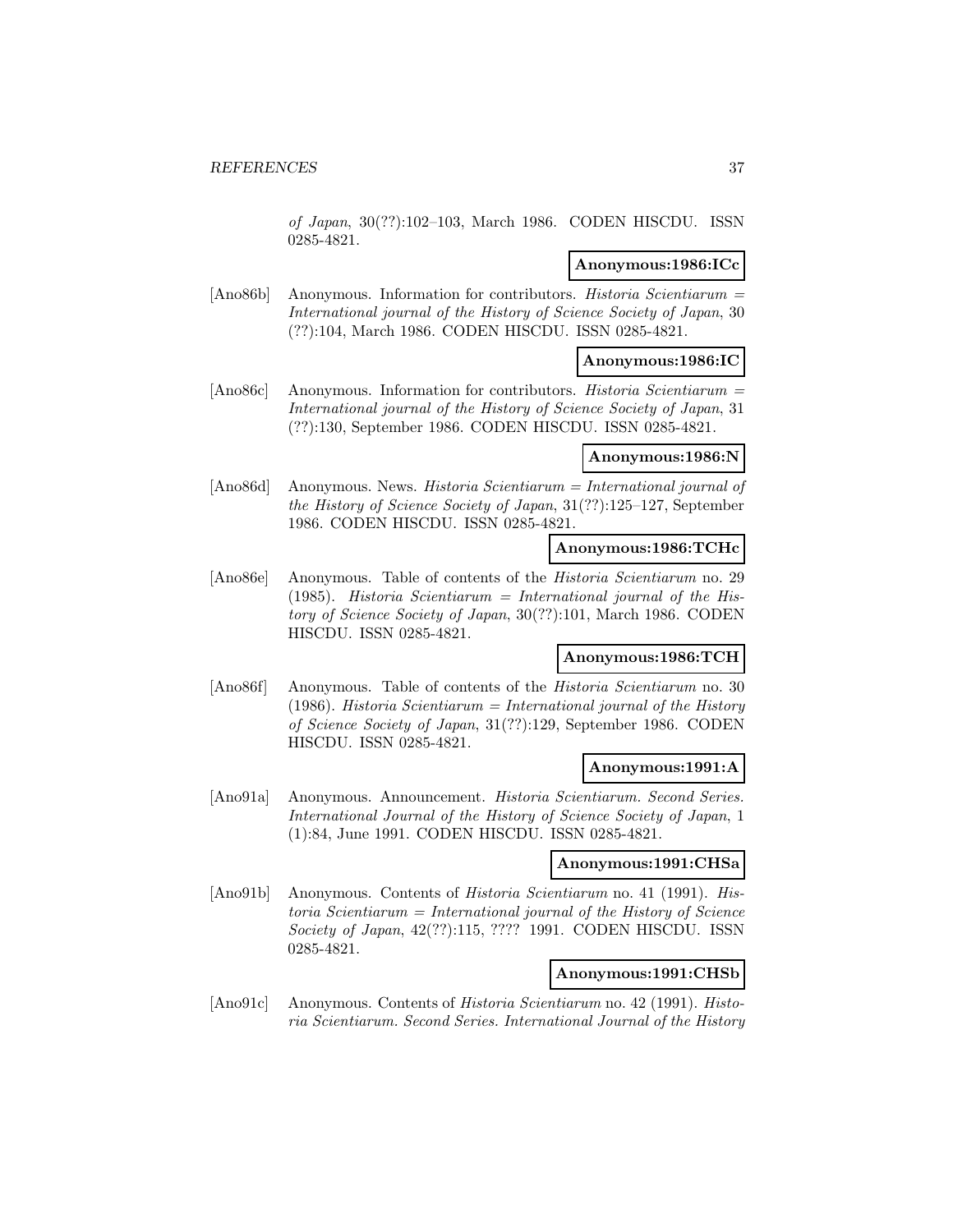of Science Society of Japan, 1(1):85, June 1991. CODEN HISCDU. ISSN 0285-4821.

#### **Anonymous:1991:CHSc**

[Ano91d] Anonymous. Contents of *Historia Scientiarum*, no. 43 (1991). *Histo*ria Scientiarum. Second Series. International Journal of the History of Science Society of Japan, 1(2):171, December 1991. CODEN HIS-CDU. ISSN 0285-4821.

#### **Anonymous:1991:CKKa**

[Ano91e] Anonymous. Contents of the Kagakusi Kenkyu (Journal of History of Science, Japan), Series II, vol. 29 (no. 176), 1990. Historia Scientiarum = International journal of the History of Science Society of Japan, 42(??):116, ???? 1991. CODEN HISCDU. ISSN 0285-4821.

# **Anonymous:1991:CKKb**

[Ano91f] Anonymous. Contents of the Kagakusi Kenkyu (Journal of History of Science, Japan), Series II, vol. 30 (no. 178), 1991. Historia Scientiarum. Second Series. International Journal of the History of Science Society of Japan, 1(1):86, June 1991. CODEN HISCDU. ISSN 0285-4821.

# **Anonymous:1991:CKKc**

[Ano91g] Anonymous. Contents of the Kagakusi Kenkyu (Journal of History of Science, Japan), Series II, vol. 30 (no. 179), 1991. Historia Scientiarum. Second Series. International Journal of the History of Science Society of Japan, 1(2):172, December 1991. CODEN HISCDU. ISSN 0285-4821.

### **Anonymous:1991:EHS**

[Ano91h] Anonymous. Errata of Historia Scientiarum no. 42. Historia Scientiarum. Second Series. International Journal of the History of Science Society of Japan, 1(2):167–169, December 1991. CODEN HISCDU. ISSN 0285-4821.

#### **Anonymous:1991:EGF**

[Ano91i] Anonymous. Errata to "The Growth of Fourier's Theory of Heat Conduction and His Experimental Study (in no. 43). Historia Scientiarum. Second Series. International Journal of the History of Science Society of Japan, 1(2):170, December 1991. CODEN HISCDU. ISSN 0285-4821. See [YT91].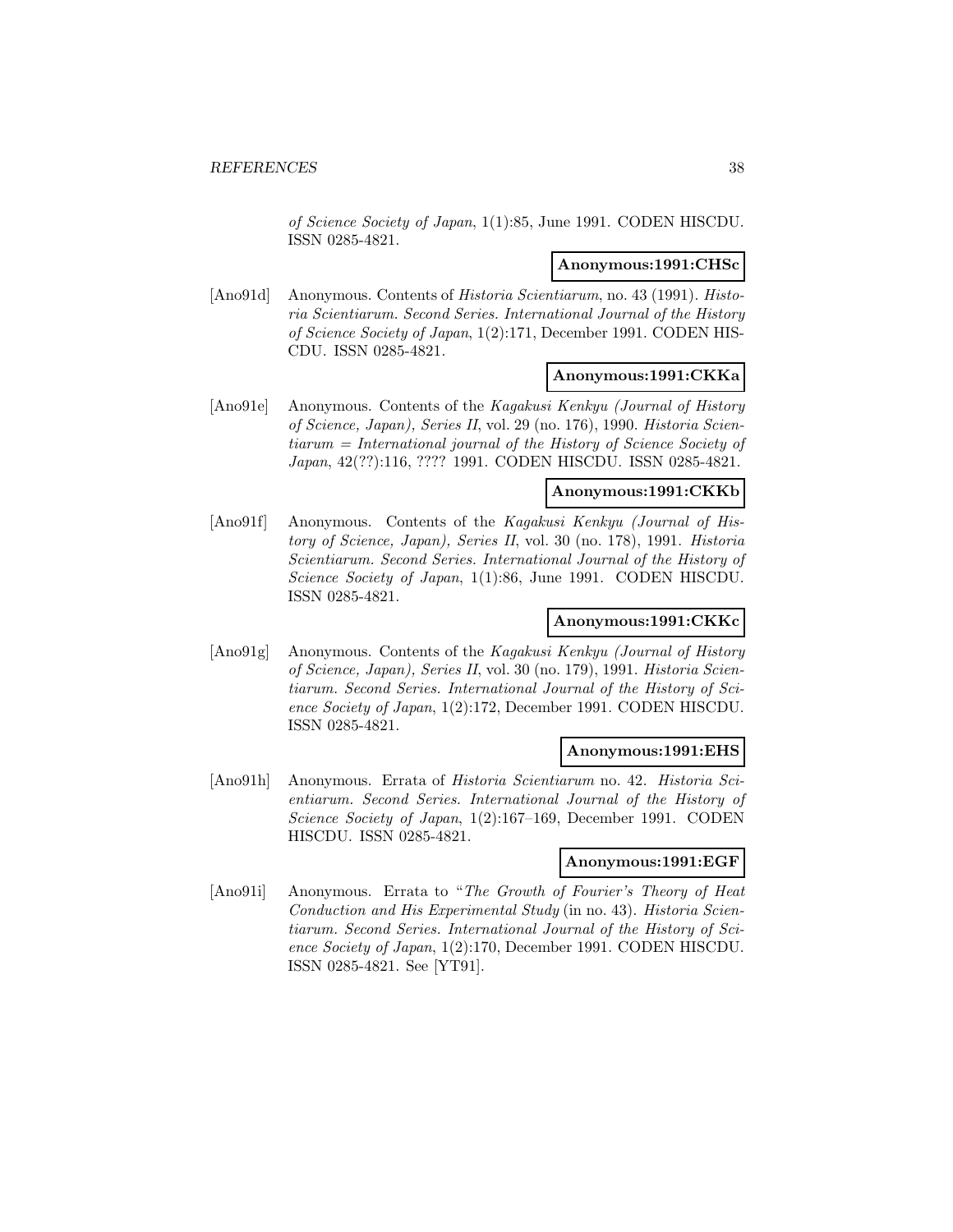#### **Anonymous:1991:IC**

[Ano91j] Anonymous. Information for contributors. Historia Scientiarum = International journal of the History of Science Society of Japan, 42 (??):117–??, ???? 1991. CODEN HISCDU. ISSN 0285-4821.

#### **Anonymous:1991:LE**

[Ano91k] Anonymous. Letter to the Editor. Historia Scientiarum. Second Series. International Journal of the History of Science Society of Japan, 1(1):83, June 1991. CODEN HISCDU. ISSN 0285-4821.

# **Anonymous:1991:N**

[Ano91l] Anonymous. News. Historia Scientiarum. Second Series. International Journal of the History of Science Society of Japan, 1(1):77–82, June 1991. CODEN HISCDU. ISSN 0285-4821.

### **Anonymous:1992:ASI**

[Ano92a] Anonymous. Announcement: The Seventh International Conference on the History of Science in East Asia. Historia Scientiarum. Second Series. International Journal of the History of Science Society of Japan, 2(2):161–166, December 1992. CODEN HISCDU. ISSN 0285- 4821.

# **Anonymous:1992:CHSa**

[Ano92b] Anonymous. Contents of Historia Scientiarum, vol. 1, no. 1–3. Historia Scientiarum. Second Series. International Journal of the History of Science Society of Japan, 1(3):234–235, March 1992. CODEN HISCDU. ISSN 0285-4821.

### **Anonymous:1992:CHSb**

[Ano92c] Anonymous. Contents of Historia Scientiarum vol. 1, no. 3 (no. 45). Historia Scientiarum. Second Series. International Journal of the History of Science Society of Japan, 2(1):80, June 1992. CODEN HISCDU. ISSN 0285-4821.

## **Anonymous:1992:CKKa**

[Ano92d] Anonymous. Contents of the Kagakusi Kenkyu (Journal of History of Science, Japan), Series II, vol. 30 (no. 180) 1991. Historia Scientiarum. Second Series. International Journal of the History of Science Society of Japan, 1(3):236–237, March 1992. CODEN HIS-CDU. ISSN 0285-4821.

### **Anonymous:1992:CKKb**

[Ano92e] Anonymous. Contents of the Kagakusi Kenkyu (Journal of History of Science, Japan), Series II, vol. 31 (no. 181), 1992. Historia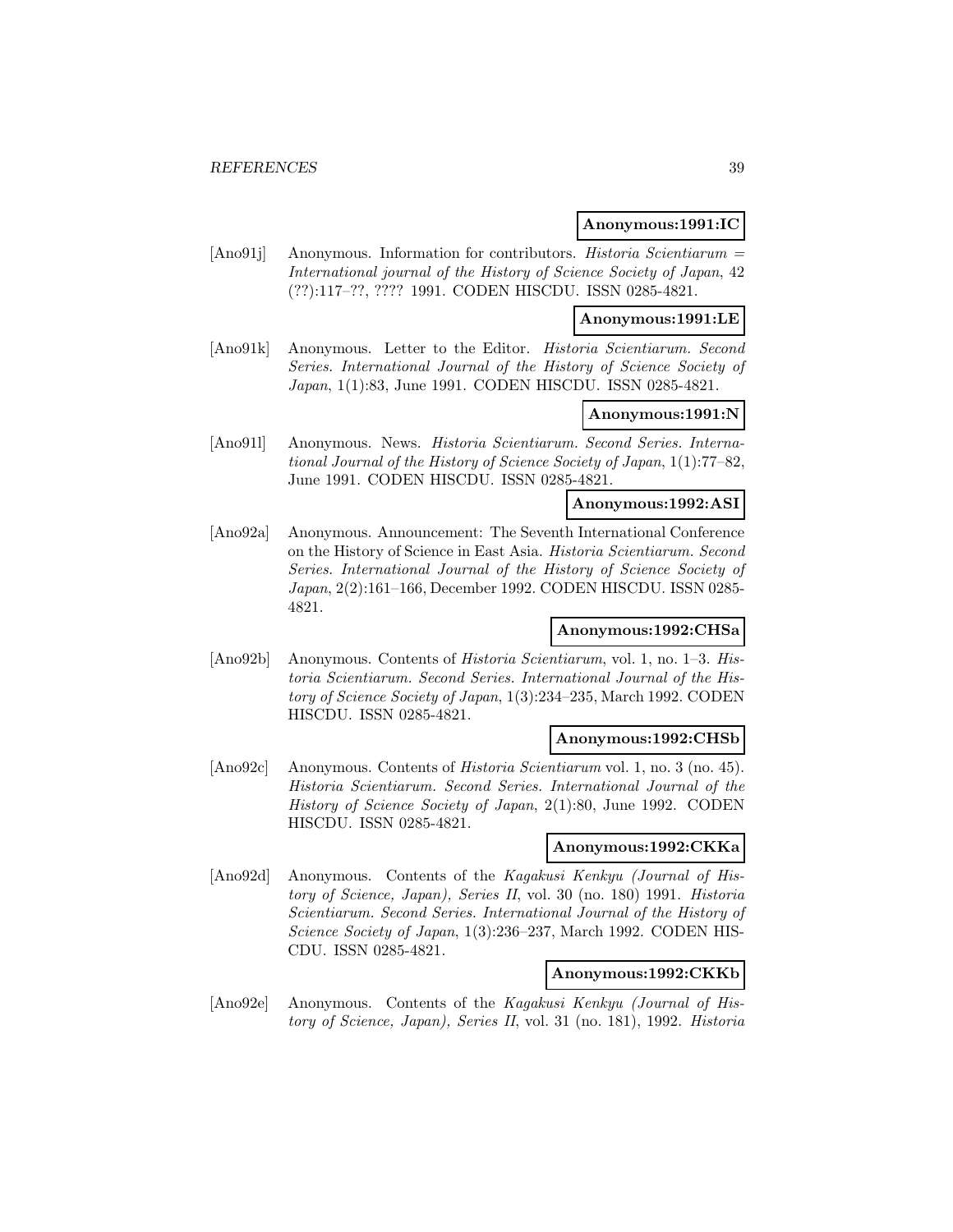Scientiarum. Second Series. International Journal of the History of Science Society of Japan, 2(1):81, June 1992. CODEN HISCDU. ISSN 0285-4821.

# **Anonymous:1992:EFS**

[Ano92f] Anonymous. Errata to "Forum: Satio Hayakawa's Letter to Hideki Yukawa (19 Sept. 1955)" by Sigeko Nisio (in No. 44). Historia Scientiarum. Second Series. International Journal of the History of Science Society of Japan, 2(1):79, June 1992. CODEN HISCDU. ISSN 0285-4821. See [Nis92].

# **Anonymous:1992:Na**

[Ano92g] Anonymous. News. Historia Scientiarum. Second Series. International Journal of the History of Science Society of Japan, 1(3):229, March 1992. CODEN HISCDU. ISSN 0285-4821.

# **Anonymous:1992:Nb**

[Ano92h] Anonymous. News. Historia Scientiarum. Second Series. International Journal of the History of Science Society of Japan, 2(1):76–79, June 1992. CODEN HISCDU. ISSN 0285-4821.

# **Anonymous:1992:ODM**

[Ano92i] Anonymous. Obituary: [Dr. Mitsukuni Yoshida, Professor Emeritus of Kyoto University]. Historia Scientiarum. Second Series. International Journal of the History of Science Society of Japan, 1(3): 225–228, March 1992. CODEN HISCDU. ISSN 0285-4821.

## **Anonymous:1992:TCKa**

[Ano92j] Anonymous. Table of contents of the Kagakushi Kenkyu (Journal of History of Science, Japan), Series II, vol. 31 (no. 182), 1992. Historia Scientiarum. Second Series. International Journal of the History of Science Society of Japan, 2(2):167, December 1992. CODEN HIS-CDU. ISSN 0285-4821.

#### **Anonymous:1992:TCKb**

[Ano92k] Anonymous. Table of contents of the Kagakushi Kenkyu (Journal of History of Science, Japan), Series II, vol. 31 (no. 183), 1992. Historia Scientiarum. Second Series. International Journal of the History of Science Society of Japan, 2(2):168, December 1992. CODEN HIS-CDU. ISSN 0285-4821.

#### **Anonymous:1993:CPV**

[Ano93a] Anonymous. Call for papers (vol. 3, no 3: History of Japanese science). Historia Scientiarum. Second Series. International Journal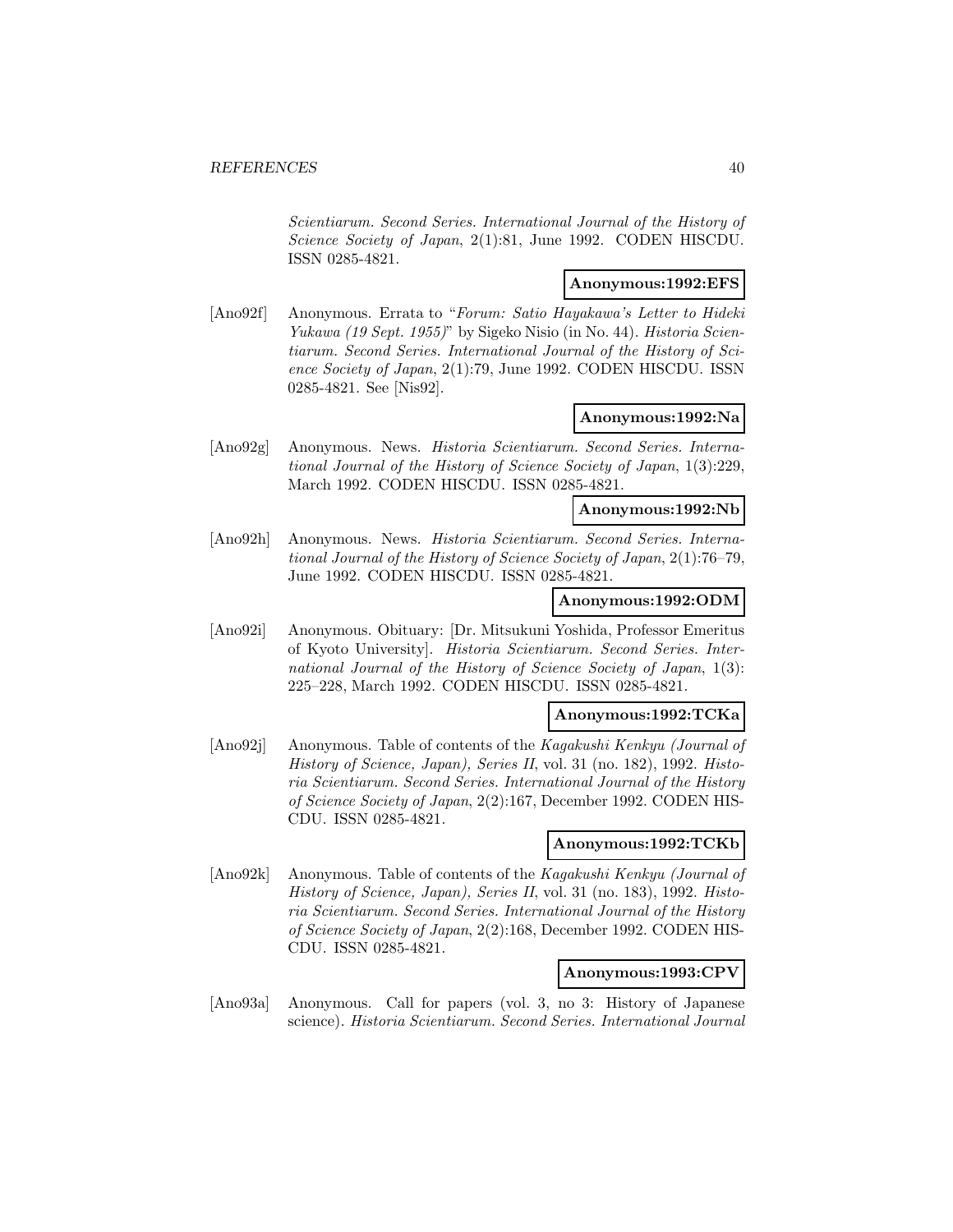of the History of Science Society of Japan, 2(3):202, March 1993. CODEN HISCDU. ISSN 0285-4821.

## **Anonymous:1993:NAM**

[Ano93b] Anonymous. New: Annual meeting of History of Science Society. Historia Scientiarum. Second Series. International Journal of the History of Science Society of Japan, 3(1):103–106, July 1993. CO-DEN HISCDU. ISSN 0285-4821.

#### **Anonymous:1993:NRA**

[Ano93c] Anonymous. New: Report of the activities of the National Committee of Japan and the History of Science Society of Japan. Historia Scientiarum. Second Series. International Journal of the History of Science Society of Japan, 3(1):107-114, July 1993. CODEN HIS-CDU. ISSN 0285-4821.

# **Anonymous:1993:TCHa**

[Ano93d] Anonymous. Table of contents of Historia Scientiarum, vol. 2, no. 1 (no. 46). Historia Scientiarum. Second Series. International Journal of the History of Science Society of Japan, 2(3):239, March 1993. CODEN HISCDU. ISSN 0285-4821.

# **Anonymous:1993:TCHb**

[Ano93e] Anonymous. Table of contents of Historia Scientiarum, vol. 2, no. 2 (no. 47). Historia Scientiarum. Second Series. International Journal of the History of Science Society of Japan, 2(3):240, March 1993. CODEN HISCDU. ISSN 0285-4821.

## **Anonymous:1994:BRJ**

[Ano94a] Anonymous. Books received: Jean Gayon, ed., Buffon 88: Actes du Colloque international pour le bicentenaire de la mort de Buffon, Paris, J. Vrin, 1992. A Collection of essays compiled in memory of Jacques Roger. Forty six essays discuss a variety of aspects of Buffon's scientific activities. Liba Chaia Taub, Ptolemy's Universe: The Natural Philosophical and Ethical Foundations of Ptolemy's Astronomy, Chicago and LaSalle, Illinois, Open Court, 1993. An inquiry which sheds light on not only the natural philosophical but also ethical aspects of Ptolemy's Almagest. Claudine Cohen, Le destin du Mammouth, Paris, Éditions du Seuil, 1994. A story as to how Western thinkers such as Leibniz and Buffon understood mammoth. H. Floris Cohen, The Scientific Revolution: A Historiographical Inquiry, Chicago and London, The University of Chicago Press, 1994. A broad research on how to define the Scientific Revolution and why it occurred in seventeenth century Europe in comparison with Islam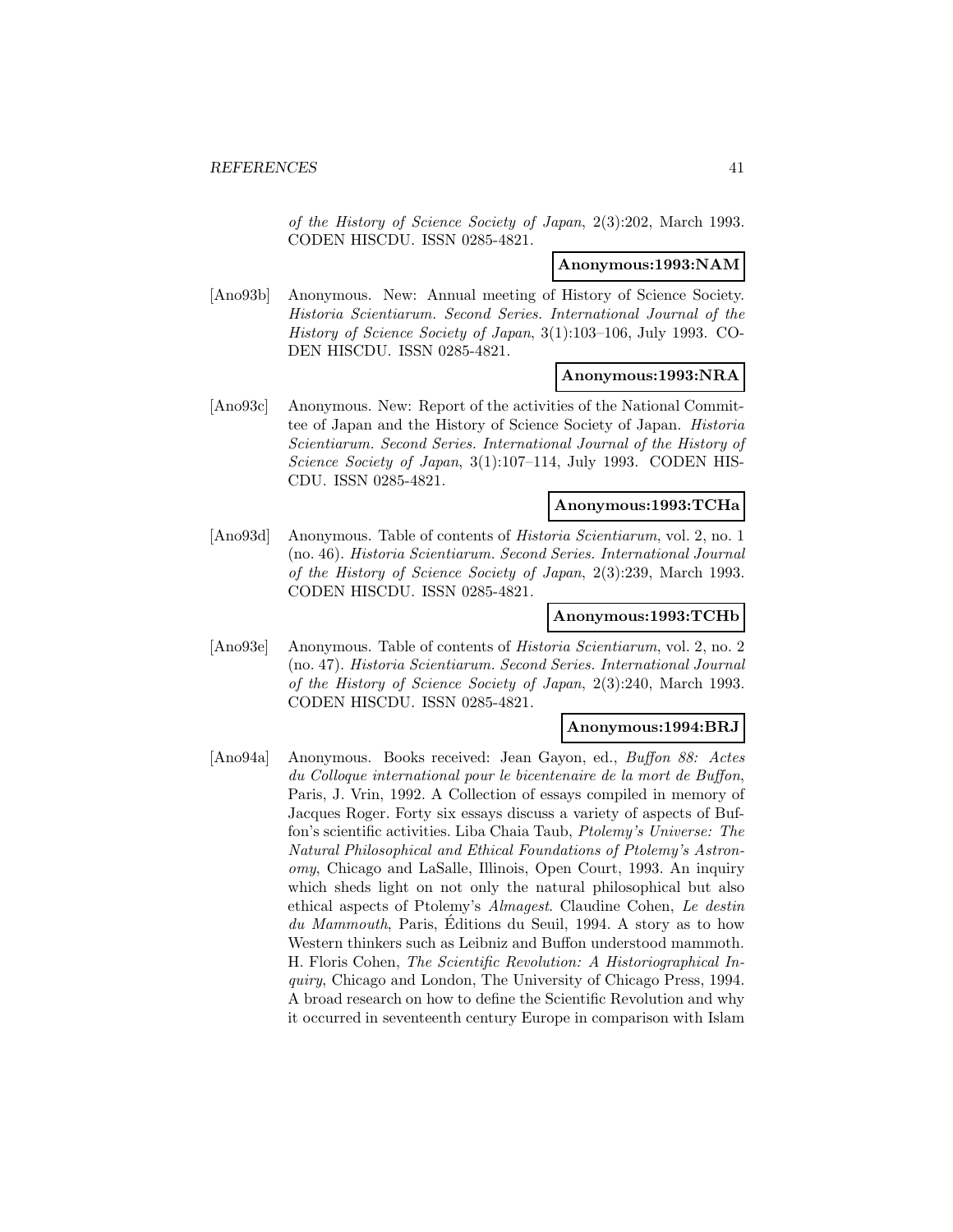countries and China. Historia Scientiarum. Second Series. International Journal of the History of Science Society of Japan, 4(2):179, December 1994. CODEN HISCDU. ISSN 0285-4821. Special Issue Mathematics in Asia 1.

#### **Anonymous:1994:BRM**

[Ano94b] Anonymous. Books received: M. Folkerts and J. P. Hogendijk, eds., Vestigia Mathematica: Studies in Medieval and Early Modern Mathematics in Honour of H. L. L. Busard, Rodopi, Amsterdam & Atlanta, 1993. The book was edited on the occasion of H. L. L. Busard's 70th year of birth, containing papers by P. Bockstaele, H. J. M. Bos, M. Folkerts, B. Hughes, G. Molland, B. A. Rosenfeld, C. J. Scriba, J. Sesiano and 11 others and the list of publications by Busard. Eric Brian, La mesure de l'État: Administrateurs et geomètres au XVIII<sup>ieme</sup> siècle, Albin Michel, Paris, 1994, one volume of L'Evolution de l'Humanité, sheds light on a political aspect of the mathematical thought of 18th century France. John S. Major, Heaven and Earth in Han Thought: Chapters Three, and Four, and Five of the Huainanzi, State University of New York Press, Albany, 1993, discusses a cosmological theory in Han China, containing Christopher Gullen's essay A Chinese Eratosthenes of the Flat Earth as Appendix A. Annibale Fantoli, Galileo, For Copernicantsm and for the Church, Translation by George V. Coyne, Vatican Observatory Publications, Vatican City State, 1994, is a volume for Galileo's rehabilitation in the Catholic Church. The author has once taught at Sophia University, Japan. Historia Scientiarum. Second Series. International Journal of the History of Science Society of Japan, 4 (1):67, August 1994. CODEN HISCDU. ISSN 0285-4821.

#### **Anonymous:1994:CHSa**

[Ano94c] Anonymous. Contents of the Historia Scientiarum, vol. 3, no. 1 (no. 49). Historia Scientiarum. Second Series. International Journal of the History of Science Society of Japan, 3(3):249, March 1994. CODEN HISCDU. ISSN 0285-4821.

#### **Anonymous:1994:CHSb**

[Ano94d] Anonymous. Contents of the Historia Scientiarum, vol. 3, no. 2 (no. 50). Historia Scientiarum. Second Series. International Journal of the History of Science Society of Japan, 3(3):250, March 1994. CODEN HISCDU. ISSN 0285-4821.

#### **Anonymous:1994:CKKa**

[Ano94e] Anonymous. Contents of the Kagakushi Kenkyu (Journal of History of Science, Japan), Series II, vol. 31 (no. 184) 1992. Historia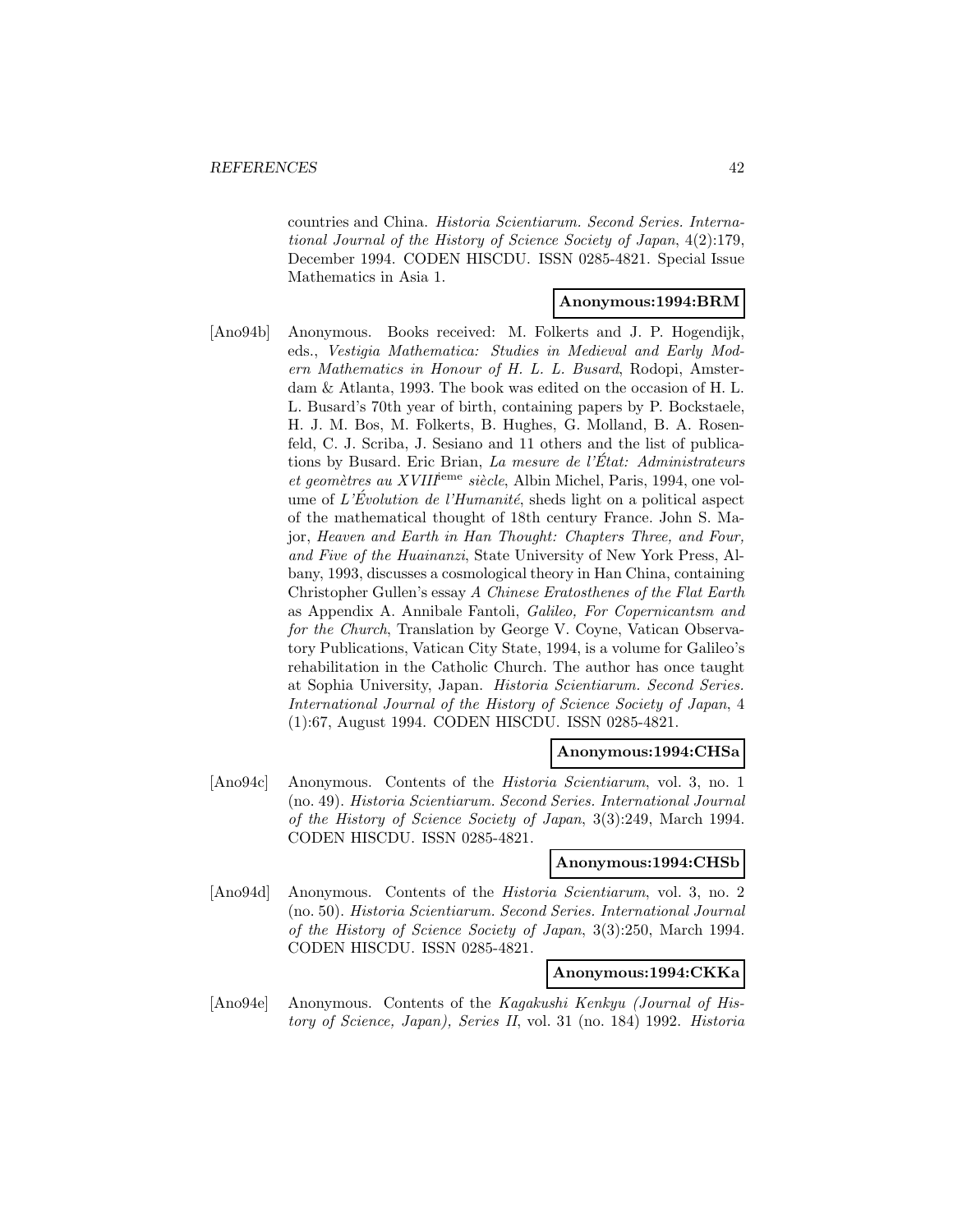Scientiarum. Second Series. International Journal of the History of Science Society of Japan, 3(3):245, March 1994. CODEN HISCDU. ISSN 0285-4821.

# **Anonymous:1994:CKKb**

[Ano94f] Anonymous. Contents of the Kagakushi Kenkyu (Journal of History of Science, Japan), Series II, vol. 31 (no. 185) 1992. Historia Scientiarum. Second Series. International Journal of the History of Science Society of Japan, 3(3):246, March 1994. CODEN HISCDU. ISSN 0285-4821.

# **Anonymous:1994:CKKc**

[Ano94g] Anonymous. Contents of the Kagakushi Kenkyu (Journal of History of Science, Japan), Series II, vol. 31 (no. 186) 1992. Historia Scientiarum. Second Series. International Journal of the History of Science Society of Japan, 3(3):247, March 1994. CODEN HISCDU. ISSN 0285-4821.

# **Anonymous:1994:CKKd**

[Ano94h] Anonymous. Contents of the Kagakushi Kenkyu (Journal of History of Science, Japan), Series II, vol. 31 (no. 187) 1992. Historia Scientiarum. Second Series. International Journal of the History of Science Society of Japan, 3(3):248, March 1994. CODEN HISCDU. ISSN 0285-4821.

### **Anonymous:1994:NAM**

[Ano94i] Anonymous. News: The 42nd Annual Meeting of the History of Science Society of Japan on May 28–29, 1994 at Ritsumeikan University, Kyoto. Historia Scientiarum. Second Series. International Journal of the History of Science Society of Japan, 4(1):61–65, August 1994. CODEN HISCDU. ISSN 0285-4821.

#### **Anonymous:1995:CKKa**

[Ano95a] Anonymous. Contents of Kagakusi Kenkyu (Journal of History of Science, Japan) Series II, Vol. 32 (No. 188), 1993. Historia Scientiarum. Second Series. International Journal of the History of Science Society of Japan, 4(3):257, March 1995. CODEN HISCDU. ISSN 0285-4821. Special Issue Mathematics in Asia 2.

## **Anonymous:1995:CKKe**

[Ano95b] Anonymous. Contents of Kagakusi Kenkyu (Journal of History of Science, Japan) Series II, Vol. 32 (No. 192), 1994. Historia Scientiarum. Second Series. International Journal of the History of Sci-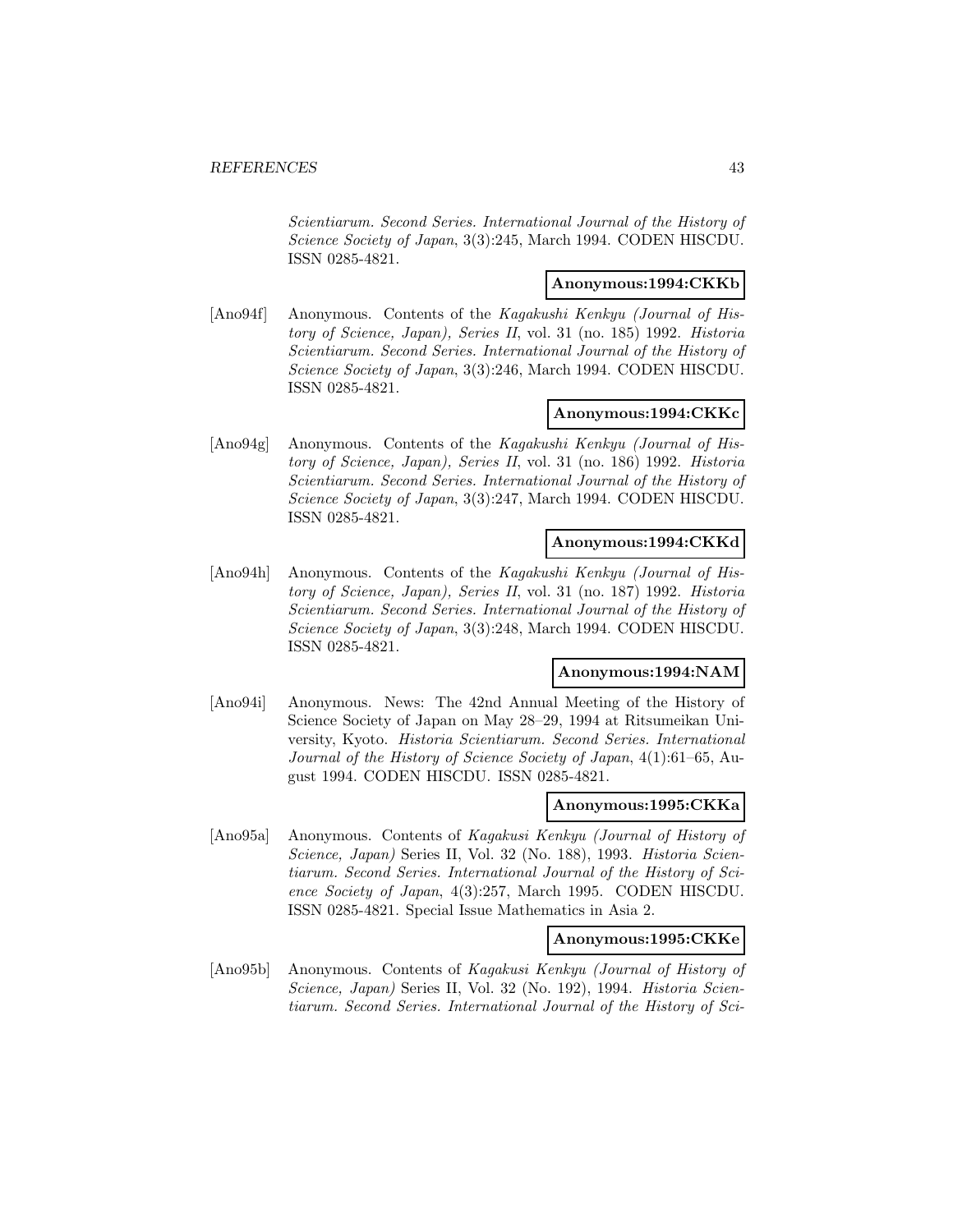ence Society of Japan, 4(3):261, March 1995. CODEN HISCDU. ISSN 0285-4821. Special Issue Mathematics in Asia 2.

#### **Anonymous:1995:CKKb**

[Ano95c] Anonymous. Contents of Kagakusi Kenkyu (Journal of History of Science, Japan) Series II, Vol. 33 (No. 189), 1994. Historia Scientiarum. Second Series. International Journal of the History of Science Society of Japan, 4(3):258, March 1995. CODEN HISCDU. ISSN 0285-4821. Special Issue Mathematics in Asia 2.

### **Anonymous:1995:CKKc**

[Ano95d] Anonymous. Contents of Kagakusi Kenkyu (Journal of History of Science, Japan) Series II, Vol. 33 (No. 190), 1994. Historia Scientiarum. Second Series. International Journal of the History of Science Society of Japan, 4(3):259, March 1995. CODEN HISCDU. ISSN 0285-4821. Special Issue Mathematics in Asia 2.

# **Anonymous:1995:CKKd**

[Ano95e] Anonymous. Contents of Kagakusi Kenkyu (Journal of History of Science, Japan) Series II, Vol. 33 (No. 191), 1994. Historia Scientiarum. Second Series. International Journal of the History of Science Society of Japan, 4(3):260, March 1995. CODEN HISCDU. ISSN 0285-4821. Special Issue Mathematics in Asia 2.

## **Anonymous:1995:CHSa**

[Ano95f] Anonymous. Contents of the *Historia Scientiarum* vol. 4, no. 1 (no. 52). Historia Scientiarum. Second Series. International Journal of the History of Science Society of Japan, 4(3):263, March 1995. CODEN HISCDU. ISSN 0285-4821. Special Issue Mathematics in Asia 2.

#### **Anonymous:1995:CHSb**

[Ano95g] Anonymous. Contents of the Historia Scientiarum vol. 4, no. 2 (no. 53). Historia Scientiarum. Second Series. International Journal of the History of Science Society of Japan, 4(3):264, March 1995. CODEN HISCDU. ISSN 0285-4821. Special Issue Mathematics in Asia 2.

### **Anonymous:1995:ESI**

[Ano95h] Anonymous. Errata: Shokichi Iyanaga, Évolution des études mathématiques au Japon depuis l'ère Meiji, 4(3) p. 205 March (1995). Historia Scientiarum. Second Series. International Journal of the History of Science Society of Japan, 5(2):223, November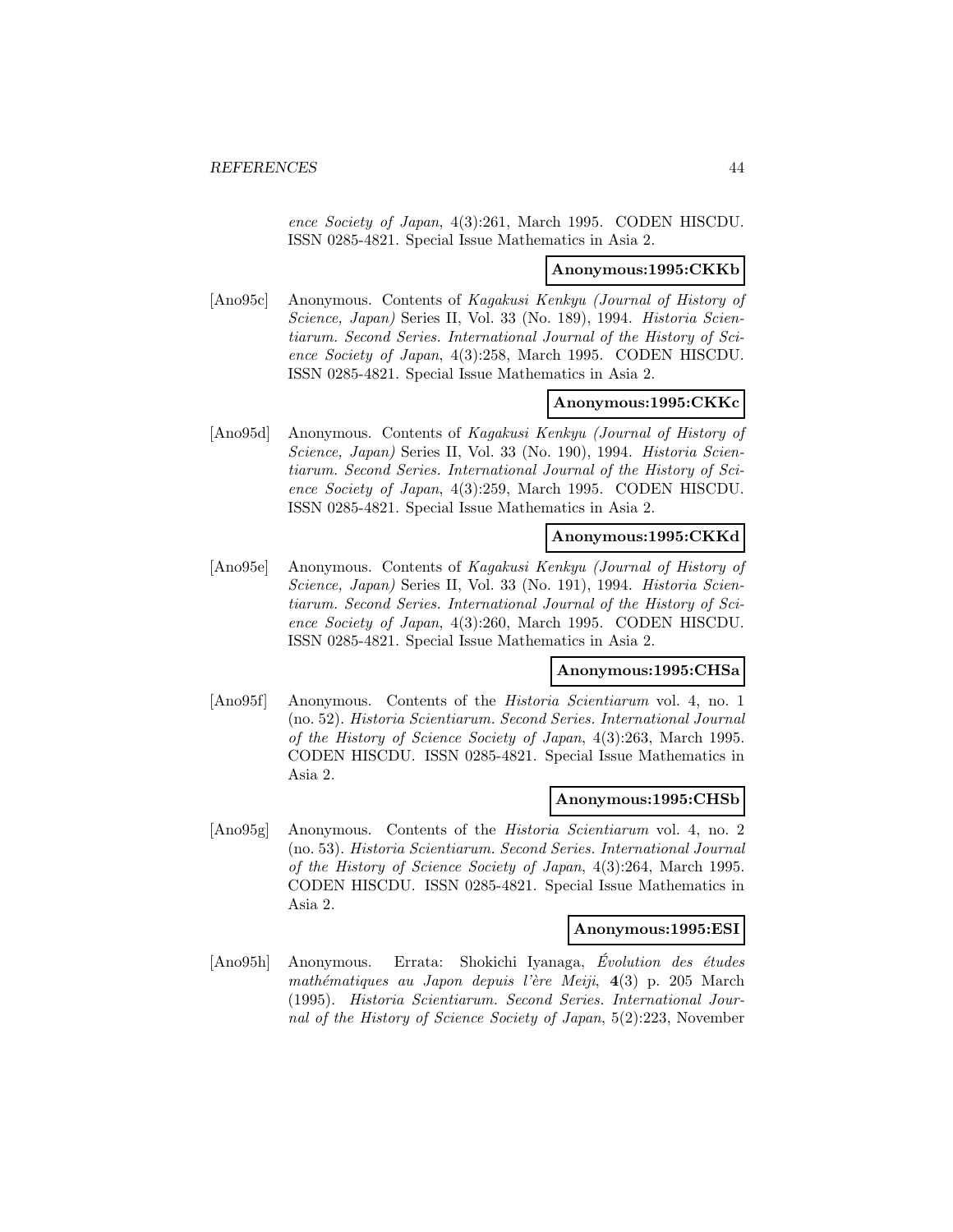1995. CODEN HISCDU. ISSN 0285-4821. Special Issue: History of Technology in Japan. See [Iya95].

## **Anonymous:1995:NAM**

[Ano95i] Anonymous. News: The 42nd Annual Meeting of the History of Science Society of Japan, June 3–4, 1995. *Historia Scientiarum*. Second Series. International Journal of the History of Science Society of Japan, 5(2):221–223, November 1995. CODEN HISCDU. ISSN 0285-4821. Special Issue: History of Technology in Japan.

## **Anonymous:1996:NAM**

[Ano96] Anonymous. News: The 43rd Annual Meeting of the History of Science Society of Japan, May 25–26, 1996. Historia Scientiarum. Second Series. International Journal of the History of Science Society of Japan,  $6(1):63-65$ , July 1996. CODEN HISCDU. ISSN 0285-4821.

## **Anonymous:1997:AEC**

[Ano97a] Anonymous. Announcement: Ecole CIMPA, Histoire dés mathematiques en Méditerranée de l'Antiquité au XVIIIe siècle, 12–26 septembre 1997 à La Mansourah (Egypte). Historia Scientiarum. Second Series. International Journal of the History of Science Society of Japan, 6(3):243, March 1997. CODEN HISCDU. ISSN 0285-4821. March.

## **Anonymous:1997:NRN**

[Ano97b] Anonymous. News: Report on the National Committee of Japan and on the History of Science Society of Japan. Historia Scientiarum. Second Series. International Journal of the History of Science Society of Japan, 7(1):71–79, June 1997. CODEN HISCDU. ISSN 0285-4821.

#### **Anonymous:1997:NAM**

[Ano97c] Anonymous. News: The 44th Annual Meeting of the History of Science Society of Japan, May 31–June 1, 1997. Historia Scientiarum. Second Series. International Journal of the History of Science Society of Japan, 7(1):67–69, June 1997. CODEN HISCDU. ISSN 0285-4821.

#### **Anonymous:1998:NAM**

[Ano98] Anonymous. News: The 45th Annual Meeting of the History of Science Society of Japan, May 30–31, 1998. Historia Scientiarum.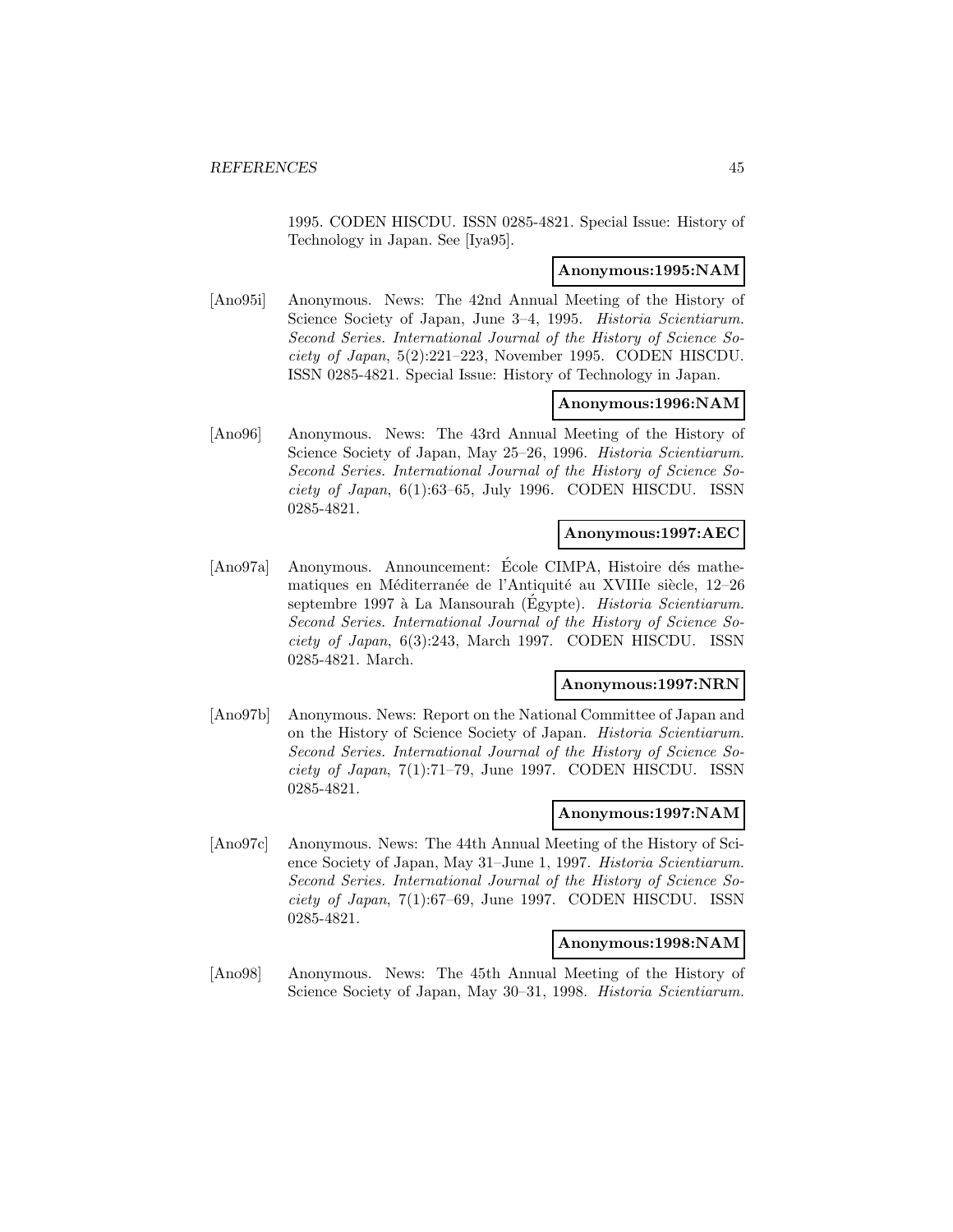Second Series. International Journal of the History of Science Society of Japan, 8(2):207–210, December 1998. CODEN HISCDU. ISSN 0285-4821. See errata [Ano99].

# **Anonymous:1999:ENA**

[Ano99] Anonymous. Errata: News: The 45th Annual Meeting of the History of Science Society of Japan, May 30–31, 1998. Historia Scientiarum. Second Series. International Journal of the History of Science Society of Japan, 8(3):273, March 1999. CODEN HISCDU. ISSN 0285-4821. See [Ano98].

# **Anonymous:2000:NAM**

[Ano00] Anonymous. News: The 47th Annual Meeting of History of Science Society of Japan on May 20 and 21, 2000, at St. Andrew's University. Historia Scientiarum. Second Series. International Journal of the History of Science Society of Japan, 10(1):100–103, July 2000. CODEN HISCDU. ISSN 0285-4821.

# **Anonymous:2001:NAM**

[Ano01a] Anonymous. News: The Annual Meeting of the History of Science Society of Japan, May 26–27, 2001, at Waseda University, Tokyo. Historia Scientiarum. Second Series. International Journal of the History of Science Society of Japan, 11(1):??, July 2001. CODEN HISCDU. ISSN 0285-4821.

# **Anonymous:2001:RAN**

[Ano01b] Anonymous. Report on the activities of the National Committee of Japan and the History of Science Society of Japan. Historia Scientiarum. Second Series. International Journal of the History of Science Society of Japan, 11(1):??, July 2001. CODEN HISCDU. ISSN 0285-4821.

### **Anonymous:2002:NAM**

[Ano02] Anonymous. News: The 49th Annual Meeting of History of Science Society of Japan, May 25 and 26, 2002 at Kanazawa University. Historia Scientiarum. Second Series. International Journal of the History of Science Society of Japan, 12(1):??, July 2002. CODEN HISCDU. ISSN 0285-4821.

### **Anonymous:2003:NAM**

[Ano03a] Anonymous. News: The 50th Annual Meeting of the History of Science Society of Japan, June 7 and 8, 2003, at Kobe University. Historia Scientiarum. Second Series. International Journal of the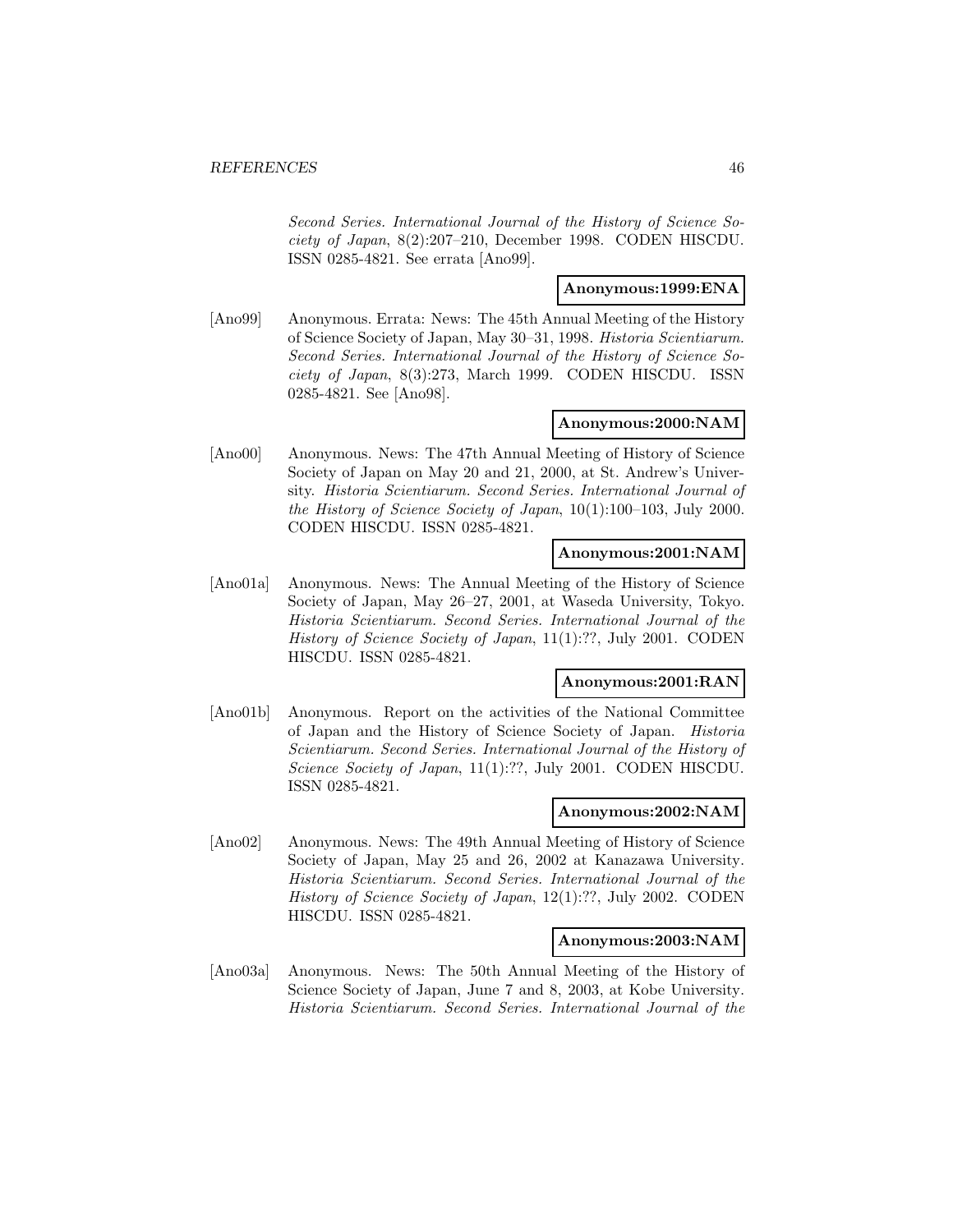History of Science Society of Japan, 13(1):??, July 2003. CODEN HISCDU. ISSN 0285-4821.

# **Anonymous:2003:NB**

[Ano03b] Anonymous. Notices of books. Historia Scientiarum. Second Series. International Journal of the History of Science Society of Japan, 13 (2):??, November 2003. CODEN HISCDU. ISSN 0285-4821.

# **Anonymous:2004:NSC**

[Ano04a] Anonymous. News: Symposium to commemorate the completion of a trilogy on "The Historical Theory of Modern Science" by Prof. Chikara Sasaki. Historia Scientiarum. Second Series. International Journal of the History of Science Society of Japan, 13(3):??, March 2004. CODEN HISCDU. ISSN 0285-4821.

### **Anonymous:2004:NAM**

[Ano04b] Anonymous. News: The 51st Annual Meeting of the History of Science Society of Japan, May 29 and 30, 2004, at Tokyo Institute of Technology. Historia Scientiarum. Second Series. International Journal of the History of Science Society of Japan, 14(1):??, July 2004. CODEN HISCDU. ISSN 0285-4821.

# **Anonymous:2005:NBa**

[Ano04c] Anonymous. Notices of books. Historia Scientiarum. Second Series. International Journal of the History of Science Society of Japan, 14 (2):??, November 2004. CODEN HISCDU. ISSN 0285-4821.

### **Anonymous:2005:NTC**

[Ano05a] Anonymous. News: Table of contents of Kagakusi Kenkyu (2004). Historia Scientiarum. Second Series. International Journal of the History of Science Society of Japan, 15(1):??, July 2005. CODEN HISCDU. ISSN 0285-4821.

## **Anonymous:2005:NAM**

[Ano05b] Anonymous. News: The 52nd Annual Meeting of the History of Science Society of Japan, June 4 and 5, 2005, at the Historical Museum of Hokkaido and Sapporo Gakuin University. Historia Scientiarum. Second Series. International Journal of the History of Science Society of Japan, 15(1):??, July 2005. CODEN HISCDU. ISSN 0285- 4821.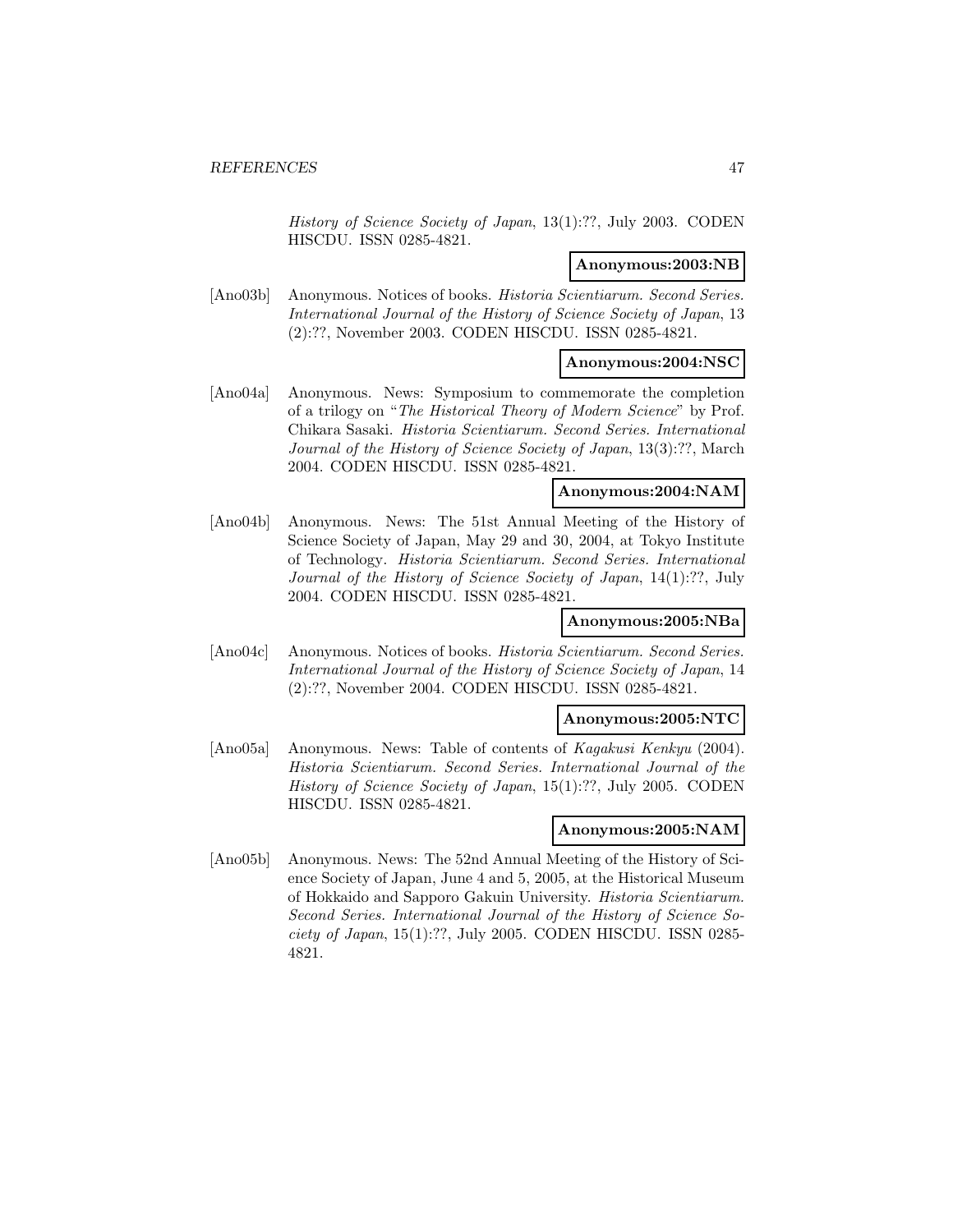### **Anonymous:2005:NBb**

[Ano05c] Anonymous. Notices of books. Historia Scientiarum. Second Series. International Journal of the History of Science Society of Japan, 15 (1):??, July 2005. CODEN HISCDU. ISSN 0285-4821.

# **Anonymous:2005:RAN**

[Ano05d] Anonymous. Report on the activities of the National Committee of Japan and the History of Science Society of Japan. Historia Scientiarum. Second Series. International Journal of the History of Science Society of Japan, 15(1):??, July 2005. CODEN HISCDU. ISSN 0285-4821.

### **Anonymous:2006:NAM**

[Ano06a] Anonymous. News: The 53rd Annual Meeting of the History of Science Society Program. Historia Scientiarum. Second Series. International Journal of the History of Science Society of Japan, 16 (2):??, November 2006. CODEN HISCDU. ISSN 0285-4821.

# **Anonymous:2006:NB**

[Ano06b] Anonymous. Notices of books. Historia Scientiarum. Second Series. International Journal of the History of Science Society of Japan, 15 (3):??, March 2006. CODEN HISCDU. ISSN 0285-4821.

# **Anonymous:2007:NAM**

[Ano07] Anonymous. News: The 54th Annual Meeting of the History of Science Society Program. Historia Scientiarum. Second Series. International Journal of the History of Science Society of Japan, 17 (1):??, July 2007. CODEN HISCDU. ISSN 0285-4821.

### **Anonymous:2009:AJU**

[Ano09] Anonymous. Announcement: Journals under threat: A joint response from history of science, technology and medicine. Historia Scientiarum. Second Series. International Journal of the History of Science Society of Japan, 19(1):??, July 2009. CODEN HISCDU. ISSN 0285-4821.

#### **Anonymous:2011:NPA**

[Ano11a] Anonymous. News: The Program of the 57th Annual Meeting of the History of Science Society of Japan. Historia Scientiarum. Second Series. International Journal of the History of Science Society of Japan, 20(3):??, March 2011. CODEN HISCDU. ISSN 0285-4821.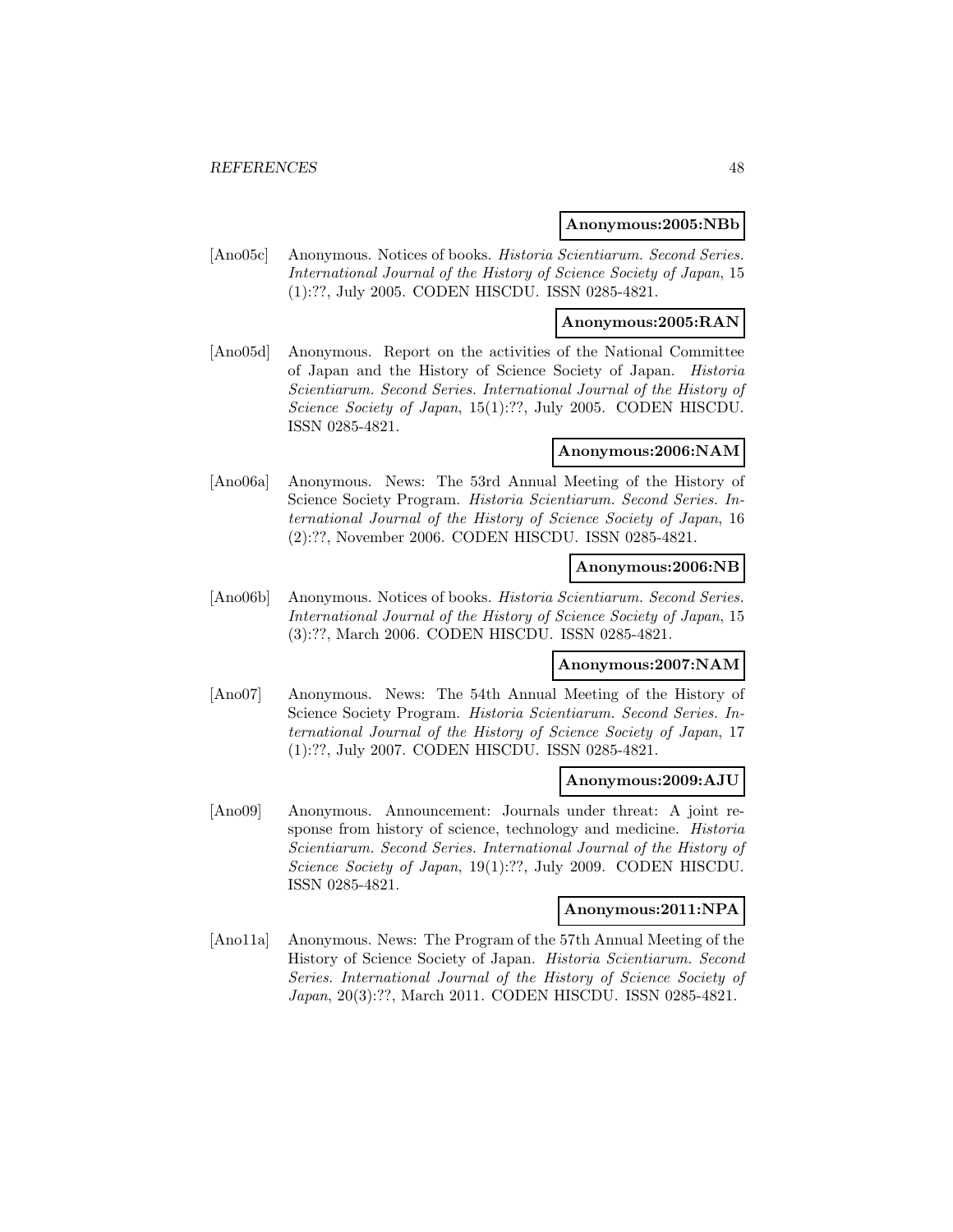#### **Anonymous:2011:SPH**

[Ano11b] Anonymous. Statement by The President of The History of Science Society of Japan. Historia Scientiarum. Second Series. International Journal of the History of Science Society of Japan, 21(2):??, December 2011. CODEN HISCDU. ISSN 0285-4821.

### **Anonymous:2013:TC**

[Ano13] Anonymous. Table of contents. *Historia Scientiarum. Second Se*ries. International Journal of the History of Science Society of Japan, 22(3):237–238, March 2013. CODEN HISCDU. ISSN 0285-4821. URL http://hssj.info/wp-content/uploads/2017/ 07/Vol22-3\_Contents\_Vol22.pdf.

#### **Anonymous:2018:ECS**

[Ano18] Anonymous. Erratum: The construction of the system of aeronautical standards for safe air navigation before World War II (Historia Scientiarum). Historia Scientiarum. Second Series. International Journal of the History of Science Society of Japan, 27(2):278, 2018. CODEN HISCDU. ISSN 0285-4821.

# **Aoki:1982:SWM**

[ANS<sup>+</sup>82] Kunio Aoki, Tohru Nakagawa, Seibun Sakakibara, Akira Sasabe, and Toshiyoshi Kikuchi. A survey of water mills in Japan. His $toria$  Scientiarum = International journal of the History of Science Society of Japan, 23(??):81–97, 1982. CODEN HISCDU. ISSN 0285- 4821. URL https://ci.nii.ac.jp/naid/110009837289.

### **Aramaki:1987:FRT**

[Ara87] Seiya Aramaki. Formation of the renormalization theory in quantum electrodynamics. Historia Scientiarum = International journal of the History of Science Society of Japan, 32(??):1–42, 1987. CODEN HISCDU. ISSN 0285-4821. URL https://ci.nii.ac.jp/naid/ 110009837358.

### **Aramaki:1989:DRTa**

[Ara89a] Seiya Aramaki. Development of the renormalization theory in quantum electrodynamics (I). Historia Scientiarum = International journal of the History of Science Society of Japan, 36(??): 97–116, 1989. CODEN HISCDU. ISSN 0285-4821. URL https:/ /ci.nii.ac.jp/naid/110006435094; https://ci.nii.ac.jp/ naid/110009837391.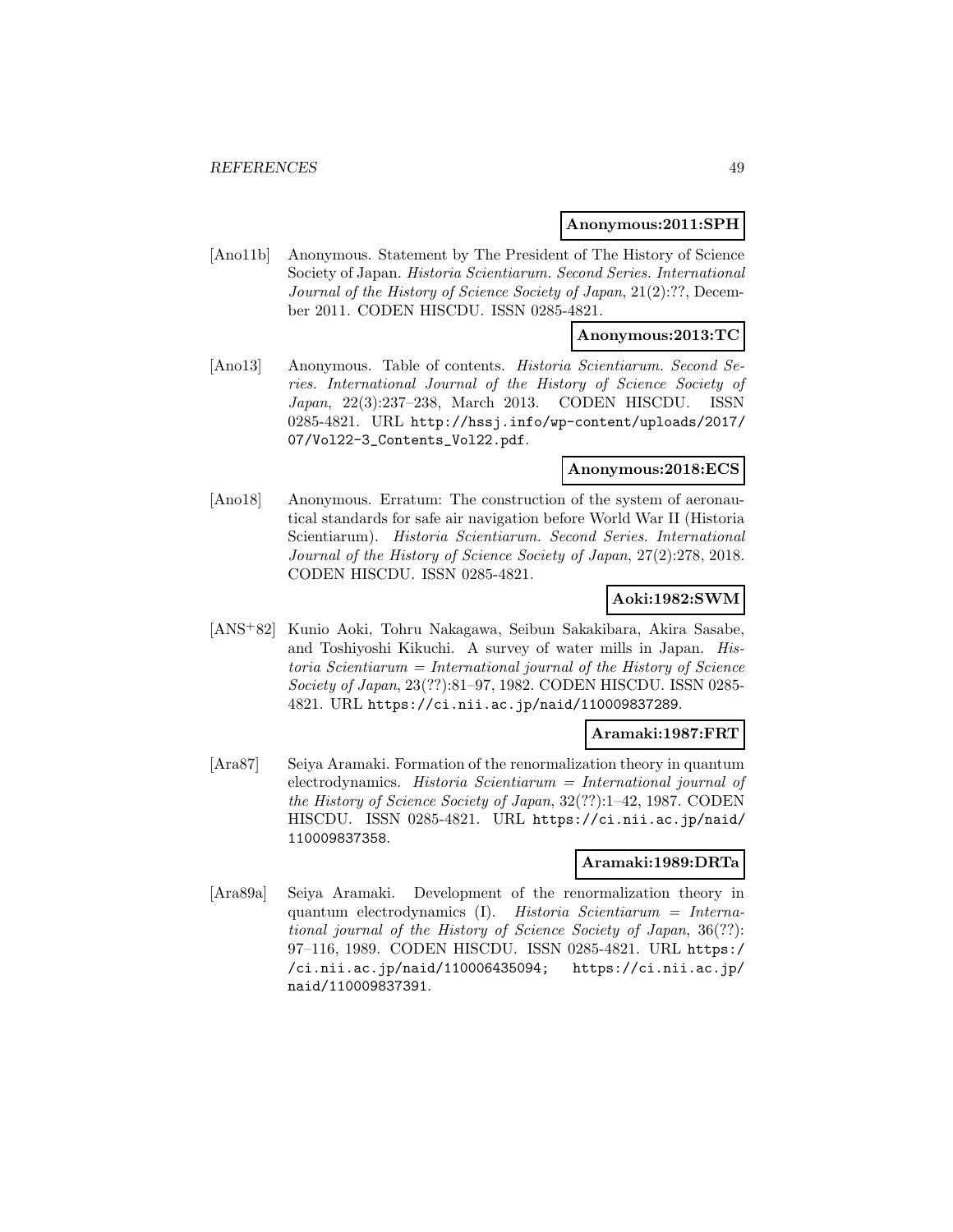# **Aramaki:1989:DRTb**

[Ara89b] Seiya Aramaki. Development of the renormalization theory in quantum electrodynamics (II). Historia Scientiarum = International journal of the History of Science Society of Japan, 37(??): 91–113, 1989. CODEN HISCDU. ISSN 0285-4821. URL https:/ /ci.nii.ac.jp/naid/110006435099; https://ci.nii.ac.jp/ naid/110009837399.

# **Arakawa:1995:BFT**

[Ara95] Kiyoshi Arakawa. Basic features of the technical development in Japan during the post-war half century. Historia Scientiarum. Second Series. International Journal of the History of Science Society of Japan, 5(2):199–214, November 1995. CODEN HISCDU. ISSN 0285-4821. Special Issue: History of Technology in Japan.

# **Atsushi:1997:RSH**

[Ats97] Katsuki Atsushi. A rough sketch of history of solid state physics in Japan. Historia Scientiarum. Second Series. International Journal of the History of Science Society of Japan, 7(2):107–124, December 1997. CODEN HISCDU. ISSN 0285-4821. Special Issue: History of Physical Research in Modern Japan.

# **Baber:2005:SCP**

[Bab05] Zaheer Baber. Science, colonialism and the production of science and modernity in India. Historia Scientiarum. Second Series. International Journal of the History of Science Society of Japan, 15(2): 139–158, November 2005. CODEN HISCDU. ISSN 0285-4821.

### **Badash:2005:USD**

[Bad05] Lawrence Badash. The United States and the development of nuclear weapons. Historia Scientiarum. Second Series. International Journal of the History of Science Society of Japan, 14(3):160–163, March 2005. CODEN HISCDU. ISSN 0285-4821.

## **Badash:2010:NWE**

[Bad10] Lawrence Badash. Nuclear winter and the end of the age of agriculture. Historia Scientiarum. Second Series. International Journal of the History of Science Society of Japan, 20(2):150–163, December 2010. CODEN HISCDU. ISSN 0285-4821.

## **Bartholomew:1994:PST**

[Bar94] James R. Bartholomew. Perspectives on science and technology in Japan: The career of Fukui Ken'ichi. Historia Scientiarum. Second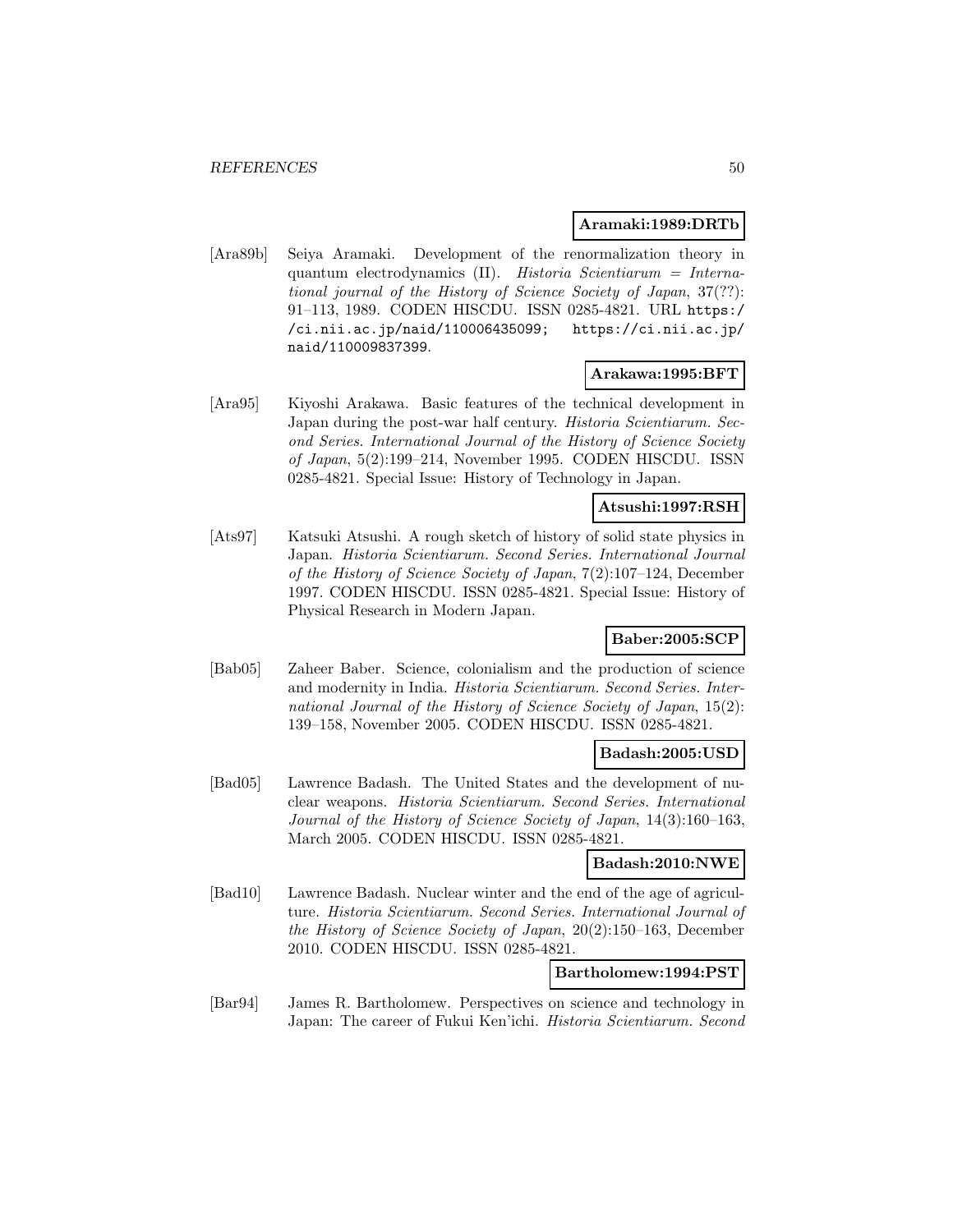Series. International Journal of the History of Science Society of Japan, 4(1):47–54, August 1994. CODEN HISCDU. ISSN 0285- 4821.

# **Bartholomew:2015:BRY**

[Bar15] James R. Bartholomew. Book review: Yoshiyuki Kikuchi, Anglo-American Connections in Japanese Chemistry: The Lab as Contact Zone (London: Palgrave-MacMillan, 2013). Historia Scientiarum. Second Series. International Journal of the History of Science Society of Japan, 24(2):99–101, February 2015. CODEN HISCDU. ISSN 0285-4821.

# **Bay:2012:NBD**

[Bay12] Alexander R. Bay. Nation from the bottom up: Disease, toilets and waste management in Prewar Japan. *Historia Scientiarum. Second* Series. International Journal of the History of Science Society of Japan, 22(2):142–158, December 2012. CODEN HISCDU. ISSN 0285-4821.

# **Bay:2018:DEC**

[Bay18a] A. R. Bay. Disease, environment, and causation: Roundworm prevention and eradication in 20th-Century Japan. Historia Scientiarum. Second Series. International Journal of the History of Science Society of Japan, 27(2):150–173, 2018. CODEN HISCDU. ISSN 0285-4821.

# **Bay:2018:SIN**

[Bay18b] A. R. Bay. Special issue new directions in the history of medicine in East Asia: Introduction. Historia Scientiarum. Second Series. International Journal of the History of Science Society of Japan, 27 (2):125–126, 2018. CODEN HISCDU. ISSN 0285-4821.

## **Biermann:1984:JLZ**

[Bie84] Kurt-R. Biermann. Japan: vom legendaren Zipangu bis zum zeitgenössischen Nippon bei Alexander von Humboldt. (German) [Japan: from the legendary Zipangu to the contemporary Nippon according to Alexander von Humboldt]. Historia Scientiarum =  $In$ ternational journal of the History of Science Society of Japan, 27 (??):1–10, September 1984. CODEN HISCDU. ISSN 0285-4821. URL https://ci.nii.ac.jp/naid/110009837316.

#### **Biermann:1985:KSP**

[Bie85] Kurt-R. Biermann. Kontroversen um den Steiner-Preis und ihre Folgen: Ein Kapitel aus den Beziehungen zwischen Weierstraß und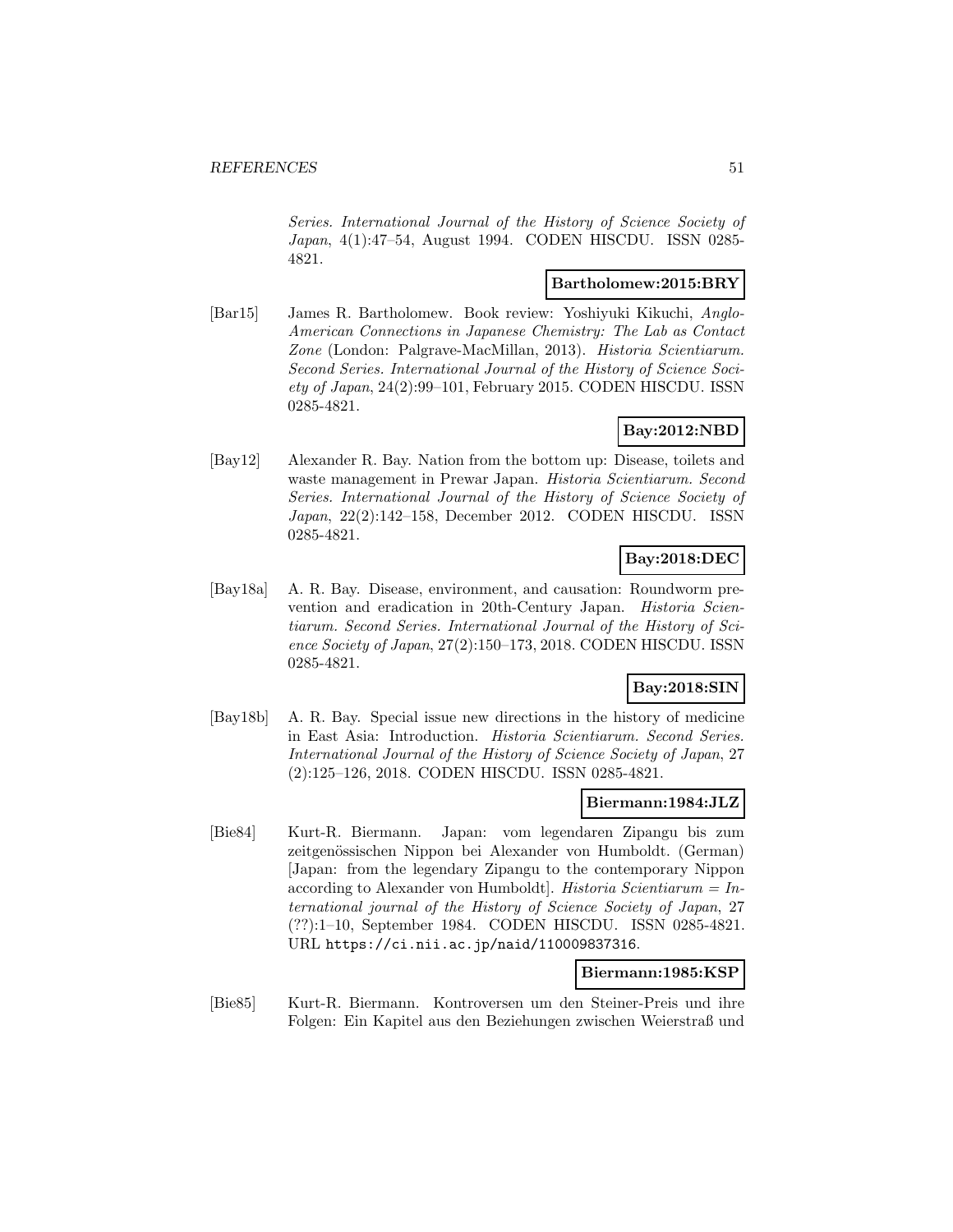Kronecker. (German) [Controversy over the Steiner Prize and its consequences: a chapter in the relationship between Weierstraß and Kronecker]. Historia Scientiarum = International journal of the History of Science Society of Japan, 29(??):117–124, September 1985. CODEN HISCDU. ISSN 0285-4821. URL https://ci.nii.ac. jp/naid/110009837343. Special Issue, "The Historiography of the History of Mathematics".

# **Blackmore:1988:MCP**

[Bla88] John Blackmore. Mach competes with Planck for Einstein's favor.  $Historia$  Scientiarum = International journal of the History of Science Society of Japan, 35(??):45–89, 1988. CODEN HISCDU. ISSN 0285-4821. URL https://ci.nii.ac.jp/naid/110006435088; https://ci.nii.ac.jp/naid/110009837382.

# **Blay:1999:MMC**

[Bla99] Michel Blay. Méthodes mathématiques et calcul de l'infini au temps de Fermat. (French) [Mathematical methods and calculation of infinity in Fermat's time]. Historia Scientiarum. Second Series. International Journal of the History of Science Society of Japan, 9 (1):57–71, July 1999. CODEN HISCDU. ISSN 0285-4821. Colloque: Pierre de Fermat mathematicien français. Pierre de Fermat mathématicien français (Tokyo, 1998).

### **Boantza:2006:LPC**

[Boa06] Victor D. Boantza. Light in the pneumatic context: Aspects of interplay between theory and practice in early photochemical research. Historia Scientiarum. Second Series. International Journal of the History of Science Society of Japan, 16(2):105–128, November 2006. CODEN HISCDU. ISSN 0285-4821.

#### **Botelho:1989:SSB**

[Bot89] Antonio Jose J. Botelho. Struggling to survive: The Brazilian Society for the Progress of Science (SBPC) and the authoritarian regime (1964–1980). Historia Scientiarum = International journal of the History of Science Society of Japan, 38(??):45–63, 1989. CODEN HISCDU. ISSN 0285-4821. URL https://ci.nii.ac.jp/naid/ 110009837407.

### **Brookman:1983:HSN**

[Bro83] F. Henry Brookman. The history of science in the non-Western world: An inventarisation of some important works during the 20th Century. Historia Scientiarum = International journal of the History of Science Society of Japan, 25(??):93–100, September 1983.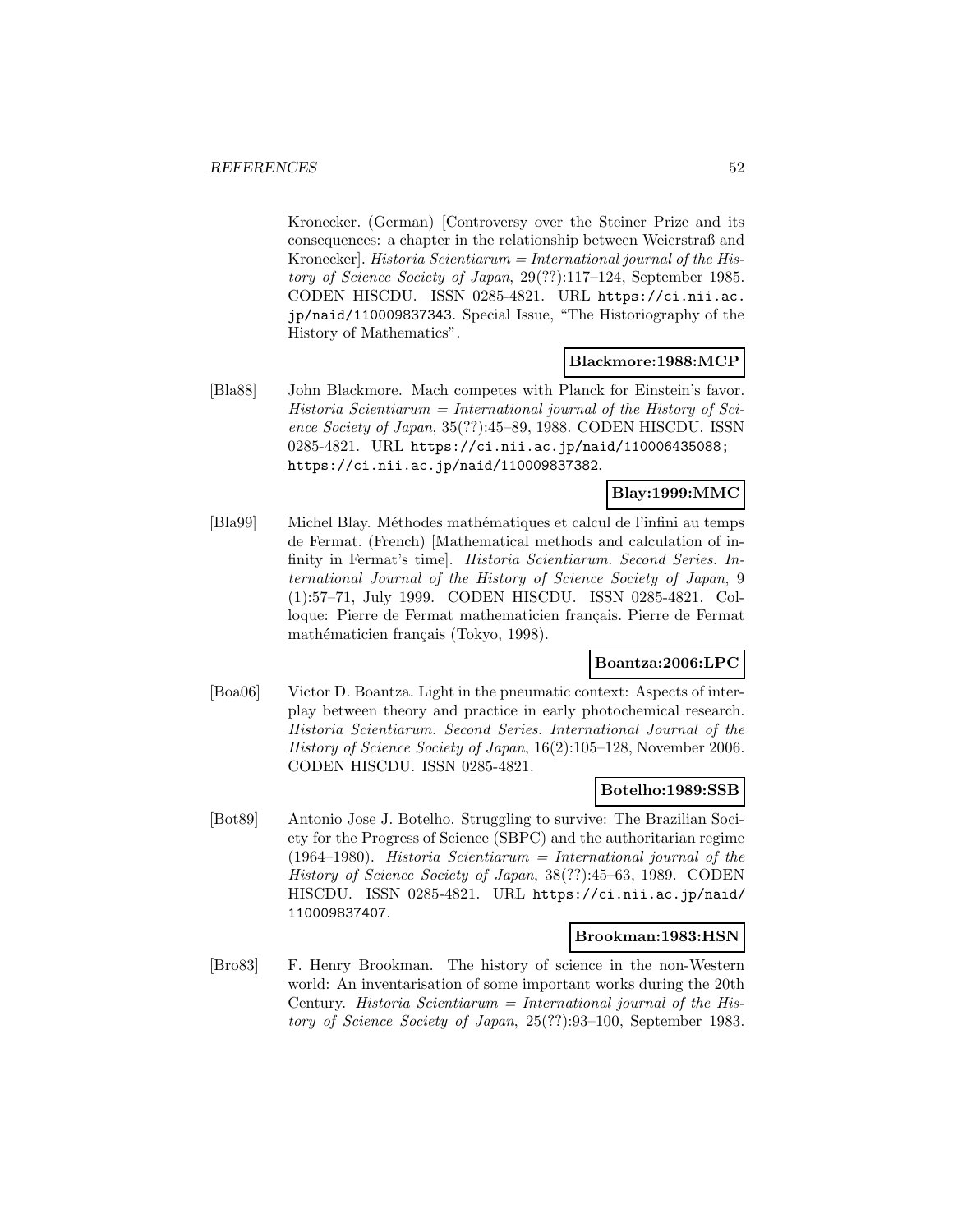CODEN HISCDU. ISSN 0285-4821. URL https://ci.nii.ac.jp/ naid/110009837445.

## **Brown:1989:YGR**

[Bro89] Laurie M. Brown. Yukawa in the 1930s: A gentle revolutionary.  $Historia$  Scientiarum = International journal of the History of Science Society of Japan, 36(??):1–21, 1989. CODEN HISCDU. ISSN 0285-4821. URL https://ci.nii.ac.jp/naid/110006435089; https://ci.nii.ac.jp/naid/110009837386.

# **Brooks:2004:CLR**

[Bro04] Nathan M. Brooks. Chemistry laboratories in Russia: 1700–1917. Historia Scientiarum. Second Series. International Journal of the History of Science Society of Japan, 14(2):89–100, November 2004. CODEN HISCDU. ISSN 0285-4821.

# **Brooks:2007:RBC**

[Bro07] Nathan M. Brooks. The road to "big chemistry" in the Soviet Union during the 1920s. Historia Scientiarum. Second Series. International Journal of the History of Science Society of Japan, 16(3):264–274, March 2007. CODEN HISCDU. ISSN 0285-4821.

# **Burnett:1993:BRS**

[Bur93a] Charles Burnett. Book review:  $S\bar{a}$ 'id al-Andalus $\bar{a}$ , *Science in the Me*dieval World "Book of the Categories of Nations", translated and edited by Sema'am I. Salem and Alok Kumar, (Austin: University of Texas Press, 1991, xxi + 118 pp., \$29.00). Historia Scientiarum. Second Series. International Journal of the History of Science Society of Japan, 3(2):157–158, December 1993. CODEN HISCDU. ISSN 0285-4821.

### **Burnett:1993:BRK**

[Bur93b] Charles Burnett. Book review: Ken'ichi Takahashi, The Medieval Latin Traditions of Euclid's Catoptrica: A Critical Edition of De speculis with an Introduction, English Translation and Commen $tary$ , (Fukuoka: Kyusyu University Press, 1992, viii  $+$  373 pp., Yen 10,300). Historia Scientiarum. Second Series. International Journal of the History of Science Society of Japan, 3(1):95–98, July 1993. CODEN HISCDU. ISSN 0285-4821.

# **Burns:2012:RPK**

[Bur12] Susan L. Burns. Relocating psychiatric knowledge: Meiji psychiatrists, local culture(s), and the problem of fox possession. Historia Scientiarum. Second Series. International Journal of the History of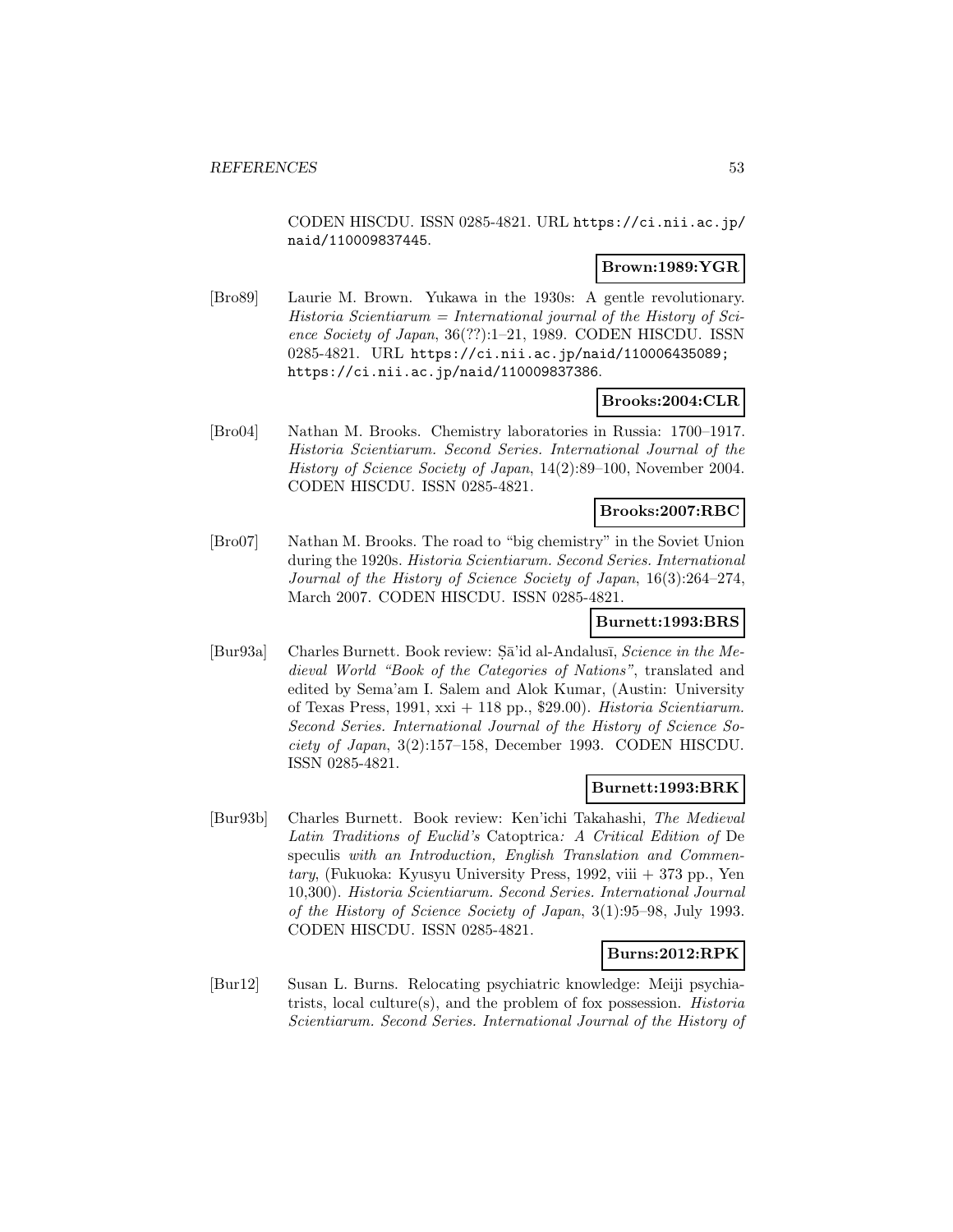Science Society of Japan, 22(2):88–109, December 2012. CODEN HISCDU. ISSN 0285-4821.

# **Chayut:2005:PSR**

[Cha05] Michael Chayut. From the periphery to scientific revolutions. Historia Scientiarum. Second Series. International Journal of the History of Science Society of Japan, 15(1):1–22, July 2005. CODEN HIS-CDU. ISSN 0285-4821.

# **Chemla:1991:TAC**

[Che91] Karine Chemla. Theoretical aspects of the Chinese algorithmic tradition (First to Third Century). Historia Scientiarum = International journal of the History of Science Society of Japan, 42(??):71–94, ???? 1991. CODEN HISCDU. ISSN 0285-4821. URL https://ci.nii.ac.jp/naid/110006435118; https://ci.nii.ac.jp/naid/110009837435.

# **Chemla:1994:DCE**

[Che94] Karine Chemla. Different concepts of equations in The nine chapters on mathematical procedures [four Chinese characters] and in the commentary on it by Liu Hui (3rd century). Historia Scientiarum. Second Series. International Journal of the History of Science Society of Japan, 4(2):113–137, December 1994. CODEN HISCDU. ISSN 0285-4821. Special Issue Mathematics in Asia 1.

# **Chen:2007:GYI**

[Che07] Shou Chen. Gu Yuxiu's ideas of science and scientization in context of saving China. Historia Scientiarum. Second Series. International Journal of the History of Science Society of Japan, 17(2):89–102, December 2007. CODEN HISCDU. ISSN 0285-4821.

### **Chikara:1994:AMT**

[Chi94] Sasaki Chikara. Asian mathematics from traditional to modern. Historia Scientiarum. Second Series. International Journal of the History of Science Society of Japan, 4(2):69–77, December 1994. CODEN HISCDU. ISSN 0285-4821. Special Issue Mathematics in Asia 1.

#### **Christianidis:1996:MPS**

[Chr96] Jean Christianidis. Maxime Planude sur le sens du terme diophantien *plasmatikón*. (French) [Maxime Planude on the meaning of the term diophantine plasmatikón. Historia Scientiarum. Second Series. International Journal of the History of Science Society of Japan, 6(1):37–41, July 1996. CODEN HISCDU. ISSN 0285-4821.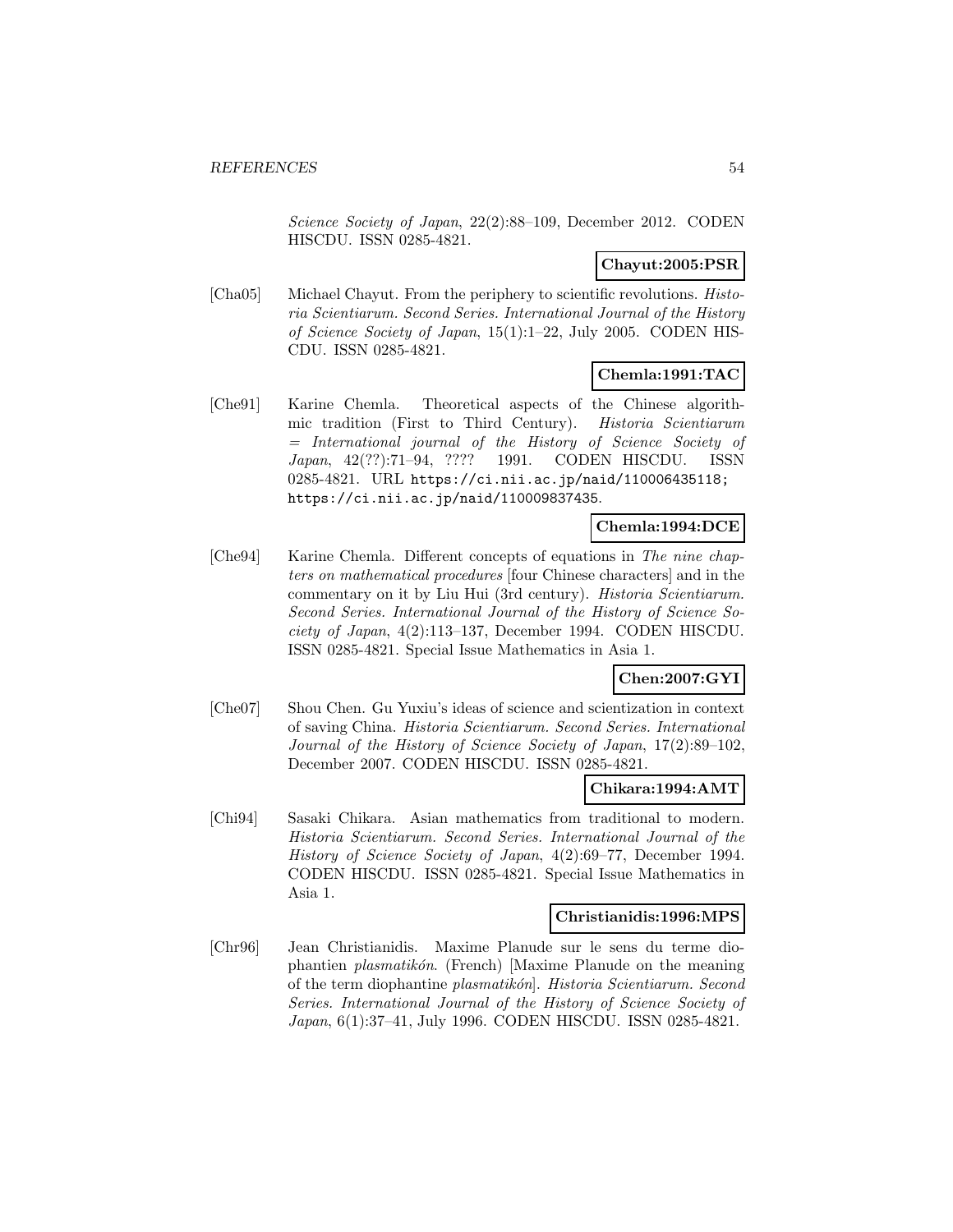# **Chung:2011:AIC**

[Chu11a] Hyung-Min Chung. Agricultural illustrations of 19th century Korea: 'Imwon gyeongjeji' (treatises on management of forest and garden) by Seo Yugu. Historia Scientiarum. Second Series. International Journal of the History of Science Society of Japan, 21(1):42–65, July 2011. CODEN HISCDU. ISSN 0285-4821.

# **Chung:2011:ACG**

[Chu11b] Saehyang Chung. Art, class and gender in Joseon dynasty Korea: representations of lower-class women by the scholar–painter Yun Duseo. Historia Scientiarum. Second Series. International Journal of the History of Science Society of Japan, 21(1):20–42, July 2011. CODEN HISCDU. ISSN 0285-4821.

#### **Carazza:1990:OEN**

[CK90] Bruno Carazza and Helge Kragh. An Oriental in Europe: Nagaoka, Righi, and the state of physics 1910. Historia Scientiarum  $=$  International journal of the History of Science Society of Japan,  $41(??)$ : 37–44, 1990. CODEN HISCDU. ISSN 0285-4821. URL https:// ci.nii.ac.jp/naid/110009837421.

# **Clancey:2002:FKC**

[Cla02] Gregory Clancey. Foreign knowledge: Cultures of Western sciencemaking in Meiji Japan. Historia Scientiarum. Second Series. International Journal of the History of Science Society of Japan, 11(3): 245–260, March 2002. CODEN HISCDU. ISSN 0285-4821.

### **Costabel:1985:DMI**

[Cos85] Pierre Costabel. Descartes et la mathématique de l'infini. (French) [Descartes and the mathematics of infinity]. Historia Scientiarum  $=$  International journal of the History of Science Society of Japan, 29(??):37–49, September 1985. CODEN HISCDU. ISSN 0285-4821. URL https://ci.nii.ac.jp/naid/110009837340. Special Issue, "The Historiography of the History of Mathematics".

### **Crombie:1980:SAR**

[Cro80] A. C. Crombie. Science and the arts in the Renaissance: the search for truth and certainty, old and new. *Historia Scientiarum = Inter*national journal of the History of Science Society of Japan, 18(42): 233–246, 1980. CODEN HISCDU. ISSN 0285-4821.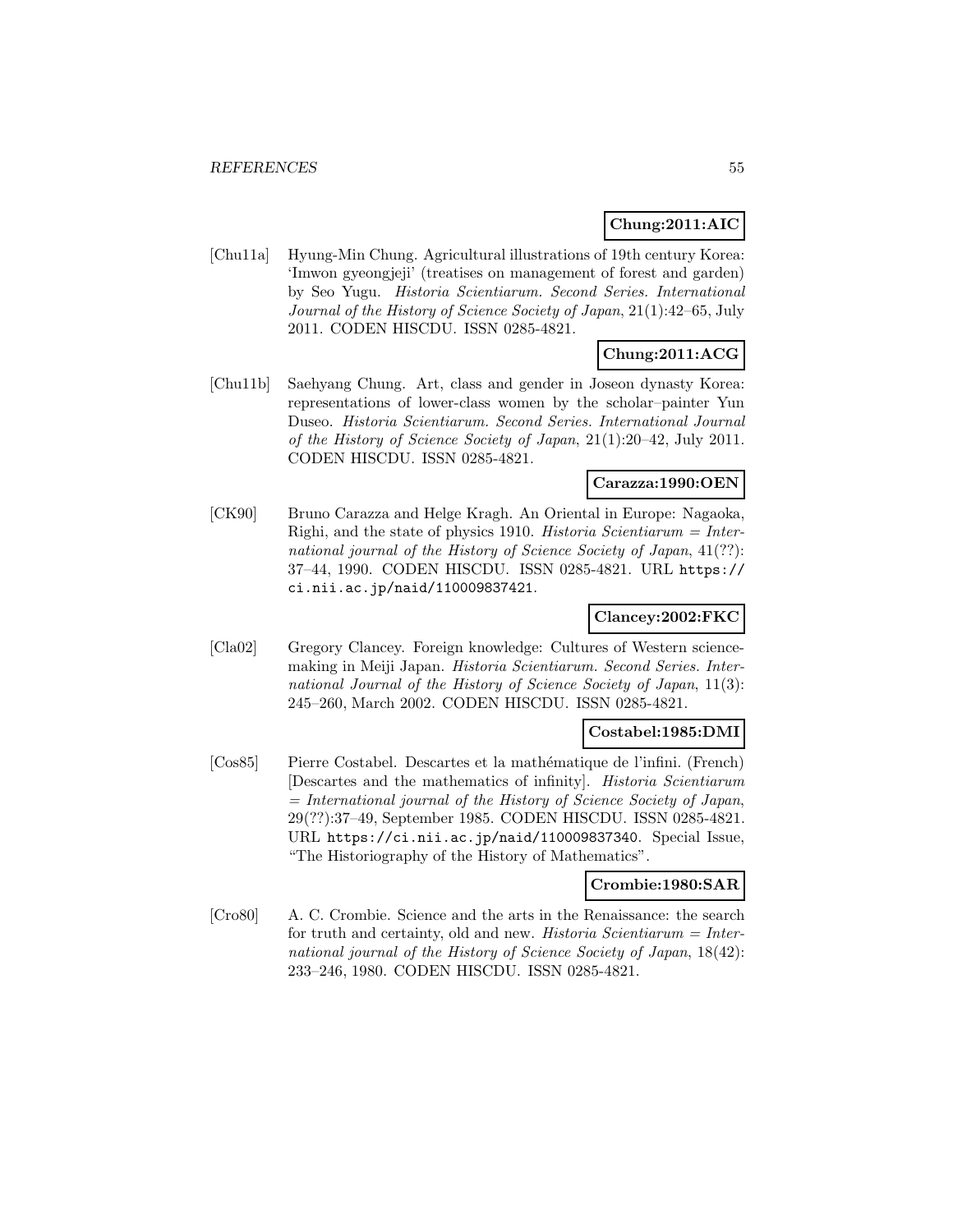# **Daidoji:2018:FCT**

[Dai18] K. Daidoji. The formation of constitutional (Taishitsu) medicine in Early Twentieth-Century Japan: The scrofulous constitution (Senbyoshitsu) and tuberculosis. Historia Scientiarum. Second Series. International Journal of the History of Science Society of Japan, 27 (2):199–217, 2018. CODEN HISCDU. ISSN 0285-4821.

# **Darrigol:1988:ESB**

[Dar88] Olivier Darrigol. Elements of a scientific biography of Tomonaga Sin-itiro. Historia Scientiarum = International journal of the History of Science Society of Japan, 35(??):1–29, 1988. CODEN HISCDU. ISSN 0285-4821. URL https://ci.nii.ac.jp/naid/ 110006435085; https://ci.nii.ac.jp/naid/110009837379.

## **DeMaio:2003:DES**

[De 03] Silvana De Maio. The development of an educational system at the beginning of the Meiji Era: Reference models from Western countries transfer of agricultural technology from imperialist. Historia Scientiarum. Second Series. International Journal of the History of Science Society of Japan, 12(3):183–199, March 2003. CODEN HIS-CDU. ISSN 0285-4821.

# **Dhombres:1985:FMT**

[Dho85] J. Dhombres. French mathematical textbooks from Bézout to Cauchy. Historia  $Scientiarum = International$  journal of the History of Science Society of Japan, 28(??):91–137, March 1985. CODEN HISCDU. ISSN 0285-4821. URL https://ci.nii.ac.jp/naid/ 110009837329.

## **Dhombres:1987:TER**

[Dho87] Jean Dhombres. Sur un texte d'Euler relatif à une équation fonctionnelle: Archaismes, pédagogie, et style d'écriture. (French) [On a text of Euler relating to a functional equation: Archaisms, pedagogy, and writing style. Historia  $Scientiarum = International$  journal of the History of Science Society of Japan, 33(??):77–99, 1987. CODEN HISCDU. ISSN 0285-4821. URL https://ci.nii.ac.jp/naid/ 110006435079; https://ci.nii.ac.jp/naid/110009837369.

### **Dimoia:2009:APA**

[Dim09] John Dimoia. Atoms for power?: The Atomic Energy Research Institute (AERI) and South Korean electrification, (1948–1965). Historia Scientiarum. Second Series. International Journal of the History of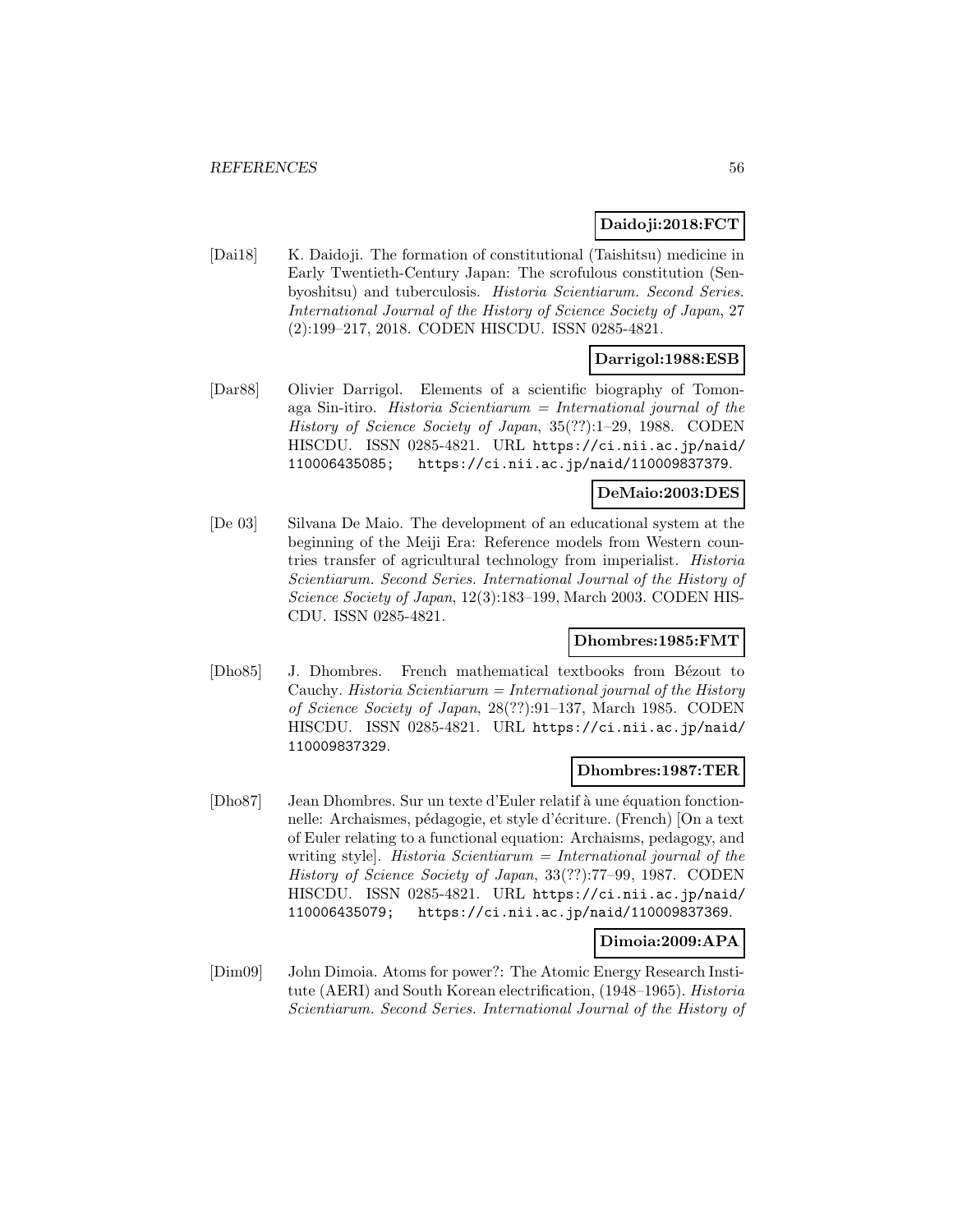Science Society of Japan, 19(2):170–183, December 2009. CODEN HISCDU. ISSN 0285-4821.

### **Dhombres:1988:ERP**

[DP88] J. Dhombres and M. Pensivy. Esprit de rigueur et présentation mathématique au XVIII<sup>ème</sup> siècle: le cas d'une démonstration d'Aepinus. (French) [Spirit of rigor and mathematical presentation in the Eighteenth Century: the case of a demonstration of Aepinus]. Historia Scientiarum = International journal of the History of Science Society of Japan, 34(??):21–42, 1988. CODEN HISCDU. ISSN 0285-4821. URL https://ci.nii.ac.jp/naid/110006435082; https://ci.nii.ac.jp/naid/110009837374.

#### **Ducheyne:2007:HUT**

[Duc07] Steffen Ducheyne. Huygens's understanding of trajectory: via media between Galileo and Newton. Historia Scientiarum. Second Series. International Journal of the History of Science Society of Japan, 17 (1):1–19, July 2007. CODEN HISCDU. ISSN 0285-4821.

# **Euler:1987:RPM**

[Eul87] L. Euler. Un remarquable perfectionnement de la méthode inverse des tangentes. (French) [A remarkable improvement of the inverse method of tangents]. Historia Scientiarum = International journal of the History of Science Society of Japan, 33(??):100–123, 1987. CODEN HISCDU. ISSN 0285-4821. URL https://ci.nii.ac.jp/ naid/110009837370.

## **Ezawa:2001:OTT**

[Eza01] Hiroshi Ezawa. Obituary: Takehiko Takabayashi (1919–1999). Historia Scientiarum. Second Series. International Journal of the History of Science Society of Japan, 10(3):286–304, March 2001. CO-DEN HISCDU. ISSN 0285-4821.

### **Fares:1995:AAM**

[Far95] Nicolas Farès. Aspects analytiques dans la mathématique de Sharaf al-Dīn al-Tūsī. (French) [Analytical aspects in the mathematics of Sharaf al-Dīn al-Tūsī]. Historia Scientiarum. Second Series. International Journal of the History of Science Society of Japan, 5(1): 39–55, June 1995. CODEN HISCDU. ISSN 0285-4821.

# **Feng:2012:YAB**

[FH12] Danyang Feng and Takehiko Hashimoto. Yokkaichi asthma and building the system of certification of pollution-related patients in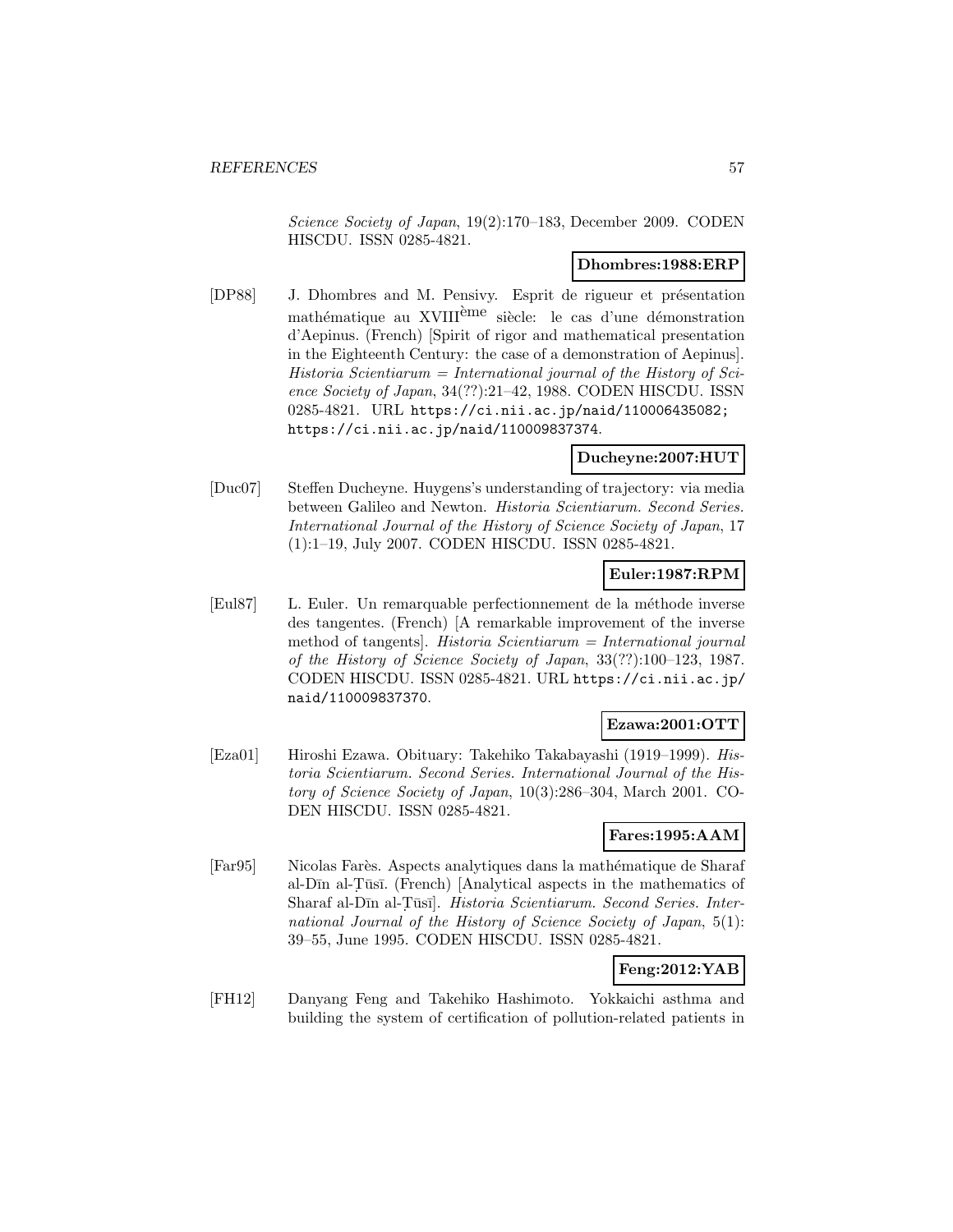the 1960s. Historia Scientiarum. Second Series. International Journal of the History of Science Society of Japan, 21(3):211–227, March 2012. CODEN HISCDU. ISSN 0285-4821.

# **Freire:1997:QCM**

[Fre97] Olival Freire, Jr. Quantum controversy and Marxism. Historia Scientiarum. Second Series. International Journal of the History of Science Society of Japan, 7(2):137–152, December 1997. CODEN HIS-CDU. ISSN 0285-4821. Special Issue: History of Physical Research in Modern Japan.

# **Freire:2001:SPP**

[Fre01] Olival Freire, Jr. Science, philosophy and politics in the fifties: on the Max Born's unpublished paper entitled "Dialectical materialism and modern physics". Historia Scientiarum. Second Series. International Journal of the History of Science Society of Japan, 10(3):248–254, March 2001. CODEN HISCDU. ISSN 0285-4821.

# **Fujisaki:1982:PDT**

[Fuj82] Chiyoko Fujisaki. P. Drude's theory of dispersion of light and atomic model (1900–1913). Historia Scientiarum = International journal of the History of Science Society of Japan, 22(??):19–67, 1982. CODEN HISCDU. ISSN 0285-4821. URL https://ci.nii.ac.jp/naid/ 110009837275.

# **Fujisaki:1983:DKD**

[Fuj83a] Chiyoko Fujisaki. From Deslandres to Kratzer (I): Development of the understanding of the origin of infrared band spectra (1880– 1913). Historia Scientiarum = International journal of the History of Science Society of Japan, 24(??):53–75, March 1983. CODEN HISCDU. ISSN 0285-4821. URL https://ci.nii.ac.jp/naid/ 110009837298.

# **Fujisaki:1983:DKI**

[Fuj83b] Chiyoko Fujisaki. From Deslandres to Kratzer (II): Development of the understanding of the origin of infrared band spectra (1913– 1920). Historia Scientiarum = International journal of the History of Science Society of Japan, 25(??):57–86, September 1983. CODEN HISCDU. ISSN 0285-4821. URL https://ci.nii.ac.jp/naid/ 110009837443.

# **Fujii:1988:BRK**

[Fuj88] Kiyohisa Fujii. Book review: Kozo Hirota, Meiji no Kagakusha (Japanese Chemists in the Meiji Era), 1988, 230 pp., Yen 1,400,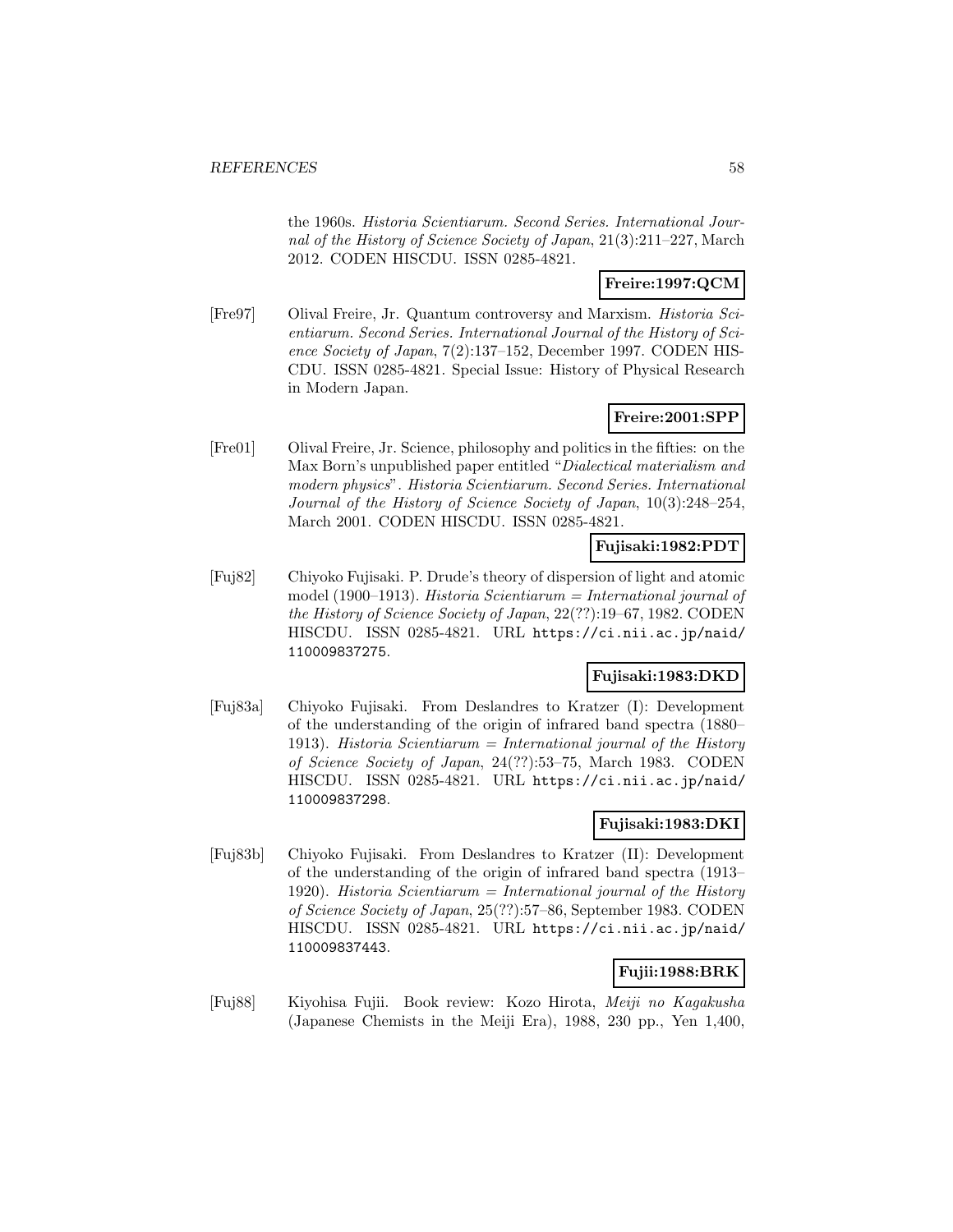Tokyo Kagaku Dojin, Tokyo. Historia Scientiarum = International journal of the History of Science Society of Japan, 35(??):94–95, 1988. CODEN HISCDU. ISSN 0285-4821. URL https://ci.nii. ac.jp/naid/110009837385.

# **Fujisaki:1991:RHD**

[Fuj91] Chiyoko Fujisaki. The role of T. Heurlinger in the development of modern visible molecular spectroscopy. Historia Scientiarum. Second Series. International Journal of the History of Science Society of Japan, 1(2):133–162, December 1991. CODEN HISCDU. ISSN 0285-4821.

# **Fujioka:2016:JLA**

[Fuj16] Tsuyoshi Fujioka. Japanese Lysenkoists after Lysenko's downfall. Historia Scientiarum. Second Series. International Journal of the History of Science Society of Japan, 26(1):15–24, March 2016. CO-DEN HISCDU. ISSN 0285-4821.

## **Fumihiko:1989:BRS**

[Fum89] Satofuka Fumihiko. Book review: Sociology of the Sciences Yearbook 1987 'The Social Direction of the Public Sciences', Edited by Stuart Blume, Joske Bunders, Loet Leydesdorff and Richard Whitley, D. Reidel Publishing Company. Historia Scientiarum = International journal of the History of Science Society of Japan, 38(??):73–74, 1989. CODEN HISCDU. ISSN 0285-4821. URL https://ci.nii. ac.jp/naid/110009837409.

# **Fumihiko:2002:MAH**

[Fum02] Tochinai Fumihiko. The methodological aspect of the "historicity of controversies" in the Japanese geological community after World War II: The change of attitude to physicochemical methods before and after the War. Historia Scientiarum. Second Series. International Journal of the History of Science Society of Japan, 12(1): 59–73, July 2002. CODEN HISCDU. ISSN 0285-4821.

# **Furukawa:1982:HSE**

[Fur82] Yasu Furukawa. Hermann Staudinger and the emergence of the macromolecular concept. Historia  $Scientiarum = International$  journal of the History of Science Society of Japan, 22(??):1–18, 1982. CODEN HISCDU. ISSN 0285-4821. URL https://ci.nii.ac.jp/ naid/110009837274.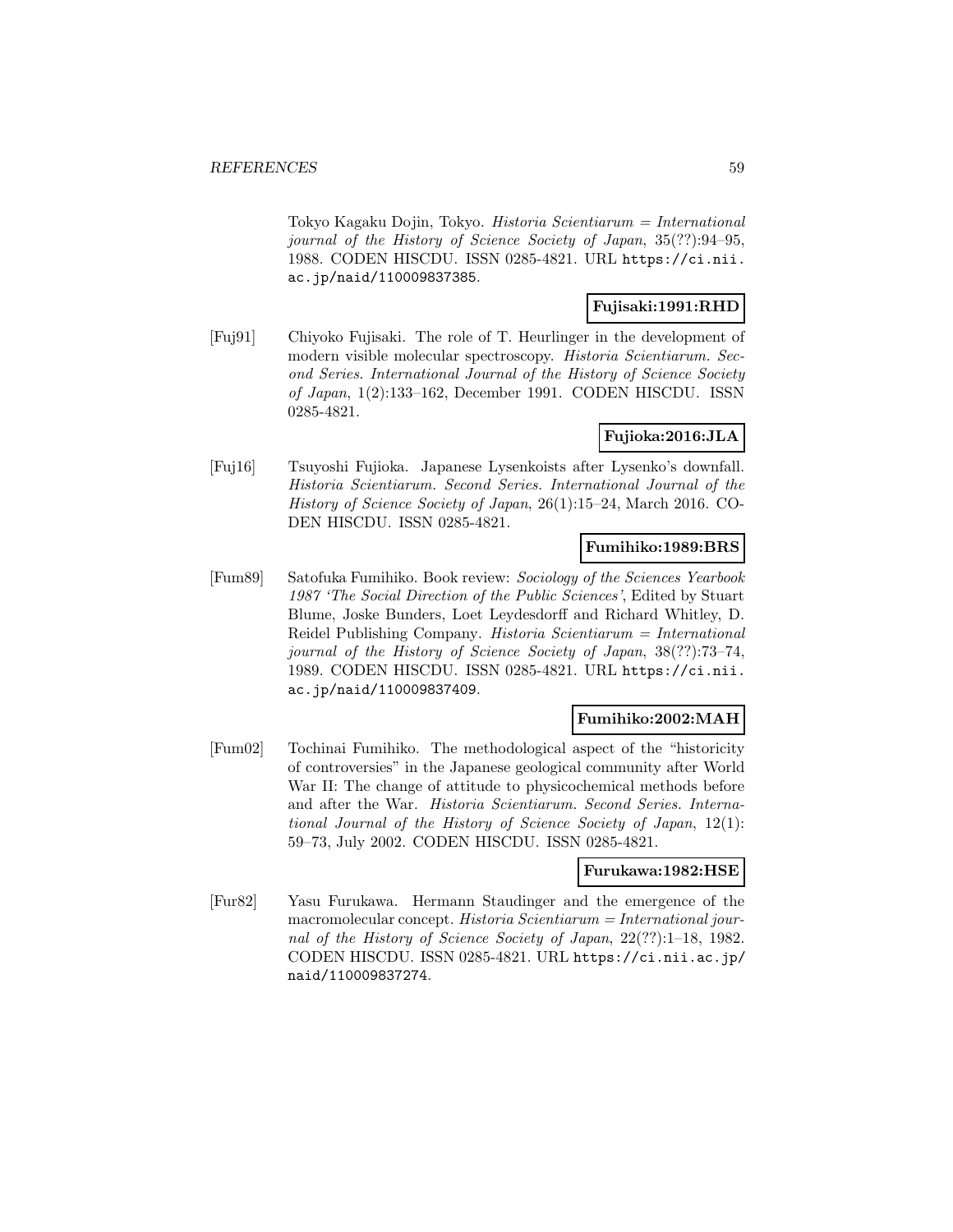#### **Furukawa:1996:CHH**

[Fur96] Yasu Furukawa. From chemistry to history: Historians of chemistry and their community in Japan. Historia Scientiarum. Second Series. International Journal of the History of Science Society of Japan, 6 (2):87–108, December 1996. CODEN HISCDU. ISSN 0285-4821. Special Issue: Historical Studies of Sciences in Modern Japan.

# **Furukawa:1997:BRM**

[Fur97] Yasu Furukawa. Book review: Mary Jo Nye, Before Big Science: The Pursuit of Modern Chemistry and Physics, 1800–1940 (London: Prentice Hall, 1996). Historia Scientiarum. Second Series. International Journal of the History of Science Society of Japan, 7 (1):65–66, June 1997. CODEN HISCDU. ISSN 0285-4821.

## **Furukawa:1998:BRM**

[Fur98] Yasu Furukawa. Book review: Masanori Kaji, Mendeleev no  $Sh\bar{u}kiritsu$  Hakken (Mendeleev's Discovery of the Periodic Law) (Sapporo: Hokkaido University Press, 1997). Historia Scientiarum. Second Series. International Journal of the History of Science Society of Japan, 8(2):203–205, December 1998. CODEN HISCDU. ISSN 0285-4821.

# **Furukawa:2007:IGD**

[Fur07] Yasu Furukawa. Introduction: Globalization and diversity in chemical sciences. Historia Scientiarum. Second Series. International Journal of the History of Science Society of Japan, 16(3):221–223, March 2007. CODEN HISCDU. ISSN 0285-4821.

#### **Gavroglu:1986:REF**

[Gav86] K. Gavroglu. Recent evidence and further comments on parity violation. Historia Scientiarum = International journal of the History of Science Society of Japan, 31(??):115–123, September 1986. CODEN HISCDU. ISSN 0285-4821. URL https://ci.nii.ac.jp/naid/ 110006435076; https://ci.nii.ac.jp/naid/110009837357.

#### **Gerovitch:2013:PWF**

[Ger13] Slava Gerovitch. Parallel worlds: Formal structures and informal mechanisms of postwar Soviet mathematics. Historia Scientiarum. Second Series. International Journal of the History of Science Soci $ety of Japan, 22(3):181-200, March 2013. CODEN HISCDU. ISSN$ 0285-4821.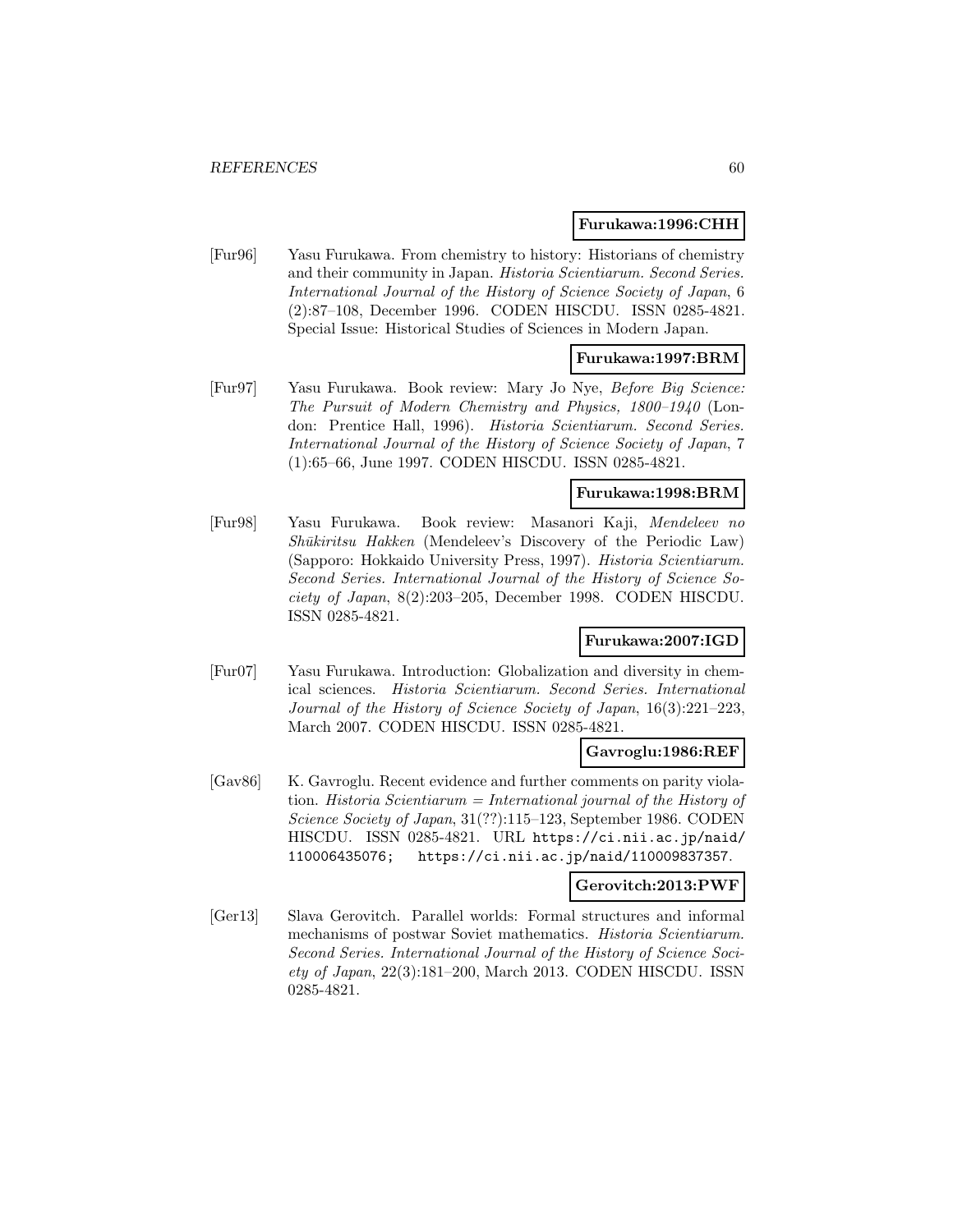#### **Grattan-Guinness:2001:MMA**

[GG01] Ivor Grattan-Guinness. Manifestations of mathematics in and around the Christianities: some examples and issues. Historia Scientiarum. Second Series. International Journal of the History of Science Society of Japan, 11(1):48–85, July 2001. CODEN HISCDU. ISSN 0285-4821.

# **Goto:1994:BRY**

[Got94] Kunio Gotō. Book review: Yōitsu Kondō (edited by Chikara Sasaki),  $S\bar{u}gakushi Chosakush\bar{u}$  (Collected Works on History of Mathematics), 5 vols. (Tokyo: Nihon Hyoronsha, 1994). Historia Scientiarum. Second Series. International Journal of the History of Science Society of Japan, 4(2):175–178, December 1994. CODEN HISCDU. ISSN 0285-4821. Special Issue Mathematics in Asia 1.

# **Goto:2000:DEQ**

[Got00a] Kunio Goto. Discovery of energy quanta and development of early quantum theory. Historia Scientiarum. Second Series. International Journal of the History of Science Society of Japan, 10(2):105–111, November 2000. CODEN HISCDU. ISSN 0285-4821. Historia Sci. (2) **10** (2000), no. 2.

# **Goto:2000:EQC**

[Got00b] Kunio Goto. Einstein's quantum conditions in early quantum theory. Historia Scientiarum. Second Series. International Journal of the History of Science Society of Japan, 10(2):148–155, November 2000. CODEN HISCDU. ISSN 0285-4821. Discovery of energy quanta and development of early quantum theory.

# **Gold:1991:HUS**

[GP91] David Gold and David Pingree. A hitherto unknown Sanskrit work concerning Mādhava's derivation of the power series for sine and cosine. Historia Scientiarum = International journal of the History of Science Society of Japan, 42(??):49–64, ???? 1991. CODEN HISCDU. ISSN 0285-4821. URL https://ci.nii.ac.jp/naid/ 110006435116; https://ci.nii.ac.jp/naid/110009837433.

# **Guitard:1986:QIP**

[Gui86] Thierry Guitard. La querelle des infiniment petits a l'Ecole Poly- ´ technique au  $XIX<sup>e</sup>$  siècle. (French) [The quarrel over the infinitely small at the Polytechnical School in the 19th Century]. Historia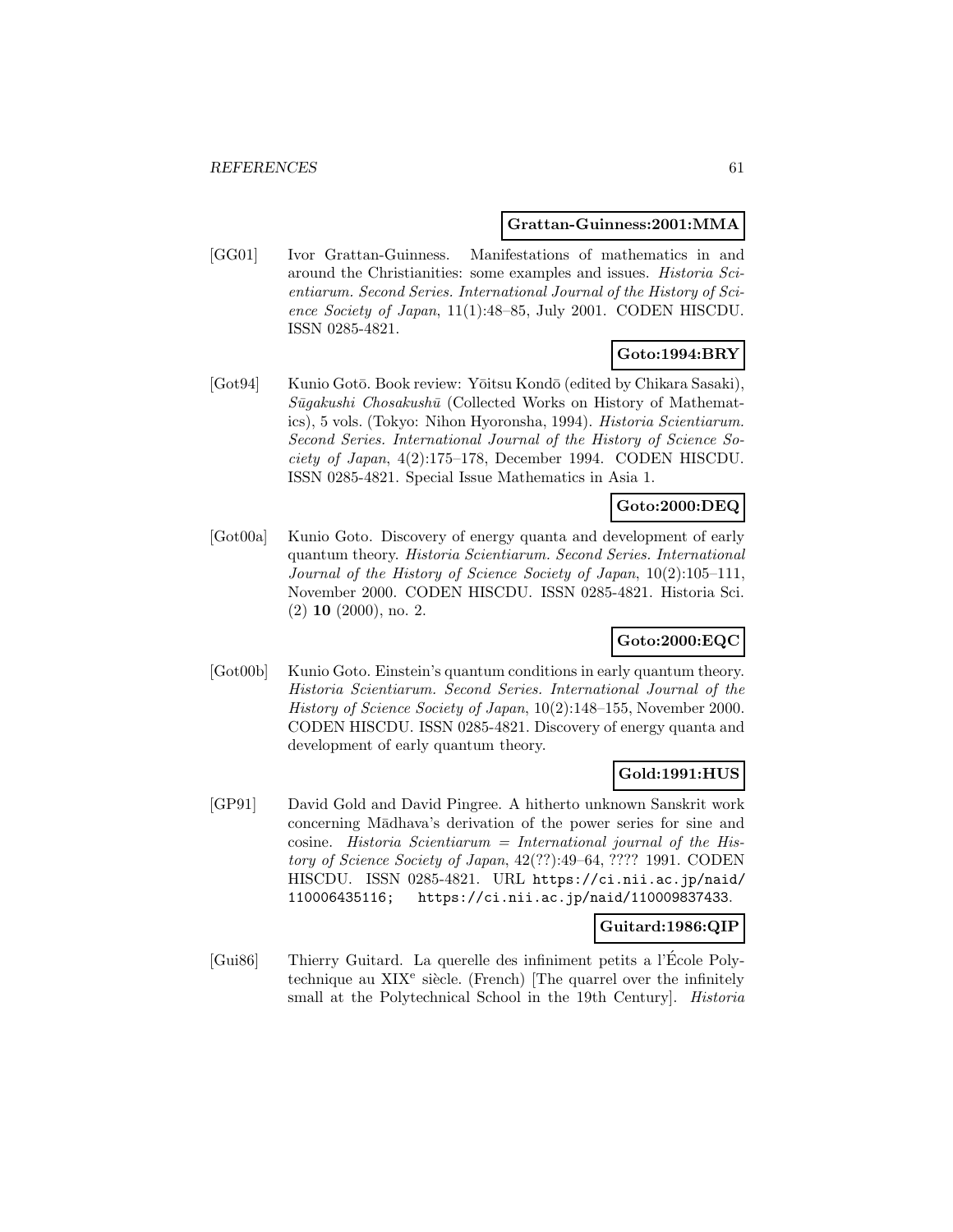$Scientiarum = International journal of the History of Science So$ ciety of Japan, 30(??):1–61, March 1986. CODEN HISCDU. ISSN 0285-4821. URL https://ci.nii.ac.jp/naid/110006435068; https://ci.nii.ac.jp/naid/110009837347.

# **Gupta:1991:VSA**

[Gup91] Radha Charan Gupta. On the volume of a sphere in Ancient India. Historia Scientiarum = International journal of the History of Science Society of Japan, 42(??):33–44, ???? 1991. CODEN HISCDU. ISSN 0285-4821. URL https://ci.nii.ac.jp/naid/ 110006435114; https://ci.nii.ac.jp/naid/110009837431.

# **Hakata:1990:DPA**

[Hak90] Toshio Hakata. The diplomatic policy of Accademia dei Lincei and its cultural background. Historia Scientiarum = International journal of the History of Science Society of Japan, 39(??): 1–14, 1990. CODEN HISCDU. ISSN 0285-4821. URL https:/ /ci.nii.ac.jp/naid/110006435103; https://ci.nii.ac.jp/ naid/110009837411.

# **Hammers:2011:PEQ**

[Ham11] Roslyn Lee Hammers. Perspectives in Early Qing-Dynasty Pictures of tilling and weaving and pictures of cotton. Historia Scientiarum. Second Series. International Journal of the History of Science Society of Japan,  $21(1):3-19$ , July  $2011$ . CODEN HISCDU. ISSN 0285-4821.

# **Han:2015:CLA**

[Han15] Qi Han. Chinese Literati's attitudes toward Western science: Transition from the Late Kangxi period to the Mid-Qianlong period. Historia Scientiarum. Second Series. International Journal of the History of Science Society of Japan, 24(2):76–87, February 2015. CODEN HISCDU. ISSN 0285-4821.

# **Hara:1982:BRS**

[Har82] Kokiti Hara. Book review: Studies on Christiaan Huygens, Invited papers from the symposium on the life and work of Christiaan Huygens, Amsterdam, 22–25 August 1979, Edited by H. J. M. Bos, M. J. S. Rudwick, H. A. M. Snelders, R. P. W. Visser. Swets & Zeitlinger B.V. Lisse, 1980,  $v + 321$  pp. Historia Scientiarum = International journal of the History of Science Society of Japan, 22(??):123–130, 1982. CODEN HISCDU. ISSN 0285-4821. URL https://ci.nii. ac.jp/naid/110009837280.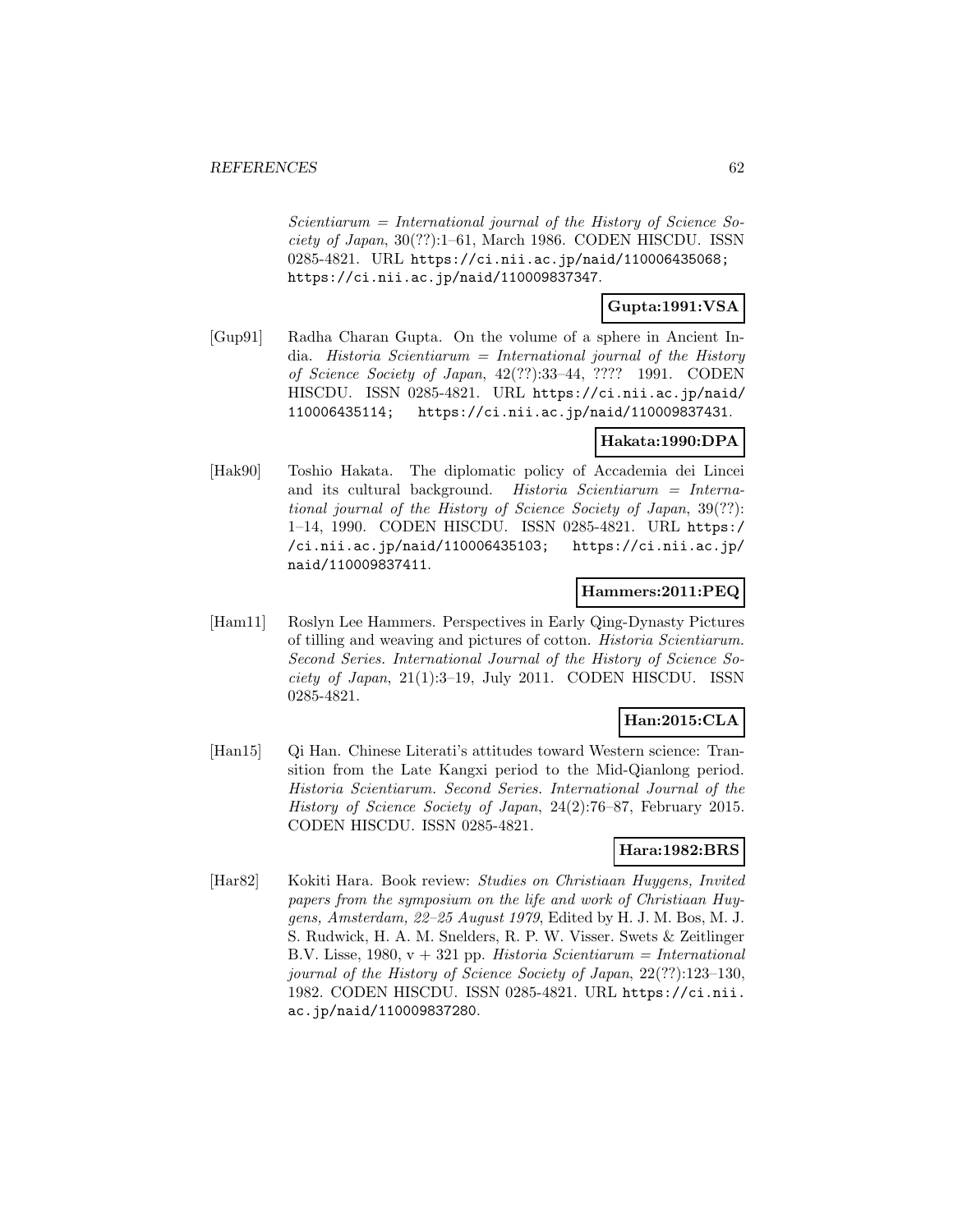### **Hara:1984:NOEa**

[Har84a] Kokiti Hara. Nouvelles observations sur les Écrits mathématiques de Pascal. (French) [New observations on the mathematical writings of Pascal]. Historia Scientiarum = International journal of the History of Science Society of Japan, 26(??):1–17, March 1984. CODEN HISCDU. ISSN 0285-4821. URL https://ci.nii.ac.jp/naid/ 110009837306.

# **Hara:1984:NOEb**

[Har84b] Kokiti Hara. Nouvelles observations sur les Écrits mathématiques de Pascal (II). (French) [New observations on the mathematical writings of Pascal  $(II)$ . Historia Scientiarum = International journal of the History of Science Society of Japan, 27(??):11–25, September 1984. CODEN HISCDU. ISSN 0285-4821. URL https://ci.nii. ac.jp/naid/110009837317.

# **Hara:1985:CDD**

[Har85] Kokiti Hara. Comment Descartes a-t-il découvert ses ovales?. (French) [how did Descartes discover his ovals?]. Historia Scientiarum = International journal of the History of Science Society of Japan,  $29(??):51–82$ , September 1985. CODEN HIS-CDU. ISSN 0285-4821. URL https://ci.nii.ac.jp/naid/ 110009837341. Special Issue, "The Historiography of the History of Mathematics".

# **Hara:1987:NKN**

[Har87a] K. Hara. Necrologie: Koshiro Nakamura (1901–1986). (French) [Obituary: Koshiro Nakamura (1901–1986)]. Historia Scientiarum  $=$  International journal of the History of Science Society of Japan, 32(??):147–150, 1987. CODEN HISCDU. ISSN 0285-4821. URL https://ci.nii.ac.jp/naid/110009837363.

# **Hara:1987:BRC**

[Har87b] Kokiti Hara. Book review: Correspondance du P. Marin Mersenne, religieux minime, commencée par Paul Tannery, publiée et annotée par Cornelis de Waard et Armand Beaulieu, Editions du Centre Na- ´ tional de la Recherche Scientifique, Tome XV, 1983, pièces limin. et 670p., et t. XVI, 1986, pièces limin. et 592 p.,  $23.5cm \times 18.5cm$ . Historia Scientiarum = International journal of the History of Science Society of Japan, 33(??):125–128, 1987. CODEN HISCDU. ISSN 0285-4821. URL https://ci.nii.ac.jp/naid/110009837371.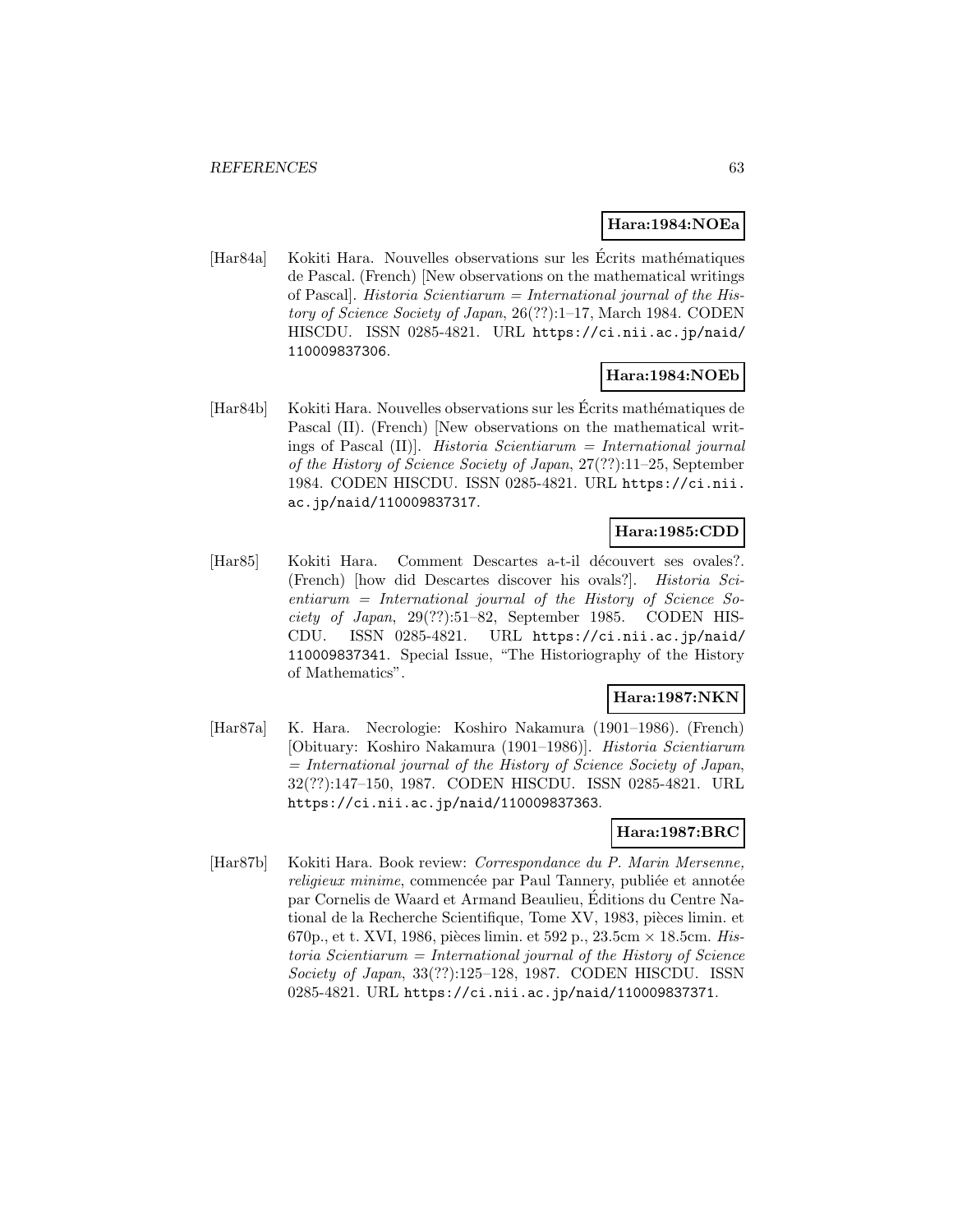## **Hara:1992:QOGb**

[Har92a] Kokiti Hara. Quelques ouvrages de géométrie more veterum de Roberval. I. (French) [Some more veterum geometry works from Roberval. I]. Historia Scientiarum. Second Series. International Journal of the History of Science Society of Japan, 2(1):13–44, June 1992. CODEN HISCDU. ISSN 0285-4821. With unpublished paper, "Quaedam ad librum quintum elementorum Euclidis", by Gilles Personne de Roberval.

# **Hara:1992:QOGa**

[Har92b] Kokiti Hara. Quelques ouvrages de géométrie more veterum de Roberval. II. (French) [Some more veterum geometry works from Roberval. II]. Historia Scientiarum. Second Series. International Journal of the History of Science Society of Japan, 2(2):109–117, December 1992. CODEN HISCDU. ISSN 0285-4821.

# **Hassan:1980:SOH**

[Has80] Ahmad Y. Hassan. Some obstacles hindering the advance of science and technology in the Arab countries. Historia Scientiarum =  $In$ ternational journal of the History of Science Society of Japan, 19 (??):31–46, 1980. CODEN HISCDU. ISSN 0285-4821. URL https: //ci.nii.ac.jp/naid/110009837245.

# **Hashimoto:1983:AVB**

[Has83] Takehiko Hashimoto. Ampère vs. Biot: Two mathematizing routes to electromagnetic theory. Historia Scientiarum = International journal of the History of Science Society of Japan, 24(??):29–51, March 1983. CODEN HISCDU. ISSN 0285-4821. URL https:// ci.nii.ac.jp/naid/110009837297.

### **Hashimoto:1989:HDI**

[Has89] Takehiko Hashimoto. Huygens, dioptrics, and the improvement of the telescope. Historia Scientiarum  $=$  International journal of the History of Science Society of Japan, 37(??):51–90, 1989. CODEN HISCDU. ISSN 0285-4821. URL https://ci.nii.ac.jp/naid/ 110006435098; https://ci.nii.ac.jp/naid/110009837398.

### **Hashimoto:1991:BRM**

[Has91] Keizo Hashimoto. A mathematical outcome of the strong tradition of French Sinology; Catherine Jami, Les méthodes rapides pour la trigonométrie et le rapport précis du cercle  $(1774)$ : tradition chinois et apport occidental en mathématiques, Mémoires de l'Institut des Hautes Etudes Chinoises, vol. XXXII, Collège de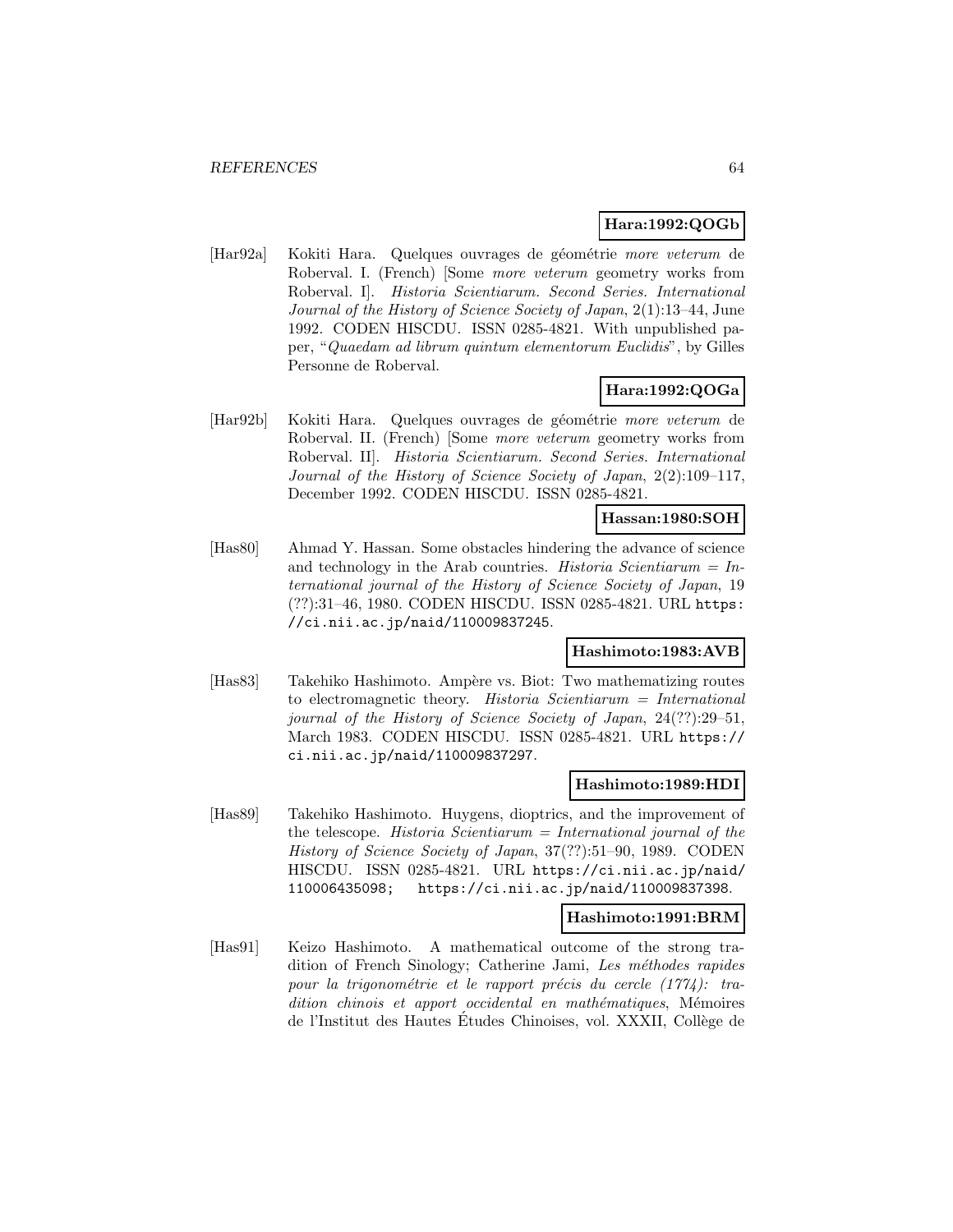France, 1990. Historia Scientiarum = International journal of the History of Science Society of Japan, 42(??):111–114, ???? 1991. CODEN HISCDU. ISSN 0285-4821. URL https://ci.nii.ac.jp/ naid/110009837437.

#### **Hashimoto:1992:BRS**

[Has92a] Keizo Hashimoto. Book review: Scientific Revolution in the Context of Astronomical Transformation: René Taton & Curtis Wilson (eds.), Planetary Astronomy from the Renaissance to the Rise of Astrophysics: Tycho Brahe to Newton (The General History of Astronomy, Vol. 2, Part A). Historia Scientiarum. Second Series. International Journal of the History of Science Society of Japan, 1 (3):163–172, March 1992. CODEN HISCDU. ISSN 0285-4821.

# **Hashimoto:1992:BRK**

[Has92b] Takehiko Hashimoto. Book review: Kimiyo Koyanagi, Pasukaru: Chokkan kara Dantei made: Butsuri Ronbun Kansei madeno Dotei (Pascal: From Intuition to Affirmation — The Process of Completing Physics Treatises) (Nagoya: Nagoya University Press, 1992). Historia Scientiarum. Second Series. International Journal of the History of Science Society of Japan, 2(2):159–160, December 1992. CODEN HISCDU. ISSN 0285-4821.

# **Hashimoto:1994:GCE**

[Has94] Takehiko Hashimoto. Graphical calculation and early aeronautical engineers. Historia Scientiarum. Second Series. International Journal of the History of Science Society of Japan, 3(3):159–183, March 1994. CODEN HISCDU. ISSN 0285-4821.

### **Hashimoto:1995:OJN**

[Has95] Keizo Hashimoto. Obituary: Joseph Needham (1900–1995). Historia Scientiarum. Second Series. International Journal of the History of Science Society of Japan, 5(2):215–219, November 1995. CODEN HISCDU. ISSN 0285-4821. Special Issue: History of Technology in Japan.

### **Hashimoto:1998:BRM**

[Has98a] Takehiko Hashimoto. Book review: Masao Watanabe, Science and Cultural Exchange in Modern History: Japan and the West (Tokyo: Hokusen-sha, 1997). xi + 406 pp. Yen14,000. ISBN 4-938424-73- 8. Historia Scientiarum. Second Series. International Journal of the History of Science Society of Japan, 7(3):247–250, March 1998. CODEN HISCDU. ISSN 0285-4821.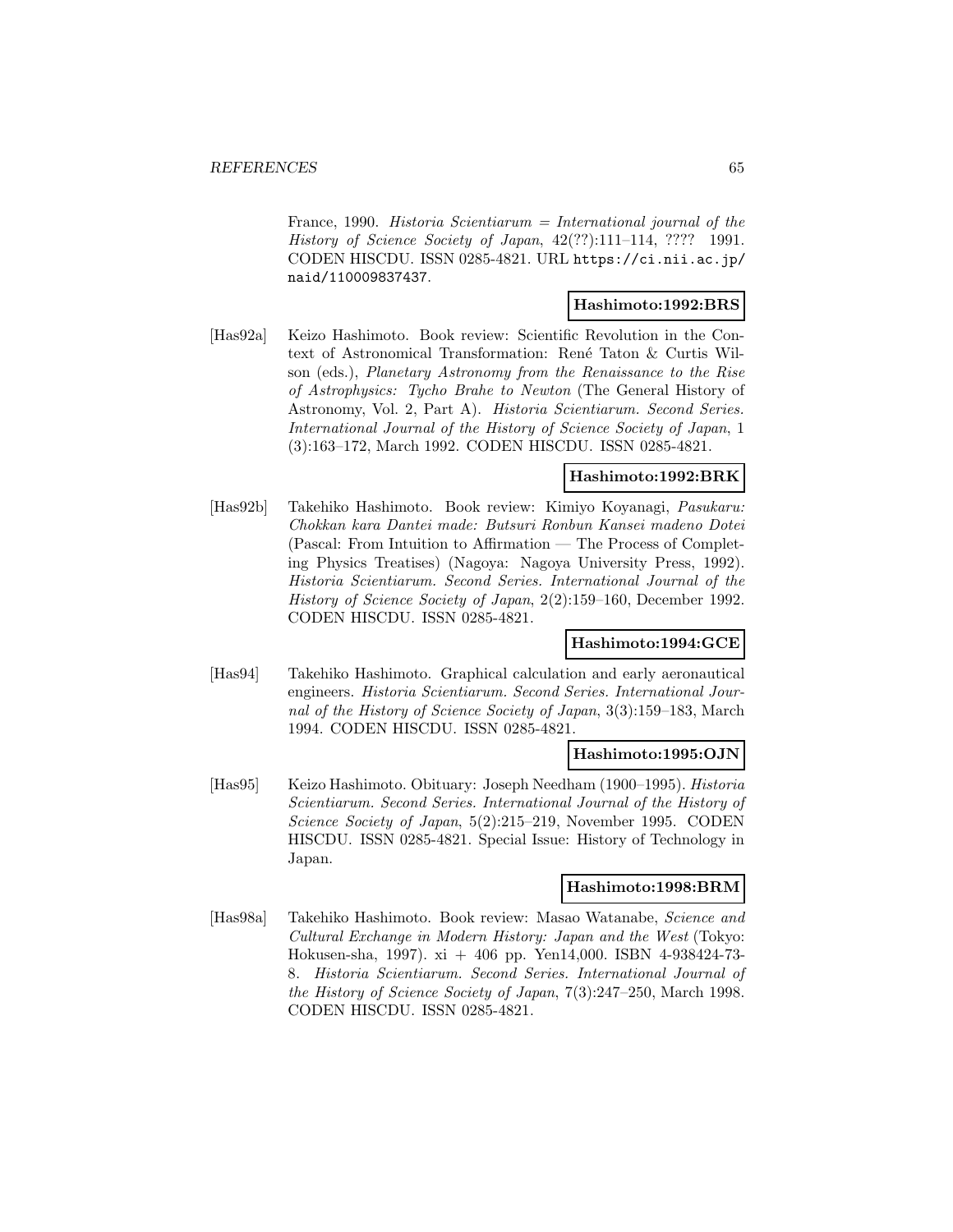#### **Hashimoto:1998:SAR**

[Has98b] Takehiko Hashimoto. Science after 1940: Recent historical researches and issues on postwar American science and technology. Historia Scientiarum. Second Series. International Journal of the History of Science Society of Japan, 8(1):87–96, August 1998. CO-DEN HISCDU. ISSN 0285-4821.

# **Hashimoto:1999:BRY**

[Has99] Takehiko Hashimoto. Book review: Yasu Furukawa, Inventing Polymer Science: Staudinger, Carothers, and the Emergence of Molecular Chemistry (Philadelphia: University of Pennsylvania Press, 1998). Historia Scientiarum. Second Series. International Journal of the History of Science Society of Japan, 9(1):121–??, July 1999. CODEN HISCDU. ISSN 0285-4821.

#### **Hashimoto:2001:PDK**

[Has01] Keizo Hashimoto. Obituary: Professor Dr. Kiyosi Yabuuti (12/02/1906–02/06/2000). Historia Scientiarum. Second Series. International Journal of the History of Science Society of Japan, 10 (3):305–309, March 2001. CODEN HISCDU. ISSN 0285-4821.

# **Hashimoto:2002:BRI**

[Has02a] Takehiko Hashimoto. Book review: Ian Inkster and Fumihiko Satofuka, eds., Culture and Technology in Modern Japan. Historia Scientiarum. Second Series. International Journal of the History of Science Society of Japan, 11(3):268–270, March 2002. CODEN HIS-CDU. ISSN 0285-4821.

## **Hashimoto:2002:CSP**

[Has02b] Takehiko Hashimoto. The contest over the standard: The project of the transpacific flight and aeronautical research in Interwar Japan. Historia Scientiarum. Second Series. International Journal of the History of Science Society of Japan, 11(3):226–244, March 2002. CODEN HISCDU. ISSN 0285-4821.

### **Hashimoto:2007:BRY**

[Has07a] Takehiko Hashimoto. Book review: Yasushi Sato, NASA o Kizuita Hito to Gijutsu (NASA and Its Engineering Cultures: Human Qualities in Grand System Building), 2007. Historia Scientiarum. Second Series. International Journal of the History of Science Society of Japan, 17(2):155–157, December 2007. CODEN HISCDU. ISSN 0285-4821.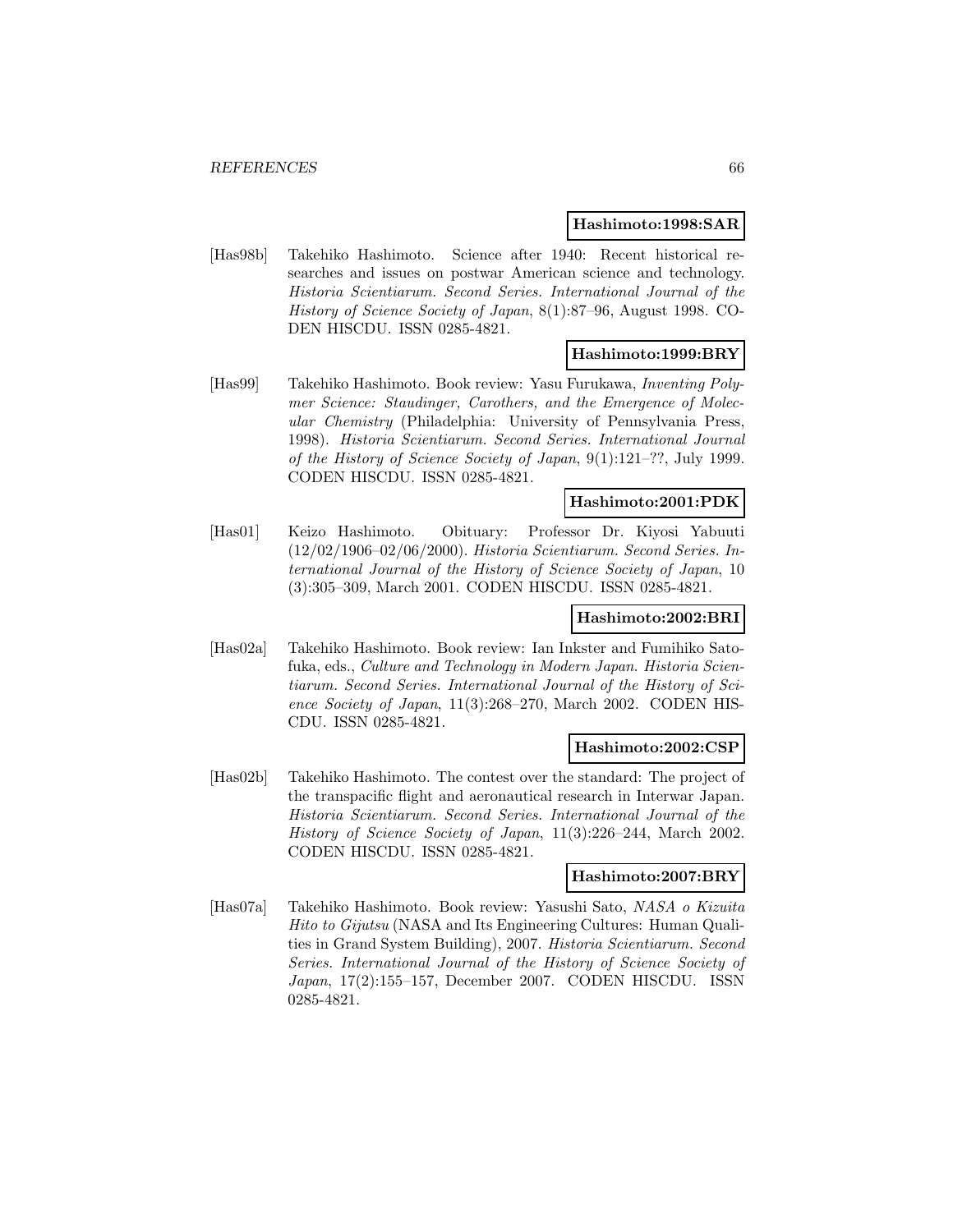#### **Hashimoto:2007:LBS**

[Has07b] Takehiko Hashimoto. Leonard Bairstow as a scientific middleman: Early aerodynamic research on airplane stability in Britain, 1909– 1920. Historia Scientiarum. Second Series. International Journal of the History of Science Society of Japan, 17(2):103–120, December 2007. CODEN HISCDU. ISSN 0285-4821.

#### **Hashimoto:2008:BRF**

[Has08] Takehiko Hashimoto. Book review: Francesca Bray, Vera Dorofeeva-Lichtmann, and George Métailié, eds., Graphics and Text in the Production of Technical Knowledge in China: The Warp and the Weft, 2007. Historia Scientiarum. Second Series. International Journal of the History of Science Society of Japan, 17(3):253–255, March 2008. CODEN HISCDU. ISSN 0285-4821.

#### **Hashimoto:2010:BRL**

[Has10a] Takehiko Hashimoto. Book review: Luís Saraiva, and Catherine Jami, eds., The Jesuits, the Padroado and East Asian Science  $(1552-1773)$ , (London: World Scientific, 2008), xiii  $+$  229 pp. Historia Scientiarum. Second Series. International Journal of the History of Science Society of Japan, 20(1):57–60, July 2010. CODEN HIS-CDU. ISSN 0285-4821.

## **Hashimoto:2010:HFD**

[Has10b] Takehiko Hashimoto. "How far do experiments on models represent experiments on full sized machines?": The examination and dispute on the reliability of the wind tunnels in Britain, 1909–1917. Historia Scientiarum. Second Series. International Journal of the History of Science Society of Japan, 20(2):96–122, December 2010. CODEN HISCDU. ISSN 0285-4821.

### **Hashimoto:2010:ISI**

[Has10c] Takehiko Hashimoto. Introduction: Special issue: Historical studies on scientific experiments and instruments. Historia Scientiarum. Second Series. International Journal of the History of Science Society of Japan, 20(2):61–62, December 2010. CODEN HISCDU. ISSN 0285-4821.

### **Hashimoto:2011:I**

[Has11] Takehiko Hashimoto. Introduction. Historia Scientiarum. Second Series. International Journal of the History of Science Society of Japan, 20(3):165–166, March 2011. CODEN HISCDU. ISSN 0285- 4821.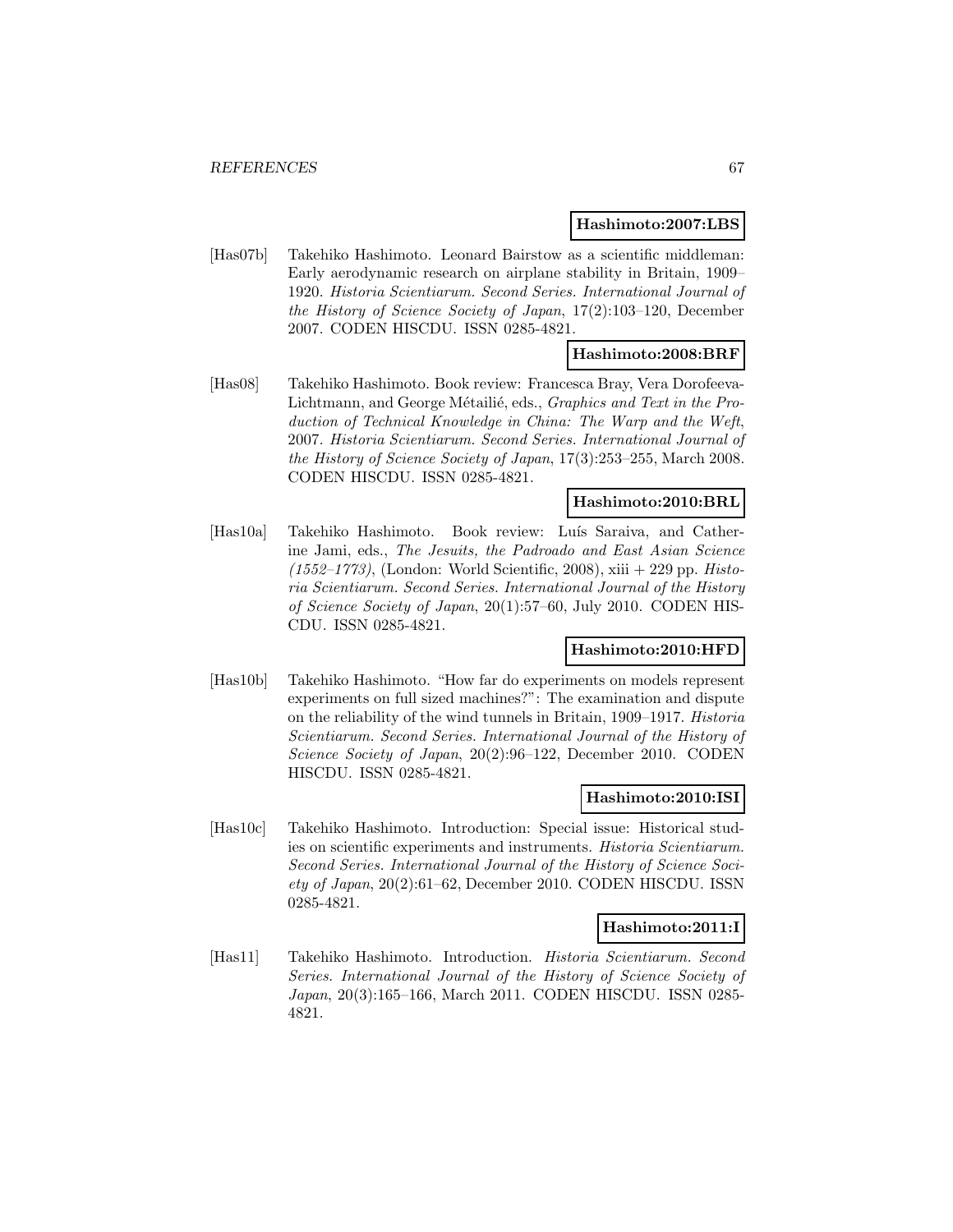### **Hashimoto:2012:IST**

[Has12a] Takehiko Hashimoto. Introduction: Science, technology, and the state in East Asia: Experts and politicians in postwar Korea and Japan. Historia Scientiarum. Second Series. International Journal of the History of Science Society of Japan, 21(3):159–160, March 2012. CODEN HISCDU. ISSN 0285-4821.

### **Hashimoto:2012:JCT**

[Has12b] Takehiko Hashimoto. The Japanese clocks and time in the past: Non-standard seasonal time inscribed on scale plates of foot-ruler clocks. Historia Scientiarum. Second Series. International Journal of the History of Science Society of Japan, 22(1):22–39, July 2012. CODEN HISCDU. ISSN 0285-4821.

# **Hashimoto:2014:I**

[Has14a] Takehiko Hashimoto. Introduction. Historia Scientiarum. Second Series. International Journal of the History of Science Society of Japan, 23(3):165–166, March 2014. CODEN HISCDU. ISSN 0285- 4821.

### **Hashimoto:2014:OCS**

[Has14b] Takehiko Hashimoto. Observing cracks, sparks, and snow crystals: Torahiko Terada and his students' pursuit for the "physics of form". Historia Scientiarum. Second Series. International Journal of the History of Science Society of Japan, 23(3):214–240, March 2014. CODEN HISCDU. ISSN 0285-4821.

# **Hashimoto:2016:SIP**

[Has16] Takehiko Hashimoto. Special issue the popularization of science in Victorian Britain: introduction. Historia Scientiarum. Second Series. International Journal of the History of Science Society of Japan, 25(3):161–163, March 2016. CODEN HISCDU. ISSN 0285- 4821.

# **Hashimoto:2017:CSA**

[Has17a] Takehiko Hashimoto. The construction of the system of aeronautical standards for safe air navigation before World War II. Historia Scientiarum. Second Series. International Journal of the History of Science Society of Japan, 27(1):4-24, August 2017. CODEN HIS-CDU. ISSN 0285-4821.

# **Hashimoto:2017:TAE**

[Has17b] Takehiko Hashimoto. Translating and annotating Edison's biography in Meiji Japan. Historia Scientiarum. Second Series. Interna-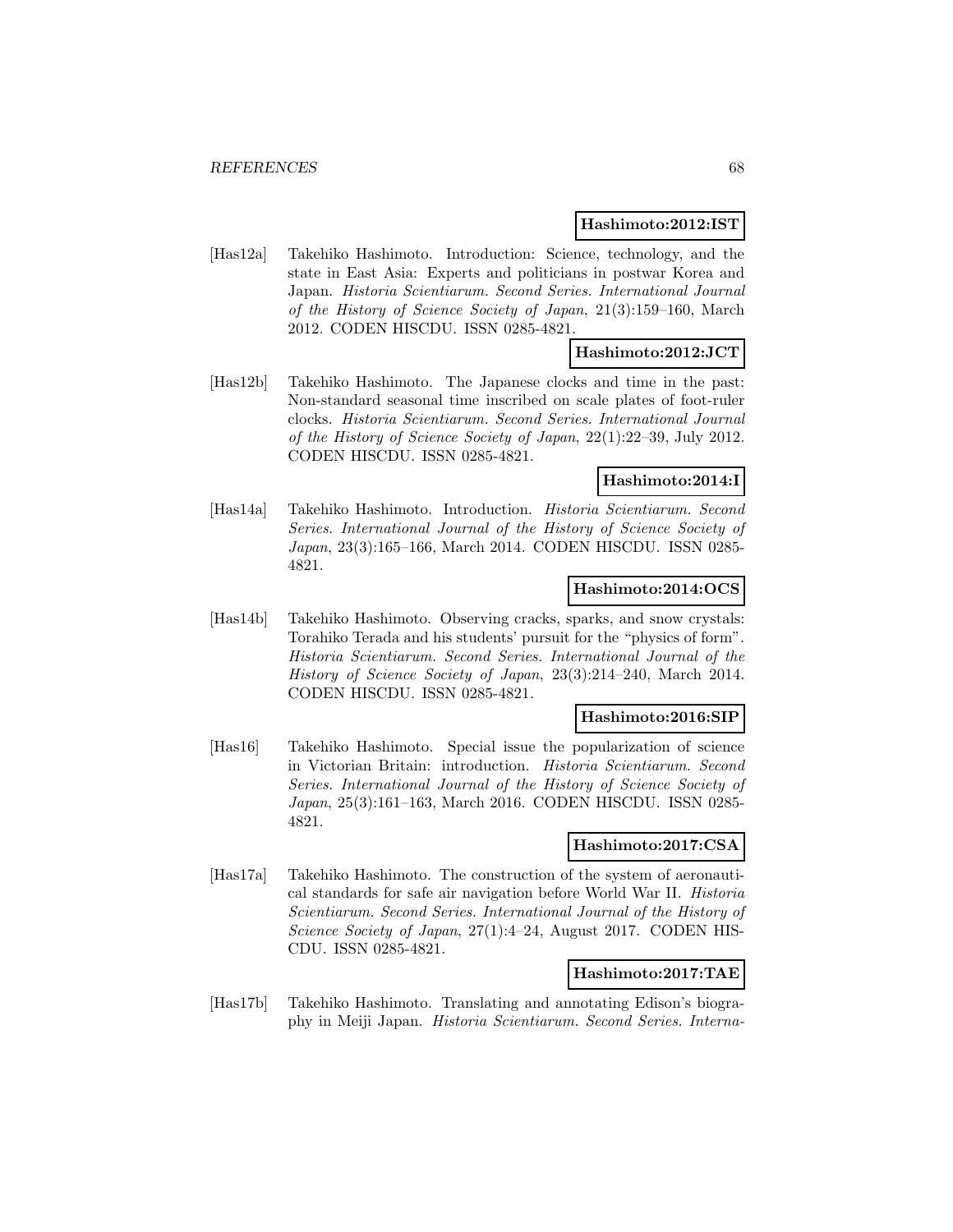tional Journal of the History of Science Society of Japan, 26(3): 192–209, March 2017. CODEN HISCDU. ISSN 0285-4821.

### **Hayashi:1991:NBR**

[Hay91] Takao Hayashi. A note on Bhāskara I's rational approximation to sine. Historia Scientiarum = International journal of the History of Science Society of Japan, 42(??):45–48, ???? 1991. CODEN HISCDU. ISSN 0285-4821. URL https://ci.nii.ac.jp/naid/ 110006435115; https://ci.nii.ac.jp/naid/110009837432.

# **Hayashi:1994:RPP**

[Hay94] Eiji Hayashi. A reconstruction of the proof of Proposition 11 in Archimedes's method: proofs about the volume and the center of the gravity of any segment of an obtuse-angled conoid. Historia Scientiarum. Second Series. International Journal of the History of Science Society of Japan, 3(3):215–230, March 1994. CODEN HIS-CDU. ISSN 0285-4821.

# **Hayashi:1995:SDA**

[Hay95] Takao Hayashi. Sr<del>dhara's authorship of the mathematical treatise</del> Ganitapañ cavim sī. Historia Scientiarum. Second Series. International Journal of the History of Science Society of Japan, 4(3):233– 250, March 1995. CODEN HISCDU. ISSN 0285-4821. Special Issue Mathematics in Asia 2.

# **Hayashi:1996:BRC**

[Hay96] Takao Hayashi. A bibliography (1958–1995) of Radha Charan Gupta, historian of Indian mathematics. Historia Scientiarum. Second Series. International Journal of the History of Science Society of Japan, 6(1):43–53, July 1996. CODEN HISCDU. ISSN 0285-4821.

### **Hayashi:1998:CTD**

[Hay98a] Makoto Hayashi. Cell theory in its development and inheritance in Meiji Japan. Historia Scientiarum. Second Series. International Journal of the History of Science Society of Japan, 8(2):115–132, December 1998. CODEN HISCDU. ISSN 0285-4821.

#### **Hayashi:1998:IMG**

[Hay98b] Tomohiro Hayashi. Introducing movement into geometry: Roberval's influence on Leibniz's Analysis situs. Historia Scientiarum. Second Series. International Journal of the History of Science Society of Japan, 8(1):53–69, August 1998. CODEN HISCDU. ISSN 0285-4821.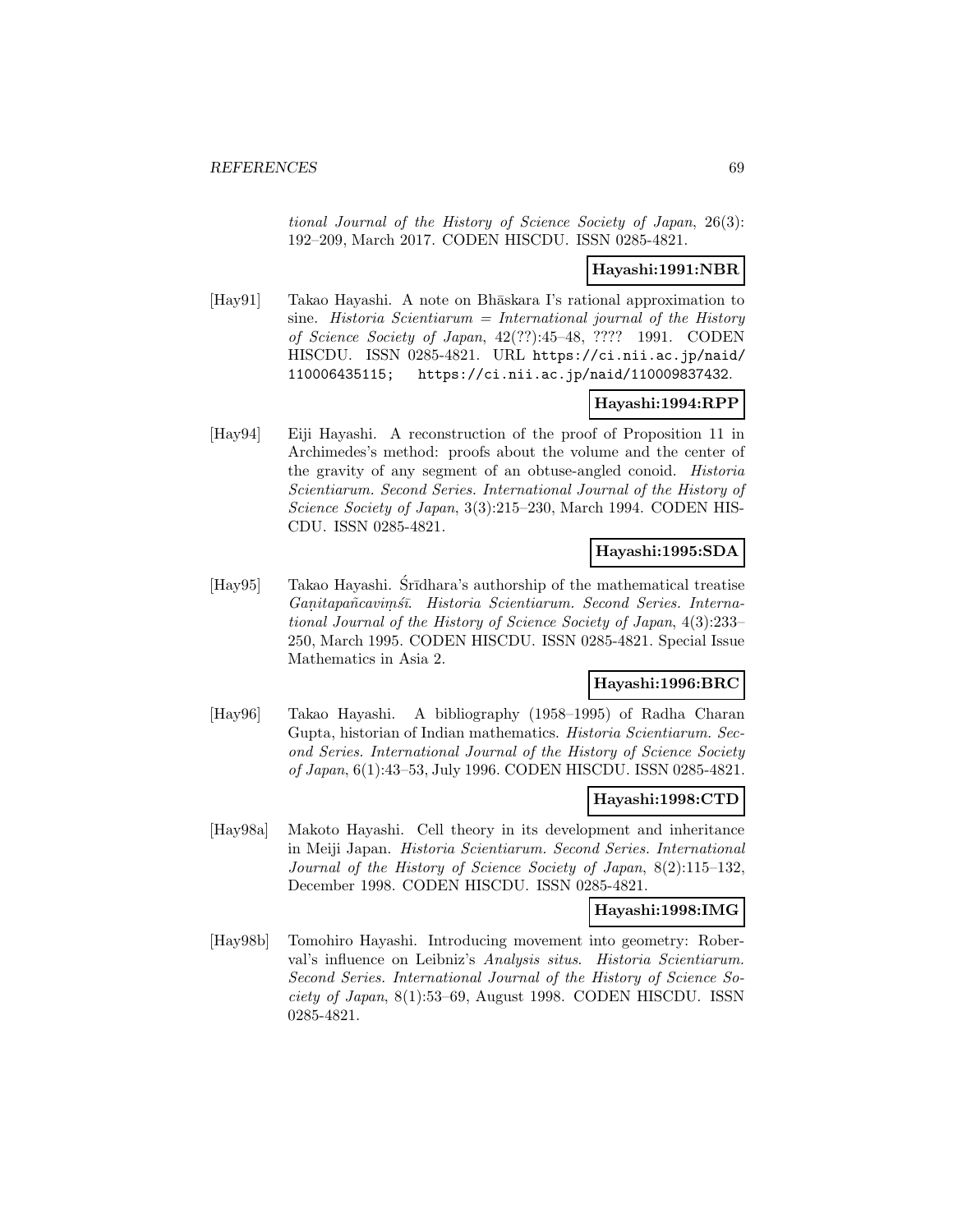### **Hayashi:1999:IFW**

[Hay99a] Haruo Hayashi. The influence of Fourier on W. Thomson. Historia Scientiarum. Second Series. International Journal of the History of Science Society of Japan, 9(2):165–180, November 1999. CODEN HISCDU. ISSN 0285-4821.

# **Hayashi:1999:SRR**

[Hay99b] Takao Hayashi. A set of rules for the root-extraction prescribed by the Sixteenth-Century Indian mathematicians, Nīlakan tha Somastuvan and Śankara Vāriyar. Historia Scientiarum. Second Series. International Journal of the History of Science Society of Japan, 9 (2):135–153, November 1999. CODEN HISCDU. ISSN 0285-4821.

# **Hayashi:2002:RLL**

[Hay02a] Takao Hayashi. Review of: Lū $\bar{a}$ watī of Bh $\bar{a}$ skar $\bar{a}c\bar{a}r$ ya: a treatise of mathematics of Vedic tradition with rationale in terms of modern mathematics largely based on N. H. Phadke's Mar $\bar{a}$ th $\bar{a}$  translation  $of$  Līlāvatī [Motilal Banarsidass Publishers, Delhi, 2001] by Krishnaji Shankara. Patwardhan, Somashekhara Amrita. Naimpally and Shyam Lal Singh. Historia Scientiarum. Second Series. International Journal of the History of Science Society of Japan, 12(2): 168–174, November 2002. CODEN HISCDU. ISSN 0285-4821.

# **Hayashi:2002:LCM**

[Hay02b] Tomohiro Hayashi. Leibniz's construction of Mathesis universalis: a consideration of the relationship between the plan and his mathematical contributions. Historia Scientiarum. Second Series. International Journal of the History of Science Society of Japan, 12(2): 121–141, November 2002. CODEN HISCDU. ISSN 0285-4821.

# **Hayashi:2004:BJZ**

[Hay04] Makoto Hayashi. The beginning of the Japanese Zoological Journal. Historia Scientiarum. Second Series. International Journal of the History of Science Society of Japan, 13(3):241–249, March 2004. CODEN HISCDU. ISSN 0285-4821.

## **He:2007:ECT**

[He07] Juan He. The establishment of Chinese terms for chemical elements: 1901–1932. Historia Scientiarum. Second Series. International Journal of the History of Science Society of Japan, 16(3):275–293, March 2007. CODEN HISCDU. ISSN 0285-4821.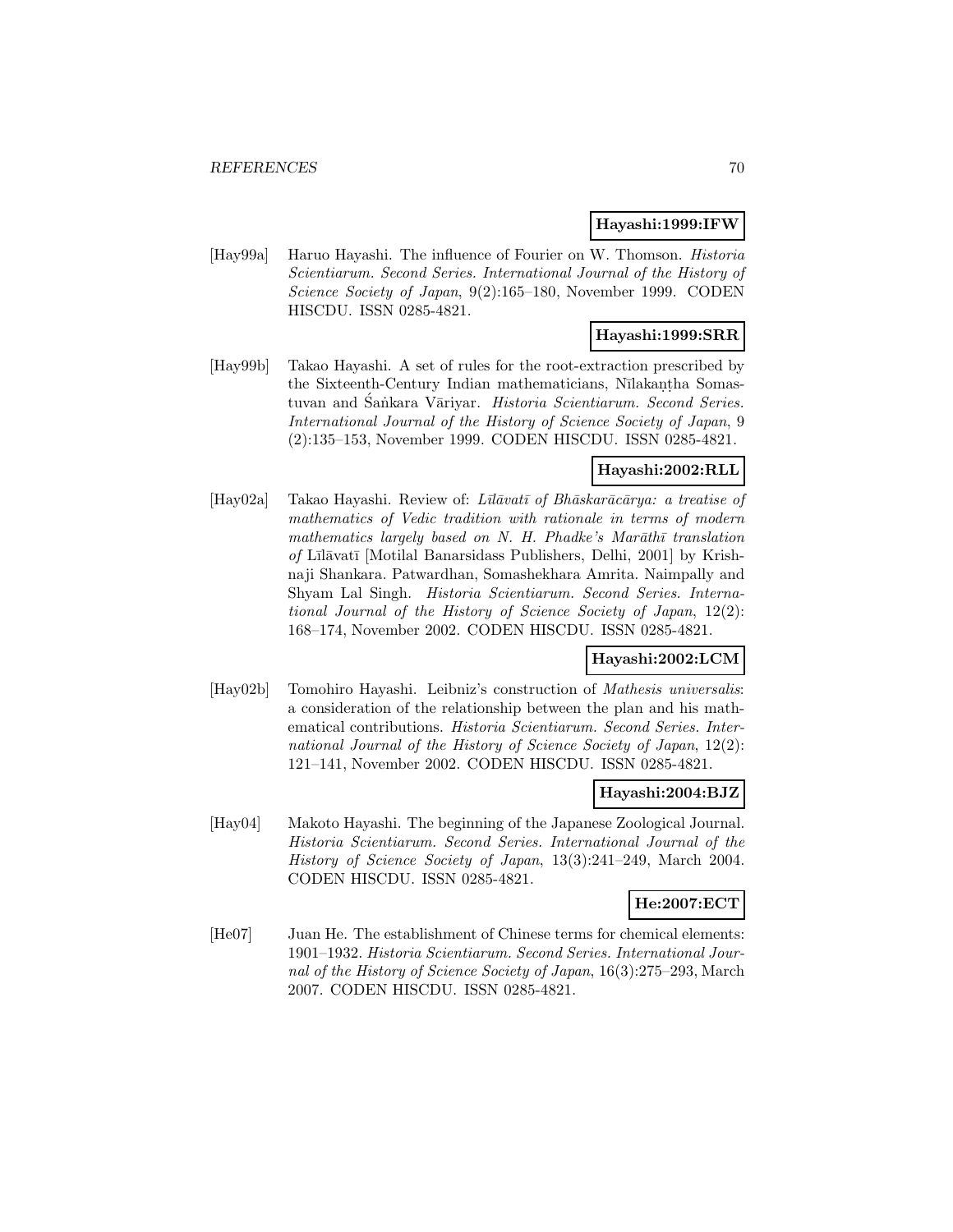#### **Heeffer:2006:LDD**

[Hee06] Albrecht Heeffer. The logic of disguise: Descartes' discovery of the Law of Refraction. Historia Scientiarum. Second Series. International Journal of the History of Science Society of Japan, 16(2): 144–165, November 2006. CODEN HISCDU. ISSN 0285-4821.

## **Higashi:2001:BRC**

[Hig01a] Shinichiro Higashi. Book review: Constance Blackwell, Sachiko Kusukawa, eds., Philosophy in the Sixteenth and Seventeenth Centuries: Conversations with Aristotle.  $xxi + 415$  pp., figs., bibl., index. Aldershot, Great Britain/Brookfield, U.S.A.: Ashgate, 1999. ISBN 0-86078-668-4. Historia Scientiarum. Second Series. International Journal of the History of Science Society of Japan, 11(1): 127–129, July 2001. CODEN HISCDU. ISSN 0285-4821.

# **Higashi:2001:PMA**

[Hig01b] Shin'ichiro Higashi. Penser les mathématiques au XVIe siècle. La philosophie des math´ematiques chez Marcantonio Zimara (1475/76 – avant 1537). (French) [Thinking mathematics in the sixteenth century. The philosophy of mathematics of Marcantonio Zimara (1475/76 — before 1537)]. Historia Scientiarum. Second Series. International Journal of the History of Science Society of Japan, 11 (2):143–167, November 2001. CODEN HISCDU. ISSN 0285-4821.

# **Higuchi:2015:SCD**

[Hig15] Toshihiro Higuchi. The strange career of Dr. Fish: Yoshio Hiyama, radioactive fallout, and nuclear fear management in Japan, 1954– 1958. Historia Scientiarum. Second Series. International Journal of the History of Science Society of Japan, 25(1):57–77, August 2015. CODEN HISCDU. ISSN 0285-4821.

#### **Hijioka:1990:BRH**

[Hij90] Yoshito Hijioka. Book review: I. Hronszky, M. Feher & B. Dajka (eds)., Scientific Knowledge Socialized, Dordrecht, Boston, London: Kluwer Academic Publishers, 1988. Pp. ix  $+$  440, ISBN 90-288- $2284-6, $124.00$ . Historia Scientiarum = International journal of the History of Science Society of Japan, 41(??):63–64, 1990. CODEN HISCDU. ISSN 0285-4821. URL https://ci.nii.ac.jp/naid/ 110009837425.

#### **Hinokawa:1989:OIA**

[Hin89] Shizue Hinokawa. Origin of the idea of the atomic bomb: Part 2. Changing status of the plutonium bomb plan in the early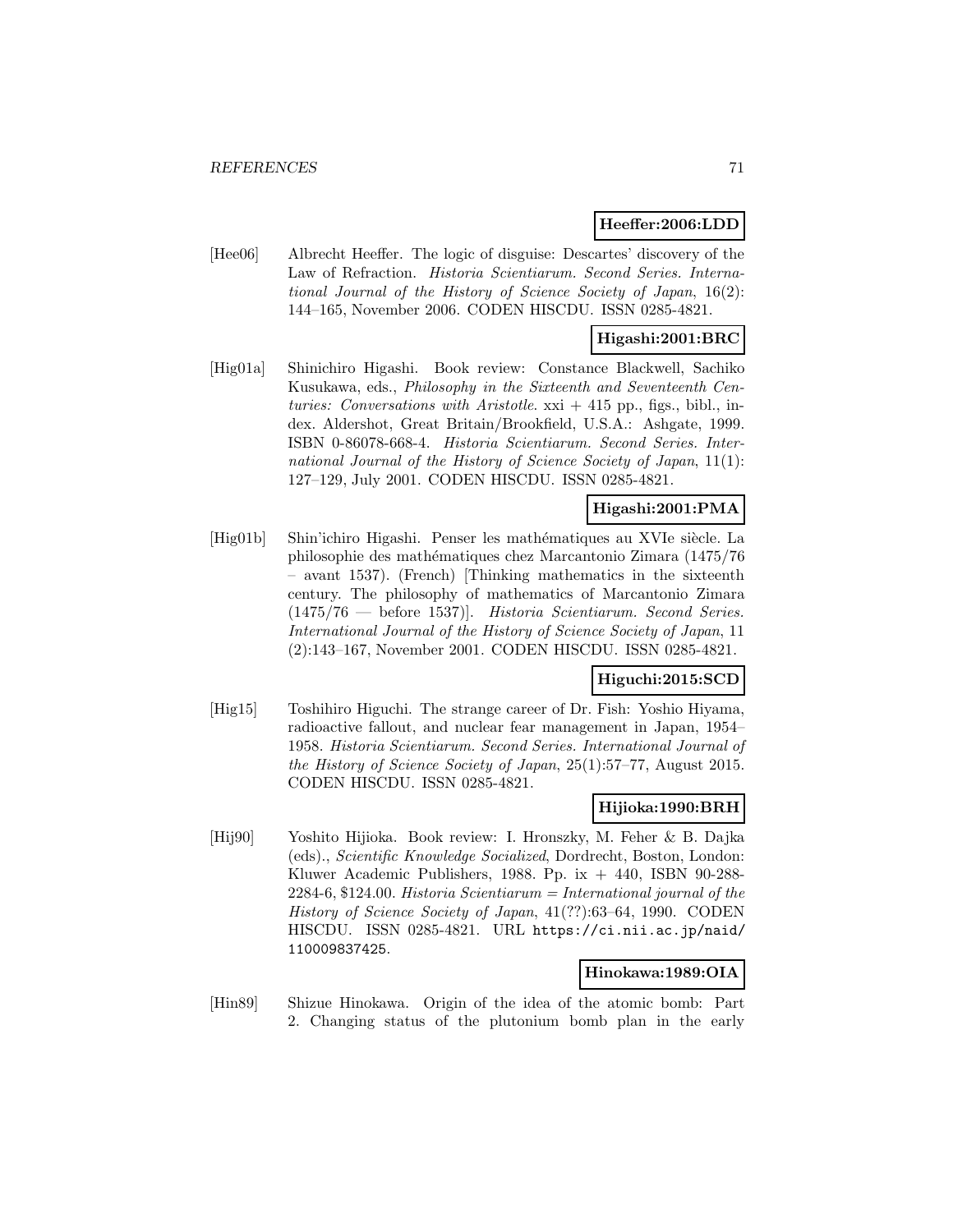stages of American atomic bomb development. Historia Scientiarum = International journal of the History of Science Society of Japan, 38(??):15–28, 1989. CODEN HISCDU. ISSN 0285-4821. URL https://ci.nii.ac.jp/naid/110006435101; https://ci.nii.ac.jp/naid/110009837405.

# **Hirano:1984:NDT**

[Hir84] Yoichi Hirano. Note sur les diffusions de la théorie de Galois: Première clarification des idées de Galois par Liouville. (French) [Note on the diffusion of the theory of Galois: First clarification of the ideas of Galois by Liouville. *Historia Scientiarum* =  $\text{Interna-}$ tional journal of the History of Science Society of Japan, 27(??): 27–41, September 1984. CODEN HISCDU. ISSN 0285-4821. URL https://ci.nii.ac.jp/naid/110009837318.

# **Hirano:1995:BRS**

[Hir95a] Yoichi Hirano. Book review: Sasaki Chikara, Sugiura Mitsuo and Joseph W. Dauben, eds., The Intersection of History and Mathematics (Basel: Birkhäuser, 1994). Historia Scientiarum. Second Series. International Journal of the History of Science Society of Japan, 4 (3):255–256, March 1995. CODEN HISCDU. ISSN 0285-4821. Special Issue Mathematics in Asia 2.

# **Hirano:1995:QRT**

[Hir95b] Yoīchi Hirano. Quelques remarques sur les travaux de Lagrange  $-$  qui concernent la théorie des équations algébriques et la notion pr´eliminaire de groupes. Historia Scientiarum. Second Series. International Journal of the History of Science Society of Japan, 5(1): 75–84, June 1995. CODEN HISCDU. ISSN 0285-4821.

#### **Hirokawa:2018:WMP**

[Hir18] W. Hirokawa. When medicine participates in field studies: Epidemiological research of Hansen's disease during pre- and wartime Japan. Historia Scientiarum. Second Series. International Journal of the History of Science Society of Japan, 27(2):218–232, 2018. CO-DEN HISCDU. ISSN 0285-4821.

### **Hua:1982:RCA**

[HJ82] Jueming Hua and Yunfu Jia. A research on the Chinese ancient chime bells: Its history, casting process, design and calculation. His $toria$  Scientiarum = International journal of the History of Science Society of Japan, 23(??):63–79, 1982. CODEN HISCDU. ISSN 0285- 4821. URL https://ci.nii.ac.jp/naid/110009837288.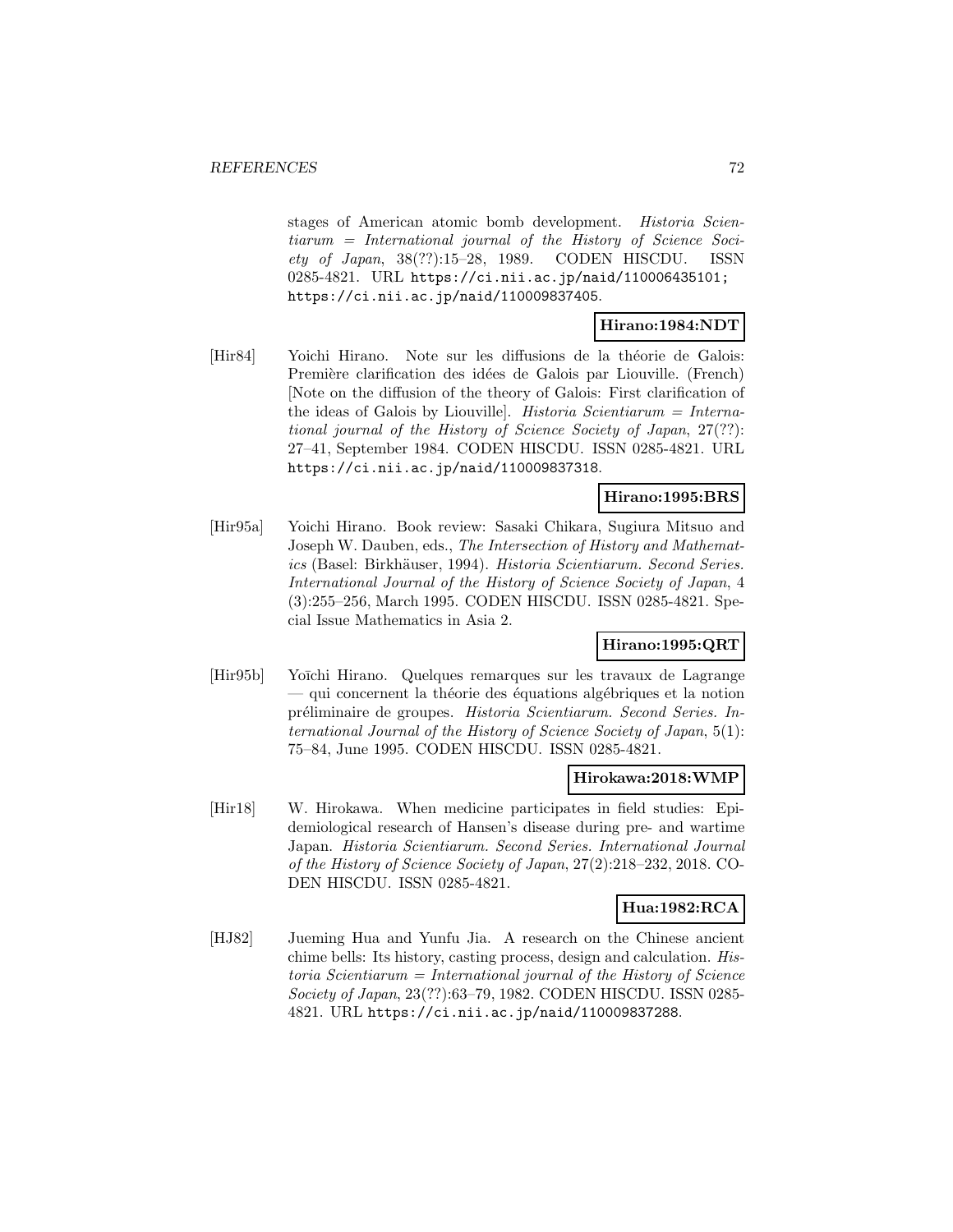#### **Hashimoto:1997:KLC**

[HJ97] Keizo Hashimoto and Catherine Jami. Kepler's laws in China: a missing link? Jean-François Foucquet's  $Lifa$  wenda [4 Chinese characters]. Historia Scientiarum. Second Series. International Journal of the History of Science Society of Japan, 6(3):171–185, March 1997. CODEN HISCDU. ISSN 0285-4821. March.

### **Hayashi:1989:IVD**

[HKY89] Takao Hayashi, Takanori Kusuba, and Michio Yano. Indian values for  $\pi$  derived from Aryabhata's value. Historia Scientiarum = International journal of the History of Science Society of Japan, 37(??):1–16, 1989. CODEN HISCDU. ISSN 0285-4821. URL https://ci.nii.ac.jp/naid/110006435095; https://ci.nii.ac.jp/naid/110009837395.

## **Hashimoto:2017:SIP**

[HM17] Takehiko Hashimoto and Ruselle Meade. Special issue the popularization of science & technology in Japan: Introduction. Historia Scientiarum. Second Series. International Journal of the History of Science Society of Japan, 26(2):75–76, February 2017. CODEN HIS-CDU. ISSN 0285-4821.

#### **Hirokawa:1989:SSH**

[HO89] Shunkichi Hirokawa and Shuzo Ogawa. Shoichi Sakata: His physics and methodology. Historia Scientiarum = International journal of the History of Science Society of Japan, 36(??):67–81, 1989. CODEN HISCDU. ISSN 0285-4821. URL https://ci.nii.ac.jp/naid/ 110006435092; https://ci.nii.ac.jp/naid/110009837389.

#### **Hogendijk:1991:AKT**

[Hog91] Jan P. Hogendijk. Al-khwārizmī's table of the "sine of the hours" and underlying sine table. Historia Scientiarum = International journal of the History of Science Society of Japan, 42(??):1–12, ???? 1991. CODEN HISCDU. ISSN 0285-4821. URL https:/ /ci.nii.ac.jp/naid/110006435112; https://ci.nii.ac.jp/ naid/110009837429.

#### **Hollenback:2003:AEI**

[Hol03] George M. Hollenback. Another example of an implied pi value of  $3[+]1/8$  in Babylonian mathematics. Historia Scientiarum. Second Series. International Journal of the History of Science Society of Japan, 13(2):120–122, November 2003. CODEN HISCDU. ISSN 0285-4821.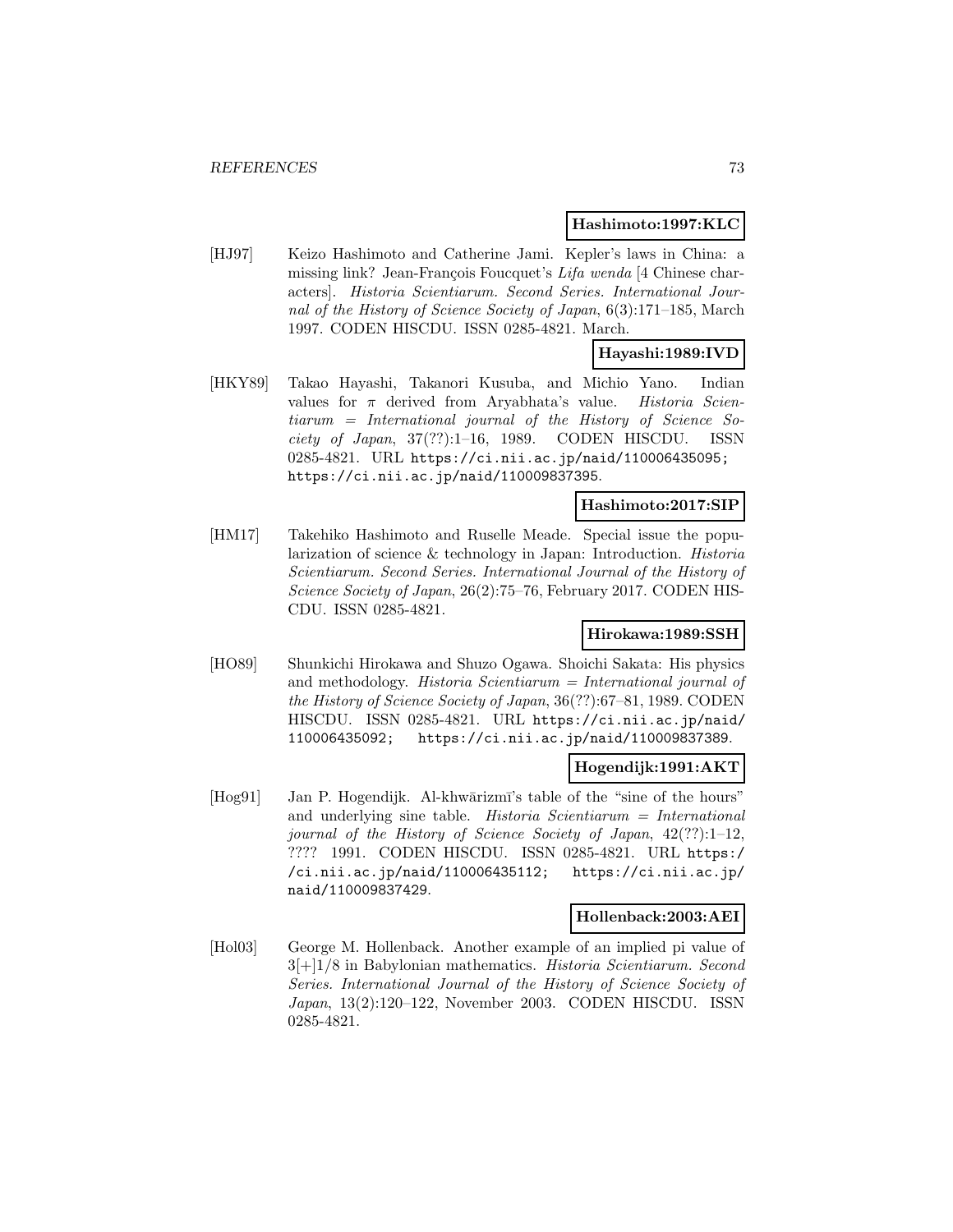#### **Home:2005:WSS**

[Hom05] Roderic W. Home. William Sutherland and the 'Sutherland– Einstein' diffusion relation: theoretical physics in a colonial setting. Historia Scientiarum. Second Series. International Journal of the History of Science Society of Japan, 15(2):125–138, November 2005. CODEN HISCDU. ISSN 0285-4821.

#### **Honma:1996:BNP**

[Hon96] Eio Honma. Beeckman's natural philosophy. Historia Scientiarum. Second Series. International Journal of the History of Science Society of Japan, 5(3):225–247, March 1996. CODEN HISCDU. ISSN 0285-4821.

# **Hong:2006:KSL**

[Hon06] Sungook Hong. Korean scientists look at Japanese colonization: The emergence of an idea of the value-neutrality and objectivity. Historia Scientiarum. Second Series. International Journal of the History of Science Society of Japan, 15(3):268–275, March 2006. CODEN HISCDU. ISSN 0285-4821. URL https://ci.nii.ac.jp/ naid/110006459063.

# **Horiuchi:1982:FIC**

[Hor82] Tatsuo Horiuchi. La formation des ing`enieurs civils en France 1795– 1848. (French) [The training of civil engineers in France 1795–1848].  $Historia$  Scientiarum = International journal of the History of Science Society of Japan, 23(??):45–61, 1982. CODEN HISCDU. ISSN 0285-4821. URL https://ci.nii.ac.jp/naid/110009837287.

## **Horiuchi:1987:SCT**

[Hor87] Annick Horiuchi. La science calendérique de Takebe Katahiro (1664–1739). (French) [The calendrical science of Takebe Katahiro  $(1664-1739)$ . Historia Scientiarum = International journal of the History of Science Society of Japan, 33(??):3–24, 1987. CODEN HISCDU. ISSN 0285-4821. URL https://ci.nii.ac.jp/naid/ 110006435077; https://ci.nii.ac.jp/naid/110009837365.

## **Horng:1995:HDL**

[Hor95] Wann-Sheng Horng. How did Liu Hui perceive the concept of infinity: a revisit. Historia Scientiarum. Second Series. International Journal of the History of Science Society of Japan, 4(3):207–222, March 1995. CODEN HISCDU. ISSN 0285-4821. Special Issue Mathematics in Asia 2.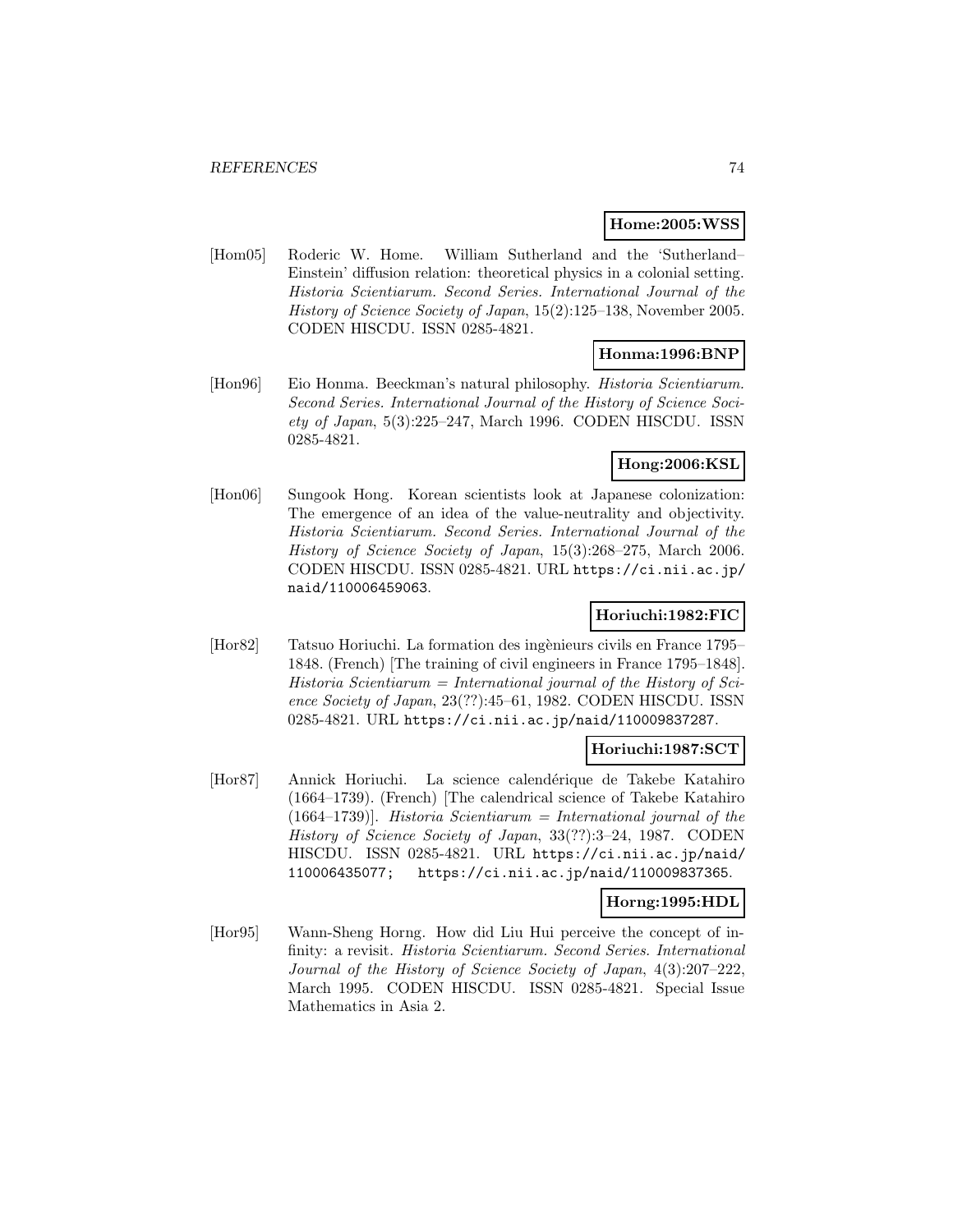### **Horng:2000:DML**

[Hor00] Wann-Sheng Horng. Disseminating mathematics in late 19thcentury China: the case with Wang Kangnian and the Shi Wu Bao. Historia Scientiarum. Second Series. International Journal of the History of Science Society of Japan, 10(1):46–57, July 2000. CO-DEN HISCDU. ISSN 0285-4821.

## **Horng:2002:SKT**

[Hor02] Wann-Sheng Horng. Sino–Korean transmission of mathematical texts in the 19th century: a case study of Nam Pyong-gil's Kugo Sulyo Tohae. Historia Scientiarum. Second Series. International Journal of the History of Science Society of Japan, 12(2):87–99, November 2002. CODEN HISCDU. ISSN 0285-4821.

### **Horiuchi:2006:BRS**

[Hor06] Annick Horiuchi. Book review: Sato Ken-Ichi, Kinsei Nihon sugakushi, Seki Takakazu no jitsuzo o motomete (History of Mathematics in Early Modern Japan: Searching for the True Portrait of Seki Takakazu), Sugakushi series (History of Mathematics Series). Tokyo: Tokyo Daigaku Shuppankai (University of Tokyo Press), 2005. 423 pp. ISBN: 4-13-061355-3. 6,825 yen. Historia Scientiarum. Second Series. International Journal of the History of Science Society of Japan, 15(3):279–283, March 2006. CODEN HISCDU. ISSN 0285- 4821.

#### **Hoyrup:2003:NIP**

[Høy03] Jens Høyrup. A note on: "Inheritance problems in the Susa mathematical text no. 26" [Historia Sci. (2) **10** (2001), no. 3, 226–234; MR1845726] by Kazuo Muroi. Historia Scientiarum. Second Series. International Journal of the History of Science Society of Japan, 13(1):54–58, July 2003. CODEN HISCDU. ISSN 0285-4821. See [Mur01].

#### **Hamblin:2015:BLD**

[HR15] Jacob Darwin Hamblin and Linda M. Richards. Beyond the Lucky Dragon. Japanese scientists and fallout discourse in the 1950s. Historia Scientiarum. Second Series. International Journal of the History of Science Society of Japan, 25(1):36–56, August 2015. CODEN HISCDU. ISSN 0285-4821.

#### **Hirota:1983:DAR**

[HY83] Kozo Hirota and Tatsuaki Yamaguchi. Did S. Arrhenius really propose the Arrhenius equation? Historia Scientiarum  $=$  International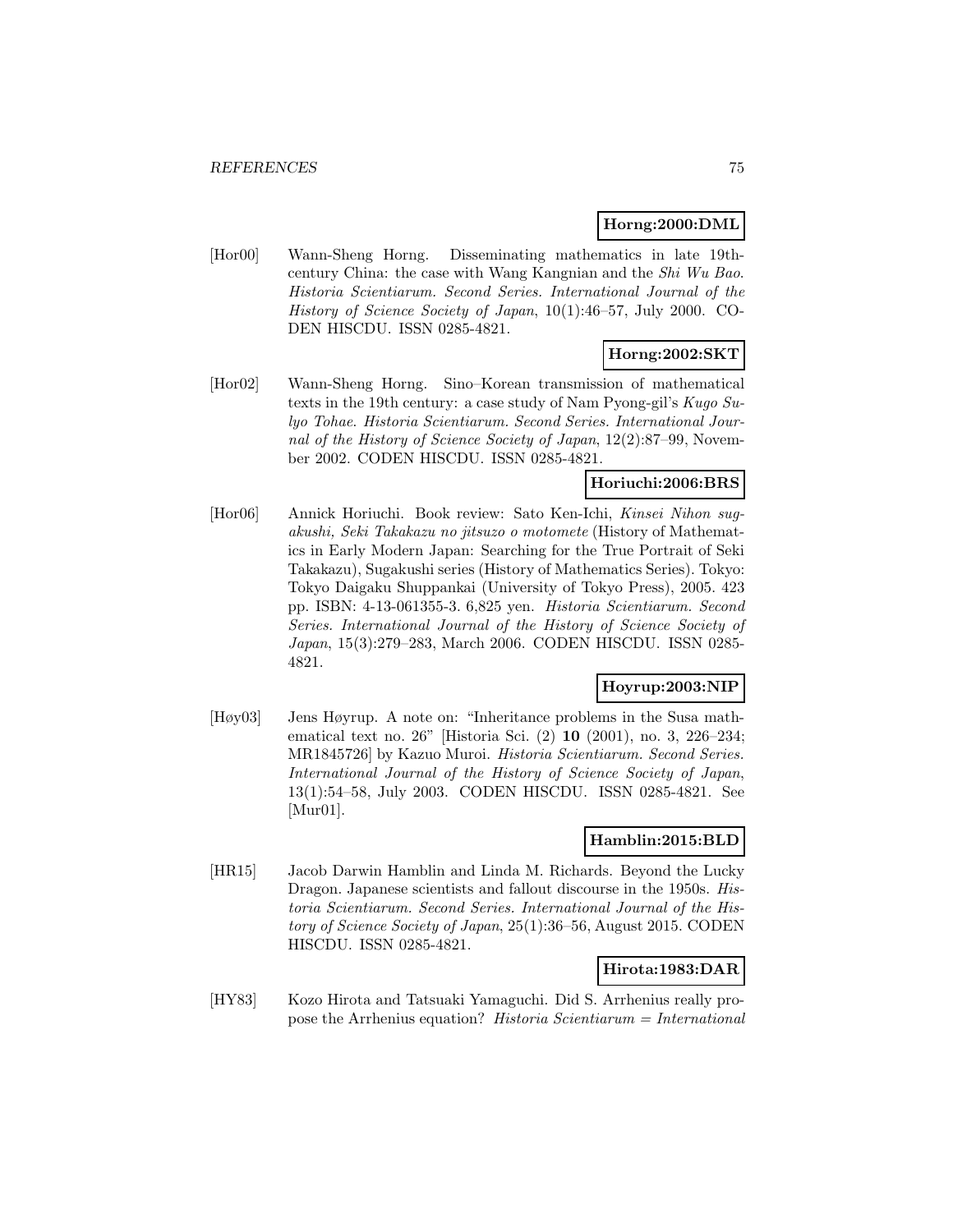journal of the History of Science Society of Japan, 25(??):53–55, September 1983. CODEN HISCDU. ISSN 0285-4821. URL https: //ci.nii.ac.jp/naid/110009837442.

## **Higuchi:2015:ITO**

[HY15] Toshihiro Higuchi and Masakatsu Yamazaki. Introduction: Transnational origins of the Russell–Einstein Manifesto and the radiological dimensions of the nuclear arms race. Historia Scientiarum. Second Series. International Journal of the History of Science Society of Japan, 25(1):1–7, August 2015. CODEN HISCDU. ISSN 0285-4821.

### **Ichikawa:1995:TTO**

[Ich95] Hiroshi Ichikawa. Technological transformation of Occupied Japan: The implications of the policies and activities of the Scientific and Technical Division of the Economic and Scientific Section of GHQ/ SCAP. Historia Scientiarum. Second Series. International Journal of the History of Science Society of Japan, 5(2):183–198, November 1995. CODEN HISCDU. ISSN 0285-4821. Special Issue: History of Technology in Japan.

#### **Ichikawa:2006:IPH**

[Ich06] Hiroshi Ichikawa. Introduction: A perspective on the historical study of science and technology during the Second World War and the Cold War in Japan. Historia Scientiarum. Second Series. International Journal of the History of Science Society of Japan, 16(1):1–4, July 2006. CODEN HISCDU. ISSN 0285-4821.

## **Ichikawa:2013:ISI**

[Ich13a] Hiroshi Ichikawa. Introduction: Special issue — science and Soviet political authorities: Conflict, cooperation, and incongruence. Historia Scientiarum. Second Series. International Journal of the History of Science Society of Japan, 22(3):159–160, March 2013. CODEN HISCDU. ISSN 0285-4821. URL http://hssj.info/wp-content/ uploads/2017/07/Vol22-3\_02.pdf.

#### **Ichikawa:2013:SPD**

[Ich13b] Hiroshi Ichikawa. Soviet physicists during the war: Jealousy, discord and the ideological dispute. Historia Scientiarum. Second Series. International Journal of the History of Science Society of Japan, 22 (3):215–226, March 2013. CODEN HISCDU. ISSN 0285-4821.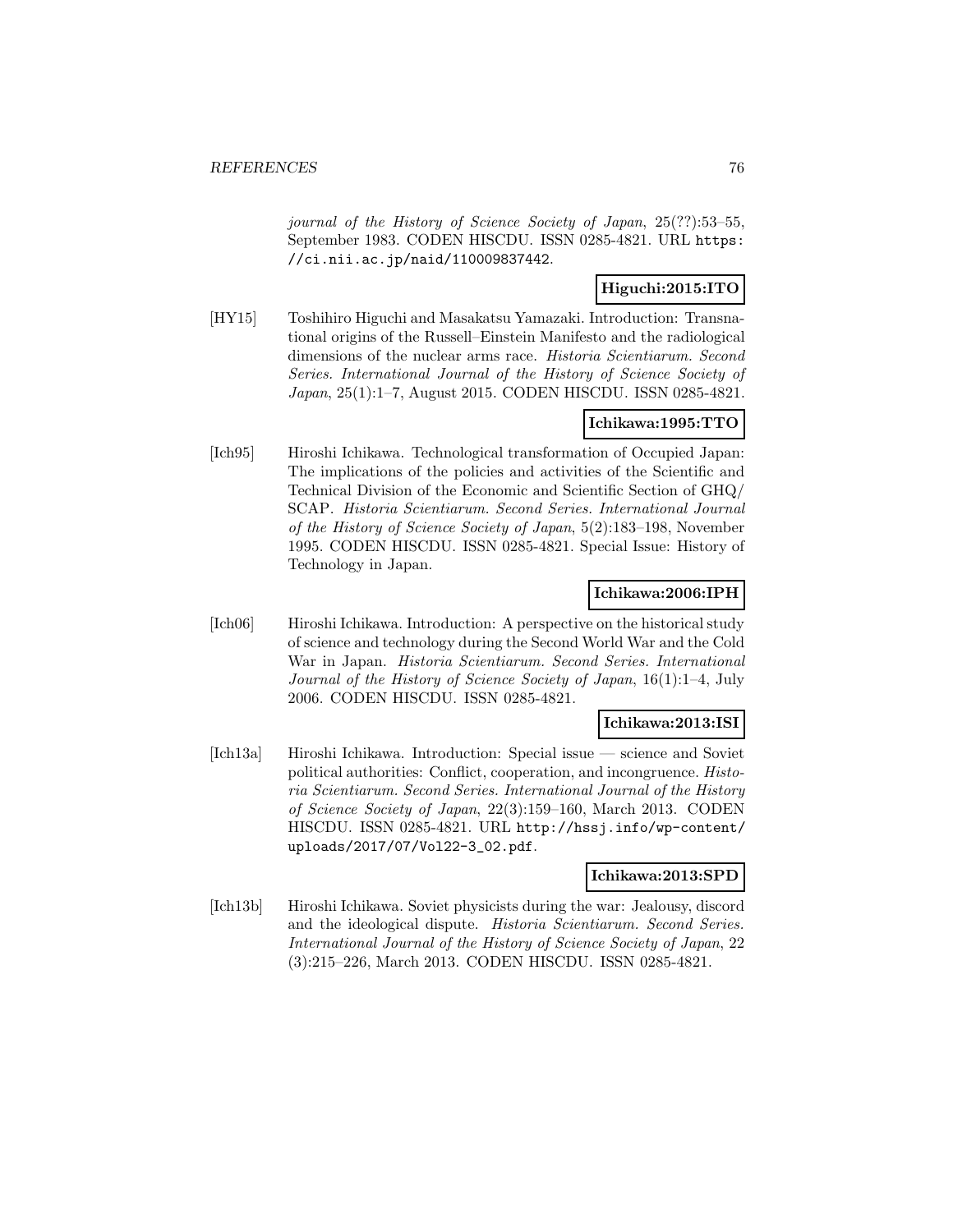#### **Ichikawa:2015:RSS**

[Ich15] Hiroshi Ichikawa. Radiation studies and the Soviet scientists in the second half of the 1950's. Historia Scientiarum. Second Series. International Journal of the History of Science Society of Japan, 25 (1):78–93, August 2015. CODEN HISCDU. ISSN 0285-4821.

#### **Ichikawa:2016:SIS**

[Ich16a] H. Ichikawa. Special issue: Soviet science beyond the boundaries: introduction. Historia Scientiarum. Second Series. International Journal of the History of Science Society of Japan, 26(1):1–2, March 2016. CODEN HISCDU. ISSN 0285-4821.

#### **Ichikawa:2016:OWF**

[Ich16b] Hiroshi Ichikawa. Obninsk, 1955: The world's first nuclear power plant and "the atomic diplomacy" by Soviet scientists. Historia Scientiarum. Second Series. International Journal of the History of Science Society of Japan, 26(1):25–41, March 2016. CODEN HIS-CDU. ISSN 0285-4821.

### **Ichikawa:2017:MK**

[Ich17] Hiroshi Ichikawa. Masanori Kaji (1956–2016). Historia Scientiarum. Second Series. International Journal of the History of Science Society of Japan, 26(2):??, February 2017. CODEN HISCDU. ISSN 0285-4821.

### **Ishihara:2018:ASC**

[IE18] A. Ishihara and U. Enke. About the scientific career of the bacteriologist Taichi Kitashima and the influence of Shibasaburô Kitasato and Emil von Behring [Uber die wissenschaftliche Karriere des Bakteriologen Taichi Kitashima und den Einfluss Shibasaburo Kitasatos und Emil von Behrings]. Historia Scientiarum. Second Series. International Journal of the History of Science Society of Japan, 27 (2):254–277, 2018. CODEN HISCDU. ISSN 0285-4821.

#### **Ihara:1995:DEP**

[Iha95] Satoshi Ihara. Development of electric power technology and social framework in Japan. Historia Scientiarum. Second Series. International Journal of the History of Science Society of Japan, 5(2): 127–166, November 1995. CODEN HISCDU. ISSN 0285-4821. Special Issue: History of Technology in Japan.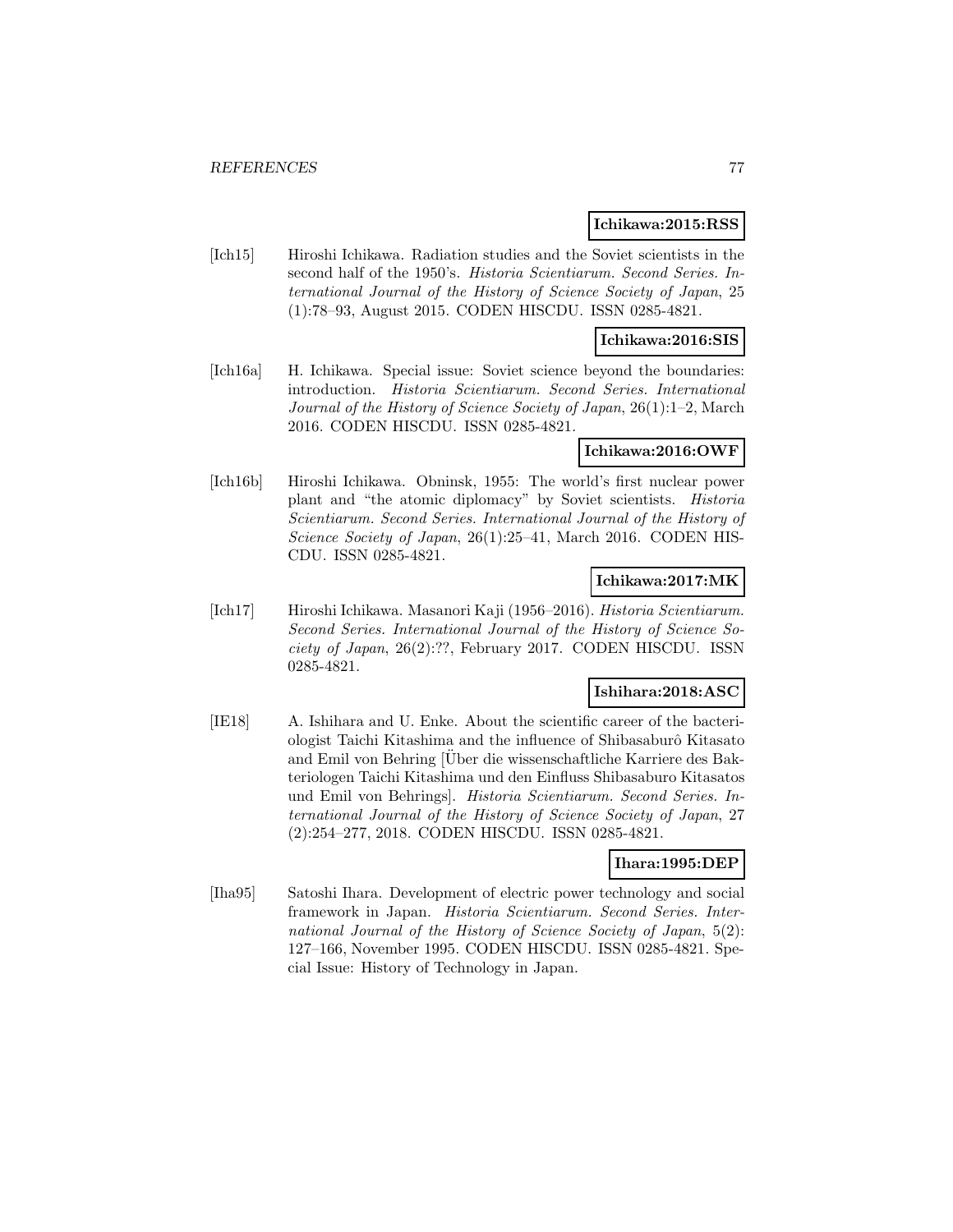## **Iida:1982:HSH**

[iI82] Ken ichi Iida. Hiroto Saigusa and his philosophy of technology. Historia Scientiarum = International journal of the History of Science Society of Japan, 23(??):134–138, 1982. CODEN HISCDU. ISSN 0285-4821. URL https://ci.nii.ac.jp/naid/110009837294.

#### **Ikeyama:2010:BRS**

[Ike10] Setsuro Ikeyama. Book review: Sakhya Ganitasarakaumudi: The Moonlight of the Essence of Mathematics by Thakkura Pheru, 2009, ISBN 978-81-70304-809-8, 278 pp., Rs. 995. Historia Scientiarum. Second Series. International Journal of the History of Science Society of Japan, 19(3):239–241, March 2010. CODEN HISCDU. ISSN 0285-4821.

### **Isahaya:2017:ERH**

[IL17] Yoichi Isahaya and Jyuh Fuh Lin. Entangled representation of heaven: A Chinese divination text from a tenth-century Dunhuang fragment (p. 4071). Historia Scientiarum. Second Series. International Journal of the History of Science Society of Japan, 26(3): 153–171, March 2017. CODEN HISCDU. ISSN 0285-4821.

## **Imai:2011:HCH**

[Ima11] Masahiro Imai. Herophilus of Chalcedon and the Hippocratic tradition in early Alexandrian medicine. Historia Scientiarum. Second Series. International Journal of the History of Science Society of Japan, 21(2):103–122, December 2011. CODEN HISCDU. ISSN 0285-4821.

## **Imai:2012:ADA**

[Ima12] Masahiro Imai. Aristotle on the debate about the central organ of the human body in the 5th and 4th centuries BC. *Historia Scien*tiarum. Second Series. International Journal of the History of Science Society of Japan, 22(1):1–21, July 2012. CODEN HISCDU. ISSN 0285-4821.

## **Imai:2015:ECT**

[Ima15] Masahiro Imai. Erasistratus of Ceos and the theoretical sources for his anatomical physiology of a human being. *Historia Scientiarum*. Second Series. International Journal of the History of Science Society of Japan, 24(3):103–125, March 2015. CODEN HISCDU. ISSN 0285-4821.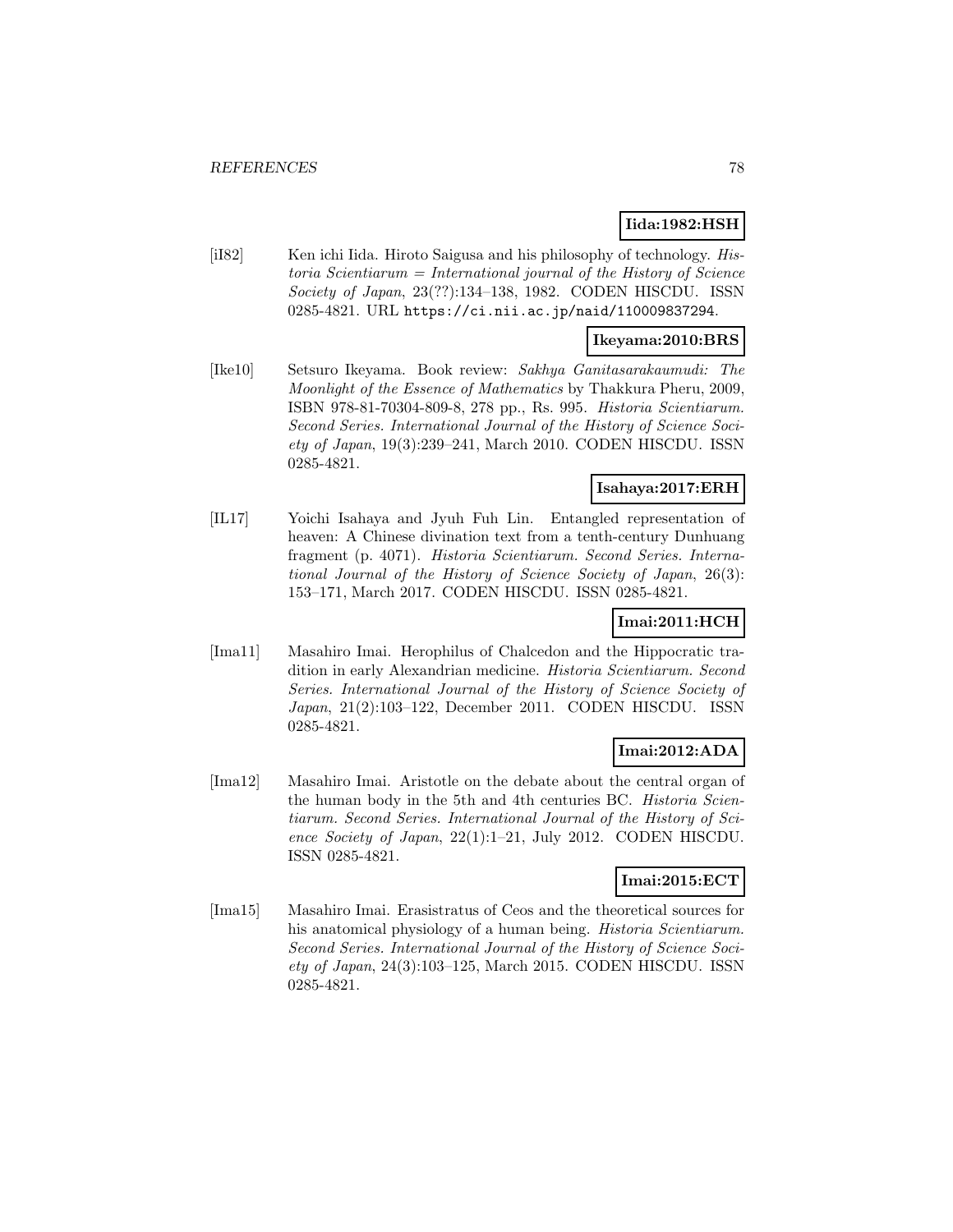#### **Sato:1994:ODK**

[iS94] Ken ichi Sato. Obituary: Dr. Kazuo Shimodaira (1928–1994). Historia Scientiarum. Second Series. International Journal of the History of Science Society of Japan, 4(1):55–56, August 1994. CODEN HIS-CDU. ISSN 0285-4821.

# **Sato:1995:BRA**

[iS95a] Ken ichi Sato. Book review: Annick Horiuchi, Les mathématiques japonaises à l'époque d'Edo (Paris: Librairie Philosophique, J. Vrin, 1994). Historia Scientiarum. Second Series. International Journal of the History of Science Society of Japan, 5(1):85–87, June 1995. CODEN HISCDU. ISSN 0285-4821.

## **Sato:1995:RTT**

[iS95b] Ken ichi Sato. Reevaluation of Tengenjutsu or Tianyuanshu: in the context of comparison between China and Japan. Historia Scientiarum. Second Series. International Journal of the History of Science Society of Japan, 5(1):57–67, June 1995. CODEN HISCDU. ISSN 0285-4821.

### **Ishiguro:2006:RMC**

[Ish06] Takehiko Ishiguro. Research misconduct in cutting-edge material physics and electronics at the beginning of the 21st Century. Historia Scientiarum. Second Series. International Journal of the History of Science Society of Japan, 16(1):41–61, July 2006. CODEN HISCDU. ISSN 0285-4821.

## **Tsuneishi:1984:CKP**

[iT84] Ken ichi Tsuneishi. C. Koizumi as a promoter of the Ministry of Health and Welfare and an originator of the BCW Research Program. Historia Scientiarum = International journal of the History of Science Society of Japan, 26(??):95–113, March 1984. CODEN HISCDU. ISSN 0285-4821. URL https://ci.nii.ac.jp/naid/ 110009837310.

## **Tsuneishi:1986:RGM**

[iT86] Kei ichi Tsuneishi. The research guarded by military secrecy: The isolation of the E.H.F. virus in Japanese biological warfare unit. Historia Scientiarum = International journal of the History of Science Society of Japan, 30(??):79–92, March 1986. CODEN HISCDU. ISSN 0285-4821. URL https://ci.nii.ac.jp/naid/ 110006435070; https://ci.nii.ac.jp/naid/110009837349.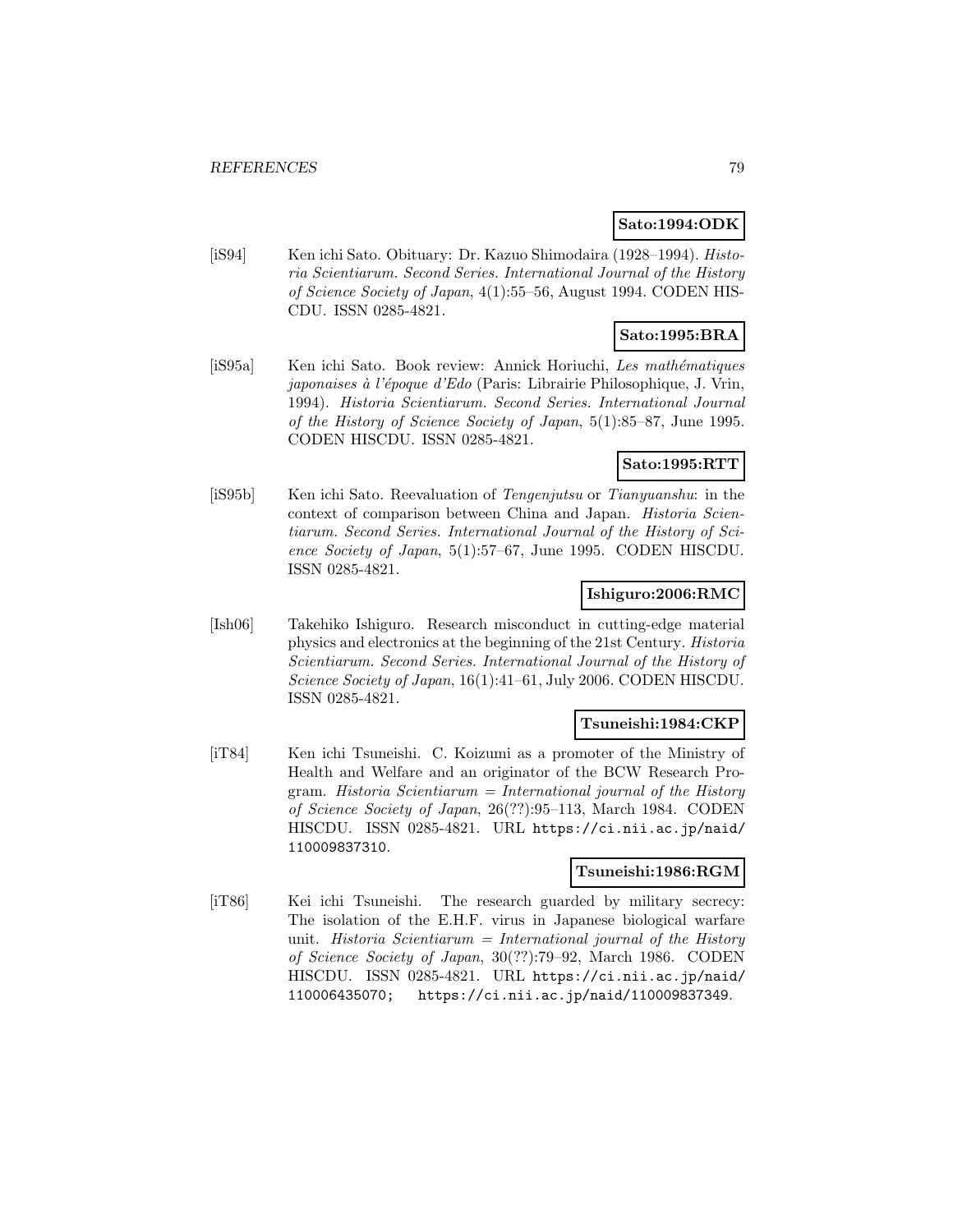#### **Tsuneishi:1992:LE**

[iT92] Kei ichi Tsuneishi. Letter to the editors. *Historia Scientiarum*. Second Series. International Journal of the History of Science Society of Japan, 1(3):230–233, March 1992. CODEN HISCDU. ISSN 0285-4821.

## **Itagaki:1982:WDM**

[Ita82] Ryoichi Itagaki. Why did Mach reject Einstein's theory of relativity?  $Historia$  Scientiarum = International journal of the History of Science Society of Japan, 22(??):81–95, 1982. CODEN HISCDU. ISSN 0285-4821. URL https://ci.nii.ac.jp/naid/110009837277.

## **Ito:1983:BRY**

[Ito83] Kazuyuki Ito. Book review: Yōichirō Murakami, Kagakushi no  $Gyakuenkinh\bar{o}$  (The Reverse-perspectivism in the History of Sci- $\epsilon$ ence) — A Revaluation of the Renaissance Thought, Chūōkōron Sha, Tokyo, 1982, 306 pp. Yen 1500. Historia Scientiarum = International journal of the History of Science Society of Japan, 24(??): 115–117, March 1983. CODEN HISCDU. ISSN 0285-4821. URL https://ci.nii.ac.jp/naid/110009837302.

## **Ito:1994:BRM**

[Ito94] Kenji Ito. Book review: Mitsuo Taketani and Masayuki Nagasaki, Ryoshi Rikigaku no Keisei to Ronri (The Formation and the Logic of Quantum Mechanics). Vol. 1: Genshi Mokei no Keisei (The Formation of Atomic Model). Tokyo: Ginza Shuppansha, 1948, 282 pp.; repr. ed. Tokyo: Keiso Shobo, 1972, 300 pp. Yen 1,800. Vol. 2: Ryoshi Rikigaku eno Michi (Path to Quantum Mechanics). Tokyo: Keiso Shobo, 1991, xii + 267 pp. Yen 3,800. Vol. 3: Ryoshi Rikigaku no Seiritsu to sono Ronri (The Completion of Quantum Mechanics and Its Logic), Tokyo: Keiso Shobo, 1993,  $xiv + 302$  pp. Yen 4,400. Historia Scientiarum. Second Series. International Journal of the History of Science Society of Japan, 3(3):235–245, March 1994. CO-DEN HISCDU. ISSN 0285-4821.

### **Ito:2005:GPE**

[Ito04] Kenji Ito. Gender and physics in Early 20th Century Japan: Yuasa Toshiko's case. Historia Scientiarum. Second Series. International Journal of the History of Science Society of Japan, 14(2):118–136, November 2004. CODEN HISCDU. ISSN 0285-4821.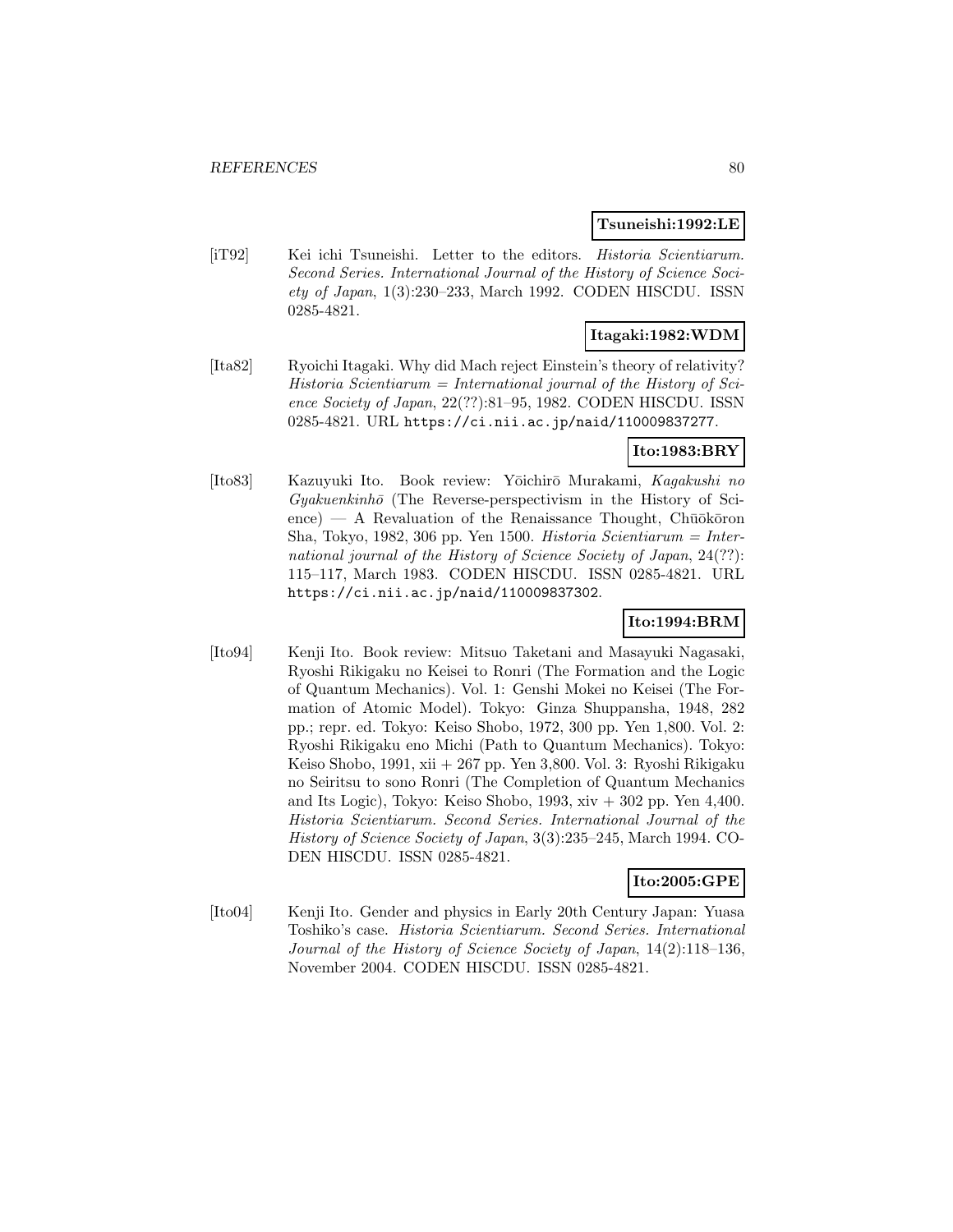# **Ito:2011:GPD**

[Ito11] Kazuyuki Ito. Galileo's principle of descending motion along inclined planes. Historia Scientiarum. Second Series. International Journal of the History of Science Society of Japan, 21(2):93–102, December 2011. CODEN HISCDU. ISSN 0285-4821.

# **Ito:2016:SPS**

[Ito16] Takashi Ito. The state and the popularization of science in Victorian Britain: Scientific and Literary Societies act of 1843. Historia Scientiarum. Second Series. International Journal of the History of Science Society of Japan, 25(3):216–251, March 2016. CODEN HIS-CDU. ISSN 0285-4821.

# **Iyama:1983:CFD**

[Iya83] Hiroyuki Iyama. A case of fabricated discovery: The Law of Multiple Proportions. Historia Scientiarum = International journal of the History of Science Society of Japan, 24(??):19–28, March 1983. CODEN HISCDU. ISSN 0285-4821. URL https://ci.nii.ac.jp/ naid/110009837296.

## **Iyanaga:1985:BRT**

[Iya85] Shokichi Iyanaga. Book review: Tamotsu Murata, Nihon no Sūgaku, Seiyō no Sūgaku, Hikaku Sūgakushi no Kokoromi (Japanese Mathematics and Western Mathematics: An Attempt of Comparative History of Mathematics), Chūō Kōronsha, 1981. *Historia Scientiarum* = International journal of the History of Science Society of Japan, 29(??):157–158, September 1985. CODEN HISCDU. ISSN 0285- 4821. URL https://ci.nii.ac.jp/naid/110009837345. Special Issue, "The Historiography of the History of Mathematics".

## **Iyanaga:1995:EEM**

[Iya95] Shokichi Iyanaga. Évolution des études mathématiques au Japon depuis l'ère Meiji. (French) [Evolution of mathematical studies in Japan since the Meiji era]. Historia Scientiarum. Second Series. International Journal of the History of Science Society of Japan, 4(3):181–206, March 1995. CODEN HISCDU. ISSN 0285-4821. Special Issue Mathematics in Asia 2. See errata [Ano95h].

## **Iyanaga:1999:GWO**

[Iya99] S. Iyanaga. Greeting words at the opening of the Colloquium "Pierre de Fermat mathematicien français". Historia Scientiarum. Second Series. International Journal of the History of Science Society of Japan, 9(1):1–2, July 1999. CODEN HISCDU. ISSN 0285-4821.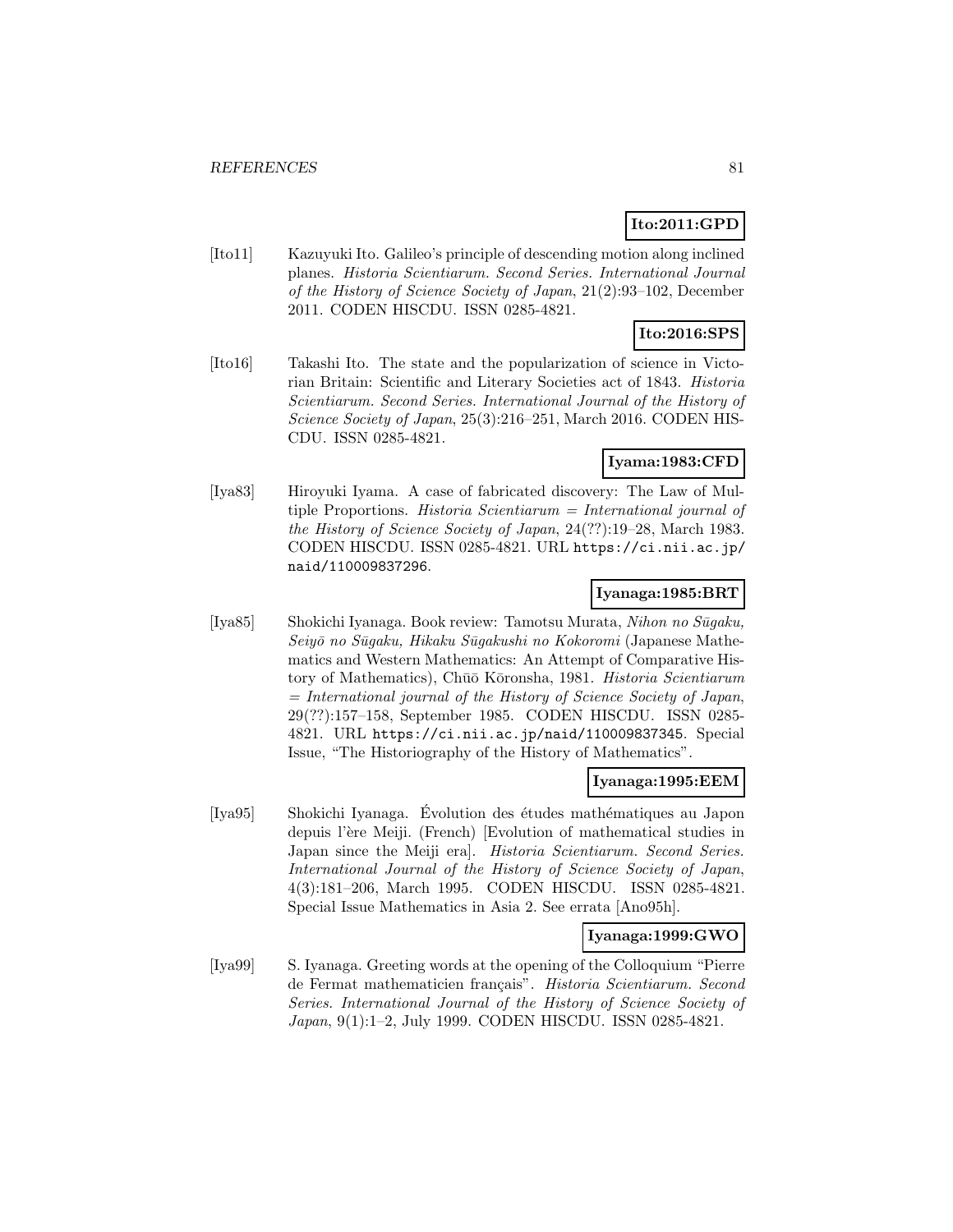## **Izumi:1997:TSR**

[Izu97] Chiye Izumi. Timaean science — the role of stereometry in Greek cosmology. Historia Scientiarum. Second Series. International Journal of the History of Science Society of Japan, 7(1):45–57, June 1997. CODEN HISCDU. ISSN 0285-4821.

# **Izumi:2005:BRG**

[Izu05] Chiye Izumi. Book review: G. E. R. Lloyd, Ancient Worlds, Modern Reflections: Philosophical Perspectives on Greek and Chinese Science and Culture. Oxford: Oxford University Press, 2004. Pp. xi + 222. ISBN: 0-19-927016-3. Historia Scientiarum. Second Series. International Journal of the History of Science Society of Japan, 15 (1):69–72, July 2005. CODEN HISCDU. ISSN 0285-4821.

# **Jadhav:2002:LLI**

[Jad02] Dipak Jadhav. The laws of logarithms in India. *Historia Scien*tiarum. Second Series. International Journal of the History of Science Society of Japan, 11(3):261–267, March 2002. CODEN HIS-CDU. ISSN 0285-4821.

## **Jami:1990:BRJ**

[Jam90] Catherine Jami. Book review: Jean-Claude Martzloff, Histoire des Mathématiques Chinoises, Paris, Masson, 1988,  $xx + 375$  p., Prefaces by Jacques Gernet and Jean Dhombres (Table of contents in English p. xviii), FF 295.00. Historia Scientiarum = International journal of the History of Science Society of Japan, 41(??):59–62, 1990. CODEN HISCDU. ISSN 0285-4821. URL https://ci.nii. ac.jp/naid/110009837424.

#### **Jami:1991:SMK**

[Jam91] Catherine Jami. Scholars and mathematical knowledge during the Late Ming and Early Qing. *Historia Scientiarum = International* journal of the History of Science Society of Japan, 42(??):95–110, ???? 1991. CODEN HISCDU. ISSN 0285-4821. URL https:/ /ci.nii.ac.jp/naid/110006435119; https://ci.nii.ac.jp/ naid/110009837436.

#### **Jami:1994:HMM**

[Jam94] Catherine Jami. History of mathematics in Mei Wending's (1633– 1721) work. Historia Scientiarum. Second Series. International Journal of the History of Science Society of Japan, 4(2):159–174, December 1994. CODEN HISCDU. ISSN 0285-4821. Special Issue Mathematics in Asia 1.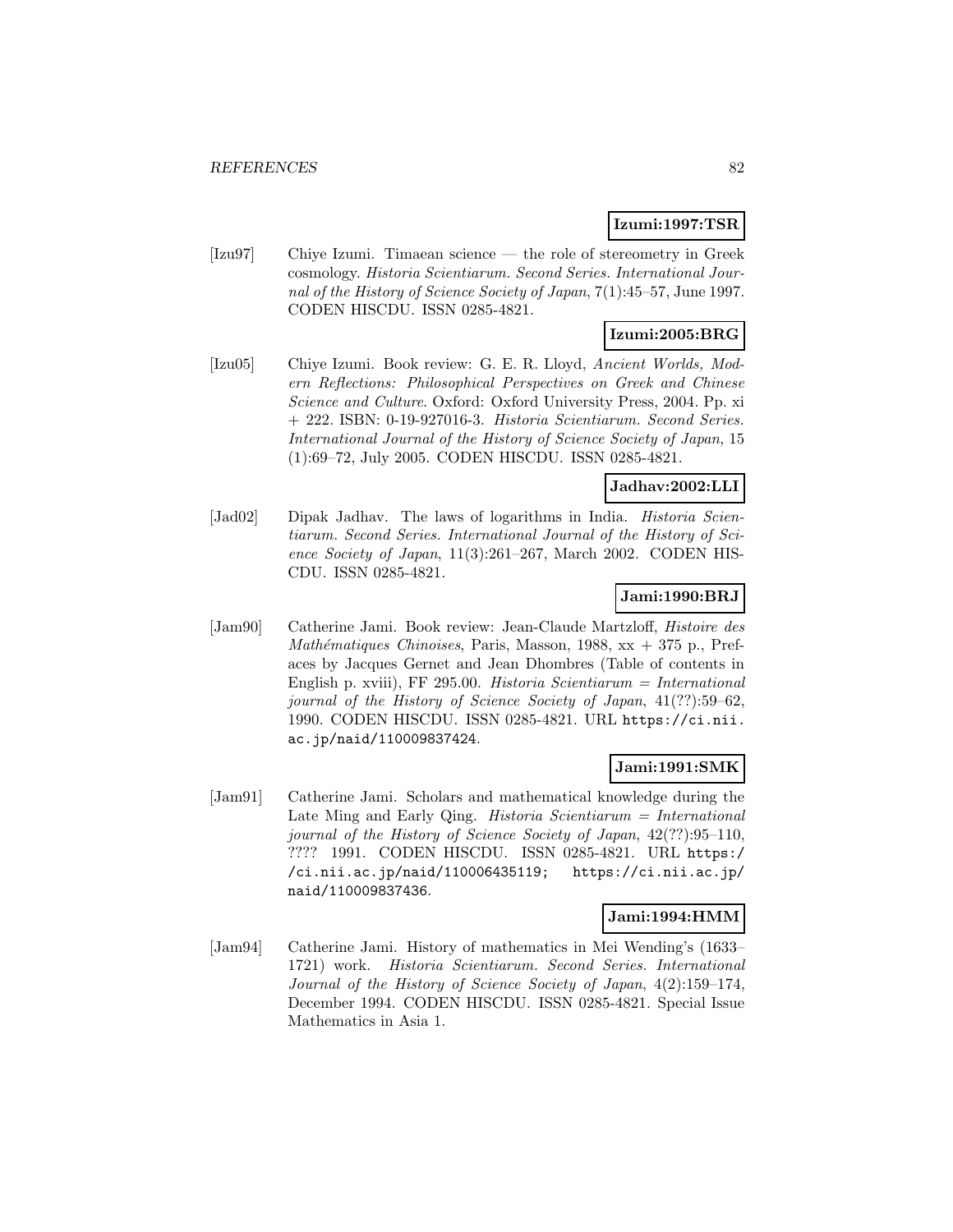## **Jido:1991:BRS**

[Jid91] Yuji Jido. Book review: Shoichi Oyodo, Miyamoto Takenosuke to Kagaku-Gijutu-Seisaku (Miyamoto Takenosuke and the Policy of Science and Technology), (Tokyo: Tokai University Press, 1989). Historia Scientiarum. Second Series. International Journal of the History of Science Society of Japan, 1(1):71–74, June 1991. CO-DEN HISCDU. ISSN 0285-4821.

#### **Jimenez:1998:SFF**

[Jim98] José Antonio Cervera Jiménez. Spanish friars in the Far East: Fray Juan Cobo and his book Shi Lu. Historia Scientiarum. Second Series. International Journal of the History of Science Society of Japan, 7(3):181–198, March 1998. CODEN HISCDU. ISSN 0285- 4821.

### **Jannetta:2012:TMK**

[JN12] Ann Jannetta and Ellen Nakamura. Translating medical knowledge: Japan's first medical journal — Taisei meii ik. Historia Scientiarum. Second Series. International Journal of the History of Science Society of Japan, 22(2):68–87, December 2012. CODEN HISCDU. ISSN 0285-4821.

### **Johnston:2018:CPC**

[Joh18] W. Johnston. Cholera and popular culture in Nineteenth Century Japan. Historia Scientiarum. Second Series. International Journal of the History of Science Society of Japan, 27(2):174–198, 2018. CO-DEN HISCDU. ISSN 0285-4821.

## **Jullien:1999:FMC**

[Jul99] Vincent Jullien. Les frontières dans les mathématiques cartésiennes. (French) [The boundaries in Cartesian mathematics]. Historia Scientiarum. Second Series. International Journal of the History of Science Society of Japan, 8(3):211–238, March 1999. CODEN HISCDU. ISSN 0285-4821.

# **Juznic:2007:JVV**

[Juž07] Stanislav Južnič. Janez Vajkard Valvasor (1641–1693), F.R.S. and his scientific and technological connections to East Asia. Historia Scientiarum. Second Series. International Journal of the History of Science Society of Japan, 17(2):134–152, December 2007. CODEN HISCDU. ISSN 0285-4821.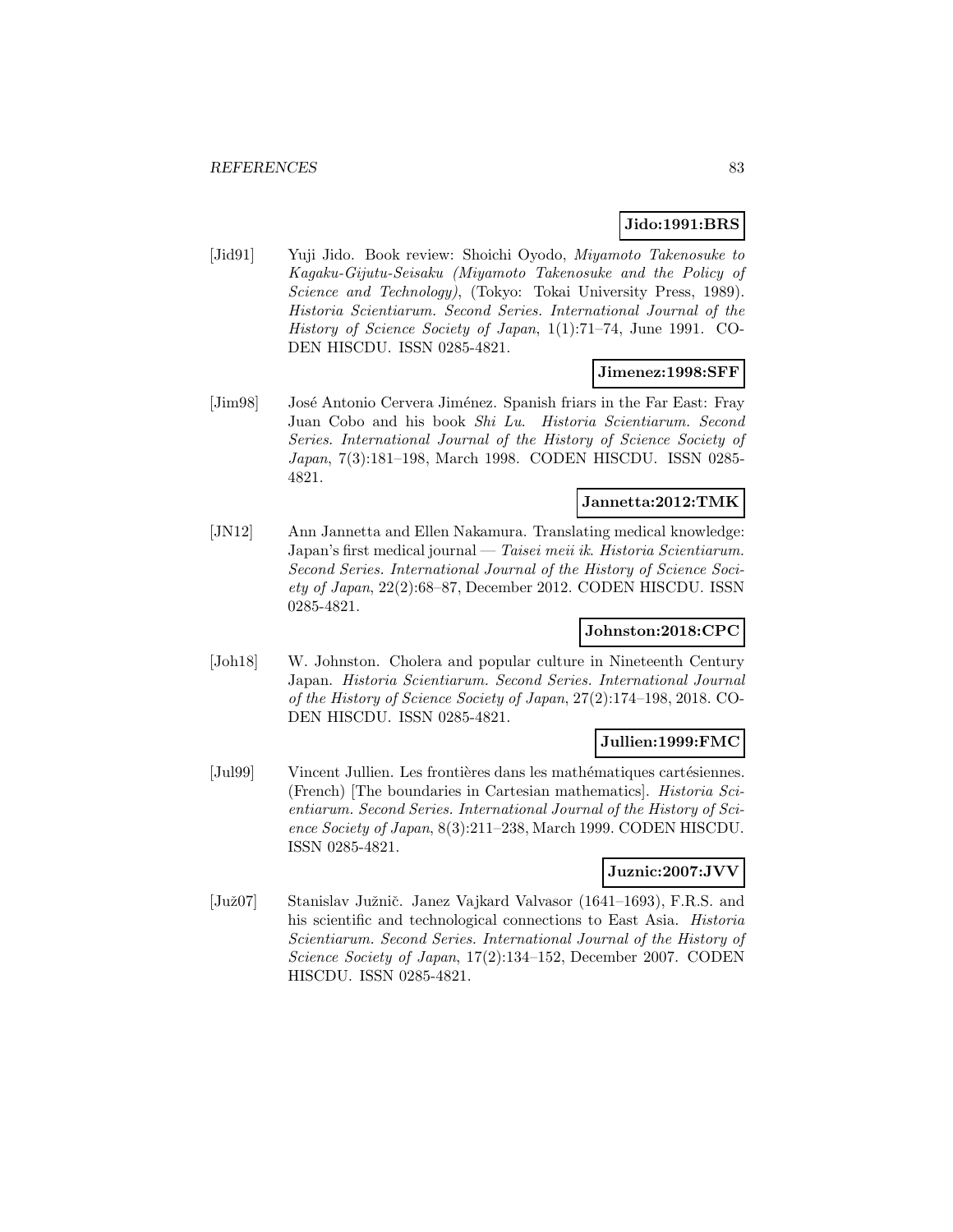#### **Juznic:2009:CSA**

[Juˇz09] Stanislav Juˇzniˇc. Chinese–Slovenian astronomer Hallerstein: Provincial and visitor to Japanese Jesuit province. Historia Scientiarum. Second Series. International Journal of the History of Science Society of Japan, 19(1):55–71, July 2009. CODEN HIS-CDU. ISSN 0285-4821.

## **Juznic:2010:FEV**

[Juž10] Stanislav Južnič. Far Eastern vacuum and electricity: Augustin Hallerstein and experimental correspondence between Beijing and Europe. Historia Scientiarum. Second Series. International Journal of the History of Science Society of Japan, 20(1):21–46, July 2010. CODEN HISCDU. ISSN 0285-4821.

## **Juznic:2015:BJM**

[Juž15] Stanislav Južnič. Bibliometrics of Jesuit mathematicians in China. Historia Scientiarum. Second Series. International Journal of the History of Science Society of Japan, 24(3):126–151, March 2015. CODEN HISCDU. ISSN 0285-4821.

### **Kaji:2003:ODN**

[Kaj03] Masanori Kaji. Ogawa's discovery of a new chemical element "nipponium": The emergence of modern chemistry research in Japan and its social background. Historia Scientiarum. Second Series. International Journal of the History of Science Society of Japan, 12 (3):215–218, March 2003. CODEN HISCDU. ISSN 0285-4821.

# **Kaji:2008:NTC**

[Kaj08] Masanori Kaji. Nozoe Tetsuo's chemical research at Taihoku Imperial University in Taiwan and its colonial context. Historia Scientiarum. Second Series. International Journal of the History of Science Society of Japan, 18(2):132–139, December 2008. CODEN HIS-CDU. ISSN 0285-4821.

#### **Kamatani:1995:SBR**

[Kam95] Chikayoshi Kamatani. Sake brewing and its records in Edo Japan. Historia Scientiarum. Second Series. International Journal of the History of Science Society of Japan, 5(2):117–126, November 1995. CODEN HISCDU. ISSN 0285-4821. Special Issue: History of Technology in Japan.

## **Kaneko:1984:EVJ**

[Kan84] Tsutomu Kaneko. Einstein's view of Japan's culture. Historia Sci $entiarum = International$  journal of the History of Science Society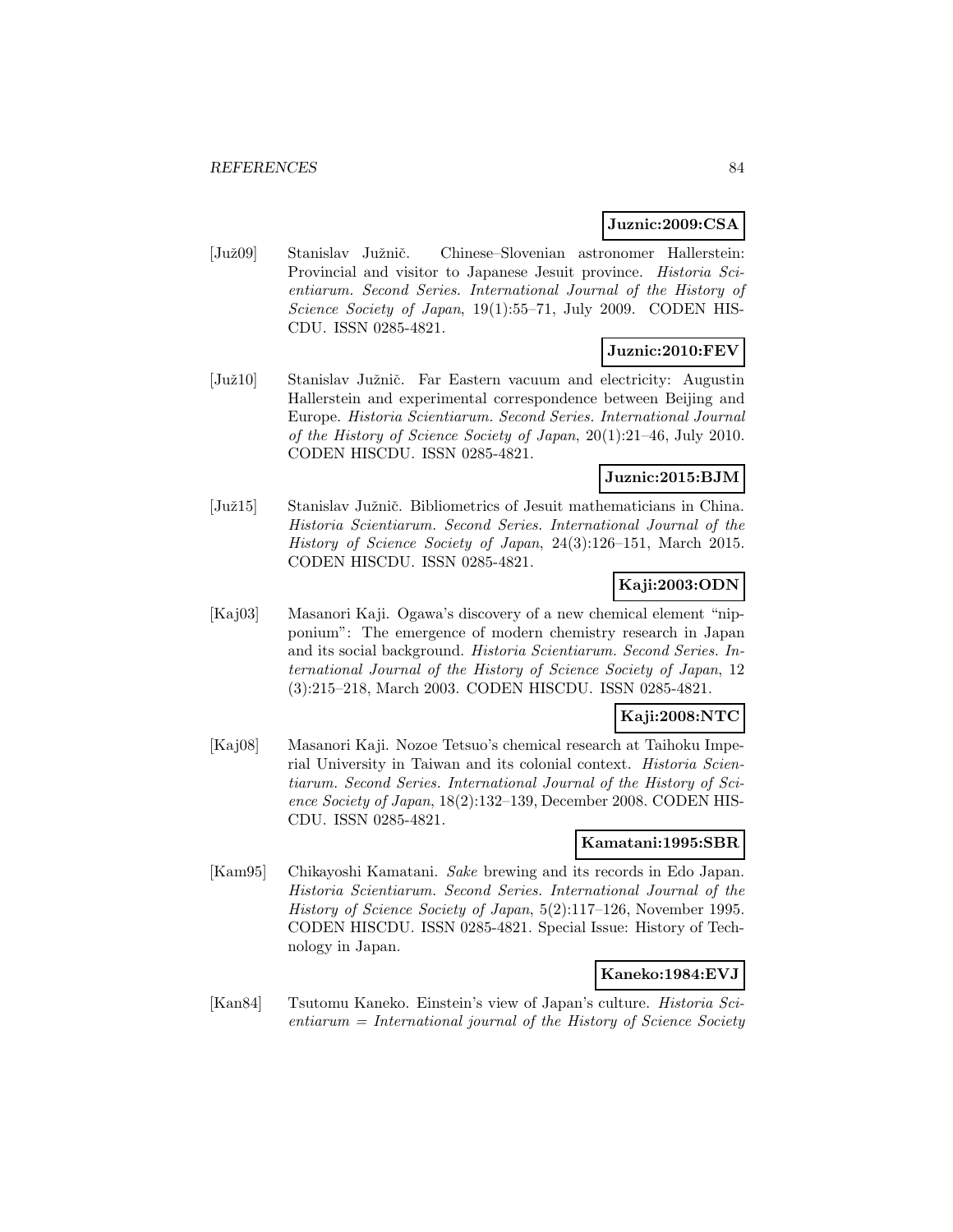of Japan, 27(??):51–76, September 1984. CODEN HISCDU. ISSN 0285-4821. URL https://ci.nii.ac.jp/naid/110009837320.

#### **Kangnian:1988:INI**

[Kan88] Yan Kangnian. On Isaac Newton's ideas of gravitation and God.  $Historia$  Scientiarum = International journal of the History of Science Society of Japan, 34(??):43–56, 1988. CODEN HISCDU. ISSN 0285-4821. URL https://ci.nii.ac.jp/naid/110006435083; https://ci.nii.ac.jp/naid/110009837375.

#### **Kanamori:2006:BRS**

[Kan06] Osamu Kanamori. Book review: Shigehisa Kuriyama and Kazutoshi Kitazawa eds., Kindai Nihon no Shintai Kankaku (Bodily Sensation in Modern Japan) (2004), 426 pp., ISBN 4-7872-3236-3 C0036, 3,000 yen. Historia Scientiarum. Second Series. International Journal of the History of Science Society of Japan, 15(3):276–278, March 2006. CODEN HISCDU. ISSN 0285-4821.

#### **Kanayama:2013:BIS**

[Kan13] Koji Kanayama. Between ideology and science: Dialectics of dispute on physics in 1920s–1930s Soviet Russia. Historia Scientiarum. Second Series. International Journal of the History of Science Society of Japan, 22(3):201–214, March 2013. CODEN HISCDU. ISSN 0285-4821.

## **Kargon:2008:UJN**

[Kar08] Robert Kargon. The U.S.–Japan nexus: Roots of the Japanese scientific enterprise. Historia Scientiarum. Second Series. International Journal of the History of Science Society of Japan, 18(2):62–75, December 2008. CODEN HISCDU. ISSN 0285-4821.

#### **Kargon:2010:MMM**

[Kar10] Robert Kargon. Making Manila modern: Science, technology and American colonialism 1898–1915. Historia Scientiarum. Second Series. International Journal of the History of Science Society of Japan, 19(3):209–224, March 2010. CODEN HISCDU. ISSN 0285- 4821.

### **Katsumori:1998:BEC**

[Kat98] Makoto Katsumori. Bohr's early complementarity argument. Historia Scientiarum. Second Series. International Journal of the History of Science Society of Japan, 8(1):1–19, August 1998. CODEN HIS-CDU. ISSN 0285-4821.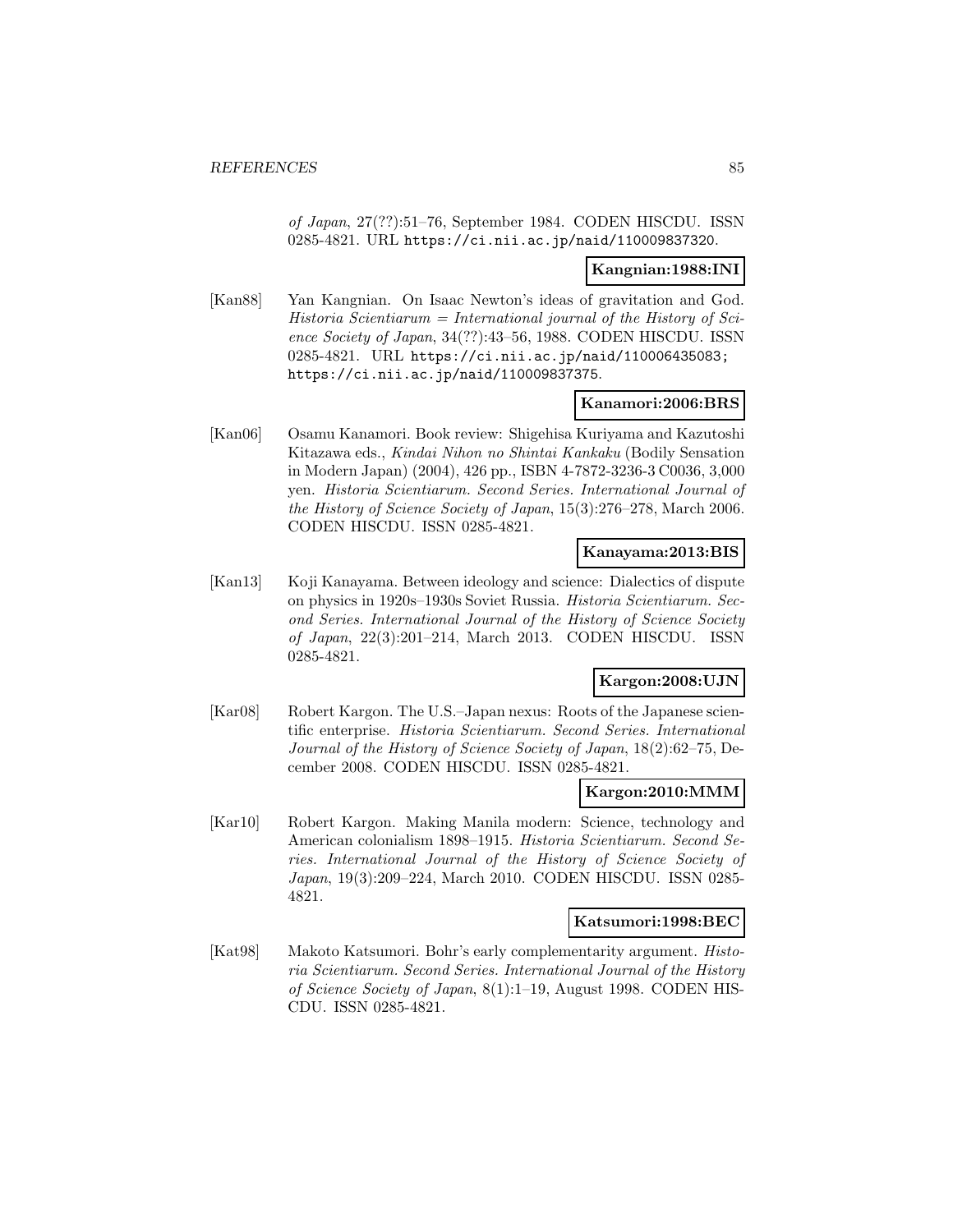#### **Kato:1999:HFL**

[Kat99] Kazuya Kato. How Fermat's Last Theorem was proved. Historia Scientiarum. Second Series. International Journal of the History of Science Society of Japan, 9(1):49–56, July 1999. CODEN HIS-CDU. ISSN 0285-4821. Colloque: Pierre de Fermat mathematicien français. Pierre de Fermat mathématicien français (Tokyo, 1998).

# **Katsuki:2000:ECJ**

[Kat00] Atsushi Katsuki. An experimental contribution from Japan to decide which is better: Old- or new-quantum theory — measurement of magnetic susceptibility of hydrogen gas by Soné Také. *Historia* Scientiarum. Second Series. International Journal of the History of Science Society of Japan, 10(2):177–184, November 2000. CODEN HISCDU. ISSN 0285-4821.

### **Katsumori:2005:BRY**

[Kat04] Makoto Katsumori. Book review: Yoshitaka Yamamoto, Jiryoku to  $J\hat{u}yoku$  no Hakken [The Discovery of Magnetism and Gravitation], 3 vols. Historia Scientiarum. Second Series. International Journal of the History of Science Society of Japan, 14(2):154–155, November 2004. CODEN HISCDU. ISSN 0285-4821.

#### **Kawajiri:1981:ACV**

[Kaw81] Nobuo Kawajiri. The acceptance of the Christian view of science by a Japanese in the Tokugawa Era: The establishment of Shosho-gaku by Gokan Uchida. Historia Scientiarum  $=$  International journal of the History of Science Society of Japan, 21(??):67–86, 1981. CODEN HISCDU. ISSN 0285-4821. URL https://ci.nii. ac.jp/naid/110009837267.

#### **Kawamoto:1982:BRK**

[Kaw82] Hideo Kawamoto. Book review: Kenzo Sakamoto, Kikai no Genshogaku (The Phenomenology of Machinery), Iwanami-shoten, Tokyo, 1975, viii + 331 pp. Historia Scientiarum = International journal of the History of Science Society of Japan, 23(??):131–133, 1982. CODEN HISCDU. ISSN 0285-4821. URL https://ci.nii. ac.jp/naid/110009837293.

#### **Kawamoto:1983:TLE**

[Kaw83] Hideo Kawamoto. The theory of life in the Early 20th Century: In Japan and in Europe. Historia Scientiarum = International journal of the History of Science Society of Japan, 25(??):17–27, September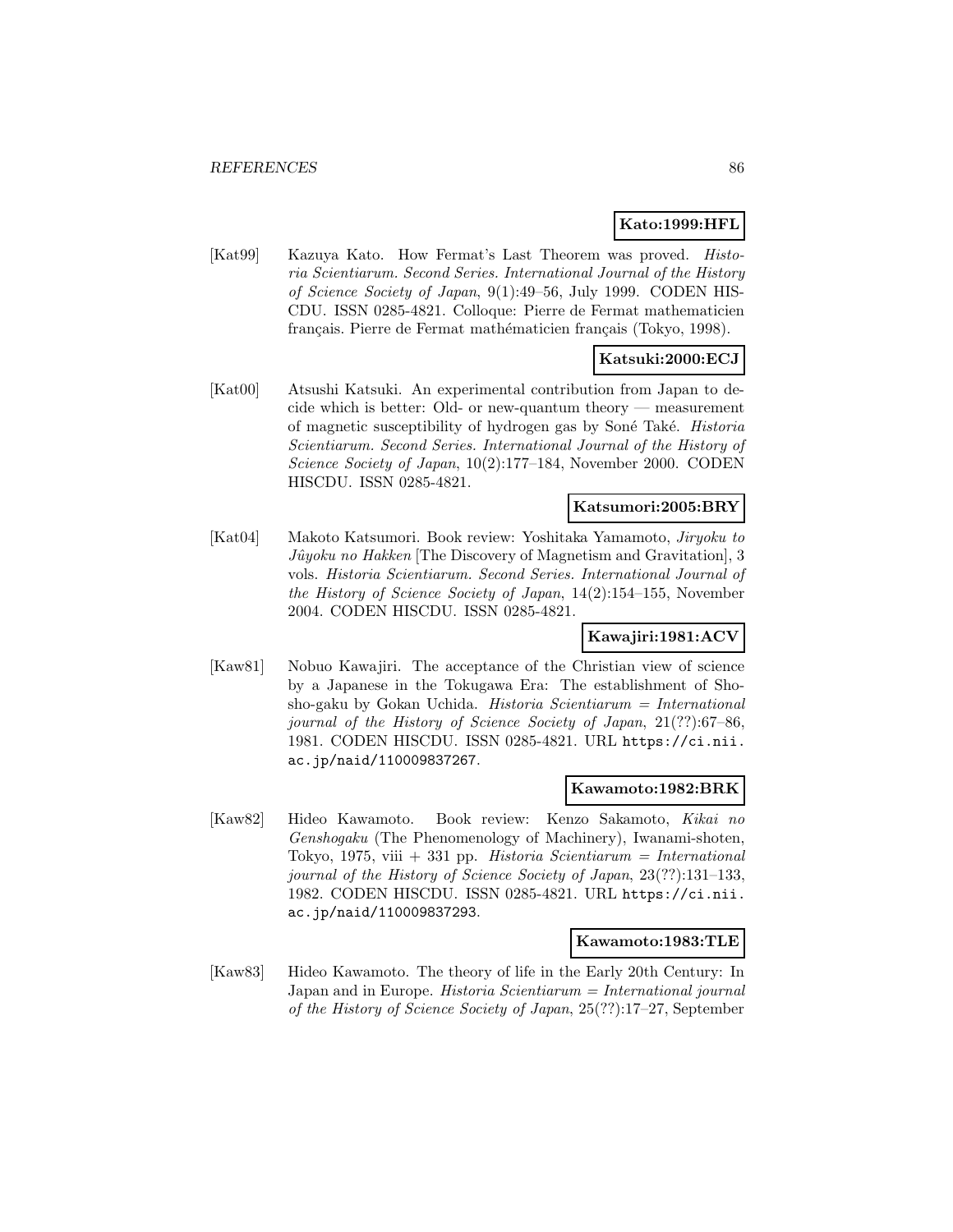1983. CODEN HISCDU. ISSN 0285-4821. URL https://ci.nii. ac.jp/naid/110009837439.

#### **Kawajiri:1984:BRN**

[Kaw84] Nobuo Kawajiri. Book review: Nobuhiro Miyoshi, Meiji no Engineer Kyoiku (Technical Education in the Meiji Era), Chūō Kōron Sha, Tokyo, 1983, 219 pp., Yen 460. Historia Scientiarum = International journal of the History of Science Society of Japan, 26(??):119–120, March 1984. CODEN HISCDU. ISSN 0285-4821. URL https:// ci.nii.ac.jp/naid/110009837312.

## **Kawajiri:1986:BRM**

[Kaw86] Nobuo Kawajiri. Book review: Masao Watanabe, ed., Newton no Hikari to Kage (Newton: Lights and Shadows), 1982, 286 pp., Yen 2200; Kyoritsu Shuppan Sha, Tōkyō/Masao Watanabe, ed., Darwin to Shinkaron (Darwin and Darwinism: the Historical Context), 1984, 288 pp., Yen 2200; Kyōritsu Shuppan Sha, Tōkyō. Historia  $Scientiarum = International journal of the History of Science Soci$ ety of Japan, 30(??):99–100, March 1986. CODEN HISCDU. ISSN 0285-4821. URL https://ci.nii.ac.jp/naid/110009837351.

## **Kawajiri:1988:BRS**

[Kaw88] Nobuo Kawajiri. Book review: Shuntaro Ito, ed., Chusei no Sugaku (Mathematics in the Middle Ages), 1987, 671 pp., Yen 12,000, Kyoritsu Shuppan Sha, Tokyo. Historia Scientiarum = International journal of the History of Science Society of Japan, 34(??):85–86, 1988. CODEN HISCDU. ISSN 0285-4821. URL https://ci.nii. ac.jp/naid/110009837378.

#### **Kawashima:1990:PMD**

[Kaw90] Keiko Kawashima. La participation de Madame du Châtelet à la querelle sur les forces vives. Historia Scientiarum = International journal of the History of Science Society of Japan, 40(??): 9–28, 1990. CODEN HISCDU. ISSN 0285-4821. URL https:/ /ci.nii.ac.jp/naid/110006435107; https://ci.nii.ac.jp/ naid/110009837415.

#### **Kawahara:1991:WVS**

[Kaw91] Hideki Kawahara. World-view of the Santong-Li. Historia Sci $entiarum = International$  journal of the History of Science Society of Japan, 42(??):65–70, ???? 1991. CODEN HISCDU. ISSN 0285-4821. URL https://ci.nii.ac.jp/naid/110006435117; https://ci.nii.ac.jp/naid/110009837434.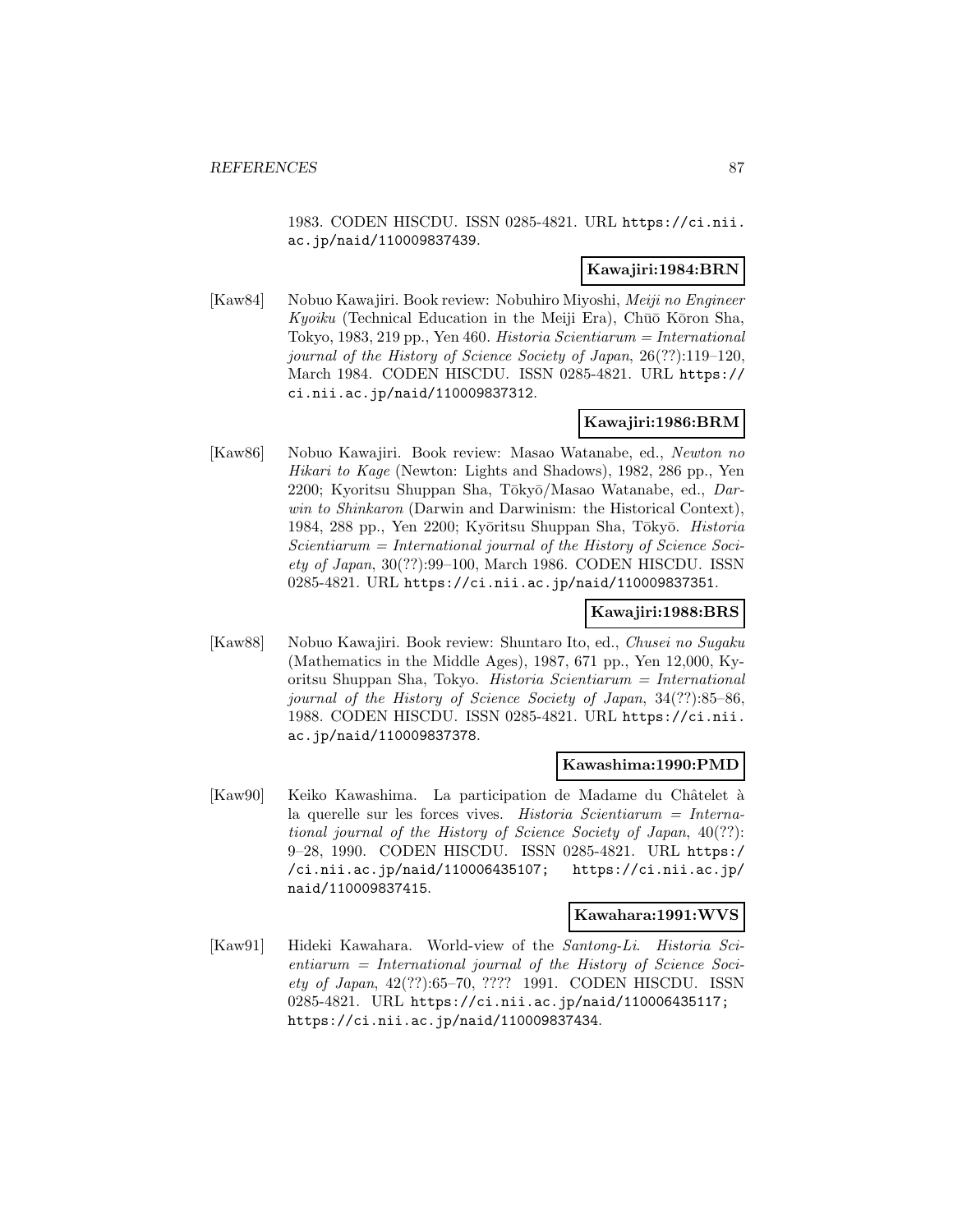#### **Kawashima:1993:ISMa**

[Kaw93a] Keiko Kawashima. Les idées scientifiques de Madame du Châtelet dans ses institutions de physique: un rêve de femme de la haute société dans le culture scientifique au Siècle des Lumières. 1ère partie. (French) [The scientific ideas of Madame du Châtelet in her physics institutions: a dream of a woman of high society in the scientific culture of the Century of Enlightenment. Part 1. *Historia* Scientiarum. Second Series. International Journal of the History of Science Society of Japan, 3(1):63–82, July 1993. CODEN HISCDU. ISSN 0285-4821.

## **Kawashima:1993:ISMb**

[Kaw93b] Keiko Kawashima. Les idées scientifiques de Madame du Châtelet dans ses institutions de physique: un rêve de femme de la haute société dans le culture scientifique au Siècle des Lumières. 2ème partie. (French) [The scientific ideas of Madame du Châtelet in her physics institutions: a dream of a woman of high society in the scientific culture of the Century of Enlightenment. Part 2]. Historia Scientiarum. Second Series. International Journal of the History of Science Society of Japan, 3(2):137–156, December 1993. CODEN HISCDU. ISSN 0285-4821.

#### **Kawashima:2004:BAM**

[Kaw04] Keiko Kawashima. Birth of ambition: Madame du Châtelet's  $In$ stitutions de physique. Historia Scientiarum. Second Series. International Journal of the History of Science Society of Japan, 14(1): 49–66, July 2004. CODEN HISCDU. ISSN 0285-4821.

#### **Kawashima:2005:IGS**

[Kaw05] Keiko Kawashima. The issue of gender and science: A case study of Madame du Châtelet's Dissertation sur le feu. Historia Scientiarum. Second Series. International Journal of the History of Science So $ciety$  of Japan,  $15(1):23-43$ , July 2005. CODEN HISCDU. ISSN 0285-4821.

#### **Kawashima:2007:TPA**

[Kaw07] Keiko Kawashima. Two popular accounts of Émilie du Châtelet and the gender problem. Historia Scientiarum. Second Series. International Journal of the History of Science Society of Japan, 17 (2):121–133, December 2007. CODEN HISCDU. ISSN 0285-4821.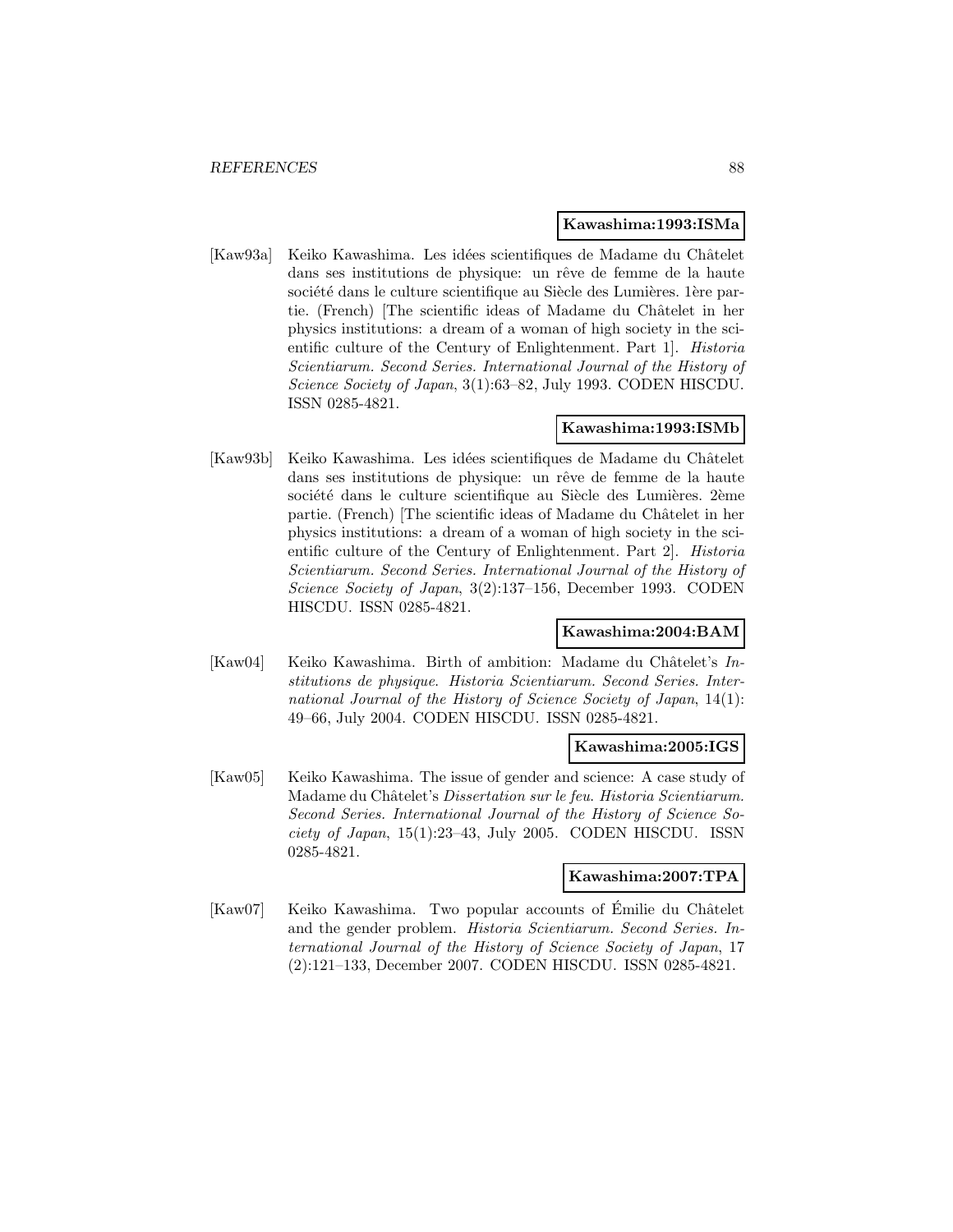#### **Kawashima:2011:WTS**

[Kaw11] Keiko Kawashima. Women's translations of scientific texts in the 18th century: a case study of Marie-Anne Lavoisier. Historia Scientiarum. Second Series. International Journal of the History of Science Society of Japan, 21(2):123–137, December 2011. CODEN HIS-CDU. ISSN 0285-4821.

#### **Kawashima:2013:EGQ**

[Kaw13] Keiko Kawashima. The evolution of the gender question in the study of Madame Lavoisier. Historia Scientiarum. Second Series. International Journal of the History of Science Society of Japan, 23(1): 24–37, July 2013. CODEN HISCDU. ISSN 0285-4821.

## **Kawashima:2015:EDC**

[Kaw15] Keiko Kawashima. Émilie Du Châtelet and the significance of publishing: Dissertation sur la nature et la propagation du feu (1744). Historia Scientiarum. Second Series. International Journal of the History of Science Society of Japan, 25(2):95–118, December 2015. CODEN HISCDU. ISSN 0285-4821.

### **Kawashima:2017:NYT**

[Kaw17] Keiko Kawashima. Nobuo Yamada and Toshiko Yuasa: Two Japanese scientists and the Curie family. Historia Scientiarum. Second Series. International Journal of the History of Science Society of Japan, 27(1):108–124, August 2017. CODEN HISCDU. ISSN 0285-4821.

## **Kikuchi:1996:RCC**

[KIF96] Yoshiyuki Kikuchi, Kenji Ito, and Yasu Furukawa. Rudolf Clausius' copy of Sadi Carnot's  $R\acute{e}f$ exions: a new look at Clausius' access to Carnot's work. Historia Scientiarum. Second Series. International Journal of the History of Science Society of Japan, 6(1):31–36, July 1996. CODEN HISCDU. ISSN 0285-4821.

### **Kikuchi:1996:OMP**

[Kik96] Toshiyoshi Kikuchi. Obituary: To the memory of Professor Suketoshi Yajima. Historia Scientiarum. Second Series. International Journal of the History of Science Society of Japan, 6(1):55–58, July 1996. CODEN HISCDU. ISSN 0285-4821.

## **Kikuchi:2000:RAC**

[Kik00] Yoshiyuki Kikuchi. Redefining academic chemistry: Joji Sakurai and the introduction of physical chemistry into Meiji Japan. Historia Scientiarum. Second Series. International Journal of the History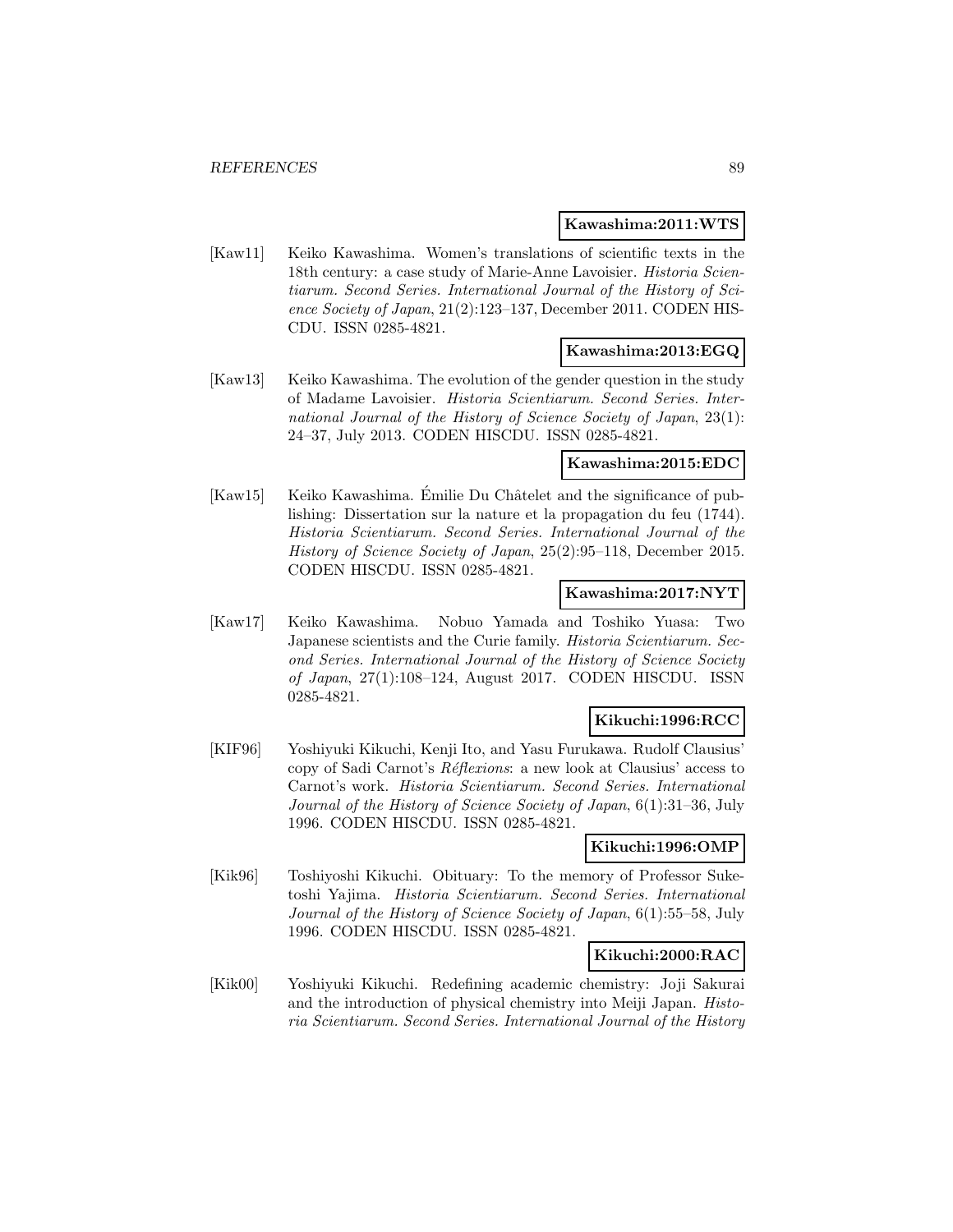of Science Society of Japan, 9(3):215–256, March 2000. CODEN HISCDU. ISSN 0285-4821.

#### **Kikuchi:2008:AFE**

[Kik08] Yoshiyuki Kikuchi. Analysis, fieldwork and engineering: Accumulated practices and the formation of applied chemistry teaching at Tokyo University, 1874–1900. Historia Scientiarum. Second Series. International Journal of the History of Science Society of Japan, 18 (2):100–120, December 2008. CODEN HISCDU. ISSN 0285-4821.

## **Kimoto:1982:BAT**

[Kim82] Tadaaki Kimoto. Die Begriffswandlung der allgemeinen Technologie und die historische Bedeutung der Technologie Johann Beckmanns. (German) [The conversion of general technology and the historical importance of Johann Beckmann's technology]. Historia Sci $entiarum = International journal of the History of Science Society$ of Japan, 23(??):21–44, 1982. CODEN HISCDU. ISSN 0285-4821. URL https://ci.nii.ac.jp/naid/110009837286.

## **Kimoto:1995:TDJ**

[Kim95] Tadaaki Kimoto. Technological development in Japan and its historical research since World War II. Historia Scientiarum. Second Series. International Journal of the History of Science Society of Japan, 5(2):89–102, November 1995. CODEN HISCDU. ISSN 0285- 4821. Special Issue: History of Technology in Japan.

## **Kim:1997:TDI**

[Kim97] Dong-Won Kim. Two different influences on the Japanese physics community in the Early Twentieth Century. Historia Scientiarum. Second Series. International Journal of the History of Science Society of Japan, 7(2):125–136, December 1997. CODEN HISCDU. ISSN 0285-4821. Special Issue: History of Physical Research in Modern Japan.

#### **Kimoto:1998:OTY**

[Kim98] Tadaaki Kimoto. Obituary: Toshio Yamazaki and history of technology in Japan. Historia Scientiarum. Second Series. International Journal of the History of Science Society of Japan, 7(3):227–234, March 1998. CODEN HISCDU. ISSN 0285-4821.

#### **Kimoto:2003:EIT**

[Kim03] Tadaaki Kimoto. European imperialism and technological development in Meiji Japan. Historia Scientiarum. Second Series. Inter-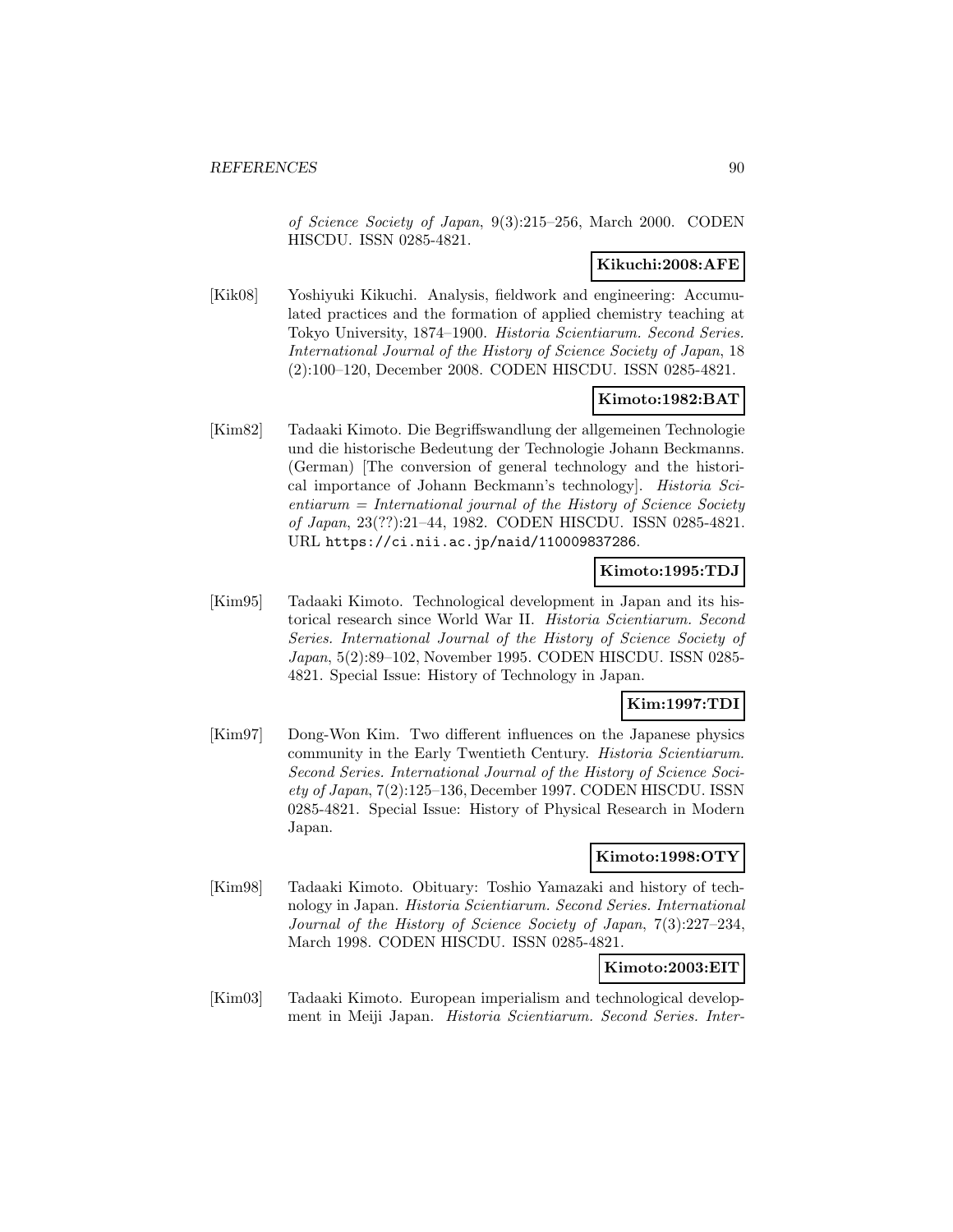national Journal of the History of Science Society of Japan, 12(3): 175–182, March 2003. CODEN HISCDU. ISSN 0285-4821.

# **Kim:2008:TPG**

[Kim08a] Boumsoung Kim. Terrains of practice: Geophysical investigations in Japan in the 1880s. Historia Scientiarum. Second Series. International Journal of the History of Science Society of Japan, 18(2): 121–131, December 2008. CODEN HISCDU. ISSN 0285-4821.

# **Kim:2008:LSB**

[Kim08b] Dong-Won Kim. The longer the stay, the better the result?: Nishina Yoshio's overseas study in the 1920s. *Historia Scientiarum. Second* Series. International Journal of the History of Science Society of Japan, 18(2):151–171, December 2008. CODEN HISCDU. ISSN 0285-4821.

## **Kim:2008:PEM**

[Kim08c] Yung Sik Kim. Problem of Early Modern Japan in the history of science in East Asia. Historia Scientiarum. Second Series. International Journal of the History of Science Society of Japan, 18(1): 49–57, July 2008. CODEN HISCDU. ISSN 0285-4821.

## **Kim:2009:ISI**

[Kim09a] Dong-Won Kim. Imaginary savior: the image of the nuclear bomb in Korea, 1945–1960. Historia Scientiarum. Second Series. International Journal of the History of Science Society of Japan, 19(2): 105–118, December 2009. CODEN HISCDU. ISSN 0285-4821.

# **Kim:2009:TTB**

[Kim09b] Seong-Jun Kim. Technology transfer behind a diplomatic struggle: Reappraisal of South Korea's nuclear fuel project in the 1970s. Historia Scientiarum. Second Series. International Journal of the History of Science Society of Japan, 19(2):184–193, December 2009. CODEN HISCDU. ISSN 0285-4821.

# **Kim:2010:HPL**

[Kim10] Sungkhun Kim. How physical laws were understood in Mid-19th Century East Asia: A comparative study of Choe Han-gi and Nishi Amane. Historia Scientiarum. Second Series. International Journal of the History of Science Society of Japan, 20(1):1–20, July 2010. CODEN HISCDU. ISSN 0285-4821.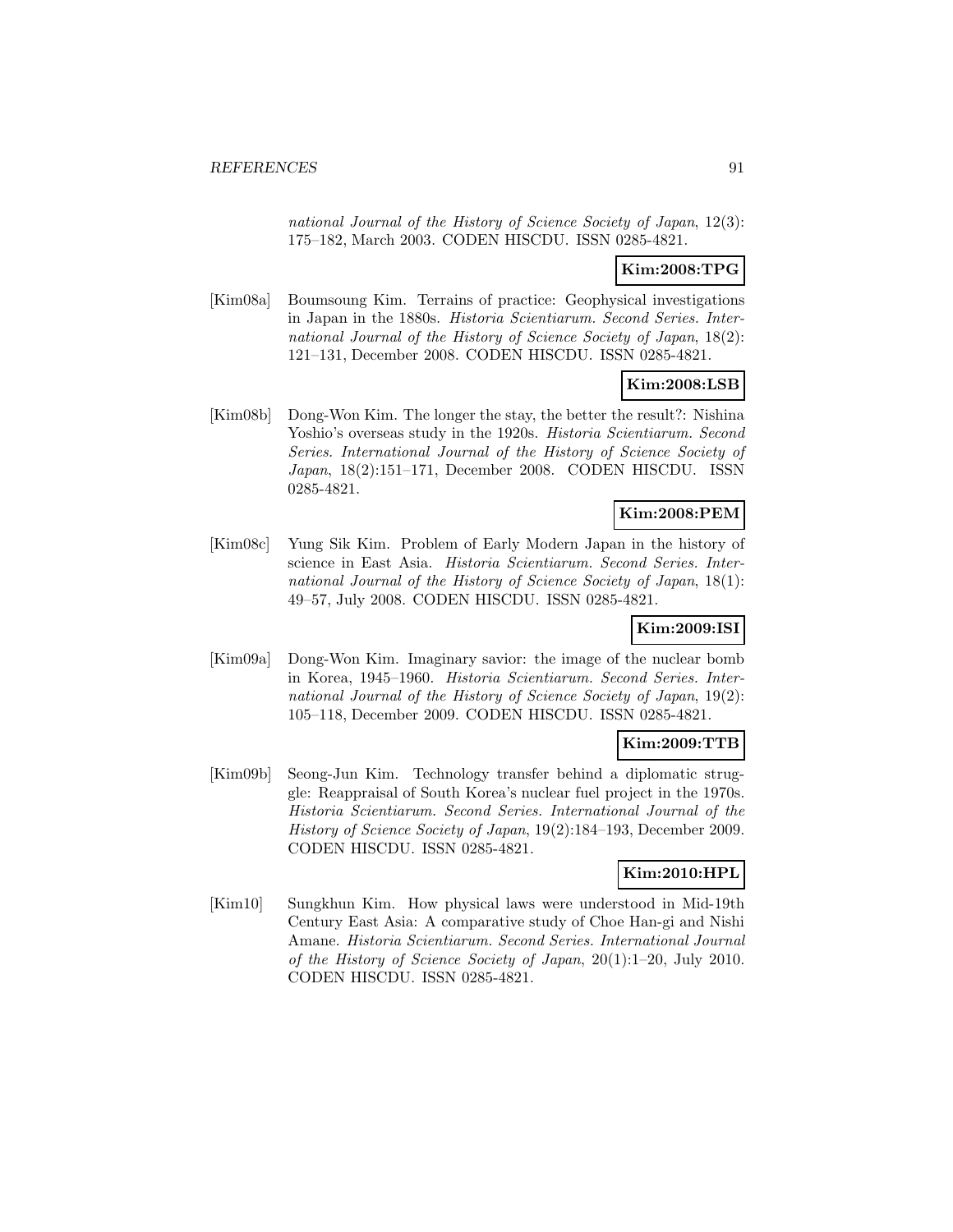# **Kim:2011:DRE**

[Kim11] Boumsoung Kim. Detecting, recording and expanding: Instrumentation of earthquake and tsunami observations in Meiji Japan. Historia Scientiarum. Second Series. International Journal of the History of Science Society of Japan, 20(3):179–195, March 2011. CODEN HISCDU. ISSN 0285-4821.

#### **Kiselev:2006:RMS**

[Kis06] G. V. Kiselev. Role of Moscow State University alumni in the Soviet Atomic Project. Historia Scientiarum. Second Series. International Journal of the History of Science Society of Japan, 16(2):179–205, November 2006. CODEN HISCDU. ISSN 0285-4821. URL https: //ci.nii.ac.jp/naid/110006448390.

### **Konuma:1989:RIR**

[KMT89] Michiji Konuma, Chieko Masuzawa, and Yoshio Takada. Resumption of international relationship of Japanese particle physicists after World War II. Historia Scientiarum  $=$  International journal of the History of Science Society of Japan, 36(??):23–41, 1989. CODEN HISCDU. ISSN 0285-4821. URL https://ci.nii.ac.jp/naid/ 110006435090; https://ci.nii.ac.jp/naid/110009837387.

## **Knorr:1985:ETB**

[Kno85] Wilbur R. Knorr. Euclid's tenth book: An analytic survey. Historia Scientiarum = International journal of the History of Science Society of Japan, 29(??):17–35, September 1985. CODEN HISCDU. ISSN 0285-4821. URL https://ci.nii.ac.jp/naid/ 110009837339. Special Issue, "The Historiography of the History of Mathematics".

#### **Kobayashi:2002:WKM**

[Kob02] Tatsuhiko Kobayashi. What kind of mathematics and terminology was transmitted into 18th-century Japan from China? Historia Scientiarum. Second Series. International Journal of the History of Science Society of Japan, 12(1):1-17, July 2002. CODEN HISCDU. ISSN 0285-4821.

#### **Kojima:2000:AQT**

[Koj00] Chieko Kojima. Acceptance of quantum theory in France. Historia Scientiarum. Second Series. International Journal of the History of Science Society of Japan, 10(2):156–162, November 2000. CODEN HISCDU. ISSN 0285-4821. Discovery of energy quanta and development of early quantum theory.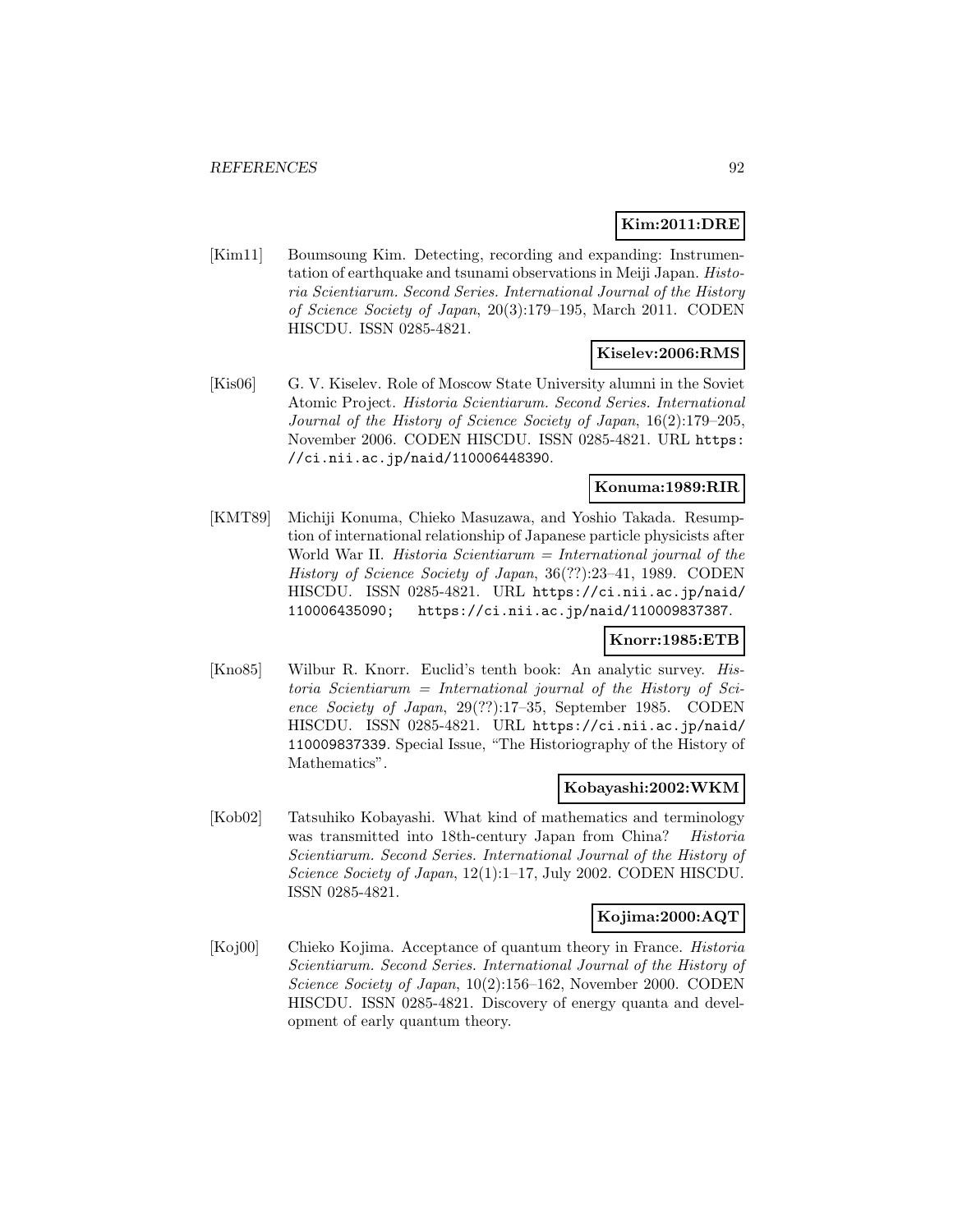### **Kojima:2010:BRS**

[Koj10] Chieko Kojima. Book review: Shizue Hinokawa, Saikurotoron kara Genbaku e: Kaku Jidai no Kigen o Saguru (From Cyclotron to Atomic Bomb: Searching for the Origin of the Atomic Age). Historia Scientiarum. Second Series. International Journal of the History of Science Society of Japan, 19(3):235–238, March 2010. CODEN HISCDU. ISSN 0285-4821.

### **Kojevnikov:2013:SCP**

[Koj13] Alexei Kojevnikov. Science as co-producer of Soviet polity. Historia Scientiarum. Second Series. International Journal of the History of Science Society of Japan, 22(3):161–180, March 2013. CODEN HISCDU. ISSN 0285-4821.

#### **Kolchinsky:2006:SMS**

[Kol06] Eduard I. Kolchinsky. Science mobilization in the Soviet Union. Historia Scientiarum. Second Series. International Journal of the History of Science Society of Japan, 16(1):15–28, July 2006. CODEN HISCDU. ISSN 0285-4821.

### **Konno:1981:SRI**

[Kon81] Hiroyuki Konno. Some remarks on the interference experiments with faint light. Historia Scientiarum  $=$  International journal of the History of Science Society of Japan, 20(??):95–105, 1981. CODEN HISCDU. ISSN 0285-4821. URL https://ci.nii.ac.jp/naid/ 110009837257.

## **Konno:1983:BRT**

[Kon83a] Hiroyuki Konno. Book review: Tetu Hirosige, Hirosige Tetu Ka $qakushi$  Ronbunsh $\bar{u}$  (Collected Papers of the History of Science of Tetu Hirosige), edited and commented by S. Nisio, 2 vols., Misuzushobo, Tokyo, vol. 1, 1980, iii + 365 pp., Yen 4500, vol. 2, 1981, iv  $+ 378$  pp., Yen 5800. Historia Scientiarum = International journal of the History of Science Society of Japan, 24(??):111–114, March 1983. CODEN HISCDU. ISSN 0285-4821. URL https://ci.nii. ac.jp/naid/110009837301.

#### **Konno:1983:SEG**

[Kon83b] Hiroyuki Konno. Slater's evidence for the genesis of the Bohr– Kramers–Slater theory. Historia Scientiarum = International journal of the History of Science Society of Japan, 25(??):39–52, September 1983. CODEN HISCDU. ISSN 0285-4821. URL https://ci. nii.ac.jp/naid/110009837441.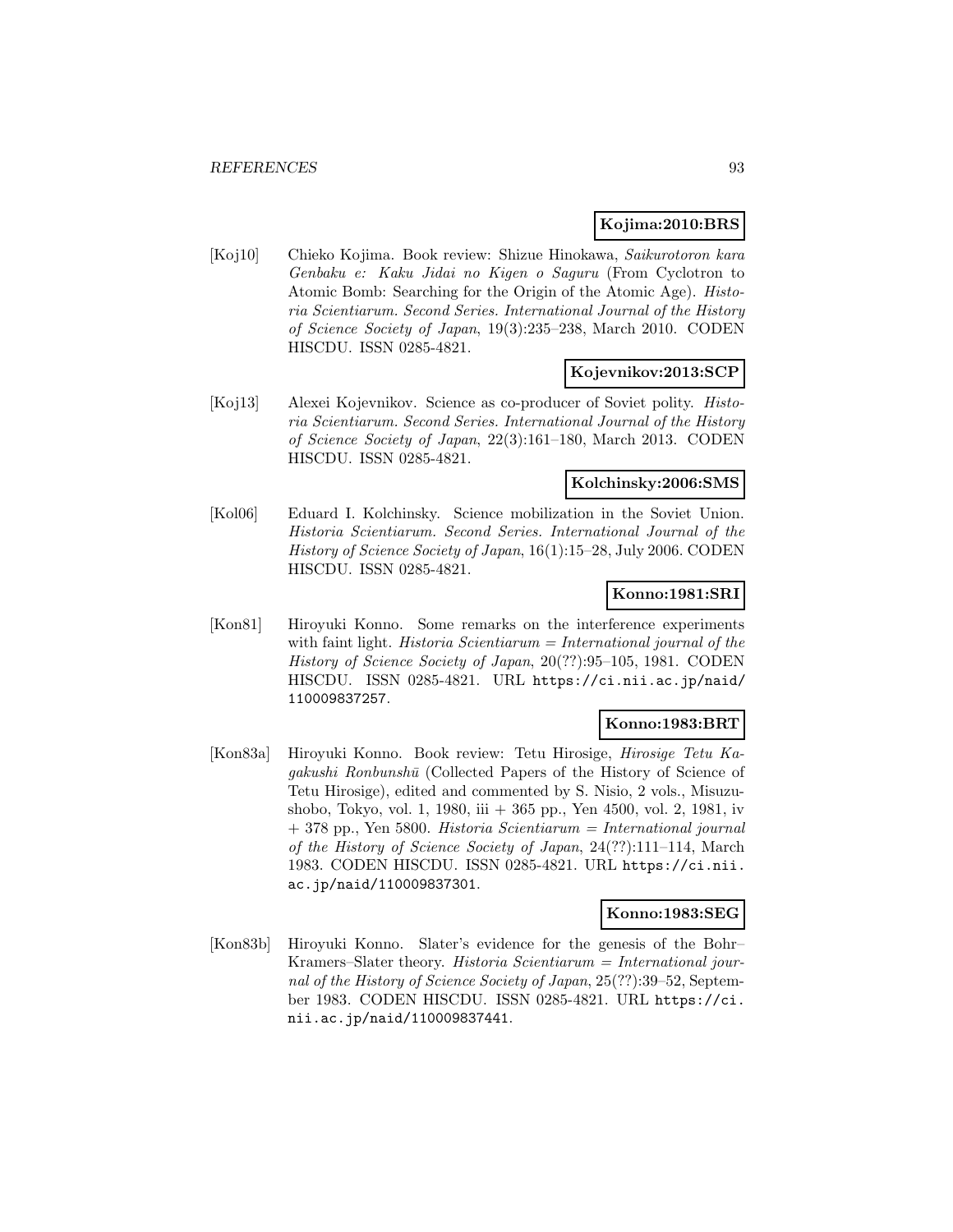#### **Konno:1992:NSE**

[Kon92] Hiroyuki Konno. Notes: Spontaneous emission, radiation force, and the Correspondence Principle. Historia Scientiarum. Second Series. International Journal of the History of Science Society of Japan, 2 (2):151–158, December 1992. CODEN HISCDU. ISSN 0285-4821.

### **Konno:1997:JCS**

[Kon97] Hiroyuki Konno. J. C. Slater's optical theory in 1925: another dispersion theory. Historia Scientiarum. Second Series. International Journal of the History of Science Society of Japan, 7(1):59–64, June 1997. CODEN HISCDU. ISSN 0285-4821.

## **Konno:1998:STL**

[Kon98] Hiroyuki Konno. Slater's theory of line breadth and the virtual oscillator model: A premature attempt in the old quantum theory. Historia Scientiarum. Second Series. International Journal of the History of Science Society of Japan, 7(3):213–226, March 1998. CO-DEN HISCDU. ISSN 0285-4821.

## **Konno:2000:BSQ**

[Kon00] Hiroyuki Konno. Bohr's search for the quantum theory of dispersion: the number of dispersion electrons, absorption and emission of light and the oscillator model. Historia Scientiarum. Second Series. International Journal of the History of Science Society of Japan, 10 (2):163–176, November 2000. CODEN HISCDU. ISSN 0285-4821. Discovery of energy quanta and development of early quantum theory.

#### **Konagaya:2002:MPR**

[Kon02] Daisuke Konagaya. The methodology of Planck's radiation theory. Historia Scientiarum. Second Series. International Journal of the History of Science Society of Japan, 12(1):43–58, July 2002. CODEN HISCDU. ISSN 0285-4821.

#### **Konagaya:2010:SDP**

[Kon10] Daisuke Konagaya. Success from different programs: The development of experimental researches on thermal radiation in Germany at the end of the 19th Century. Historia Scientiarum. Second Series. International Journal of the History of Science Society of Japan, 20 (2):63–95, December 2010. CODEN HISCDU. ISSN 0285-4821.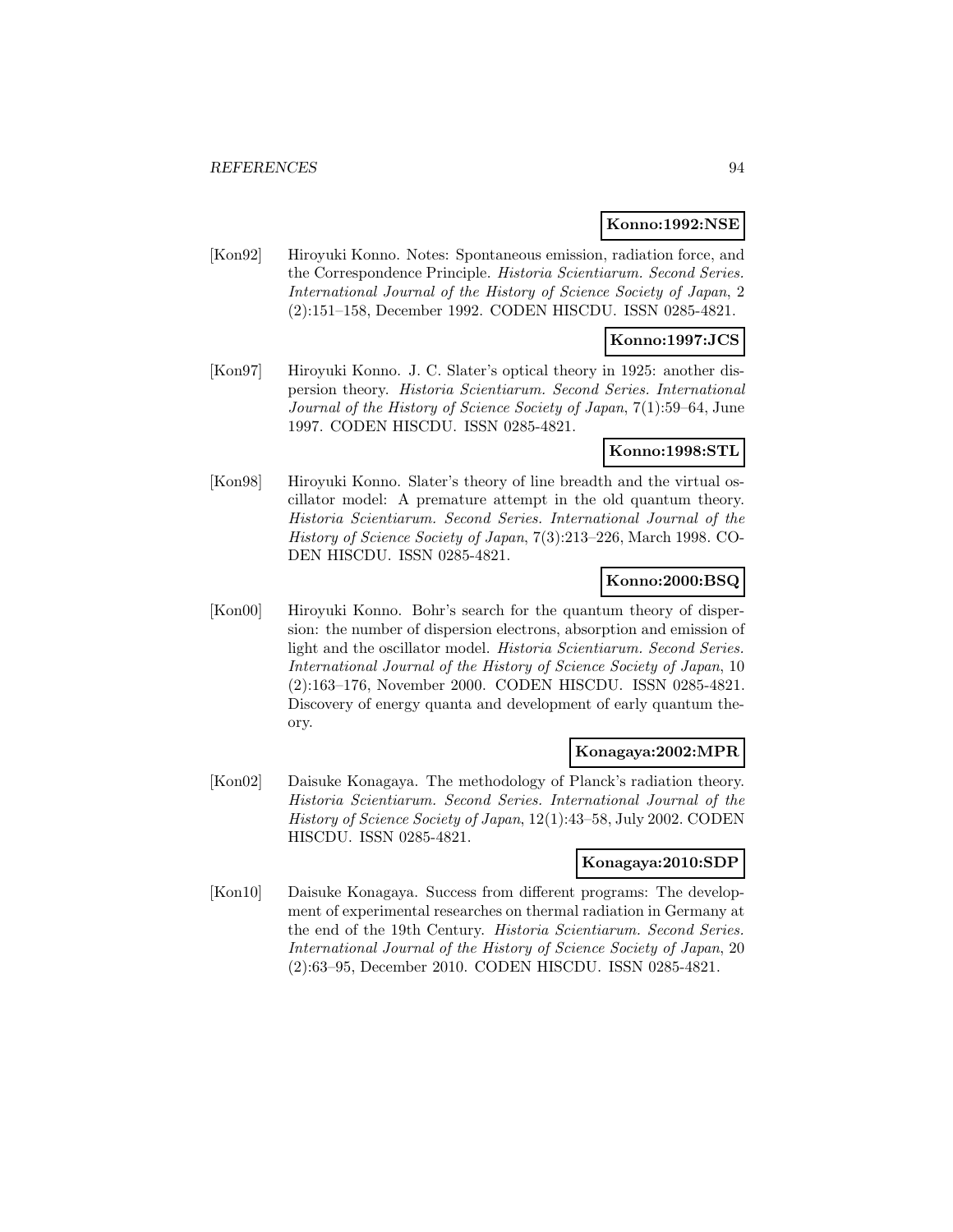## **Kota:2001:RCH**

[Kot01] Shoji Kota. Riemann's "Commentatio" and his geometrical thought. Historia Scientiarum. Second Series. International Journal of the History of Science Society of Japan, 10(3):235–247, March 2001. CODEN HISCDU. ISSN 0285-4821.

# **Kota:2006:CDG**

[Kot06] Shoji Kota. The contact of differential geometry and continuous groups of transformations: W. Killing's "Ueber die Grundlagen der Geometrie'. Historia Scientiarum. Second Series. International Journal of the History of Science Society of Japan, 16(2):166–178, November 2006. CODEN HISCDU. ISSN 0285-4821.

### **Kranzberg:1982:HTU**

[Kra82] Melvin Kranzberg. The history of technology in the United States.  $Historia$  Scientiarum = International journal of the History of Science Society of Japan, 23(??):1-14, 1982. CODEN HISCDU. ISSN 0285-4821. URL https://ci.nii.ac.jp/naid/110009837284.

#### **Kuriyama:2000:BRY**

 $|Kur00|$  Shigehisa Kuriyama. Book review: Yamada Keiji, *Chūqoku Iqaku* no Kigen (Origins of Chinese Medicine) (Tokyo: Iwanami Shoten, 1999,  $xx + 496$  pp. 9500 Yen). Historia Scientiarum. Second Series. International Journal of the History of Science Society of Japan, 10 (1):92–95, July 2000. CODEN HISCDU. ISSN 0285-4821.

### **Kusuba:1981:BRI**

[Kus81a] Takanori Kusuba. Book review: Indo Tenmongaku Sugaku Shu (A Collection of Hindu Astronomical and Mathematical Works), Japanese Translation with Introductions and Notes by Michio Yano, Takao Hayashi and Yasuke Ikari, Asahi-shuppan, Tokyo, 1980, 517 pp. Historia Scientiarum = International journal of the History of Science Society of Japan, 20(??):130–132, 1981. CODEN HISCDU. ISSN 0285-4821. URL https://ci.nii.ac.jp/naid/ 110009837261.

## **Kusuba:1981:BST**

[Kus81b] Takanori Kusuba. Brahmagupta's sutras on tri- and quadrilaterals.  $Historia$  Scientiarum = International journal of the History of Science Society of Japan, 21(??):43–55, 1981. CODEN HISCDU. ISSN 0285-4821. URL https://ci.nii.ac.jp/naid/110009837265.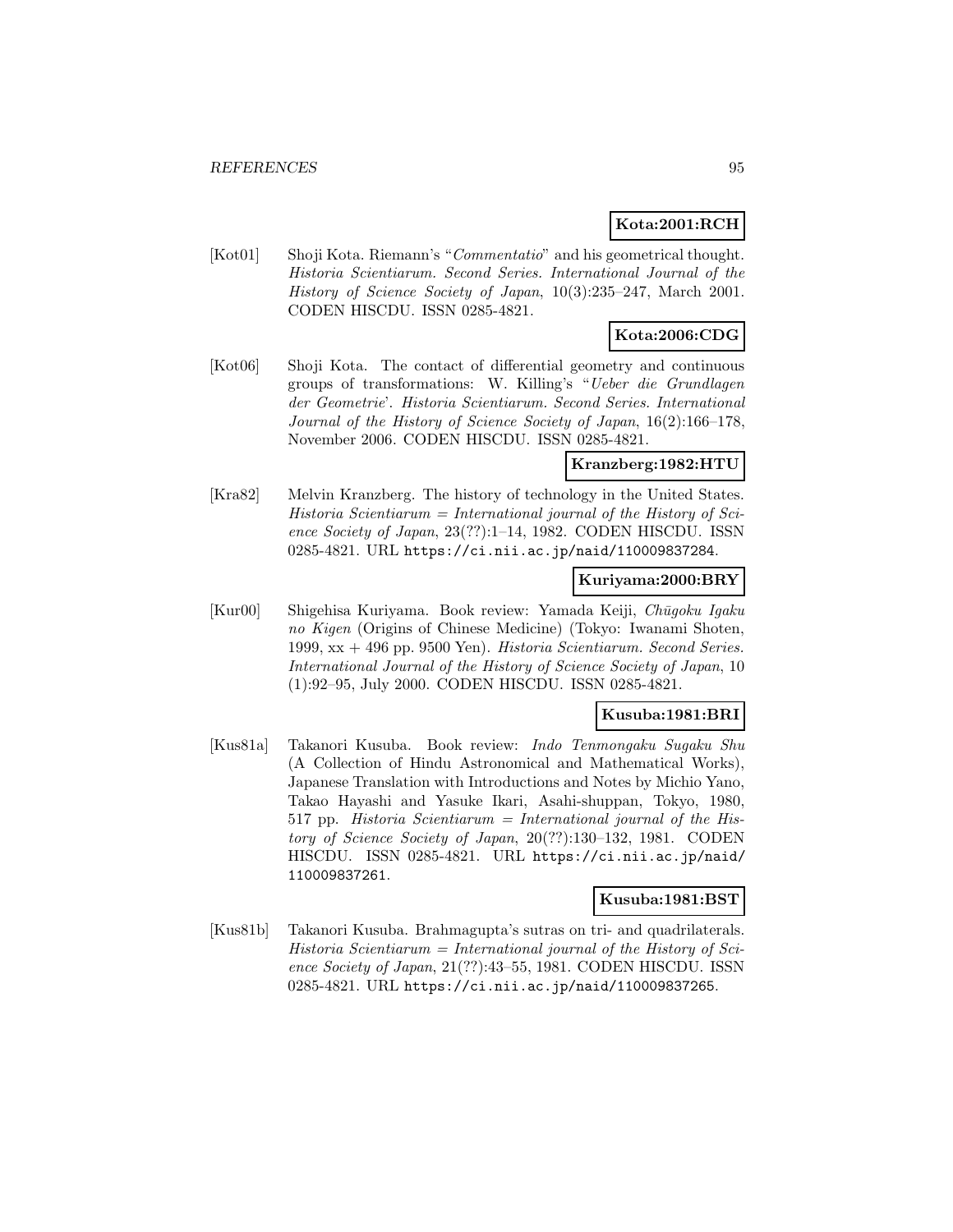#### **Kusukawa:2014:AOE**

[Kus14] Sachiko Kusukawa. Aligning observations in Edward Tyson's 'Lumbricus Latus' (1683). Historia Scientiarum. Second Series. International Journal of the History of Science Society of Japan, 23(3): 167–190, March 2014. CODEN HISCDU. ISSN 0285-4821.

#### **Kawahara:1996:JCH**

[KY96] Hideki Kawahara and Michio Yano. Japanese contributions to the history of Chinese science. Historia Scientiarum. Second Series. International Journal of the History of Science Society of Japan, 6 (2):123–158, December 1996. CODEN HISCDU. ISSN 0285-4821. Special Issue: Historical Studies of Sciences in Modern Japan.

## **Lamy:2009:ADC**

[Lam09] Jérôme Lamy. Antoine Darquier et la cosmologie de Johann Heinrich Lambert: emprunts et distances. (French) [Antoine Darquier and the cosmology of Johann Heinrich Lambert: borrowings and distances]. Historia Scientiarum. Second Series. International Journal of the History of Science Society of Japan, 19(1):43–54, July 2009. CODEN HISCDU. ISSN 0285-4821.

## **Lapteff:2008:CTC**

[Lap08] Sergey Lapteff. A comparison of technological characteristics of ancient bronze mirrors in China, Korea, Japan, and South Siberia. Historia Scientiarum. Second Series. International Journal of the History of Science Society of Japan, 17(3):242–252, March 2008. CODEN HISCDU. ISSN 0285-4821.

## **Lee:2006:ICS**

[Lee06] Sung Kyu Lee. Imperialism and colonial science: A case study of Keijo Imperial University, 1924–1945. Historia Scientiarum. Second Series. International Journal of the History of Science Society of Japan, 15(3):247–267, March 2006. CODEN HISCDU. ISSN 0285- 4821.

## **Lee:2008:HGM**

[Lee08] Jong-Chan Lee. Hygienic governance and military hygiene in the making of Imperial Japan, 1868–1912. Historia Scientiarum. Second Series. International Journal of the History of Science Society of Japan, 18(1):1–23, July 2008. CODEN HISCDU. ISSN 0285-4821.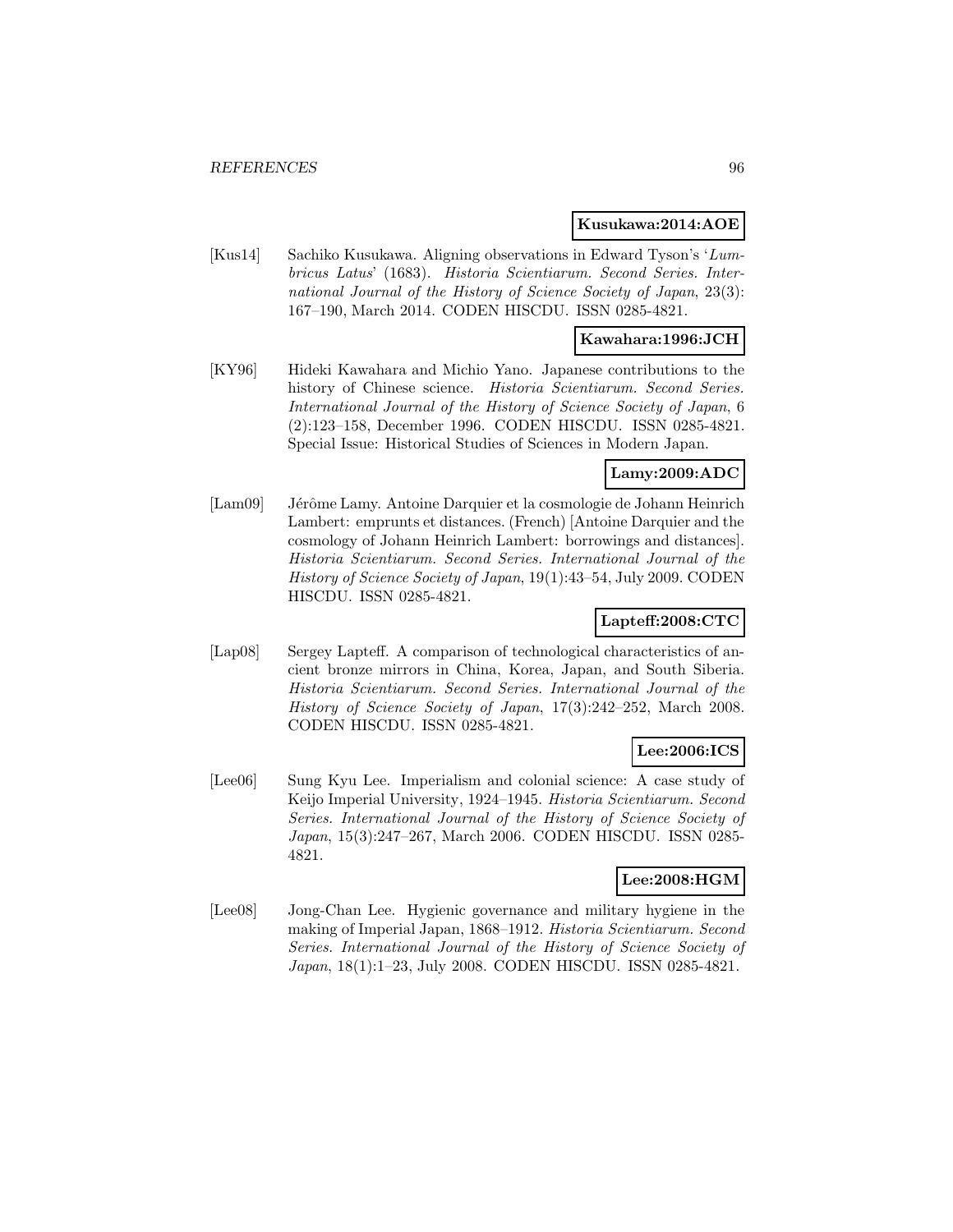#### **Leslie:2006:ECW**

[Les06] Stuart W. Leslie. Engineering the Cold War. *Historia Scientiarum*. Second Series. International Journal of the History of Science Society of Japan, 16(1):35–40, July 2006. CODEN HISCDU. ISSN 0285-4821.

# **Lee:2012:TPK**

[LH12] Young-Mi Lee and Sungook Hong. Technoscience and politics in Korea in the 1970s: "scientification of all people movement" and the "Saemaul technical service corps". Historia Scientiarum. Second Series. International Journal of the History of Science Society of Japan, 21(3):174–192, March 2012. CODEN HISCDU. ISSN 0285- 4821.

### **Liang:2006:TST**

[Lia06] Bo Liang. The transmission of science and technology from Japan to China before the Second World War. Historia Scientiarum. Second Series. International Journal of the History of Science Society of Japan, 15(3):233–246, March 2006. CODEN HISCDU. ISSN 0285- 4821.

## **Lightman:2016:RPV**

[Lig16] Bernard Lightman. The royal panopticon: Victorian museums and the popularization of science. Historia Scientiarum. Second Series. International Journal of the History of Science Society of Japan, 25 (3):164–189, March 2016. CODEN HISCDU. ISSN 0285-4821.

## **Lim:2008:LCS**

[Lim08] Jongtae Lim. Locating a center on the surface of a globe: Negotiating China's position on the spherical Earth in Seventeenth and Eighteenth-Century China and Korea. Historia Scientiarum. Second Series. International Journal of the History of Science Society of Japan, 17(3):175–188, March 2008. CODEN HISCDU. ISSN 0285-4821.

## **Liu:1994:YHM**

[Liu94] Dun Liu. 400 years of the history of mathematics in China — an introduction to the major historians of mathematics since 1592. Historia Scientiarum. Second Series. International Journal of the History of Science Society of Japan, 4(2):103–111, December 1994. CODEN HISCDU. ISSN 0285-4821. Special Issue Mathematics in Asia 1.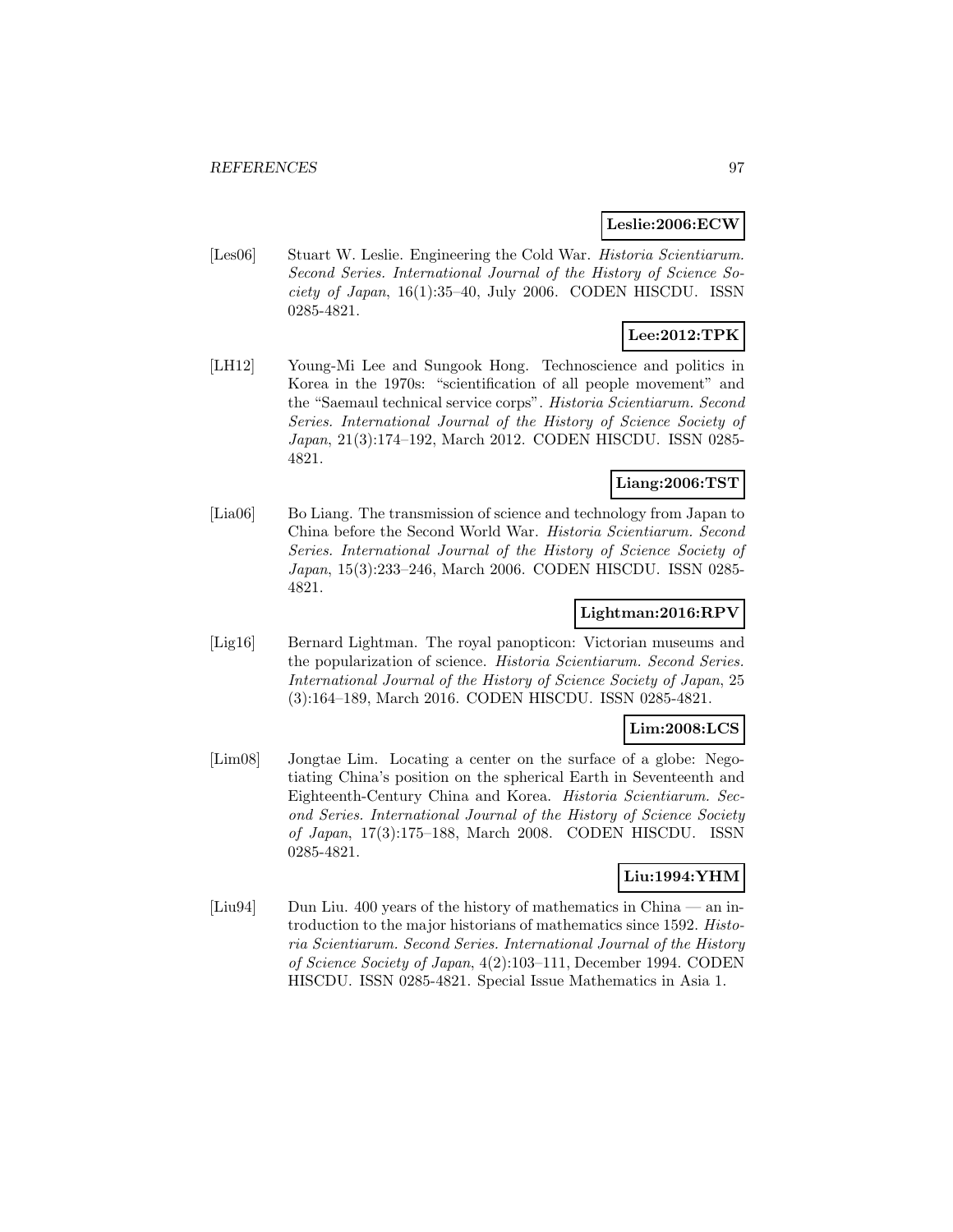#### **Lochak:2000:OQS**

[Loc00] Georges Lochak. Obituary: Quelques souvenirs d'un ami disparu: Dr. Takehiko Takabayashi (1919–1999). (French) [Obituary: Some memories of a missing friend: Dr. Takehiko Takabayashi (1919– 1999)]. Historia Scientiarum. Second Series. International Journal of the History of Science Society of Japan, 10(2):211–212, November 2000. CODEN HISCDU. ISSN 0285-4821.

# **Loh:2017:RPP**

[Loh17] Shi-Lin Loh. Radiation in print: Popularizing X-rays in the mass media of early twentieth-century Japan. Historia Scientiarum. Second Series. International Journal of the History of Science Society of Japan, 26(2):93–111, February 2017. CODEN HISCDU. ISSN 0285-4821.

#### **Lorenz:1986:BCW**

[Lor86] Martina Lorenz. Der Beitrag Christian Wolffs zur Rezeption von Grundprinzipien der Mechanik Newtons in Deutschland zu Beginn des 18. Jahrhunderts. (German) [Christian Wolff's contribution to the reception of fundamental principles of Newton's mechanics in the early 18th century]. Historia Scientiarum = International journal of the History of Science Society of Japan, 31(??):87–100, September 1986. CODEN HISCDU. ISSN 0285-4821. URL https://ci.nii.ac.jp/naid/110006435074; https://ci.nii.ac.jp/naid/110009837355.

## **Low:1989:ASI**

[Low89a] Morris Fraser Low. Accounting for science: The impact of social and political factors on Japanese elementary particle physics. Histo $ria$  Scientiarum = International journal of the History of Science Society of Japan, 36(??):43–65, 1989. CODEN HISCDU. ISSN 0285-4821. URL https://ci.nii.ac.jp/naid/110006435091; https://ci.nii.ac.jp/naid/110009837388.

## **Low:1989:HJP**

[Low89b] Morris Fraser Low. The history of Japanese physics and the rise of the scientist–historian: Proceedings of the Japan–USA Collaborative Workshops on the History of Particle Theory in Japan, 1935– 1960, Japan–USA Collaboration, Second Phase. Historia Scientiarum = International journal of the History of Science Society of Japan, 36(??):117–120, 1989. CODEN HISCDU. ISSN 0285-4821. URL https://ci.nii.ac.jp/naid/110009837392.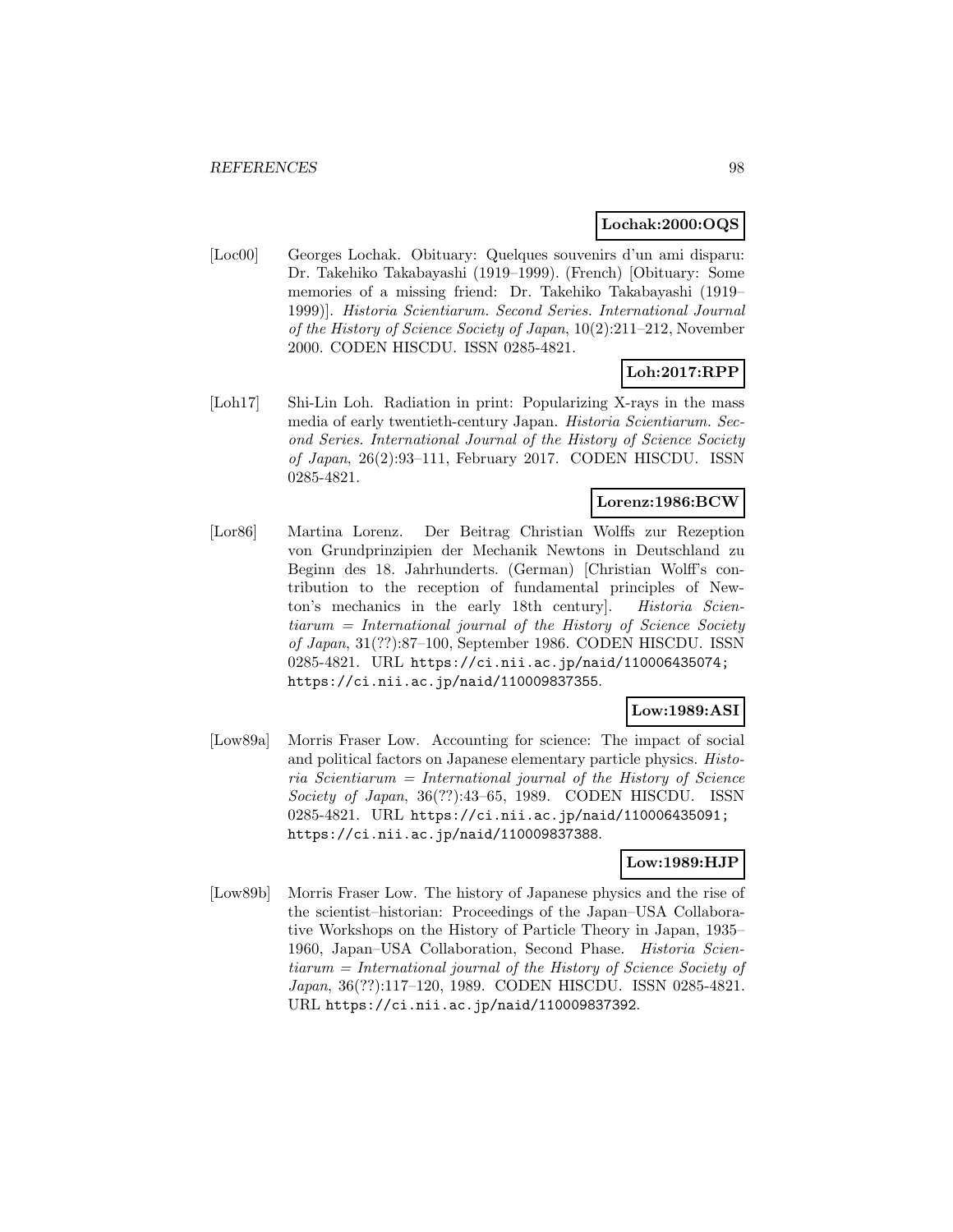## **Low:2008:ISP**

[Low08] Morris Low. Introduction: Science, Protestant Christianity and Darwinism in Meiji Japan. Historia Scientiarum. Second Series. International Journal of the History of Science Society of Japan, 18(2): 76–87, December 2008. CODEN HISCDU. ISSN 0285-4821.

#### **Low:2010:CMN**

[Low10] Morris Low. Colonial modernity and networks in the Japanese empire: the role of Got Shinpei. Historia Scientiarum. Second Series. International Journal of the History of Science Society of Japan, 19 (3):195–208, March 2010. CODEN HISCDU. ISSN 0285-4821.

### **Low:2011:IWS**

[Low11] Morris Low. The impact of Western science and technology on 'ukiyo-e' prints and book illustrations in Late Eighteenth and Nineteenth Century Japan. Historia Scientiarum. Second Series. International Journal of the History of Science Society of Japan, 21(1): 66–87, July 2011. CODEN HISCDU. ISSN 0285-4821.

# **Low:2014:MSN**

[Low14] Morris Low. In memoriam: Shigeru Nakayama (1928–2014). Historia Scientiarum. Second Series. International Journal of the History of Science Society of Japan, 24(1):25–28, August 2014. CODEN HISCDU. ISSN 0285-4821.

### **Luo:2003:DFS**

[Luo03] Jianjin Luo. On the development of the formulae for sums of powers of integers. Historia Scientiarum. Second Series. International Journal of the History of Science Society of Japan, 13(2):101–110, November 2003. CODEN HISCDU. ISSN 0285-4821.

## **Luo:2015:AAT**

[Luo15] Jianjin Luo. An algorithm analysis on the twelve tones in the book bamboo slips of Fangmatan of the Qin Dynasty in City Tianshui. Historia Scientiarum. Second Series. International Journal of the History of Science Society of Japan, 24(2):50–58, February 2015. CODEN HISCDU. ISSN 0285-4821.

## **Li:1999:MEB**

[LXF99] Wenlin Li, Zelin Xu, and Lisheng Feng. Mathematical exchanges between China and Korea. Historia Scientiarum. Second Series. International Journal of the History of Science Society of Japan, 9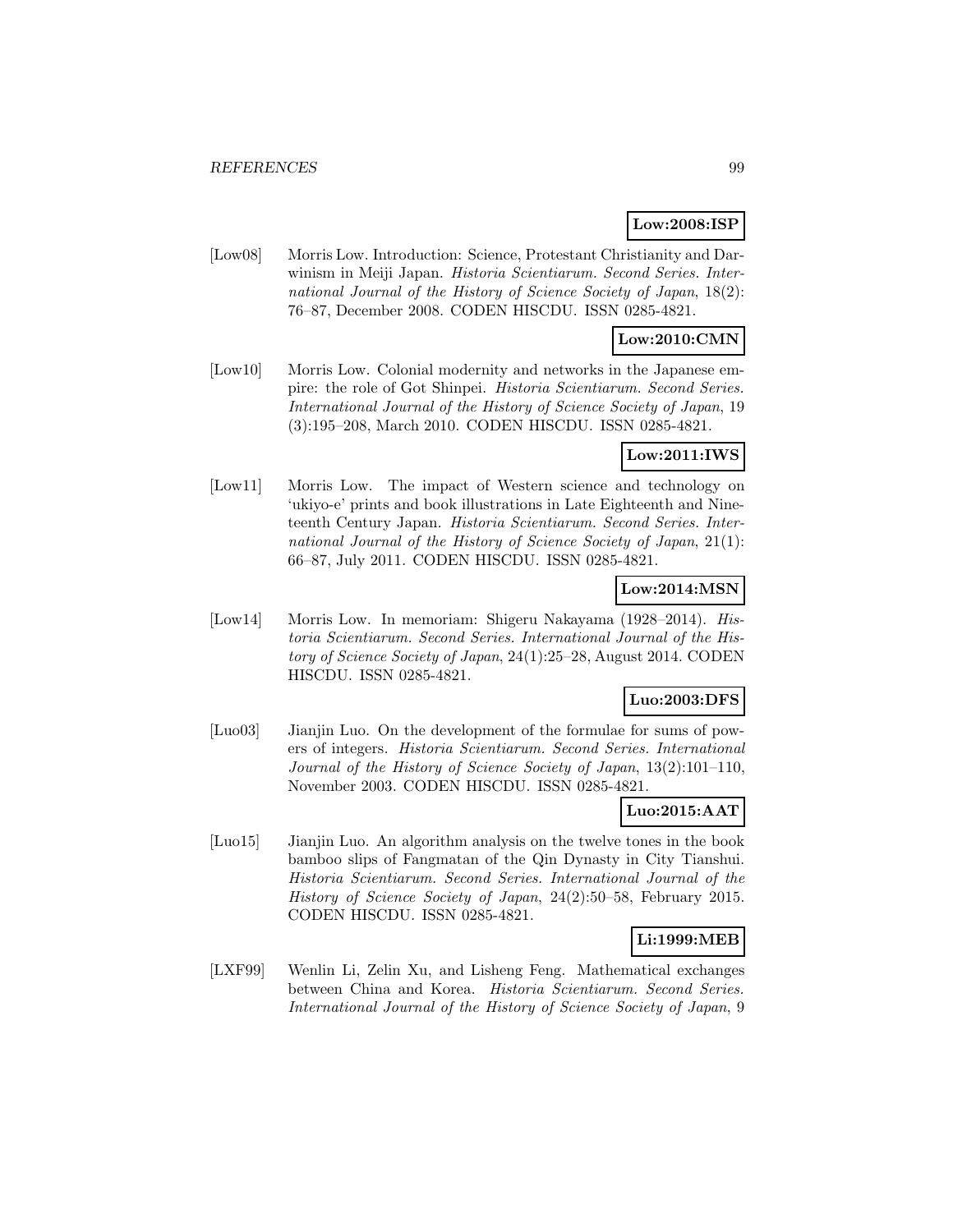(1):73–83, July 1999. CODEN HISCDU. ISSN 0285-4821. Colloque: Pierre de Fermat mathematicien français.

# **Low:1989:BPA**

[LY89] Morris F. Low and Hitoshi Yoshioka. Buying the 'peaceful atom': The development of nuclear power in Japan. Historia Scientiarum = International journal of the History of Science Society of Japan, 38(??):29–44, 1989. CODEN HISCDU. ISSN 0285-4821. URL https://ci.nii.ac.jp/naid/110006435102; https://ci.nii.ac.jp/naid/110009837406.

# **Maas:1991:DCP**

[Maa91] Joerg F. Maas. The dissolution of contradictory patterns of explication: method and the interdependencies between logic and mathematics in the 16th and early 17th centuries. Historia Scientiarum. Second Series. International Journal of the History of Science Society of Japan, 1(1):63–70, June 1991. CODEN HISCDU. ISSN 0285-4821.

# **Maat:2007:ASC**

[Maa07] Harro Maat. Agricultural sciences in Colonial Indonesia. Historia Scientiarum. Second Series. International Journal of the History of Science Society of Japan, 16(3):244–263, March 2007. CODEN HIS-CDU. ISSN 0285-4821.

## **Maier:2006:KWS**

[Mai06] Helmut Maier. The Kaiser Wilhelm Society during the Second World War. Historia Scientiarum. Second Series. International Journal of the History of Science Society of Japan, 16(1):5–14, July 2006. CODEN HISCDU. ISSN 0285-4821.

## **Maki:1989:DEP**

[Mak89] Ziro Maki. The development of elementary particle theory in Japan: Methodological aspects of the formation of the Sakata and Nagoya models. Historia Scientiarum = International journal of the History of Science Society of Japan, 36(??):83–95, 1989. CODEN HISCDU. ISSN 0285-4821. URL https://ci.nii.ac.jp/naid/ 110006435093; https://ci.nii.ac.jp/naid/110009837390.

## **Mak:2015:TBA**

[Mak15] Bill M. Mak. The transmission of Buddhist astral science from India to East Asia: The central Asian connection. Historia Scientiarum.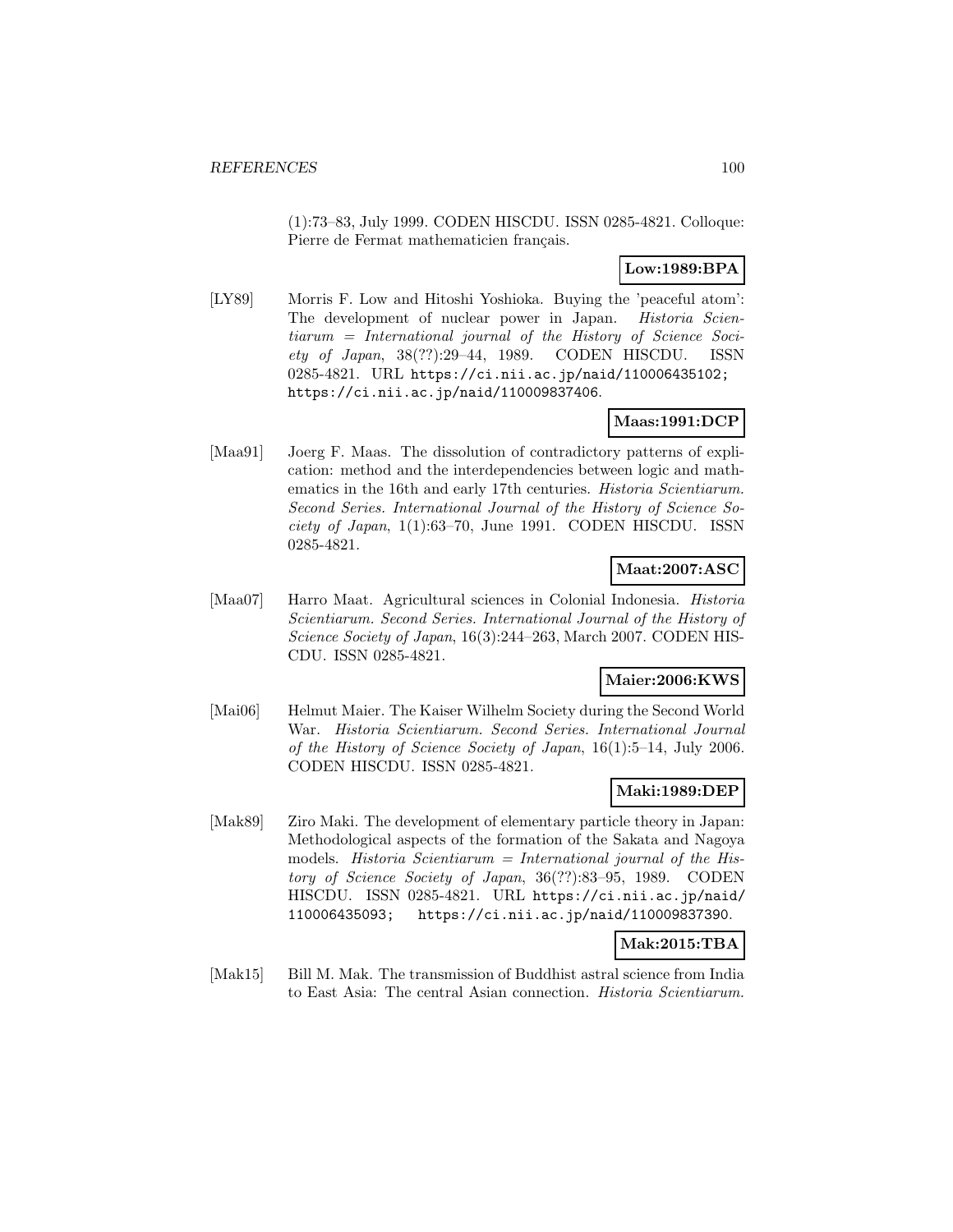Second Series. International Journal of the History of Science Society of Japan, 24(2):59–75, February 2015. CODEN HISCDU. ISSN 0285-4821.

## **Malloy:2009:CSN**

[Mal09] Sean L. Mallo. Contemporary scholarship and new light on the Abomb decision. Historia Scientiarum. Second Series. International Journal of the History of Science Society of Japan, 19(2):91–104, December 2009. CODEN HISCDU. ISSN 0285-4821.

### **Martzloff:1981:GES**

[Mar81] Jean Claude Martzloff. La géometrie euclidienne selon Mei Wending. (French) [Euclidean geometry according to Mei Wending]. His $toria$  Scientiarum = International journal of the History of Science Society of Japan, 21(??):27–42, 1981. CODEN HISCDU. ISSN 0285- 4821. URL https://ci.nii.ac.jp/naid/110009837264.

#### **Martzloff:1985:AHM**

[Mar85] Jean Claude Martzloff. Apercu sur l'histoire des mathématiques chinoises telle qu'elle est pratiquée en République Populaire de Chine. (French) [Overview of the history of Chinese mathematics as practiced in the People's Republic of China]. Historia Scientiarum = International journal of the History of Science Society of Japan, 28 (??):1–30, March 1985. CODEN HISCDU. ISSN 0285-4821. URL https://ci.nii.ac.jp/naid/110009837326.

### **Matsuo:1983:DAS**

[Mat83] Yukitoshi Matsuo. "A digression of the animal spirits": the changes of the concept of 'spirit' in the seventeenth-century science (I). His $toria$  Scientiarum = International journal of the History of Science Society of Japan, 25(??):1–15, September 1983. CODEN HISCDU. ISSN 0285-4821. URL https://ci.nii.ac.jp/naid/ 110009837438.

### **Matsumoto:1989:BRC**

[Mat89] Miwao Matsumoto. Book review: Chikatoshi Kamatani, Gijutsu Taikoku Hyakunen no Kei: Nippon no Kindaika to Kokuritsu Kenkyu Kikan (The Road to Techno-Nationalism: Japanese Modernization and National Research Institutes from the Meiji Era), Heibonsha, Tokyo, 1988, 259 pp. Historia Scientiarum = International journal of the History of Science Society of Japan, 38(??): 75–80, 1989. CODEN HISCDU. ISSN 0285-4821. URL https:// ci.nii.ac.jp/naid/110009837410.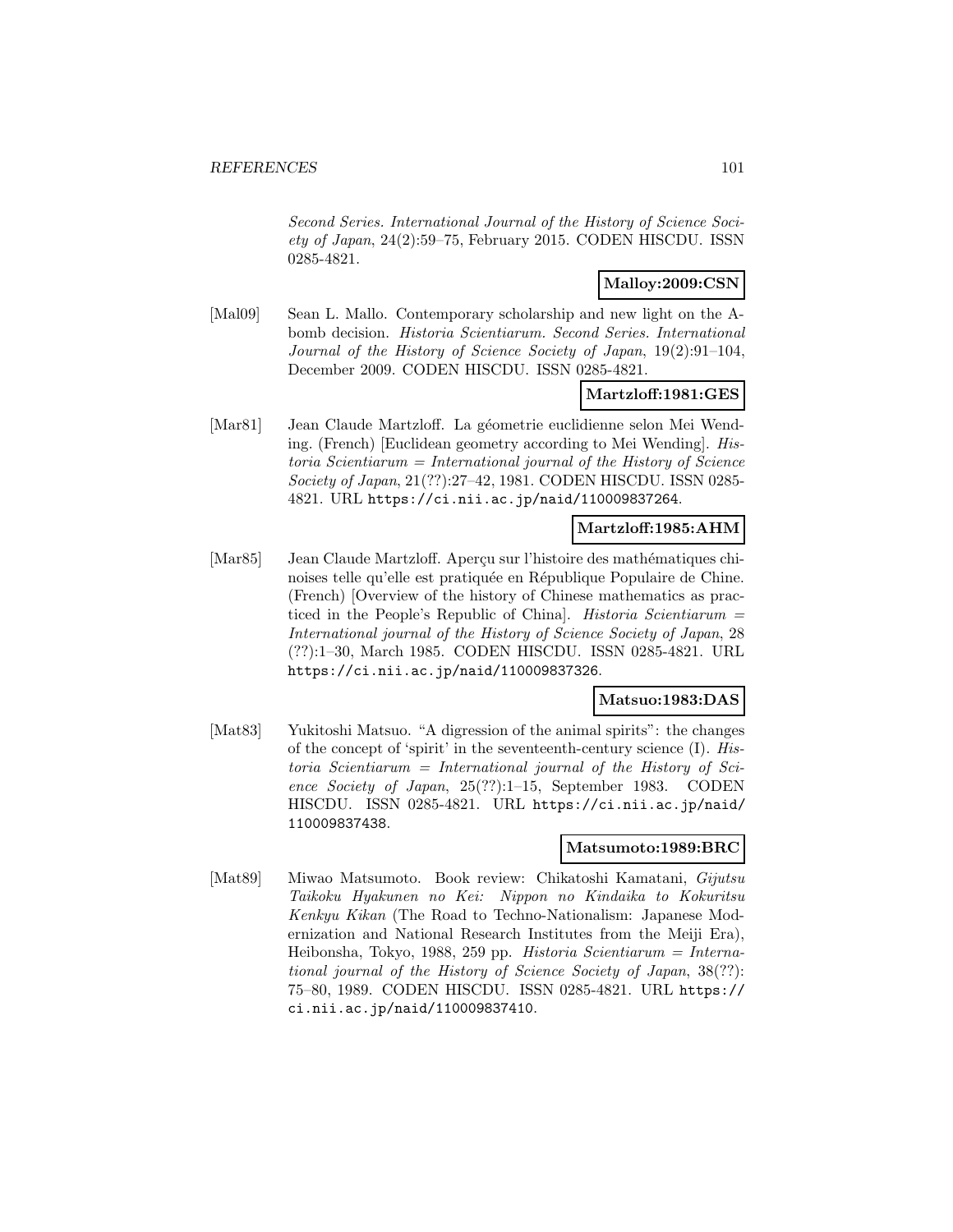#### **Matsumoto:1997:IJN**

[Mat97] Miwao Matsumoto. The Imperial Japanese Navy's connection with a marine steam turbine transfer from the West. Historia Scientiarum. Second Series. International Journal of the History of Science Society of Japan, 6(3):209–228, March 1997. CODEN HISCDU. ISSN 0285-4821.

#### **Matsubara:1998:EJS**

[Mat98] Yōko Matsubara. The enactment of Japan's sterilization laws in the 1940s: A prelude to postwar eugenic policy. Historia Scientiarum. Second Series. International Journal of the History of Science Society of Japan, 8(2):187–202, December 1998. CODEN HISCDU. ISSN 0285-4821.

#### **Matsunaga:2002:EET**

[Mat02] Toshio Matsunaga. Evolutionism in Early Twentieth Century Japan. Historia Scientiarum. Second Series. International Journal of the History of Science Society of Japan, 11(3):218–225, March 2002. CODEN HISCDU. ISSN 0285-4821.

#### **Matsubara:2004:RMJ**

[Mat04a] Yoko Matsubara. The reception of Mendelism in Japan, 1900–1920. Historia Scientiarum. Second Series. International Journal of the History of Science Society of Japan, 13(3):232–240, March 2004. CODEN HISCDU. ISSN 0285-4821.

#### **Matsumura:2004:SBT**

[Mat04b] Noriaki Matsumura. The similarity between two medicines: Oriental medical thought of meridian and Western medical knowledge of nerve. Historia Scientiarum. Second Series. International Journal of the History of Science Society of Japan, 13(3):224–231, March 2004. CODEN HISCDU. ISSN 0285-4821.

## **Maula:1985:PHH**

[Mau85] Erkka Maula. Proof, history and heuristics. Historia Scientiarum = International journal of the History of Science Society of Japan, 29 (??):125–155, September 1985. CODEN HISCDU. ISSN 0285-4821. URL https://ci.nii.ac.jp/naid/110009837344. Special Issue, "The Historiography of the History of Mathematics".

#### **Meade:2017:PSP**

[Mea17] R. Meade. Popular science & personal endeavor in early-Meiji Japan: The case of Hatsumei Kiji. Historia Scientiarum. Second Series.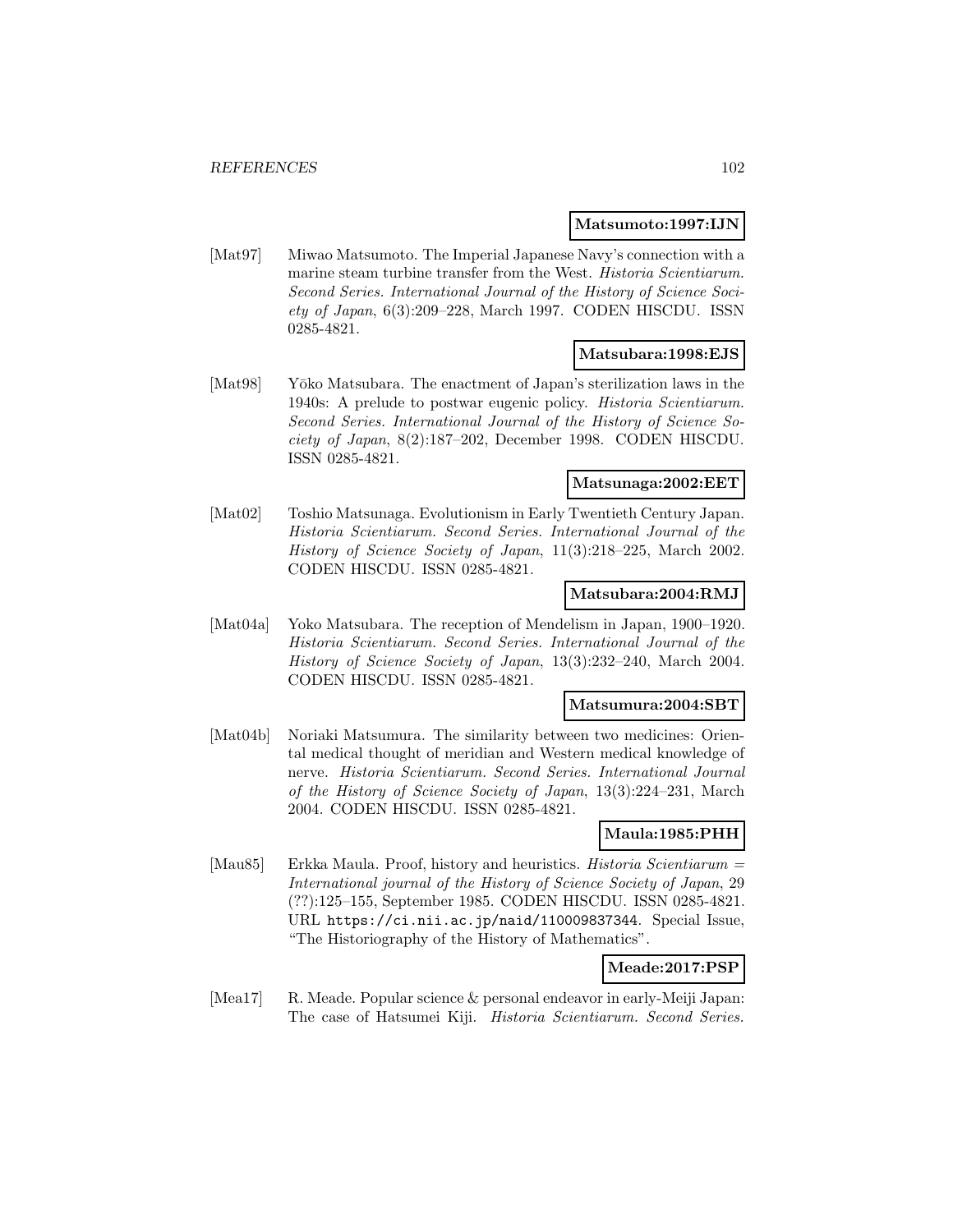International Journal of the History of Science Society of Japan, 26 (2):77–92, February 2017. CODEN HISCDU. ISSN 0285-4821.

## **Metailie:2002:CSI**

[Mét02] Georges Métailié. Comparative study of the introduction of modern botany in Japan and China. Historia Scientiarum. Second Series. International Journal of the History of Science Society of Japan, 11 (3):205–217, March 2002. CODEN HISCDU. ISSN 0285-4821.

### **Matsumura:1998:FYP**

[MHM98] Noriaki Matsumura, Yoshiyuki Hirono, and Y¯oko Matsubara. Fujikawa Yū, pioneer of the history of medicine in Japan. *Historia* Scientiarum. Second Series. International Journal of the History of Science Society of Japan, 8(2):157–172, December 1998. CODEN HISCDU. ISSN 0285-4821.

## **Mihara:2015:VNM**

[Mih15] Sayaka Mihara. Vitalism and neonatal medicine in Japan, 1901– 1945. Historia Scientiarum. Second Series. International Journal of the History of Science Society of Japan, 25(2):119–139, December 2015. CODEN HISCDU. ISSN 0285-4821.

## **Miura:1981:ALA**

[Miu81] Nobuo Miura. The algebra in the Liber Abaci of Leonardo Pisano.  $Historia$  Scientiarum = International journal of the History of Science Society of Japan, 21(??):57–65, 1981. CODEN HISCDU. ISSN 0285-4821. URL https://ci.nii.ac.jp/naid/110009837266.

# **Miura:1986:ATP**

[Miu86] Nobuo Miura. The applications of trigonometry in Pitiscus: a preliminary essay. Historia Scientiarum = International journal of the History of Science Society of Japan, 30(??):63–78, March 1986. CODEN HISCDU. ISSN 0285-4821. URL https:/ /ci.nii.ac.jp/naid/110006435069; https://ci.nii.ac.jp/ naid/110009837348.

## **Miura:1987:BRD**

[Miu87] Nobuo Miura. Book review: Donald R. HILL (Translator), The Book of Ingenious Devices (Kitab al-Hiyal) by the Banu Musa bin Shakir, Translated and annotated by D. R. Hill, Dordrecht, 1979, x + 267 pages. Historia Scientiarum = International journal of the History of Science Society of Japan, 32(??):143–145, 1987. CODEN HISCDU. ISSN 0285-4821. URL https://ci.nii.ac.jp/naid/ 110009837362.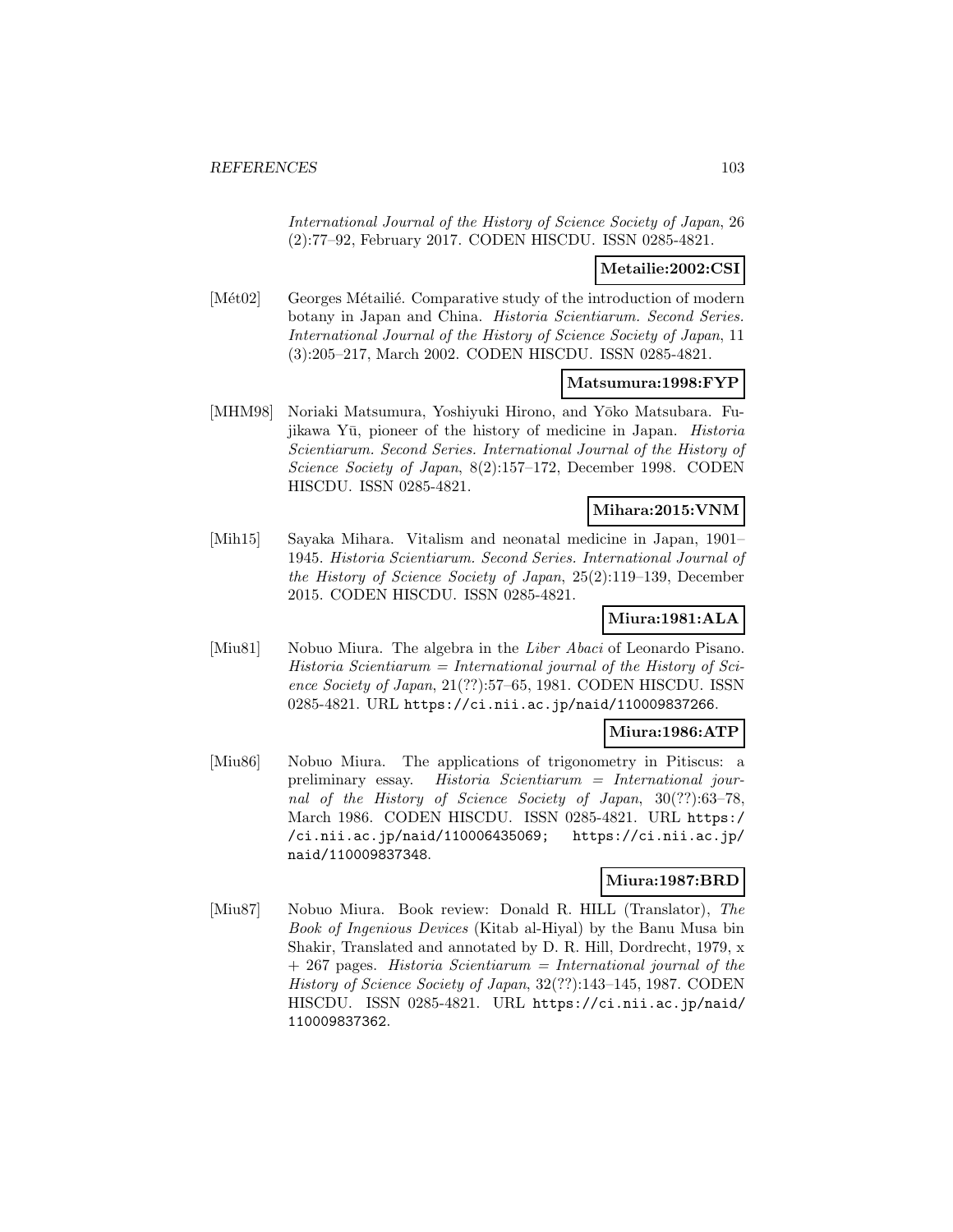#### **Miura:1988:CBP**

[Miu88] Nobuo Miura. Charles de Bovelles and perfect numbers. *Histo*ria Scientiarum = International journal of the History of Science Society of Japan, 34(??):1–10, 1988. CODEN HISCDU. ISSN 0285-4821. URL https://ci.nii.ac.jp/naid/110006435080; https://ci.nii.ac.jp/naid/110009837372.

# **Miura:1989:ALT**

[Miu89] Nobuo Miura. The applications of logarithms to trigonometry in Richard Norwood. Historia Scientiarum = International journal of the History of Science Society of Japan, 37(??):17–30, 1989. CODEN HISCDU. ISSN 0285-4821. URL https://ci.nii.ac.jp/naid/ 110006435096; https://ci.nii.ac.jp/naid/110009837396.

### **Miura:1990:FFR**

[Miu90] Motohiro Miura. The Firth of Forth railway bridge and a Japanese engineer, Kaichi Watanabe. Historia Scientiarum = International journal of the History of Science Society of Japan, 41(??):53–57, 1990. CODEN HISCDU. ISSN 0285-4821. URL https://ci.nii. ac.jp/naid/110009837423.

## **Miura:2003:BRS**

[Miu03] Nobuo Miura. Book review: Sasaki Chikara, Dekaruto no Sugaku-Shiso (Descartes's Mathematical Thought). University of Tokyo Press, 2003, xvi + 600 pp., ISBN: 4-13-061351-0. Historia Scientiarum. Second Series. International Journal of the History of Science Society of Japan, 13(1):64–68, July 2003. CODEN HISCDU. ISSN 0285-4821.

## **Miyake:1999:DFS**

[Miy99] Katsuya Miyake. Did Fermat see these structures? Historia Scientiarum. Second Series. International Journal of the History of Science Society of Japan, 9(1):37–47, July 1999. CODEN HIS-CDU. ISSN 0285-4821. Colloque: Pierre de Fermat mathematicien français. Pierre de Fermat mathématicien français (Tokyo, 1998).

#### **Miyagawa:2008:MOS**

[Miy08a] Takuya Miyagawa. The meteorological observation system and colonial meteorology in Early 20th-Century Korea. Historia Scientiarum. Second Series. International Journal of the History of Science Society of Japan, 18(2):140–150, December 2008. CODEN HIS-CDU. ISSN 0285-4821.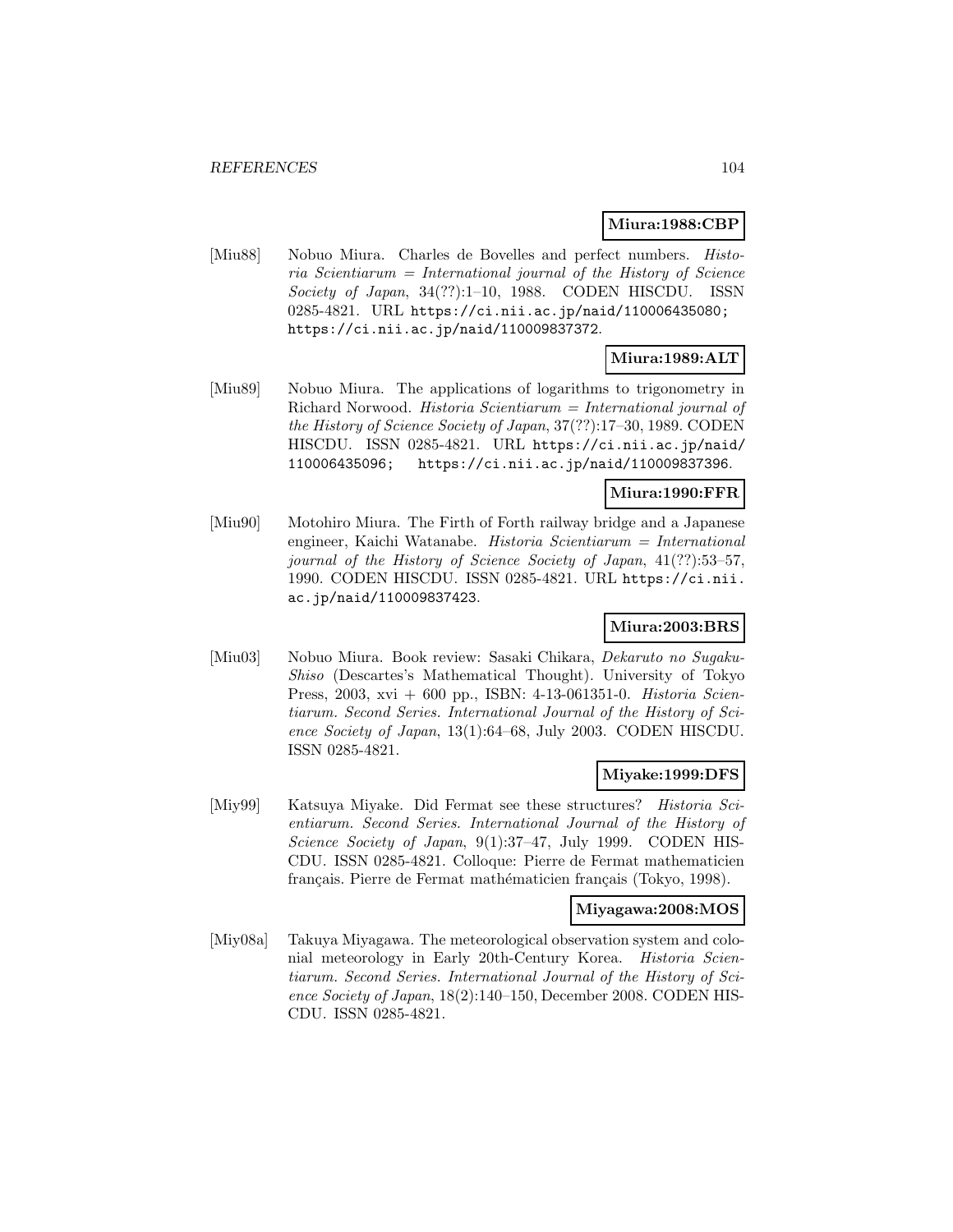#### **Miyajima:2008:NDK**

[Miy08b] Kazuhiko Miyajima. A new discovery of Korean astrolabe. Historia Scientiarum. Second Series. International Journal of the History of Science Society of Japan, 17(3):211–224, March 2008. CODEN HISCDU. ISSN 0285-4821.

## **Mizoguchi:1998:JBN**

[Miz98] Hazime Mizoguchi. Japanese biologists at the Naples Zoological Station, 1887–1956. Historia Scientiarum. Second Series. International Journal of the History of Science Society of Japan, 8(2):99–114, December 1998. CODEN HISCDU. ISSN 0285-4821.

### **Mizoguchi:2007:JBM**

[Miz07] Hajime Mizoguchi. Japanese biologists at the Marine Biological Laboratory, Woods Hole. Historia Scientiarum. Second Series. International Journal of the History of Science Society of Japan, 17(1): 20–37, July 2007. CODEN HISCDU. ISSN 0285-4821.

#### **Moon:2008:LCE**

[Moo08] Joong-Yang Moon. Late circulation of the Early Qing natural studies in 19th Century Korea. Historia Scientiarum. Second Series. International Journal of the History of Science Society of Japan, 17 (3):189–210, March 2008. CODEN HISCDU. ISSN 0285-4821.

#### **Moon:2012:DGR**

[Moo12] Manyong Moon. The dual green revolutions in South Korea: Reforestation and agricultural revolution under the authoritarian regime. Historia Scientiarum. Second Series. International Journal of the History of Science Society of Japan, 21(3):161–173, March 2012. CODEN HISCDU. ISSN 0285-4821.

#### **Morimura:2003:RSG**

[Mor03] K. Morimura. The role of special group article in ancient Chinese medical prescription. Historia Scientiarum. Second Series. International Journal of the History of Science Society of Japan, 13(1): 1–12, July 2003. CODEN HISCDU. ISSN 0285-4821.

#### **Mori:2004:HYV**

[Mor04a] Shuichi Mori. The history of Yunosawa village and the leprosy policy in Japan: a study of a free medical-treatment area for leprosy patients. Historia Scientiarum. Second Series. International Journal of the History of Science Society of Japan, 14(2):137–153, November 2004. CODEN HISCDU. ISSN 0285-4821.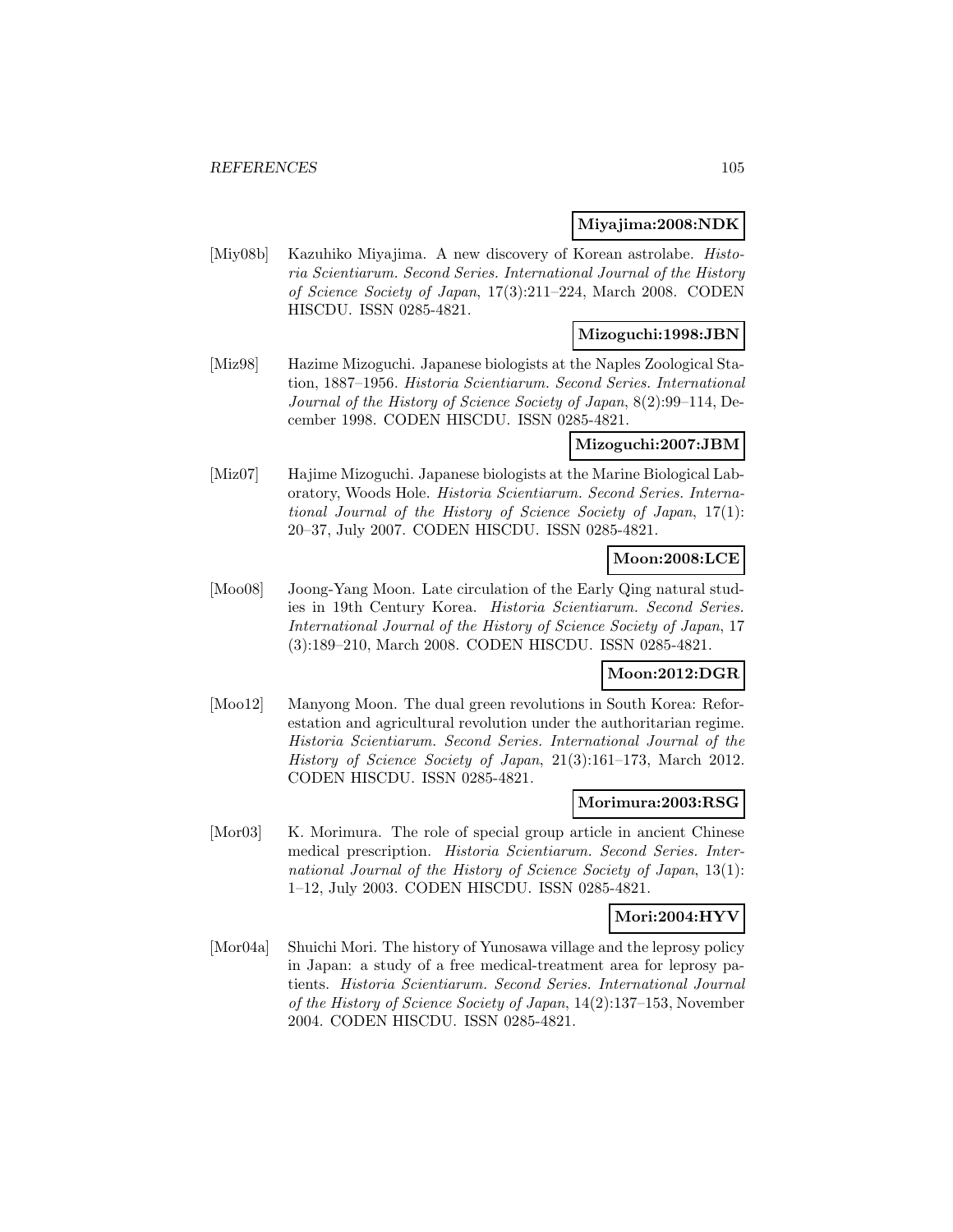## **Mori:2004:BRH**

[Mor04b] Yukiya Mori. Book review: Y. Hirono, Y. Ichinokawa, and M. Hayashi (eds.), Seimei-Kagaku no Kingendai-Shi (The Modern History of Life Sciences). Keisoshobo,  $2002$ ,  $xx + 376 + xviii$  pp., ISBN: 4-326-15366-0. Historia Scientiarum. Second Series. International Journal of the History of Science Society of Japan, 14(1):77–82, July 2004. CODEN HISCDU. ISSN 0285-4821.

## **Morita:2016:ECQ**

[Mor16] Kunihisa Morita. Einstein's criticism of quantum mechanics and Humean philosophy. Historia Scientiarum. Second Series. International Journal of the History of Science Society of Japan, 26(1): 65–74, March 2016. CODEN HISCDU. ISSN 0285-4821.

## **Motoyama:1998:DSB**

[Mot98] Shozo Motoyama. Diffusion of science in Brazil — the beginning of FAPESP. Historia Scientiarum. Second Series. International Journal of the History of Science Society of Japan, 7(2):165–172, March 1998. CODEN HISCDU. ISSN 0285-4821. Special Issue: History of Physical Research in Modern Japan.

## **Motoyama:2001:OJP**

[Mot01] Shozo Motoyama. Obituary: A Japanese physicist in Brazil: Prof. Taketani (1911–2000) and the Brazilian culture. Historia Scientiarum. Second Series. International Journal of the History of Science Society of Japan, 11(1):112–126, July 2001. CODEN HISCDU. ISSN 0285-4821.

#### **Morris-Suzuki:1995:GTT**

[MS95] Tessa Morris-Suzuki. The great translation: Traditional and modern science in Japan's industrialisation. Historia Scientiarum. Second Series. International Journal of the History of Science Society of Japan, 5(2):103–116, November 1995. CODEN HISCDU. ISSN 0285-4821. Special Issue: History of Technology in Japan.

### **Matsuhashi:2003:TDJ**

[MS03] Toru Matsuhashi and Shigeo Sugiyama. The technological development of the Japanese plastic industry shortly after WW II and the introduction of Western high technology. Historia Scientiarum. Second Series. International Journal of the History of Science Soci $ety of Japan, 12(3):219-232, March 2003. CODEN HISCDU. ISSN$ 0285-4821.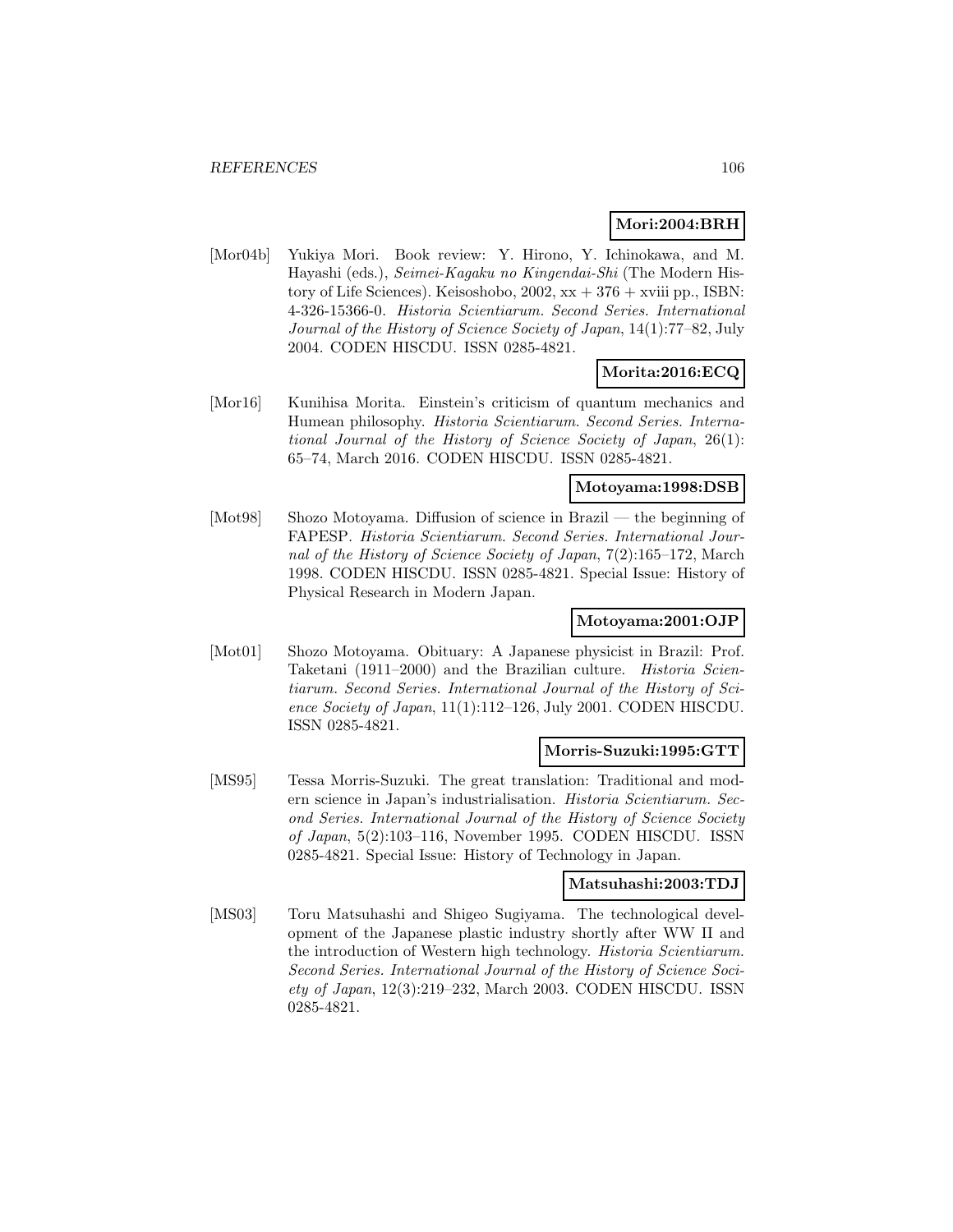#### **Michiwaki:1982:CMW**

[MT82] Yoshimasa Michiwaki and Osamu Takinami. On the comparison of mathematicians' ways of thinking in Japan: Old and new. Histo $ria$  Scientiarum = International journal of the History of Science Society of Japan, 22(??):117–121, 1982. CODEN HISCDU. ISSN 0285-4821. URL https://ci.nii.ac.jp/naid/110009837279.

### **Murata:1980:WAI**

[Mur80] Tamotsu Murata. Wallis' Arithmetica Infinitorum and Takebe's Tetsujutsu Sankei: What underlies their similarities and dissimilarities? Historia Scientiarum = International journal of the History of Science Society of Japan, 19(??):77–100, 1980. CODEN HISCDU. ISSN 0285-4821. URL https://ci.nii.ac.jp/naid/110009837247.

#### **Murata:1984:BRN**

[Mur84] Tamotsu Murata. Book review: Nippon no Sugaku 100 nen Shi (History of mathematics in Japan during the last 100 years), Vol. 1, 1983, xxi + 337 p., Vol. 2, 1984, ix + 394 p., Iwanami Shoten, Tokyo, 1983–84. Historia Scientiarum = International journal of the History of Science Society of Japan, 27(??):119–122, September 1984. CODEN HISCDU. ISSN 0285-4821. URL https://ci.nii. ac.jp/naid/110009837325.

#### **Murata:1986:NTE**

[Mur86] Tamotsu Murata. La naissance de la théorie des ensembles et son retentissement en France. (French) [The birth of set theory and its repercussion in France]. Historia Scientiarum = International journal of the History of Science Society of Japan, 31(??):1–24, September 1986. CODEN HISCDU. ISSN 0285-4821. URL https://ci.nii.ac.jp/naid/110006435071; https://ci.nii.ac.jp/naid/110009837352.

#### **Murata:1987:CAJ**

[Mur87a] Tamotsu Murata. Certain aspects of Japanese studies on the history of mathematics. Historia Scientiarum = International journal of the History of Science Society of Japan, 33(??):43–59, 1987. CODEN HISCDU. ISSN 0285-4821. URL https://ci.nii.ac.jp/naid/ 110009837367.

## **Murata:1987:LE**

[Mur87b] Tamotsu Murata. A letter from the Editor. Historia Scientiarum = International journal of the History of Science Society of Japan, 33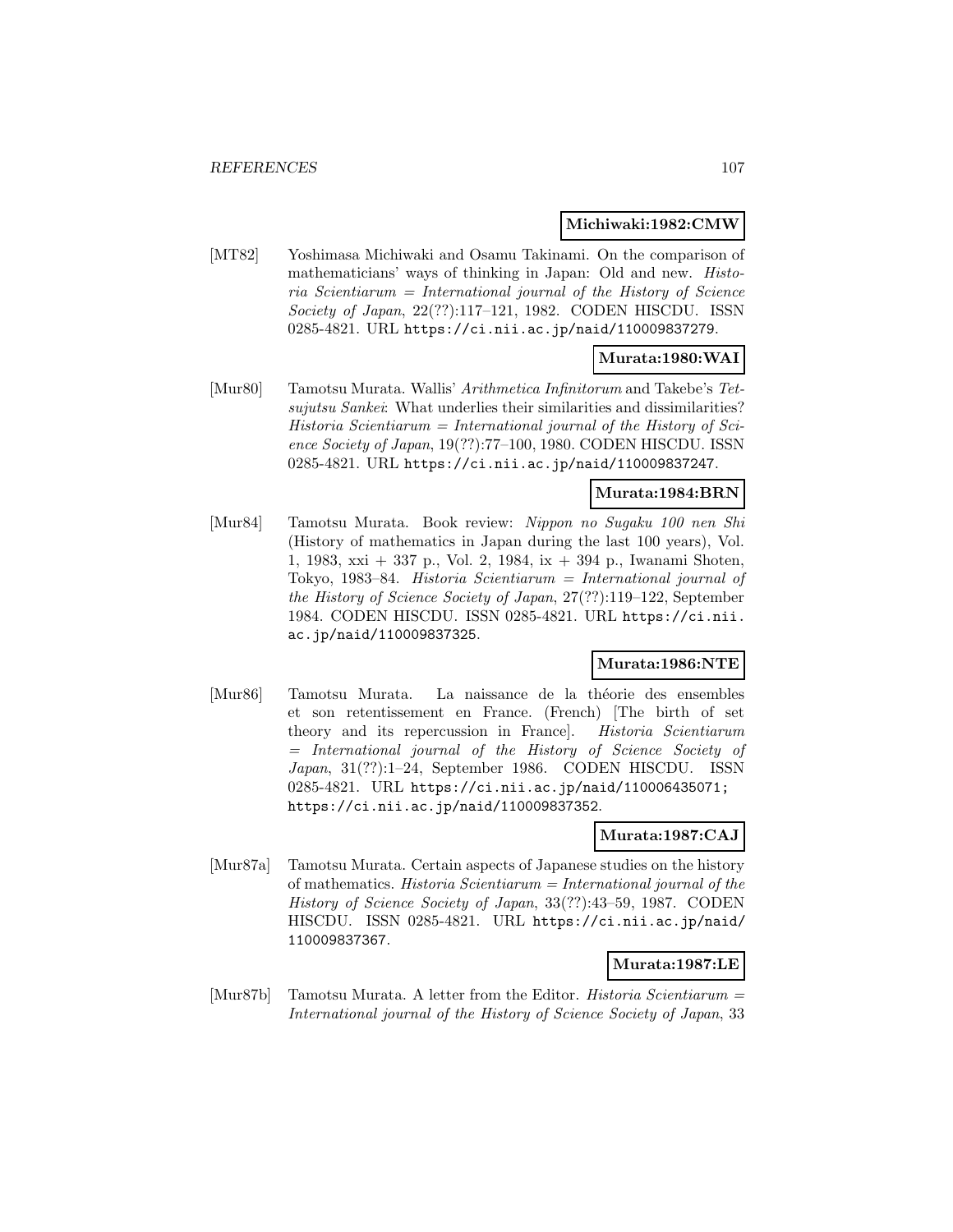(??):1–2, 1987. CODEN HISCDU. ISSN 0285-4821. URL https:/ /ci.nii.ac.jp/naid/110009837364.

## **Muroi:1988:IPB**

[Mur88] Kazuo Muroi. Inheritance problems of Babylonian mathematics. Historia Scientiarum = International journal of the History of Science Society of Japan, 34(??):11–19, 1988. CODEN HISCDU. ISSN 0285-4821. URL https://ci.nii.ac.jp/naid/110006435081; https://ci.nii.ac.jp/naid/110009837373.

## **Muroi:1990:ICB**

[Mur90] Kazuo Muroi. Interest calculation in Babylonian mathematics: New interpretations of VAT 8521 and VAT 8528: To the memory of O. Neugebauer. Historia Scientiarum = International journal of the History of Science Society of Japan, 39(??):29–34, 1990. CODEN HISCDU. ISSN 0285-4821. URL https://ci.nii.ac.jp/naid/ 110006435105; https://ci.nii.ac.jp/naid/110009837413.

### **Muroi:1991:EZS**

[Mur91] Kazuo Muroi. The expressions of zero and of squaring in the Babylonian mathematical text VAT 7537. Historia Scientiarum. Second Series. International Journal of the History of Science Society of Japan, 1(1):59–62, June 1991. CODEN HISCDU. ISSN 0285-4821.

## **Murata:1992:QRL**

[Mur92a] Tamotsu Murata. Quelques remarques sur le Livre X des Eléments d'Euclide. (French) [Some remarks on Book X of Euclid's Elements]. Historia Scientiarum. Second Series. International Journal of the History of Science Society of Japan, 2(1):51–60, June 1992. CODEN HISCDU. ISSN 0285-4821.

#### **Muroi:1992:RSM**

[Mur92b] Kazuo Muroi. Reexamination of Susa mathematical text no. 3: alleged value  $\pi \approx 3(1/8)$ . Historia Scientiarum. Second Series. International Journal of the History of Science Society of Japan, 2(1): 45–49, June 1992. CODEN HISCDU. ISSN 0285-4821.

#### **Muroi:1992:SCP**

[Mur92c] Kazuo Muroi. Small canal problems of Babylonian mathematics. Historia Scientiarum. Second Series. International Journal of the History of Science Society of Japan, 1(3):173–180, March 1992. CO-DEN HISCDU. ISSN 0285-4821.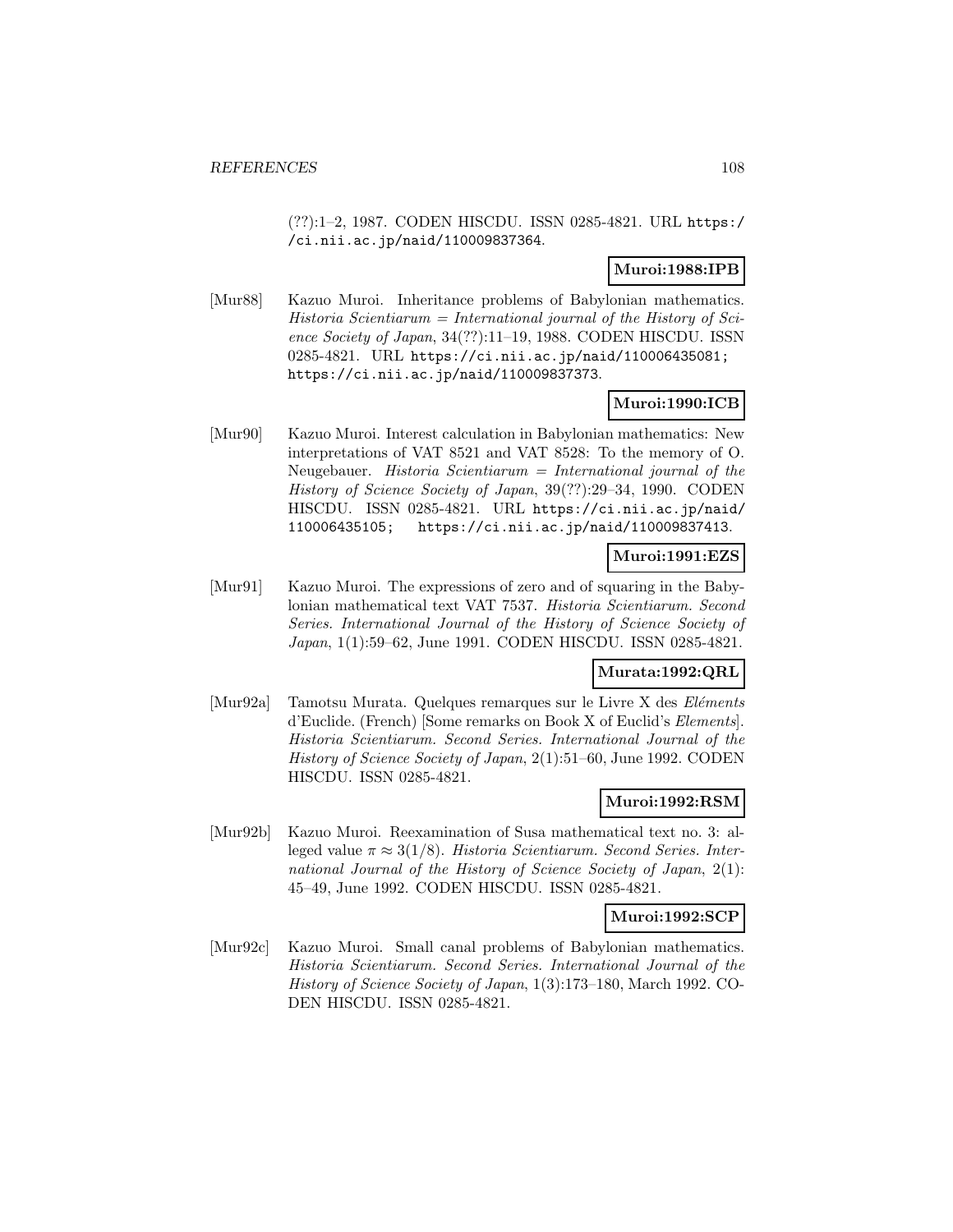### **Muroi:1994:RFP**

[Mur94] Kazuo Muroi. Reexamination of the first problem of the Susa mathematical text no. 9. Historia Scientiarum. Second Series. International Journal of the History of Science Society of Japan, 3(3): 231–233, March 1994. CODEN HISCDU. ISSN 0285-4821.

## **Muroi:1996:THP**

[Mur96] Kazuo Muroi. Two harvest problems of Babylonian mathematics. Historia Scientiarum. Second Series. International Journal of the History of Science Society of Japan, 5(3):249–254, March 1996. CO-DEN HISCDU. ISSN 0285-4821.

## **Muroi:1997:ESO**

[Mur97] Kazuo Muroi. An enigmatic sentence in the old Babylonian table of exponents and logarithms. Historia Scientiarum. Second Series. International Journal of the History of Science Society of Japan, 6(3):229–230, March 1997. CODEN HISCDU. ISSN 0285-4821. March.

## **Muroi:1998:EOB**

[Mur98] Kazuo Muroi. Early Old Babylonian mathematical problems written in Sumerian. Historia Scientiarum. Second Series. International Journal of the History of Science Society of Japan, 7(3):199–203, March 1998. CODEN HISCDU. ISSN 0285-4821.

## **Muroi:1999:ESR**

[Mur99] Kazuo Muroi. Extraction of square roots in Babylonian mathematics. Historia Scientiarum. Second Series. International Journal of the History of Science Society of Japan, 9(2):127–133, November 1999. CODEN HISCDU. ISSN 0285-4821.

## **Muroi:2001:IPS**

[Mur01] Kazuo Muroi. Inheritance problems in the Susa mathematical text no. 26. Historia Scientiarum. Second Series. International Journal of the History of Science Society of Japan, 10(3):226–234, March 2001. CODEN HISCDU. ISSN 0285-4821. See note [Høy03].

### **Muroi:2002:EMB**

[Mur02] Kazuo Muroi. Expressions of multiplication in Babylonian mathematics. Historia Scientiarum. Second Series. International Journal of the History of Science Society of Japan, 12(2):115–120, November 2002. CODEN HISCDU. ISSN 0285-4821.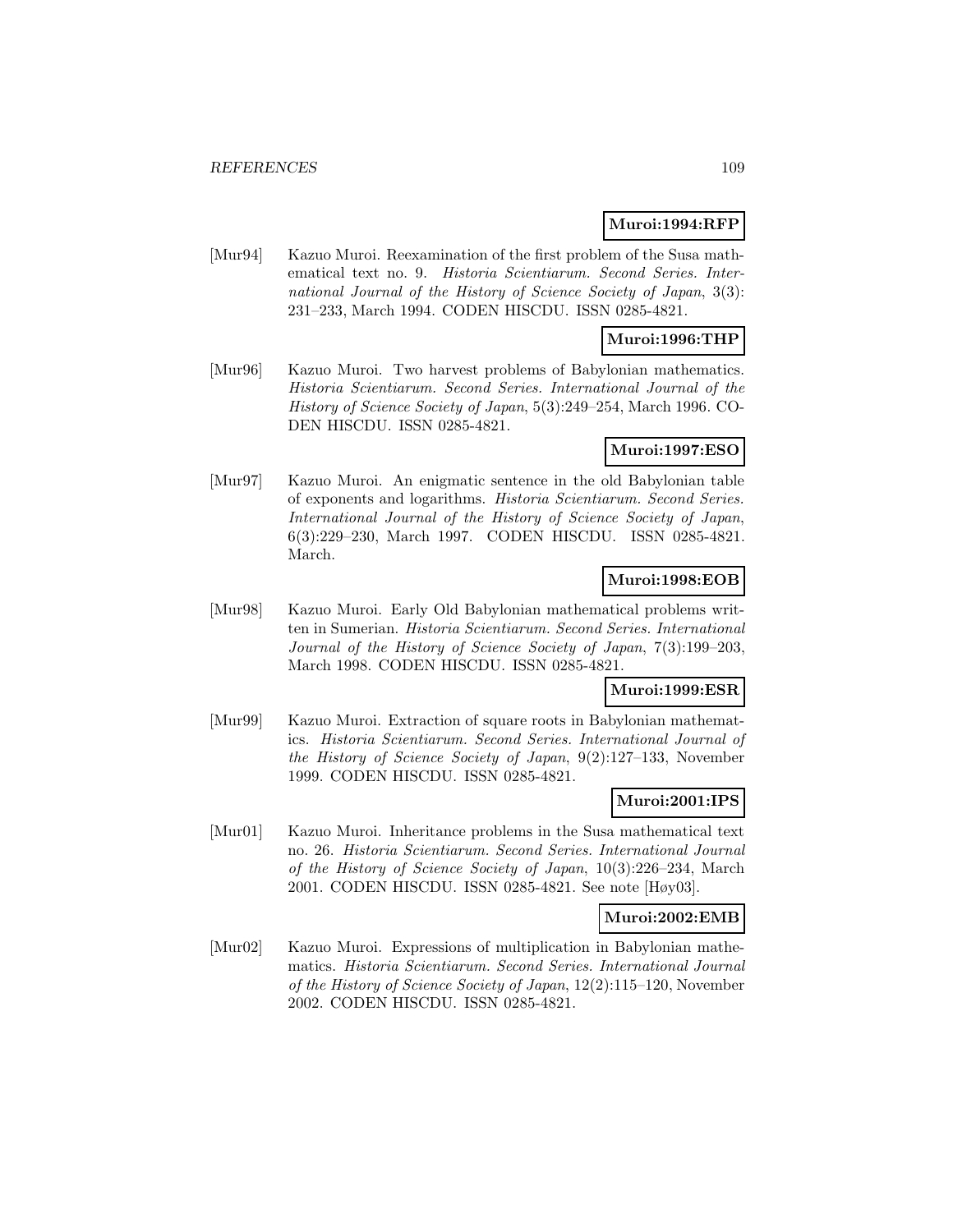## **Muroi:2003:ESB**

[Mur03a] Kazuo Muroi. Expressions of squaring in Babylonian mathematics. Historia Scientiarum. Second Series. International Journal of the History of Science Society of Japan, 13(2):111–119, November 2003. CODEN HISCDU. ISSN 0285-4821.

## **Muroi:2003:MTT**

[Mur03b] Kazuo Muroi. Mathematical term takīltum and completing the square in Babylonian mathematics. *Historia Scientiarum. Second* Series. International Journal of the History of Science Society of Japan, 12(3):254–263, March 2003. CODEN HISCDU. ISSN 0285- 4821.

### **Murakami:2005:OMW**

[Mur05a] Yoichiro Murakami. Obituary: Masao Watanabe (1920–2005). Historia Scientiarum. Second Series. International Journal of the History of Science Society of Japan, 15(2):205–208, November 2005. CODEN HISCDU. ISSN 0285-4821.

## **Muroi:2005:RBM**

[Mur05b] Kazuo Muroi. A reexamination of the Babylonian mathematical text Erm 15073: a new interpretation of the earthwork problems. Historia Scientiarum. Second Series. International Journal of the History of Science Society of Japan, 15(2):191–200, November 2005. CODEN HISCDU. ISSN 0285-4821.

## **Marabini:2018:CMN**

[MV18] S. Marabini and G. B. Vai. Christian missionaries and natural things: The Italian-style geological collection of Cimatti's museum at Chofu, Tokyo, Japan. Historia Scientiarum. Second Series. International Journal of the History of Science Society of Japan, 27 (3):334–352, 2018. CODEN HISCDU. ISSN 0285-4821.

## **Nagaoka:1980:BRA**

[Nag80] Ryosuke Nagaoka. Book review: Akira Kobori, Juhasseiki no Sugaku (Mathematics in the 18th Century), Kyoritsu-shuppan, Tokyo, 1979, 200 pp., Yen 3,300. Historia Scientiarum = International journal of the History of Science Society of Japan, 19(??):114–115, 1980. CODEN HISCDU. ISSN 0285-4821. URL https://ci.nii.ac.jp/ naid/110009837251.

## **Nagazumi:1983:DIS**

[Nag83] Akira Nagazumi. The diffusion of the idea of social Darwinism in East and Southeast Asia. Historia Scientiarum = International jour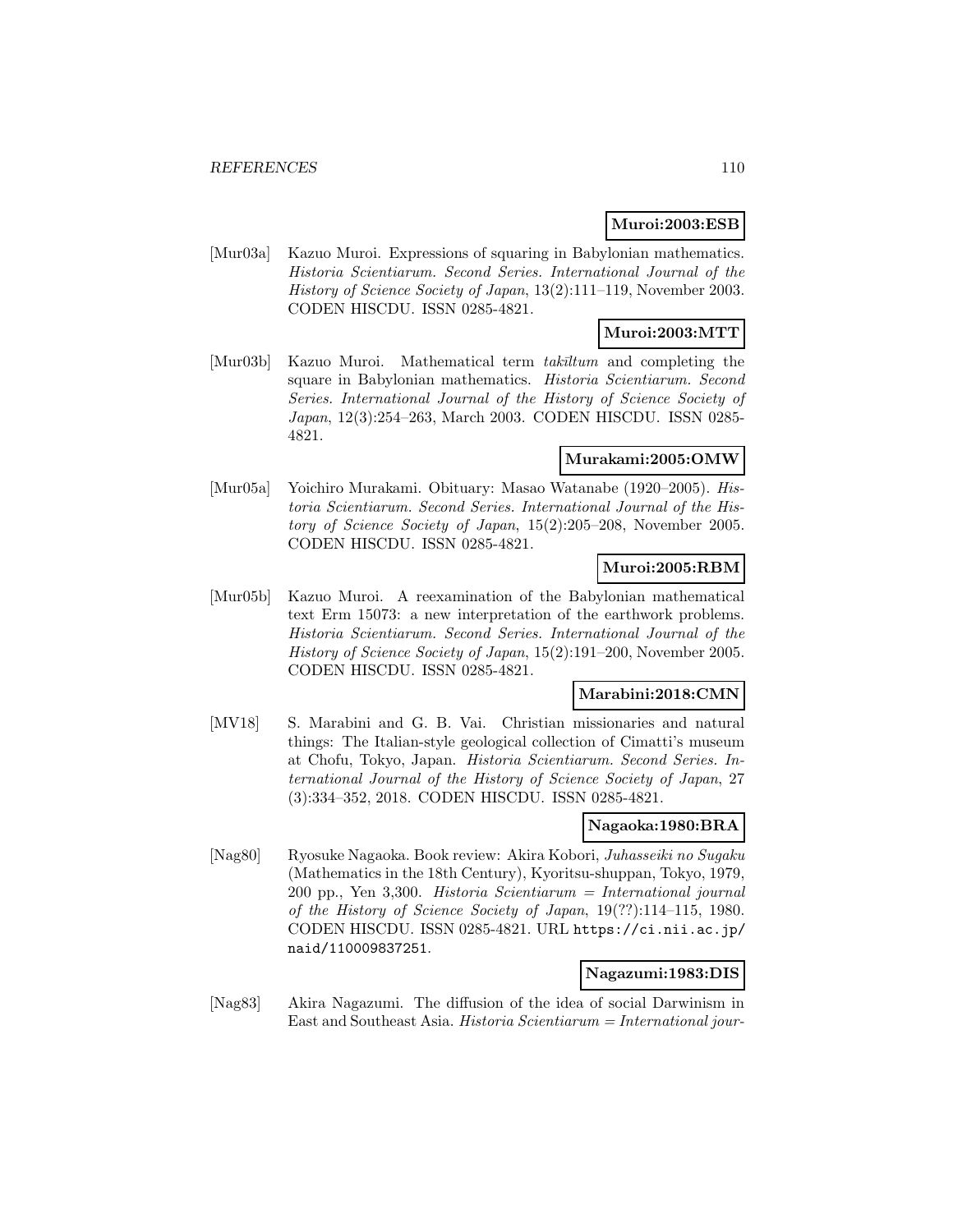nal of the History of Science Society of Japan, 24(??):1–18, March 1983. CODEN HISCDU. ISSN 0285-4821. URL https://ci.nii. ac.jp/naid/110009837295.

## **Nagamini:1998:LFC**

[Nag98] Marilda Nagamini. L'histoire de la FAPESP: Un chapître dans le développement de la science et de la technologie au Brésil. (French) [The story of the FAPESP: A chapter in the development of science and technology in Brazil]. Historia Scientiarum. Second Series. International Journal of the History of Science Society of Japan, 7(3): 173–180, March 1998. CODEN HISCDU. ISSN 0285-4821.

## **Nagahira:2011:PAC**

[Nag11] Yukio Nagahira. The physical apparatus collection at Kyoto University: Historical material as thing knowledge. Historia Scientiarum. Second Series. International Journal of the History of Science Society of Japan, 20(3):212–219, March 2011. CODEN HISCDU. ISSN 0285-4821.

## **Nakayama:1980:TAT**

[Nak80] Shigeru Nakayama. Two academic traditions in comparison: Western and Chinese. Historia Scientiarum = International journal of the History of Science Society of Japan, 19(??):47–75, 1980. CO-DEN HISCDU. ISSN 0285-4821. URL https://ci.nii.ac.jp/ naid/110009837246.

## **Nakajima:1983:BRM**

[Nak83] Hideto Nakajima. Book review: Masakazu Yoshinaka, Nyūton Rikigaku no Tanja (The Birth of Newton's Mechanics), Saiensu Sha, Tokyo, 1982, 243 pp., Yen 1700. Historia Scientiarum = International journal of the History of Science Society of Japan, 24(??): 118–119, March 1983. CODEN HISCDU. ISSN 0285-4821. URL https://ci.nii.ac.jp/naid/110009837303.

### **Nakagawa:1984:DEP**

[Nak84] Yasuo Nakagawa. The development of early practical electromagnetic telegraphs and the mechanization of skilled operation. Historia Scientiarum = International journal of the History of Science Society of Japan, 27(??):77–89, September 1984. CODEN HISCDU. ISSN 0285-4821. URL https://ci.nii.ac.jp/naid/ 110009837321.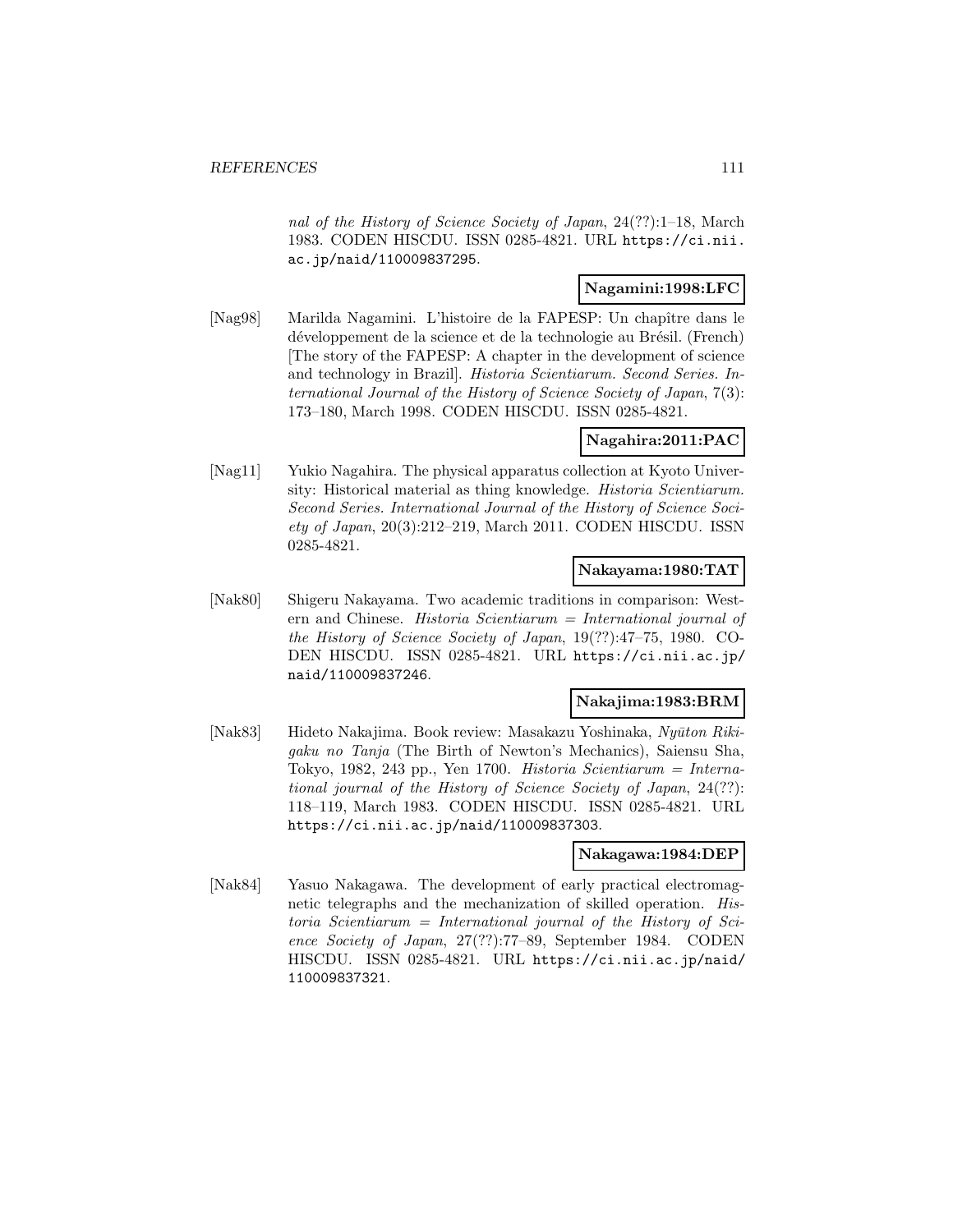#### **Nakayama:1985:BRM**

[Nak85] Shigeru Nakayama. Book review: Masakazu Yoshinaka, Kagakusha no Hasso (The Way of Thinking of Scientists), Tamagawa U. P., 1984. Historia Scientiarum = International journal of the History of Science Society of Japan, 29(??):159–160, September 1985. CODEN HISCDU. ISSN 0285-4821. URL https://ci.nii.ac.jp/naid/ 110009837346. Special Issue, "The Historiography of the History of Mathematics".

### **Nakayama:1986:TSD**

[Nak86] Shigeru Nakayama. The three stage development of knowledge and the media [in Japanese]. Historia Scientiarum = International journal of the History of Science Society of Japan, 31(??):101–113, September 1986. CODEN HISCDU. ISSN 0285-4821. URL https://ci.nii.ac.jp/naid/110006435075; https://ci.nii.ac.jp/naid/110009837356.

## **Nakane:1991:RTB**

[Nak91] Michiyo Nakane. The role of the three-body problem in W. R. Hamilton's construction of the characteristic function for mechanics. Historia Scientiarum. Second Series. International Journal of the History of Science Society of Japan, 1(1):27–38, June 1991. CODEN HISCDU. ISSN 0285-4821.

### **Nakamura:1994:SSC**

[Nak94a] Kunimitsu Nakamura. On the sprout and setback of the concept of mathematical "proof" in the Edo period in Japan: regarding the method of calculating number  $\pi$ . Historia Scientiarum. Second Series. International Journal of the History of Science Society of Japan, 3(3):185–199, March 1994. CODEN HISCDU. ISSN 0285- 4821.

### **Nakata:1994:JPM**

[Nak94b] Ryoichi Nakata. Joseph Privat de Molières: reconciler between Cartesianism and Newtonianism in collision theory. Historia Scientiarum. Second Series. International Journal of the History of Science Society of Japan, 3(3):201–213, March 1994. CODEN HISCDU. ISSN 0285-4821.

#### **Nakamura:1997:PTD**

[Nak97] Kunimitsu Nakamura. Process through disaffirmance of "material theory of heat" to introduction and diffusion of "kinetic theory of heat" in Japan. Historia Scientiarum. Second Series. International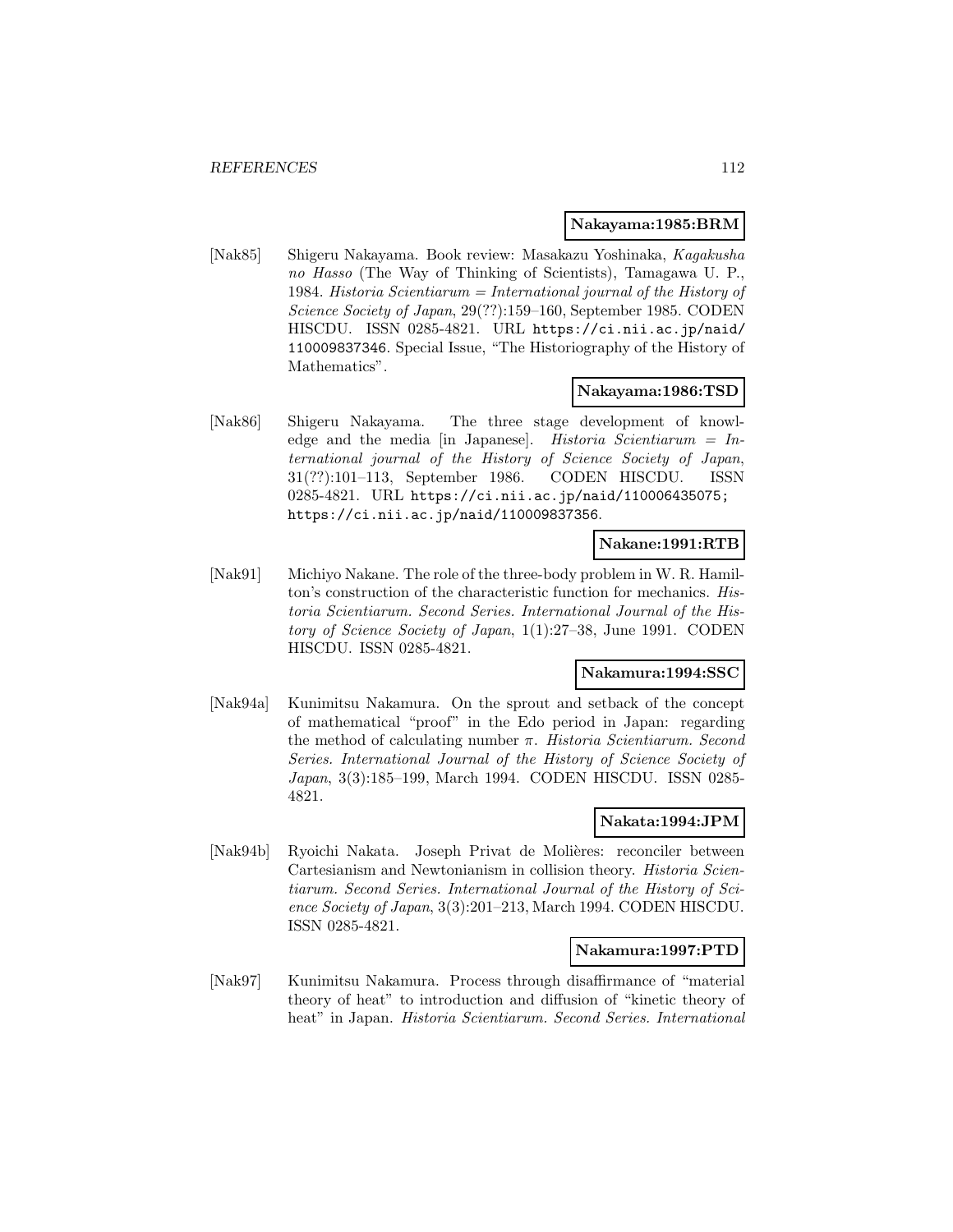Journal of the History of Science Society of Japan, 6(3):187–208, March 1997. CODEN HISCDU. ISSN 0285-4821. March.

**Nakata:1998:NNE**

[Nak98] Ryoichi Nakata. Non-Newtonian elements in French Newtonian physics: A perspective on a history of science of 18th Century France. Historia Scientiarum. Second Series. International Journal of the History of Science Society of Japan, 7(3):205–212, March 1998. CODEN HISCDU. ISSN 0285-4821.

## **Nakane:2000:BRC**

[Nak00a] Michiyo Nakane. Book review: Carl Gustav J. Jacobi, Vorlesungen über Analytische Mechanik, Berlin 1847/48. Dokumente zur Geschichte der Mathematik, Band 8. Edited by Helmut Pulte. Deutsche Mathematiker-Vereinigung (Braunschweig/Wiesbaden: Friedr. Vieweg & Sohn Verlagsgesellschaft, 1996, lxvii + 353 pp., ISBN 3-528-06692-X). Historia Scientiarum. Second Series. International Journal of the History of Science Society of Japan, 10(1): 96–99, July 2000. CODEN HISCDU. ISSN 0285-4821.

### **Nakata:2000:DSR**

[Nak00b] Ryoichi Nakata. D'Alembert's second resolution in Recherches sur la précession des equinoxes: comparison with Euler. Historia Scientiarum. Second Series. International Journal of the History of Science Society of Japan, 10(1):58–76, July 2000. CODEN HISCDU. ISSN 0285-4821.

### **Nakata:2002:GPR**

[Nak02] Ryoichi Nakata. The general principles for resolving mechanical problems in d'Alembert, Clairaut and Euler. Historia Scientiarum. Second Series. International Journal of the History of Science Society of Japan, 12(1):18–42, July 2002. CODEN HISCDU. ISSN 0285-4821.

## **Nakayama:2005:CSI**

[Nak05a] Shigeru Nakayama. Colonial science: An introduction. Historia Scientiarum. Second Series. International Journal of the History of Science Society of Japan, 15(2):93–96, November 2005. CODEN HISCDU. ISSN 0285-4821.

#### **Nakayama:2005:OMY**

[Nak05b] Shigeru Nakayama. Obituary: Mitsutomo Yuasa (1909–2005). Historia Scientiarum. Second Series. International Journal of the History of Science Society of Japan, 15(2):201–204, November 2005. CODEN HISCDU. ISSN 0285-4821.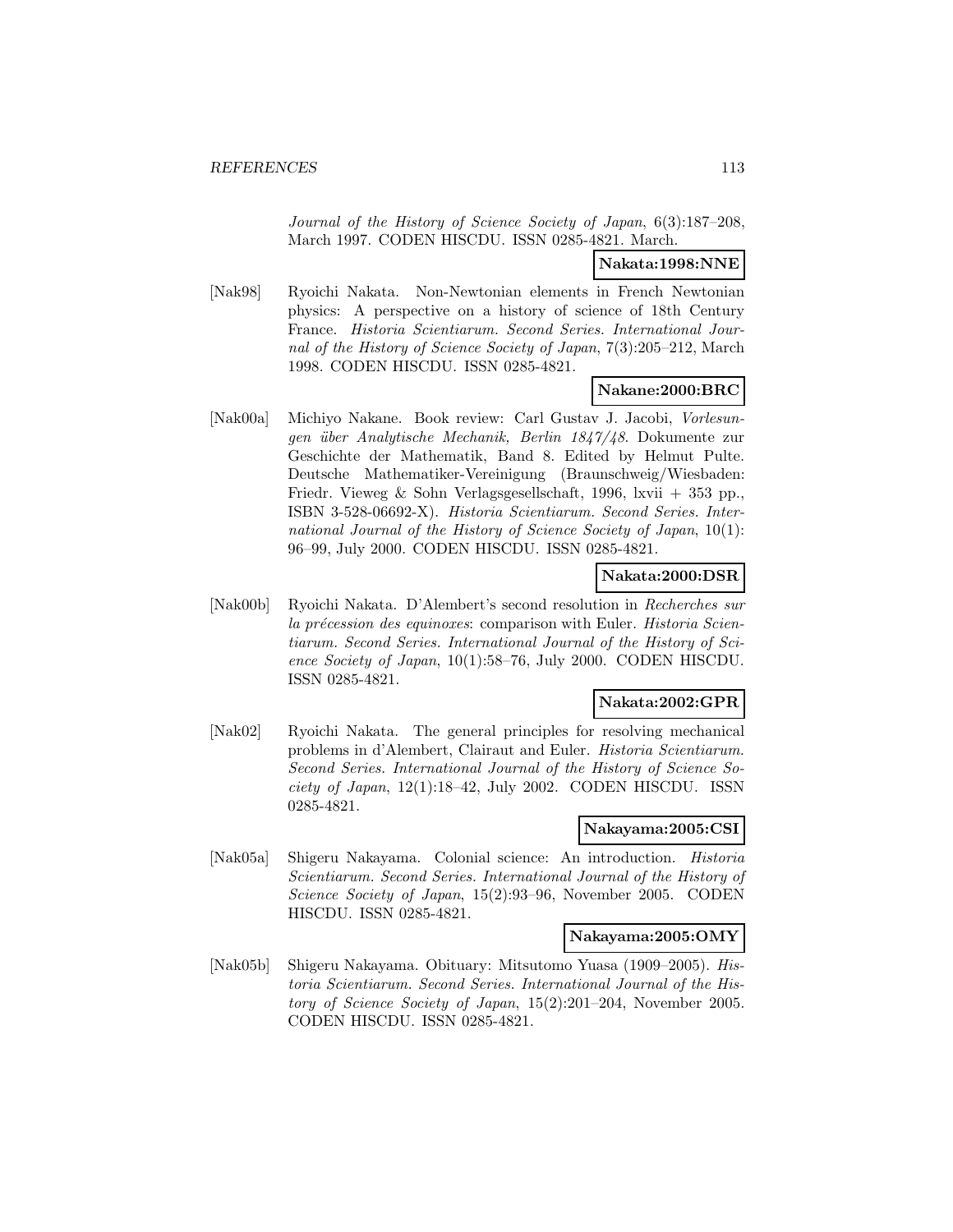#### **Nakayama:2007:BRT**

[Nak07a] Shigeru Nakayama. Book review: Tetsuro Nakaoka, Nihon Kindai Gijutsu no Keisei: 'Dento' to 'Kindai' no Dainamikusu (The formation of Modern Japanese Technology: A Dynamics of 'Tradition' and 'Modernity'), 2006. Historia Scientiarum. Second Series. International Journal of the History of Science Society of Japan, 17(2): 153–154, December 2007. CODEN HISCDU. ISSN 0285-4821.

## **Nakayama:2007:TKH**

[Nak07b] Shigeru Nakayama. Thomas Kuhn — a historian's personal recollections. Historia Scientiarum. Second Series. International Journal of the History of Science Society of Japan, 17(1):49–53, July 2007. CODEN HISCDU. ISSN 0285-4821.

## **Nakao:2009:IAB**

[Nak09] Maika Nakao. The image of the atomic bomb in Japan before Hiroshima. Historia Scientiarum. Second Series. International Journal of the History of Science Society of Japan, 19(2):119–131, December 2009. CODEN HISCDU. ISSN 0285-4821.

## **Nakayama:2011:MFS**

[Nak11a] Shigeru Nakayama. In memorial of Fumihiko Satofuka. Historia Scientiarum. Second Series. International Journal of the History of Science Society of Japan, 21(1):88–89, July 2011. CODEN HISCDU. ISSN 0285-4821.

#### **Nakazawa:2011:WAR**

[Nak11b] Satoshi Nakazawa. Whirling arm and its role in experimental research on fluid resistance in the Eighteenth Century. *Historia Scien*tiarum. Second Series. International Journal of the History of Science Society of Japan, 20(3):167–178, March 2011. CODEN HIS-CDU. ISSN 0285-4821.

## **Nakazawa:2013:MMP**

[Nak13] Satoshi Nakazawa. Mixed mathematics, physico-mathematics, and the legitimacy of experience: A case study from eighteenth-century fluid-resistance research. Historia Scientiarum. Second Series. International Journal of the History of Science Society of Japan, 23 (2):141–163, December 2013. CODEN HISCDU. ISSN 0285-4821.

### **Nakamura:2015:IWT**

[Nak15] Eri Nakamura. "Invisible" war trauma in Japan: Medicine, society, and military psychiatric casualties. Historia Scientiarum. Second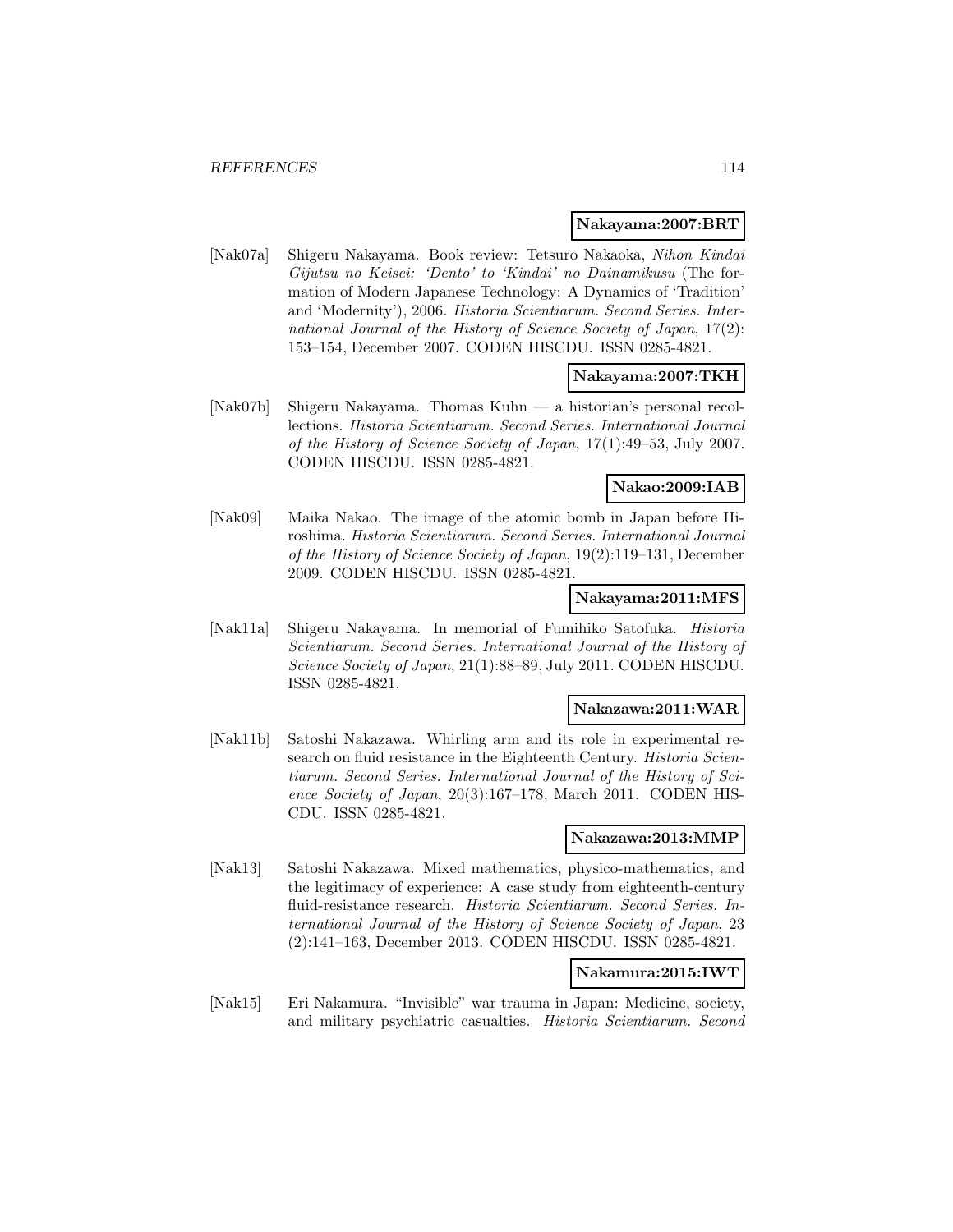Series. International Journal of the History of Science Society of Japan, 25(2):144–??, December 2015. CODEN HISCDU. ISSN 0285- 4821.

## **Nakagawa:2018:FPV**

[Nak18] T. Nakagawa. Frontier of professionals: The vision of American advisors that supported Hokkaido development in the early Meiji period. Historia Scientiarum. Second Series. International Journal of the History of Science Society of Japan, 27(3):300–318, 2018. CODEN HISCDU. ISSN 0285-4821.

## **Navarro:1991:ESM**

[Nav91] Luis Navarro. On Einstein's statistical-mechanical approach to the early quantum theory (1904–1916). Historia Scientiarum. Second Series. International Journal of the History of Science Society of Japan, 1(1):39–58, June 1991. CODEN HISCDU. ISSN 0285-4821.

## **Needham:1980:GKF**

[Nee80] Joseph Needham. The guns of Khaifeng-fu. Historia Scientiarum = International journal of the History of Science Society of Japan, 19 (??):11–30, 1980. CODEN HISCDU. ISSN 0285-4821. URL https: //ci.nii.ac.jp/naid/110009837244.

### **Nha:1988:CSM**

[Nha88] Il-Seong Nha. Calibration of the stellar magnitude scale prior to Pogson. Historia Scientiarum = International journal of the History of Science Society of Japan, 35(??):39–44, 1988. CODEN HISCDU. ISSN 0285-4821. URL https://ci.nii.ac.jp/naid/ 110006435087; https://ci.nii.ac.jp/naid/110009837381.

### **Nisio:1992:SHL**

[Nis92] Sigeko Nisio. Satio Hayakawa's letter to Hideki Yukawa (19 Sept. 1955) — a trigger for controlled nuclear fusion research in Japan. Historia Scientiarum. Second Series. International Journal of the History of Science Society of Japan, 1(3):221–222, March 1992. CO-DEN HISCDU. ISSN 0285-4821. See errata [Ano92f].

### **Nishiyama:2003:DLA**

[Nis03] Takashi Nishiyama. Aeronautical technology for pilot safety: Reexamining deck-landing aircraft in Great Britain, Japan, and the United States. Historia Scientiarum. Second Series. International Journal of the History of Science Society of Japan, 13(1):13–32, July 2003. CODEN HISCDU. ISSN 0285-4821.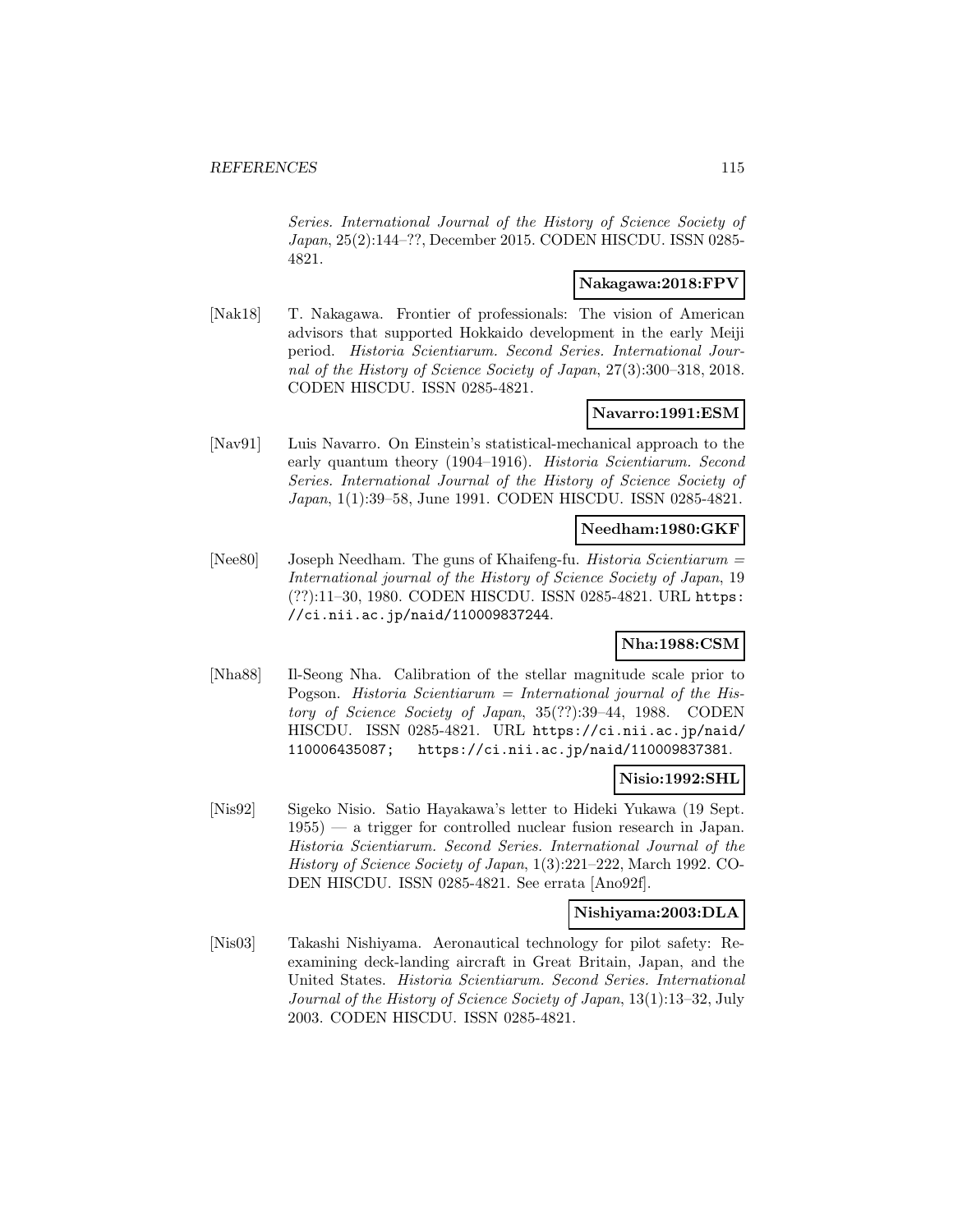## **Nakao:2015:YNR**

[NKY15] Maika Nakao, Takeshi Kurihara, and Masakatsu Yamazaki. Yasushi Nishiwaki, radiation biophysics, and peril and hope in the nuclear age. Historia Scientiarum. Second Series. International Journal of the History of Science Society of Japan, 25(1):8–35, August 2015. CODEN HISCDU. ISSN 0285-4821.

### **Nakamura:2002:CFU**

[NM02] Kunimitsu Nakamura and Tsutomu Matsumoto. Characteristics of farmers in the upland farming regions (sericulture regions) in Eastern Japan as seen in the regions where Wasan mathematicians were active in the Late Edo Period. Historia Scientiarum. Second Series. International Journal of the History of Science Society of Japan, 12 (2):100–114, November 2002. CODEN HISCDU. ISSN 0285-4821.

## **Nafai:2009:SRR**

[NNSA09] Hiroyuki Nagai, Yoshio Nukaga, Koji Saeki, and Akira Akabayashi. Self-regulation of recombinant DNA technology in Japan in the 1970s. Historia Scientiarum. Second Series. International Journal of the History of Science Society of Japan, 19(1):1–18, July 2009. CODEN HISCDU. ISSN 0285-4821.

### **Nagase-Reimer:2005:NWR**

[NRGY05] Keiko Nagase-Reimer, Walter Grunden, and Masakatsu Yamazaki. Nuclear weapons research in Japan during the Second World War. Historia Scientiarum. Second Series. International Journal of the History of Science Society of Japan, 14(3):201–240, March 2005. CODEN HISCDU. ISSN 0285-4821.

## **Nugaev:1988:SRS**

[Nug88] R. N. Nugaev. Special relativity as a stage in the development of quantum theory: a new outlook of scientific revolution. Historia Scientiarum = International journal of the History of Science Society of Japan, 34(??):57–79, 1988. CODEN HISCDU. ISSN 0285-4821. URL https://ci.nii.ac.jp/naid/110006435084; https://ci.nii.ac.jp/naid/110009837376.

#### **Nakazawa:2009:I**

[NY09] Shiho Nakazawa and Masakatsu Yamazaki. Introduction. Historia Scientiarum. Second Series. International Journal of the History of Science Society of Japan, 19(2):87–90, December 2009. CODEN HISCDU. ISSN 0285-4821.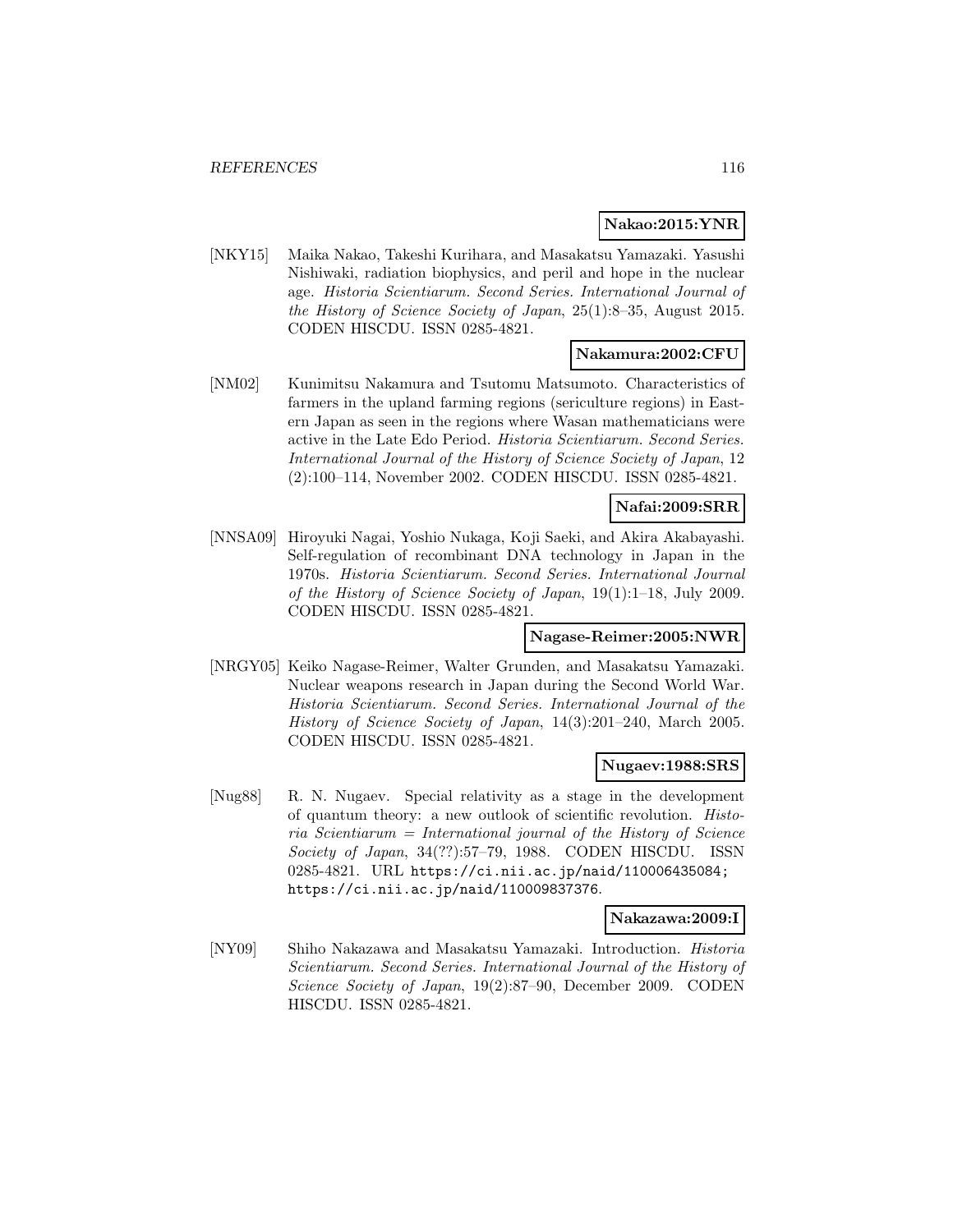## **Obayashi:1992:SMO**

[Oba92] Masayuki Obayashi. Stent's myth in the origins of molecular biology. Historia Scientiarum. Second Series. International Journal of the History of Science Society of Japan, 2(2):139–150, December 1992. CODEN HISCDU. ISSN 0285-4821.

## **Oberlander:2004:RSM**

[Obe04] Christian Oberländer. The rise of scientific medicine in Japan: Beriberi as the driving force in the quest for specific causes and the introduction of bacteriology. Historia Scientiarum. Second Series. International Journal of the History of Science Society of Japan, 13 (3):176–199, March 2004. CODEN HISCDU. ISSN 0285-4821.

## **Ogawa:1980:HPR**

[Oga80] Tsuyoshi Ogawa. Historical phenomenology — a review essay on "The Essential Tension" — Thomas S. Kuhn, The Essential Tension, Univ. of Chicago Press,  $1977$ , xxiii  $+366$  pp. Historia Scientiarum = International journal of the History of Science Society of Japan, 19(??):107–111, 1980. CODEN HISCDU. ISSN 0285-4821. URL https://ci.nii.ac.jp/naid/110009837249.

## **Ogawa:1989:GWF**

[Oga89] Yutaka Ogawa. Galileo's work on free fall at Padua: Some remarks on Drake's interpretation. Historia Scientiarum = International journal of the History of Science Society of Japan, 37(??): 31–49, 1989. CODEN HISCDU. ISSN 0285-4821. URL https:/ /ci.nii.ac.jp/naid/110006435097; https://ci.nii.ac.jp/ naid/110009837397.

## **Ogawa:1993:WOD**

[Oga93] Mariko Ogawa. Weismann and the origin of death in evolution theory. Historia Scientiarum. Second Series. International Journal of the History of Science Society of Japan, 2(3):223–235, March 1993. CODEN HISCDU. ISSN 0285-4821.

### **Ogawa:1996:PEP**

[Oga96] Tsukane Ogawa. A process of establishment of pre-modern Japanese mathematics. Historia Scientiarum. Second Series. International Journal of the History of Science Society of Japan, 5(3):255–262, March 1996. CODEN HISCDU. ISSN 0285-4821.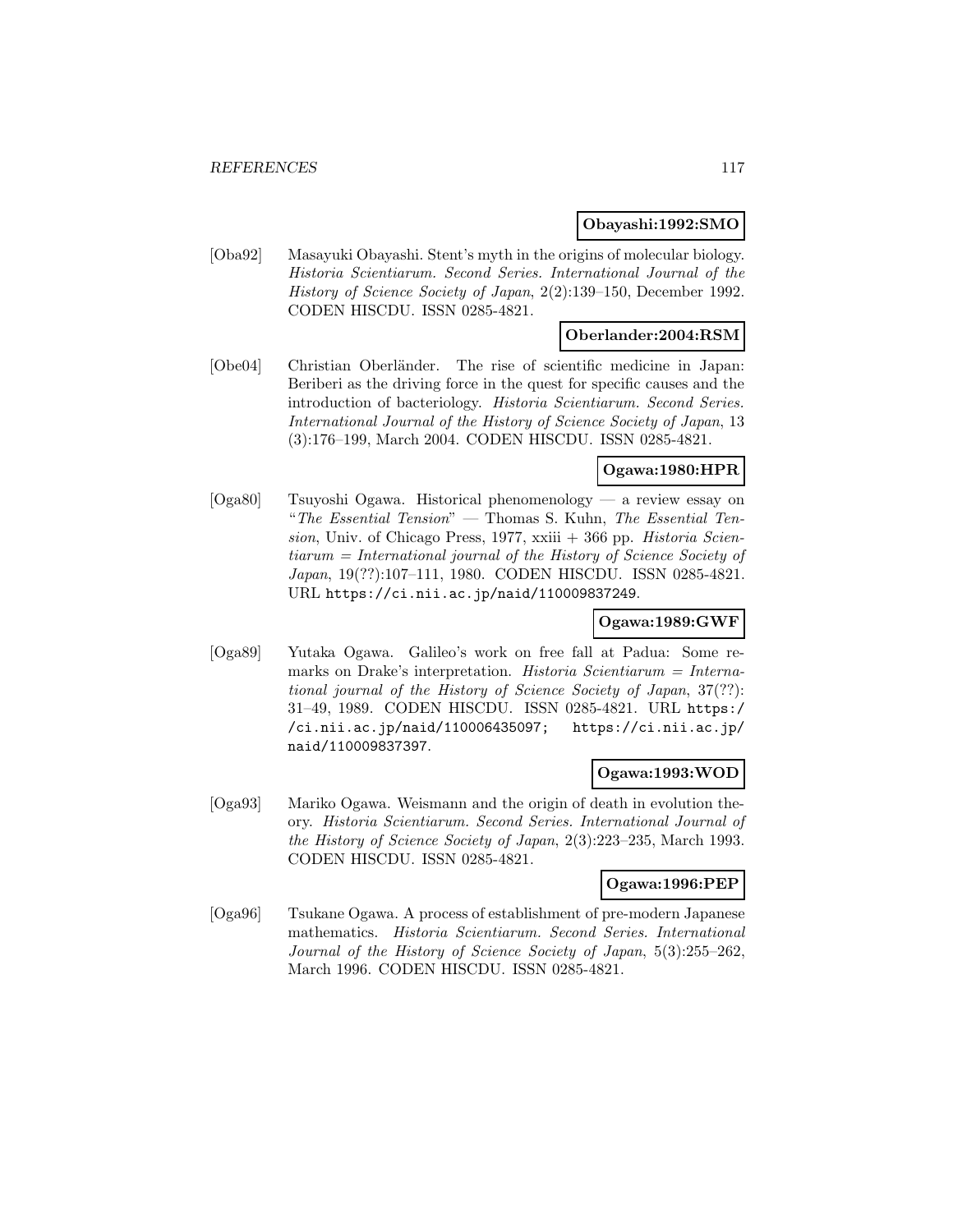## **Ogura:2006:GKE**

[Ogu06] Megumi Ogura. The Great Kanto Earthquake: A natural disaster and Japan's reactions on its way of modernization. Historia Scientiarum. Second Series. International Journal of the History of Science Society of Japan, 16(1):62–79, July 2006. CODEN HISCDU. ISSN 0285-4821.

# **Oh:2014:CDM**

[Oh14] Chaekun Oh. The cold damage medicine in 17th and 18th century Korea: Comparison through the medical records of China, Japan, and Korea. Historia Scientiarum. Second Series. International Journal of the History of Science Society of Japan, 24(1):1–24, August 2014. CODEN HISCDU. ISSN 0285-4821.

### **Ohami:1995:TMV**

[Oha95] Isao Ohami. On the theory of movement in the Vaisesika system in Ancient India. Historia Scientiarum. Second Series. International Journal of the History of Science Society of Japan, 5(1):25–34, June 1995. CODEN HISCDU. ISSN 0285-4821.

## **Oita:1982:TIT**

[Oit82] Akira Oita. Technikgeschichte, Industriearchaologie und technische Müssen: Ein kleiner Uberblick unter zeitgeschichtlicher Fragestellung. (German) [History of technology, industrial research and technical means: A brief overview of contemporary history]. Historia  $Scientiarum = International journal of the History of Science Soci$ ety of Japan, 23(??):99–109, 1982. CODEN HISCDU. ISSN 0285- 4821. URL https://ci.nii.ac.jp/naid/110009837290.

#### **Okamato:1993:UOP**

[Oka93] Takuji Okamato. Uncertainty of operation: P. W. Bridgman and quantum mechanics. Historia Scientiarum. Second Series. International Journal of the History of Science Society of Japan, 3(1):35–62, July 1993. CODEN HISCDU. ISSN 0285-4821.

## **Okamoto:1998:BRY**

[Oka98] Takuji Okamoto. Book review: Yoshitaka Yamamoto, Katen Rikigaku no Keisei: Newton kara Lagrange e (The Formation of Classical Mechanics: From Newton to Lagrange) (Tokyo: Nihon Hyoron-sha, 1997). ix + 373 pp. Yen6,000. ISBN 4-535-78243-1. Historia Scientiarum. Second Series. International Journal of the History of Science Society of Japan, 7(3):243–246, March 1998. CODEN HISCDU. ISSN 0285-4821.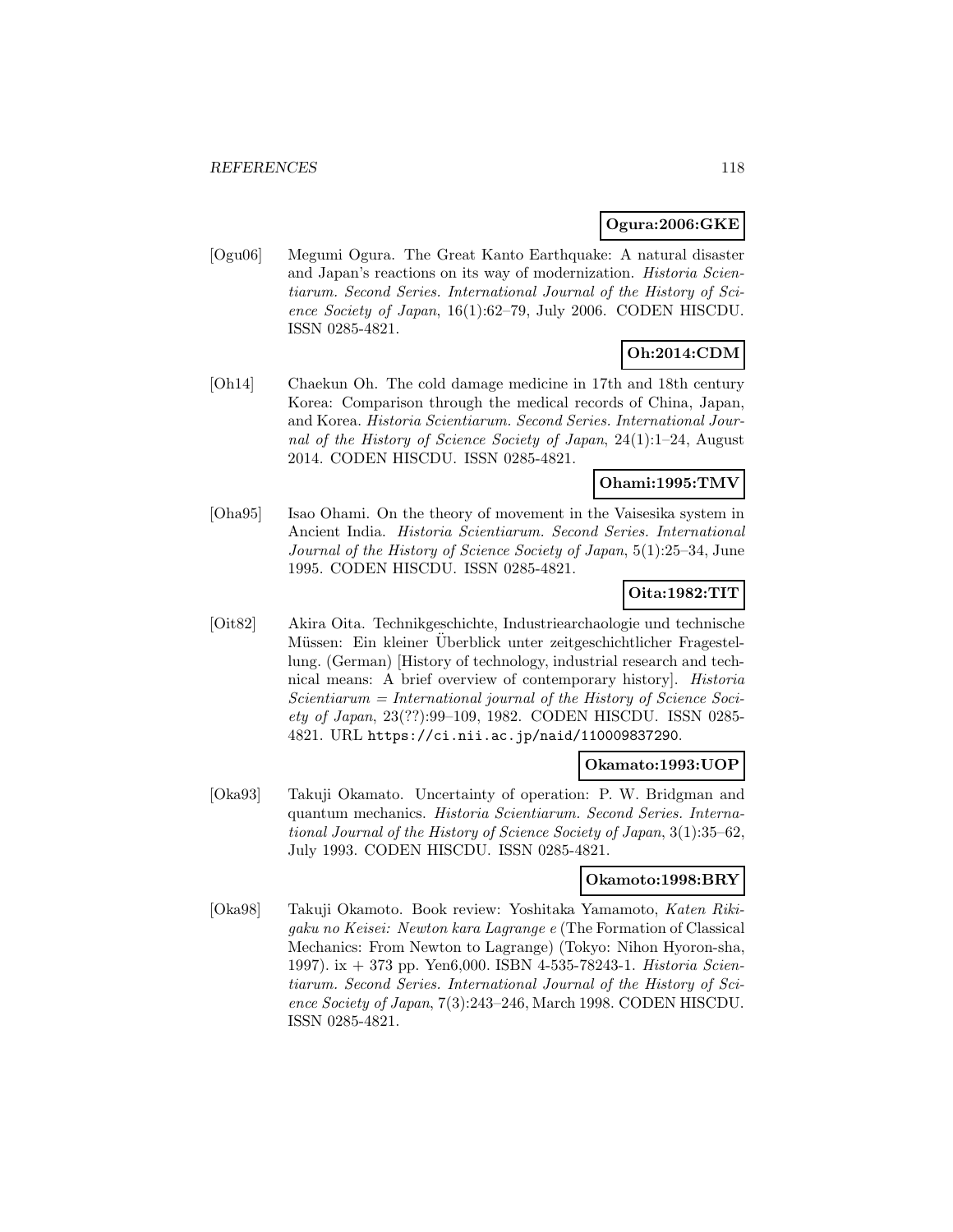#### **Okamoto:2003:UCB**

[Oka03] Takuji Okamoto. Uncertainty and controllability: Bridgman, Dingler, and Dewey. Historia Scientiarum. Second Series. International Journal of the History of Science Society of Japan, 12(3):233–253, March 2003. CODEN HISCDU. ISSN 0285-4821.

## **Okamoto:2004:PWB**

[Oka04] Takuji Okamoto. Percy Williams Bridgman and the establishment of theoretical physics at Harvard. Historia Scientiarum. Second Series. International Journal of the History of Science Society of Japan, 14 (1):1–48, July 2004. CODEN HISCDU. ISSN 0285-4821.

#### **Okamoto:2011:FHS**

[Oka11] Takuji Okamoto. The first higher school's instruments for science and engineering education. Historia Scientiarum. Second Series. International Journal of the History of Science Society of Japan, 20 (3):196–211, March 2011. CODEN HISCDU. ISSN 0285-4821.

## **Okamoto:2012:BRN**

[Oka12] Takuji Okamoto. Book review: Nisio Sigeko, Kagaku Janarizumu no Senkusha, Hyoden, A Critical Biography of Ishiwara Jun: A Pioneer in Science Journalism, Tokyo: Iwanami Shoten, 2011. Historia Scientiarum. Second Series. International Journal of the History of Science Society of Japan, 22(1):40–42, July 2012. CODEN HISCDU. ISSN 0285-4821.

## **Oki:2013:EMM**

[Oki13a] Sayaka Oki. The establishment of 'mixed mathematics' and its decline 1600–1800. Historia Scientiarum. Second Series. International Journal of the History of Science Society of Japan, 23(2):82–91, December 2013. CODEN HISCDU. ISSN 0285-4821.

## **Oki:2013:SIM**

[Oki13b] Sayaka Oki. Special issue: Mixed mathematics and its material culture. Historia Scientiarum. Second Series. International Journal of the History of Science Society of Japan, 23(2):77–81, December 2013. CODEN HISCDU. ISSN 0285-4821.

### **Omata:2004:SHP**

[Oma04] Waichiro Omata. A short history of psychiatry in Japan. Historia Scientiarum. Second Series. International Journal of the History of Science Society of Japan, 13(3):200–208, March 2004. CODEN HIS-CDU. ISSN 0285-4821.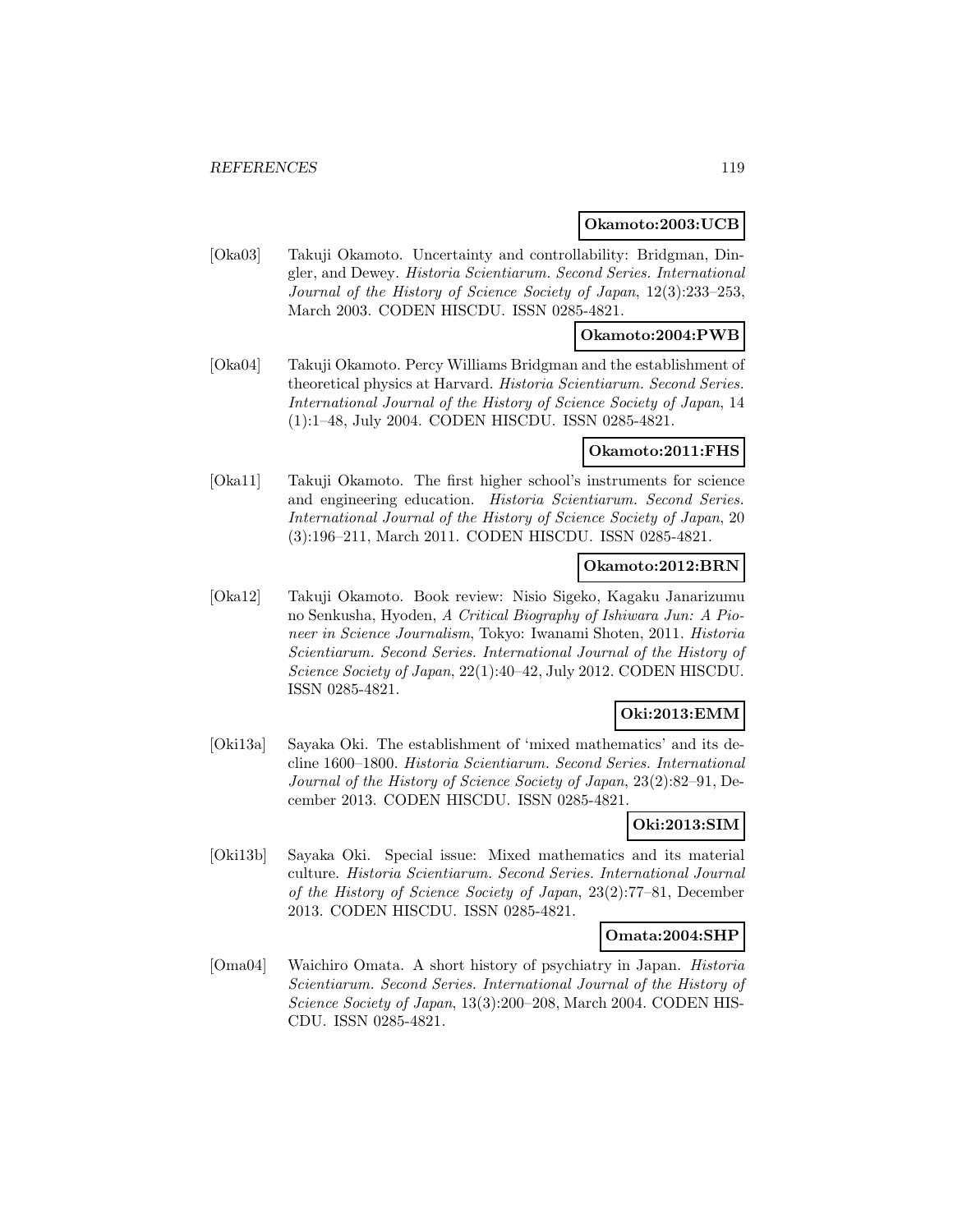## **Omori:1984:SMS**

 $\overline{[O}$ mo84 Minoru  $\overline{O}$ mori. Some matters in the study of von Siebold from the past to the present and new materials found in relation to Siebold and his works. Historia Scientiarum  $=$  International journal of the History of Science Society of Japan, 27(??):92–110, September 1984. CODEN HISCDU. ISSN 0285-4821. URL https://ci.nii.ac.jp/ naid/110009837322.

## **Otani:2017:TTD**

[Ota17] Takushi Otani. Technology transfer as a dialogical process crossing the Pacific Ocean: Sony's transistor technology transfer. Historia Scientiarum. Second Series. International Journal of the History of Science Society of Japan, 26(2):112–143, February 2017. CODEN HISCDU. ISSN 0285-4821.

## **Ozawa:2005:ASA**

[Oza05] Takeshi Ozawa. Arnold Sommerfelds Aufenthalt in Japan. (German) [Arnold Sommerfeld's stay in Japan]. Historia Scientiarum. Second Series. International Journal of the History of Science Society of Japan, 15(1):44–65, July 2005. CODEN HISCDU. ISSN 0285-4821.

## **Ozawa:2009:IRQ**

[Oza09] Takeshi Ozawa. On the initial reception of quantum mechanics in Japan, 1925–1928. Historia Scientiarum. Second Series. International Journal of the History of Science Society of Japan, 19(1): 29–42, July 2009. CODEN HISCDU. ISSN 0285-4821.

## **Ozawa:2010:HRP**

[Oza10] Takeshi Ozawa. Hermann Ritter (1827–1874), ein Pionier der westlichen Naturwissenschaften in Japan. (German) [Hermann Ritter (1827–1874), a pioneer of Western science in Japan]. Historia Scientiarum. Second Series. International Journal of the History of Science Society of Japan, 19(3):225–234, March 2010. CODEN HIS-CDU. ISSN 0285-4821.

### **Panza:1991:AFM**

[Pan91] Marco Panza. The analytical foundation of mechanics of discrete systems in Lagrange's Théorie des fonctions analytiques, compared with Lagrange's earlier treatments of this topic. I. *Historia Sci*entiarum. Second Series. International Journal of the History of Science Society of Japan, 1(2):87–132, December 1991. CODEN HISCDU. ISSN 0285-4821.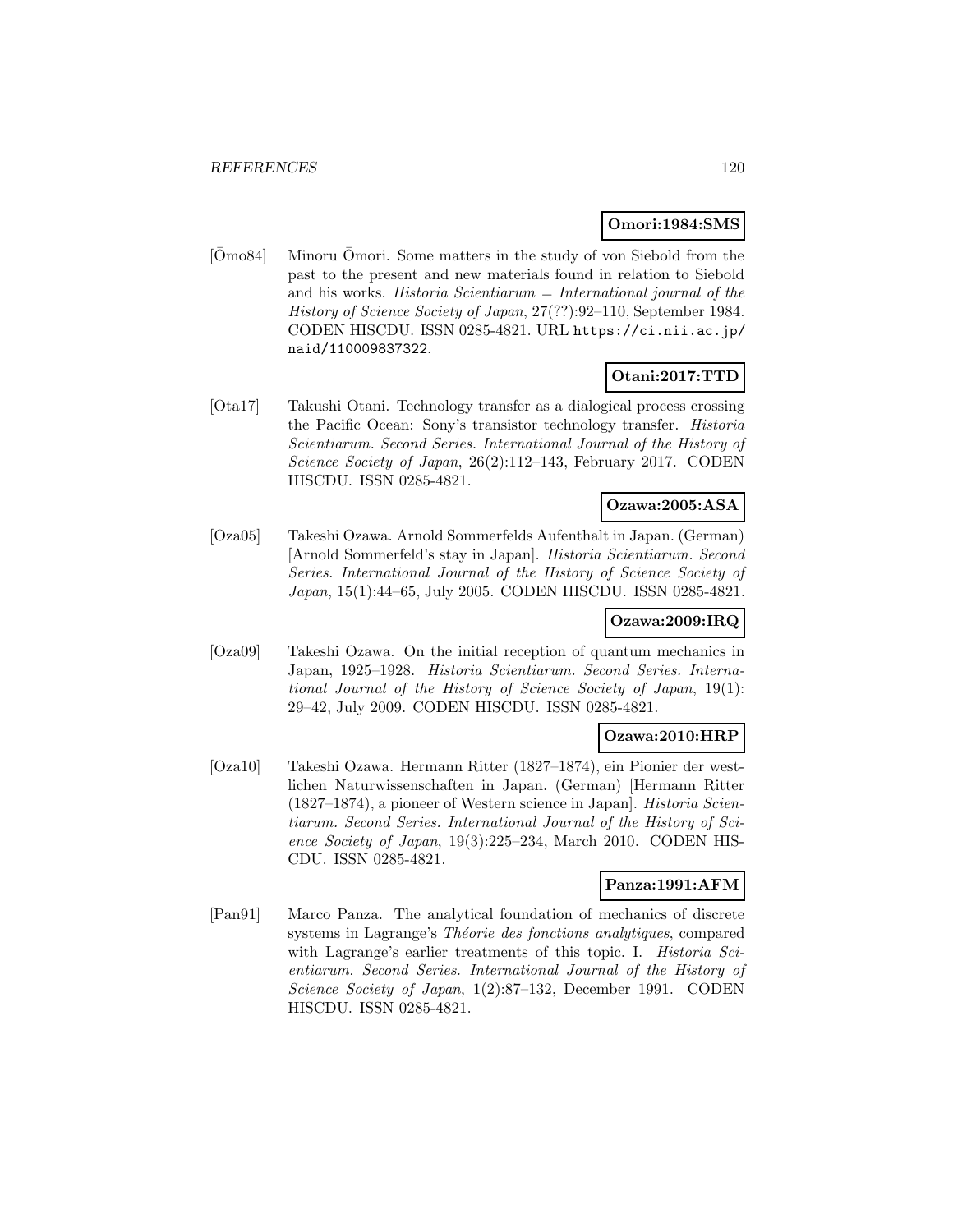### **Panza:1992:AFM**

[Pan92] Marco Panza. The analytical foundation of mechanics of discrete systems in Lagrange's Théorie des fonctions analytiques, compared with Lagrange's earlier treatments of this topic. II. Historia Scientiarum. Second Series. International Journal of the History of Science Society of Japan, 1(3):181–212, March 1992. CODEN HISCDU. ISSN 0285-4821.

## **Park:2003:CCF**

[Par03] Sub Park. Countries to colonies: With the focus on the case of Korea and India. Historia Scientiarum. Second Series. International Journal of the History of Science Society of Japan, 12(3):200–214, March 2003. CODEN HISCDU. ISSN 0285-4821.

### **Penchevre:2004:LAX**

[Pen04] Erwan Penchèvre. L'élimination en algèbre aux XVII<sup>e</sup> et XVIII<sup>e</sup> siècles. (French) [Elimination in algebra in the XVII<sup>th</sup> and XVIII<sup>th</sup> centuries]. Historia Scientiarum. Second Series. International Journal of the History of Science Society of Japan, 14(2):101–117, November 2004. CODEN HISCDU. ISSN 0285-4821.

## **Patessio:2005:BWD**

[PO05] Mara Patessio and Mariko Ogawa. To become a woman doctor in Early Meiji Japan, 1868–1890: Women's struggles and ambitions. Historia Scientiarum. Second Series. International Journal of the History of Science Society of Japan, 15(2):159–176, November 2005. CODEN HISCDU. ISSN 0285-4821.

### **Pyenson:1984:AIJ**

[Pye84] Lewis Pyenson. Astronomy and imperialism: J. A. C. Oudemans, the topography of the East Indies, and the rise of the Utrecht Observatory, 1850–1900. Historia Scientiarum = International journal of the History of Science Society of Japan, 26(??):39–81, March 1984. CODEN HISCDU. ISSN 0285-4821. URL https://ci.nii.ac.jp/ naid/110009837308.

## **Pyenson:1997:REW**

[Pye97] Lewis Pyenson. Review essay: Western Wind: The atomic bomb in American memory. Historia Scientiarum. Second Series. International Journal of the History of Science Society of Japan, 6(3): 231–242, March 1997. CODEN HISCDU. ISSN 0285-4821. March.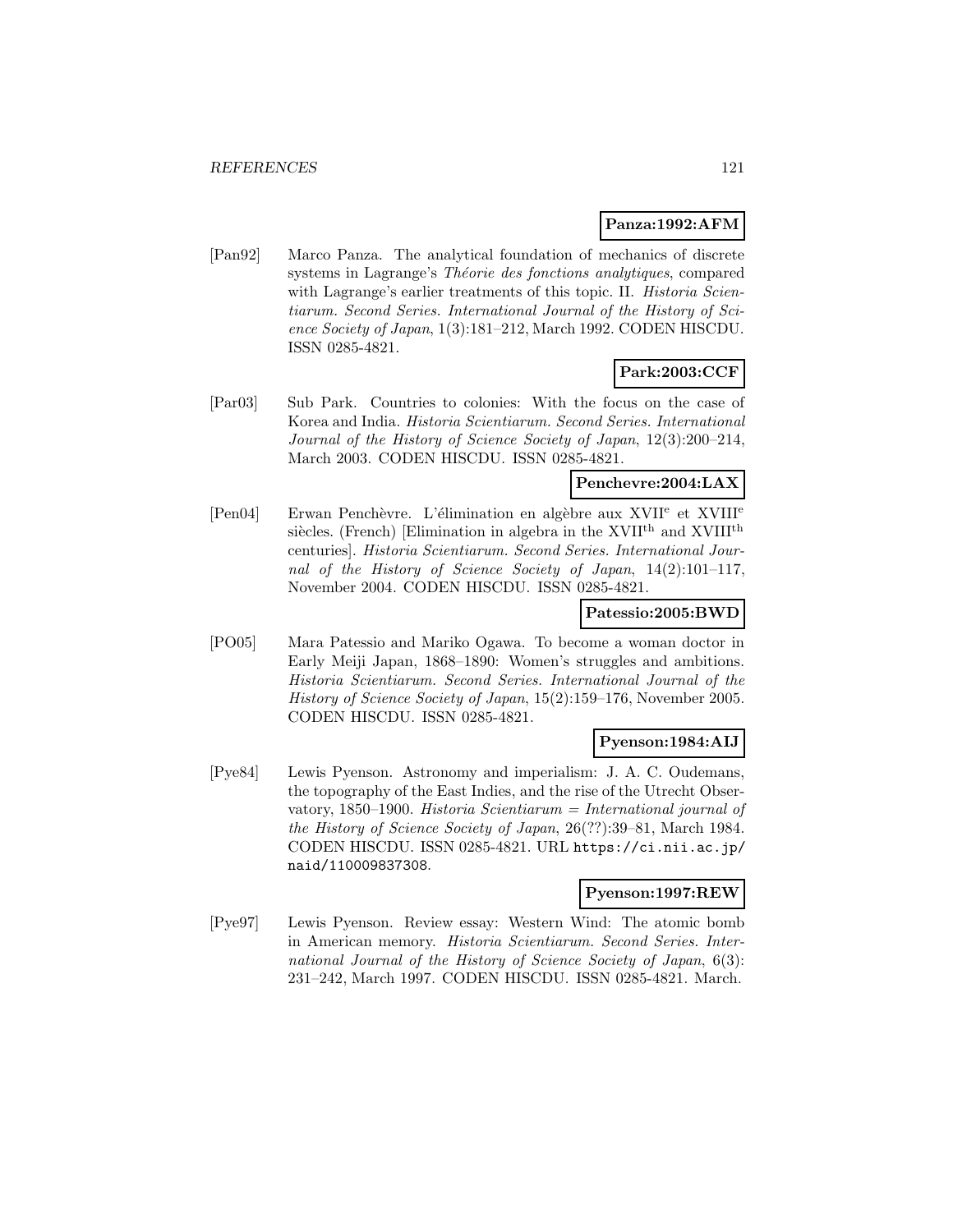#### **Pyenson:2000:IIN**

[Pye00] Lewis Pyenson. Imperium in Imperio: The natural history of natural knowledge. Historia Scientiarum. Second Series. International Journal of the History of Science Society of Japan, 10(1):1–15, July 2000. CODEN HISCDU. ISSN 0285-4821.

## **Pyenson:2005:WHS**

[Pye05] Lewis Pyenson. Western historians of science and Oriental science in the Age of Imperialism. Historia Scientiarum. Second Series. International Journal of the History of Science Society of Japan, 15 (2):97–124, November 2005. CODEN HISCDU. ISSN 0285-4821.

### **Zhu:2004:RHM**

[pZ04] Jian ping Zhu. Research on history of medicine in China in the last five years. Historia Scientiarum. Second Series. International Journal of the History of Science Society of Japan, 13(3):149–163, March 2004. CODEN HISCDU. ISSN 0285-4821.

# **Qu:1996:BGM**

[Qu96] Anjing Qu. Bian Gang: a mathematician of the 9th Century. Historia Scientiarum. Second Series. International Journal of the History of Science Society of Japan, 6(1):17–30, July 1996. CODEN HIS-CDU. ISSN 0285-4821.

### **Rashed:1994:AYE**

[Ras94a] Roshdi Rashed. al-Yāzdī et l'équation  $\sum_{i=1}^{n} x_i^2 = x^2$ . (French) [al-Yāzdī and the equation  $\sum_{i=1}^{n} x_i^2 = x^2$ . Historia Scientiarum. Second Series. International Journal of the History of Science Society of Japan, 4(2):79–101, December 1994. CODEN HISCDU. ISSN 0285-4821. Special Issue Mathematics in Asia 1.

## **Rashed:1994:NVA**

[Ras94b] Roshdi Rashed. Notes sur la version arabe des trois premiers livres des Arithmétiques de Diophante, et sur le problème 1.39. (French) [Notes on the Arabic version of the first three books of Arithmetic of Diophantus, and on the problem 1.39]. Historia Scientiarum. Second Series. International Journal of the History of Science Society of Japan, 4(1):39–46, August 1994. CODEN HISCDU. ISSN 0285- 4821.

### **Rashed:1996:ALM**

[Ras96] Roshdi Rashed. Archimedean learning in the Middle Ages: the Banū Mūsā. Historia Scientiarum. Second Series. International Journal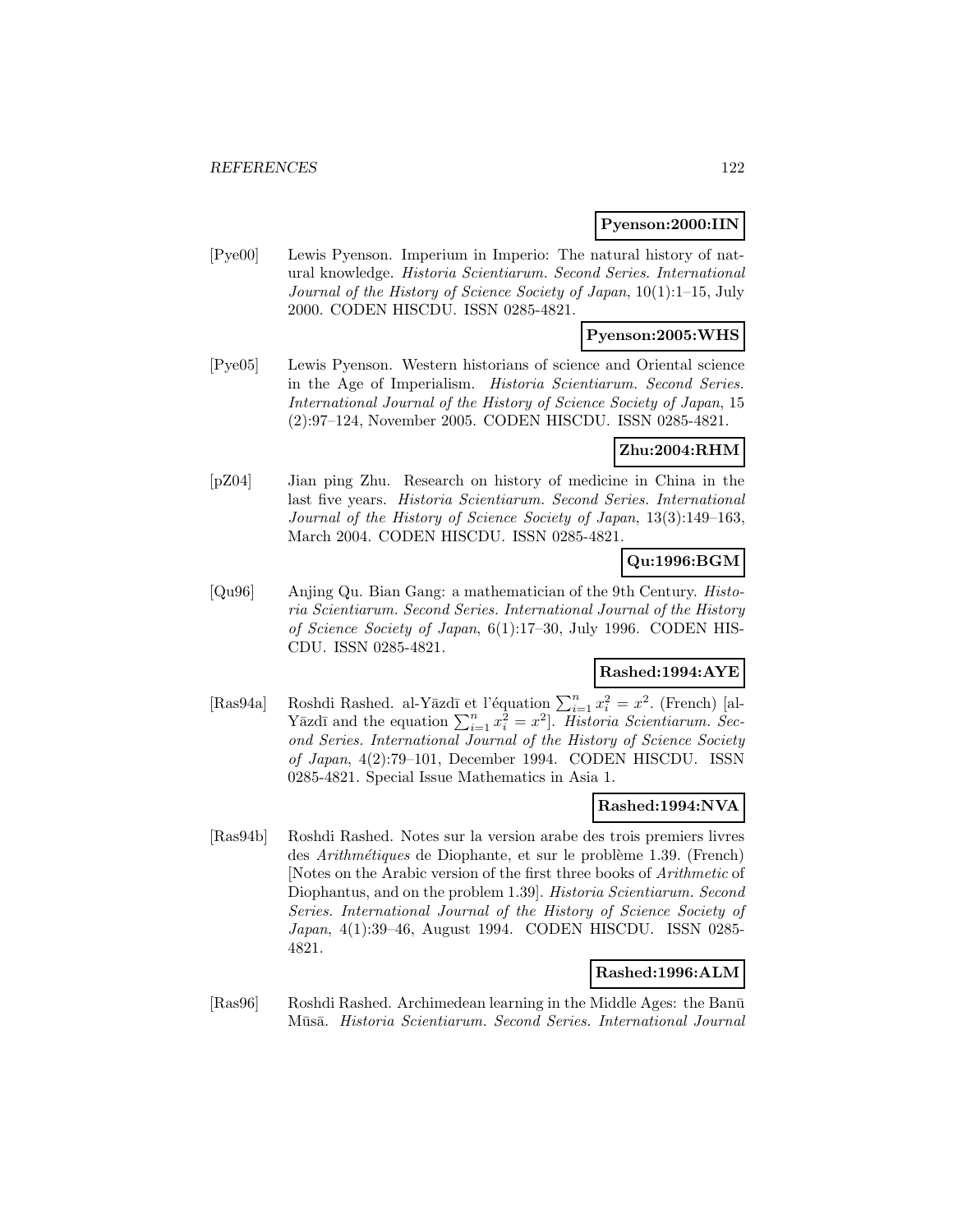of the History of Science Society of Japan, 6(1):1–16, July 1996. CODEN HISCDU. ISSN 0285-4821.

## **Rashed:1997:LSE**

[Ras97] Roshdi Rashed. L'histoire des sciences entre Epistémologie et histoire. (French) [The history of sciences between epistemology and history]. Historia Scientiarum. Second Series. International Journal of the History of Science Society of Japan, 7(1):1–10, June 1997. CODEN HISCDU. ISSN 0285-4821.

## **Rashed:1999:PFD**

[Ras99] Roshdi Rashed. Pierre Fermat et les débuts modernes de l'analyse diophantienne. (French) [Pierre Fermat and the modern beginnings of diophantine analysis]. Historia Scientiarum. Second Series. International Journal of the History of Science Society of Japan, 9(1):3– 16, July 1999. CODEN HISCDU. ISSN 0285-4821. Colloque: Pierre de Fermat mathematicien français. Pierre de Fermat mathématicien français (Tokyo, 1998).

## **Rashed:2001:FAG**

[Ras01] Roshdi Rashed. Fermat and algebraic geometry. Historia Scientiarum. Second Series. International Journal of the History of Science Society of Japan, 11(1):1–23, July 2001. CODEN HISCDU. ISSN 0285-4821.

## **Rie:2012:LKO**

[Rie12] Hogetsu Rie. From the laboratory to the kitchen: The oral history of nutrition and its application to the history of science. Historia Scientiarum. Second Series. International Journal of the History of Science Society of Japan, 22(2):125–141, December 2012. CODEN HISCDU. ISSN 0285-4821.

## **Roberts:2007:ODB**

[RS07] Gerrylynn K. Roberts and Anna E. Simmons. The overseas dimensions of British chemical societies, c.1890–c.1950. Historia Scientiarum. Second Series. International Journal of the History of Science Society of Japan, 16(3):224–243, March 2007. CODEN HIS-CDU. ISSN 0285-4821.

## **Rao:2003:GRH**

[RV03] K. Srinivasa Rao and G. Vanden Berghe. Gauss, Ramanujan and hypergeometric series revisited. Historia Scientiarum. Second Series. International Journal of the History of Science Society of Japan, 13 (2):123–133, November 2003. CODEN HISCDU. ISSN 0285-4821.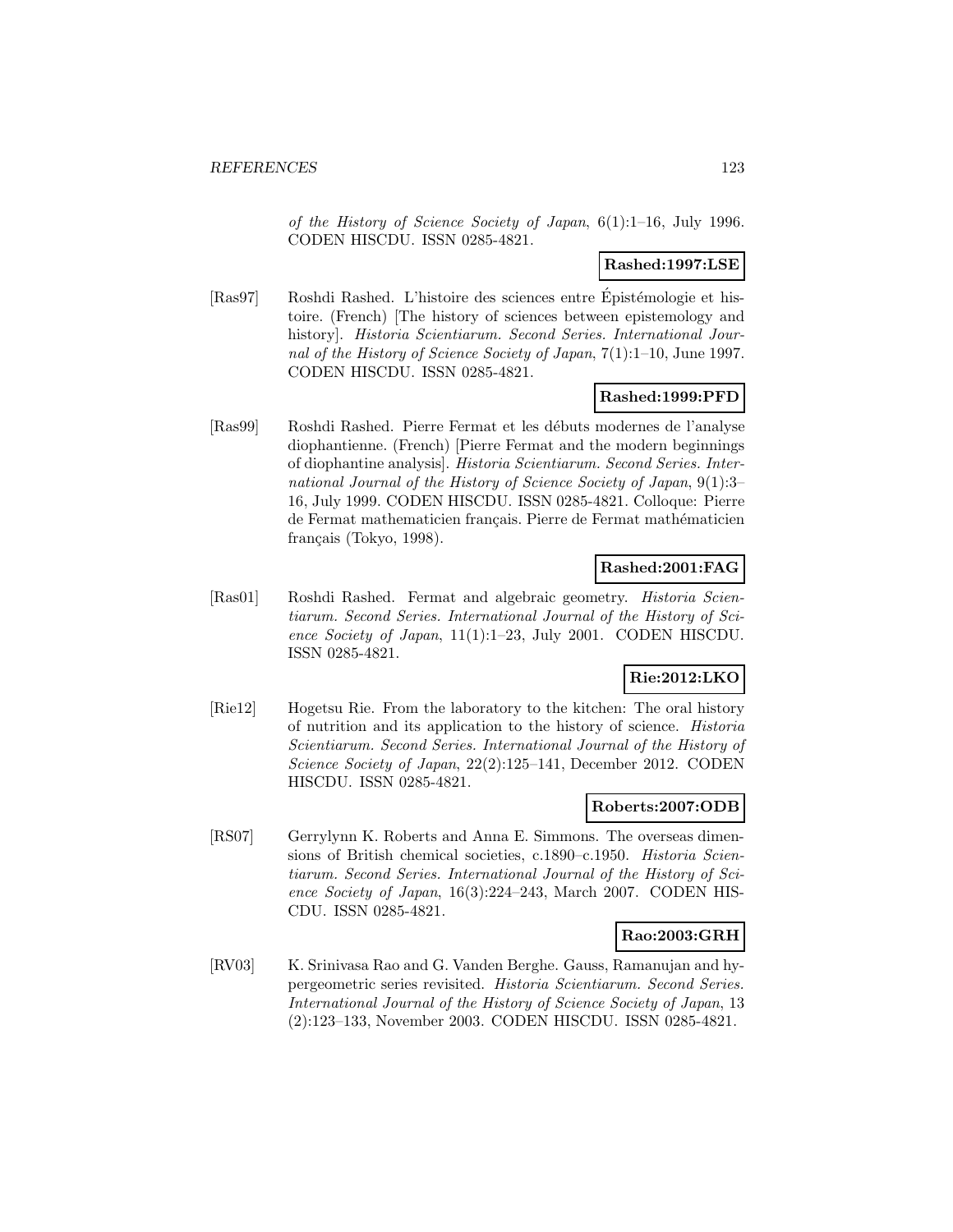## **Saito:1985:BIE**

[Sai85] Ken Saito. Book II of Euclid's *Elements* in the light of the theory of conic sections. Historia Scientiarum = International journal of the History of Science Society of Japan, 28(??):31–60, March 1985. CODEN HISCDU. ISSN 0285-4821. URL https://ci.nii.ac.jp/ naid/110009837327.

## **Saito:1986:CRE**

[Sai86] Ken Saito. Compounded ratio in Euclid and Apollonius. His $toria$  Scientiarum = International journal of the History of Science Society of Japan, 31(??):25–59, September 1986. CODEN HISCDU. ISSN 0285-4821. URL https://ci.nii.ac.jp/naid/ 110006435072; https://ci.nii.ac.jp/naid/110009837353.

### **Saito:1993:DRB**

[Sai93] Ken Saito. Duplicate ratio in Book VI of Euclid's Elements. Historia Scientiarum. Second Series. International Journal of the History of Science Society of Japan, 3(2):115–135, December 1993. CODEN HISCDU. ISSN 0285-4821.

### **Saitoh:1996:SHB**

[Sai96] Hikaru Saitoh. Studies on the history of biology in Japan. Historia Scientiarum. Second Series. International Journal of the History of Science Society of Japan, 6(2):109–122, December 1996. CODEN HISCDU. ISSN 0285-4821. Special Issue: Historical Studies of Sciences in Modern Japan.

## **Saito:2013:IGR**

[Sai13] Hirofumi Saito. The Institute of Genetics from 1939 to 1940: Reconsidering Lysenko's intervention in Soviet genetics. *Historia Scien*tiarum. Second Series. International Journal of the History of Science Society of Japan, 22(3):227–236, March 2013. CODEN HIS-CDU. ISSN 0285-4821.

### **Saito:2016:EMN**

[Sai16] Hirofumi Saito. The early movement for normalizing biology education in Russia after Lysenko's downfall in 1965. Historia Scientiarum. Second Series. International Journal of the History of Science Society of Japan, 26(1):3–14, March 2016. CODEN HISCDU. ISSN 0285-4821.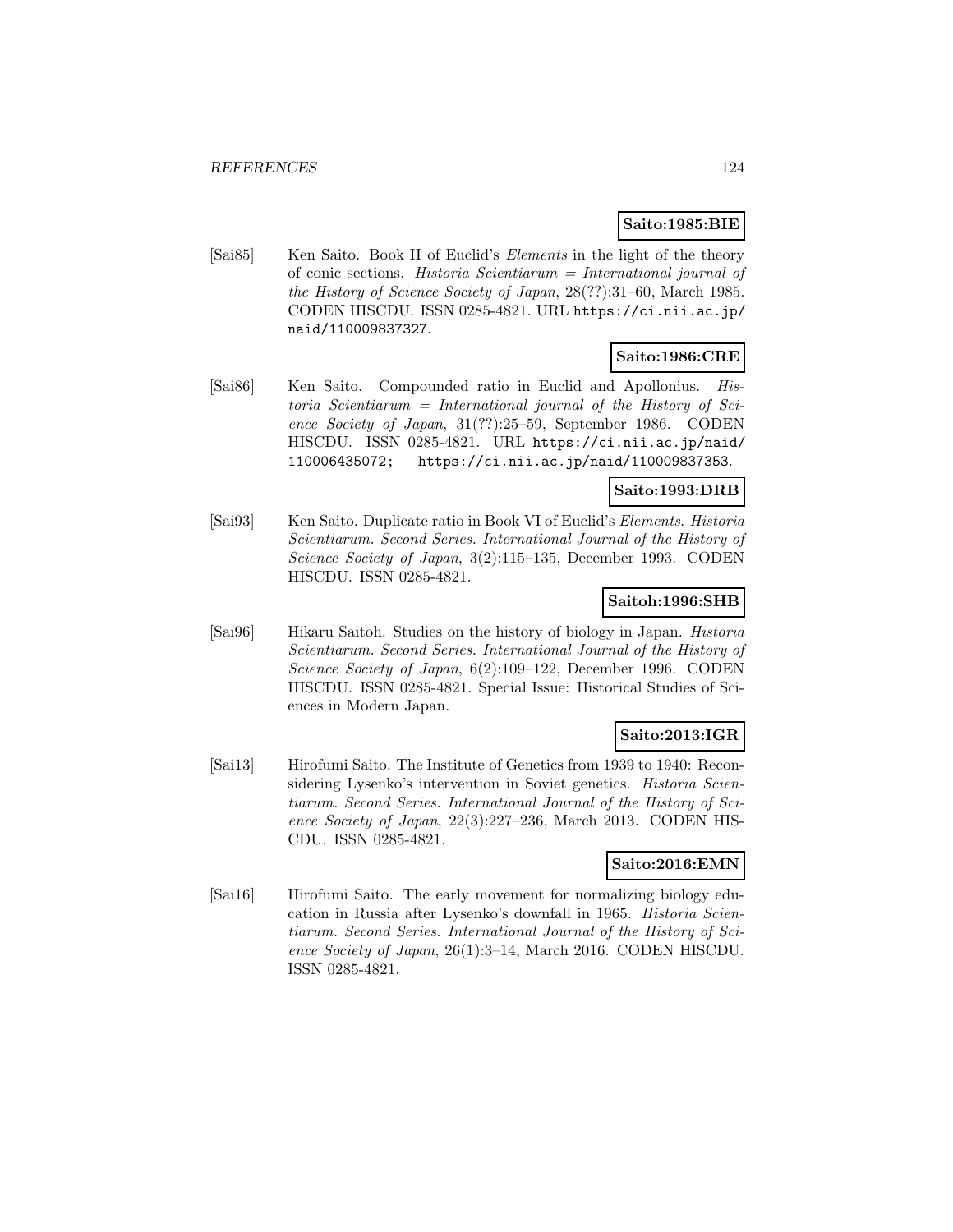#### **Sakanoue:1993:YNH**

[Sak93] Masanobu Sakanoue. Yamaoka Nozomu, a 'humanistic' historian of chemistry. Historia Scientiarum. Second Series. International Journal of the History of Science Society of Japan, 3(1):83–94, July 1993. CODEN HISCDU. ISSN 0285-4821.

## **Sakano:1998:PSL**

[Sak98] Tōru Sakano. Population, sex and labor: Medicine and public hygiene in Micronesia under Japanese rule, 1914–1945. Historia Scientiarum. Second Series. International Journal of the History of Science Society of Japan, 8(2):173–186, December 1998. CODEN HISCDU. ISSN 0285-4821.

## **Sasaki:1980:BRS**

[Sas80] Chikara Sasaki. Book review: Shokichi Iyanaga, Shuntaro Ito and Tohru Sato, Girisha no Sugaku (Greek Mathematics), Kyoritsushuppan, Tokyo, 1979, 280 pp., Yen 3,800. Historia Scientiarum  $=$  International journal of the History of Science Society of Japan, 19(??):112–113, 1980. CODEN HISCDU. ISSN 0285-4821. URL https://ci.nii.ac.jp/naid/110009837250.

## **Sasaki:1981:BRK**

[Sas81a] Chikara Sasaki. Book review: Koshiro Nakamura, Kinsei Sugaku no Rekishi-Bisekibungaku no Keisei o megutte (The History of Mathematics in the Early Modern Period — Around the Formation of the Differential and Integral Calculus), Nippon Hyoron-sha, Tokyo, 1980, Yen 3,700. Historia Scientiarum = International journal of the History of Science Society of Japan, 20(??):128–129, 1981. CODEN HISCDU. ISSN 0285-4821. URL https://ci.nii.ac.jp/naid/ 110009837260.

### **Sasaki:1981:BRT**

[Sas81b] Chikara Sasaki. Book review: Toshisada Endo, Zoshu Nippon Suguakushi (A History of Japanese Mathematics, Enlarged and Revised), Second Definitive Edition, edited by Yoshio Mikami and revised by Akira Hirayama, Koseisha-Koseikaku, Tokyo, 1981, 900 pp., Yen 15,000. Historia Scientiarum = International journal of the History of Science Society of Japan, 21(??):123–124, 1981. CODEN HISCDU. ISSN 0285-4821. URL https://ci.nii.ac.jp/naid/ 110009837272.

## **Sasaki:1981:SSO**

[Sas81c] Chikara Sasaki. Scientific studies at Oxford and Cambridge in the Seventeenth Century: A research review. Historia Scientiarum =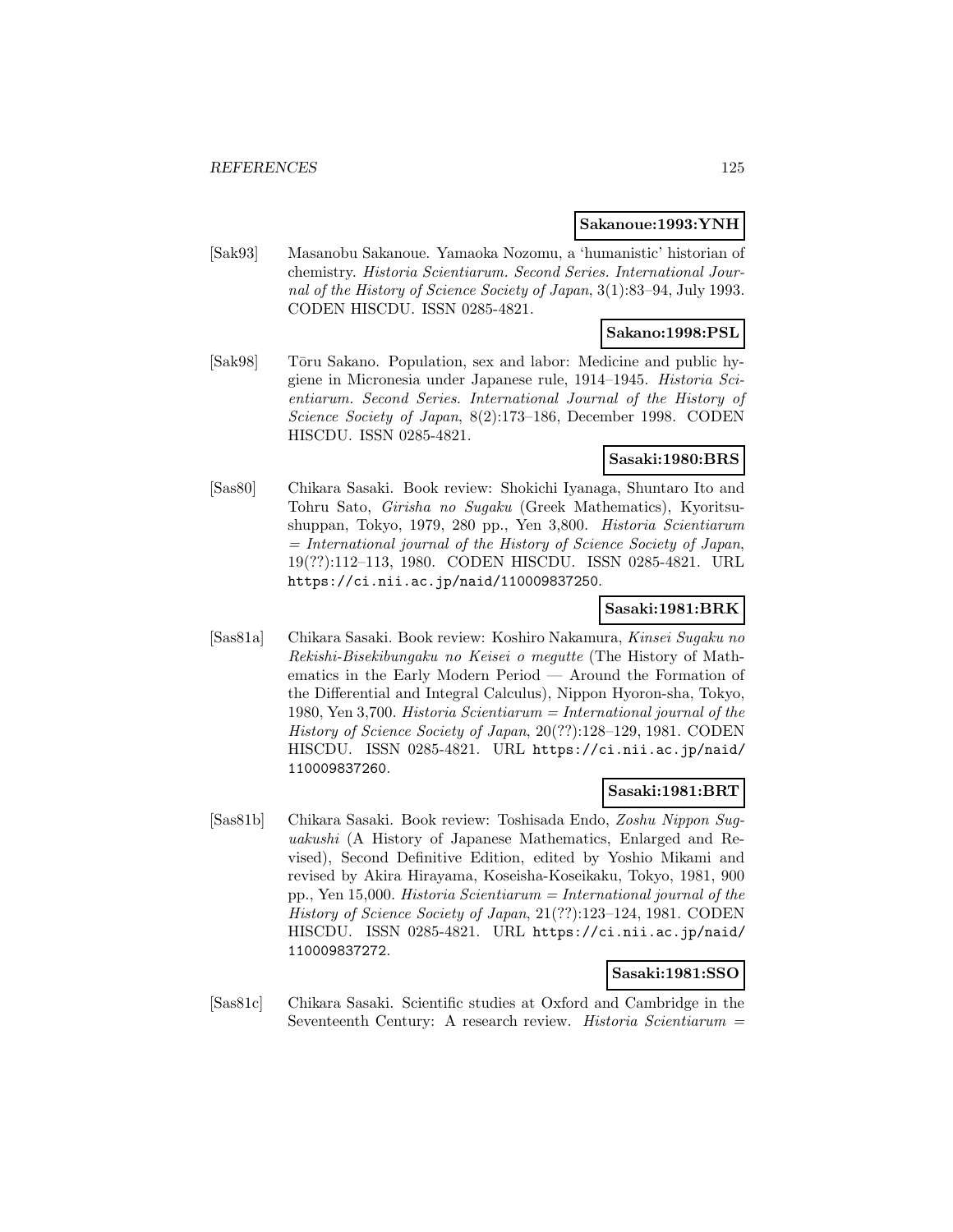International journal of the History of Science Society of Japan, 20 (??):57–75, 1981. CODEN HISCDU. ISSN 0285-4821. URL https: //ci.nii.ac.jp/naid/110009837255.

## **Sasaki:1985:ATP**

[Sas85] Chikara Sasaki. The acceptance of the theory of proportion in the Sixteenth and Seventeenth Centuries: Barrow's reaction to the analytic mathematics. Historia Scientiarum = International journal of the History of Science Society of Japan, 29(??):83–116, September 1985. CODEN HISCDU. ISSN 0285-4821. URL https://ci.nii. ac.jp/naid/110009837342. Special Issue, "The Historiography of the History of Mathematics".

## **Sasaki:1992:ACE**

[Sas92] Chikara Sasaki. Announcement of a change of Editor. Historia Scientiarum. Second Series. International Journal of the History of Science Society of Japan, 2(2):83, December 1992. CODEN HIS-CDU. ISSN 0285-4821.

## **Sasaki:1996:HMM**

[Sas96] Chikara Sasaki. Historians of mathematics in modern Japan. Historia Scientiarum. Second Series. International Journal of the History of Science Society of Japan, 6(2):67–78, December 1996. CODEN HISCDU. ISSN 0285-4821. Special Issue: Historical Studies of Sciences in Modern Japan.

### **Sasaki:1999:FJS**

[Sas99a] Chikara Sasaki. The French and Japanese schools of algebra in the seventeenth century: a comparative study. Historia Scientiarum. Second Series. International Journal of the History of Science Society of Japan, 9(1):17–26, July 1999. CODEN HISCDU. ISSN 0285- 4821. Colloque: Pierre de Fermat mathematicien français. Pierre de Fermat mathématicien français (Tokyo, 1998).

### **Sasaki:1999:PFM**

[Sas99b] Chikara Sasaki. Pierre de Fermat mathématicien français. (French) [Pierre de Fermat French mathematician]. Historia Scientiarum. Second Series. International Journal of the History of Science Society of Japan, 9(1):i–ii, 1–71, July 1999. CODEN HISCDU. ISSN 0285-4821. Colloque: Pierre de Fermat mathematicien français. Invited lectures from the colloquium held in Tokyo, April 27–28, 1998, Historia Sci. (2) **9** (1999), no. 1.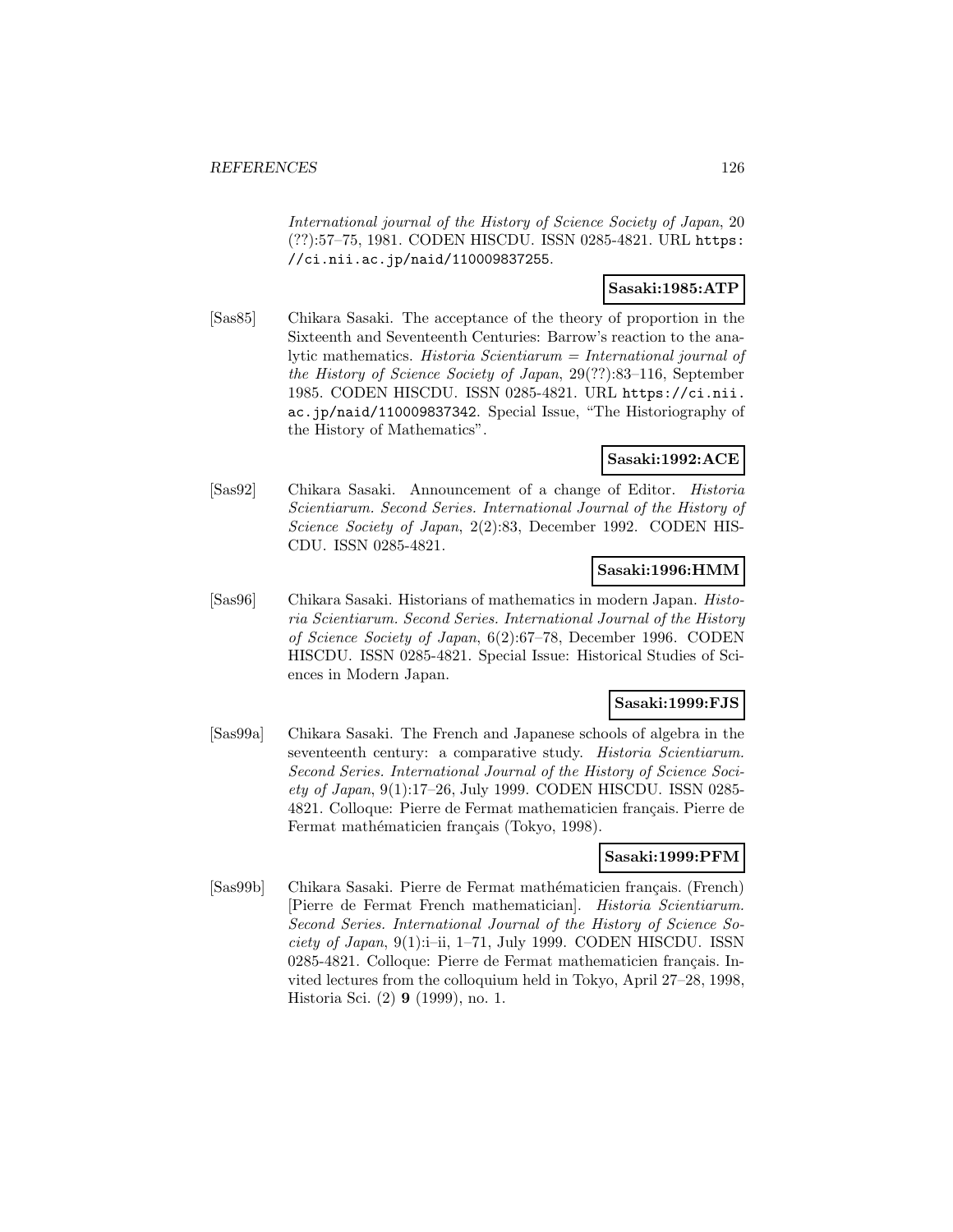#### **Sasaki:2001:SCP**

[Sas01] Chikara Sasaki. Science and chrysanthemum: The paradox of enlightenment in Imperial Japan. Historia Scientiarum. Second Series. International Journal of the History of Science Society of Japan, 11 (1):24–47, July 2001. CODEN HISCDU. ISSN 0285-4821.

## **Sasaki:2003:BRR**

[Sas03] Chikara Sasaki. Book review: Roshdi Rashed, Les Mathématiques Infinitésimales, Vols. 1–4. Historia Scientiarum. Second Series. International Journal of the History of Science Society of Japan, 13 (1):59–63, July 2003. CODEN HISCDU. ISSN 0285-4821.

## **Sasaki:2007:BRR**

[Sas07] Chikara Sasaki. Book review: Roshdi Rashed, Geometry and Dioptrics in Classical Islam, 2005,  $1176 + xx$  pp. Historia Scientiarum. Second Series. International Journal of the History of Science Society of Japan, 17(1):56–59, July 2007. CODEN HISCDU. ISSN 0285-4821.

#### **Sasamoto:2009:KVA**

[Sas09] Ikuo Sasamoto. Korean victims of the atomic bomb. *Historia Scien*tiarum. Second Series. International Journal of the History of Science Society of Japan, 19(2):160–169, December 2009. CODEN HIS-CDU. ISSN 0285-4821.

## **Sato:1981:ALW**

[Sat81] Tohru Sato. Archimedes' lost works on the centers of gravity of solids, plane figures and magnitudes. Historia Scientiarum = International journal of the History of Science Society of Japan, 20(??): 1–41, 1981. CODEN HISCDU. ISSN 0285-4821. URL https://ci. nii.ac.jp/naid/110009837253.

## **Sato:1985:QSA**

[Sat85] Tohru Sato. Quadrature of the surface area of a sphere in the Early Middle Ages — Johannes de Tinemue and Banū Mūsā. Historia  $Scientiarum = International journal of the History of Science Soci$ ety of Japan, 28(??):61–90, March 1985. CODEN HISCDU. ISSN 0285-4821. URL https://ci.nii.ac.jp/naid/110009837328.

### **Sato:1986:RMP**

[Sat86] Tohru Sato. A reconstruction of The Method Proposition 17, and the development of Archimedes' thought on quadrature: Why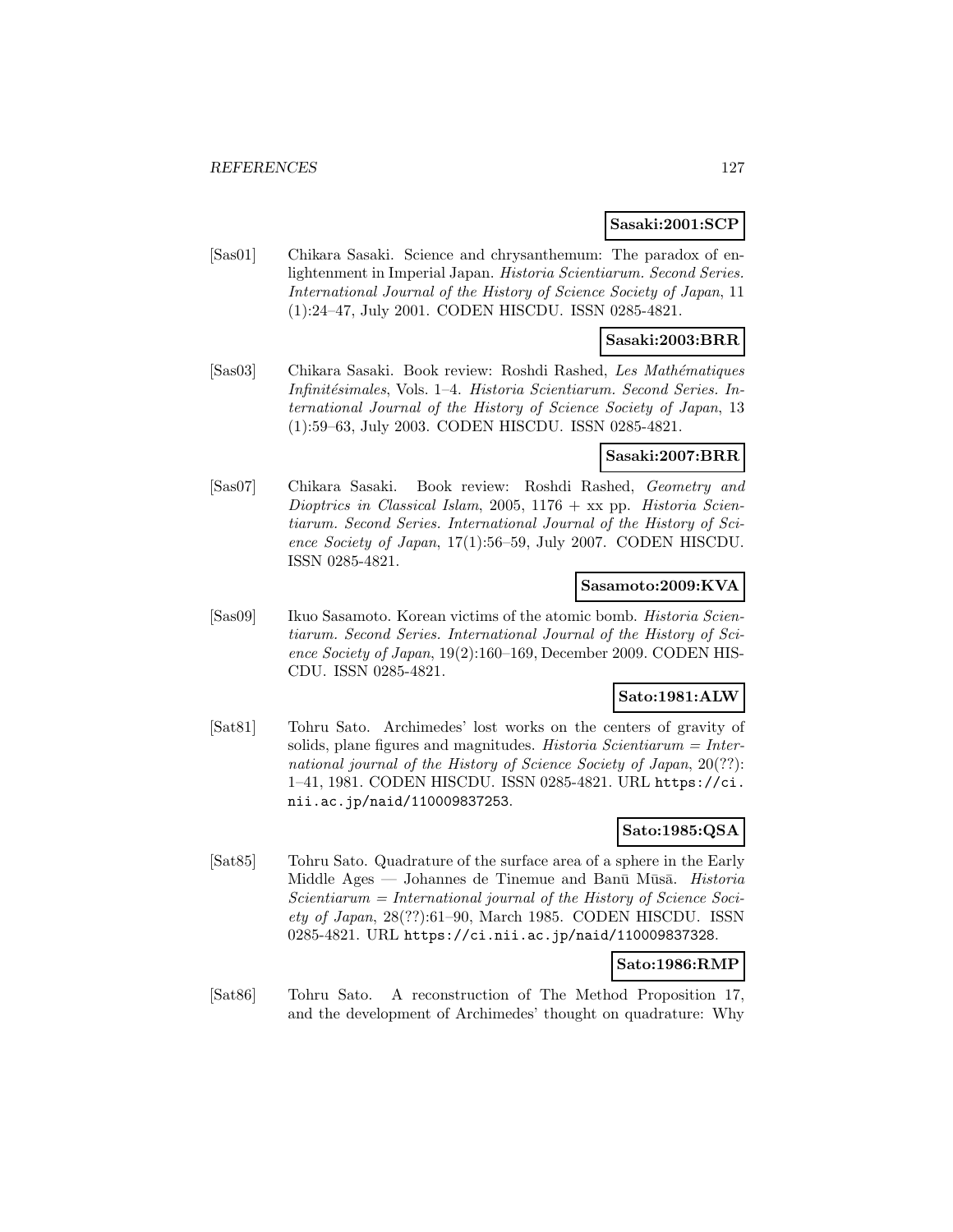did Archimedes not notice the internal connection in the problems dealt with in many of his works? Part One. Historia Sci $entiarum = International journal of the History of Science Society$ of Japan, 31(??):61–86, September 1986. CODEN HISCDU. ISSN 0285-4821. URL https://ci.nii.ac.jp/naid/110006435073; https://ci.nii.ac.jp/naid/110009837354.

#### **Sato:1987:RMP**

[Sat87] Tohru Sato. A reconstruction of The Method Proposition 17, and the development of Archimedes' thought on quadrature: Why did Archimedes not notice the internal connection in the problems dealt with in many of his works? Part Two. Historia Scientiarum  $=$ International journal of the History of Science Society of Japan, 32 (??):75–142, 1987. CODEN HISCDU. ISSN 0285-4821. URL https: //ci.nii.ac.jp/naid/110009837361.

## **Satofuka:1988:BRE**

[Sat88] Fumihiko Satofuka. Book review: Erik Baark and Andrew Jamison, eds., Technological Development in China, India and Japan: Crosscultural Perspective, The Macmillan Press Ltd., London, 1986, 255 pp., 10 indices. Historia Scientiarum = International journal of the History of Science Society of Japan, 34(??):81–84, 1988. CODEN HISCDU. ISSN 0285-4821. URL https://ci.nii.ac.jp/naid/ 110009837377.

## **Satofuka:1989:SAS**

[Sat89] Fumihiko Satofuka. Some aspects to science studies in Japan. Historia Scientiarum = International journal of the History of Science Society of Japan, 38(??):65–72, 1989. CODEN HISCDU. ISSN 0285- 4821. URL https://ci.nii.ac.jp/naid/110009837408.

#### **Satofuka:1990:SAD**

[Sat90] Fumihiko Satofuka. Some aspects to the debate on scientific tradition in Japan. Historia Scientiarum  $=$  International journal of the History of Science Society of Japan, 41(??):45–52, 1990. CODEN HISCDU. ISSN 0285-4821. URL https://ci.nii.ac.jp/naid/ 110009837422.

#### **Satofuka:1991:BRT**

[Sat91] Fumihiko Satofuka. Book review: Takeshi Hayashi, The Japanese Experience in Technology: From Transfer to Self-Reliance (Tokyo: United Nations University Press, 1990). Historia Scientiarum. Second Series. International Journal of the History of Science Society of Japan, 1(1):75–76, June 1991. CODEN HISCDU. ISSN 0285-4821.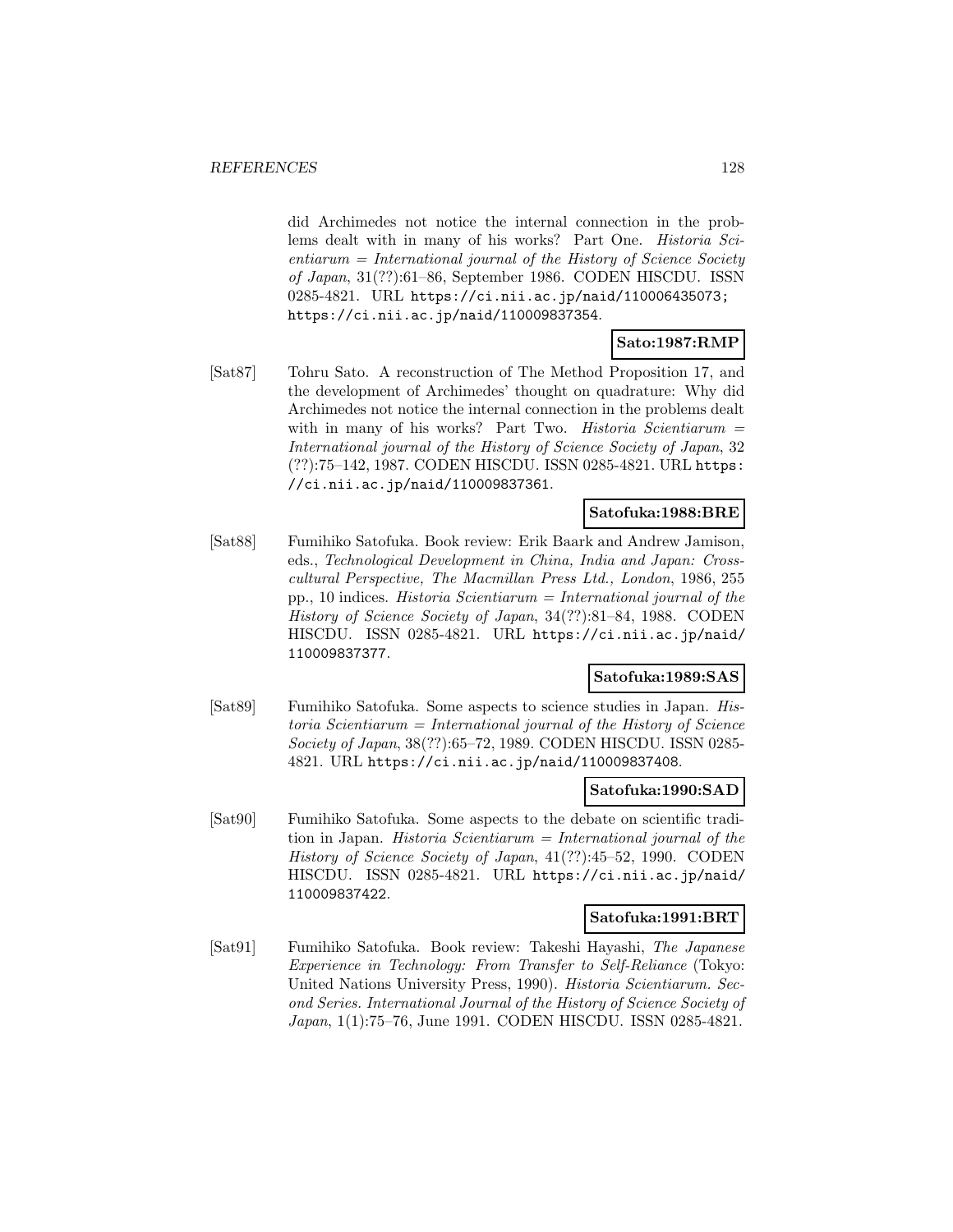#### **Satofuka:1992:FSAa**

[Sat92a] Fumihiko Satofuka. Forum: Some aspects to the debate on scientific tradition in Japan (II). Historia Scientiarum. Second Series. International Journal of the History of Science Society of Japan, 1 (3):213–220, March 1992. CODEN HISCDU. ISSN 0285-4821.

### **Satofuka:1992:FSAb**

[Sat92b] Fumihiko Satofuka. Forum: Some aspects to the debate on scientific tradition in Japan (III). Historia Scientiarum. Second Series. International Journal of the History of Science Society of Japan, 2 (1):61–69, June 1992. CODEN HISCDU. ISSN 0285-4821.

### **Satofuka:1993:BRS**

[Sat93] Fumihiko Satofuka. Book review: Shigeru Nakayama, Science, Technology and Society in Postwar Japan (London: Kegan Paul International, 1991). Historia Scientiarum. Second Series. International Journal of the History of Science Society of Japan, 2(3):237–238, March 1993. CODEN HISCDU. ISSN 0285-4821.

#### **Satofuka:1994:BRY**

[Sat94] Fumihiko Satofuka. Book review: Yukiko Fukasaku, Technology and Industrial Development in Pre-war Japan: Mitsubishi Nagasaki Shipyard 1884–1934 (London: Routledge, 1992). Historia Scientiarum. Second Series. International Journal of the History of Science Society of Japan, 4(1):57–59, August 1994. CODEN HISCDU. ISSN 0285-4821.

### **Satofuka:1995:BRS**

[Sat95] Fumihiko Satofuka. Book review: Saneh Chamarik and Susantha Goonatilake, eds., Technological Independence: The Asian Experience (Tokyo: United Nations University, 1994). Historia Scientiarum. Second Series. International Journal of the History of Science Society of Japan, 4(3):251–254, March 1995. CODEN HISCDU. ISSN 0285-4821. Special Issue Mathematics in Asia 2.

### **Satofuka:1996:FSA**

[Sat96] Fumihiko Satofuka. Forum: Some aspects to the debate on scientific tradition in Japan (IV). Historia Scientiarum. Second Series. International Journal of the History of Science Society of Japan, 5 (3):263–268, March 1996. CODEN HISCDU. ISSN 0285-4821.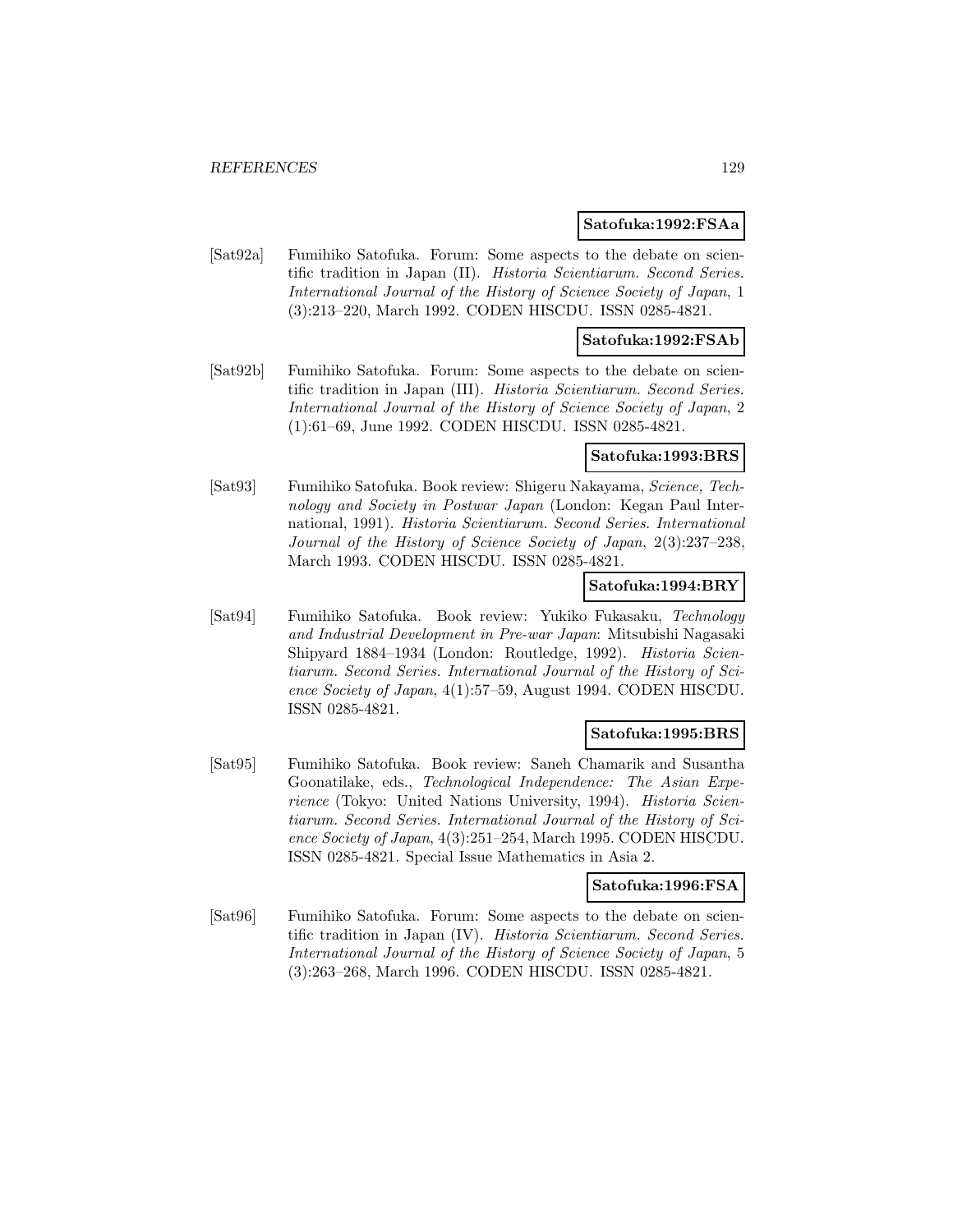#### **Sathyamurthy:1998:RES**

[Sat98a] T. V. Sathyamurthy. Review essay: SVAYAMBHU: the life and work of Srinivasa Ramanujan. Historia Scientiarum. Second Series. International Journal of the History of Science Society of Japan, 7 (3):235–241, March 1998. CODEN HISCDU. ISSN 0285-4821.

## **Sato:1998:TRP**

[Sat98b] Ken'ichi Sato. On the theory of regular polygons in traditional Japanese mathematics: reconstruction of the process for the calculation of the degree of Kaihoshiki appearing in the Taisei Sankei by Seki and Takebe brothers. Historia Scientiarum. Second Series. International Journal of the History of Science Society of Japan, 8 (1):71–85, August 1998. CODEN HISCDU. ISSN 0285-4821.

### **Sato:2001:CGP**

[Sat01] Yasushi Sato. A contested gift of power: American assistance to Japan's space launch vehicle technology, 1965–1975. Historia Scientiarum. Second Series. International Journal of the History of Science Society of Japan, 11(2):176–204, November 2001. CODEN HIS-CDU. ISSN 0285-4821.

## **Satofuka:2005:BRM**

[Sat05] Fumihiko Satofuka. Book review: Maurice Wilkins, The Third Man of the Double Helix: The Autobiography of Maurice Wilkins. Oxford: Oxford University Press, 2003. 352 pp. ISBN 0-19-860665-6. Historia Scientiarum. Second Series. International Journal of the History of Science Society of Japan, 15(1):66–68, July 2005. CODEN HISCDU. ISSN 0285-4821.

#### **Satofuka:2006:BRW**

[Sat06a] Fumihiko Satofuka. Book review: Wataru Iijima, Mararia to teikoku: shokuminnchiigaku to Higashi azia no kouiki chitujyo (Hidden History of Malaria: Colonial/Imperial Medicine and an Integrated Regional Order in 20th Century East Asia). 2005. 387 pp., ISBN 4- 13-026210-6. 6,800 yen. Historia Scientiarum. Second Series. International Journal of the History of Science Society of Japan, 16(2): 210–211, November 2006. CODEN HISCDU. ISSN 0285-4821.

#### **Satofuka:2006:SWC**

[Sat06b] Fumihiko Satofuka. Science, war, and colonization in East Asia: An introduction. Historia Scientiarum. Second Series. International Journal of the History of Science Society of Japan, 15(3):209–212, March 2006. CODEN HISCDU. ISSN 0285-4821.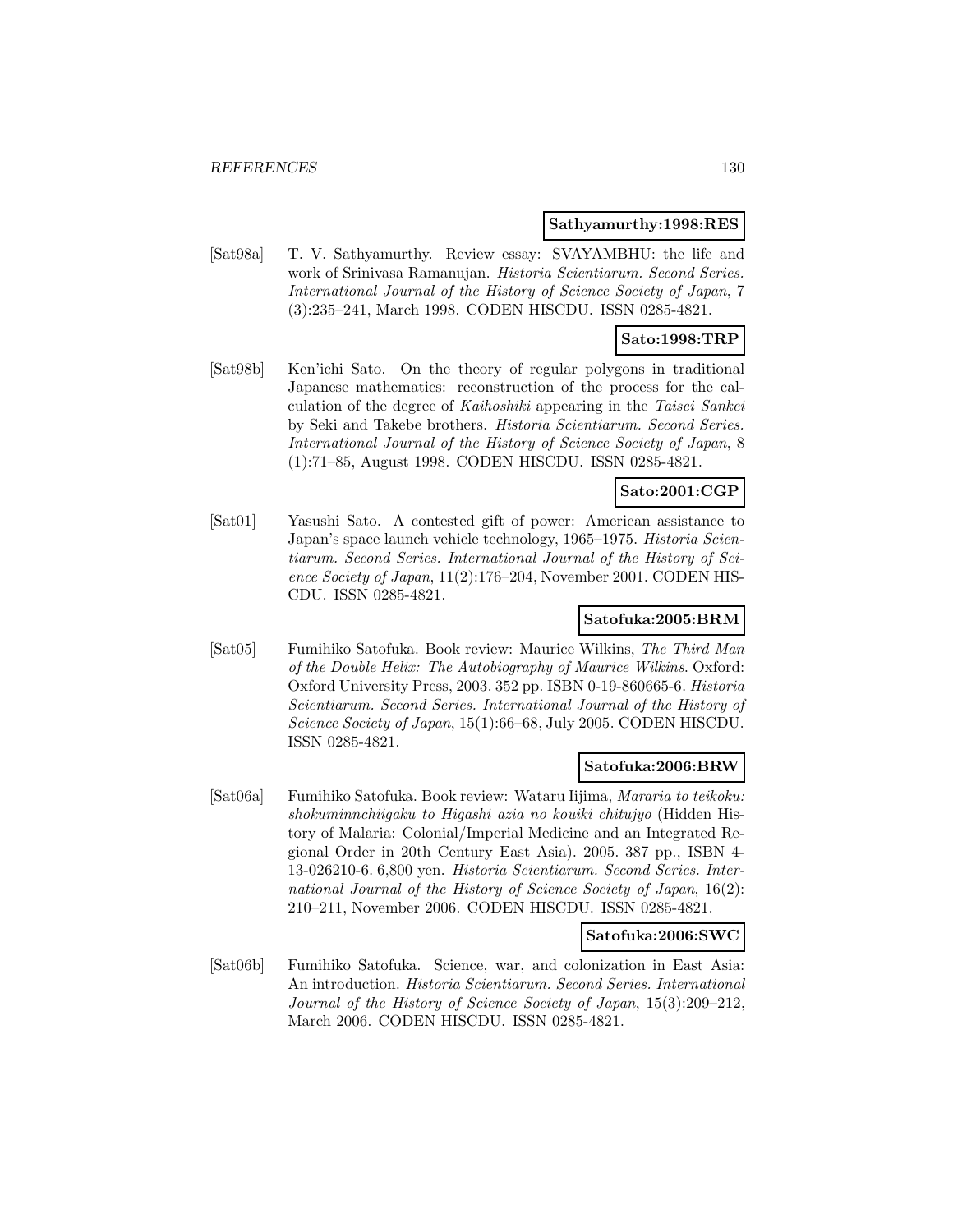## **Sato:2007:SAJ**

[Sat07] Yasushi Sato. Systems approach in the Japanese National Railways: How was the systems integration of Shinkansen done? Historia Scientiarum. Second Series. International Journal of the History of Science Society of Japan, 17(2):65–88, December 2007. CODEN HISCDU. ISSN 0285-4821.

## **Sato:2009:BRT**

[Sat09] Yasushi Sato. Book review: Takehiko Hashimoto, Historical Essays on Japanese Technology. Historia Scientiarum. Second Series. International Journal of the History of Science Society of Japan, 19 (1):75–77, July 2009. CODEN HISCDU. ISSN 0285-4821.

## **Sato:2012:PPK**

[Sat12a] Masahiro Sato. Popularization of psychiatric knowledge in modern Japan at the turn of the twentieth century: Focusing on the newspaper coverage of mental disorders. Historia Scientiarum. Second Series. International Journal of the History of Science Society of Japan, 22(2):110–124, December 2012. CODEN HISCDU. ISSN 0285-4821.

## **Sato:2012:MIB**

[Sat12b] Yasushi Sato. Managing the interface between politics and technology: Itokawa Hideo, Shima Hideo, and the early Japanese space programs. Historia Scientiarum. Second Series. International Journal of the History of Science Society of Japan, 21(3):193–210, March 2012. CODEN HISCDU. ISSN 0285-4821.

## **Sato:2013:SSC**

[Sat13] Kenichi Sato. Surveying in seventeenth-century Japan: Technology transfer from The Netherlands to Japan. Historia Scientiarum. Second Series. International Journal of the History of Science Society of Japan, 23(2):92–112, December 2013. CODEN HISCDU. ISSN 0285-4821.

## **Sato:2017:PRA**

[Sat17] Yasushi Sato. Probabilistic Risk Assessment (PRA) in human spaceflight: Technical, cultural, political, and economic factors behind NASA's stance to risk. Historia Scientiarum. Second Series. International Journal of the History of Science Society of Japan, 27(1): 63–81, August 2017. CODEN HISCDU. ISSN 0285-4821.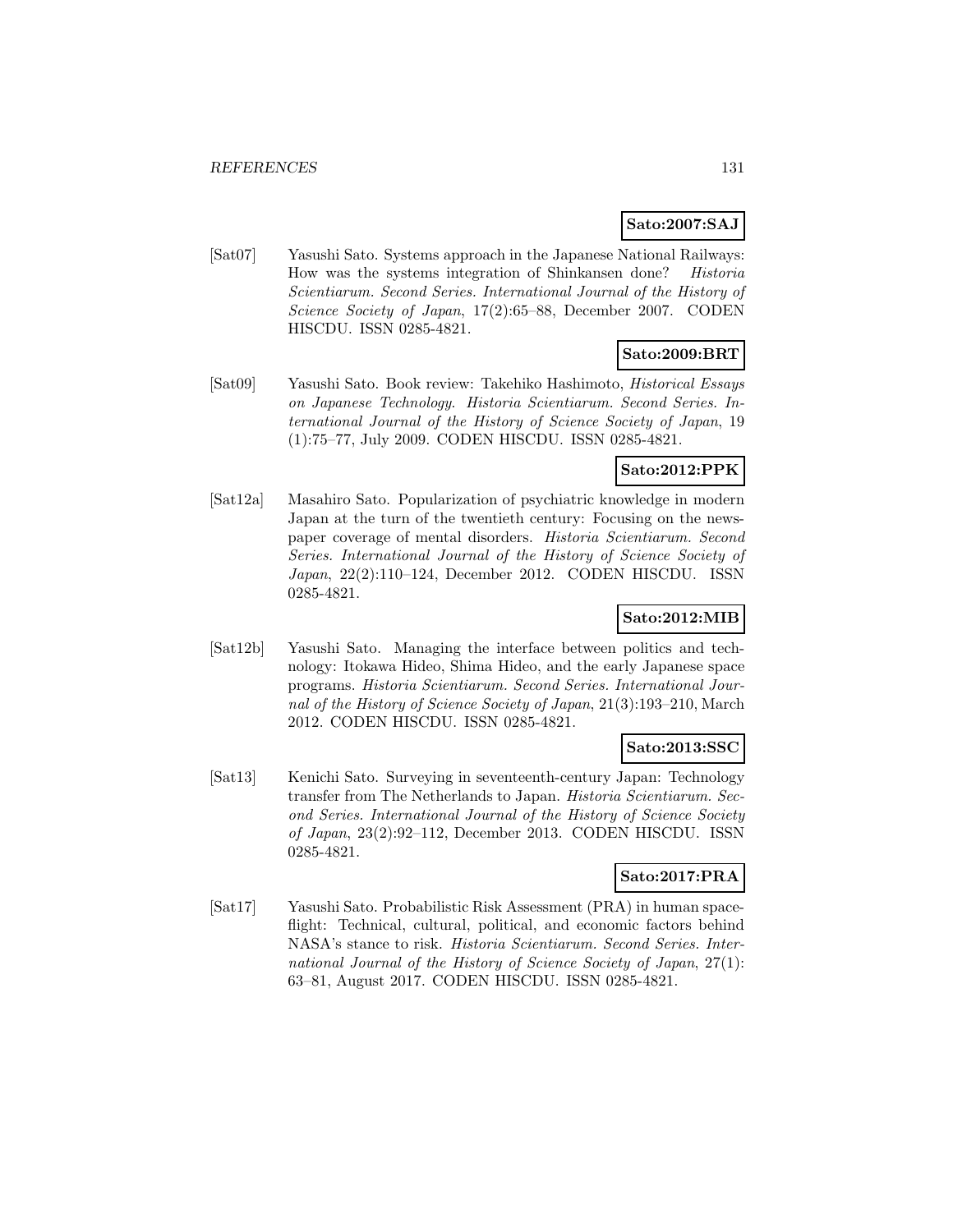#### **Sesiano:1991:ATC**

[Ses91] Jacques Sesiano. An Arabic treatise on the construction of bordered magic squares. Historia Scientiarum = International journal of the History of Science Society of Japan, 42(??):13–32, ???? 1991. CODEN HISCDU. ISSN 0285-4821. URL https:/ /ci.nii.ac.jp/naid/110006435113; https://ci.nii.ac.jp/ naid/110009837430.

## **Setoguchi:2009:BRP**

[Set09] Akihisa Setoguchi. Book review: Paul Callomon and Akira Tada, Yoichiro Hirase and His Role in Japanese Malacology. Historia Scientiarum. Second Series. International Journal of the History of Science Society of Japan, 19(1):72–74, July 2009. CODEN HISCDU. ISSN 0285-4821.

## **Sheynin:1999:DPL**

[She99] Oscar Sheynin. The discovery of the principle of least squares. Historia Scientiarum. Second Series. International Journal of the History of Science Society of Japan, 8(3):249–264, March 1999. CODEN HISCDU. ISSN 0285-4821.

### **Sheynin:2000:BSR**

[She00] Oscar Sheynin. Bessel: some remarks on his work. Historia Scientiarum. Second Series. International Journal of the History of Science Society of Japan, 10(1):77–83, July 2000. CODEN HISCDU. ISSN 0285-4821.

## **Sheynin:2001:GBA**

[She01a] Oscar Sheynin. Gauss, Bessel and the adjustment of triangulation. Historia Scientiarum. Second Series. International Journal of the History of Science Society of Japan, 11(2):168–175, November 2001. CODEN HISCDU. ISSN 0285-4821.

## **Sheynin:2001:PS**

[She01b] Oscar Sheynin. Pirogov as a statistician. Historia Scientiarum. Second Series. International Journal of the History of Science Society of Japan, 10(3):213–225, March 2001. CODEN HISCDU. ISSN 0285-4821.

#### **Sheynin:2001:SSP**

[She01c] Oscar Sheynin. Social statistics and probability theory in the 19th Century. Historia Scientiarum. Second Series. International Journal of the History of Science Society of Japan, 11(1):86–111, July 2001. CODEN HISCDU. ISSN 0285-4821.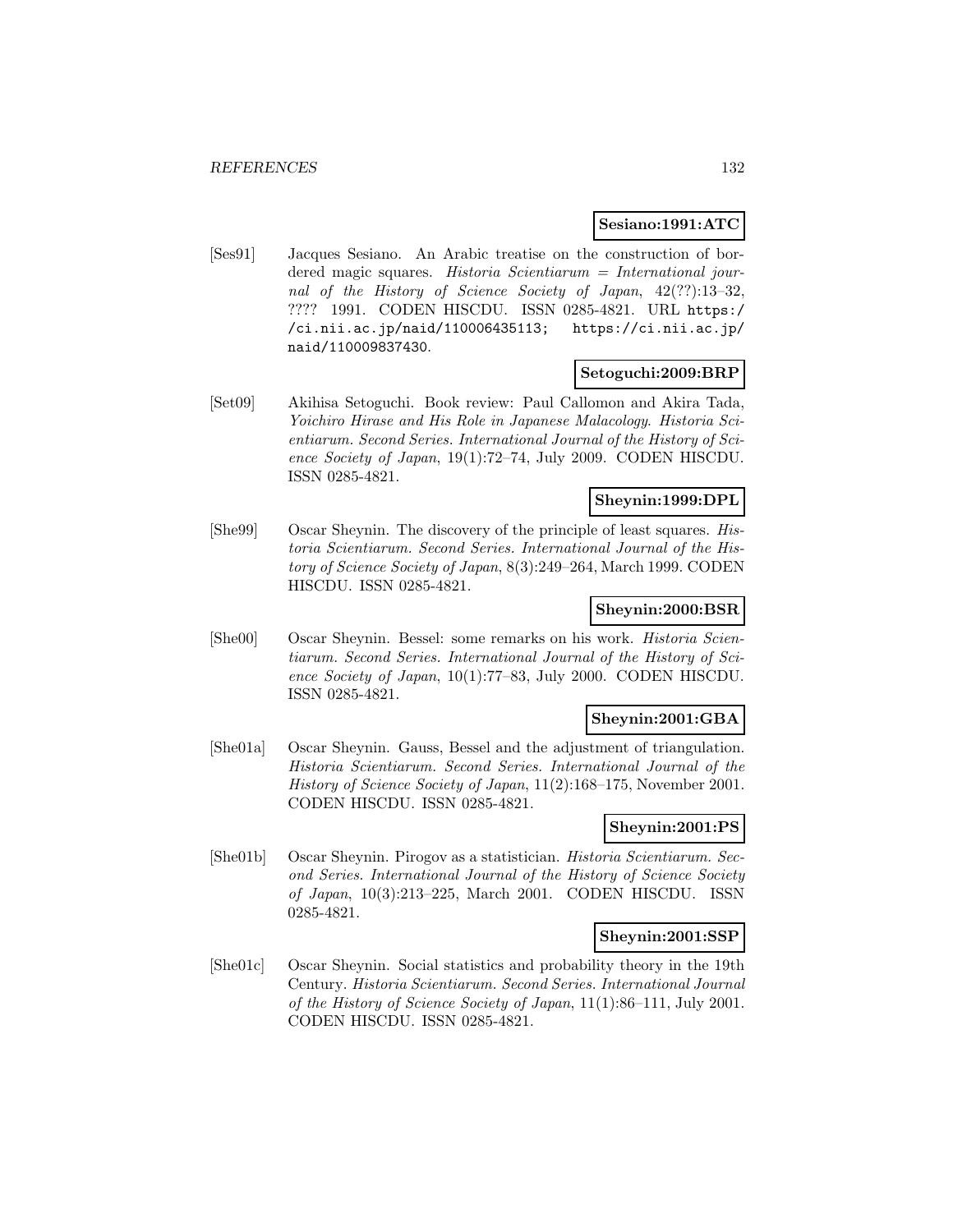### **Sheynin:2002:SNS**

[She02] Oscar Sheynin. Simon Newcomb as a statistician. Historia Scientiarum. Second Series. International Journal of the History of Science Society of Japan, 12(2):142–167, November 2002. CODEN HISCDU. ISSN 0285-4821.

## **Sheynin:2003:GPB**

[She03a] Oscar Sheynin. Geometric probability and the Bertrand paradox. Historia Scientiarum. Second Series. International Journal of the History of Science Society of Japan, 13(1):42–53, July 2003. CODEN HISCDU. ISSN 0285-4821.

## **Sheynin:2003:MMN**

[She03b] Oscar Sheynin. Mises on mathematics in Nazi Germany. Historia Scientiarum. Second Series. International Journal of the History of Science Society of Japan, 13(2):134–146, November 2003. CODEN HISCDU. ISSN 0285-4821.

### **Sheynin:2006:BRJ**

[She06a] Oscar Sheynin. Book review: Jacob Bernoulli, The Art of Conjecturing together with Letter to a Friend on Sets in Court Tennis. Translated with an introduction and notes by Edith Dudley Sylla. 2006. xx + 430 pp. ISBN 0-8018-8235-4. Historia Scientiarum. Second Series. International Journal of the History of Science Society of Japan, 16(2):212–214, November 2006. CODEN HISCDU. ISSN 0285-4821.

## **Sheynin:2006:BRT**

[She06b] Oscar Sheynin. Book review: Theodore M. Porter, Karl Pearson: The Scientific Life in a Statistical Age, 2004. viii  $+$  342 pp. ISBN 0-691-11445-5. Historia Scientiarum. Second Series. International Journal of the History of Science Society of Japan, 16(2):206–209, November 2006. CODEN HISCDU. ISSN 0285-4821.

## **Sheynin:2006:MWT**

[She06c] Oscar Sheynin. Markov's work on the treatment of observations. Historia Scientiarum. Second Series. International Journal of the History of Science Society of Japan, 16(1):80–95, July 2006. CODEN HISCDU. ISSN 0285-4821.

### **Sheynin:2007:TVM**

[She07] Oscar Sheynin. The true value of a measured constant and the theory of errors. Historia Scientiarum. Second Series. International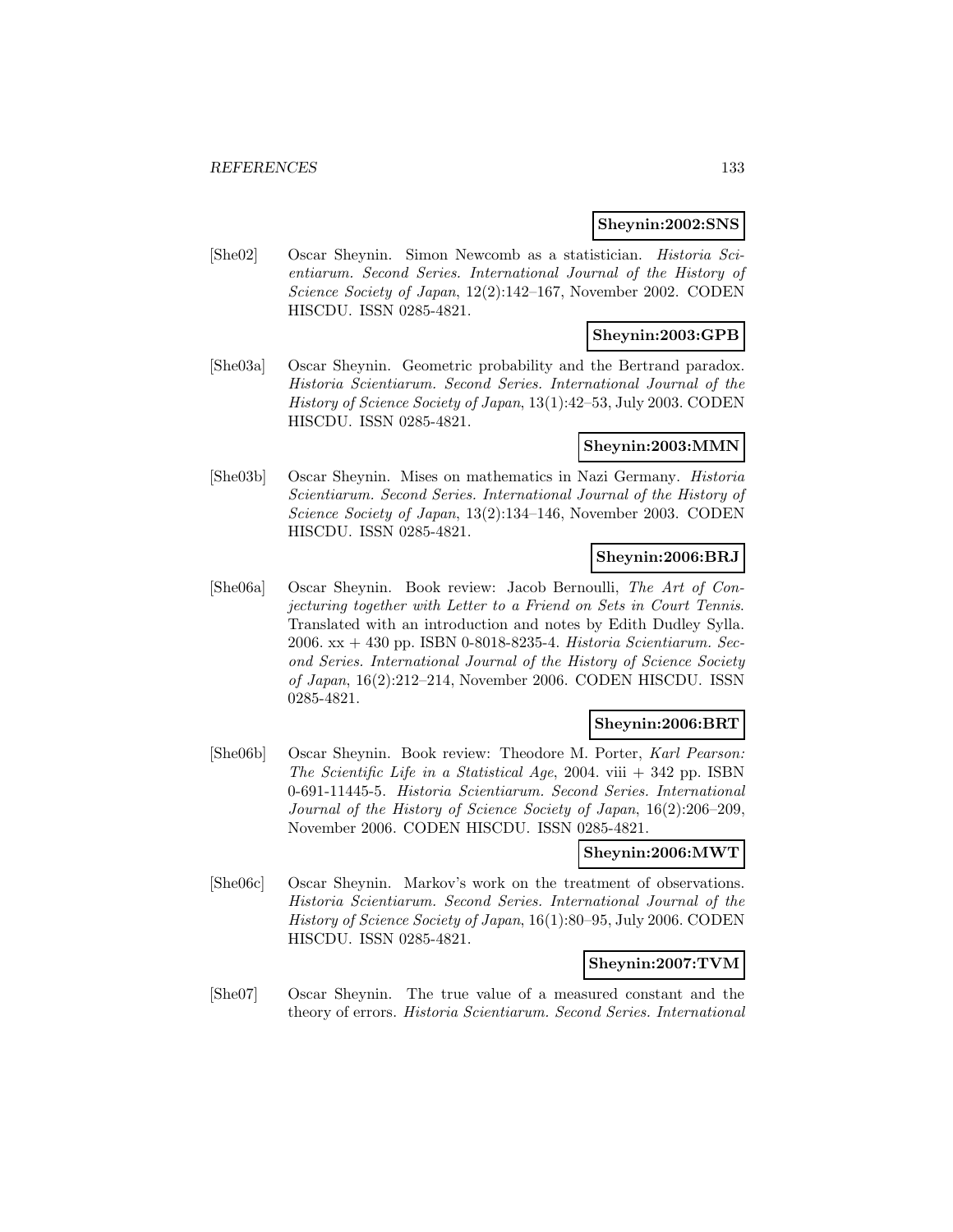Journal of the History of Science Society of Japan, 17(1):38–48, July 2007. CODEN HISCDU. ISSN 0285-4821.

## **Sheynin:2008:BAD**

[She08] Oscar Sheynin. Bortkiewicz' alleged discovery: the Law of Small Numbers. Historia Scientiarum. Second Series. International Journal of the History of Science Society of Japan, 18(1):36–48, July 2008. CODEN HISCDU. ISSN 0285-4821. URL http://www. sheynin.de/download/law\_sm\_no\_Hist\_scient.pdf.

#### **Shimodaira:1981:IJ**

[Shi81] Kazuo Shimodaira. On Idai of Jingoki. Historia Scientiarum = International journal of the History of Science Society of Japan, 21 (??):87–101, 1981. CODEN HISCDU. ISSN 0285-4821. URL https: //ci.nii.ac.jp/naid/110009837268.

### **Shimodaira:1992:ODO**

[Shi92] Kazuo Shimodaira. Obituary: Dr. Ohya Shinichi's works. Historia Scientiarum. Second Series. International Journal of the History of Science Society of Japan, 2(1):73–75, June 1992. CODEN HISCDU. ISSN 0285-4821.

### **Shinoda:1998:SPN**

[Shi98] Mariko Shinoda. Scientists as preservationists: Natural monuments in Japan, 1906–1931. Historia Scientiarum. Second Series. International Journal of the History of Science Society of Japan, 8(2): 141–156, December 1998. CODEN HISCDU. ISSN 0285-4821.

## **Shiba:2000:DCG**

[Shi00] Tetsuo Shiba. Dutch chemist Gratama and chemistry in Japan. Historia Scientiarum. Second Series. International Journal of the History of Science Society of Japan, 9(3):181–190, March 2000. CO-DEN HISCDU. ISSN 0285-4821.

## **Shi:2003:NII**

[Shi03] Yunli Shi. A note on the Islamic influence on the astronomical instrumentation of the Chosôn dynasty. Historia Scientiarum. Second Series. International Journal of the History of Science Society of Japan, 13(1):33–41, July 2003. CODEN HISCDU. ISSN 0285-4821.

### **Shin:2004:WMK**

[Shi04] Dong-Won Shin. Western medicine, Korean government, and imperialism in late nineteenth-century Korea: The cases of the Choson government hospital and smallpox vaccination. Historia Scientiarum.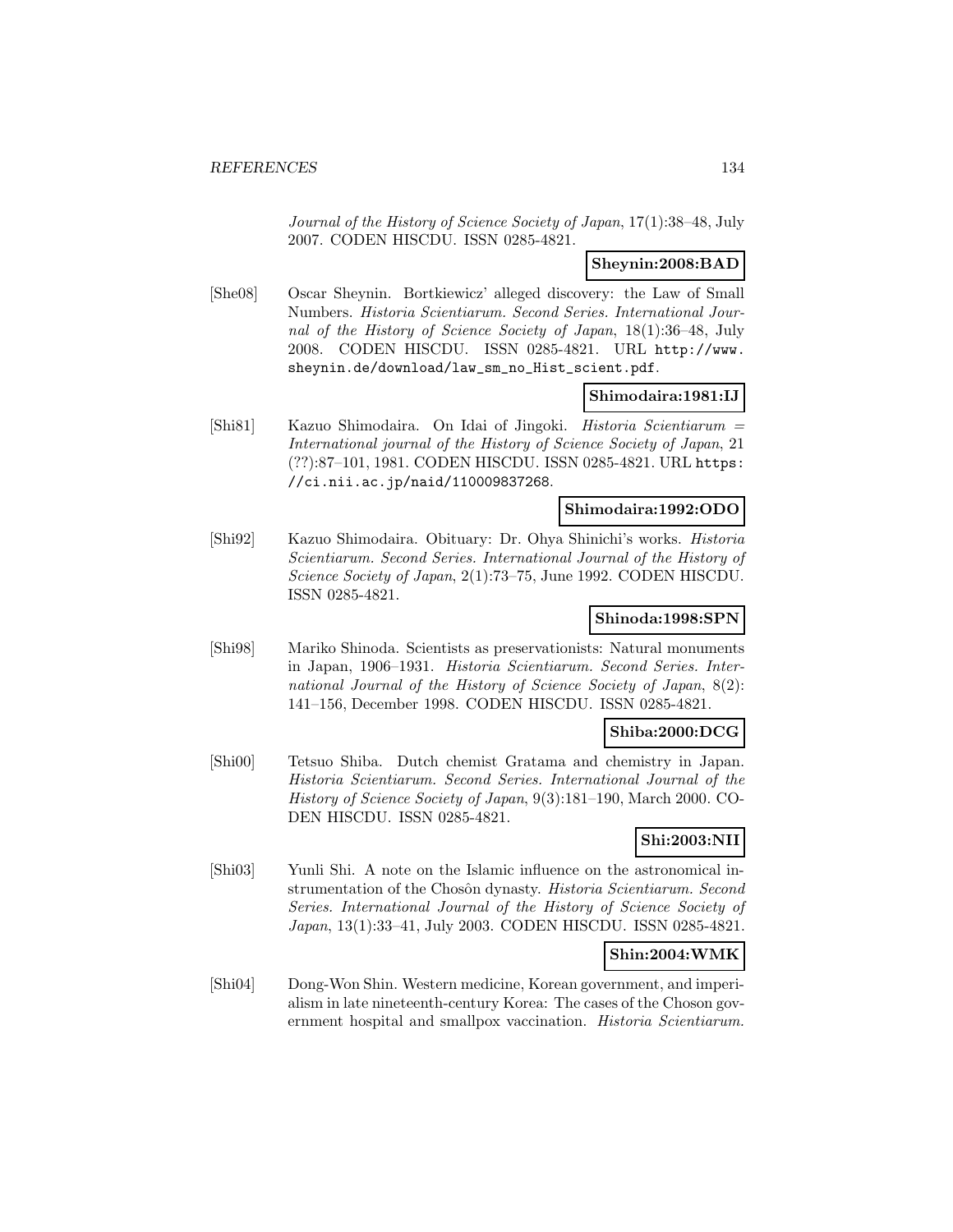Second Series. International Journal of the History of Science Society of Japan, 13(3):164–175, March 2004. CODEN HISCDU. ISSN 0285-4821.

## **Shin:2008:HFD**

[Shi08] Dongwon Shin. How four different political systems have shaped the modernization of traditional Korean medicine between 1900 and 1960. Historia Scientiarum. Second Series. International Journal of the History of Science Society of Japan, 17(3):225–241, March 2008. CODEN HISCDU. ISSN 0285-4821.

## **Shortland:1990:CPS**

[Sho90] Michael Shortland. 'On the connexion of the physical sciences' classification and organization in Early Nineteenth-Century science. His $toria$  Scientiarum = International journal of the History of Science Society of Japan, 41(??):17–36, 1990. CODEN HISCDU. ISSN 0285-4821. URL https://ci.nii.ac.jp/naid/110006435111; https://ci.nii.ac.jp/naid/110009837420.

## **Sigeko:2000:IJQ**

[Sig00] Nisio Sigeko. Ishiwara Jun's quantum theory, 1911–1915. Historia Scientiarum. Second Series. International Journal of the History of Science Society of Japan, 10(2):120–129, November 2000. CODEN HISCDU. ISSN 0285-4821. Discovery of energy quanta and development of early quantum theory.

## **Siu:1995:MEA**

[Siu95] Man-Keung Siu. Mathematics education in ancient China: what lesson do we learn from it? Historia Scientiarum. Second Series. International Journal of the History of Science Society of Japan, 4(3):223–232, March 1995. CODEN HISCDU. ISSN 0285-4821. Special Issue Mathematics in Asia 2.

### **Slavutskii:1995:SAP**

[Sla95] I. Sh. Slavut·skiı̆. Staudt and arithmetical properties of Bernoulli numbers. Historia Scientiarum. Second Series. International Journal of the History of Science Society of Japan, 5(1):69–74, June 1995. CODEN HISCDU. ISSN 0285-4821.

### **Smith:2002:KC**

[Smi02] Thomas C. Smith. The Kyoto cyclotron. Historia Scientiarum. Second Series. International Journal of the History of Science Society of Japan, 12(1):74–82, July 2002. CODEN HISCDU. ISSN 0285-4821.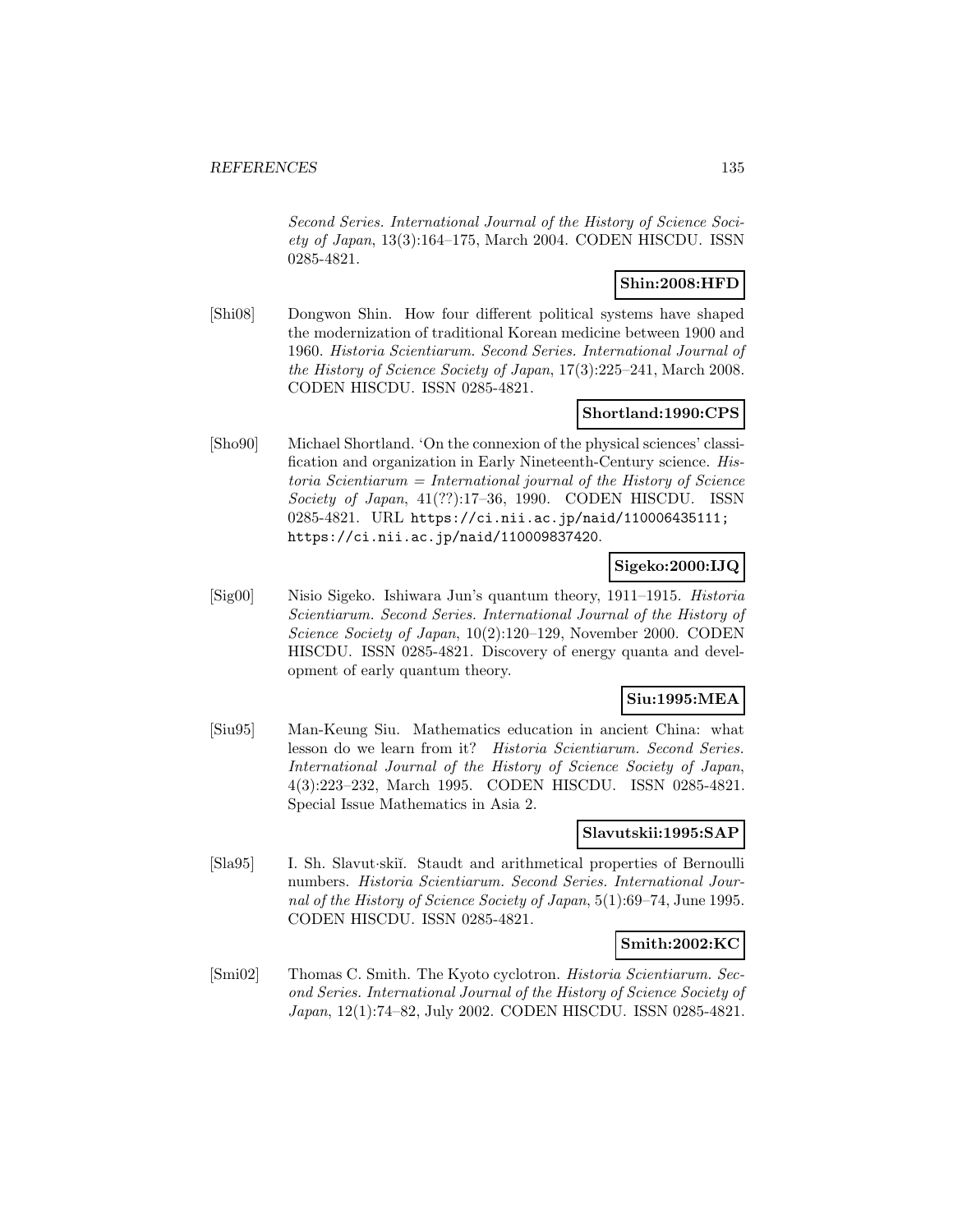## **Smith:2018:BID**

[Smi18] H. A. Smith. Beyond indulgence: Diet-induced illnesses in Chinese medicine. Historia Scientiarum. Second Series. International Journal of the History of Science Society of Japan, 27(2):233–253, 2018. CODEN HISCDU. ISSN 0285-4821.

## **Satofuka:1987:PWS**

[SR87] Fumihiko Satofuka and Abdur Rahman. Post war science and technology policy of Japan: A view from a developing country. Historia Scientiarum = International journal of the History of Science Society of Japan, 33(??):61–76, 1987. CODEN HISCDU. ISSN 0285- 4821. URL https://ci.nii.ac.jp/naid/110009837368.

## **Steen:1996:TMK**

[Ste96] Tomoko Y. Steen. A tribute to Motoo Kimura. Historia Scientiarum. Second Series. International Journal of the History of Science Society of Japan, 6(2):159–169, December 1996. CODEN HIS-CDU. ISSN 0285-4821. Special Issue: Historical Studies of Sciences in Modern Japan.

## **Steen:2008:COT**

[Ste08] Tomoko Y. Steen. The case of Ohta Tomoko: A woman geneticist in the neutralist–selectionist evolution controversy. Historia Scientiarum. Second Series. International Journal of the History of Science Society of Japan, 18(2):172–184, December 2008. CODEN HIS-CDU. ISSN 0285-4821.

## **Sugimoto:1986:BZG**

[Sug86] Toshio Sugimoto. Berichtigungen der Zahlenrechnungen, die in den Gauss'schen Werken enthalten sind. (German) [Corrections of numerical calculations included in Gauss's works. *Historia Scien*tiarum = International journal of the History of Science Society of Japan, 30(??):93–98, March 1986. CODEN HISCDU. ISSN 0285- 4821. URL https://ci.nii.ac.jp/naid/110009837350.

### **Sugiyama:1992:SPC**

[Sug92] Shigeo Sugiyama. The significance of the particulate conception of matter in John Tyndall's physical researches. Historia Scientiarum. Second Series. International Journal of the History of Science Society of Japan, 2(2):119–138, December 1992. CODEN HISCDU. ISSN 0285-4821.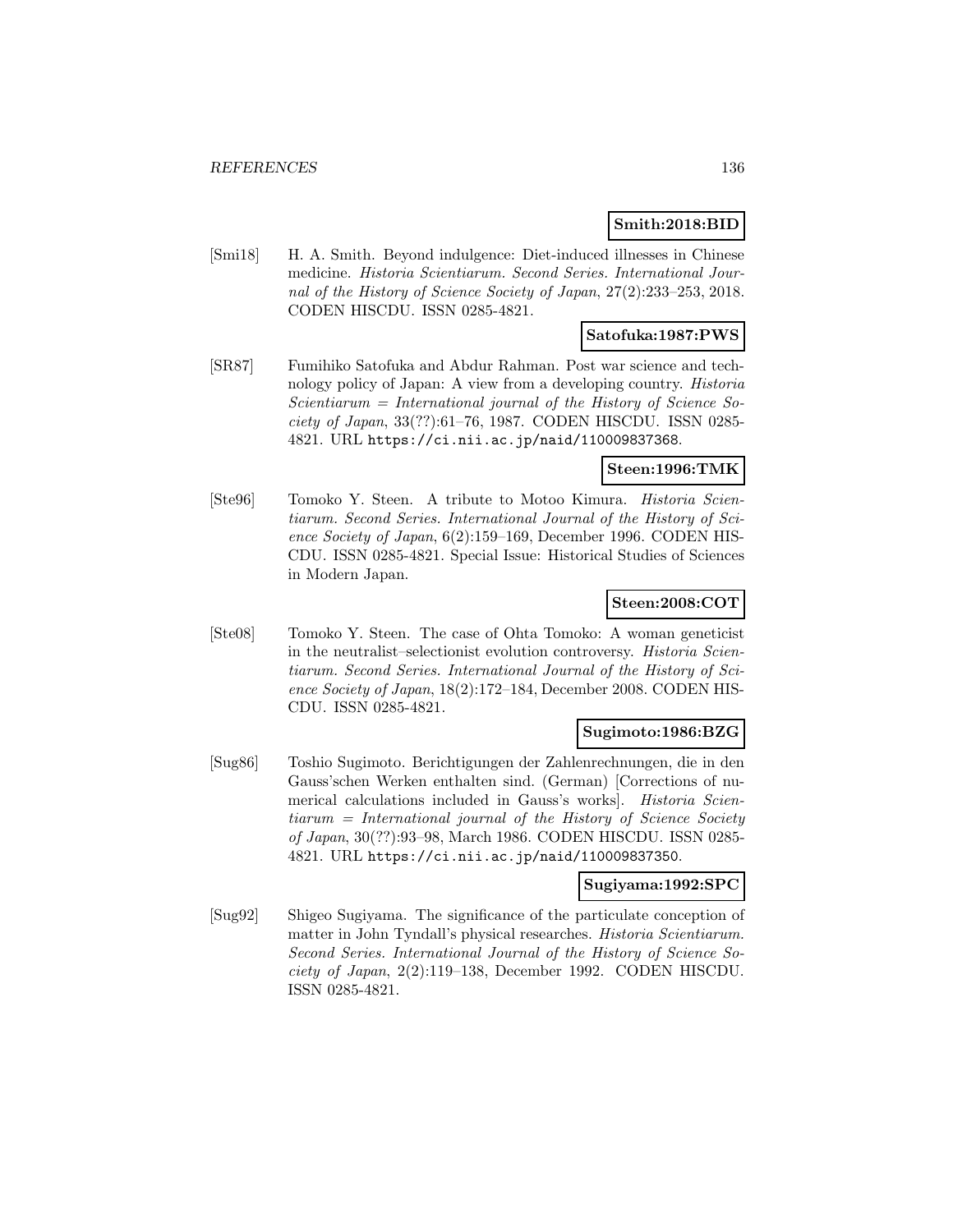### **Sugiyama:2004:TKM**

[Sug04] Shigeo Sugiyama. Traditional Kampo medicine: Unauthenticated in the Meiji era. Historia Scientiarum. Second Series. International Journal of the History of Science Society of Japan, 13(3):209–223, March 2004. CODEN HISCDU. ISSN 0285-4821.

## **Sugimoto:2013:ECB**

[Sug13] Mai Sugimoto. Edmund C. Berkeley as a popularizer and an educator of computers and symbolic logic. Historia Scientiarum. Second Series. International Journal of the History of Science Society of Japan, 23(1):1–23, July 2013. CODEN HISCDU. ISSN 0285-4821.

### **Suzuki:1981:ESR**

[Suz81] Shigeaki Suzuki. An experimental study for the reproduction of 'so' (a dairy product) prescribed in the En-gi Shiki in the 9th and 10th Centuries of Japan. Historia Scientiarum = International journal of the History of Science Society of Japan, 21(??):115–118, 1981. CODEN HISCDU. ISSN 0285-4821. URL https://ci.nii.ac.jp/ naid/110009837270.

## **Suzuki:1982:BRI**

[Suz82] Takanori Suzuki. Book review: Ibn Sina, al-Qanun fi 'l-tibb, Japanese Translation by Hitoshi Igarashi, Tatsuo Sato & Shuntaro Ito, Asahi-shuppan, Tokyo, 1981, 374 pp., Yen 4800. Historia Scientiarum = International journal of the History of Science Society of Japan, 22(??):131–132, 1982. CODEN HISCDU. ISSN 0285-4821. URL https://ci.nii.ac.jp/naid/110009837281.

## **Suzuki:1999:ODH**

[Suz99] Takeo Suzuki. Obituary: Dr. Hirayama Akira (1904–1998). Historia Scientiarum. Second Series. International Journal of the History of Science Society of Japan, 8(3):265–272, March 1999. CODEN HIS-CDU. ISSN 0285-4821.

### **Suzuki:2012:ISI**

[Suz12] Akihito Suzuki. Introduction: Special issue: Social history of medicine in modern Japan. Historia Scientiarum. Second Series. International Journal of the History of Science Society of Japan, 22 (2):63–67, December 2012. CODEN HISCDU. ISSN 0285-4821.

# **Siu:1999:OCT**

[SV99] Man-Keung Siu and Alexe¨ı Volkov. Official curriculum in traditional Chinese mathematics: how did candidates pass the examinations?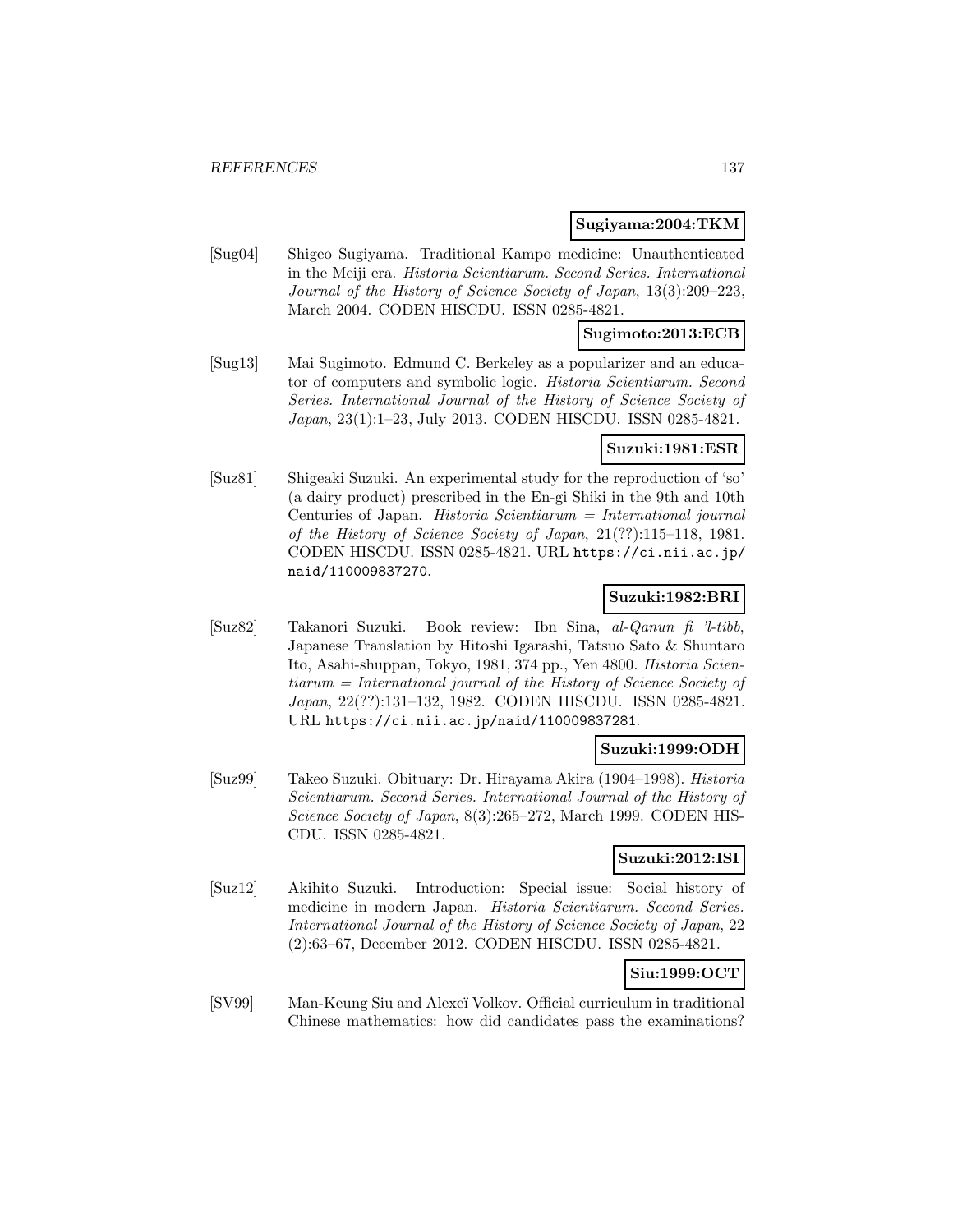Historia Scientiarum. Second Series. International Journal of the History of Science Society of Japan, 9(1):85–99, July 1999. CODEN HISCDU. ISSN 0285-4821. Colloque: Pierre de Fermat mathematicien français.

## **Sarina:2015:CSE**

[SW15] Sarina and Ying Wang. A comparison of the spread of the English translation of Euclidean geometry in 19th century China and Japan. Historia Scientiarum. Second Series. International Journal of the History of Science Society of Japan, 24(2):88–98, February 2015. CODEN HISCDU. ISSN 0285-4821.

## **Szabo:1981:AMG**

[Sza81] Arpad Szabo. Astronomische Messungen bei den Griechen im 5. Jahrhundert v. Chr. und ihr Instrument. (German) [Astronomical measurements of the Greeks in the 5th Century BCE and its instrument]. Historia Scientiarum = International journal of the History of Science Society of Japan, 21(??):1–26, 1981. CODEN HISCDU. ISSN 0285-4821. URL https://ci.nii.ac.jp/naid/ 110009837263.

## **Szabo:1985:SPG**

[Sza85] Arpád Szabó. Strabon und Pytheas — die geographische Breite von Marseille — Zur Frühgeschichte der mathematischen Geographie. (German) [Straban and Pytheas — the latitude of Marseille — the early history of mathematical geography]. Historia Scientiarum = International journal of the History of Science Society of Japan, 29 (??):3–15, September 1985. CODEN HISCDU. ISSN 0285-4821. URL https://ci.nii.ac.jp/naid/110009837338. Special Issue, "The Historiography of the History of Mathematics".

### **Szabo:1988:GKM**

[Sza88] Arpad Szabo. Der Gnomon als Kalender: In Memoriam Prof. Ryoji Shizuma. (German) [The gnomon as a calendar: In memoriam: Prof. Ryoji Shizuma]. *Historia Scientiarum* = *International journal of the* History of Science Society of Japan, 35(??):31–38, 1988. CODEN HISCDU. ISSN 0285-4821. URL https://ci.nii.ac.jp/naid/ 110006435086; https://ci.nii.ac.jp/naid/110009837380.

### **Takabayasi:1984:BRC**

[Tak84a] Takehiko Takabayasi. Book review: The Collected Works of Sin-itiro Tomonaga, Vol. 1–12, Misuzu Shobo, Tokyo, 1981–83. Historia Sci $entiarum = International$  journal of the History of Science Society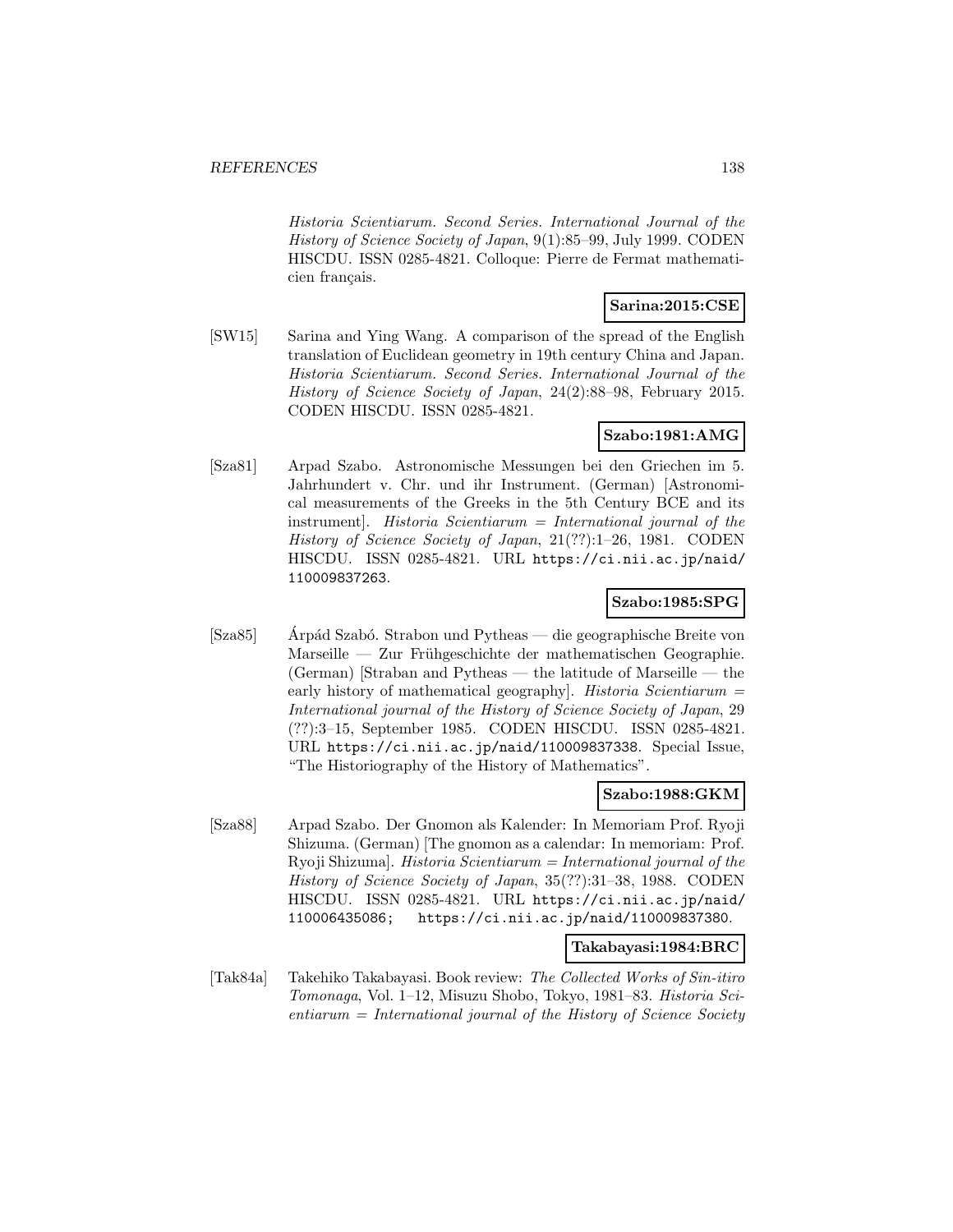of Japan, 27(??):111–116, September 1984. CODEN HISCDU. ISSN 0285-4821. URL https://ci.nii.ac.jp/naid/110009837323.

#### **Takahashi:1984:MFB**

[Tak84b] Ken'ichi Takahashi. The mathematical foundations of Bradwardine's Rule. *Historia Scientiarum* = *International journal of the History* of Science Society of Japan, 26(??):19–38, March 1984. CODEN HISCDU. ISSN 0285-4821. URL https://ci.nii.ac.jp/naid/ 110009837307.

## **Takase:1985:ONP**

[Tak85] Masahito Takase. Origine de la notion de pseudoconvexit´e dans la théorie des fonctions analytiques de plusieurs variables complexes: Signification du problème inverse de Hartogs. (French) [Origin of the notion of pseudoconvexity in the theory of analytic functions of several complex variables: Meaning of the inverse problem of Hartogs]. Historia Scientiarum = International journal of the History of Science Society of Japan, 28(??):139–151, March 1985. CODEN HISCDU. ISSN 0285-4821. URL https://ci.nii.ac.jp/naid/ 110009837330.

## **Takata:1987:GTP**

[Tak87a] Seiji Takata. Ganot's textbooks of physics introduced into Japan.  $Historia$  Scientiarum = International journal of the History of Science Society of Japan, 33(??):25–41, 1987. CODEN HISCDU. ISSN 0285-4821. URL https://ci.nii.ac.jp/naid/110006435078; https://ci.nii.ac.jp/naid/110009837366.

## **Takata:1987:TCA**

[Tak87b] Seiji Takata. A textual comparison of all the 4 editions of Mach's Warmelehre. Historia  $Scientiarum = International$  journal of the History of Science Society of Japan, 32(??):63–73, 1987. CODEN HISCDU. ISSN 0285-4821. URL https://ci.nii.ac.jp/naid/ 110009837360.

### **Takata:1992:AKS**

[Tak92a] Seiji Takata. Amano Kiyoshi the "scientific" historian of science. Historia Scientiarum. Second Series. International Journal of the History of Science Society of Japan, 2(1):1–12, June 1992. CODEN HISCDU. ISSN 0285-4821.

### **Takata:1992:BRC**

[Tak92b] Seiji Takata. Book review: Claudio Egidi, ed., Giovanni Giorgi and his Contribution to Electrical Metrology (1990). Historia Scien-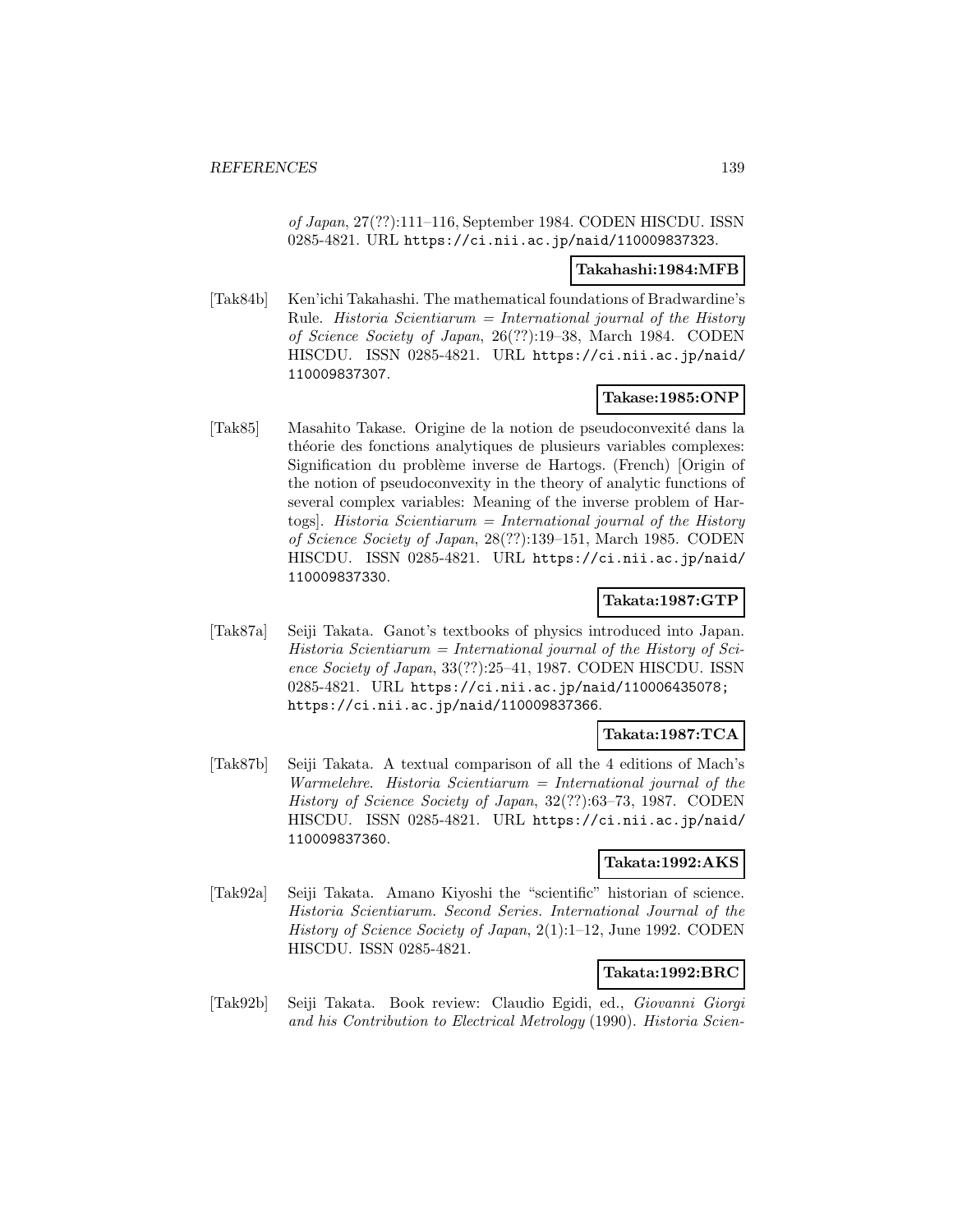tiarum. Second Series. International Journal of the History of Science Society of Japan, 1(3):223–224, March 1992. CODEN HISCDU. ISSN 0285-4821.

## **Takahashi:1993:GLHb**

[Tak93a] Ken'ichi Takahashi. Galileo's labyrinth: his struggle for finding a way out of his erroneous law of natural fall. I. Historia Scientiarum. Second Series. International Journal of the History of Science Society of Japan, 2(3):169–202, March 1993. CODEN HISCDU. ISSN 0285-4821.

## **Takahashi:1993:GLHa**

[Tak93b] Ken'ichi Takahashi. Galileo's labyrinth: his struggle for finding a way out of his erroneous law of natural fall. II. Historia Scientiarum. Second Series. International Journal of the History of Science Society of Japan, 3(1):1–34, July 1993. CODEN HISCDU. ISSN 0285-4821.

## **Takata:1993:JBF**

[Tak93c] Seiji Takata. J. B. Fourier in the history of thermal radiation research. Historia Scientiarum. Second Series. International Journal of the History of Science Society of Japan, 2(3):203–221, March 1993. CODEN HISCDU. ISSN 0285-4821.

## **Takata:1997:AJP**

[Tak97] Seiji Takata. Activity of Japanese physicists in the learned societies from 1877 to 1926. Historia Scientiarum. Second Series. International Journal of the History of Science Society of Japan, 7(2):81–92, December 1997. CODEN HISCDU. ISSN 0285-4821. Special Issue: History of Physical Research in Modern Japan.

## **Takuji:1998:DDA**

[Tak98] Okamoto Takuji. Demystifying dimensional analysis: the beginning of Bridgman's scrutiny of theoretical physics. Historia Scientiarum. Second Series. International Journal of the History of Science Society of Japan, 8(1):21–52, August 1998. CODEN HISCDU. ISSN 0285-4821.

### **Takata:2000:KAP**

[Tak00] Seiji Takata. Kiyoshi Amano's pioneering studies on the history of quantum theory. Historia Scientiarum. Second Series. International Journal of the History of Science Society of Japan, 10(2):112–119, November 2000. CODEN HISCDU. ISSN 0285-4821. Discovery of energy quanta and development of early quantum theory.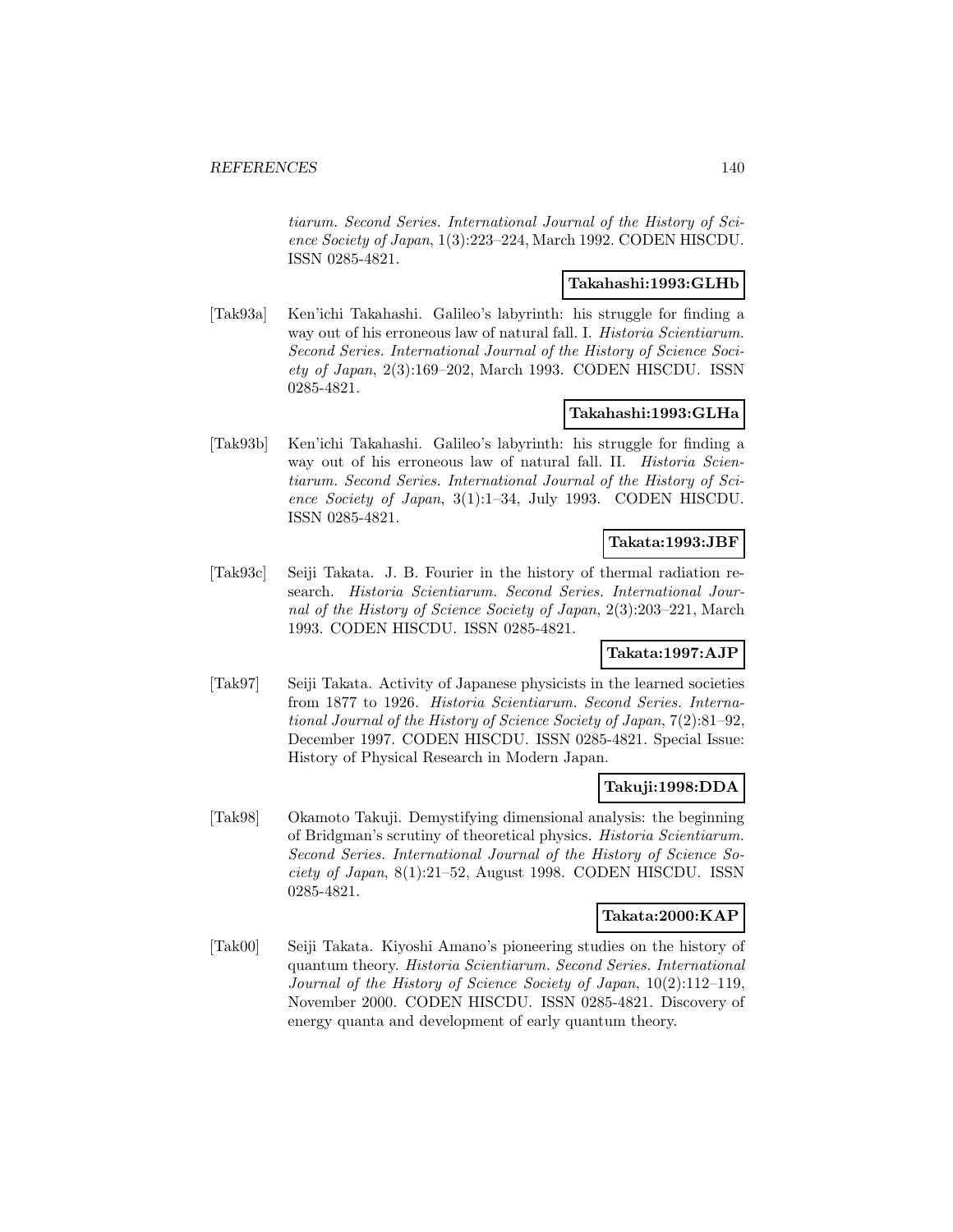### **Takeda:2008:FSS**

[Tak08] Tokimasa Takeda. The formation of the study of Shushu and its development in the Middle Ages: a tentative study of a field of scientific study peculiar to East Asia. Historia Scientiarum. Second Series. International Journal of the History of Science Society of Japan, 17(3):161–174, March 2008. CODEN HISCDU. ISSN 0285- 4821.

## **Takahashi:2009:OMA**

[Tak09] Hiroko Takahashi. One minute after the detonation of the atomic bomb: the erased effects of residual radiation. *Historia Scientiarum*. Second Series. International Journal of the History of Science Society of Japan, 19(2):146–159, December 2009. CODEN HISCDU. ISSN 0285-4821.

### **Takuwa:2013:HTN**

[Tak13] Yoshimi Takuwa. The historical transformation of Newton's experimentum cruris: Pursuit of the demonstration of color immutability. Historia Scientiarum. Second Series. International Journal of the History of Science Society of Japan, 23(2):113–140, December 2013. CODEN HISCDU. ISSN 0285-4821.

## **Takeda:2015:I**

[Tak15] Tokimasa Takeda. Introduction. Historia Scientiarum. Second Series. International Journal of the History of Science Society of Japan, 24(2):47–49, February 2015. CODEN HISCDU. ISSN 0285- 4821.

## **Tanaka:1983:AOM**

[Tan83] Yutaka Tanaka. Aristotelian ontology and modal syllogistic reconstructed. Historia Scientiarum = International journal of the History of Science Society of Japan, 24(??):87–109, March 1983. CO-DEN HISCDU. ISSN 0285-4821. URL https://ci.nii.ac.jp/ naid/110009837300.

## **Tanaka:1987:EWP**

[Tan87] Yutaka Tanaka. Einstein and Whitehead: The principle of relativity reconsidered. Historia Scientiarum = International journal of the History of Science Society of Japan, 32(??):43–61, 1987. CODEN HISCDU. ISSN 0285-4821. URL https://ci.nii.ac.jp/naid/ 110009837359.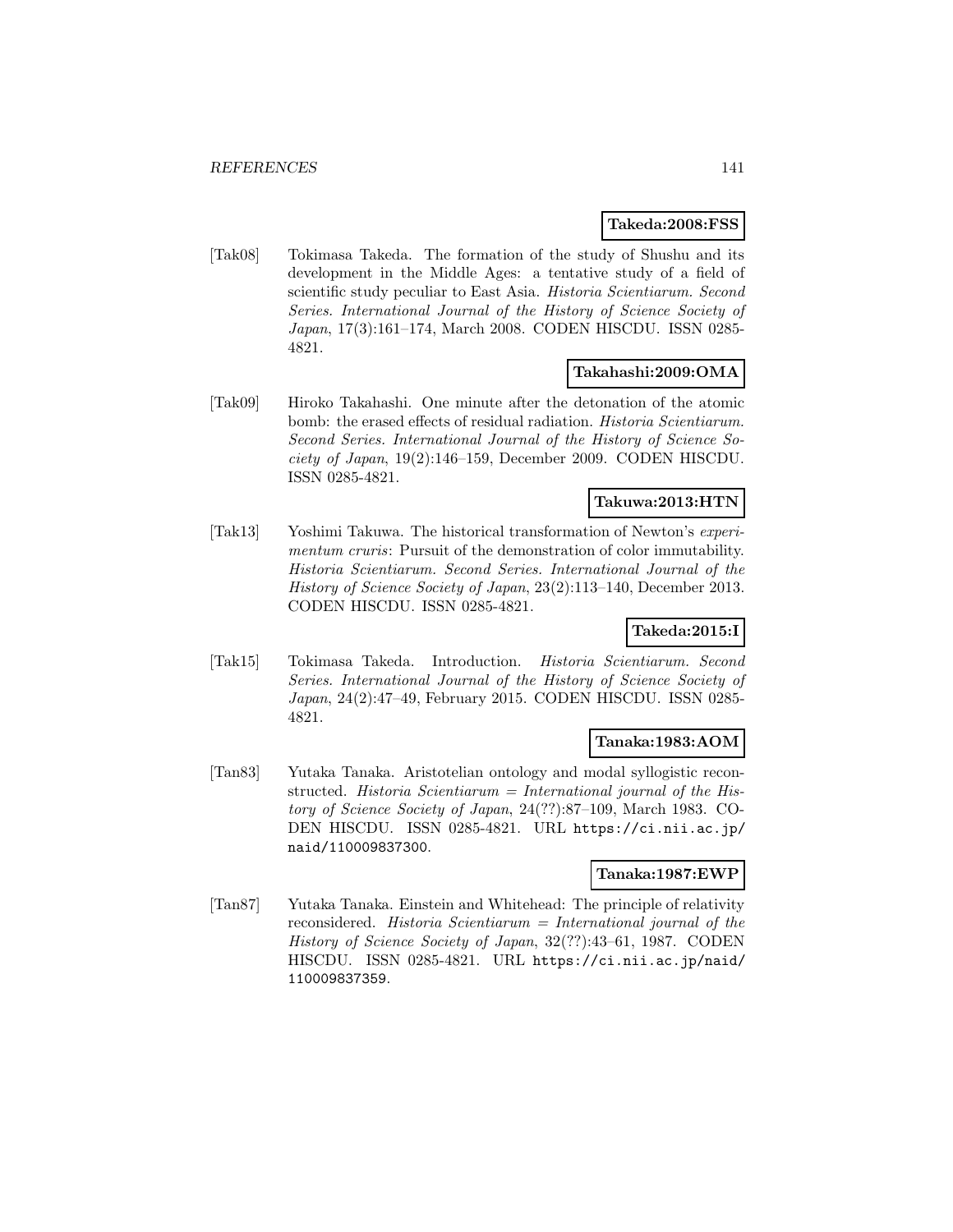### **Tanimoto:1990:JRA**

[Tan90] Tsutomu Tanimoto. The Japanese reception of Alfred Wegener's theory of the continental drift. Historia Scientiarum = International journal of the History of Science Society of Japan, 39(??): 15–27, 1990. CODEN HISCDU. ISSN 0285-4821. URL https:/ /ci.nii.ac.jp/naid/110006435104; https://ci.nii.ac.jp/ naid/110009837412.

## **Tanaka:1992:KTH**

[Tan92] Setsuko Tanaka. Kuwaki turns to history of science. Historia Scientiarum. Second Series. International Journal of the History of Science Society of Japan, 2(2):85–108, December 1992. CODEN HIS-CDU. ISSN 0285-4821.

## **Tanaka:2006:STM**

[Tan06] Hiroaki Tanaka. The science and technology mobilization system in Imperial Japan. Historia Scientiarum. Second Series. International Journal of the History of Science Society of Japan, 15(3):213–221, March 2006. CODEN HISCDU. ISSN 0285-4821.

## **Editor:1985:PSN**

[The S5] The Editor. Preface for the special number. *Historia Scientiarum* = International journal of the History of Science Society of Japan, 29 (??):1, September 1985. CODEN HISCDU. ISSN 0285-4821. URL https://ci.nii.ac.jp/naid/110009837337. Special Issue, "The Historiography of the History of Mathematics".

### **Tamazawa:2017:AIN**

[THI17] Harufumi Tamazawa, Hisashi Hayakawa, and Kiyomi Iwahashi. Astronomy and intellectual networks in the late 18th Century in Japan: A case study of Fushimi in Yamashiro. Historia Scientiarum. Second Series. International Journal of the History of Science Society of Japan, 26(3):172–191, March 2017. CODEN HISCDU. ISSN 0285-4821.

## **Tian:1999:JTD**

[Tia99] Miao Tian. Jiegenfang, tianyuan, and daishu: algebra in Qing China. Historia Scientiarum. Second Series. International Journal of the History of Science Society of Japan, 9(1):101–119, July 1999. CODEN HISCDU. ISSN 0285-4821. Colloque: Pierre de Fermat mathematicien français.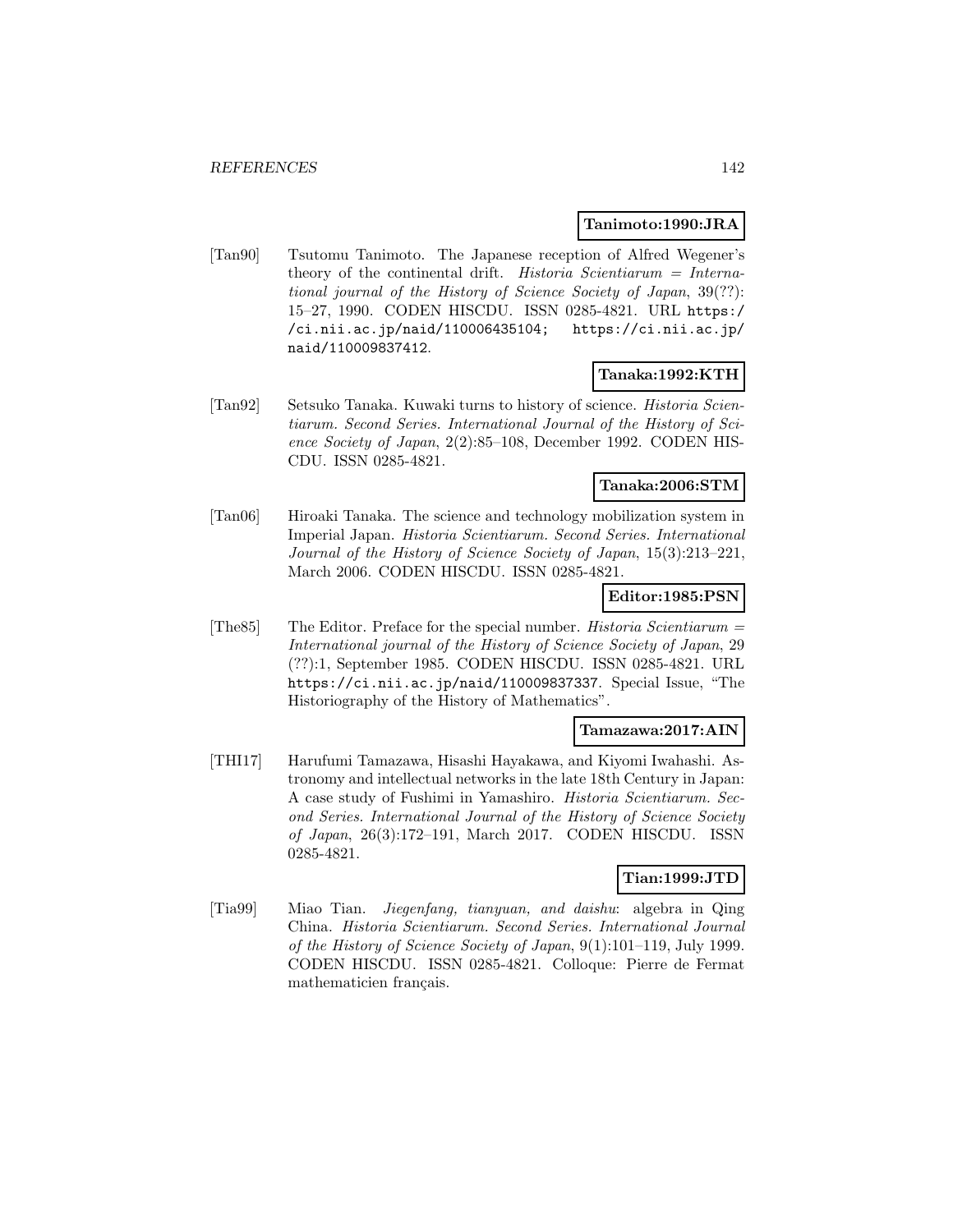### **Tochinai:2018:JGS**

[Toc18] F. Tochinai. Japanese geological scientists and their activities with respect to science communication: With special reference to Professor Seitaro Tsuboi and Chidanken. Historia Scientiarum. Second Series. International Journal of the History of Science Society of Japan, 27(3):319–333, 2018. CODEN HISCDU. ISSN 0285-4821.

## **Toda:1988:BRH**

[Tod88a] Kiyoshi Toda. Book review: Hajime Kashiwagi and Mie Kashiwagi, eds., David M. Knight (original author), Kagakushi Nyumon, Shiryo e no Approach (A Guide to the History of Science: Approach to Sources), 1984, 527, 190 pp., Yen 12,000, Uchida Rokakuho, Tokyo. Historia Scientiarum = International journal of the History of Science Society of Japan, 35(??):92–93, 1988. CODEN HISCDU. ISSN 0285-4821. URL https://ci.nii.ac.jp/naid/110009837384.

## **Toda:1988:BRS**

[Tod88b] Kiyoshi Toda. Book review: Shigeru Nakayama and Hiroshi Ishiyama, Kagakushi Kenkyu Nyumon (A Guide to Research in the History of Science), 1987, 352 pp., Yen 2,400, Tokyo Daigaku Shuppan Kai, Tokyo. Historia Scientiarum = International journal of the History of Science Society of Japan, 35(??):91–92, 1988. CODEN HISCDU. ISSN 0285-4821. URL https://ci.nii.ac.jp/naid/ 110009837383.

## **Tomita:1981:JTJ**

[Tom81] Tetsuo Tomita. The Japanese translation of Johann Beckmann's Beyträge zur Geschichte der Erfindungen, 2 vols., Daiyamondo-sha, Vol. I, 1980, 429 pp., Yen 3,800 / the Japanese translation of Johann Beckmann's *Beyträge zur Geschichte der Erfindungen*, 2 vols., Daiyamondo-sha, Vol. II, 1981, 483 pp., Yen 4,200. Historia Scientiarum = International journal of the History of Science Society of Japan, 21(??):125–126, 1981. CODEN HISCDU. ISSN 0285-4821. URL https://ci.nii.ac.jp/naid/110009837273.

### **Toyoda:1982:EDS**

[Toy82] Kazuji Toyoda. Early development of stone-working in Greece and its contribution to Achaemenid Persia. Historia Scientiarum =  $In$ ternational journal of the History of Science Society of Japan, 23 (??):111–127, 1982. CODEN HISCDU. ISSN 0285-4821. URL https://ci.nii.ac.jp/naid/110009837291.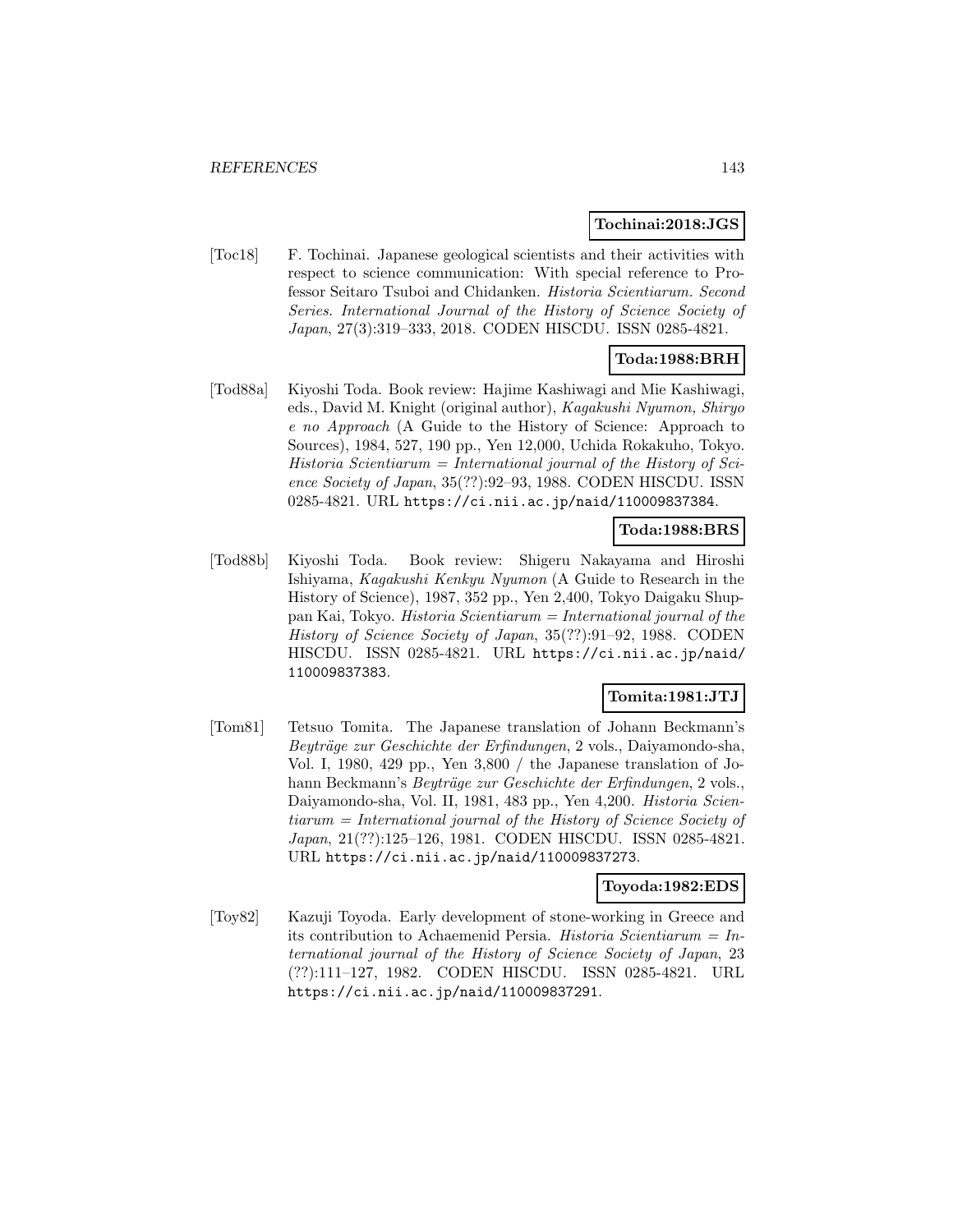### **Tsuzuki:1981:ASD**

[Tsu81] Masanobu Tsuzuki. Art and science at the dawn of modern science.  $Historia$  Scientiarum = International journal of the History of Science Society of Japan, 20(??):43–55, 1981. CODEN HISCDU. ISSN 0285-4821. URL https://ci.nii.ac.jp/naid/110009837254.

### **Tsukahara:1994:EQC**

[Tsu94] Togo Tsukahara. Elimination of qi by chemical specification: Shift of understanding of Western theory of matter in Japan. Historia Scientiarum. Second Series. International Journal of the History of Science Society of Japan, 4(1):1-24, August 1994. CODEN HIS-CDU. ISSN 0285-4821.

### **Tsukahara:2000:WCD**

[Tsu00] Togo Tsukahara. The Westernization of chemistry from different angles: An examination of three manuscripts by contemporaries of Yoan Udagawa and his Seimi Kaiso. Historia Scientiarum. Second Series. International Journal of the History of Science Society of Japan, 9(3):191–214, March 2000. CODEN HISCDU. ISSN 0285- 4821.

## **Tucker:2014:SIM**

[Tuc14] Jennifer Tucker. Science institutions in modern British visual culture: The British Association for the Advancement of Science, 1831– 1931. Historia Scientiarum. Second Series. International Journal of the History of Science Society of Japan, 23(3):191–213, March 2014. CODEN HISCDU. ISSN 0285-4821.

### **Tucker:2016:OMG**

[Tuc16] Jennifer Tucker. "To obtain more general attention for the objects of science": The depiction of popular science in Victorian illustrated news. Historia Scientiarum. Second Series. International Journal of the History of Science Society of Japan, 25(3):190–215, March 2016. CODEN HISCDU. ISSN 0285-4821.

## **Uchida:1990:RCC**

[Uch90] Masao Uchida. The recognition of chemical composition in the Eighteenth Century. Historia Scientiarum = International journal of the History of Science Society of Japan, 40(??):41–57, 1990. CODEN HISCDU. ISSN 0285-4821. URL https://ci.nii.ac.jp/naid/ 110006435109; https://ci.nii.ac.jp/naid/110009837417.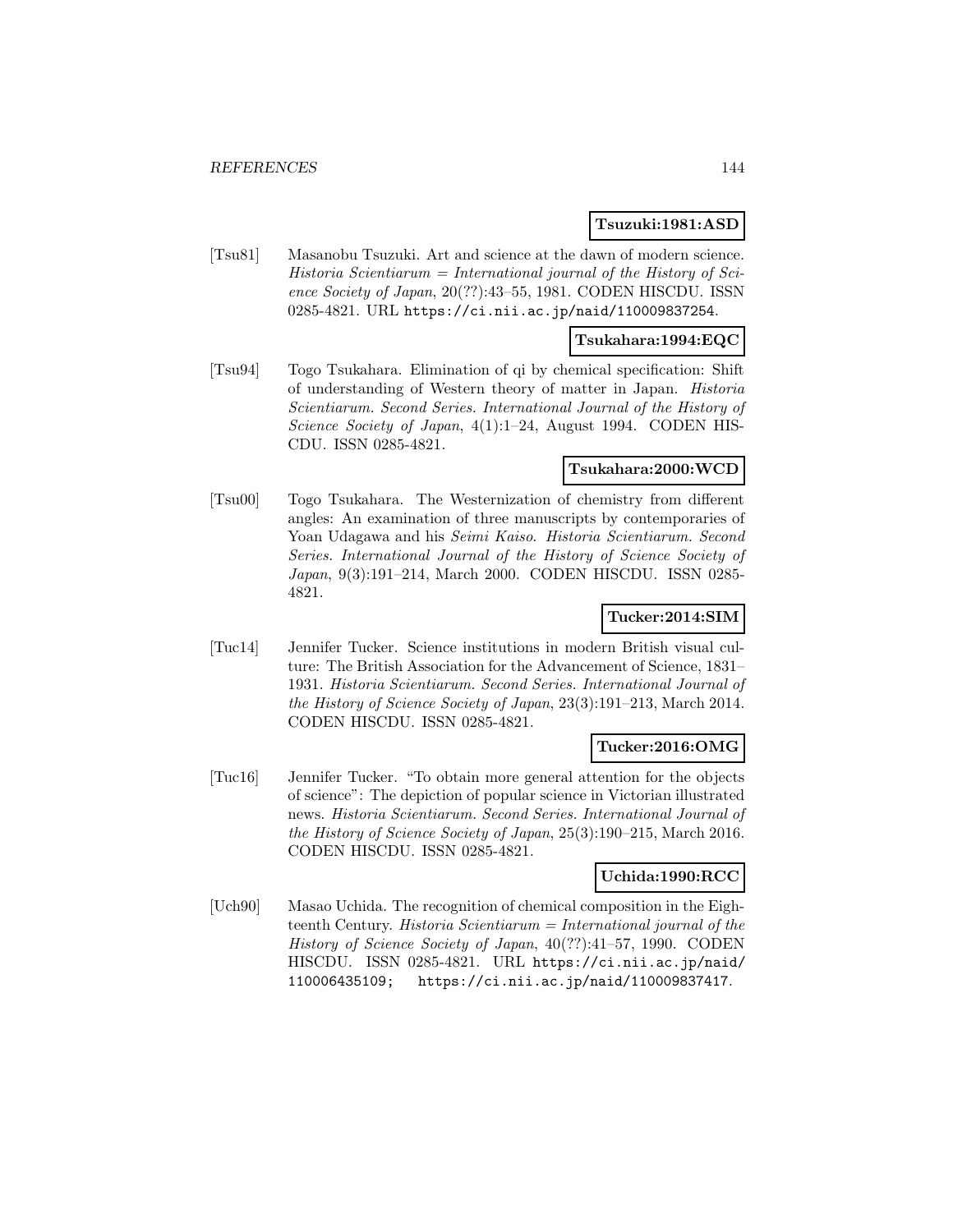### **Uematsu:1996:HPJ**

[Uem96] Eisui Uematsu. Historians of physics in Japan: From the methodological perspective of the history of science. Historia Scientiarum. Second Series. International Journal of the History of Science Society of Japan, 6(2):79–86, December 1996. CODEN HISCDU. ISSN 0285-4821. Special Issue: Historical Studies of Sciences in Modern Japan.

### **Unschuld:1984:FCM**

[Uns84] Paul U. Unschuld. Frühe christliche Missionshospitäler in China im 19. Jahrhundert. (German) [Early Christian mission hospitals in China in the 19th Century]. Historia Scientiarum = International journal of the History of Science Society of Japan, 27(??):43–50, September 1984. CODEN HISCDU. ISSN 0285-4821. URL https: //ci.nii.ac.jp/naid/110009837319.

### **Uematsu:2000:HNF**

[UTN00] Eisui Uematsu, Tatsuoki Takeda, and Sigeko Nisio. History of nuclear fusion research in Japan. Historia Scientiarum. Second Series. International Journal of the History of Science Society of Japan, 10 (1):16–45, July 2000. CODEN HISCDU. ISSN 0285-4821.

### **Vizgin:2005:HSA**

[Viz05] Vladimir Pavlovich Vizgin. The history of the Soviet Atomic Project. Historia Scientiarum. Second Series. International Journal of the History of Science Society of Japan, 14(3):182–200, March 2005. CODEN HISCDU. ISSN 0285-4821.

# **Volkov:1994:CAC**

[Vol94] Alexeï Volkov. Calculation of  $\pi$  in ancient China: from Liu Hui to Zu Chongzhi. Historia Scientiarum. Second Series. International Journal of the History of Science Society of Japan, 4(2):139–157, December 1994. CODEN HISCDU. ISSN 0285-4821. Special Issue Mathematics in Asia 1.

### **Wachtler:1982:FTM**

[Wac82] Eberhard Wachtler. Freiberg — ein traditionsreiches montanwissenschaftliches Zentrum. (German) [Freiberg — a traditional mining science center]. Historia Scientiarum = International journal of the History of Science Society of Japan, 23(??):15–19, 1982. CODEN HISCDU. ISSN 0285-4821. URL https://ci.nii.ac.jp/naid/ 110009837285.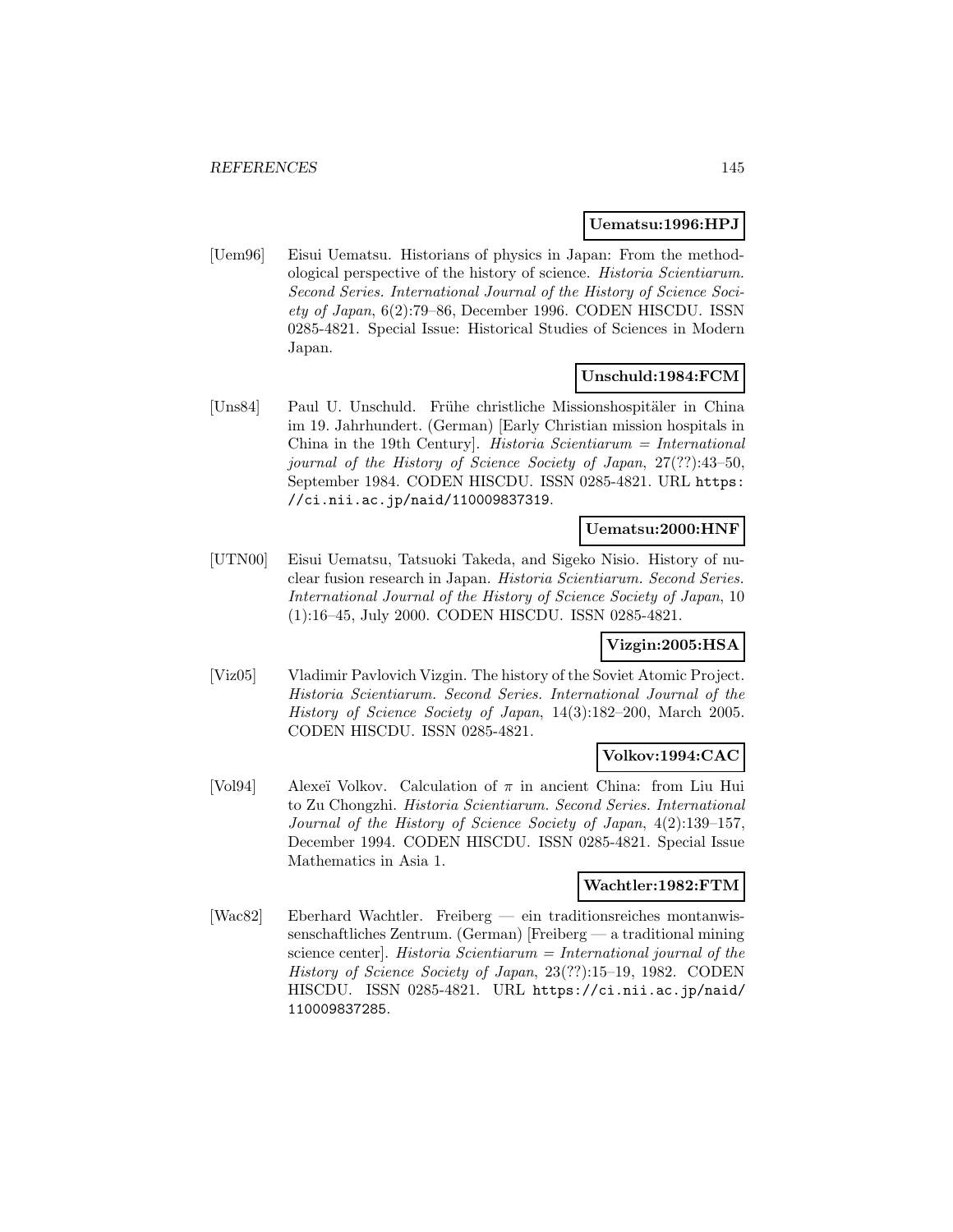### **Wachtler:1992:BRT**

[W¨ac92] Eberhard W¨achtler. Book review: Tadaaki Kimoto, Die Entwicklung der Technologie und ihre Stellung in der Wissenschaft während der gesellschaftlichen Umwälzung an der Wende vom 18. zum 19. Jahrhundert (1991). Historia Scientiarum. Second Series. International Journal of the History of Science Society of Japan, 2(1):70–72, June 1992. CODEN HISCDU. ISSN 0285-4821.

### **Walker:2005:GWN**

[Wal05] Mark Walker. German work on nuclear weapons. Historia Scientiarum. Second Series. International Journal of the History of Science Society of Japan, 14(3):164–181, March 2005. CODEN HIS-CDU. ISSN 0285-4821.

## **Wang:2006:ASC**

[Wan06] Jessica Wang. American scientists and Cold War politics: Current and future research directions. Historia Scientiarum. Second Series. International Journal of the History of Science Society of Japan, 16 (1):29–34, July 2006. CODEN HISCDU. ISSN 0285-4821. URL https://ci.nii.ac.jp/naid/110006448380.

### **Watanabe:1990:MOA**

[Wat90a] Masao Watanabe. Makyo: An object of art and science. His $toria$  Scientiarum = International journal of the History of Science Society of Japan, 40(??):1–7, 1990. CODEN HISCDU. ISSN 0285-4821. URL https://ci.nii.ac.jp/naid/110006435106; https://ci.nii.ac.jp/naid/110009837414.

#### **Watanabe:1990:THS**

[Wat90b] Masao Watanabe. Teaching history of science in Japanese universities. Historia Scientiarum = International journal of the History of Science Society of Japan, 40(??):59–69, 1990. CODEN HISCDU. ISSN 0285-4821. URL https://ci.nii.ac.jp/naid/ 110009837418.

### **Watanabe:1993:OMY**

[Wat93] Masao Watanabe. Obituary: Masakazu Yoshinaka (1944–1992). Historia Scientiarum. Second Series. International Journal of the History of Science Society of Japan, 3(1):99–101, July 1993. CODEN HISCDU. ISSN 0285-4821.

## **Wen:2016:AAB**

[Wen16] Heng Wen. "Autonomy", "alienation", and beyond: The relationship between Chinese physicists and the Kuomintang government,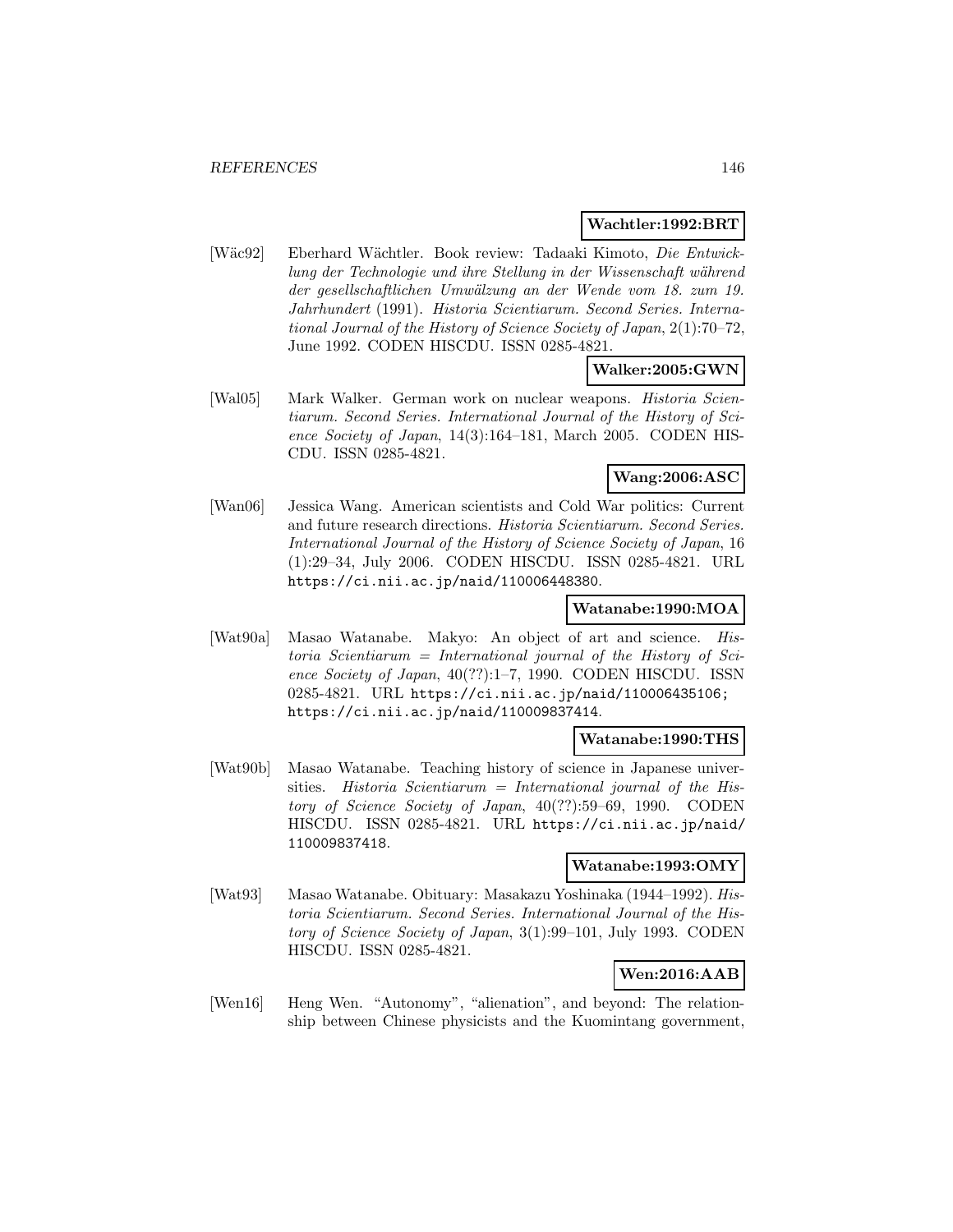1928–1945. Historia Scientiarum. Second Series. International Journal of the History of Science Society of Japan, 26(1):42–64, March 2016. CODEN HISCDU. ISSN 0285-4821.

### **Wittner:2008:PMP**

[Wit08] David G. Wittner. Practice makes perfect: Foreign knowledge and the Kamaishi experiment. Historia Scientiarum. Second Series. International Journal of the History of Science Society of Japan, 18 (2):88–99, December 2008. CODEN HISCDU. ISSN 0285-4821.

## **Xiaoli:1999:WSA**

[Xia99] Sun Xiaoli. A wrong statement about Leibniz and his interpretation of Chinese I Ching figure. Historia Scientiarum. Second Series. International Journal of the History of Science Society of Japan, 8(3): 239–247, March 1999. CODEN HISCDU. ISSN 0285-4821.

# **Xu:1999:TKR**

[Xu99] Zelin Xu. Takebe Katahiro and Romberg algorithm. Historia Scientiarum. Second Series. International Journal of the History of Science Society of Japan, 9(2):155–164, November 1999. CODEN HISCDU. ISSN 0285-4821.

### **Yabuuti:1980:AEW**

[Yab80] Kiyosi Yabuuti. Astronomy in the East and the West: The development and characteristics. Historia Scientiarum = International journal of the History of Science Society of Japan, 19(??):1–9, 1980. CODEN HISCDU. ISSN 0285-4821. URL https://ci.nii.ac.jp/ naid/110009837243.

### **Yabuuti:1997:IAC**

[Yab97] Kiyosi Yabuuti. Islamic astronomy in China during the Yuan and Ming dynasties. Historia Scientiarum. Second Series. International Journal of the History of Science Society of Japan, 7(1):11–43, June 1997. CODEN HISCDU. ISSN 0285-4821. Translated, revised and with an appendix by Benno van Dalen, with an epilogue by Michio Yano and van Dalen.

### **Yadav:2000:AWI**

[Yad00] B. S. Yadav. André Weil's India in the early thirties. *Historia* Scientiarum. Second Series. International Journal of the History of Science Society of Japan, 10(1):84–91, July 2000. CODEN HISCDU. ISSN 0285-4821.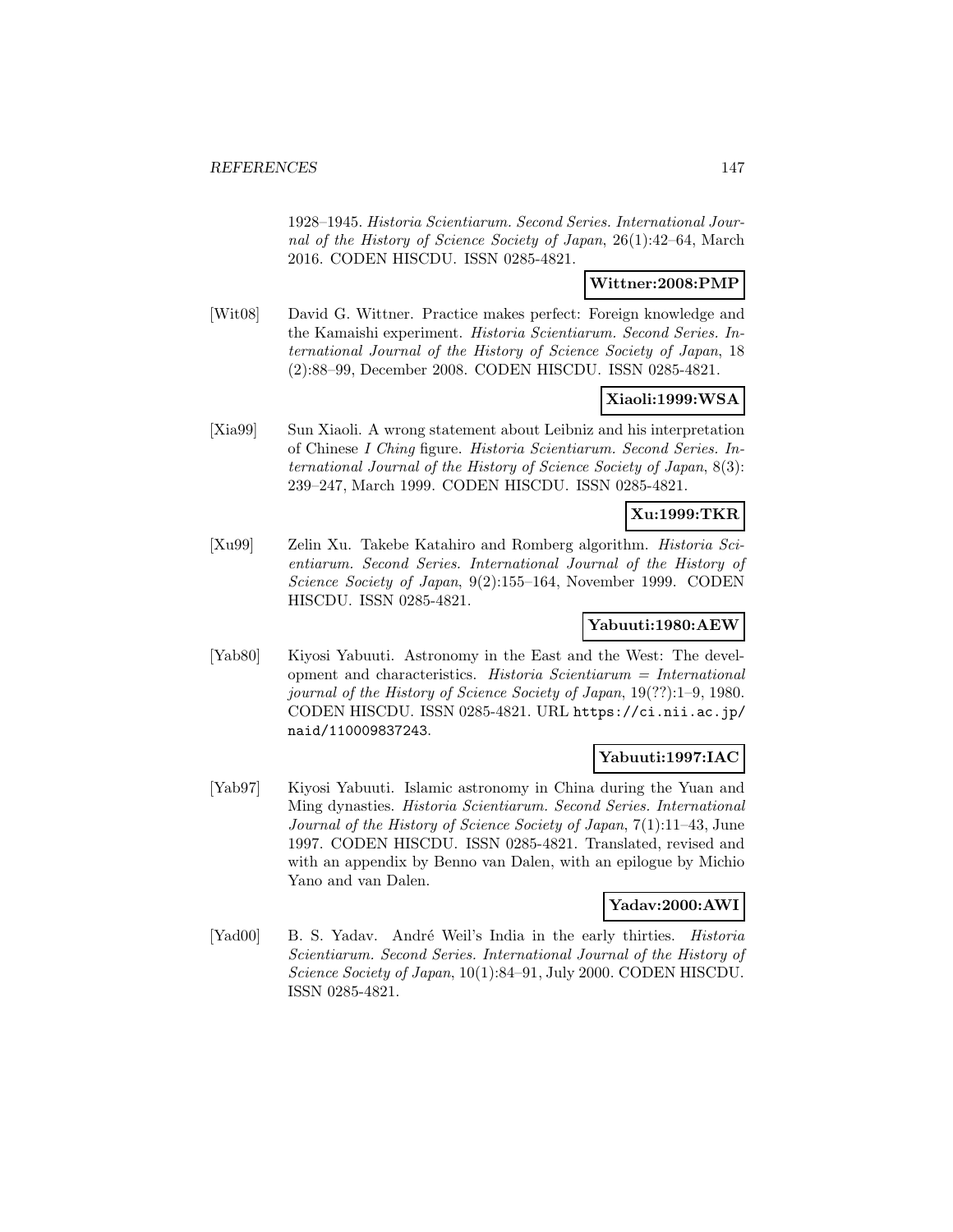# **Yagi:1981:AAC**

[Yag81] Eri Yagi. Analytical approach to Clausius's first memoir on mechanical theory of heat (1850). Historia Scientiarum = International journal of the History of Science Society of Japan, 20(??): 77–94, 1981. CODEN HISCDU. ISSN 0285-4821. URL https:// ci.nii.ac.jp/naid/110009837256.

# **Yagi:1984:DJS**

[Yag84] Eri Yagi. Derek J. De Solla Price (1922–1983), personal reminiscences. Historia Scientiarum = International journal of the History of Science Society of Japan, 26(??):115–117, March 1984. CODEN HISCDU. ISSN 0285-4821. URL https://ci.nii.ac.jp/naid/ 110009837311.

## **Yagi:2010:MLB**

[Yag10] Eri Yagi. To the memory of Lawrence Badash (1934–2010). Historia Scientiarum. Second Series. International Journal of the History of Science Society of Japan, 20(2):147–149, December 2010. CODEN HISCDU. ISSN 0285-4821.

## **Yajima:1998:HPM**

[Yaj98] Michiko Yajima. Hilgendorf predated Morse in bringing Charles Darwin's theory of evolution to Japan. *Historia Scientiarum. Second* Series. International Journal of the History of Science Society of Japan, 8(2):133–140, December 1998. CODEN HISCDU. ISSN 0285- 4821.

## **Yajima:2006:JWG**

[Yaj06] Michiko Yajima. Japanese wartime geology: A case study in Northeast China. Historia Scientiarum. Second Series. International Journal of the History of Science Society of Japan, 15(3):222–232, March 2006. CODEN HISCDU. ISSN 0285-4821.

## **Yajima:2007:BRG**

[Yaj07] Michiko Yajima. Book review: Gregory Clancey, Earthquake Nation: The Cultural Politics of Japanese Seismicity, 1868–1930. Berkeley: University of California Press, 2006. 331 pp. ISBN: 0-520-24607-1. \$49.95. Historia Scientiarum. Second Series. International Journal of the History of Science Society of Japan, 17(1):54–55, July 2007. CODEN HISCDU. ISSN 0285-4821.

### **Yamazaki:1982:EDN**

[Yam82] Masakatsu Yamazaki. An early development of nuclear physics in Japan: In the case at Osaka Imperial University. *Historia Scien-*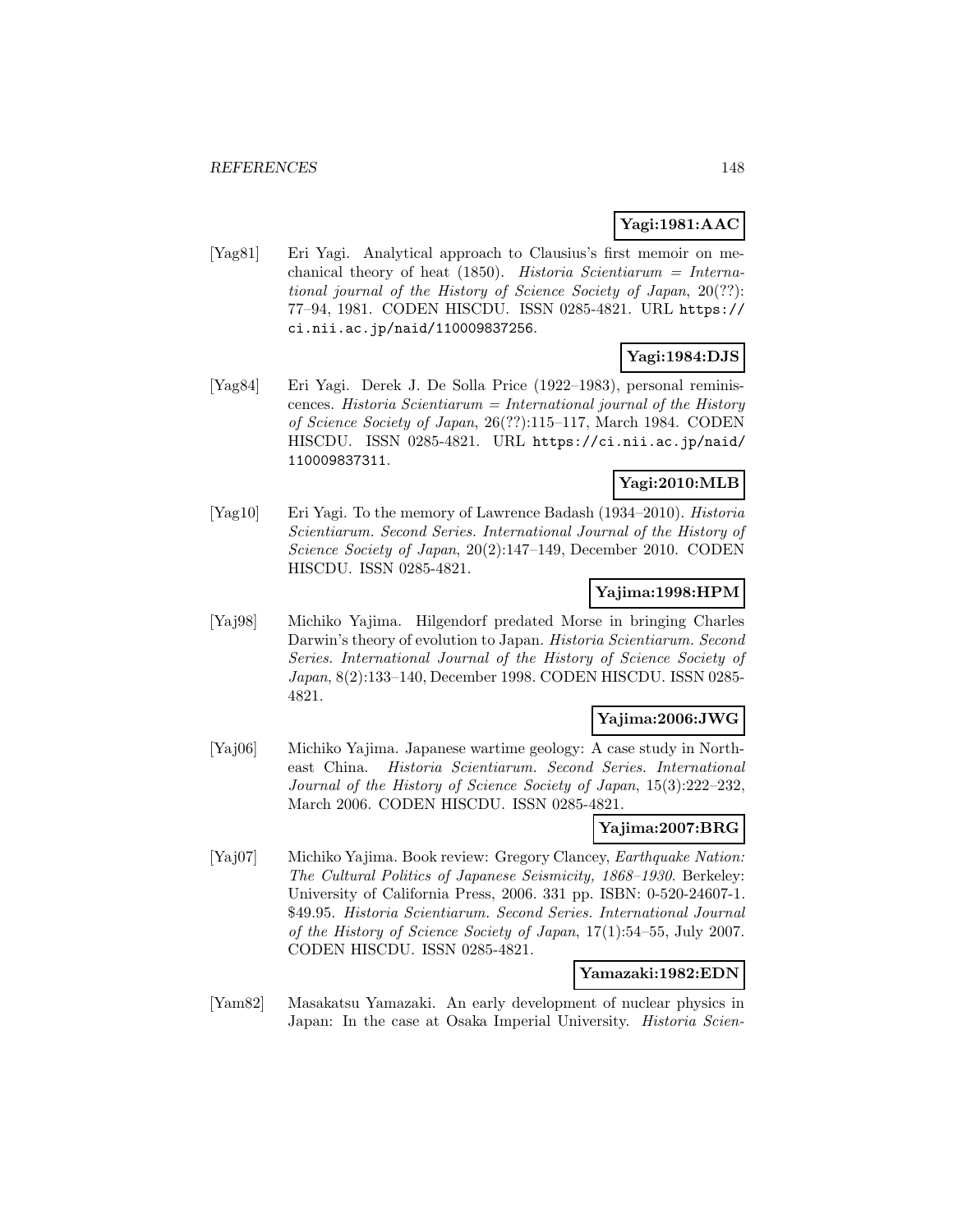tiarum = International journal of the History of Science Society of Japan, 22(??):69–80, 1982. CODEN HISCDU. ISSN 0285-4821. URL https://ci.nii.ac.jp/naid/110009837276.

### **Yamaguchi:1983:FHV**

[Yam83a] Chuhei Yamaguchi. On the formation of Helmholtz' view of life processes in his studies of fermentation and muscle action: In relation to his discovery of the Law of Conservation of Energy. Historia Sci $entiarum = International journal of the History of Science Society$ of Japan, 25(??):29–37, September 1983. CODEN HISCDU. ISSN 0285-4821. URL https://ci.nii.ac.jp/naid/110009837440.

### **Yamazaki:1983:BRJ**

[Yam83b] Masakatsu Yamazaki. Book review: T. J. Fraser, The Genesis and Evolution of Time, The University of Massachusetts Press, Cambridge,1982, 205 pp. Historia Scientiarum = International journal of the History of Science Society of Japan, 24(??):120, March 1983. CODEN HISCDU. ISSN 0285-4821. URL https://ci.nii.ac.jp/ naid/110009837304.

### **Yamazaki:1989:OIA**

[Yam89] Masakatsu Yamazaki. Origin of the idea of the atomic bomb: Part 1: Physical research on the atomic bomb and the decision to make the bomb during World War II. Historia Sci $entiarum = International journal of the History of Science So$ ciety of Japan,  $38(??):1-14$ , 1989. CODEN HISCDU. ISSN 0285-4821. URL https://ci.nii.ac.jp/naid/110006435100; https://ci.nii.ac.jp/naid/110009837404.

### **Yamazaki:1994:KOH**

[Yam94] Toshio Yamazaki. Kunio Oka, his life and work. Historia Scientiarum. Second Series. International Journal of the History of Science Society of Japan, 4(1):25–38, August 1994. CODEN HISCDU. ISSN 0285-4821.

# **Yamazaki:1995:MST**

[Yam95] Masakatsu Yamazaki. The mobilization of science and technology during the Second World War in Japan — a historical study of the activities of the Technology Board based upon the files of Tadashiro Inoue. Historia Scientiarum. Second Series. International Journal of the History of Science Society of Japan, 5(2):167–182, November 1995. CODEN HISCDU. ISSN 0285-4821. Special Issue: History of Technology in Japan.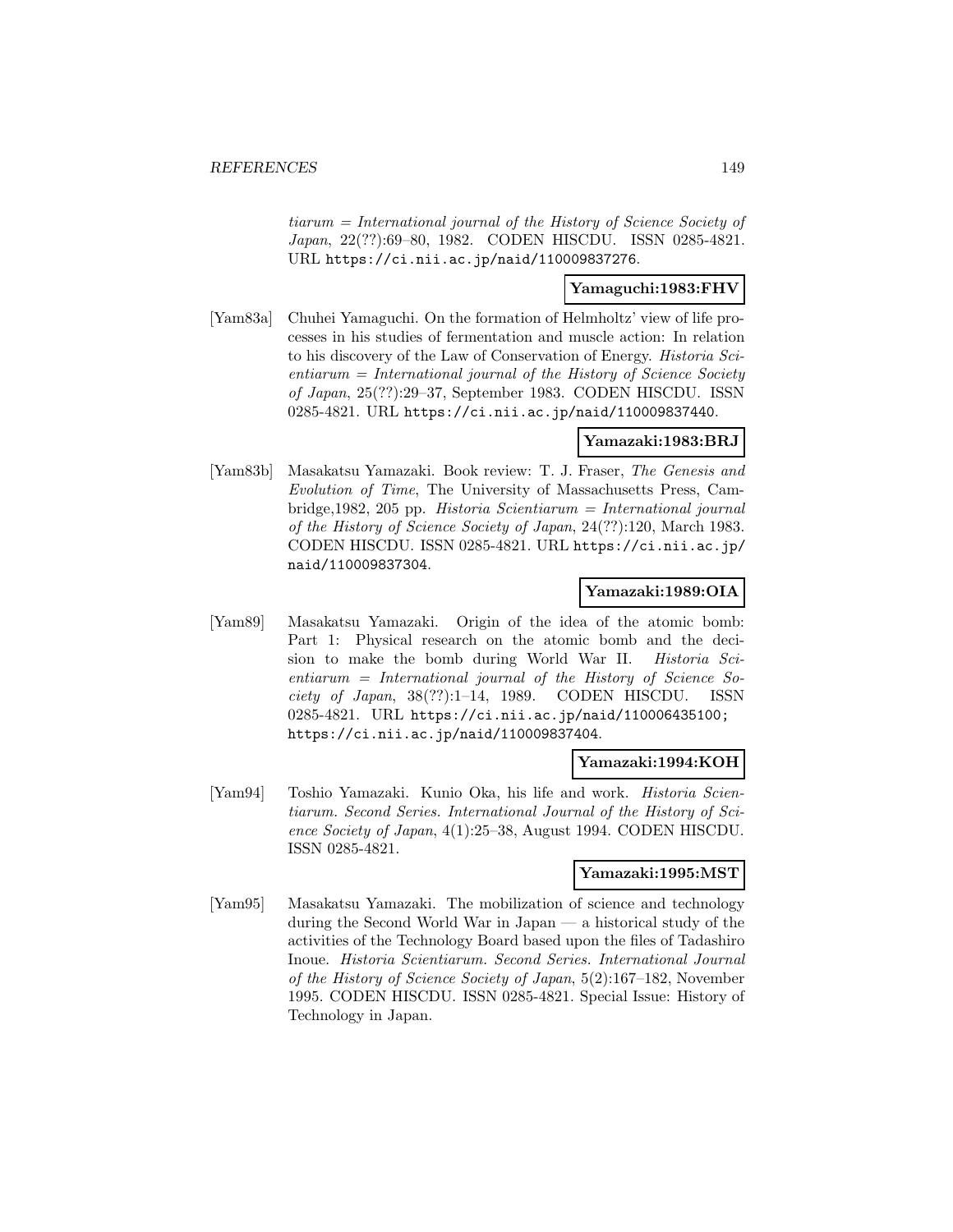### **Yamada:2003:SRL**

[Yam03] Toshihiro Yamada. Stenian revolution or Leibnizian revival?: Constructing geo-history in the Seventeenth Century. Historia Scientiarum. Second Series. International Journal of the History of Science Society of Japan, 13(2):75–100, November 2003. CODEN HIS-CDU. ISSN 0285-4821.

### **Yamazaki:2009:NEP**

[Yam09] Masakatsu Yamazaki. Nuclear energy in postwar Japan and antinuclear movements in the 1950s. Historia Scientiarum. Second Series. International Journal of the History of Science Society of Japan, 19(2):132–145, December 2009. CODEN HISCDU. ISSN 0285-4821.

#### **Yamaguchi:2010:SAS**

[Yam10] Mari Yamaguchi. The strategy for acceptance of the scanning tunneling microscope: Observations of the  $Si(111)$   $7 \times 7$  reconstructed surface, 1959–1986. Historia Scientiarum. Second Series. International Journal of the History of Science Society of Japan, 20(2): 123–146, December 2010. CODEN HISCDU. ISSN 0285-4821.

## **Yamaguchi:2014:VAA**

[Yam14] Mari Yamaguchi. Visualizing the atomic arrangements in crystals: Bragg's bubble raft model of dislocations in metals. Historia Scientiarum. Second Series. International Journal of the History of Science Society of Japan, 23(3):241–260, March 2014. CODEN HIS-CDU. ISSN 0285-4821.

# **Yano:1980:APR**

[Yan80] Michio Yano. Aryabhata's possible rebuttal to objections to his theory of the rotation of the Earth. Historia Scientiarum  $=$  International journal of the History of Science Society of Japan, 19(??): 101–105, 1980. CODEN HISCDU. ISSN 0285-4821. URL https:/ /ci.nii.ac.jp/naid/110009837248.

# **Yan:1990:REN**

[Yan90] Kangnian Yan. A re-examination into Newton's definition of mass and Mach's criticism. Historia Scientiarum = International journal of the History of Science Society of Japan, 40(??):29– 40, 1990. CODEN HISCDU. ISSN 0285-4821. URL https:/ /ci.nii.ac.jp/naid/110006435108; https://ci.nii.ac.jp/ naid/110009837416.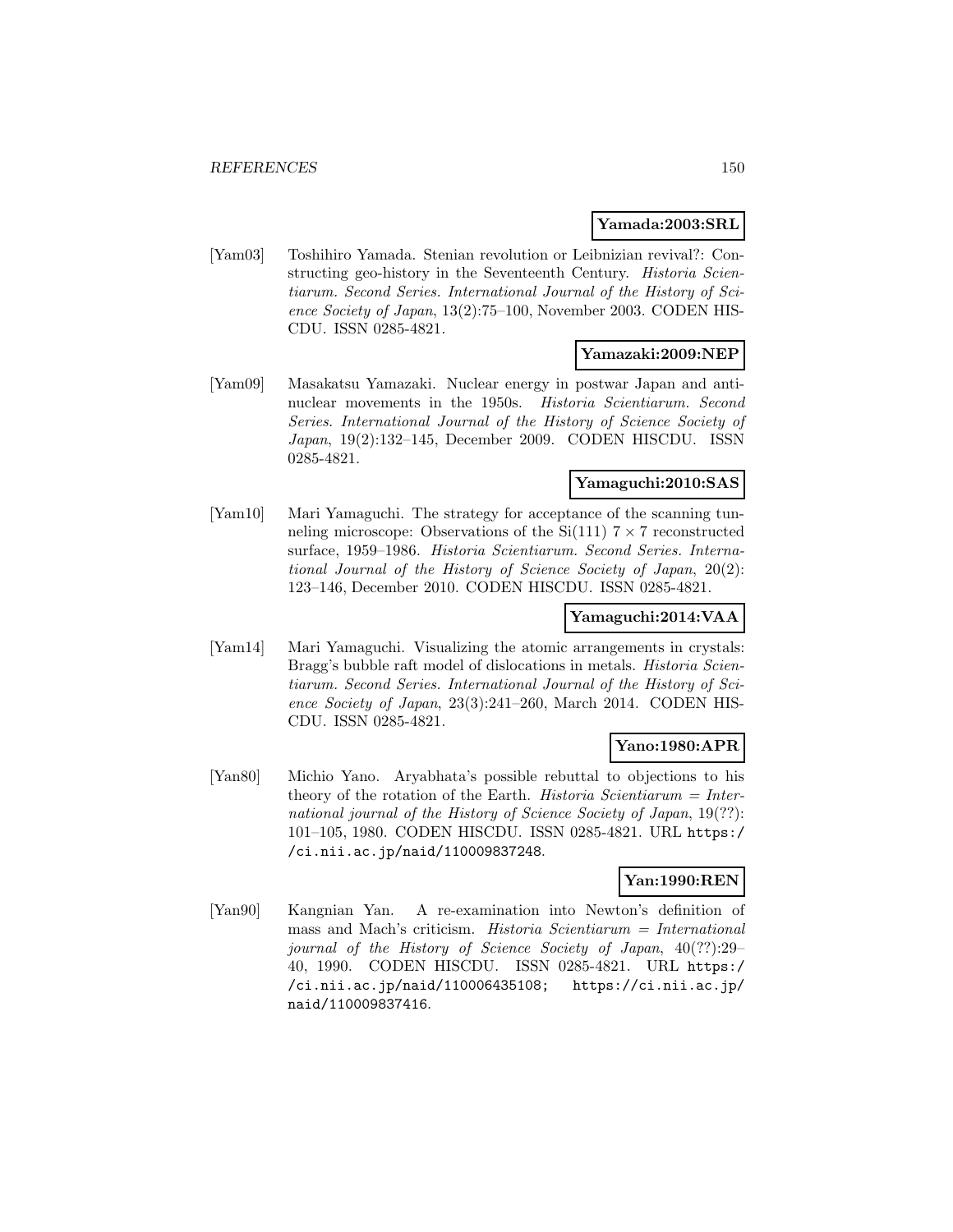# **Yano:1991:P**

[Yan91] Michio Yano. Preface. Historia Scientiarum = International journal of the History of Science Society of Japan, 42(??):i, 1991. CODEN HISCDU. ISSN 0285-4821. URL https://ci.nii.ac.jp/naid/ 110009837428.

# **Yano:2008:I**

[Yan08] Michio Yano. Introduction. Historia Scientiarum. Second Series. International Journal of the History of Science Society of Japan, 17 (3):159–160, March 2008. CODEN HISCDU. ISSN 0285-4821.

## **Yatsumimi:1983:BRY**

[Yat83] Toshifumi Yatsumimi. Book reviews: Yōjirō Kimura, Nihon Shizenshi no Seiritsu: Rangaku to Honzōgaku (Formation of Natural History in Japan: Dutch Learning and Chinese Herbal Material Medica), Chūōkōron Sha, Tokyo, 1974, 386 pp., Yen 1,800; Yōjirō Kimura, Shiboruto to Nihon no Shokubutsu: Tōzai Bunka Kōryū no Gensen (Siebold and the Flora of Japan: Origin of the Cultural Exchange between the East and the West), Kōwa Shuppan, Tokyo, 1981, 235 pp., Yen 1,400. Historia Scientiarum = International journal of the History of Science Society of Japan, 25(??):101–102, September 1983. CODEN HISCDU. ISSN 0285-4821. URL https: //ci.nii.ac.jp/naid/110009837446.

## **Ying:2013:SGD**

[Yin13] Jia-Ming Ying. A survey of geometrical diagrams in Korean mathematical texts from the 17th to the 19th century. *Historia Scien*tiarum. Second Series. International Journal of the History of Science Society of Japan, 23(1):38–58, July 2013. CODEN HISCDU. ISSN 0285-4821.

### **Yoshihara:2005:OFT**

[YKK05] H. Kenji Yoshihara, Teiji Kobayashi, and Masanori Kaji. Ogawa family and their "nipponium" research: Successful separation of the element 75 before its discovery by Noddacks. Historia Scientiarum. Second Series. International Journal of the History of Science Society of Japan, 15(2):177–190, November 2005. CODEN HISCDU. ISSN 0285-4821.

### **Yagi:1997:TYN**

[YMN97] Eri Yagi, Hisako Matsuda, and Kyomi Narita. Toshiko Yuasa (1909– 1980), and the nature of her archives at Ochanomizu Univ. in Tokyo. Historia Scientiarum. Second Series. International Journal of the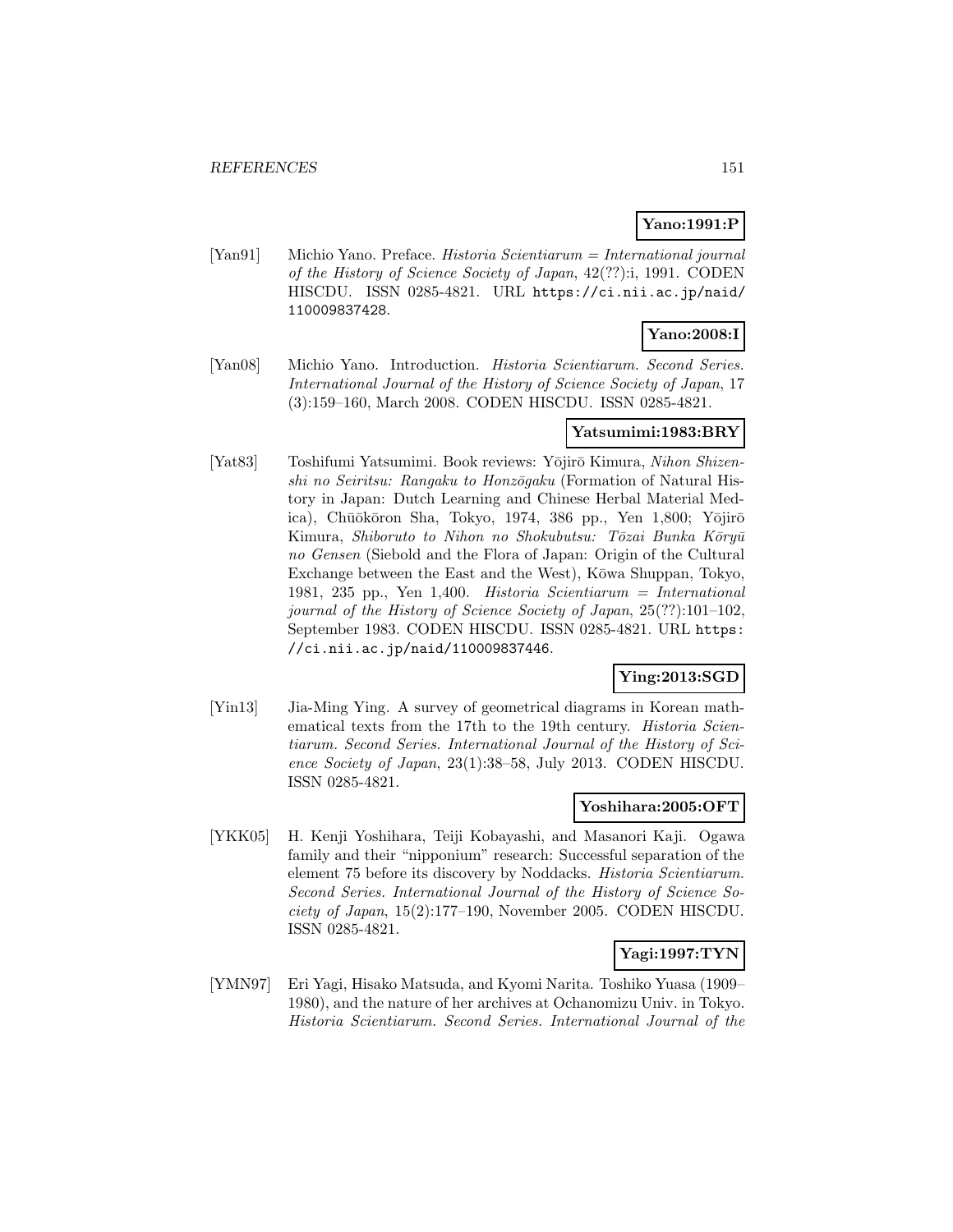History of Science Society of Japan, 7(2):153–164, December 1997. CODEN HISCDU. ISSN 0285-4821. Special Issue: History of Physical Research in Modern Japan.

# **Yagi:2010:HET**

[YO10] Eri Yagi and Tadokoro Rika Okamoto. A history of entropy through various methods: Specially focused on technical term analysis. Historia Scientiarum. Second Series. International Journal of the History of Science Society of Japan, 20(1):47–56, July 2010. CODEN HISCDU. ISSN 0285-4821.

## **Yokoyama:2018:EPM**

[Yok18] T. Yokoyama. On eugenic policy and the movement of the National Temperance League in prewar Japan. Historia Scientiarum. Second Series. International Journal of the History of Science Society of Japan, 27(3):353–376, 2018. CODEN HISCDU. ISSN 0285-4821.

### **Yoshida:1981:DDT**

[Yos81a] Akira Yoshida. Davy et Dulong sur la théorie des acides au debut du XIX<sup>e</sup> siècle. (French) [Davy and Dulong on the theory of acids at the beginning of the Nineteenth Century]. Historia Scientiarum  $=$  International journal of the History of Science Society of Japan, 21(??):103–114, 1981. CODEN HISCDU. ISSN 0285-4821. URL https://ci.nii.ac.jp/naid/110009837269.

## **Yoshida:1981:BRC**

[Yos81b] Tadashi Yoshida. Book review: Chugoku Tenmongaku Sugaku Shu (A Collection of Chinese Astronomical and Mathematical Works), Japanese Translation with Introduction and Notes by Kiyosi Yabuuti, Keizo Hashimoto and Hideki Kawahara, Asahi-Shuppan, Tokyo, 1980, 429 pp.  $+$  xl., Yen 4,800. Historia Scientiarum = International journal of the History of Science Society of Japan, 21(??): 119–122, 1981. CODEN HISCDU. ISSN 0285-4821. URL https:/ /ci.nii.ac.jp/naid/110009837271.

## **Yoshioka:1981:BRC**

[Yos81c] Hitoshi Yoshioka. Book review: C. Werskey, The Visible College, Allen Lane, London, 1978, 376 pp., £10. Historia Scientiarum = International journal of the History of Science Society of Japan, 20(??):125–127, 1981. CODEN HISCDU. ISSN 0285-4821. URL https://ci.nii.ac.jp/naid/110009837259.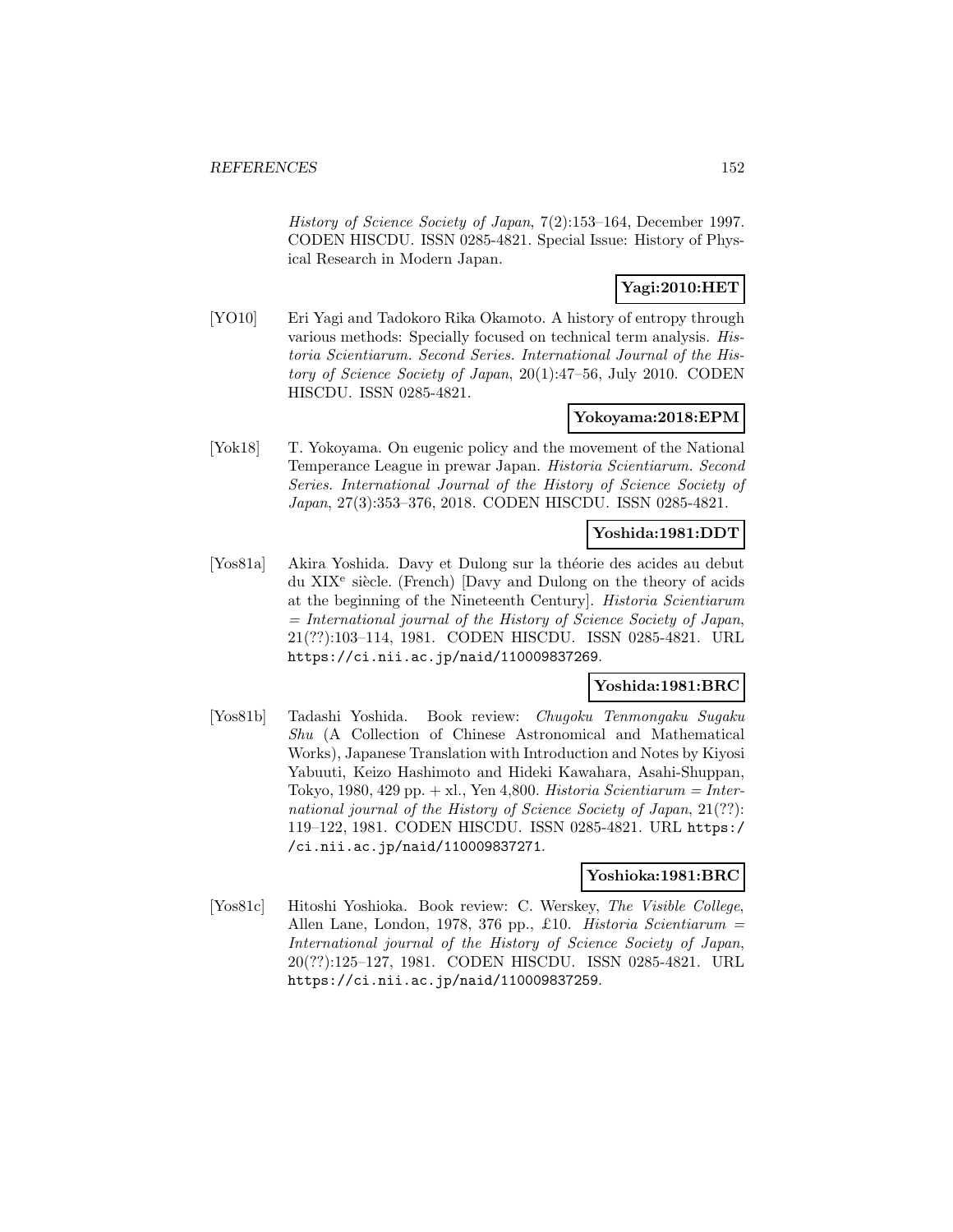### **Yoshida:1982:BRP**

[Yos82] Akira Yoshida. Book review: Pietro Redondi, L'accueil des idées de Sadi Carnot et la technologie française de 1820 à 1860 — De la légende à l'histoire, Librairie philosophique J. Vrin, Paris, 1980, 234 p., 99,00FF. Historia Scientiarum = International journal of the History of Science Society of Japan, 23(??):129–130, 1982. CODEN HISCDU. ISSN 0285-4821. URL https://ci.nii.ac.jp/naid/ 110009837292.

### **Yoshida:1983:INM**

[Yos83a] Fumikazu Yoshida. The industry of nations and Marx's Das Capital. Historia Scientiarum = International journal of the History of Science Society of Japan, 24(??):77–85, March 1983. CODEN HISCDU. ISSN 0285-4821. URL https://ci.nii.ac.jp/naid/ 110009837299.

## **Yoshida:1983:RWT**

[Yos83b] Fumikazu Yoshida. Robert Willis' theory of mechanism and Karl Marx. Historia Scientiarum = International journal of the History of Science Society of Japan, 25(??):87–92, September 1983. CODEN HISCDU. ISSN 0285-4821. URL https://ci.nii.ac.jp/naid/ 110009837444.

## **Yoshida:1984:BRM**

[Yos84a] Akira Yoshida. Book review: Michel Blay, La conceptualisation newtonienne des phénomènes de la couleur, Librairie philosophique J. Vrin, Paris, 1983, 293 p., 99F. Historia Scientiarum = International journal of the History of Science Society of Japan, 27(??):117–118, September 1984. CODEN HISCDU. ISSN 0285-4821. URL https: //ci.nii.ac.jp/naid/110009837324.

### **Yoshida:1984:NIG**

[Yos84b] Akira Yoshida. Une nouvelle interprétation de la genèse des expériences de Lavoisier sur la combustion en 1772. (French) [A new interpretation of the genesis of Lavoisier's experiments on combustion in 1772]. Historia Scientiarum = International journal of the History of Science Society of Japan, 26(??):83–94, March 1984. CODEN HISCDU. ISSN 0285-4821. URL https://ci.nii.ac.jp/ naid/110009837309.

## **Yoshida:1998:BRM**

[Yos98] Akira Yoshida. Book review: Michel-Pierre Lerner, Le monde des sphères. (Paris: Les belles lettres) T. I, 1996, 403 pp. 215 $F$ . ISBN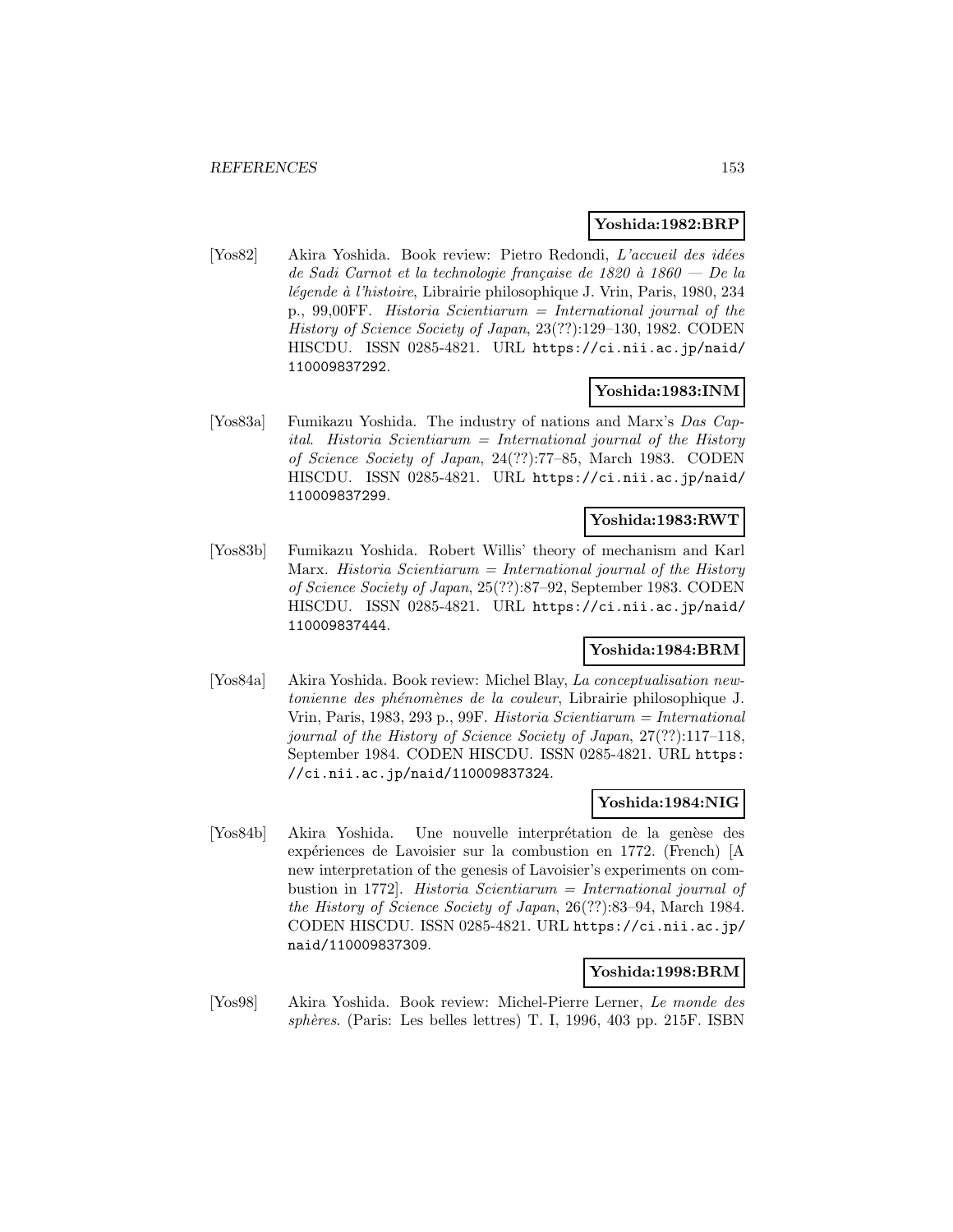2-251-42005-3; T. II, 1997, 418 pp. 190F. ISBN 2-251-42006-1. Historia Scientiarum. Second Series. International Journal of the History of Science Society of Japan, 8(1):97–98, August 1998. CODEN HISCDU. ISSN 0285-4821.

### **Yoshihara:2000:ODN**

[Yos00] H. Kenji Yoshihara. Ogawa's discovery of nipponium and its reevaluation. Historia Scientiarum. Second Series. International Journal of the History of Science Society of Japan, 9(3):257–??, March 2000. CODEN HISCDU. ISSN 0285-4821.

# **Yoshida:2001:BRK**

[Yos01] Tadashi Yoshida. Book review: Kume Kunitake Monjo 2: Kagakugijutsushi Kankei (Documents by Kume Kunitake, Vol. 2: Materials relevant to the History of Science and Technology) edited by Kume Bijutsukan, texts 340 pp.  $+$  introduction 12 pp.  $+$  appendix 24 pp. + vii (index). Publisher: Yoshikawa Kobunkan (Tokyo), published in January 2000. Price: 16,000 Yen. Historia Scientiarum. Second Series. International Journal of the History of Science Society of Japan, 10(3):281–285, March 2001. CODEN HISCDU. ISSN 0285- 4821.

# **Young:2018:DMP**

[You18] W. E. Young. Domesticating medicine: The production of familial knowledge in Nineteenth-Century Japan. Historia Scientiarum. Second Series. International Journal of the History of Science Society of Japan, 27(2):127–149, 2018. CODEN HISCDU. ISSN 0285-4821.

## **Yang:2006:INWa**

[YR06] Jing Yang and Jean W. Richard. The influence of Norbert Wiener on Hua-Loo-Keng. Historia Scientiarum. Second Series. International Journal of the History of Science Society of Japan, 16(1):96–103, July 2006. CODEN HISCDU. ISSN 0285-4821.

## **Yoshida:1997:ATB**

[YS97] Haruyo Yoshida and Shigeo Sugiyama. Aikitu Tanakadate and the beginning of the physical researches in Japan. Historia Scientiarum. Second Series. International Journal of the History of Science Society of Japan, 7(2):93–106, December 1997. CODEN HISCDU. ISSN 0285-4821. Special Issue: History of Physical Research in Modern Japan.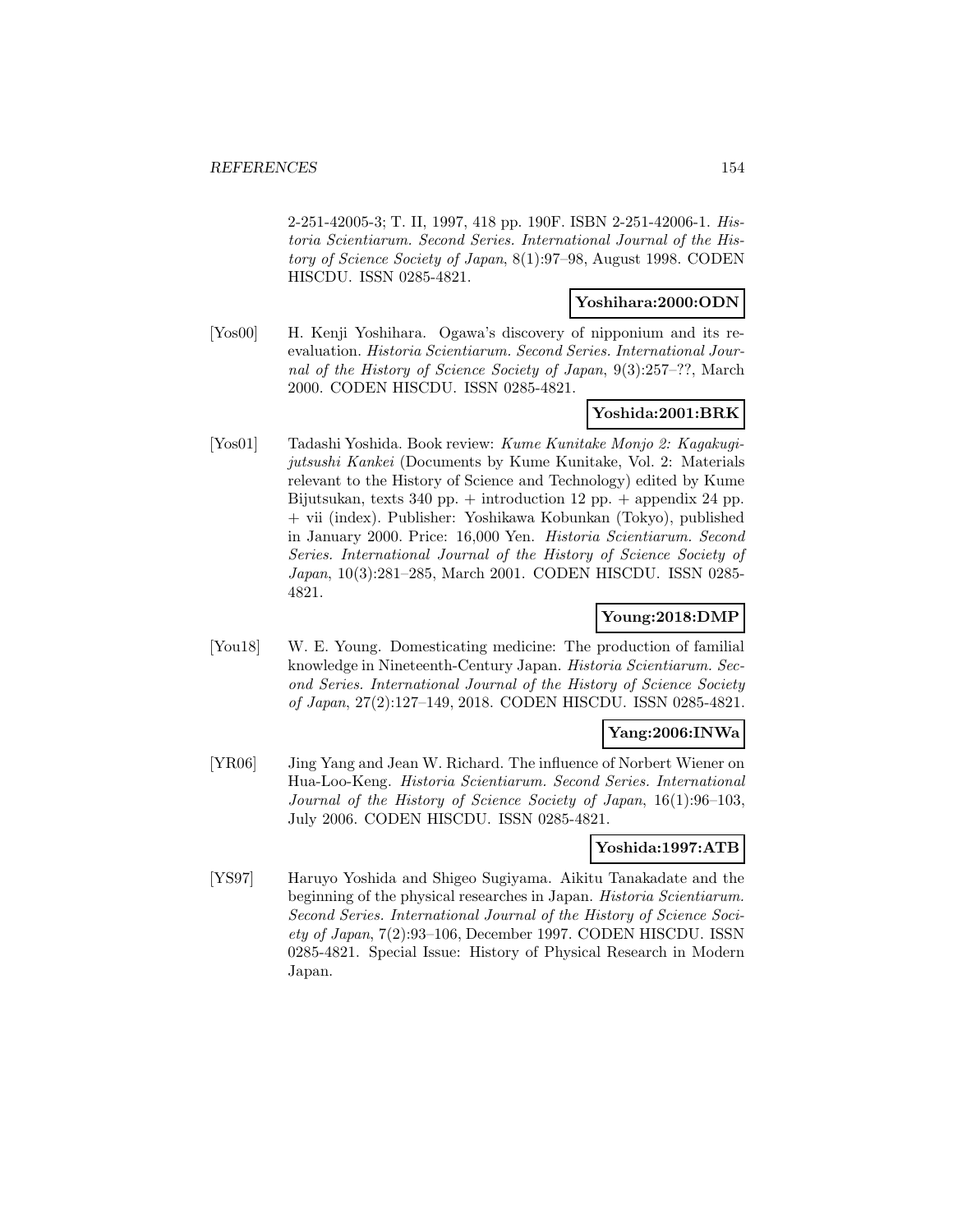### **Yoshida:1991:GFT**

[YT91] Haruyo Yoshida and Seiji Takata. The growth of Fourier's theory of heat conduction and his experimental study. Historia Scientiarum. Second Series. International Journal of the History of Science Society of Japan,  $1(1):1-26$ , June 1991. CODEN HISCDU. ISSN 0285-4821. See errata [Ano91i].

# **Yuste:2004:TPO**

[Yus04] Piedad Yuste. Trapezoidal partition in Old Babylonian geometry: a note about tablet TMS XXIII. Historia Scientiarum. Second Series. International Journal of the History of Science Society of Japan, 14 (1):67–76, July 2004. CODEN HISCDU. ISSN 0285-4821.

# **Yuste:2006:GTO**

[Yus06] Piedad Yuste. Geometry for trapezoids in the Old Babylonian period: an observation about Tablet IM 52301. Historia Scientiarum. Second Series. International Journal of the History of Science Society of Japan, 16(2):128–143, November 2006. CODEN HISCDU. ISSN 0285-4821.

## **Yuste:2008:GMG**

[Yus08] Piedad Yuste. Geometry in Mesopotamia and genesis of algorithms. Historia Scientiarum. Second Series. International Journal of the History of Science Society of Japan, 18(1):24–35, July 2008. CODEN HISCDU. ISSN 0285-4821.

### **Yuste:2009:GOB**

[Yus09] Piedad Yuste. Geometry in the Old Babylonian Period: A note on the Problem Text VAT 8393. Historia Scientiarum. Second Series. International Journal of the History of Science Society of Japan, 19 (1):19–28, July 2009. CODEN HISCDU. ISSN 0285-4821.

# **Yano:1990:TCK**

[YV90] Michio Yano and Merce Viladrich. Taysir computation of Kushyar ibn Labban. *Historia Scientiarum* = *International journal of the* History of Science Society of Japan, 41(??):1–16, 1990. CODEN HISCDU. ISSN 0285-4821. URL https://ci.nii.ac.jp/naid/ 110006435110; https://ci.nii.ac.jp/naid/110009837419.

### **Yamazaki:2005:PSI**

[YW05] Masakatsu Yamazaki and Mark Walker. Preface to special issue "Comparative History of Nuclear Weapons Projects in Japan, Germany, and Russia in the 1940s". Historia Scientiarum. Second